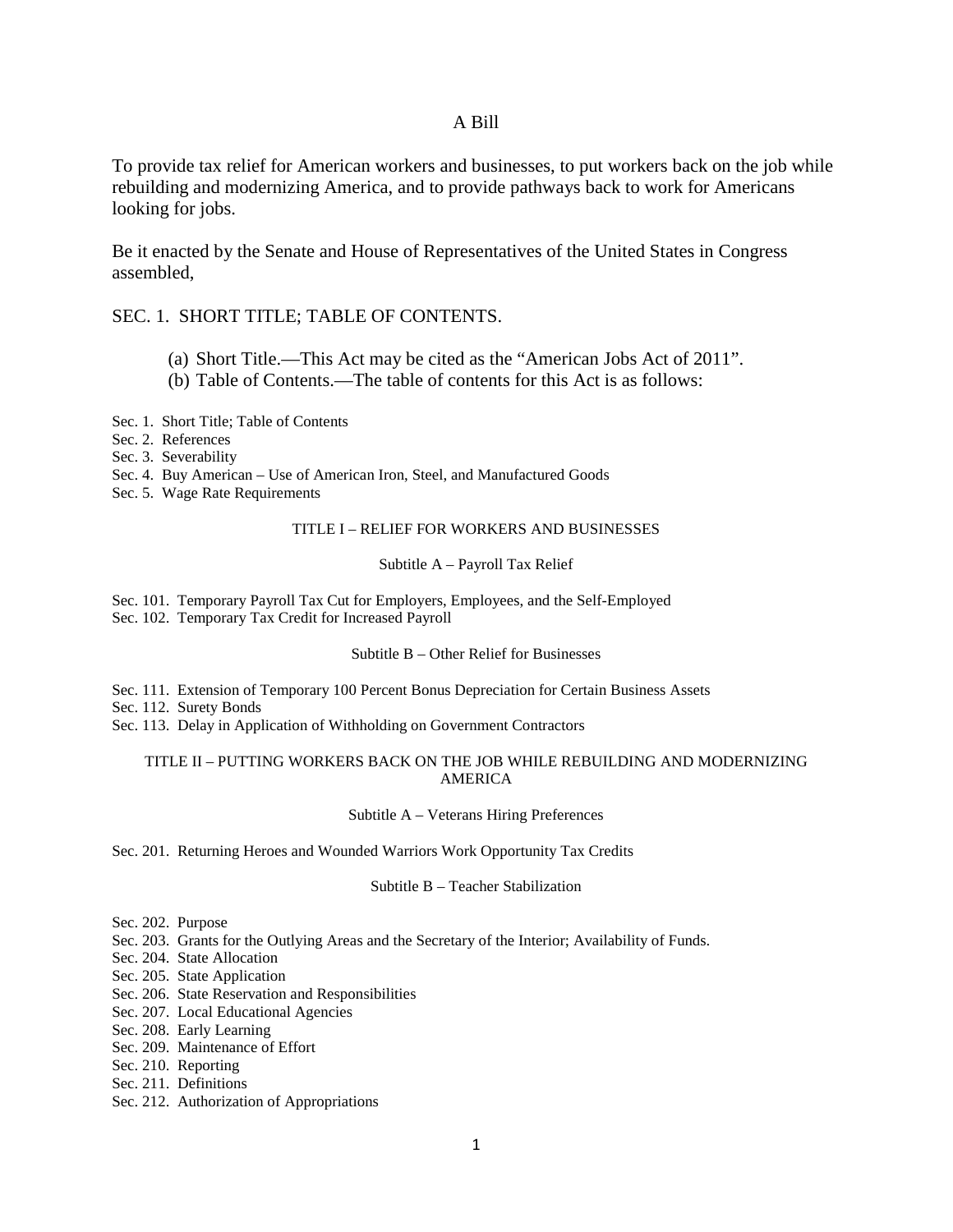#### Subtitle C – First Responder Stabilization

Sec. 213. Purpose

Sec. 214. Grant Program

Sec. 215. Appropriations

#### Subtitle D – School Modernization

#### Part I – Elementary and Secondary Schools

Sec. 221. Purpose

- Sec. 222. Authorization of Appropriations
- Sec. 223. Allocation of Funds
- Sec. 224. State Use of Funds
- Sec. 225. State and Local Applications

Sec. 226. Use of Funds

Sec. 227. Private Schools

Sec. 228. Additional Provisions

#### Part II – Community College Modernization

Sec. 229. Federal assistance for Community College Modernization

Part III – General Provisions

Sec. 230. Definitions

Sec. 231. Buy American

#### Subtitle E – Immediate Transportation Infrastructure Investments

### Sec. 241. Immediate Transportation Infrastructure Investments

### Subtitle F – Building and Upgrading Infrastructure for Long-Term Development

- Sec. 242. Short Title; Table of Contents
- Sec. 243. Findings and Purpose
- Sec. 244. Definitions

#### Part I--American Infrastructure Financing Authority

- Sec. 245. Establishment and General Authority of AIFA
- Sec. 246. Voting Members of the Board Of Directors.

Sec. 247. Chief Executive Officer of AIFA

- Sec. 248. Powers and Duties of The Board Of Directors
- Sec. 249. Senior Management
- Sec. 250. Special Inspector General for AIFA

Sec. 251. Other Personnel

Sec. 252. Compliance

#### Part II--Terms and Limitations on Direct Loans and Loan Guarantees

Sec. 253. Eligibility Criteria for Assistance from AIFA and Terms and Limitations of Loans

Sec. 254. Loan Terms and Repayment

Sec. 255. Compliance and Enforcement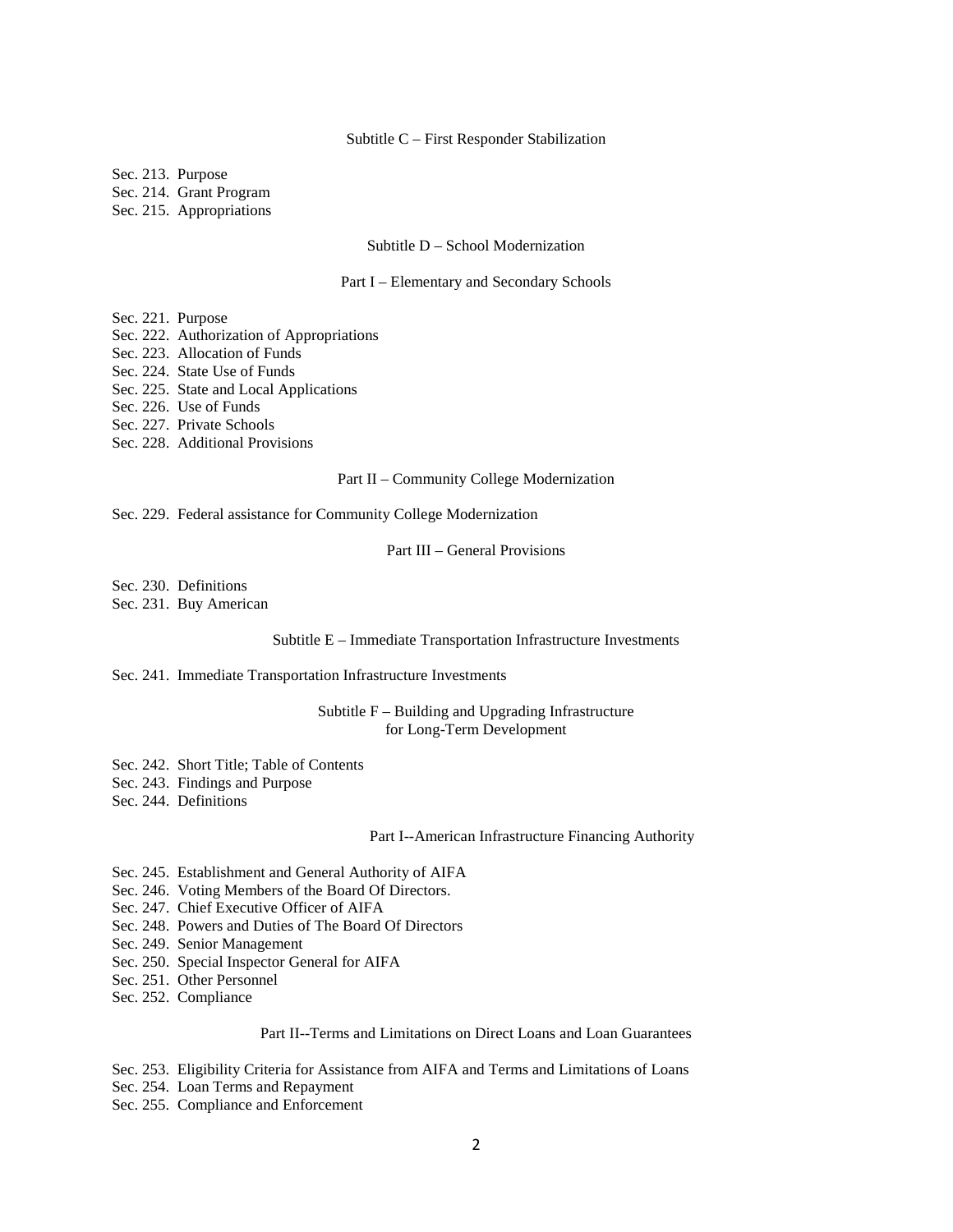Sec. 256. Audits; Reports to the President and Congress

#### Part III--Funding of AIFA

Sec. 257. Administrative Fees Sec. 258. Efficiency of AIFA Sec. 259. Funding

Part IV--Extension of Exemption from Alternative Minimum Tax Treatment for Certain Tax-Exempt Bonds

Sec. 260. Extension of Exemption from Alternative Minimum Tax Treatment for Certain Tax-Exempt Bonds

Subtitle G – Project Rebuild

Sec. 261. Project Rebuild

Subtitle H – National Wireless Initiative

Sec. 271. Definitions

Part I – Auctions of Spectrum and Spectrum Management

- Sec. 272. Clarification of Authorities to Repurpose Federal Spectrum for Commercial Purposes
- Sec. 273. Incentive Auction Authority
- Sec. 274. Requirements When Repurposing Mobile Satellite Services Spectrum for Terrestrial Broadband Use
- Sec. 275. Permanent Extension of Auction Authority
- Sec. 276. Authority to Auction Licenses for Domestic Satellite Services
- Sec. 277. Directed Auction of Certain Spectrum
- Sec. 278. Authority to Establish Spectrum License User Fees

### Part II – Public Safety Broadband Network

- Sec. 281. Reallocation of D Block for Public Safety
- Sec. 282. Flexible Use of Narrowband Spectrum
- Sec. 283. Single Public Safety Wireless Network Licensee
- Sec. 284. Establishment of Public Safety Broadband Corporation
- Sec. 285. Board of Directors of the Corporation
- Sec. 286. Officers, Employees, and Committees of the Corporation
- Sec. 287. Nonprofit and Nonpolitical Nature of the Corporation
- Sec. 288. Powers, Duties, and Responsibilities of the Corporation
- Sec. 289. Initial Funding For Corporation
- Sec. 290. Permanent Self-Funding; Duty to Assess and Collect Fees for Network Use
- Sec. 291. Audit and Report
- Sec. 292. Annual Report to Congress
- Sec. 293. Provision of Technical Assistance
- Sec. 294. State and Local Implementation
- Sec. 295. State and Local Implementation Fund
- Sec. 296. Public Safety Wireless Communications Research and Development
- Sec. 297. Public Safety Trust Fund
- Sec. 298. FCC Report on Efficient Use of Public Safety Spectrum
- Sec. 299. Public Safety Roaming and Priority Access

### TITLE III – ASSISTANCE FOR THE UNEMPLOYED AND PATHWAYS BACK TO WORK

Subtitle A – Supporting Unemployed Workers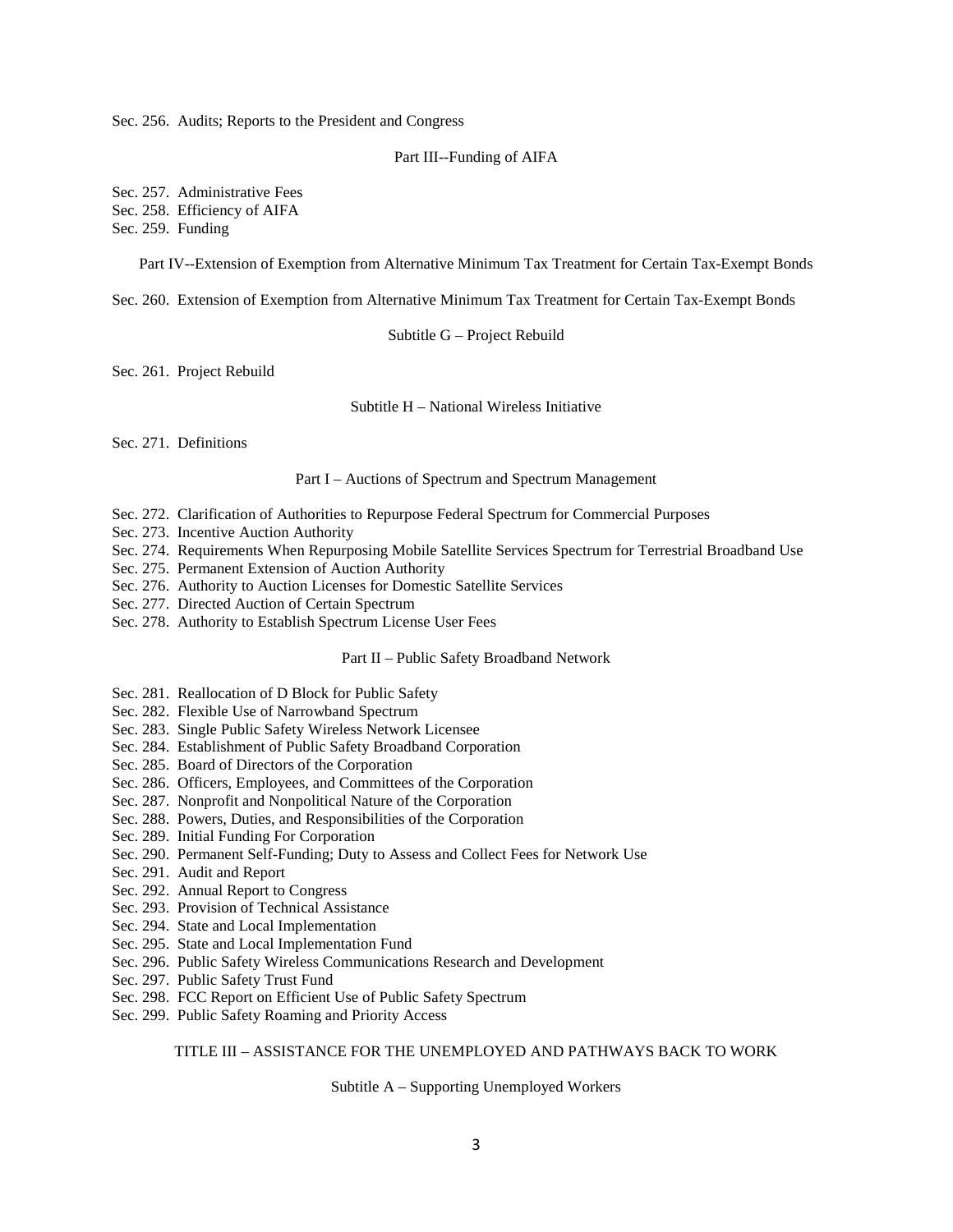Sec. 301. Short Title

Part I – Extension of Emergency Unemployment Compensation and Certain Extended Benefits Provisions, and Establishment of Self-Employment Assistance Program

- Sec. 311. Extension of Emergency Unemployment Compensation Program
- Sec. 312. Temporary Extension of Extended Benefit Provisions
- Sec. 313. Reemployment Services and Reemployment and Eligibility Assessment Activities
- Sec. 314. Federal-State Agreements to Administer a Self-Employment Assistance Program
- Sec. 315. Conforming Amendment on Payment of Bridge to Work Wages
- Sec. 316. Additional Extended Unemployment Benefits Under The Railroad Unemployment Insurance Act

#### Part II—Reemployment NOW Program

- Sec. 321. Establishment of Reemployment NOW Program
- Sec. 322. Distribution of Funds
- Sec. 323. State Plan
- Sec. 324. Bridge to Work Program
- Sec. 325. Wage Insurance
- Sec. 326. Enhanced Reemployment Strategies
- Sec. 327. Self-Employment Programs
- Sec. 328. Additional Innovative Programs
- Sec. 329. Guidance and Additional Requirements
- Sec. 330. Report of Information and Evaluations to Congress and the Public
- Sec. 331. State

#### Part III – Short-Time Compensation Program

- Sec. 341. Treatment of Short-Time Compensation Programs
- Sec. 342. Temporary Financing of Short-Time Compensation Payments In States With Programs In Law
- Sec. 343. Temporary Financing of Short-Time Compensation Agreements
- Sec. 344. Grants for Short-Time Compensation Programs
- Sec. 345. Assistance and Guidance In Implementing Programs
- Sec. 346. Reports

#### Subtitle B – Long-Term Unemployed Hiring Preferences

Sec. 351. Long Term Unemployed Workers Work Opportunity Tax Credits

#### Subtitle C – Pathways Back to Work

- Sec. 361. Short Title
- Sec. 362. Establishment of Pathways Back To Work Fund
- Sec. 363. Availability of Funds
- Sec. 364. Subsidized Employment for Unemployed, Low-Income Adults
- Sec. 365. Summer Employment and Year-Round Employment Opportunities For Low-Income Youth
- Sec. 366. Work-Based Employment Strategies of Demonstrated Effectiveness
- Sec. 367. General Requirements
- Sec. 368. Definitions

Subtitle D – Prohibition of Discrimination in Employment on the Basis of an Individual's Status as Unemployed

- Sec. 371. Short Title
- Sec. 372. Findings and Purpose
- Sec. 373. Definitions
- Sec. 374. Prohibited Acts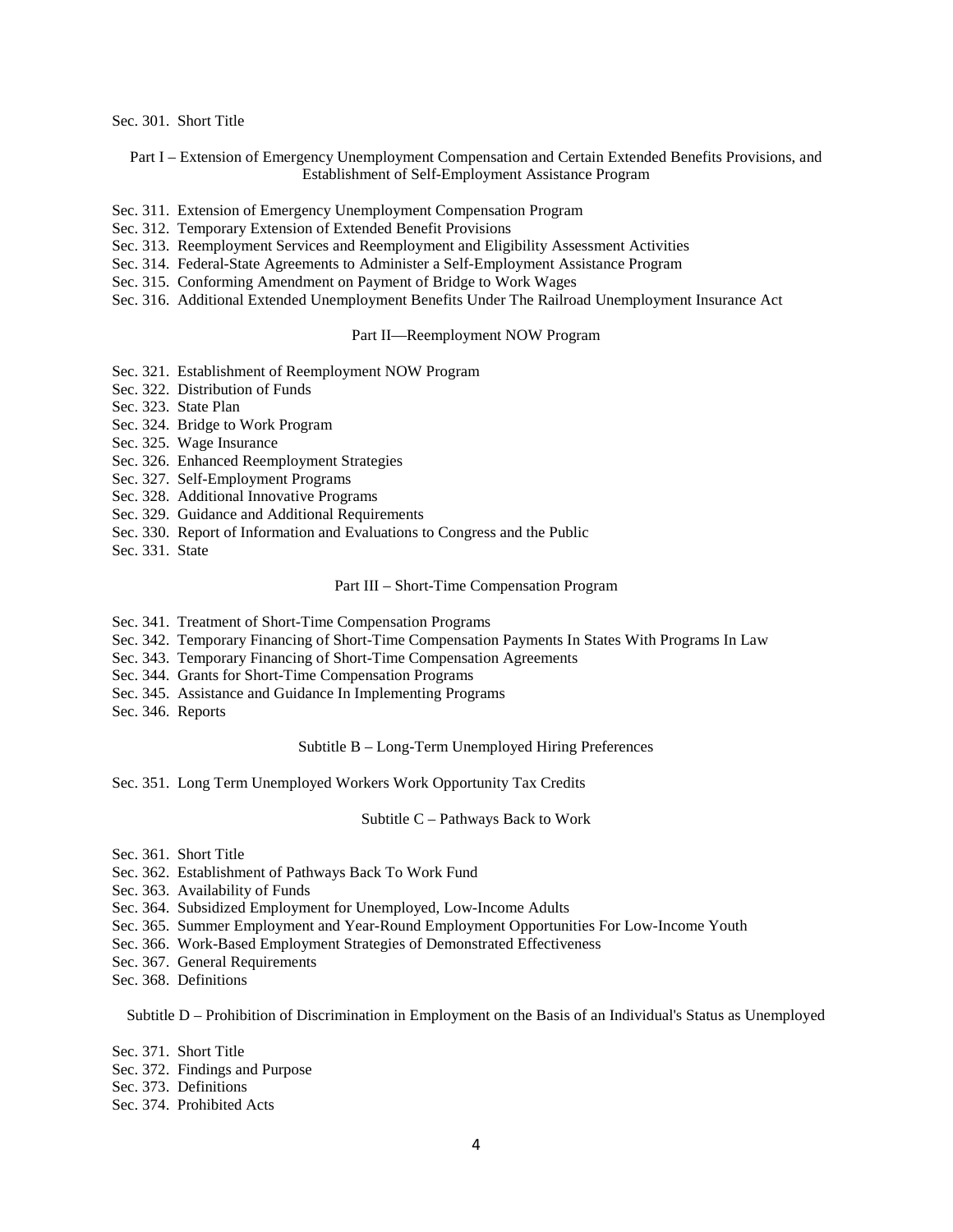Sec. 375. Enforcement Sec. 376. Federal and State Immunity Sec. 377. Relationship to Other Laws Sec. 378. Severability Sec. 379. Effective Date

### TITLE IV -- OFFSETS

### Subtitle A – 28 Percent Limitation on Certain Deductions and Exclusions

Sec. 401. 28 Percent Limitation on Certain Deductions and Exclusions

Subtitle B – Tax Carried Interest in Investment Partnerships as Ordinary Income

Sec. 411. Partnership Interests Transferred In Connection With Performance of Services

Subtitle C – Close Loophole for Corporate Jet Depreciation

Sec. 421. General Aviation Aircraft Treated As 7-Year Property

### Subtitle D -- Repeal Oil Subsidies

Sec. 431. Repeal of Deduction for Intangible Drilling and Development Costs in the Case of Oil and Gas Wells

- Sec. 432. Repeal of Deduction for Tertiary Injectants
- Sec. 433. Repeal of Percentage Depletion for Oil And Gas Wells
- Sec. 434. Section 199 Deduction Not Allowed With Respect to Oil, Natural Gas, or Primary Products Thereof
- Sec. 435. Repeal Oil and Gas Working Interest Exception to Passive Activity Rules
- Sec. 436. Uniform Seven-Year Amortization for Geological and Geophysical Expenditures
- Sec. 437. Repeal Enhanced Oil Recovery Credit
- Sec. 438. Repeal Marginal Well Production Credit

### Subtitle E -- Dual Capacity Taxpayers

Sec. 441. Modifications of Foreign Tax Credit Rules Applicable to Dual Capacity Taxpayers

Sec. 442. Separate Basket Treatment Taxes Paid on Foreign Oil and Gas Income

Subtitle F – Increased Target and Trigger for Joint Select Committee on Deficit Reduction

Sec. 451. Increased Target and Trigger for Joint Select Committee on Deficit Reduction

### SEC. 2. REFERENCES

Except as expressly provided otherwise, any reference to "this Act" contained in any subtitle of this Act shall be treated as referring only to the provisions of that subtitle."

## SEC. 3. SEVERABILITY.

If any provision of this Act, or the application thereof to any person or circumstance, is held invalid, the remainder of the Act and the application of such provision to other persons or circumstances shall not be affected thereby.

SEC. 4. BUY AMERICAN -- USE OF AMERICAN IRON, STEEL, AND MANUFACTURED GOODS.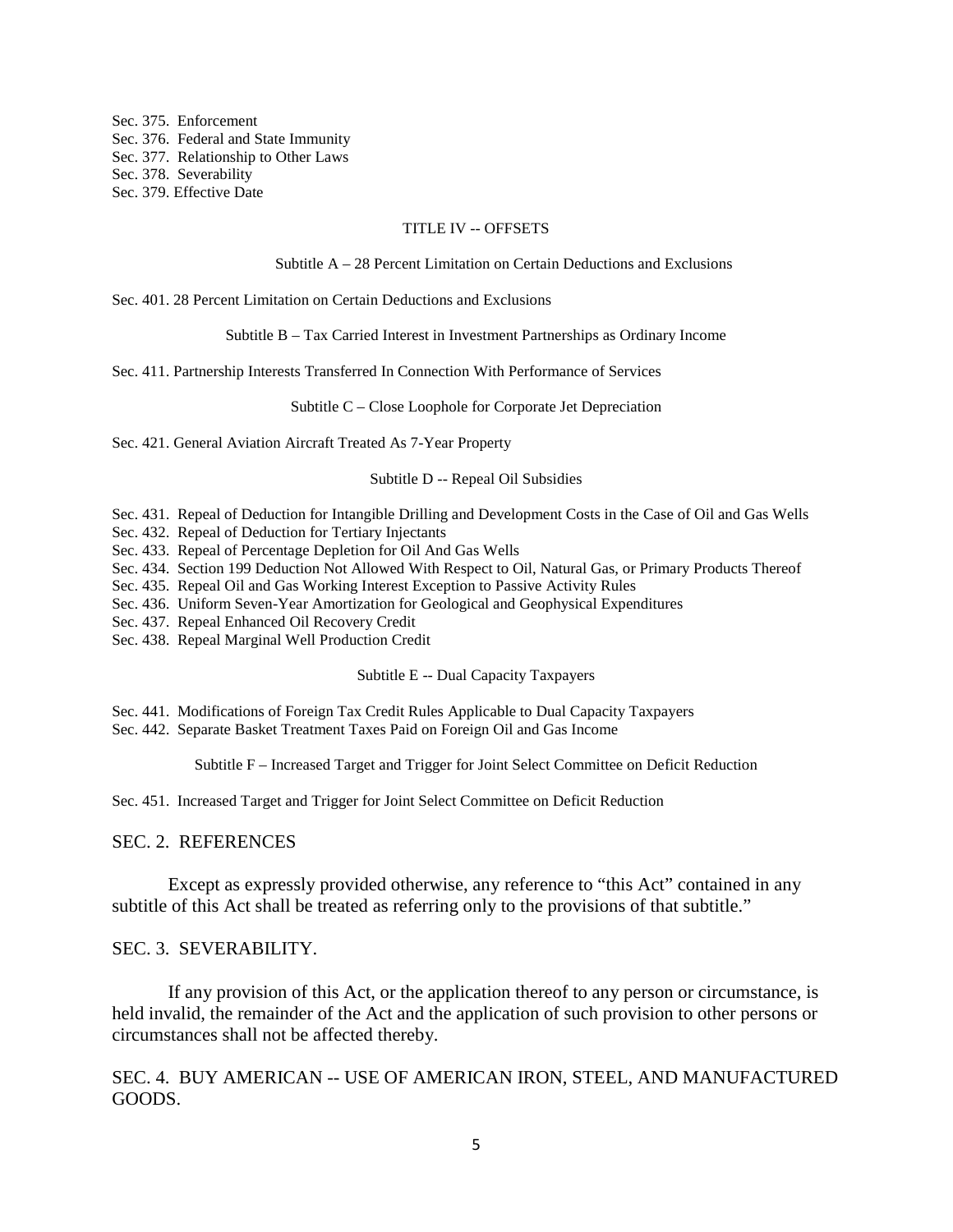(a) None of the funds appropriated or otherwise made available by this Act may be used for a project for the construction, alteration, maintenance, or repair of a public building or public work unless all of the iron, steel, and manufactured goods used in the project are produced in the United States.

(b) Subsection (a) shall not apply in any case or category of cases in which the head of the Federal department or agency involved finds that—

(1) applying subsection (a) would be inconsistent with the public interest;

(2) iron, steel, and the relevant manufactured goods are not produced in the United States in sufficient and reasonably available quantities and of a satisfactory quality; or

(3) inclusion of iron, steel, and manufactured goods produced in the United States will increase the cost of the overall project by more than 25 percent.

(c) If the head of a Federal department or agency determines that it is necessary to waive the application of subsection (a) based on a finding under subsection (b), the head of the department or agency shall publish in the Federal Register a detailed written justification as to why the provision is being waived.

(d) This section shall be applied in a manner consistent with United States obligations under international agreements.

# SEC. 5. WAGE RATE AND EMPLOYMENT PROTECTION REQUIREMENTS.

(a) Notwithstanding any other provision of law and in a manner consistent with other provisions in this Act, all laborers and mechanics employed by contractors and subcontractors on projects funded directly by or assisted in whole or in part by and through the Federal Government pursuant to this Act shall be paid wages at rates not less than those prevailing on projects of a character similar in the locality as determined by the Secretary of Labor in accordance with subchapter IV of chapter 31 of title 40, United States Code.

(b) With respect to the labor standards specified in this section, the Secretary of Labor shall have the authority and functions set forth in Reorganization Plan Numbered 14 of 1950 (64 Stat. 1267; 5 U.S.C. App.) and section 3145 of title 40, United States Code.

(c) Projects as defined under title 49, United States Code, funded directly by or assisted in whole or in part by and through the Federal Government pursuant to this Act shall be subject to the requirements of section 5333(b) of title 49, United States Code.

## TITLE I – RELIEF FOR WORKERS AND BUSINESSES

# SUBTITLE A – PAYROLL TAX RELIEF

# SEC. 101. TEMPORARY PAYROLL TAX CUT FOR EMPLOYERS, EMPLOYEES AND THE SELF-EMPLOYED

(a) WAGES.-- Notwithstanding any other provision of law—

(1) with respect to remuneration received during the payroll tax holiday period, the rate of tax under 3101(a) of the Internal Revenue Code of 1986 shall be 3.1 percent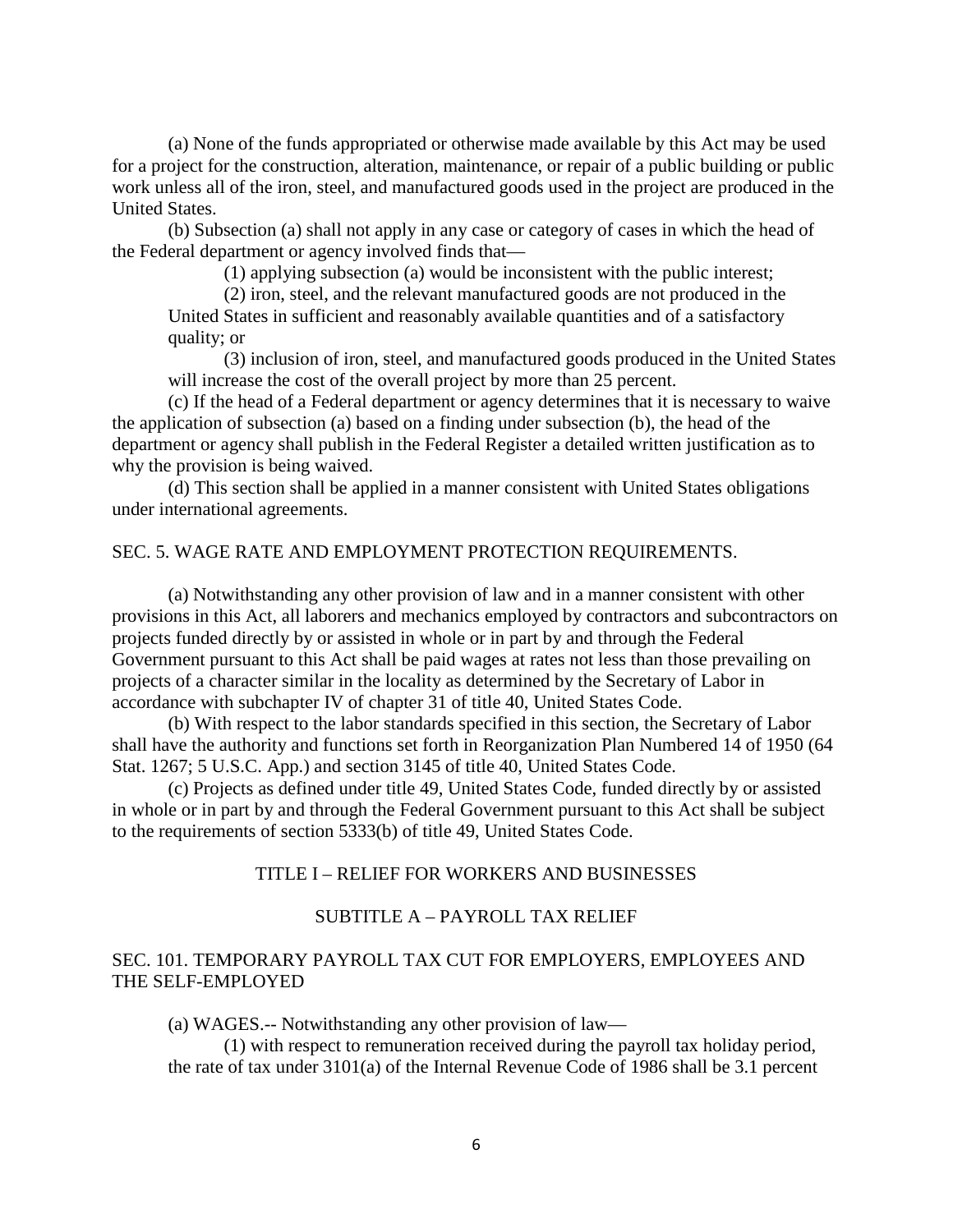(including for purposes of determining the applicable percentage under sections 3201(a) and 3211(a) of such Code), and

(2) with respect to remuneration paid during the payroll tax holiday period, the rate of tax under 3111(a) of such Code shall be 3.1 percent (including for purposes of determining the applicable percentage under sections 3221(a) and 3211(a) of such Code).

(3) Subsection (a) $(2)$  shall only apply to

(A) employees performing services in a trade or business of a qualified employer, or

(B) in the case of a qualified employer exempt from tax under section 501(a), in furtherance of the activities related to the purpose or function constituting the basis of the employer's exemption under section 501.

(4) Subsection (a)(2) shall apply only to the first \$5 million of remuneration or compensation paid by a qualified employer subject to section 3111(a) or a corresponding amount of compensation subject to 3221(a).

(b) SELF-EMPLOYMENT TAXES.—

(1) IN GENERAL.—Notwithstanding any other provision of law, with respect to any taxable year which begins in the payroll tax holiday period, the rate of tax under section 1401(a) of the Internal Revenue Code of 1986 shall be

(A) 6.2 percent on the portion of net earnings from self-employment subject to 1401(a) during the payroll tax period that does not exceed the amount of the excess of \$5 million over total remuneration, if any, subject to section 3111(a) paid during the payroll tax holiday period to employees of the selfemployed person, and

(B) 9.3 percent for any portion of net earnings from self-employment not subject to subsection  $(b)(1)(A)$ .

(2) COORDINATION WITH DEDUCTIONS FOR EMPLOYMENT TAXES.— For purposes of the Internal Revenue Code of 1986, in the case of any taxable year which begins in the payroll tax holiday period—

(A) DEDUCTION IN COMPUTING NET EARNINGS FROM SELF-EMPLOYMENT.—The deduction allowed under section  $1402(a)(12)$  of such Code shall be the sum of (i) 4.55 percent times the amount of the taxpayer's net earnings from self-employment for the taxable year subject to paragraph  $(b)(1)(A)$ of this section, plus (ii) 7.65 percent of the taxpayer's net earnings from selfemployment in excess of that amount.

(B) INDIVIDUAL DEDUCTION.— The deduction under section 164(f) of such Code shall be equal to the sum of ((i) one-half of the taxes imposed by section 1401(after the application of this section) with respect to the taxpayer's net earnings from self-employment for the taxable year subject to paragraph  $(b)(1)(A)$  of this section plus (ii) 62.7 percent of the taxes imposed by section 1401 (after the application of this section) with respect to the excess.

(c) REGULATORY AUTHORITY.–The Secretary may prescribe any such regulations or other guidance necessary or appropriate to carry out this section, including the allocation of the excess of \$5 million over total remuneration subject to section 3111(a) paid during the payroll tax holiday period among related taxpayers treated as a single qualified employer.

(d) DEFINITIONS.—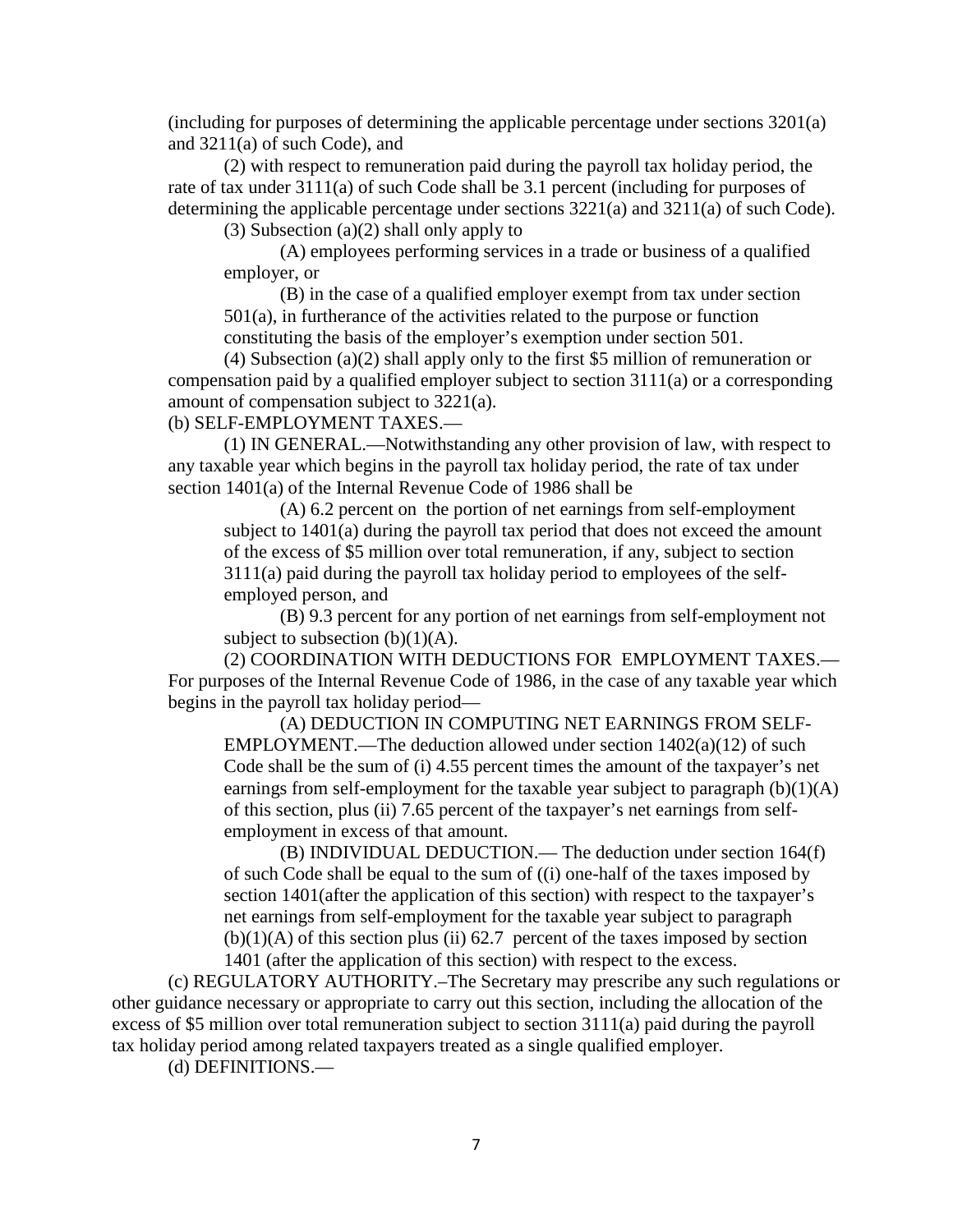(1) PAYROLL TAX HOLIDAY PERIOD.—The term 'payroll tax holiday period' means calendar year 2012.

(2) QUALIFIED EMPLOYER.—For purposes of this paragraph,

(A) In general. -- The term "qualified employer" means any employer other than the United States, any State or possession of the United States, or any political subdivision thereof, or any instrumentality of the foregoing.

(B) Treatment of employees of post-secondary educational institutions.-- Notwithstanding paragraph (A), the term "qualified employer" includes any employer which is a public institution of higher education (as defined in section 101 of the Higher Education Act of 1965).

(3) AGGREGATION RULES. – For purposes of this subsection rules similar to sections 414(b), 414(c), 414(m) and 414(o) shall apply to determine when multiple entities shall be treated as a single employer, and rules with respect to predecessor and successor employers may be applied, in such manner as may be prescribed by the Secretary.

(e) TRANSFERS OF FUNDS.--

(1) Transfers to federal old-age and survivors insurance trust fund.—There are hereby appropriated to the Federal Old-Age and Survivors Trust Fund and the Federal Disability Insurance Trust Fund established under section 201 of the Social Security Act (42 U.S.C. 401) amounts equal to the reduction in revenues to the Treasury by reason of the application of subsections (a) and (b) to employers other than those described in (e)(2). Amounts appropriated by the preceding sentence shall be transferred from the general fund at such times and in such manner as to replicate to the extent possible the transfers which would have occurred to such Trust Fund had such amendments not been enacted.

(2) Transfers to social security equivalent benefit Account. –There are hereby appropriated to the Social Security Equivalent Benefit Account established under section 15A(a) of the Railroad Retirement Act of 1974 (45 U.S.C. 231n-1(a)) amounts equal to the reduction in revenues to the Treasury by reason of the application of subsection (a) to employers subject to the Railroad Retirement Tax. Amounts appropriated by the preceding sentence shall be transferred from the general fund at such times and in such manner as to replicate to the extent possible the transfers which would have occurred to such Account had such amendments not been enacted.

(f) COORDINATION WITH OTHER FEDERAL LAWS.—For purposes of applying any provision of Federal law other than the provisions of the Internal Revenue Code of 1986, the rate of tax in effect under section 3101(a) of such Code shall be determined without regard to the reduction in such rate under this section.

## SEC. 102. TEMPORARY TAX CREDIT FOR INCREASED PAYROLL.

(a) In General.—Notwithstanding any other provision of law, each qualified employer shall be allowed, with respect to wages for services performed for such qualified employer, a payroll increase credit determined as follows:

(1) With respect to the period from October 1, 2011 through December 31, 2011, 6.2 percent of the excess, if any, (but not more than \$12.5 million of the excess) of the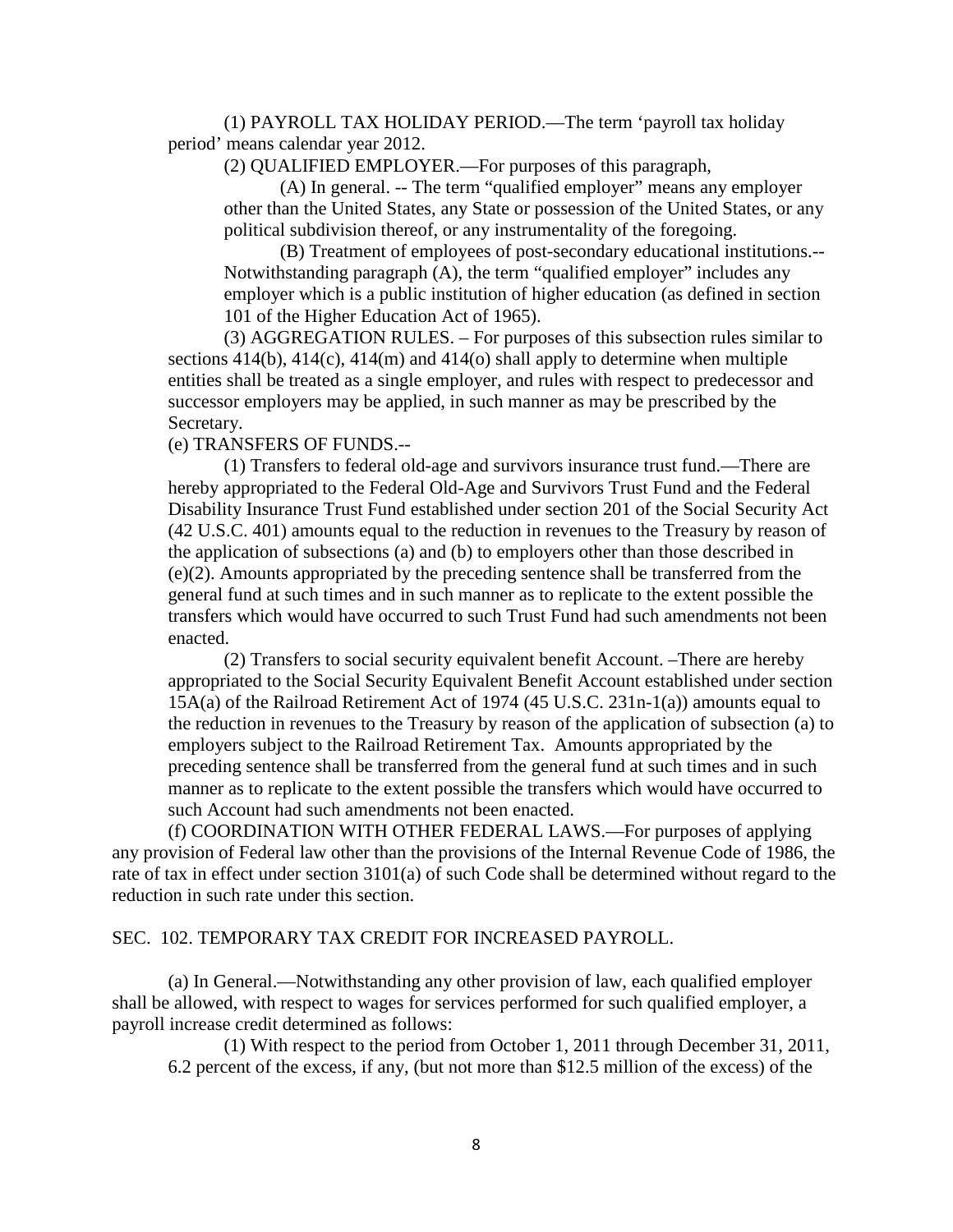wages subject to tax under section 3111(a) of the Internal Revenue Code of 1986 for such period over such wages for the corresponding period of 2010.

(2) With respect to the period from January 1, 2012 through December 31, 2012,

(A) 6.2 percent of the excess, if any, (but not more than \$50 million of the excess) of the wages subject to tax under section 3111(a) of the Internal Revenue Code of 1986 for such period over such wages for calendar year 2011, minus

(B) 3.1 percent of the result (but not less than zero) of subtracting from \$5 million such wages for calendar year 2011.

(3) In the case of a qualified employer for which the wages subject to tax under section 3111(a) of the Internal Revenue Code of 1986 (a) were zero for the corresponding period of 2010 referred to in subsection (a)(1), the amount of such wages shall be deemed to be 80 percent of the amount of wages taken into account for the period from October 1, 2011 through December 31, 2011 and (b) were zero for the calendar year 2011 referred to in subsection (a)(2), then the amount of such wages shall be deemed to be 80 percent of the amount of wages taken into account for 2012.

(4) This subsection (a) shall only apply with respect to the wages of employees performing services in a trade or business of a qualified employer or, in the case of a qualified employer exempt from tax under section 501(a) of the Internal Revenue Code of 1986, in furtherance of the activities related to the purpose or function constituting the basis of the employer's exemption under section 501.

(b) Qualified employers. – For purposes of this section—

(1) In general.—The term `qualified employer' means any employer other than the United States, any State or possession of the United States, or any political subdivision thereof, or any instrumentality of the foregoing.

(2) Treatment of employees of post-secondary educational institutions.— Notwithstanding subparagraph (1), the term "qualified employer" includes any employer which is a public institution of higher education (as defined in section 101 of the Higher Education Act of 1965).

(c) Aggregation rules. – For purposes of this subsection rules similar to sections 414(b), 414(c), 414(m) and 414(o) of the Internal Revenue Code of 1986 shall apply to determine when multiple entities shall be treated as a single employer, and rules with respect to predecessor and successor employers may be applied, in such manner as may be prescribed by the Secretary.

(d) Application of credits. – The payroll increase credit shall be treated as a credit allowable under Subtitle C of the Internal Revenue Code of 1986 under rules prescribed by the Secretary of the Treasury, provided that the amount so treated for the period described in section  $(a)(1)$  or section  $(a)(2)$  shall not exceed the amount of tax imposed on the qualified employer under section 3111(a) of such Code for the relevant period. Any income tax deduction by a qualified employer for amounts paid under section 3111(a) of such Code or similar Railroad Retirement Tax provisions shall be reduced by the amounts so credited.

(e) Transfers to Federal Old-Age and Survivors Insurance Trust Fund.—There are hereby appropriated to the Federal Old-Age and Survivors Trust Fund and the Federal Disability Insurance Trust Fund established under section 201 of the Social Security Act (42 U.S.C. 401) amounts equal to the reduction in revenues to the Treasury by reason of the amendments made by subsection (d). Amounts appropriated by the preceding sentence shall be transferred from the general fund at such times and in such manner as to replicate to the extent possible the transfers which would have occurred to such Trust Fund had such amendments not been enacted.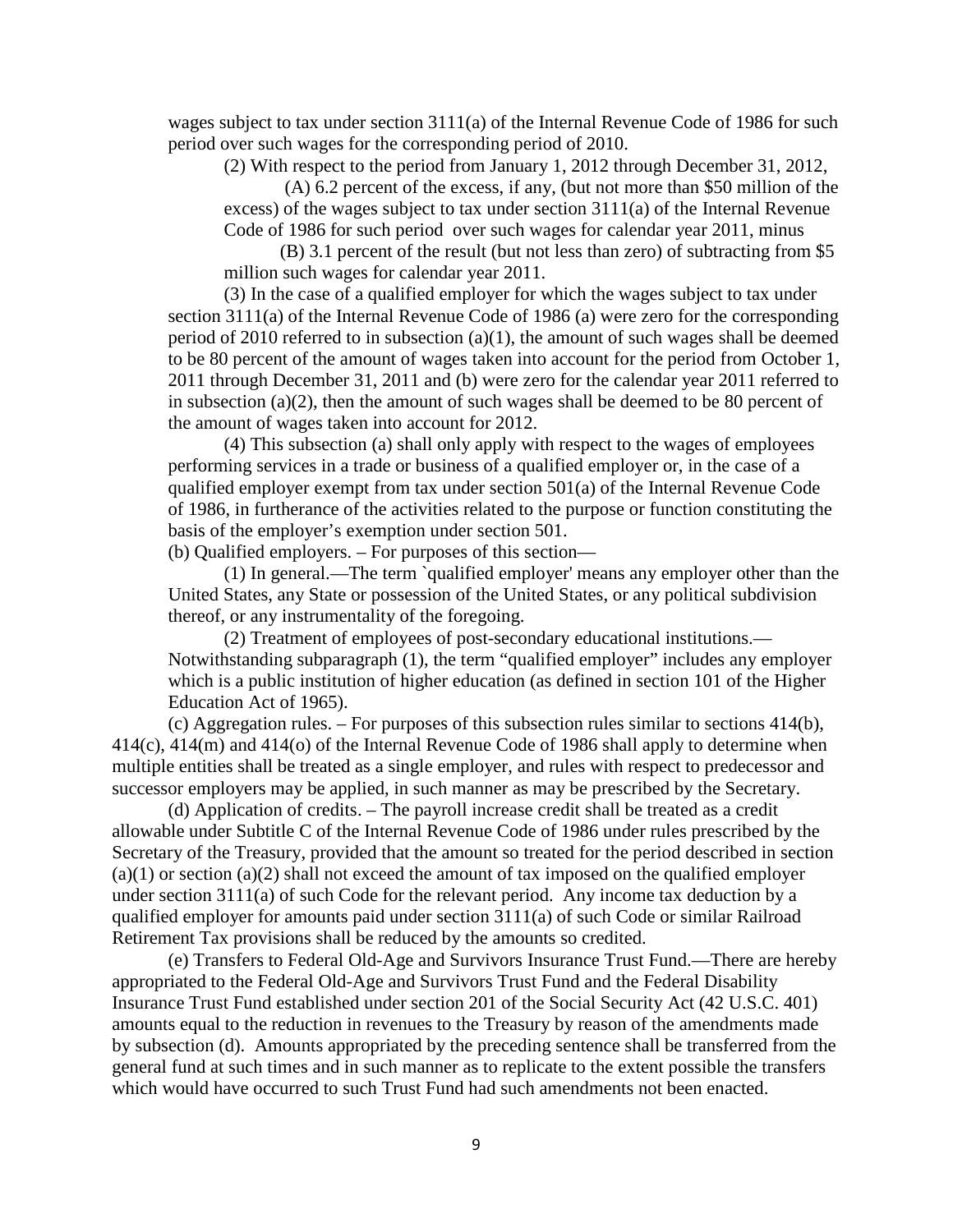(f) Application to Railroad Retirement Taxes. For purposes of qualified employers that are employers under section 3231(a) of the Internal Revenue Code of 1986, subsections (a)(1) and (a)(2) of this section shall apply by substituting section 3221 for section 3111, and substituting the term "compensation" for "wages" as appropriate.

## SUBTITLE B – OTHER RELIEF FOR BUSINESSES

# SEC. 111. EXTENSION OF TEMPORARY 100 PERCENT BONUS DEPRECIATION FOR CERTAIN BUSINESS ASSETS.

(a) IN GENERAL.—Paragraph (5) of section 168(k) of the Internal Revenue Code is amended—

(1) by striking ''January 1, 2012'' each place it appears and inserting ''January 1, 2013'', and

(2) by striking ''January 1, 2013'' and inserting ''January 1, 2014''.

(b) CONFORMING AMENDMENT.—The heading for paragraph (5) of section 168(k) of the Internal Revenue Code is amended by striking ''PRE-2012 PERIODS'' and inserting ''PRE-2013 PERIODS''.

SEC. 112. SURETY BONDS.

(a) MAXIMUM BOND AMOUNT.— Section  $411(a)(1)$  of the Small Business Investment Act of 1958 (15 U.S.C. 694b(a)(1)) is amended by striking " $$2,000,000$ " and inserting ''\$5,000,000".

(b) DENIAL OF LIABILITY.— Section 411(e)(2) of the Small Business Investment Act of 1958 (15 U.S.C. 694b(e)(2)) is amended by striking ''\$2,000,000'' and inserting ''\$5,000,000".

(c) SUNSET.— The amendments made by subsections (a) and (b) of this section shall remain in effect until September 30, 2012.

(d) FUNDING. — There is appropriated out of any money in the Treasury not otherwise appropriated, \$3,000,000, to remain available until expended, for additional capital for the Surety Bond Guarantees Revolving Fund, as authorized by the Small Business Investment Act of 1958, as amended.

SEC. 113. DELAY IN APPLICATION OF WITHHOLDING ON GOVERNMENT CONTRACTORS.

Subsection (b) of section 511 of the Tax Increase Prevention and Reconciliation Act of 2005 is amended by striking "December 31, 2011" and inserting "December 31, 2013".

# TITLE II – PUTTING WORKERS BACK ON THE JOB WHILE REBUILDING AND MODERNIZING AMERICA

## SUBTITLE A – VETERANS HIRING PREFERENCES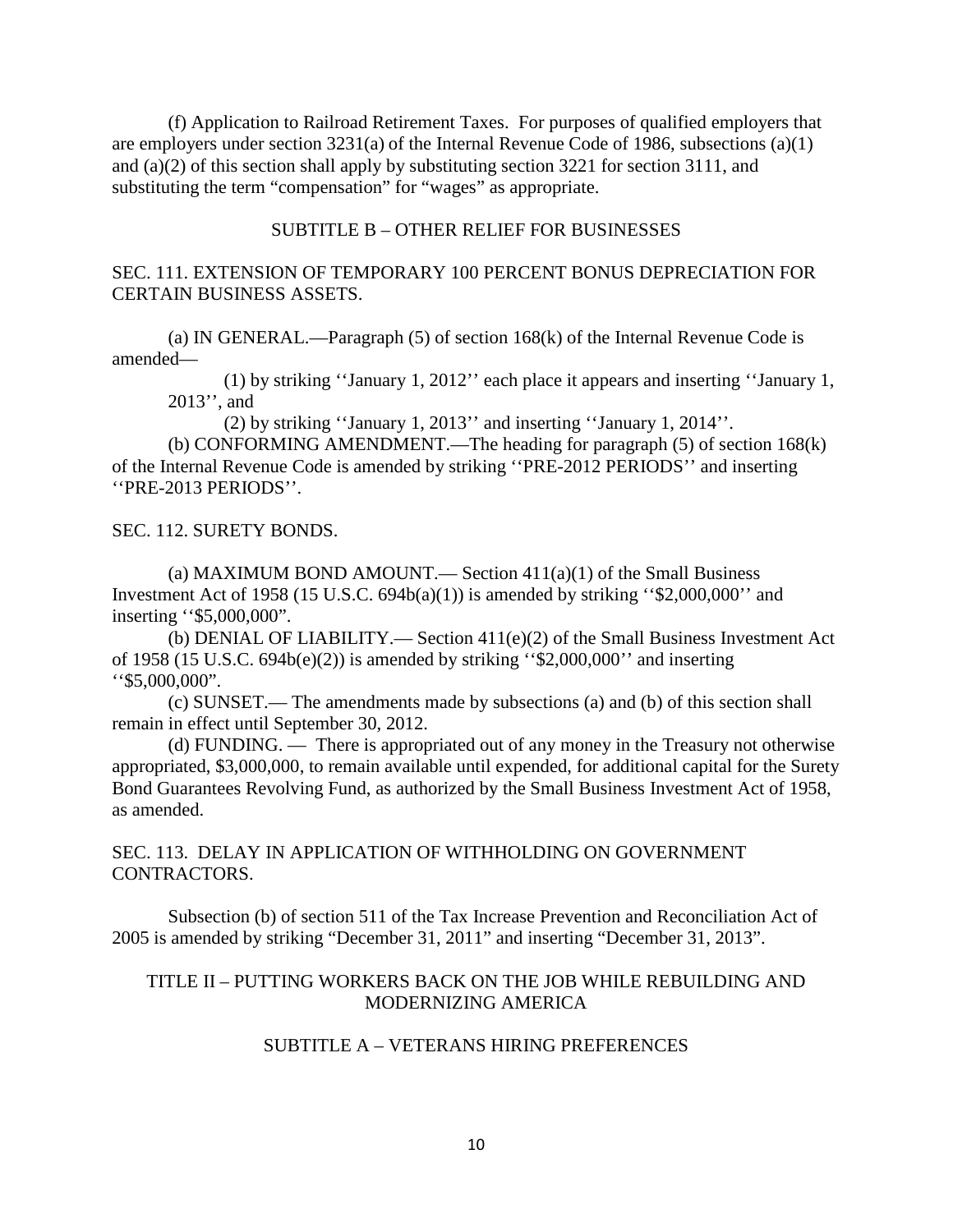# SEC. 201. RETURNING HEROES AND WOUNDED WARRIORS WORK OPPORTUNITY TAX CREDITS.

(a) IN GENERAL. —Paragraph (3) of section 51(b) of the Internal Revenue Code is amended by striking "(\$12,000 per year in the case of any individual who is a qualified veteran by reason of subsection  $(d)(3)(A)(ii)$ " and inserting "(\$12,000 per year in the case of any individual who is a qualified veteran by reason of subsection  $(d)(3)(A)(ii)(I)$ , \$14,000 per year in the case of any individual who is a qualified veteran by reason of subsection  $(d)(3)(A)(iv)$ , and \$24,000 per year in the case of any individual who is a qualified veteran by reason of subsection  $(d)(3)(A)(ii)(II))$ ".

(b) RETURNING HEROES TAX CREDITS.  $\rightarrow$  section 51(d)(3)(A) of the Internal Revenue Code is amended by striking "or" at the end of paragraph  $(3)(A)(i)$ , and inserting the following new paragraphs after paragraph (ii)—

"(iii) having aggregate periods of unemployment during the 1-year period ending on the hiring date which equal or exceed 4 weeks (but less than 6 months), or

(iv) having aggregate periods of unemployment during the 1-year period ending on the hiring date which equal or exceed 6 months."

(c) SIMPLIFIED CERTIFICATION. —Section 51(d) of the Internal revenue Code is amended by adding a new paragraph 15 as follows—

"(15) Credit allowed for unemployed veterans.

(A) In general. Any qualified veteran under paragraphs  $(3)(A)(ii)(II)$ ,  $(3)(A)(iii)$ , and  $(3)(A)(iv)$  will be treated as certified by the designated local agency as having aggregate periods of unemployment if—

(i) In the case of qualified veterans under paragraphs  $(3)(A)(ii)(II)$ and  $(3)(A)(iv)$ , the veteran is certified by the designated local agency as being in receipt of unemployment compensation under State or Federal law for not less than 6 months during the 1-year period ending on the hiring date; or

(ii) In the case of a qualified veteran under paragraph  $(3)(A)(iii)$ , the veteran is certified by the designated local agency as being in receipt of unemployment compensation under State or Federal law for not less than 4 weeks (but less than 6 months) during the 1-year period ending on the hiring date.

(B) Regulatory Authority. The Secretary in his discretion may provide alternative methods for certification.".

(d) CREDIT MADE AVAILABLE TO TAX-EXEMPT EMPLOYERS IN CERTAIN CIRCUMSTANCES.—section 52(c) of the Internal Revenue Code is amended—

(1) by striking the word "No" at the beginning of the section and replacing it with "Except as provided in this subsection, no".

(2) the following new paragraphs are inserted at the end of section  $52(c)$ —

"(1) IN GENERAL.— In the case of a tax-exempt employer, there shall be treated as a credit allowable under subpart C (and not allowable under subpart D) the lesser of—

(A) The amount of the work opportunity credit determined under this subpart with respect to such employer that is related to the hiring of qualified veterans described in sections  $51(d)(3)(A)(ii)(II)$ , (iii) or (iv); or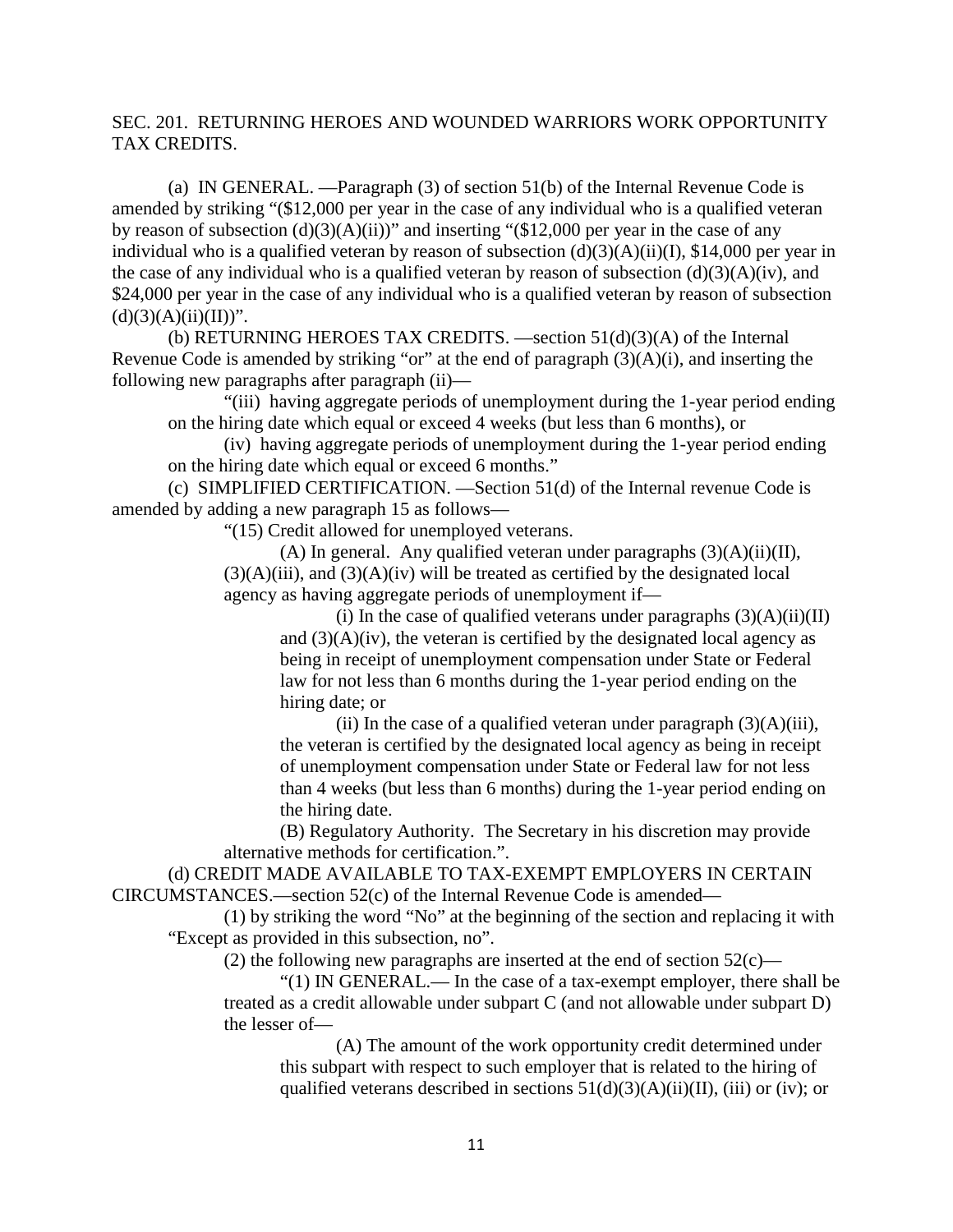(B) The amount of the payroll taxes of the employer during the calendar year in which the taxable year begins.

(2) CREDIT AMOUNT.—In calculating for tax-exempt employers, the work opportunity credit shall be determined by substituting "26 percent" for "40 percent" in section 51(a) and by substituting "16.25 percent" for "25 percent" in section  $51(i)(3)(A)$ .

(3) TAX-EXEMPT EMPLOYER.—For purposes of this subpart, the term "tax-exempt employer" means an employer that is —

 $(i)$  an organization described in section  $501(c)$  and exempt from taxation under section 501(a), or

(ii) a public higher education institution (as defined in section 101 of the Higher Education Act of 1965).

(4) PAYROLL TAXES.—For purposes of this subsection—

(A) IN GENERAL.—The term "payroll taxes" means —

(i) amounts required to be withheld from the employees of the tax-exempt employer under section 3401(a),

(ii) amounts required to be withheld from such employees under section 3101(a), and

(iii) amounts of the taxes imposed on the tax-exempt employer under section 3111(a)."

(e) Treatment of Possessions.—

(1) Payments to possessions.—

(A) Mirror code possessions.—The Secretary of the Treasury shall pay to each possession of the United States with a mirror code tax system amounts equal to the loss to that possession by reason of the application of this section (other than this subsection). Such amounts shall be determined by the Secretary of the Treasury based on information provided by the government of the respective possession of the United States.

(B) Other possessions.— The Secretary of the Treasury shall pay to each possession of the United States, which does not have a mirror code tax system, amounts estimated by the Secretary of the Treasury as being equal to the aggregate credits that would have been provided by the possession by reason of the application of this section (other than this subsection) if a mirror code tax system had been in effect in such possession. The preceding sentence shall not apply with respect to any possession of the United States unless such possession has a plan, which has been approved by the Secretary of the Treasury, under which such possession will promptly distribute such payments.

(2) Coordination with credit allowed against United States income taxes.--No increase in the credit determined under section 38(b) of the Internal Revenue Code of 1986 that is attributable to the credit provided by this section (other than this subsection (e)) shall be taken into account with respect to any person -

(A) to whom a credit is allowed against taxes imposed by the possession of the United States by reason of this section for such taxable year, or

(B) who is eligible for a payment under a plan described in paragraph (1)(B) with respect to such taxable year.

(3) Definitions and special rules.—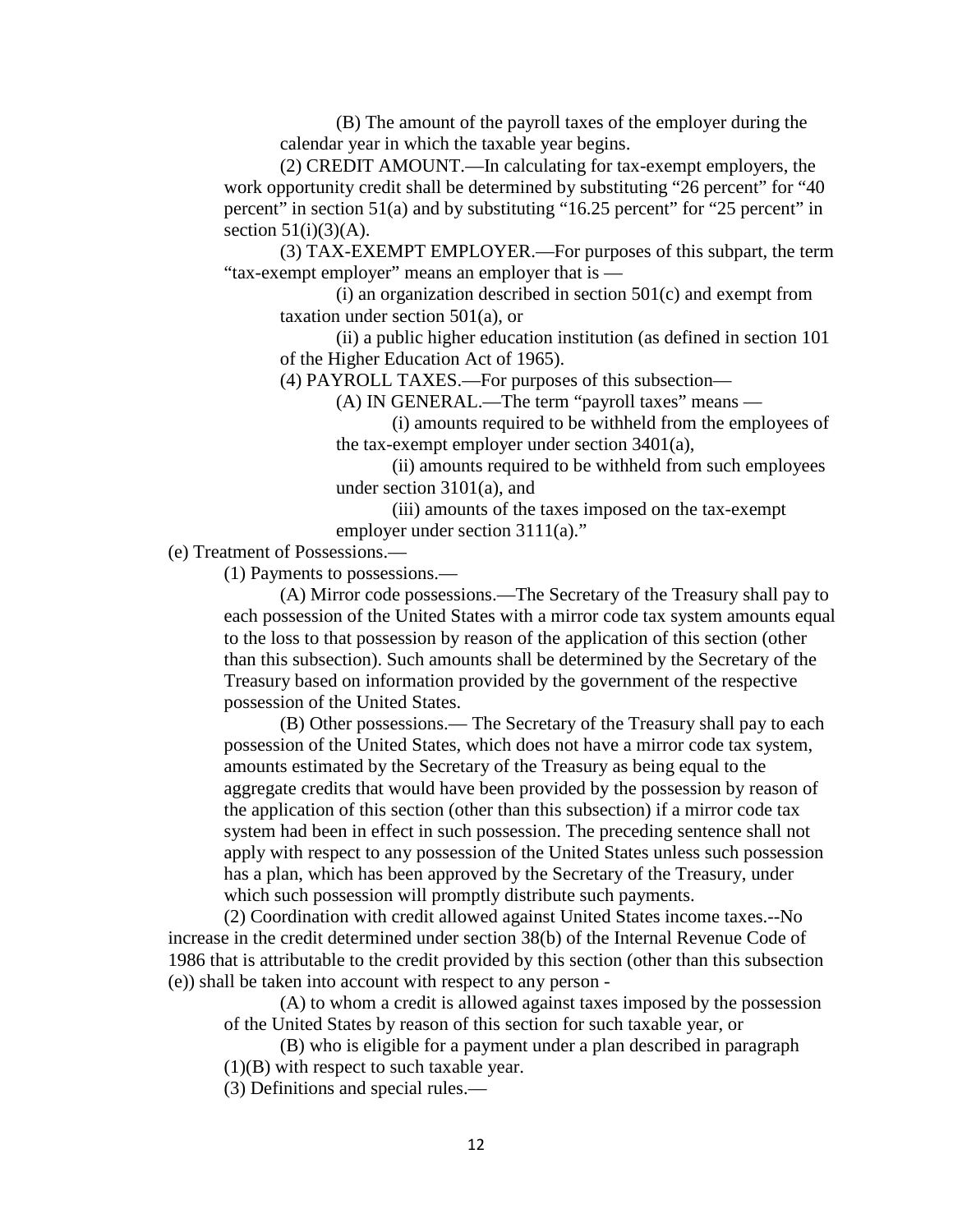(A) Possession of the United States.--For purposes of this subsection (e), the term ``possession of the United States'' includes American Samoa, the Commonwealth of the Northern Mariana Islands, the Commonwealth of Puerto Rico, Guam, and the United States Virgin Islands.

(B) Mirror code tax system.--For purposes of this subsection, the term ``mirror code tax system'' means, with respect to any possession of the United States, the income tax system of such possession if the income tax liability of the residents of such possession under such system is determined by reference to the income tax laws of the United States as if such possession were the United States.

(C) Treatment of payments.-- For purposes of section 1324(b)(2) of title

31, United States Code, rules similar to the rules of section 1001(b)(3)(C) of the American Recovery and Reinvestment Tax Act of 2009 shall apply.

(f) EFFECTIVE DATE.—The amendment made by this section shall apply to individuals who begin work for the employer after the date of the enactment of this Act.

# SUBTITLE B—TEACHER STABILIZATION

SEC. 202. PURPOSE.

The purpose of this subtitle is to provide funds to States to prevent teacher layoffs and support the creation of additional jobs in public early childhood, elementary, and secondary education in the 2011-2012 and 2012-2013 school years.

# SEC. 203. GRANTS FOR THE OUTLYING AREAS AND THE SECRETARY OF THE INTERIOR; AVAILABILITY OF FUNDS.

(a) RESERVATION OF FUNDS. From the amount appropriated to carry out this subtitle under section 212, the Secretary—

(1) shall reserve up to one-half of one percent to provide assistance to the outlying areas on the basis of their respective needs, as determined by the Secretary, for activities consistent with this part under such terms and conditions as the Secretary may determine;

(2) shall reserve up to one-half of one percent to provide assistance to the Secretary of the Interior to carry out activities consistent with this part, in schools operated or funded by the Bureau of Indian Education; and

(3) may reserve up to \$2,000,000 for administration and oversight of this part, including program evaluation.

(b) AVAILABILITY OF FUNDS. Funds made available under section 212 shall remain available to the Secretary until September 30, 2012.

# SEC. 204. STATE ALLOCATION

(a) ALLOCATION. After reserving funds under section 203(a), the Secretary shall allocate to the States—

(1) 60 percent on the basis of their relative population of individuals aged 5 through 17; and

(2) 40 percent on the basis of their relative total population.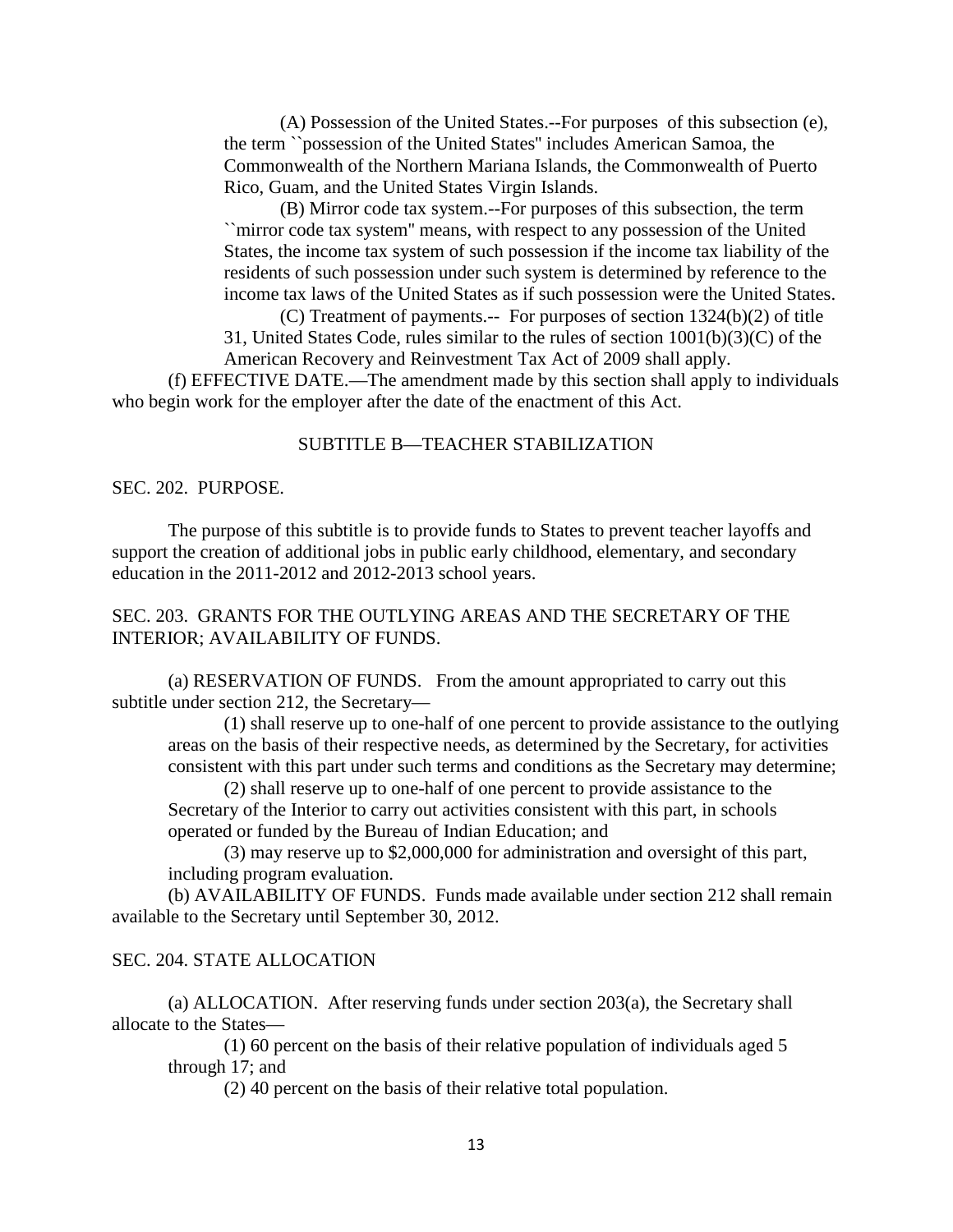(b) AWARDS. From the funds allocated under subsection (a), the Secretary shall make a grant to the Governor of each State who submits an approvable application under section 214. (c) ALTERNATE DISTRIBUTION OF FUNDS.

(1) If, within 30 days after the date of enactment of this Act, a Governor has not submitted an approvable application to the Secretary, the Secretary shall, consistent with paragraph (2), provide for funds allocated to that State to be distributed to another entity or other entities in the State for the support of early childhood, elementary, and secondary education, under such terms and conditions as the Secretary may establish.

(2) MAINTENANCE OF EFFORT.

(A) GOVERNOR ASSURANCE. The Secretary shall not allocate funds under paragraph (1) unless the Governor of the State provides an assurance to the Secretary that the State will for fiscal years 2012 and 2013 meet the requirements of section 209.

(B) Notwithstanding subparagraph (A), the Secretary may allocate up to 50 percent of the funds that are available to the State under paragraph (1) to another entity or entities in the State, provided that the State educational agency submits data to the Secretary demonstrating that the State will for fiscal year 2012 meet the requirements of section 209(a) or the Secretary otherwise determines that the State will meet those requirements, or such comparable requirements as the Secretary may establish, for that year.

(3) REQUIREMENTS. An entity that receives funds under paragraph (1) shall use those funds in accordance with the requirements of this subtitle.

(d) REALLOCATION. If a State does not receive funding under this subtitle or only receives a portion of its allocation under subsection (c), the Secretary shall reallocate the State's entire allocation or the remaining portion of its allocation, as the case may be, to the remaining States in accordance with subsection (a).

## SEC. 205. STATE APPLICATION.

The Governor of a State desiring to receive a grant under this subtitle shall submit an application to the Secretary within 30 days of the date of enactment of this Act, in such manner, and containing such information as the Secretary may reasonably require to determine the State's compliance with applicable provisions of law.

### SEC. 206. STATE RESERVATION AND RESPONSIBILITIES.

(a) RESERVATION. Each State receiving a grant under section 204(b) may reserve—

(1) not more than 10 percent of the grant funds for awards to State-funded early learning programs; and

(2) not more than 2 percent of the grant funds for the administrative costs of carrying out its responsibilities under this subtitle.

(b) STATE RESPONSIBILITIES. Each State receiving a grant under this subtitle shall, after reserving any funds under subsection (a)—

(1) use the remaining grant funds only for awards to local educational agencies for the support of early childhood, elementary, and secondary education; and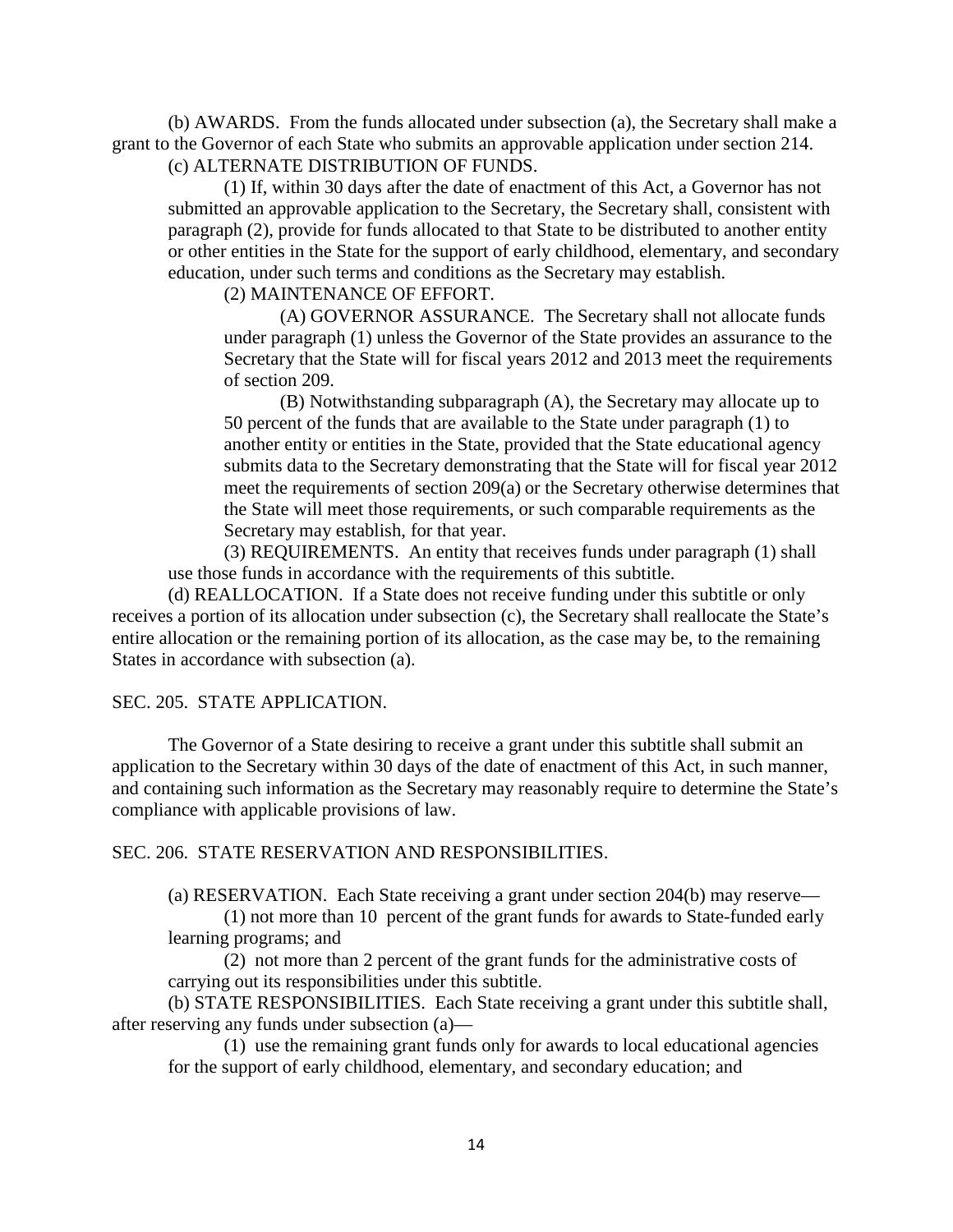(2) distribute those funds, through subgrants, to its local educational agencies by distributing—

(A) 60 percent on the basis of the local educational agencies' relative shares of enrollment; and

(B) 40 percent on the basis of the local educational agencies' relative shares of funds received under part A of title I of the Elementary and Secondary Education Act of 1965 for fiscal year 2011; and

(3) make those funds available to local educational agencies no later than 100 days after receiving a grant from the Secretary.

(c) PROHIBITIONS. A State shall not use funds received under this subtitle to directly or indirectly—

(1) establish, restore, or supplement a rainy-day fund;

(2) supplant State funds in a manner that has the effect of establishing, restoring, or supplementing a rainy-day fund;

(3) reduce or retire debt obligations incurred by the State; or

(4) supplant State funds in a manner that has the effect of reducing or retiring debt obligations incurred by the State.

## SEC. 207. LOCAL EDUCATIONAL AGENCIES.

Each local educational agency that receives a subgrant under this subtitle—

(1) shall use the subgrant funds only for compensation and benefits and other expenses, such as support services, necessary to retain existing employees, recall or rehire former employees, or hire new employees to provide early childhood, elementary, or secondary educational and related services;

(2) shall obligate those funds no later than September 30, 2013; and

(3) may not use those funds for general administrative expenses or for other support services or expenditures, as those terms are defined by the National Center for Education Statistics in the Common Core of Data, as of the date of enactment of this Act.

SEC. 208. EARLY LEARNING.

Each State-funded early learning program that receives funds under this subtitle shall—

(1) use those funds only for compensation, benefits, and other expenses, such as support services, necessary to retain early childhood educators, recall or rehire former early childhood educators, or hire new early childhood educators to provide early learning services; and

(2) obligate those funds no later than September 30, 2013.

## SEC. 209. MAINTENANCE OF EFFORT.

(a) The Secretary shall not allocate funds to a State under this subtitle unless the State provides an assurance to the Secretary that—

(1) for State fiscal year 2012—

(A) the State will maintain State support for early childhood, elementary, and secondary education (in the aggregate or on the basis of expenditure per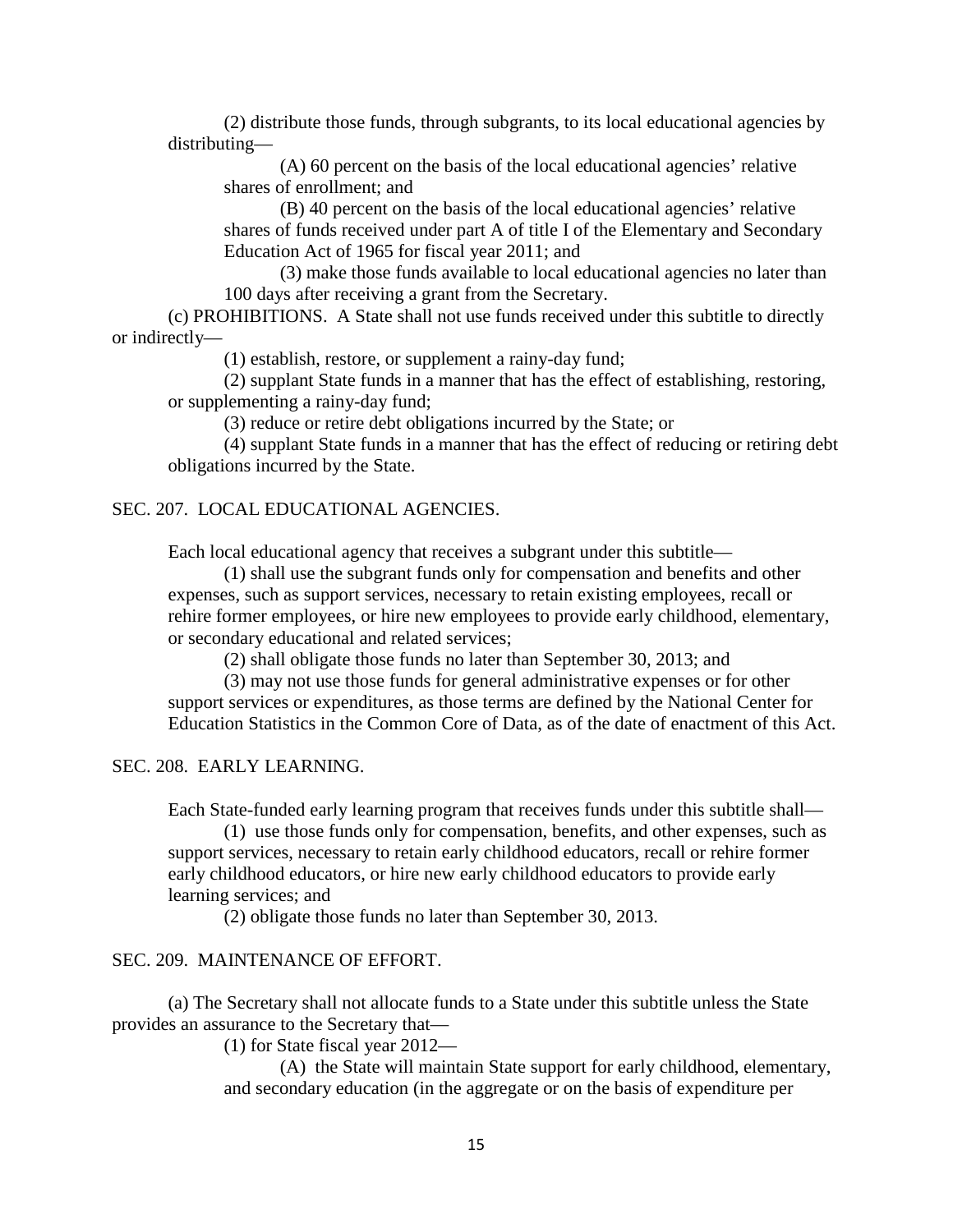pupil) and for public institutions of higher education (not including support for capital projects or for research and development or tuition and fees paid by students) at not less than the level of such support for each of the two categories for State fiscal year 2011; or

(B) the State will maintain State support for early childhood, elementary, and secondary education and for public institutions of higher education (not including support for capital projects or for research and development or tuition and fees paid by students) at a percentage of the total revenues available to the State that is equal to or greater than the percentage provided for State fiscal year 2011; and

(2) for State fiscal year 2013—

(A) the State will maintain State support for early childhood, elementary, and secondary education (in the aggregate or on the basis of expenditure per pupil) and for public institutions of higher education (not including support for capital projects or for research and development or tuition and fees paid by students) at not less than the level of such support for each of the two categories for State fiscal year 2012; or

(B) the State will maintain State support for early childhood, elementary, and secondary education and for public institutions of higher education (not including support for capital projects or for research and development or tuition and fees paid by students) at a percentage of the total revenues available to the State that is equal to or greater than the percentage provided for State fiscal year 2012.

(b) WAIVER. The Secretary may waive the requirements of this section if the Secretary determines that a waiver would be equitable due to—

(1) exceptional or uncontrollable circumstances, such as a natural disaster; or

(2) a precipitous decline in the financial resources of the State.

## SEC. 210. REPORTING.

Each State that receives a grant under this subtitle shall submit, on an annual basis, a report to the Secretary that contains—

(1) a description of how funds received under this part were expended or obligated; and

(2) an estimate of the number of jobs supported by the State using funds received under this subtitle.

## SEC. 211. DEFINITIONS.

(a) Except as otherwise provided, the terms "local educational agency", "outlying area", "Secretary", "State", and "State educational agency" have the meanings given those terms in section 9101 of the Elementary and Secondary Education Act of 1965 (20 U.S.C. 7801).

(b) The term "State" does not include an outlying area.

(c) The term "early childhood educator" means an individual who—

(1) works directly with children in a State-funded early learning program in a low-income community;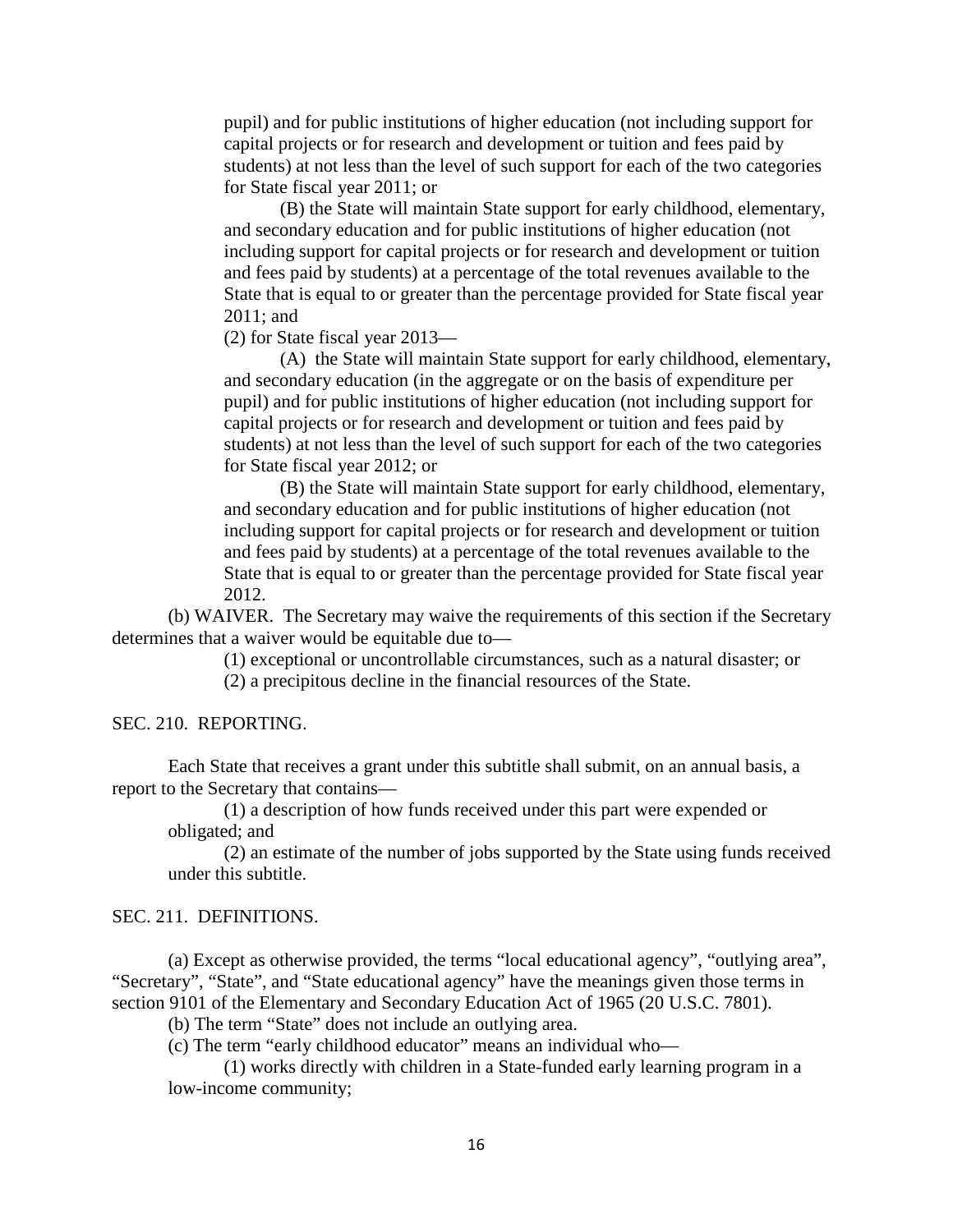(2) is involved directly in the care, development, and education of infants, toddlers, or young children age five and under; and

(3) has completed a baccalaureate or advanced degree in early childhood development or early childhood education, or in a field related to early childhood education.

(d) The term "State-funded early learning program" means a program that provides educational services to children from birth to kindergarten entry and receives funding from the State.

# SEC. 212. AUTHORIZATION OF APPROPRIATIONS.

There are authorized to be appropriated, and there are appropriated, \$30,000,000,000 to carry out this subtitle for fiscal year 2012.

# SUBTITLE C—FIRST RESPONDER STABILIZATION

### SEC. 213. PURPOSE.

The purpose of this subtitle is to provide funds to States and localities to prevent layoffs of, and support the creation of additional jobs for, law enforcement officers and other first responders.

## SEC. 214. GRANT PROGRAM.

The Attorney General shall carry out a competitive grant program pursuant to section 1701 of title I of the Omnibus Crime Control and Safe Streets Act of 1968 (42 U.S.C. 3796dd) for hiring, rehiring, or retention of career law enforcement officers under part Q of such title. Grants awarded under this section shall not be subject to subsections (g) or (i) of section 1701 or to section 1704 of such Act (42 U.S.C. 3796dd–3(c)).

## SEC. 215. APPROPRIATIONS.

There are hereby appropriated to the Community Oriented Policing Stabilization Fund out of any money in the Treasury not otherwise obligated, \$5,000,000,000, to remain available until September 30, 2012, of which \$4,000,000,000 shall be for the Attorney General to carry out the competitive grant program under Section 214; and of which \$1,000,000,000 shall be transferred by the Attorney General to a First Responder Stabilization Fund from which the Secretary of Homeland Security shall make competitive grants for hiring, rehiring, or retention pursuant to the Federal Fire Prevention and Control Act of 1974 (15 U.S.C. 2201 et seq.), to carry out section 34 of such Act (15 U.S.C. 2229a). In making such grants, the Secretary may grant waivers from the requirements in subsections (a)(1)(A), (a)(1)(B), (a)(1)(E), (c)(1), (c)(2), and  $(c)(4)(A)$  of section 34. Of the amounts appropriated herein, not to exceed \$8,000,000 shall be for administrative costs of the Attorney General, and not to exceed \$2,000,000 shall be for administrative costs of the Secretary of Homeland Security.

# SUBTITLE D – SCHOOL MODERNIZATION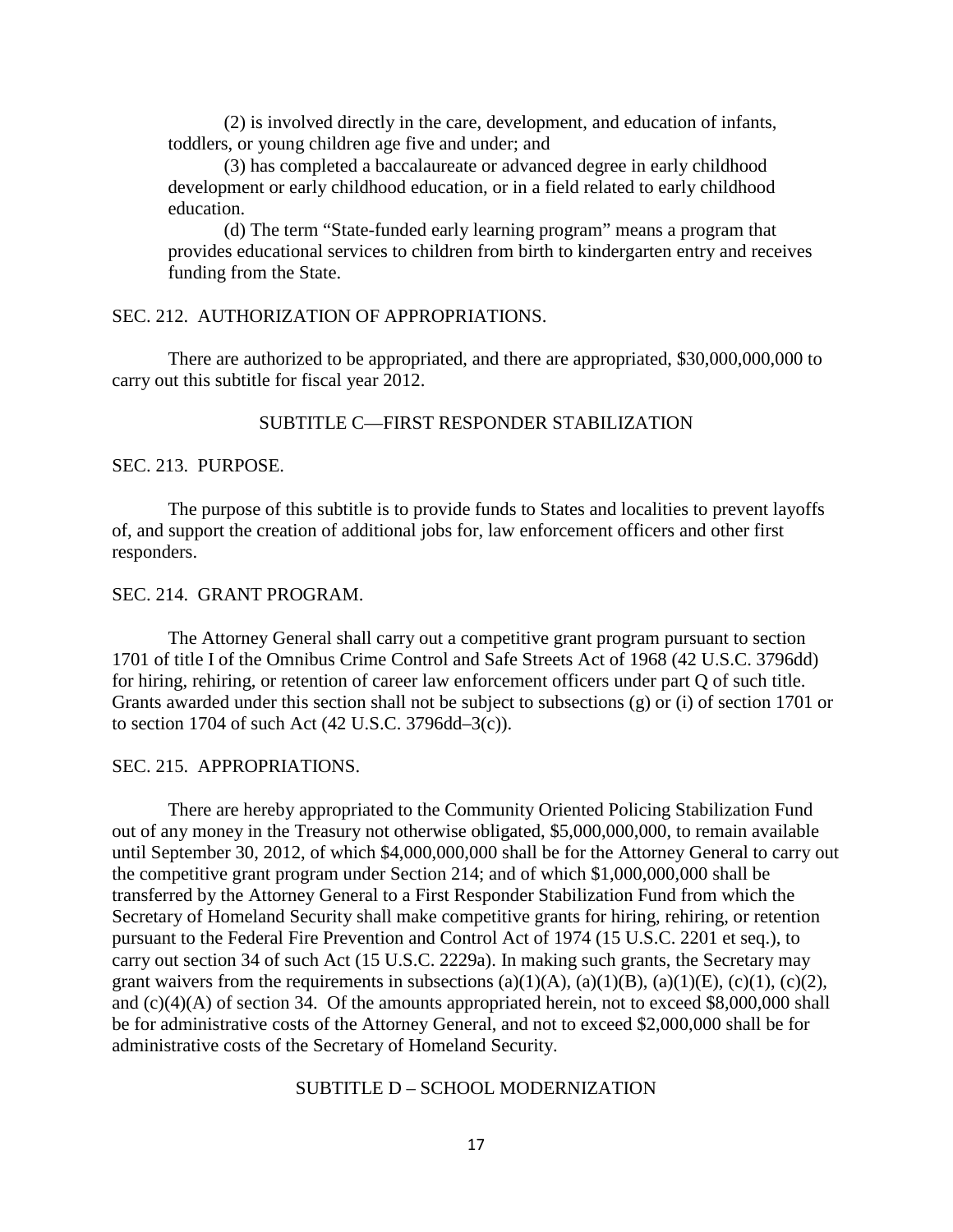## PART I – ELEMENTARY AND SECONDARY SCHOOLS

## SEC. 221. PURPOSE.

The purpose of this part is to provide assistance for the modernization, renovation, and repair of elementary and secondary school buildings in public school districts across America in order to support the achievement of improved educational outcomes in those schools.

## SEC. 222. AUTHORIZATION OF APPROPRIATIONS.

There are authorized to be appropriated, and there are appropriated, \$25,000,000,000 to carry out this part, which shall be available for obligation by the Secretary until September 30, 2012.

# SEC. 223. ALLOCATION OF FUNDS.

(a) RESERVATIONS. Of the amount made available to carry out this part, the Secretary shall reserve—

(1) one-half of one percent for the Secretary of the Interior to carry out modernization, renovation, and repair activities described in section 226 in schools operated or funded by the Bureau of Indian Education;

(2) one-half of one percent to make grants to the outlying areas for modernization, renovation, and repair activities described in section 226; and

(3) such funds as the Secretary determines are needed to conduct a survey, by the National Center for Education Statistics, of the school construction, modernization, renovation, and repair needs of the public schools of the United States.

(b) STATE ALLOCATION. After reserving funds under subsection (a), the Secretary shall allocate the remaining amount among the States in proportion to their respective allocations under part A of title I of the Elementary and Secondary Education Act (ESEA) (20 U.S.C. 6311 et seq.) for fiscal year 2011, except that—

(1) the Secretary shall allocate 40 percent of such remaining amount to the 100 local educational agencies with the largest numbers of children aged 5-17 living in poverty, as determined using the most recent data available from the Department of Commerce that are satisfactory to the Secretary, in proportion to those agencies' respective allocations under part A of title I of the ESEA for fiscal year 2011; and

(2) the allocation to any State shall be reduced by the aggregate amount of the allocations under paragraph (1) to local educational agencies in that State. (c) REMAINING ALLOCATION.

(1) If a State does not apply for its allocation (or applies for less than the full allocation for which it is eligible) or does not use that allocation in a timely manner, the Secretary may—

(A) reallocate all or a portion of that allocation to the other States in accordance with subsection (b); or

(B) use all or a portion of that allocation to make direct allocations to local educational agencies within the State based on their respective allocations under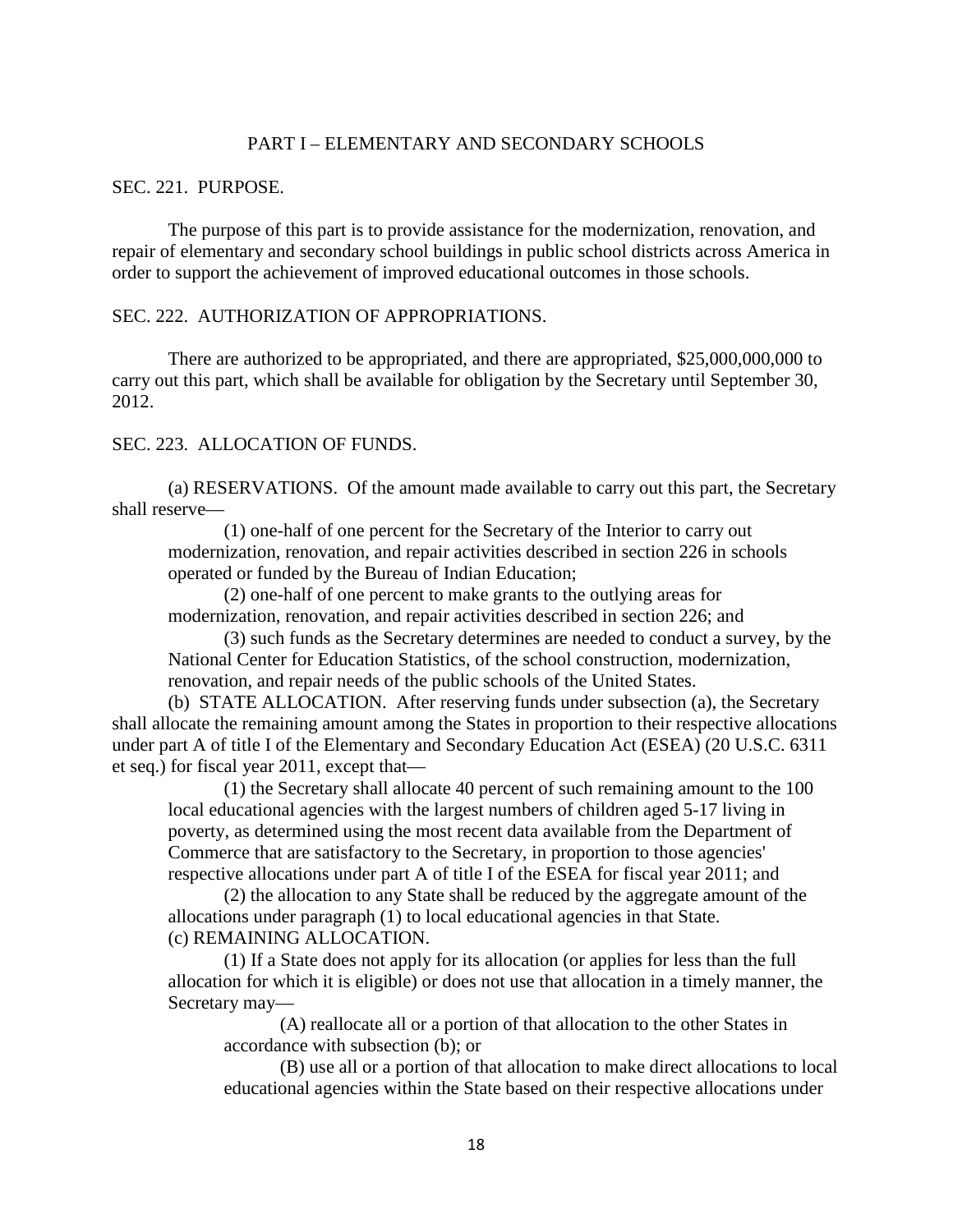part A of title I of the ESEA for fiscal year 2011 or such other method as the Secretary may determine.

(2) If a local educational agency does not apply for its allocation under subsection (b)(1), applies for less than the full allocation for which it is eligible, or does not use that allocation in a timely manner, the Secretary may reallocate all or a portion of its allocation to the State in which that agency is located.

## SEC. 224. STATE USE OF FUNDS.

(a) RESERVATION. Each State that receives a grant under this part may reserve not more than one percent of the State's allocation under section 223(b) for the purpose of administering the grant, except that no State may reserve more than \$750,000 for this purpose. (b) FUNDS TO LOCAL EDUCATIONAL AGENCIES.

(1) FORMULA SUBGRANTS. From the grant funds that are not reserved under subsection (a), a State shall allocate at least 50 percent to local educational agencies, including charter schools that are local educational agencies, that did not receive funds under section 223(b)(1) from the Secretary, in accordance with their respective allocations under part A of title I of the ESEA for fiscal year 2011, except that no such local educational agency shall receive less than \$10,000.

(2) ADDITIONAL SUBGRANTS. The State shall use any funds remaining, after reserving funds under subsection (a) and allocating funds under paragraph (1), for subgrants to local educational agencies that did not receive funds under section 223(b)(1), including charter schools that are local educational agencies, to support modernization, renovation, and repair projects that the State determines, using objective criteria, are most needed in the State, with priority given to projects in rural local educational agencies.

(c) REMAINING FUNDS. If a local educational agency does not apply for an allocation under subsection (b)(1), applies for less than its full allocation, or fails to use that allocation in a timely manner, the State may reallocate any unused portion to other local educational agencies in accordance with subsection (b).

## SEC. 225. STATE AND LOCAL APPLICATIONS.

(a) STATE APPLICATION. A State that desires to receive a grant under this part shall submit an application to the Secretary at such time, in such manner, and containing such information and assurances as the Secretary may require, which shall include—

(1) an identification of the State agency or entity that will administer the program;

(2) the State's process for determining how the grant funds will be distributed and administered, including—

(A) how the State will determine the criteria and priorities in making subgrants under section 224(b)(2);

(B) any additional criteria the State will use in determining which projects it will fund under that section;

(C) a description of how the State will consider—

(i) the needs of local educational agencies for assistance under this part;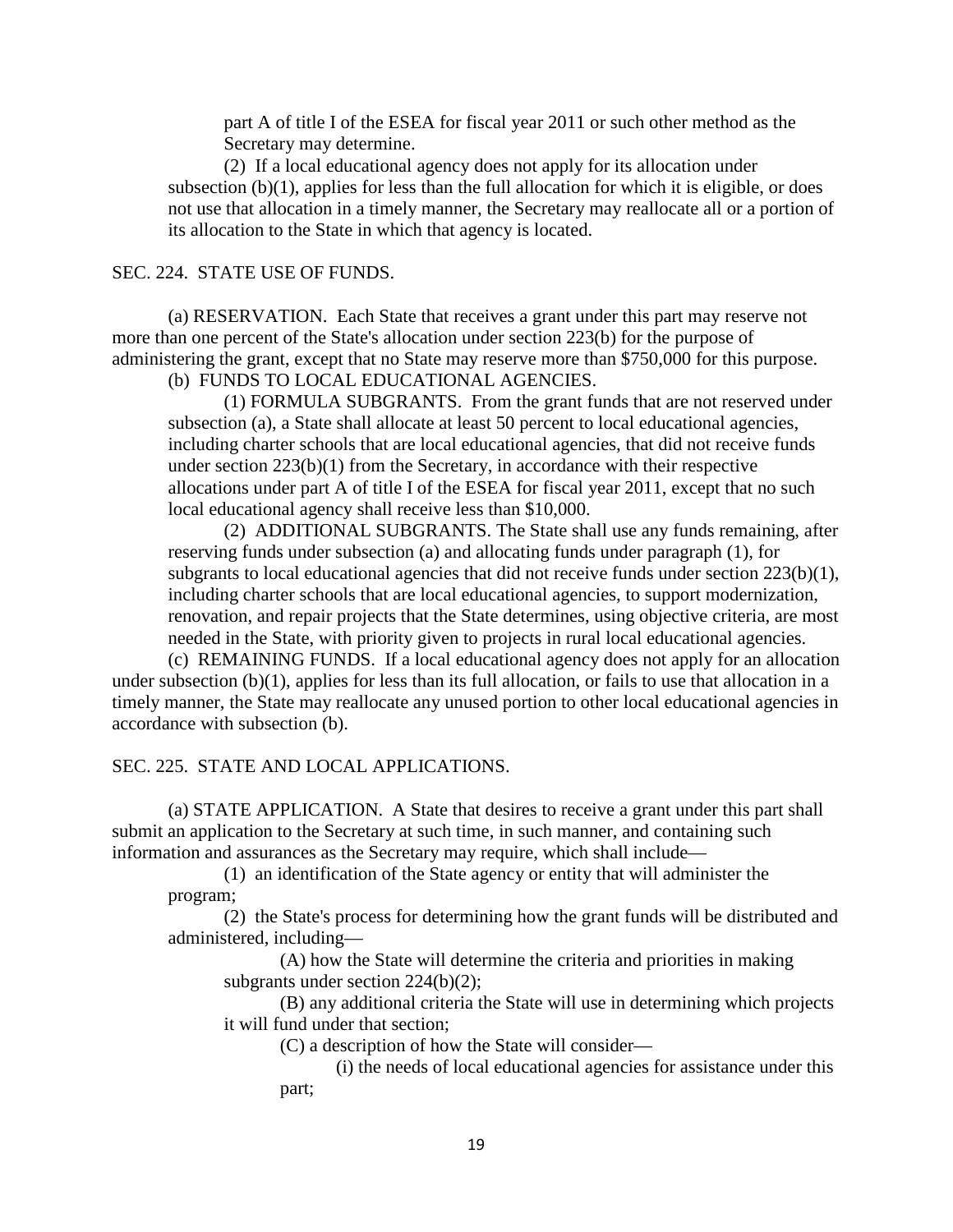(ii) the impact of potential projects on job creation in the State;

(iii) the fiscal capacity of local educational agencies applying for assistance;

(iv) the percentage of children in those local educational agencies who are from low-income families; and

(v) the potential for leveraging assistance provided by this program through matching or other financing mechanisms;

(D) a description of how the State will ensure that the local educational agencies receiving subgrants meet the requirements of this part;

(E) a description of how the State will ensure that the State and its local educational agencies meet the deadlines established in section 228;

(F) a description of how the State will give priority to the use of green practices that are certified, verified, or consistent with any applicable provisions of—

(i) the LEED Green Building Rating System;

(ii) Energy Star;

(iii) the CHPS Criteria;

(iv) Green Globes; or

(v) an equivalent program adopted by the State or another jurisdiction with authority over the local educational agency;

(G) a description of the steps that the State will take to ensure that local educational agencies receiving subgrants will adequately maintain any facilities that are modernized, renovated, or repaired with subgrant funds under this part; and

(H) such additional information and assurances as the Secretary may require.

(b) LOCAL APPLICATION. A local educational agency that is eligible under section  $223(b)(1)$  that desires to receive a grant under this part shall submit an application to the Secretary at such time, in such manner, and containing such information and assurances as the Secretary may require, which shall include —

(1) a description of how the local educational agency will meet the deadlines and requirements of this part;

(2) a description of the steps that the local educational agency will take to adequately maintain any facilities that are modernized, renovated, or repaired with funds under this part; and

(3) such additional information and assurances as the Secretary may require.

### SEC. 226. USE OF FUNDS.

(a) IN GENERAL. Funds awarded to local educational agencies under this part shall be used only for either or both of the following modernization, renovation, or repair activities in facilities that are used for elementary or secondary education or for early learning programs:

(1) Direct payments for school modernization, renovation, and repair.

(2) To pay interest on bonds or payments for other financing instruments that are newly issued for the purpose of financing school modernization, renovation, and repair.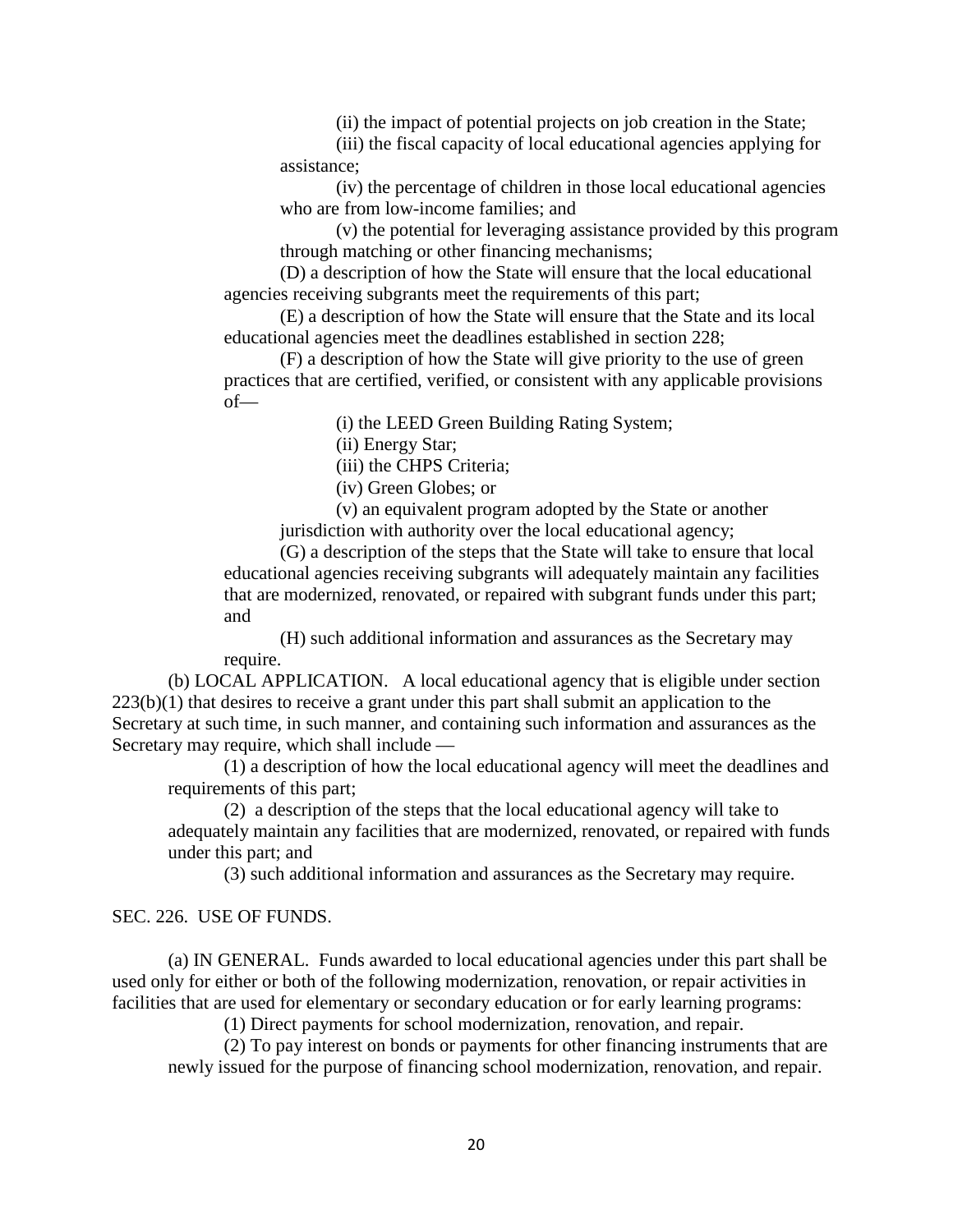(b) SUPPLEMENT, NOT SUPPLANT. Funds made available under this part shall be used to supplement, and not supplant, other Federal, State, and local funds that would otherwise be expended to modernize, renovate, or repair eligible school facilities.

(c) PROHIBITION. Funds awarded to local educational agencies under this part may not be used for—

(1) new construction;

(2) payment of routine maintenance costs; or

(3) modernization, renovation, or repair of stadiums or other facilities primarily used for athletic contests or exhibitions or other events for which admission is charged to the general public.

# SEC. 227. PRIVATE SCHOOLS

(a) IN GENERAL. Section 9501 of the ESEA (20 U.S.C. 7881) shall apply to this part in the same manner as it applies to activities under that Act, except that—

(1) section 9501 shall not apply with respect to the title to any real property modernized, renovated, or repaired with assistance provided under this section;

(2) the term "services", as used in section 9501 with respect to funds under this part, shall be provided only to private, nonprofit elementary or secondary schools with a rate of child poverty of at least 40 percent and may include only—

(A) modifications of school facilities necessary to meet the standards applicable to public schools under the Americans with Disabilities Act of 1990 (42 U.S.C. 12101 et seq.);

(B) modifications of school facilities necessary to meet the standards applicable to public schools under section 504 of the Rehabilitation Act of 1973 (29 U.S.C. 794); and

(C) asbestos or polychlorinated biphenyls abatement or removal from school facilities; and

(3) expenditures for services provided using funds made available under section 226 shall be considered equal for purposes of section  $9501(a)(4)$  of the ESEA if the perpupil expenditures for services described in paragraph (2) for students enrolled in private nonprofit elementary and secondary schools that have child-poverty rates of at least 40 percent are consistent with the per-pupil expenditures under this subpart for children enrolled in the public schools of the local educational agency receiving funds under this subpart.

(b) REMAINING FUNDS. If the expenditure for services described in paragraph (2) is less than the amount calculated under paragraph (3) because of insufficient need for those services, the remainder shall be available to the local educational agency for modernization, renovation, and repair of its school facilities.

(c) APPLICATION. If any provision of this section, or the application thereof, to any person or circumstance is judicially determined to be invalid, the remainder of the section and the application to other persons or circumstances shall not be affected thereby.

## SEC. 228. ADDITIONAL PROVISIONS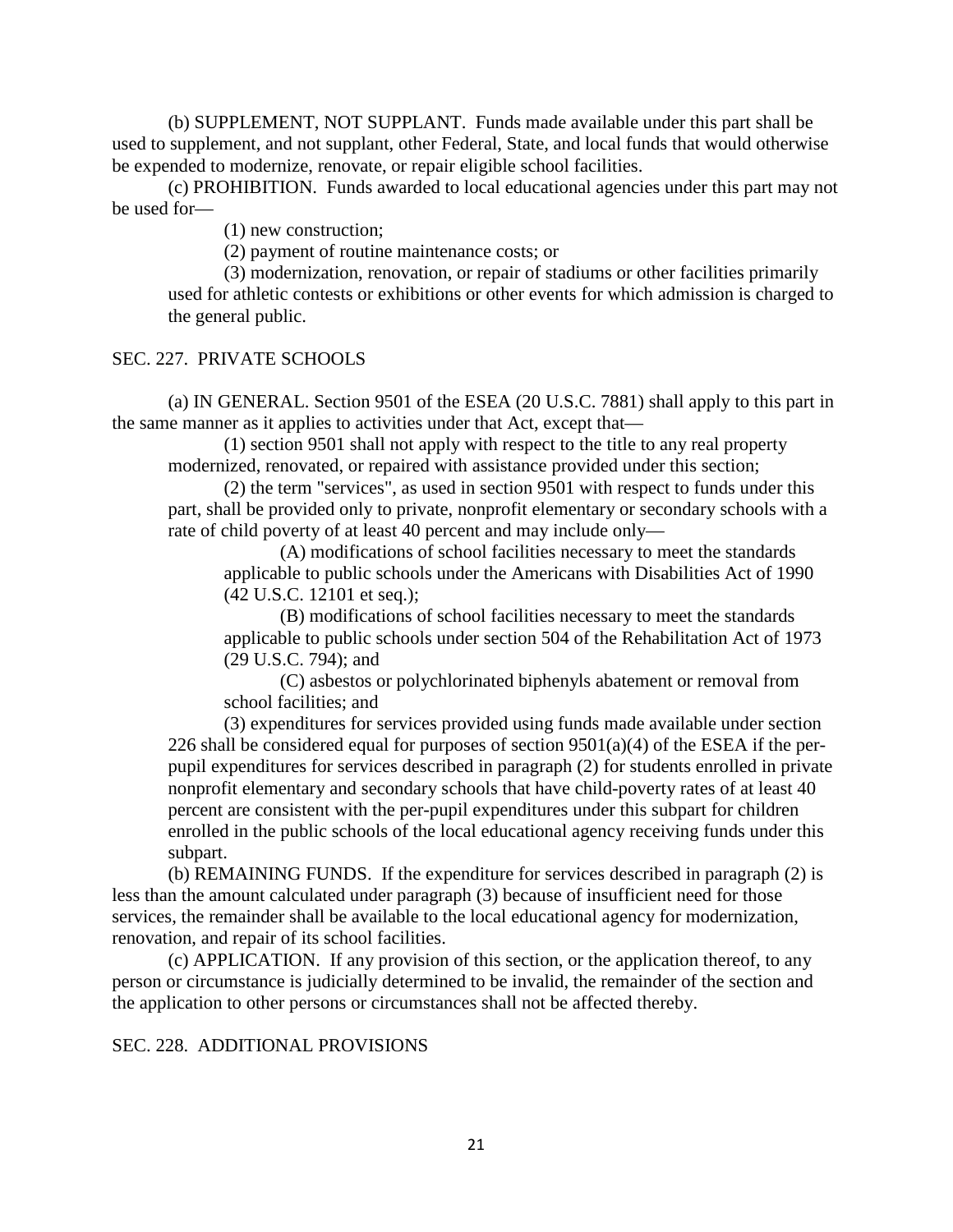(a) Funds appropriated under section 222 shall be available for obligation by local educational agencies receiving grants from the Secretary under section 223(b)(1), by States reserving funds under section 224(a), and by local educational agencies receiving subgrants under section 224(b)(1) only during the period that ends 24 months after the date of enactment of this Act.

(b) Funds appropriated under section 222 shall be available for obligation by local educational agencies receiving subgrants under section 224(b)(2) only during the period that ends 36 months after the date of enactment of this Act.

(c) Section 439 of the General Education Provisions Act (20 U.S.C. 1232b) shall apply to funds available under this part.

(d) For purposes of section 223(b)(1), Hawaii, the District of Columbia, and the Commonwealth of Puerto Rico are not local educational agencies.

# PART II - COMMUNITY COLLEGE MODERNIZATION

## SEC. 229. FEDERAL ASSISTANCE FOR COMMUNITY COLLEGE MODERNIZATION

## (a) IN GENERAL.

(1) GRANT PROGRAM. From the amounts made available under subsection (h), the Secretary shall award grants to States to modernize, renovate, or repair existing facilities at community colleges.

## (2) ALLOCATION.

(A) RESERVATIONS. Of the amount made available to carry out this section, the Secretary shall reserve—

(i) up to 0.25 percent for grants to institutions that are eligible under section 316 of the Higher Education Act of 1965 (20 U.S.C. 1059c) to provide for modernization, renovation, and repair activities described in this section; and

(ii) up to 0.25 percent for grants to the outlying areas to provide for modernization, renovation, and repair activities described in this section.

(B) ALLOCATION. After reserving funds under subparagraph (A), the Secretary shall allocate to each State that has an application approved by the Secretary an amount that bears the same relation to any remaining funds as the total number of students in such State who are enrolled in institutions described in section  $230(b)(1)(A)$  plus the number of students who are estimated to be enrolled in and pursuing a degree or certificate that is not a bachelor's, master's, professional, or other advanced degree in institutions described in section  $230(b)(1)(B)$ , based on the proportion of degrees or certificates awarded by such institutions that are not bachelor's, master's, professional, or other advanced degrees, as reported to the Integrated Postsecondary Data System bears to the estimated total number of such students in all States, except that no State shall receive less than \$2,500,000.

(C) REALLOCATION. Amounts not allocated under this section to a State because the State either did not submit an application under subsection (b), the State submitted an application that the Secretary determined did not meet the requirements of such subsection, or the State cannot demonstrate to the Secretary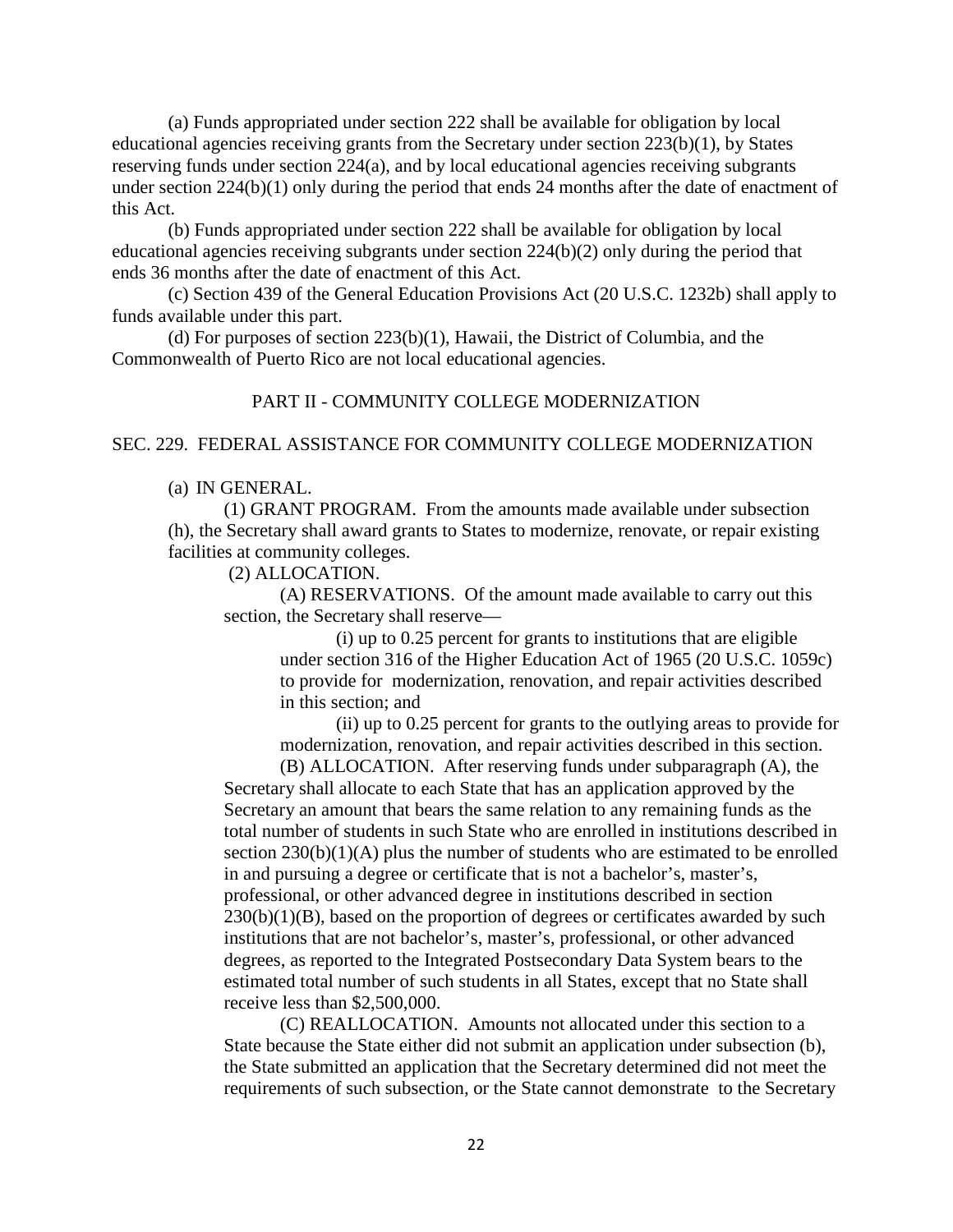a sufficient demand for projects to warrant the full allocation of the funds, shall be proportionately reallocated under this paragraph to the other States that have a demonstrated need for, and are receiving, allocations under this section.

(D) STATE ADMINISTRATION. A State that receives a grant under this section may use not more than one percent of that grant to administer it, except that no State may use more than \$750,000 of its grant for this purpose.

(3) SUPPLEMENT, NOT SUPPLANT. Funds made available under this section shall be used to supplement, and not supplant, other Federal, State, and local funds that would otherwise be expended to modernize, renovate, or repair existing community college facilities.

(b) APPLICATION. A State that desires to receive a grant under this section shall submit an application to the Secretary at such time, in such manner, and containing such information and assurances as the Secretary may require. Such application shall include a description of—

(1) how the funds provided under this section will improve instruction at community colleges in the State and will improve the ability of those colleges to educate and train students to meet the workforce needs of employers in the State; and

(2) the projected start of each project and the estimated number of persons to be employed in the project.

(c) PROHIBITED USES OF FUNDS.

(1) IN GENERAL. No funds awarded under this section may be used for—

(i) payment of routine maintenance costs;

(ii) construction, modernization, renovation, or repair of stadiums or other facilities primarily used for athletic contests or exhibitions or other events for which admission is charged to the general public; or

(iii) construction, modernization, renovation, or repair of facilities—

(I) used for sectarian instruction, religious worship, or a school or department of divinity; or

(II) in which a substantial portion of the functions of the facilities are subsumed in a religious mission.

(2) FOUR-YEAR INSTITUTIONS. No funds awarded to a four-year public institution of higher education under this section may be used for any facility, service, or program of the institution that is not available to students who are pursuing a degree or certificate that is not a bachelor's, master's, professional, or other advanced degree.

(d) GREEN PROJECTS. In providing assistance to community college projects under this section, the State shall consider the extent to which a community college's project involves activities that are certified, verified, or consistent with the applicable provisions of—

(1) the LEED Green Building Rating System;

(2) Energy Star;

(3) the CHPS Criteria, as applicable;

(4) Green Globes; or

(5) an equivalent program adopted by the State or the State higher education agency that includes a verifiable method to demonstrate compliance with such program.

(e) APPLICATION OF GEPA. Section 439 of the General Education Provisions Act such Act (20 U.S.C. 1232b) shall apply to funds available under this subtitle.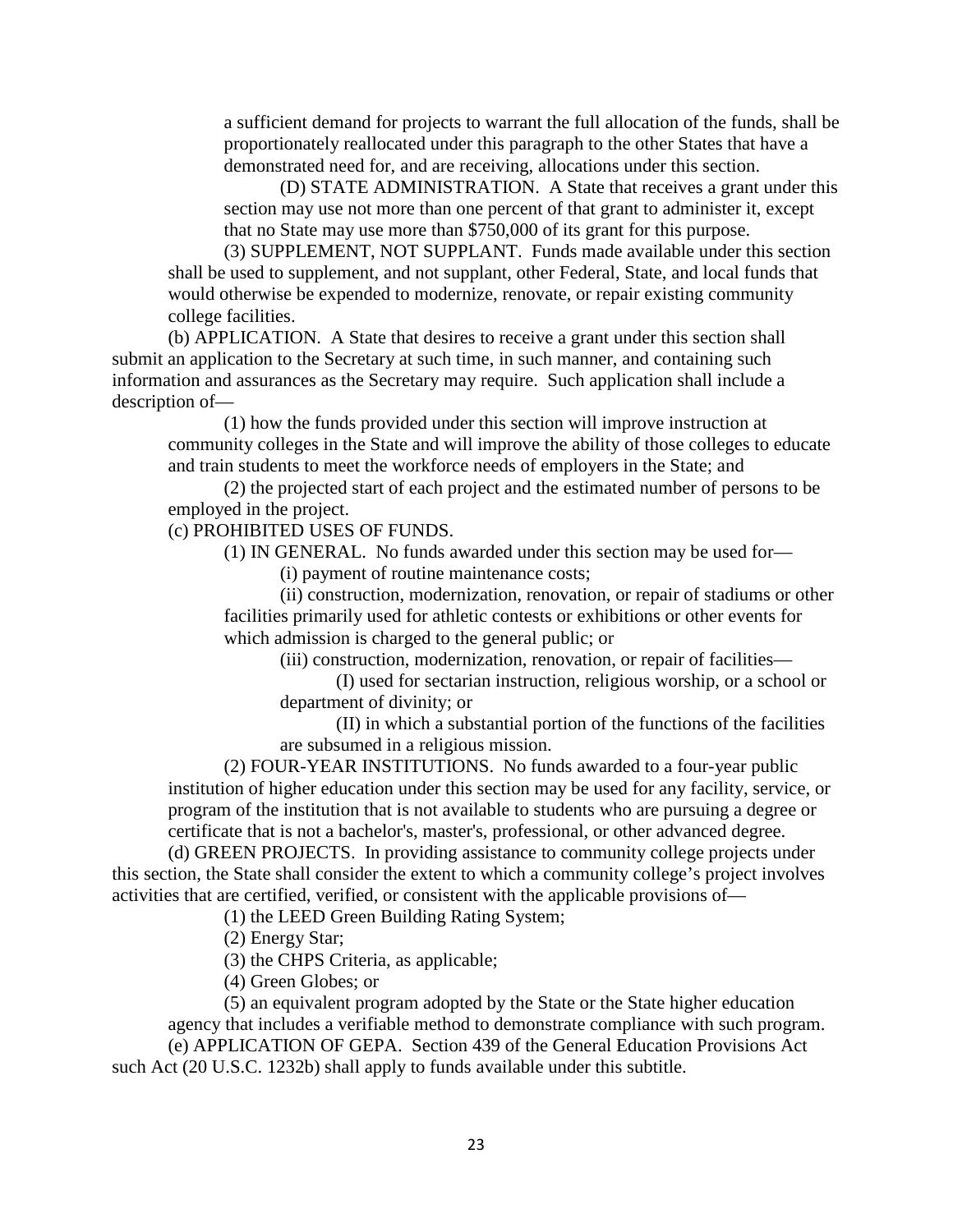(f) REPORTS BY THE STATES. Each State that receives a grant under this section shall, not later than September 30, 2012, and annually thereafter for each fiscal year in which the State expends funds received under this section, submit to the Secretary a report that includes—

(1) a description of the projects for which the grant was, or will be, used;

(2) a description of the amount and nature of the assistance provided to each community college under this section; and

(3) the number of jobs created by the projects funded under this section. (g) REPORT BY THE SECRETARY. The Secretary shall submit to the authorizing committees (as defined in section 103 of the Higher Education Act of 1965; 20 U.S.C. 1003) an annual report on the grants made under this section, including the information described in subsection (f).

(h) AVAILABILITY OF FUNDS.

(1) There are authorized to be appropriated, and there are appropriated, to carry out this section (in addition to any other amounts appropriated to carry out this section and out of any money in the Treasury not otherwise appropriated), \$5,000,000,000 for fiscal year 2012.

(2) Funds appropriated under this subsection shall be available for obligation by community colleges only during the period that ends 36 months after the date of enactment of this Act.

## PART III – GENERAL PROVISIONS

### SEC. 230. DEFINITIONS

(a) ESEA TERMS. Except as otherwise provided, in this subtitle, the terms "local educational agency", "Secretary", and "State educational agency" have the meanings given those terms in section 9101 of the Elementary and Secondary Education Act of 1965 (20 U.S.C. 7801).

(b) ADDITIONAL DEFINITIONS. The following definitions apply to this title:

(1) COMMUNITY COLLEGE.— The term "community college" means—

(A) a junior or community college, as that term is defined in section 312(f) of the Higher Education Act of 1965 (20 U.S.C. 1058(f)); or

(B) a four-year public institution of higher education (as defined in section 101 of the Higher Education Act of 1965 (20 U.S.C. 1001) that awards a significant number of degrees and certificates, as determined by the Secretary, that are not—

(i) bachelor's degrees (or an equivalent); or

(ii) master's, professional, or other advanced degrees.

(2) CHPS CRITERIA. The term "CHPS Criteria" means the green building rating program developed by the Collaborative for High Performance Schools.

(3) ENERGY STAR. The term "Energy Star" means the Energy Star program of the United States Department of Energy and the United States Environmental Protection Agency.

(4) GREEN GLOBES. The term "Green Globes" means the Green Building Initiative environmental design and rating system referred to as Green Globes.

(5) LEED GREEN BUILDING RATING SYSTEM. The term "LEED Green Building Rating System" means the United States Green Building Council Leadership in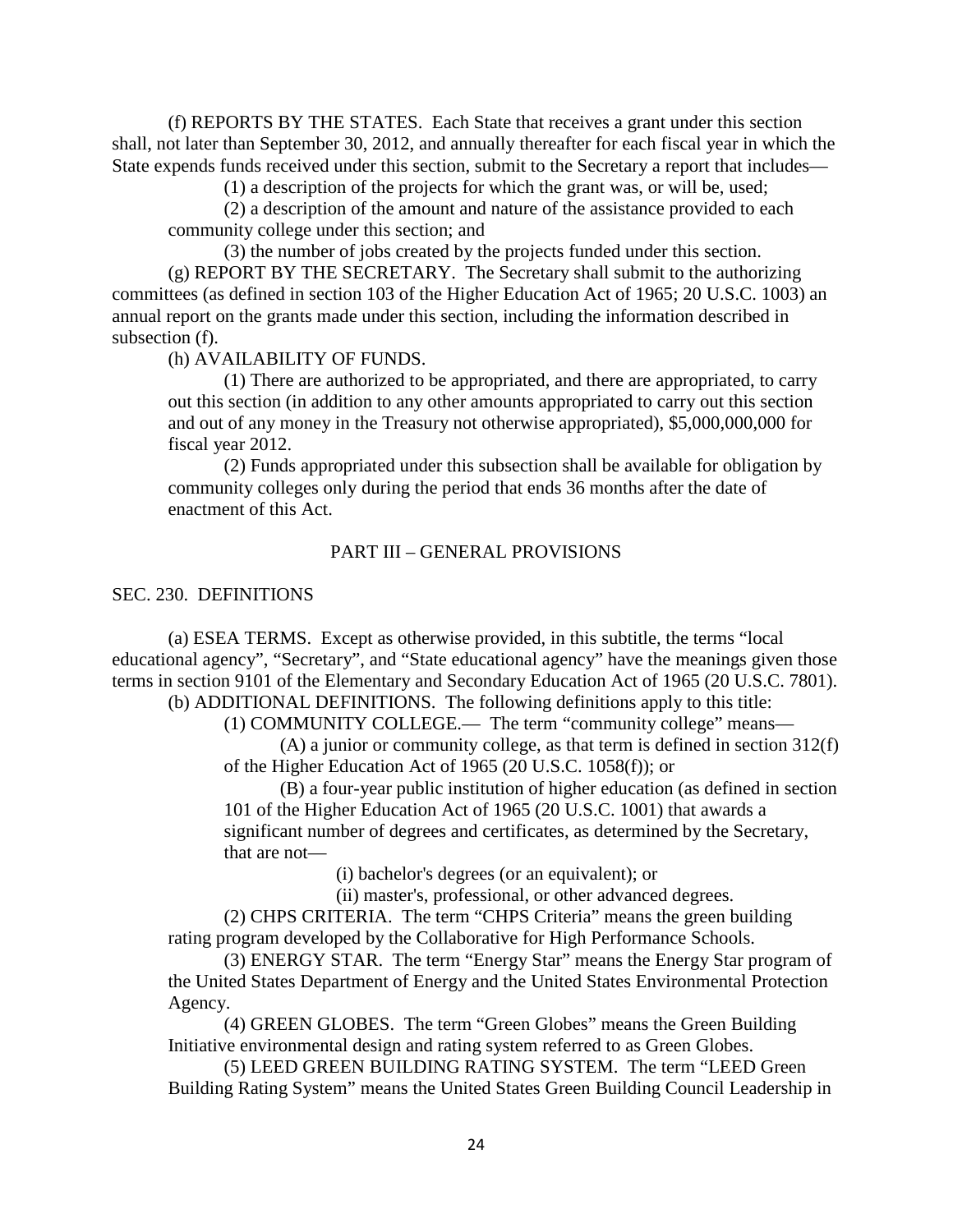Energy and Environmental Design green building rating standard referred to as the LEED Green Building Rating System.

(6) MODERNIZATION, RENOVATION, AND REPAIR. The term modernization, renovation and repair" means—

(A) comprehensive assessments of facilities to identify—

(i) facility conditions or deficiencies that could adversely affect student and staff health, safety, performance, or productivity or energy, water, or materials efficiency; and

(ii) needed facility improvements;

(B) repairing, replacing, or installing roofs (which may be extensive, intensive, or semi-intensive "green" roofs); electrical wiring; water supply and plumbing systems, sewage systems, storm water runoff systems, lighting systems (or components of such systems); or building envelope, windows, ceilings, flooring, or doors, including security doors;

(C) repairing, replacing, or installing heating, ventilation, or air conditioning systems, or components of those systems (including insulation), including by conducting indoor air quality assessments;

(D) compliance with fire, health, seismic, and safety codes, including professional installation of fire and life safety alarms, and modernizations, renovations, and repairs that ensure that facilities are prepared for such emergencies as acts of terrorism, campus violence, and natural disasters, such as improving building infrastructure to accommodate security measures and installing or upgrading technology to ensure that a school or incident is able to respond to such emergencies;

(E) making modifications necessary to make educational facilities accessible in compliance with the Americans with Disabilities Act of 1990 (42 U.S.C. 12101 et seq.) and section 504 of the Rehabilitation Act of 1973 (29 U.S.C. 794), except that such modifications shall not be the primary use of a grant or subgrant;

(F) abatement, removal, or interim controls of asbestos, polychlorinated biphenyls, mold, mildew, or lead-based hazards, including lead-based paint hazards;

(G) retrofitting necessary to increase energy efficiency;

(H) measures, such as selection and substitution of products and materials, and implementation of improved maintenance and operational procedures, such as "green cleaning" programs, to reduce or eliminate potential student or staff exposure to—

(i) volatile organic compounds;

(ii) particles such as dust and pollens; or

(iii) combustion gases;

(I) modernization, renovation, or repair necessary to reduce the consumption of coal, electricity, land, natural gas, oil, or water;

(J) installation or upgrading of educational technology infrastructure;

(K) installation or upgrading of renewable energy generation and heating systems, including solar, photovoltaic, wind, biomass (including wood pellet and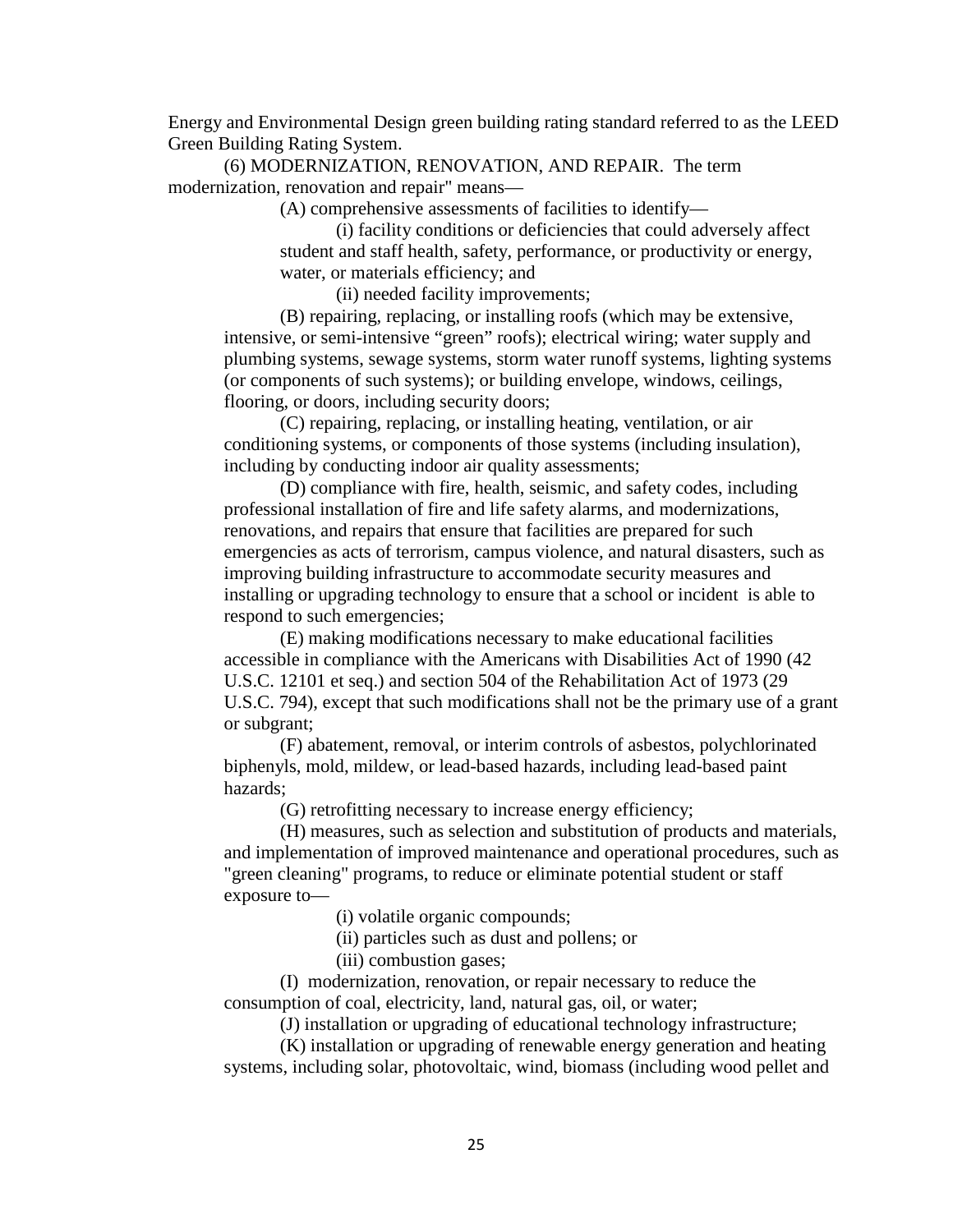woody biomass), waste-to-energy, solar-thermal, and geothermal systems, and energy audits;

(L) modernization, renovation, or repair activities related to energy efficiency and renewable energy, and improvements to building infrastructures to accommodate bicycle and pedestrian access;

(M) Ground improvements, storm water management, landscaping and environmental clean-up when necessary;

(N) other modernization, renovation, or repair to—

(i) improve teachers' ability to teach and students' ability to learn;

(ii) ensure the health and safety of students and staff; or

(iii) improve classroom, laboratory, and vocational facilities in order to enhance the quality of science, technology, engineering, and mathematics instruction; and

(O) required environmental remediation related to facilities modernization, renovation, or repair activities described in subparagraphs (A) through (L).

(7) OUTLYING AREA. The term ''outlying area'' means the U.S. Virgin Islands, Guam, American Samoa, the Commonwealth of the Northern Mariana Islands, and the Republic of Palau.

(8) STATE. The term "State" means each of the 50 States of the United States, the Commonwealth of Puerto Rico, and the District of Columbia.

## SEC. 231. BUY AMERICAN.

Section 1605 of division A of the American Recovery and Reinvestment Act of 2009 (P.L. 111-5) applies to funds made available under this title.

SUBTITLE E – IMMEDIATE TRANSPORTATION INFRASTRUCURE INVESTMENTS

SEC. 241. IMMEDIATE TRANSPORTATION INFRASTRUCTURE INVESTMENTS.

## (a) GRANTS-IN-AID FOR AIRPORTS.--

(1) IN GENERAL.--There is made available to the Secretary of Transportation \$2,000,000,000 to carry out airport improvement under subchapter I of chapter 471 and subchapter I of chapter 475 of title 49, United States Code.

(2) FEDERAL SHARE; LIMITATION ON OBLIGATIONS.--The Federal share payable of the costs for which a grant is made under this subsection, shall be 100 percent. The amount made available under this subsection shall not be subject to any limitation on obligations for the Grants-In-Aid for Airports program set forth in any Act or in title 49, United States Code.

(3) DISTRIBUTION OF FUNDS.--Funds provided to the Secretary under this subsection shall not be subject to apportionment formulas, special apportionment categories, or minimum percentages under chapter 471 of such title.

(4) AVAILABILITY.--The amounts made available under this subsection shall be available for obligation until the date that is two years after the date of the enactment of this Act. The Secretary shall obligate amounts totaling not less than 50 percent of the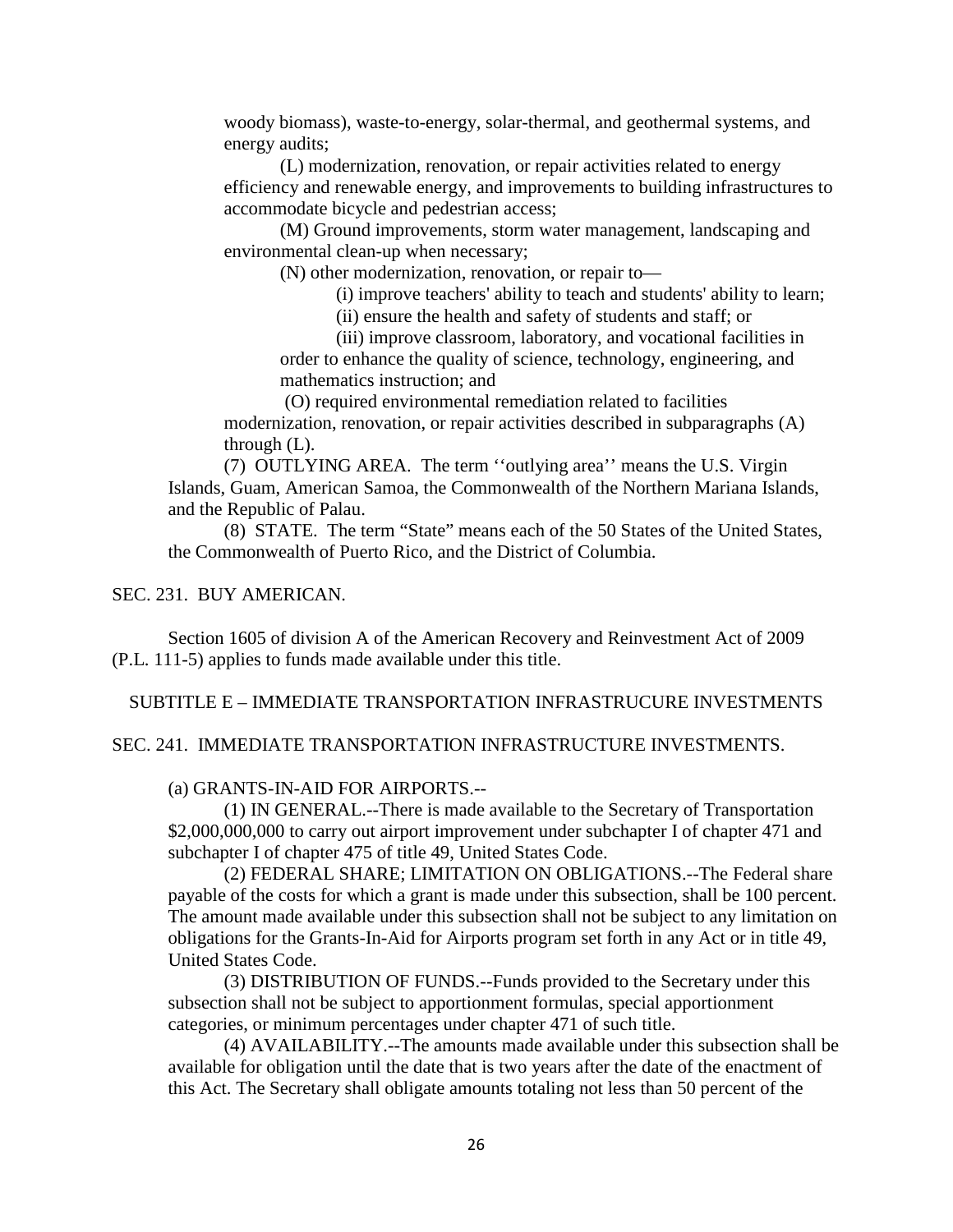funds made available within one year of enactment and obligate remaining amounts not later than two years after enactment.

(5) ADMINISTRATIVE EXPENSES.--Of the funds made available under this subsection, 0.3 percent shall be available to the Secretary for administrative expenses, shall remain available for obligation until September 30, 2015, and may be used in conjunction with funds otherwise provided for the administration of the Grants-In-Aid for Airports program.

(b) NEXT GENERATION AIR TRAFFIC CONTROL ADVANCEMENTS.--

(1) IN GENERAL.--There is made available to the Secretary of Transportation \$1,000,000,000 for necessary Federal Aviation Administration capital, research and operating costs to carry out Next Generation air traffic control system advancements.

(2) AVAILABILITY.--The amounts made available under this subsection shall be available for obligation until the date that is two years after the date of the enactment of this Act.

(c) HIGHWAY INFRASTRUCTURE INVESTMENT.--

(1) IN GENERAL.—There is made available to the Secretary of Transportation \$27,000,000,000 for restoration, repair, construction and other activities eligible under section 133(b) of title 23, United States Code, and for passenger and freight rail transportation and port infrastructure projects eligible for assistance under section 601(a)(8) of title 23.

(2) FEDERAL SHARE; LIMITATION ON OBLIGATIONS.--The Federal share payable on account of any project or activity carried out with funds made available under this subsection shall be, at the option of the recipient, up to 100 percent of the total cost thereof. The amount made available under this subsection shall not be subject to any limitation on obligations for Federal-aid highways and highway safety construction programs set forth in any Act or in title 23, United States Code.

(3) AVAILABILITY.-- The amounts made available under this subsection shall be available for obligation until the date that is two years after the date of the enactment of this Act. The Secretary shall obligate amounts totaling not less than 50 percent of the funds made available within one year of enactment and obligate remaining amounts not later than two years after enactment.

(4) DISTRIBUTION OF FUNDS.--Of the funds provided in this subsection, after making the set-asides required by paragraphs (9), (10), (11), (12), and (15), 50 percent of the funds shall be apportioned to States using the formula set forth in section 104(b)(3) of title 23, United States Code, and the remaining funds shall be apportioned to States in the same ratio as the obligation limitation for fiscal year 2010 was distributed among the States in accordance with the formula specified in section  $120(a)(6)$  of division A of Public Law 111-117.

(5) APPORTIONMENT.-- Apportionments under paragraph (4) shall be made not later than 30 days after the date of the enactment of this Act.

(6) REDISTRIBUTION.--

(A) The Secretary shall, 180 days following the date of apportionment, withdraw from each State an amount equal to 50 percent of the funds apportioned under paragraph (4) to that State (excluding funds suballocated within the State) less the amount of funding obligated (excluding funds suballocated within the State), and the Secretary shall redistribute such amounts to other States that have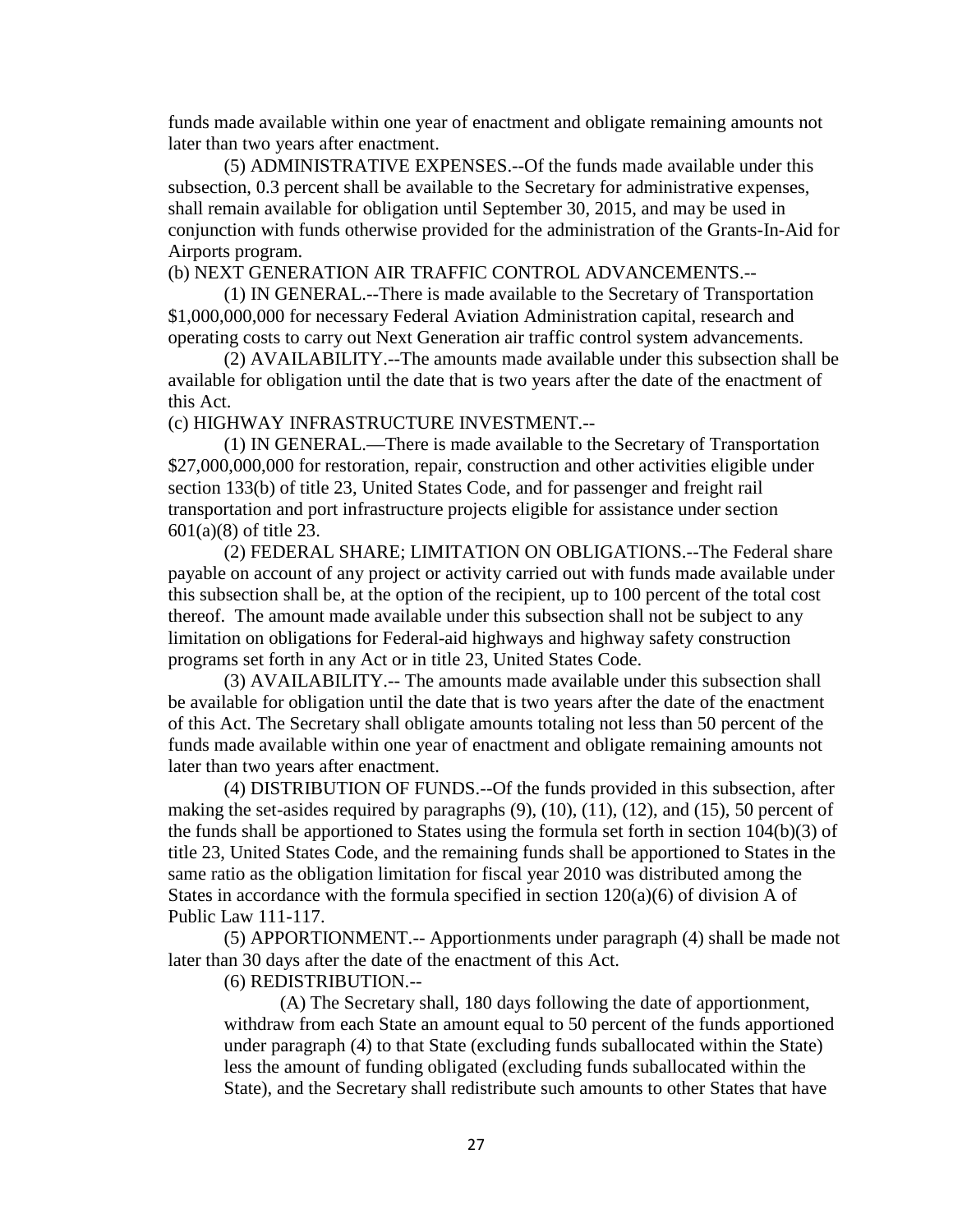had no funds withdrawn under this subparagraph in the manner described in section 120(c) of division A of Public Law111-117.

(B) One year following the date of apportionment, the Secretary shall withdraw from each recipient of funds apportioned under paragraph (4) any unobligated funds, and the Secretary shall redistribute such amounts to States that have had no funds withdrawn under this paragraph (excluding funds suballocated within the State) in the manner described in section 120(c) of division A of Public Law 111-117.

(C) At the request of a State, the Secretary may provide an extension of the one-year period only to the extent that the Secretary determines that the State has encountered extreme conditions that create an unworkable bidding environment or other extenuating circumstances. Before granting an extension, the Secretary notify in writing the Committee on Transportation and Infrastructure and the Committee on Environment and Public Works , providing a thorough justification for the extension.

(7) TRANSPORTATION ENHANCEMENTS.--Three percent of the funds apportioned to a State under paragraph (4) shall be set aside for the purposes described in section 133(d)(2) of title 23, United States Code (without regard to the comparison to fiscal year 2005).

(8) SUBALLOCATION.--Thirty percent of the funds apportioned to a State under this subsection shall be suballocated within the State in the manner and for the purposes described in the first sentence of sections  $133(d)(3)(A)$ ,  $133(d)(3)(B)$ , and  $133(d)(3)(D)$ of title 23, United States Code. Such suballocation shall be conducted in every State. Funds suballocated within a State to urbanized areas and other areas shall not be subject to the redistribution of amounts required 180 days following the date of apportionment of funds provided by paragraph  $(6)(A)$ .

(9) PUERTO RICO AND TERRITORIAL HIGHWAY PROGRAMS.--Of the funds provided under this subsection, \$105,000,000 shall be set aside for the Puerto Rico highway program authorized under section 165 of title 23, United States Code, and \$45,000,000 shall be for the territorial highway program authorized under section 215 of title 23, United States Code.

(10) FEDERAL LANDS AND INDIAN RESERVATIONS.--Of the funds provided under this subsection, \$550,000,000 shall be set aside for investments in transportation at Indian reservations and Federal lands in accordance with the following:.

(A) Of the funds set aside by this paragraph, \$310,000,000 shall be for the Indian Reservation Roads program, \$170,000,000 shall be for the Park Roads and Parkways program, \$60,000,000 shall be for the Forest Highway Program, and \$10,000,000 shall be for the Refuge Roads program.

(B) For investments at Indian reservations and Federal lands, priority shall be given to capital investments, and to projects and activities that can be completed within 2 years of enactment of this Act.

(C) One year following the enactment of this Act, to ensure the prompt use of the funding provided for investments at Indian reservations and Federal lands, the Secretary shall have the authority to redistribute unobligated funds within the respective program for which the funds were appropriated.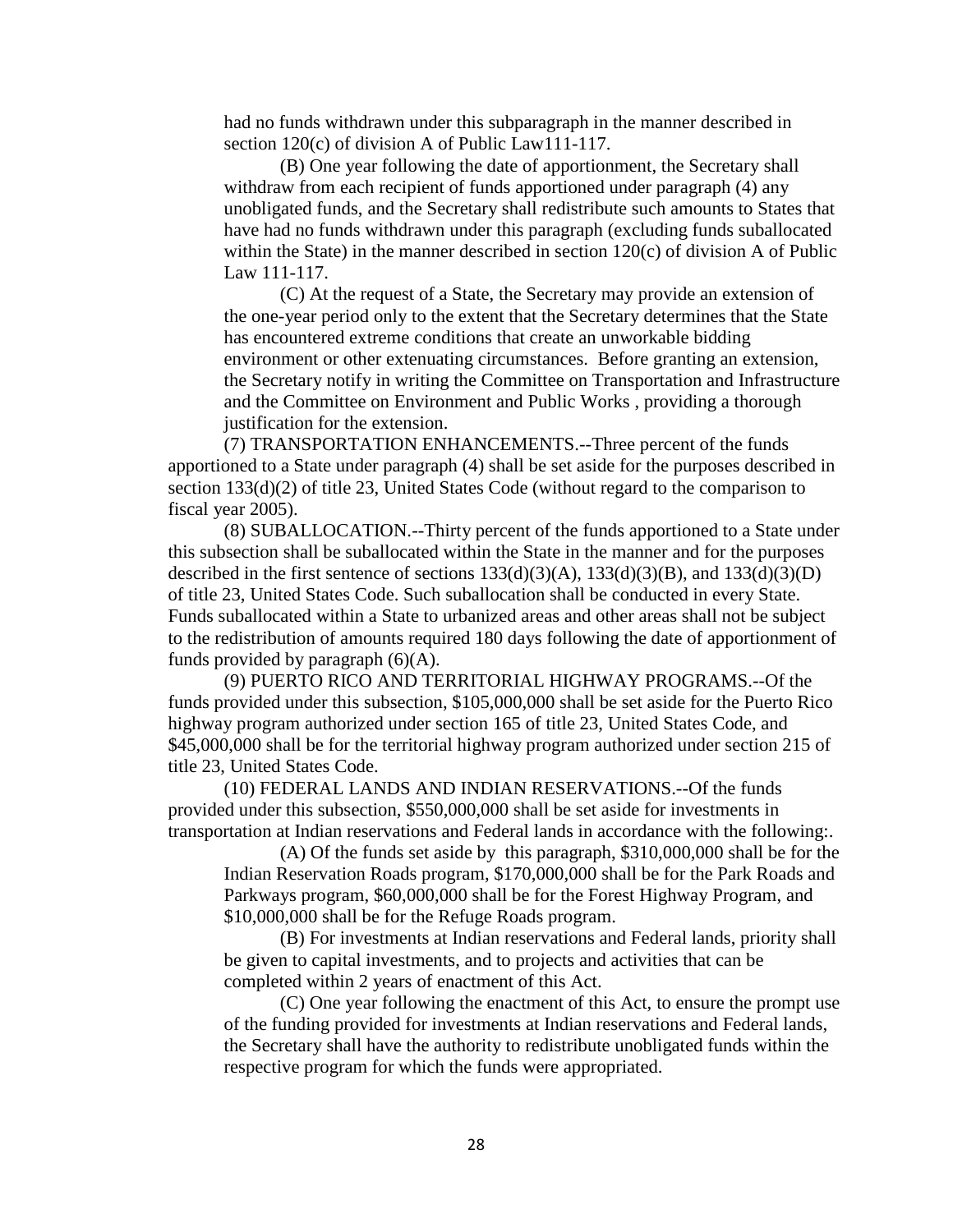(D) Up to four percent of the funding provided for Indian Reservation Roads may be used by the Secretary of the Interior for program management and oversight and project-related administrative expenses.

(E) Section 134(f)(3)(C)(ii)(II) of title 23, United States Code, shall not apply to funds set aside by this paragraph.

(11) JOB TRAINING.--Of the funds provided under this subsection, \$50,000,000 shall be set aside for the development and administration of transportation training programs under section 140(b) title 23, United States Code.

(A) Funds set aside under this subsection shall be competitively awarded and used for the purpose of providing training, apprenticeship (including Registered Apprenticeship), skill development, and skill improvement programs, as well as summer transportation institutes and may be transferred to, or administered in partnership with, the Secretary of Labor and shall demonstrate to the Secretary of Transportation program outcomes, including—

(i) Impact on areas with transportation workforce shortages;

(ii) Diversity of training participants;

(iii) Number of participants obtaining certifications or credentials required for specific types of employment;

(iv) Employment outcome metrics, such as job placement and job retention rates, established in consultation with the Secretary of Labor and consistent with metrics used by programs under the Workforce Investment Act;

(v) To the extent practical, evidence that the program did not preclude workers that participate in training or apprenticeship activities under the program from being referred to, or hired on, projects funded under this chapter; and

(vi) Identification of areas of collaboration with the Department of Labor programs, including co-enrollment.

(B) To be eligible to receive a competitively awarded grant under this subsection, a State must certify that at least 0.1 percent of the amounts apportioned under the Surface Transportation Program and Bridge Program will be obligated in the first fiscal year after enactment of this act for job training activities consistent with section 140(b) of title 23, United States Code.

(12) DISADVANTAGED BUSINESS ENTERPRISES.--Of the funds provided under this subsection, \$10,000,000 shall be set aside for training programs and assistance programs under section 140(c) of title 23, United States Code. Funds set aside under this paragraph should be allocated to businesses that have proven success in adding staff while effectively completing projects.

(13) STATE PLANNING AND OVERSIGHT EXPENSES.--Of amounts apportioned under paragraph (4) of this subsection, a State may use up to 0.5 percent for activities related to projects funded under this subsection, including activities eligible under sections 134 and 135 of title 23, United States Code, State administration of subgrants, and State oversight of subrecipients.

(14) CONDITIONS.--

(A) Funds made available under this subsection shall be administered as if apportioned under chapter 1 of title 23, United States Code, except for funds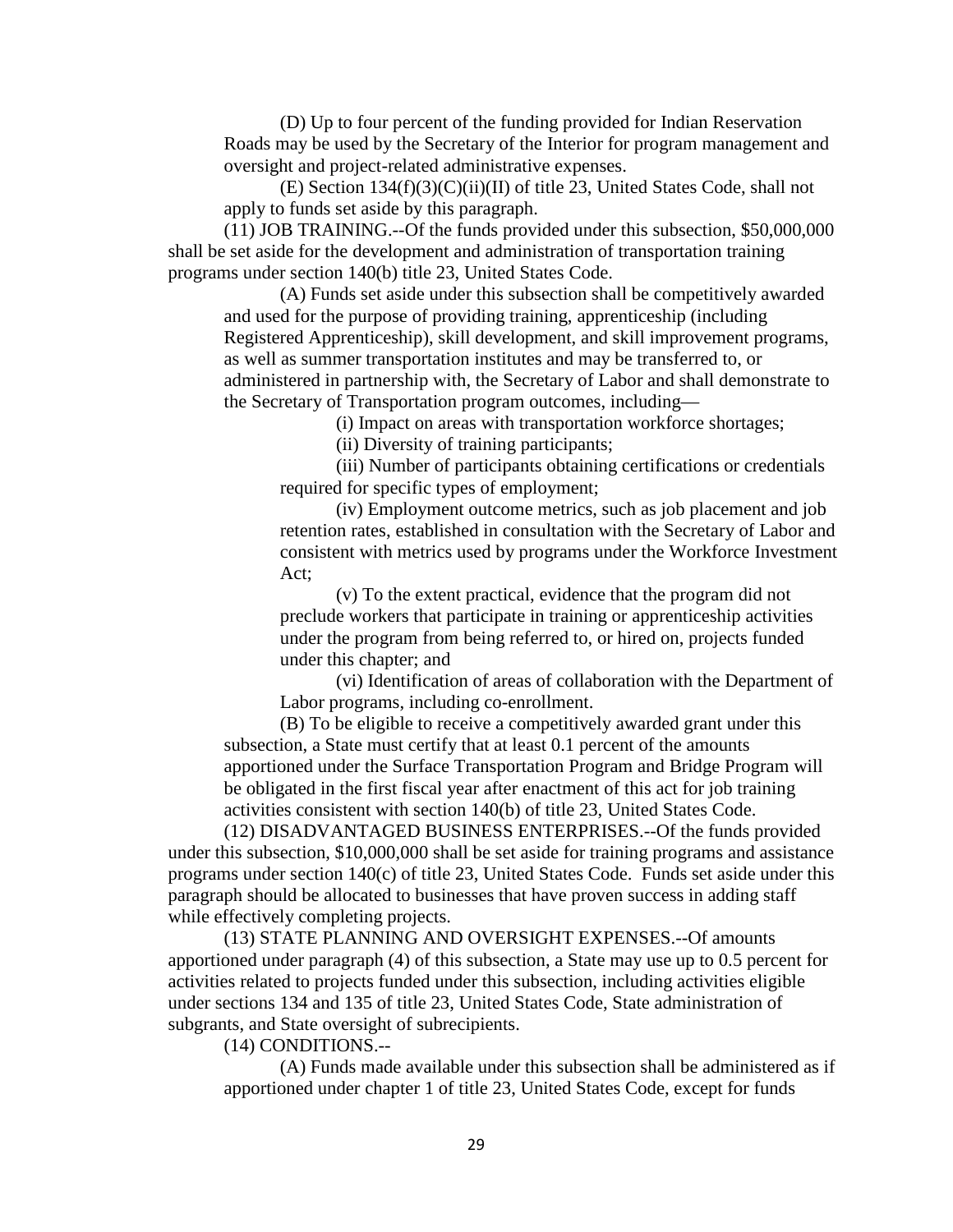made available for investments in transportation at Indian reservations and Federal lands, and for the territorial highway program, which shall be administered in accordance with chapter 2 of title 23, United States Code, and except for funds made available for disadvantaged business enterprises bonding assistance, which shall be administered in accordance with chapter 3 of title 49, United States Code.

(B) Funds made available under this subsection shall not be obligated for the purposes authorized under section 115(b) of title 23, United States Code.

(C) Funding provided under this subsection shall be in addition to any and all funds provided for fiscal years 2011 and 2012 in any other Act for "Federalaid Highways" and shall not affect the distribution of funds provided for "Federalaid Highways" in any other Act.

(D) Section 1101(b) of Public Law 109-59 shall apply to funds apportioned under this subsection.

(15) OVERSIGHT.--The Administrator of the Federal Highway Administration may set aside up to 0.15 percent of the funds provided under this subsection to fund the oversight by the Administrator of projects and activities carried out with funds made available to the Federal Highway Administration in this Act, and such funds shall be available through September 30, 2015.

(d) CAPITAL ASSISTANCE FOR HIGH SPEED RAIL CORRIDORS AND INTERCITY PASSENGER RAIL SERVICE.--

(1) IN GENERAL.--There is made available to the Secretary of Transportation \$4,000,000,000 for grants for high-speed rail projects as authorized under sections 26104 and 26106 of title 49, United States Code, capital investment grants to support intercity passenger rail service as authorized under section 24406 of title 49, United States Code, and congestion grants as authorized under section 24105 of title 49, United States Code, and to enter into cooperative agreements for these purposes as authorized, except that the Administrator of the Federal Railroad Administration may retain up to one percent of the funds provided under this heading to fund the award and oversight by the Administrator of grants made under this subsection, which retained amount shall remain available for obligation until September 30, 2015.

(2) AVAILABILITY.— The amounts made available under this subsection shall be available for obligation until the date that is two years after the date of the enactment of this Act. The Secretary shall obligate amounts totaling not less than 50 percent of the funds made available within one year of enactment and obligate remaining amounts not later than two years after enactment.

(3) FEDERAL SHARE.--The Federal share payable of the costs for which a grant or cooperative agreements is made under this subsection shall be, at the option of the recipient, up to 100 percent.

(4) INTERIM GUIDANCE.--The Secretary shall issue interim guidance to applicants covering application procedures and administer the grants provided under this subsection pursuant to that guidance until final regulations are issued.

(5) INTERCITY PASSENGER RAIL CORRIDORS.--Not less than 85 percent of the funds provided under this subsection shall be for cooperative agreements that lead to the development of entire segments or phases of intercity or high-speed rail corridors.

(6) CONDITIONS.—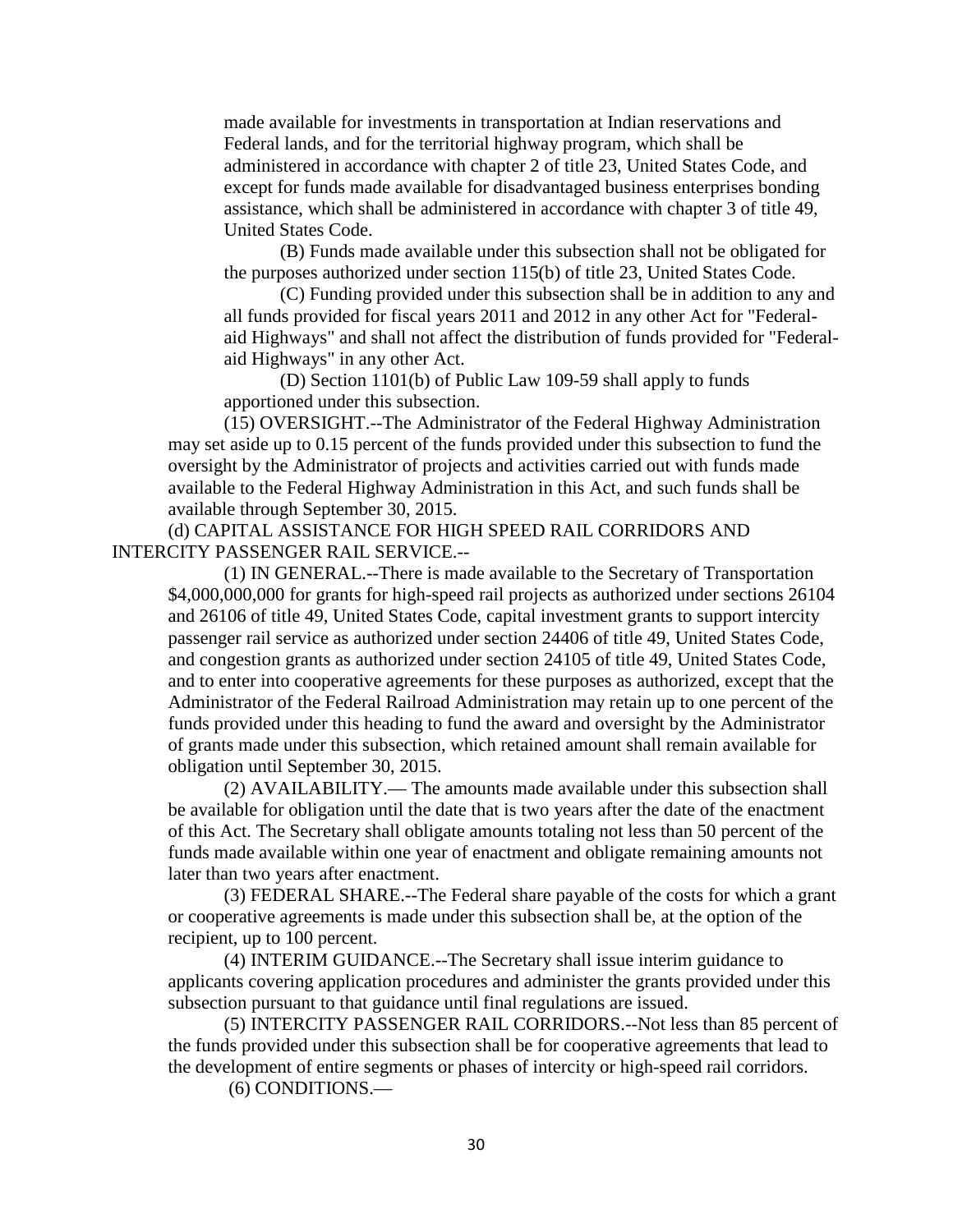(A) In addition to the provisions of title 49, United States Code, that apply to each of the individual programs funded under this subsection, subsections 24402(a)(2), 24402(i), and 24403(a) and (c) of title 49, United States Code, shall also apply to the provision of funds provided under this subsection.

(B) A project need not be in a State rail plan developed under Chapter 227 of title 49, United States Code, to be eligible for assistance under this subsection.

(C) Recipients of grants under this paragraph shall conduct all procurement transactions using such grant funds in a manner that provides full and open competition, as determined by the Secretary, in compliance with existing labor agreements.

(e) CAPITAL GRANTS TO THE NATIONAL RAILROAD PASSENGER CORPORATION.--

(1) IN GENERAL.-- There is made available \$2,000,000,000 to enable the Secretary of Transportation to make capital grants to the National Railroad Passenger Corporation (Amtrak), as authorized by section 101(c) of the Passenger Rail Investment and Improvement Act of 2008 (Public Law 110-432).

(2) AVAILABILITY.--The amounts made available under this subsection shall be available for obligation until the date that is two years after the date of the enactment of this Act. The Secretary shall obligate amounts totaling not less than 50 percent of the funds made available within one year of enactment and obligate remaining amounts not later than two years after enactment.

(3) PROJECT PRIORITY.-- The priority for the use of funds shall be given to projects for the repair, rehabilitation, or upgrade of railroad assets or infrastructure, and for capital projects that expand passenger rail capacity including the rehabilitation of rolling stock.

(4) CONDITIONS.—

(A) None of the funds under this subsection shall be used to subsidize the operating losses of Amtrak.

(B) The funds provided under this subsection shall be awarded not later than 90 days after the date of enactment of this Act.

(C) The Secretary shall take measures to ensure that projects funded under this subsection shall be completed within 2 years of enactment of this Act, and shall serve to supplement and not supplant planned expenditures for such activities from other Federal, State, local and corporate sources. The Secretary shall certify to the House and Senate Committees on Appropriations in writing compliance with the preceding sentence.

(5) OVERSIGHT.--The Administrator of the Federal Railroad Administration may set aside 0.5 percent of the funds provided under this subsection to fund the oversight by the Administrator of projects and activities carried out with funds made available in this subsection, and such funds shall be available through September 30, 2015.

(f) TRANSIT CAPITAL ASSISTANCE.--

(1) IN GENERAL.-- There is made available to the Secretary of Transportation \$3,000,000,000 for grants for transit capital assistance grants as defined by section 5302(a)(1) of title 49, United States Code. Notwithstanding any provision of chapter 53 of title 49, however, a recipient of funding under this subsection may use up to 10 percent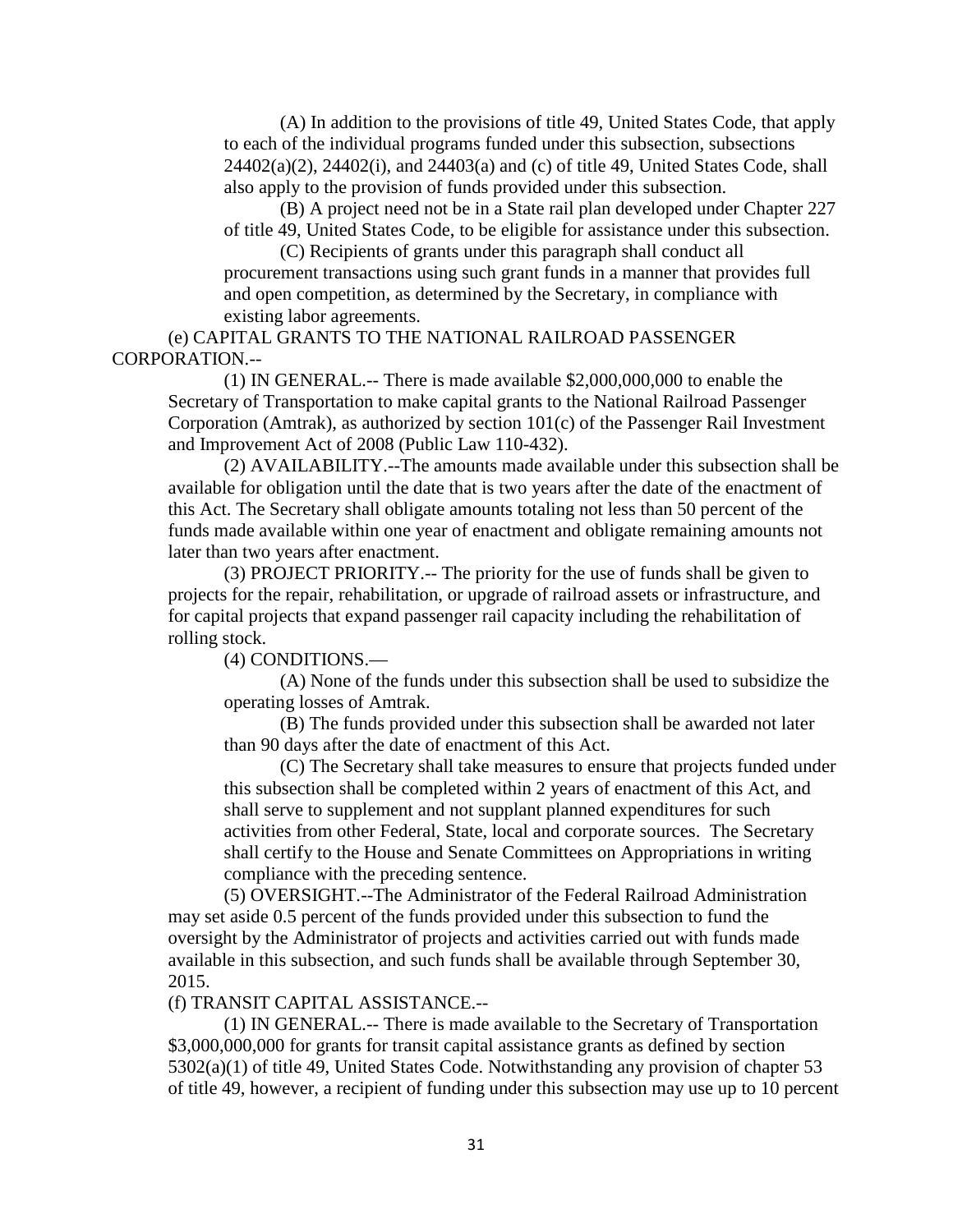of the amount provided for the operating costs of equipment and facilities for use in public transportation or for other eligible activities.

(2) FEDERAL SHARE; LIMTATION ON OBLIGATIONS.--The applicable requirements of chapter 53 of title 49, United States Code, shall apply to funding provided under this subsection, except that the Federal share of the costs for which any grant is made under this subsection shall be, at the option of the recipient, up to 100 percent. The amount made available under this subsection shall not be subject to any limitation on obligations for transit programs set forth in any Act or chapter 53 of title 49.

(3) AVAILABILITY.--The amounts made available under this subsection shall be available for obligation until the date that is two years after the date of the enactment of this Act. The Secretary shall obligate amounts totaling not less than 50 percent of the funds made available within one year of enactment and obligate remaining amounts not later than two years after enactment.

(4) DISTRIBUTION OF FUNDS.--The Secretary of Transportation shall--

(A) Provide 80 percent of the funds appropriated under this subsection for grants under section 5307 of title 49, United States Code, and apportion such funds in accordance with section 5336 of such title;

(B) Provide 10 percent of the funds appropriated under this subsection in accordance with section 5340 of such title; and

(C) Provide 10 percent of the funds appropriated under this subsection for grants under section 5311 of title 49, United States Code, and apportion such funds in accordance with such section.

(5) APPORTIONMENT.--The funds apportioned under this subsection shall be apportioned not later than 21 days after the date of the enactment of this Act.

(6) REDISTRIBUTION.--

(A) The Secretary shall, 180 days following the date of apportionment, withdraw from each urbanized area or State an amount equal to 50 percent of the funds apportioned to such urbanized areas or States less the amount of funding obligated, and the Secretary shall redistribute such amounts to other urbanized areas or States that have had no funds withdrawn under this proviso utilizing whatever method he deems appropriate to ensure that all funds redistributed under this proviso shall be utilized promptly.

(B) One year following the date of apportionment, the Secretary shall withdraw from each urbanized area or State any unobligated funds, and the Secretary shall redistribute such amounts to other urbanized areas or States that have had no funds withdrawn under this proviso utilizing whatever method the Secretary deems appropriate to ensure that all funds redistributed under this proviso shall be utilized promptly.

(C) At the request of an urbanized area or State, the Secretary of Transportation may provide an extension of such 1-year period if the Secretary determines that the urbanized area or State has encountered an unworkable bidding environment or other extenuating circumstances. Before granting an extension, the Secretary shall notify in writing the Committee on Transportation and Infrastructure and the Committee on Banking, Housing and Urban Affairs, providing a thorough justification for the extension. (7) CONDITIONS.—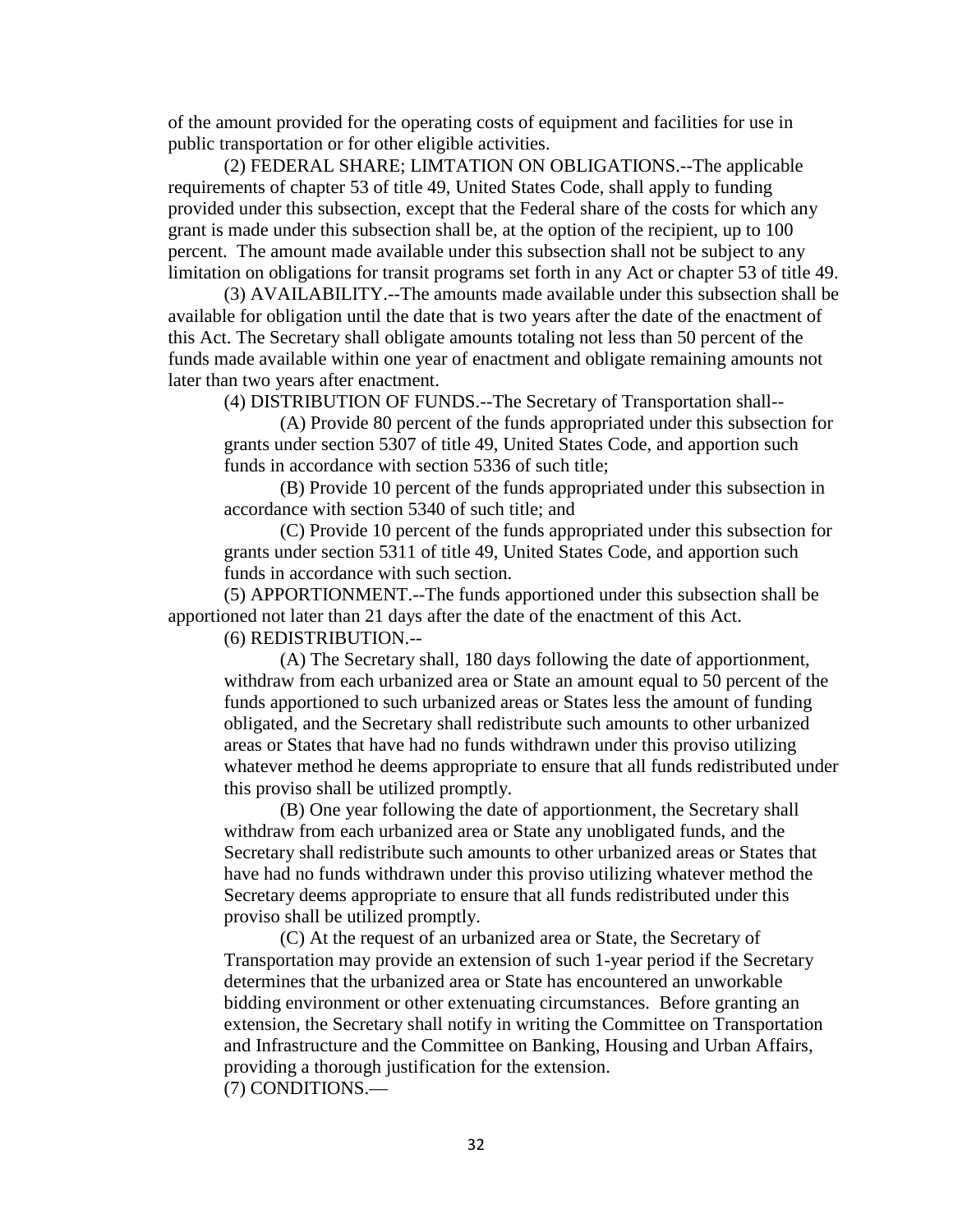(A) Of the funds provided for section 5311 of title 49, United States Code, 2.5 percent shall be made available for section  $5311(c)(1)$ .

(B) Section 1101(b) of Public Law 109-59 shall apply to funds appropriated under this subsection.

(C) The funds appropriated under this subsection shall not be comingled with any prior year funds.

(8) OVERSIGHT.--Notwithstanding any other provision of law, 0.3 percent of the funds provided for grants under section 5307 and section 5340, and 0.3 percent of the funds provided for grants under section 5311, shall be available for administrative expenses and program management oversight, and such funds shall be available through September 30, 2015.

(g) STATE OF GOOD REPAIR.--

(1) IN GENERAL.--There is made available to the Secretary of Transportation  $$6,000,000,000$  for capital expenditures as authorized by sections  $5309(b)(2)$  and  $(3)$  of title 49, United States Code.

(2) FEDERAL SHARE.--The applicable requirements of chapter 53 of Title 49, United States Code, shall apply, except that the Federal share of the costs for which a grant is made under this subsection shall be, at the option of the recipient, up to 100 percent.

(3) AVAILABILITY.--The amounts made available under this subsection shall be available for obligation until the date that is two years after the date of the enactment of this Act. The Secretary shall obligate amounts totaling not less than 50 percent of the funds made available within one year of enactment and obligate remaining amounts not later than two years after enactment.

(4) DISTRIBUTION OF FUNDS.—

(A) The Secretary of Transportation shall apportion not less than 75 percent of the funds under this subsection for the modernization of fixed guideway systems, pursuant to the formula set forth in section 5336(b) title 49, United States Code, other than subsection (b)(2)(A)(ii).

(B) Of the funds appropriated under this subsection, not less than 25 percent shall be available for the restoration or replacement of existing public transportation assets related to bus systems, pursuant to the formula set forth in section 5336 other than subsection (b).

(5) APPORTIONMENT.--The funds made available under this subsection shall be apportioned not later than 30 days after the date of the enactment of this Act.

(6) REDISTRIBUTION.--

(A) The Secretary shall, 180 days following the date of apportionment, withdraw from each urbanized area an amount equal to 50 percent of the funds apportioned to such urbanized area less the amount of funding obligated, and the Secretary shall redistribute such amounts to other urbanized areas that have had no funds withdrawn under this paragraph utilizing whatever method the Secretary deems appropriate to ensure that all funds redistributed under this paragraph shall be utilized promptly:

(B) One year following the date of apportionment, the Secretary shall withdraw from each urbanized area any unobligated funds, and the Secretary shall redistribute such amounts to other urbanized areas that have had no funds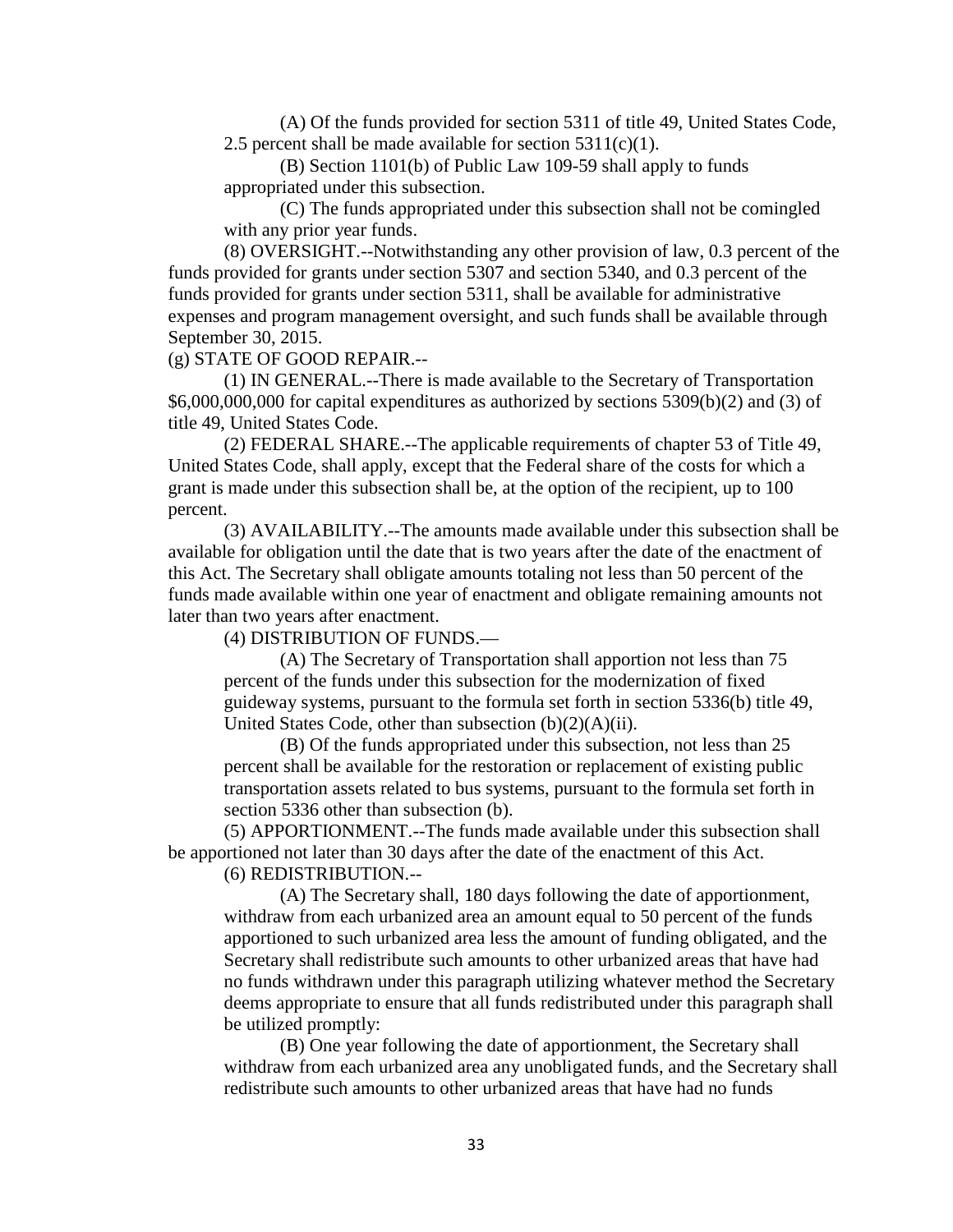withdrawn under this paragraph, utilizing whatever method the Secretary deems appropriate to ensure that all funds redistributed under this paragraph shall be utilized promptly:

(C) At the request of an urbanized area, the Secretary may provide an extension of the 1-year period if the Secretary finds that the urbanized area has encountered an unworkable bidding environment or other extenuating circumstances. Before granting an extension, the Secretary shall notify the Committee on Transportation and Infrastructure and the Committee on Banking, Housing, and Urban Affairs, providing a thorough justification for the extension. (7) CONDITIONS.—

(A) The provisions of section 1101(b) of Public Law 109-59 shall apply to funds made available under this subsection.

(B) The funds appropriated under this subsection shall not be commingled with any prior year funds.

(8) OVERSIGHT.--Notwithstanding any other provision of law, 0.3 percent of the funds under this subsection shall be available for administrative expenses and program management oversight and shall remain available for obligation until September 30, 2015.

(h) TRANSPORTATION INFRASTRUCTURE GRANTS AND FINANCING.—

(1) IN GENERAL.--There is made available to the Secretary of Transportation \$5,000,000,000 for capital investments in surface transportation infrastructure. The Secretary shall distribute funds provided under this subsection as discretionary grants to be awarded to State and local governments or transit agencies on a competitive basis for projects that will have a significant impact on the Nation, a metropolitan area, or a region.

(2) FEDERAL SHARE; LIMTATION ON OBLIGATIONS.--The Federal share payable of the costs for which a grant is made under this subsection, shall be 100 percent.

(3) AVAILABILITY.--The amounts made available under this subsection shall be available for obligation until the date that is two years after the date of the enactment of this Act. The Secretary shall obligate amounts totaling not less than 50 percent of the funds made available within one year of enactment and obligate remaining amounts not later than two years after enactment.

(4) PROJECT ELIGIBILITY.--Projects eligible for funding provided under this subsection include--

(A) highway or bridge projects eligible under title 23, United States Code, including interstate rehabilitation, improvements to the rural collector road system, the reconstruction of overpasses and interchanges, bridge replacements, seismic retrofit projects for bridges, and road realignments;

(B) public transportation projects eligible under chapter 53 of title 49, United States Code, including investments in projects participating in the New Starts or Small Starts programs that will expedite the completion of those projects and their entry into revenue service;

(C) passenger and freight rail transportation projects; and

(D) port infrastructure investments, including projects that connect ports to other modes of transportation and improve the efficiency of freight movement.

(5) TIFIA PROGRAM.--The Secretary may transfer to the Federal Highway Administration funds made available under this subsection for the purpose of paying the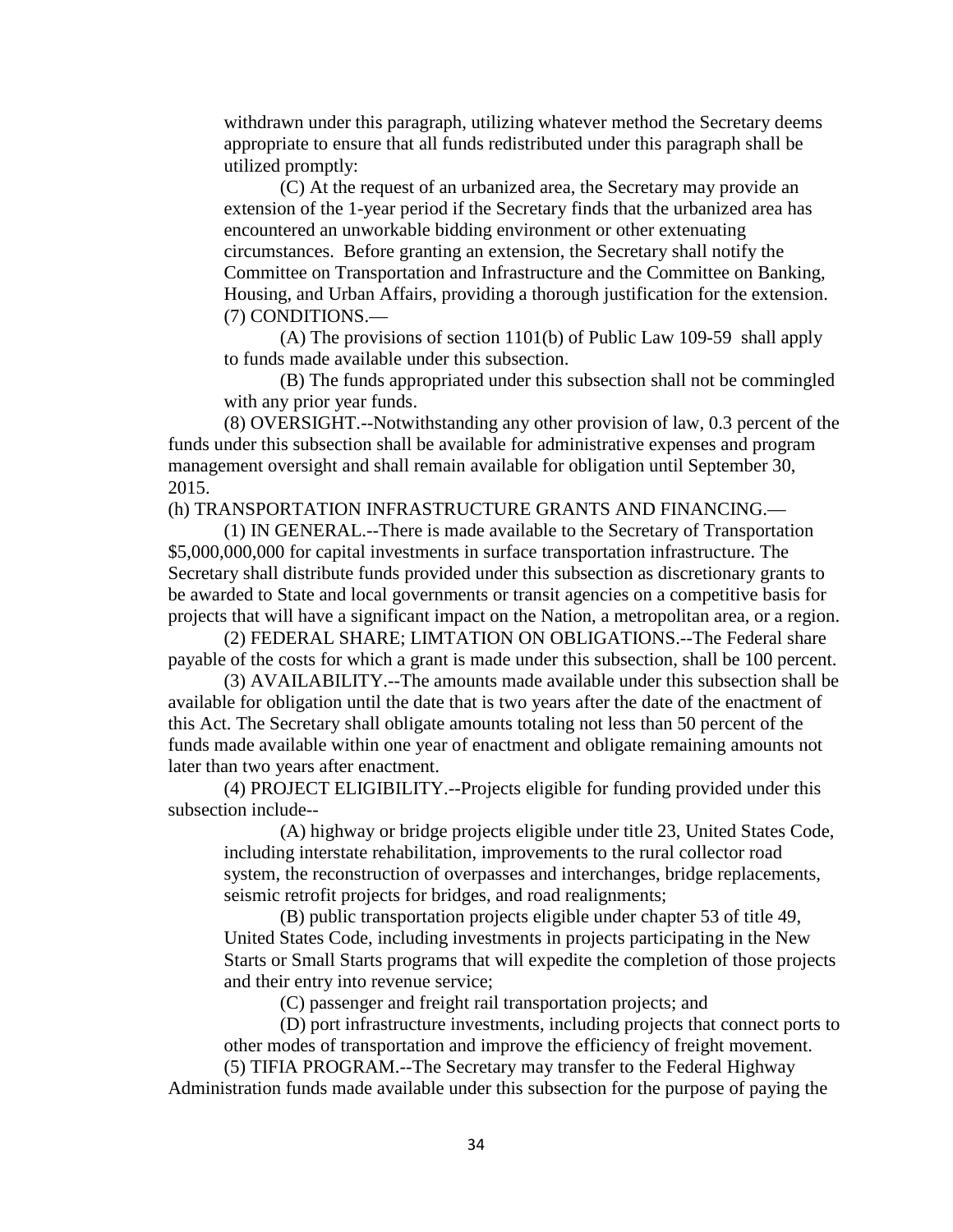subsidy and administrative costs of projects eligible for federal credit assistance under chapter 6 of title 23, United States Code, if the Secretary finds that such use of the funds would advance the purposes of this subsection.

(6) PROJECT PRIORITY.--The Secretary shall give priority to projects that are expected to be completed within 3 years of the date of the enactment of this Act.

(7) DEADLINE FOR ISSUANCE OF COMPETITION CRITERIA.--The Secretary shall publish criteria on which to base the competition for any grants awarded under this subsection not later than 90 days after enactment of this Act. The Secretary shall require applications for funding provided under this subsection to be submitted not later than 180 days after the publication of the criteria, and announce all projects selected to be funded from such funds not later than 1 year after the date of the enactment of the Act.

(8) APPLICABILITY OF TITLE 40.--Each project conducted using funds provided under this subsection shall comply with the requirements of subchapter IV of chapter 31 of title 40, United States Code.

(9) ADMINISTRATIVE EXPENSES.--The Secretary may retain up to one half of one percent of the funds provided under this subsection, and may transfer portions of those funds to the Administrators of the Federal Highway Administration, the Federal Transit Administration, the Federal Railroad Administration and the Maritime Administration, to fund the award and oversight of grants made under this subsection. Funds retained shall remain available for obligation until September 30, 2015. (i) LOCAL HIRING.--

(1) IN GENERAL.--In the case of the funding made available under subsections (a) through (h) of this section, the Secretary of Transportation may establish standards under which a contract for construction may be advertised that contains requirements for the employment of individuals residing in or adjacent to any of the areas in which the work is to be performed to perform construction work required under the contract, provided that--

(A) all or part of the construction work performed under the contract occurs in an area designated by the Secretary as an area of high unemployment, using data reported by the United States Department of Labor, Bureau of Labor Statistics;

(B) the estimated cost of the project of which the contract is a part is greater than \$10 million, except that the estimated cost of the project in the case of construction funded under subsection (c) shall be greater than \$50 million; and

(C) the recipient may not require the hiring of individuals who do not have the necessary skills to perform work in any craft or trade; provided that the recipient may require the hiring of such individuals if the recipient establishes reasonable provisions to train such individuals to perform any such work under the contract effectively.

(2) PROJECT STANDARDS.--

(A) IN GENERAL.--Any standards established by the Secretary under this section shall ensure that any requirements specified under subsection  $(c)(1)$  --

(i) do not compromise the quality of the project;

(ii) are reasonable in scope and application;

(iii) do not unreasonably delay the completion of the project; and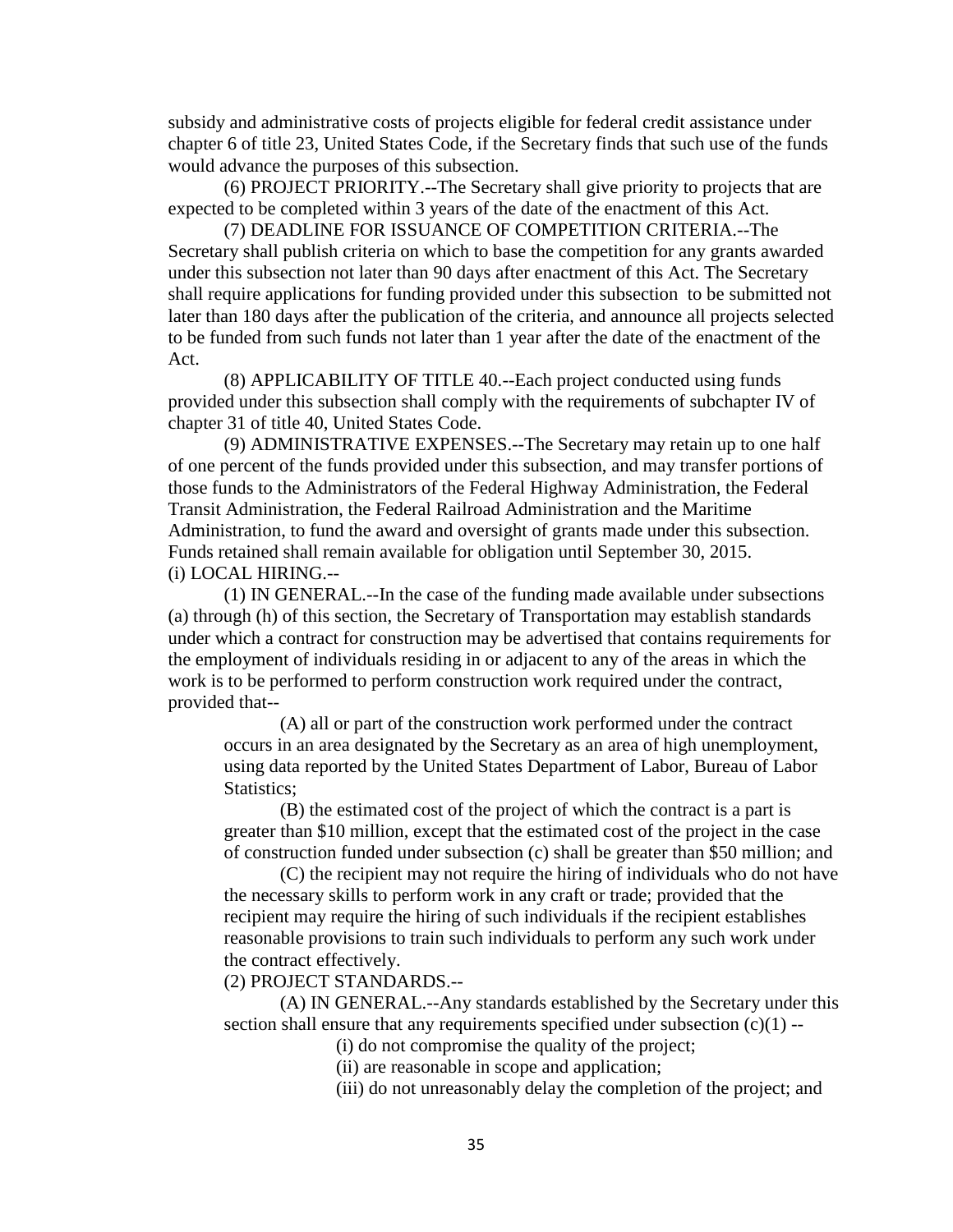(iv) do not unreasonably increase the cost of the project;

(B) AVAILABLE PROGRAMS.--The Secretary shall make available to recipients the workforce development and training programs set forth in section  $24604(e)(1)(D)$  of this title to assist recipients who wish to establish training programs that satisfy the provisions of section  $(c)(1)(C)$ . The Secretary of Labor shall make available its qualifying workforce and training development programs to recipients who wish to establish training programs that satisfy the provisions of section  $(c)(1)(C)$ .

(3) IMPLEMENTING REGULATIONS.--The Secretary shall promulgate final regulations to implement the authority of this subsection.

(j) ADMINISTRATIVE PROVISIONS. –

(1) APPLICABILITY OF TITLE 40.--Each project conducted using funds provided under this subtitle shall comply with the requirements of subchapter IV of chapter 31 of title 40, United States Code.

(2) BUY AMERICAN. -- Section 1605 of division A of the American Recovery and Reinvestment Act of 2009 (P.L. 111-5) applies to each project conducted using funds provided under this subtitle.

# SUBTITLE F -- BUILDING AND UPGRADING INFRASTRUCTURE FOR LONG-TERM DEVELOPMENT

## SEC. 242. SHORT TITLE; TABLE OF CONTENTS.

(a) Short Title- This subtitle may be cited as the "Building and Upgrading Infrastructure for Long-Term Development Act".

## SEC. 243. FINDINGS AND PURPOSE.

(a) Findings- Congress finds that--

(1) infrastructure has always been a vital element of the economic strength of the United States and a key indicator of the international leadership of the United States;

(2) the Erie Canal, the Hoover Dam, the railroads, and the interstate highway system are all testaments to American ingenuity and have helped propel and maintain the United States as the world's largest economy;

(3) according to the World Economic Forum's Global Competitiveness Report, the United States fell to second place in 2009, and dropped to fourth place overall in 2010, however, in the `Quality of overall infrastructure' category of the same report, the United States ranked twenty-third in the world;

(4) according to the World Bank's 2010 Logistic Performance Index, the capacity of countries to efficiently move goods and connect manufacturers and consumers with international markets is improving around the world, and the United States now ranks seventh in the world in logistics-related infrastructure behind countries from both Europe and Asia;

(5) according to a January 2009 report from the University of Massachusetts/Alliance for American Manufacturing entitled `Employment, Productivity and Growth,' infrastructure investment is a `highly effective engine of job creation';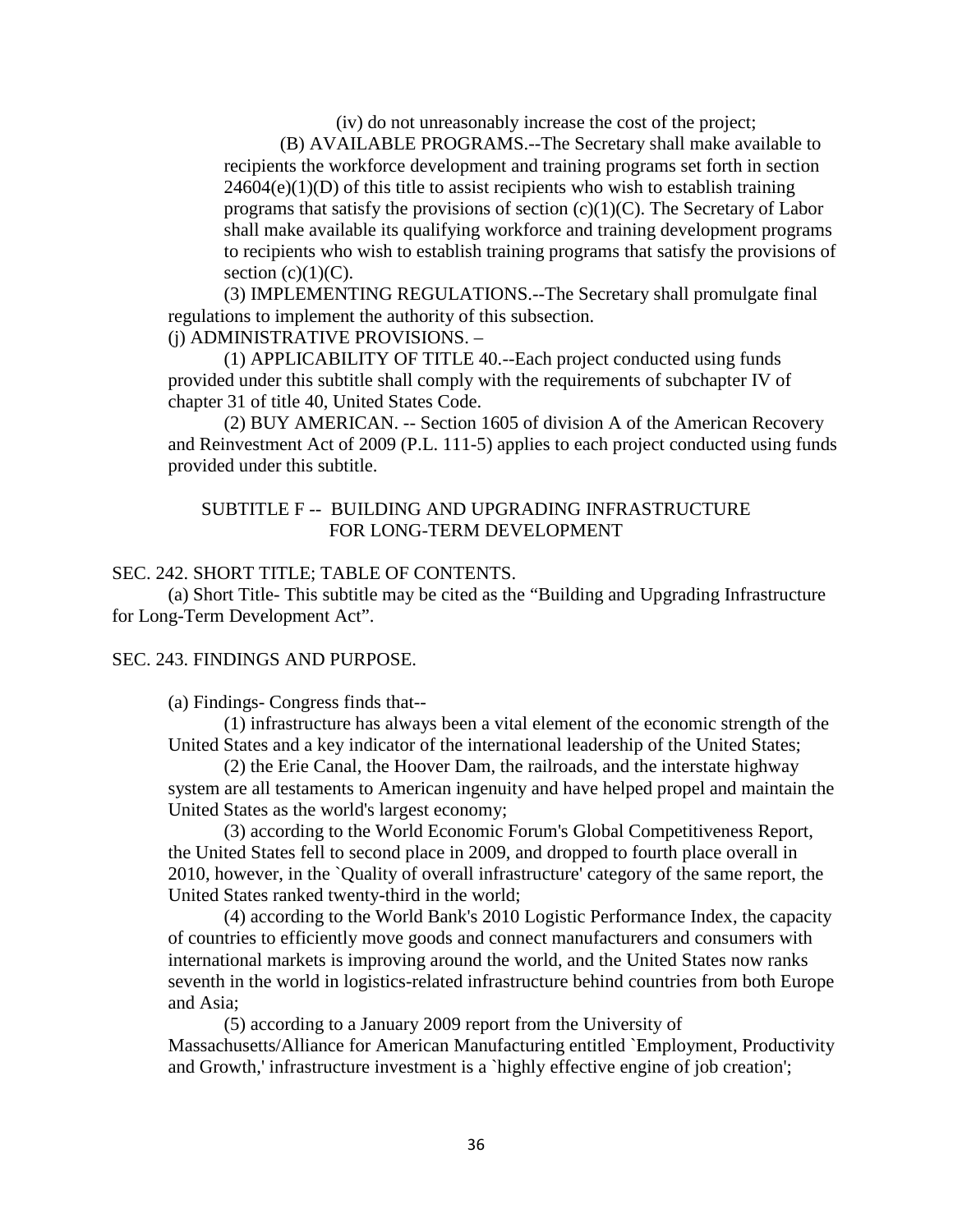(6) according to the American Society of Civil Engineers, the current condition of the infrastructure in the United States earns a grade point average of D, and an estimated \$2,200,000,000,000 investment is needed over the next 5 years to bring American infrastructure up to adequate condition;

(7) according to the National Surface Transportation Policy and Revenue Study Commission, \$225,000,000,000 is needed annually from all sources for the next 50 years to upgrade the United States surface transportation system to a state of good repair and create a more advanced system;

(8) the current infrastructure financing mechanisms of the United States, both on the Federal and State level, will fail to meet current and foreseeable demands and will create large funding gaps;

(9) published reports state that there may not be enough demand for municipal bonds to maintain the same level of borrowing at the same rates, resulting in significantly decreased infrastructure investment at the State and local level;

(10) current funding mechanisms are not readily scalable and do not--

(A) serve large in-State or cross jurisdiction infrastructure projects, projects of regional or national significance, or projects that cross sector silos;

(B) sufficiently catalyze private sector investment; or

(C) ensure the optimal return on public resources;

(11) although grant programs of the United States Government must continue to play a central role in financing the transportation, environment, and energy infrastructure needs of the United States, current and foreseeable demands on existing Federal, State, and local funding for infrastructure expansion clearly exceed the resources to support these programs by margins wide enough to prompt serious concerns about the United States ability to sustain long-term economic development, productivity, and international competitiveness;

(12) the capital markets, including pension funds, private equity funds, mutual funds, sovereign wealth funds, and other investors, have a growing interest in infrastructure investment and represent hundreds of billions of dollars of potential investment; and

(13) the establishment of a United States Government-owned, independent, professionally managed institution that could provide credit support to qualified infrastructure projects of regional and national significance, making transparent meritbased investment decisions based on the commercial viability of infrastructure projects, would catalyze the participation of significant private investment capital.

(b) Purpose- The purpose of this Act is to facilitate investment in, and long-term financing of, economically viable infrastructure projects of regional or national significance in a manner that both complements existing Federal, State, local, and private funding sources for these projects and introduces a merit-based system for financing such projects, in order to mobilize significant private sector investment, create jobs, and ensure United States competitiveness through an institution that limits the need for ongoing Federal funding.

#### SEC. 244. DEFINITIONS.

For purposes of this Act, the following definitions shall apply: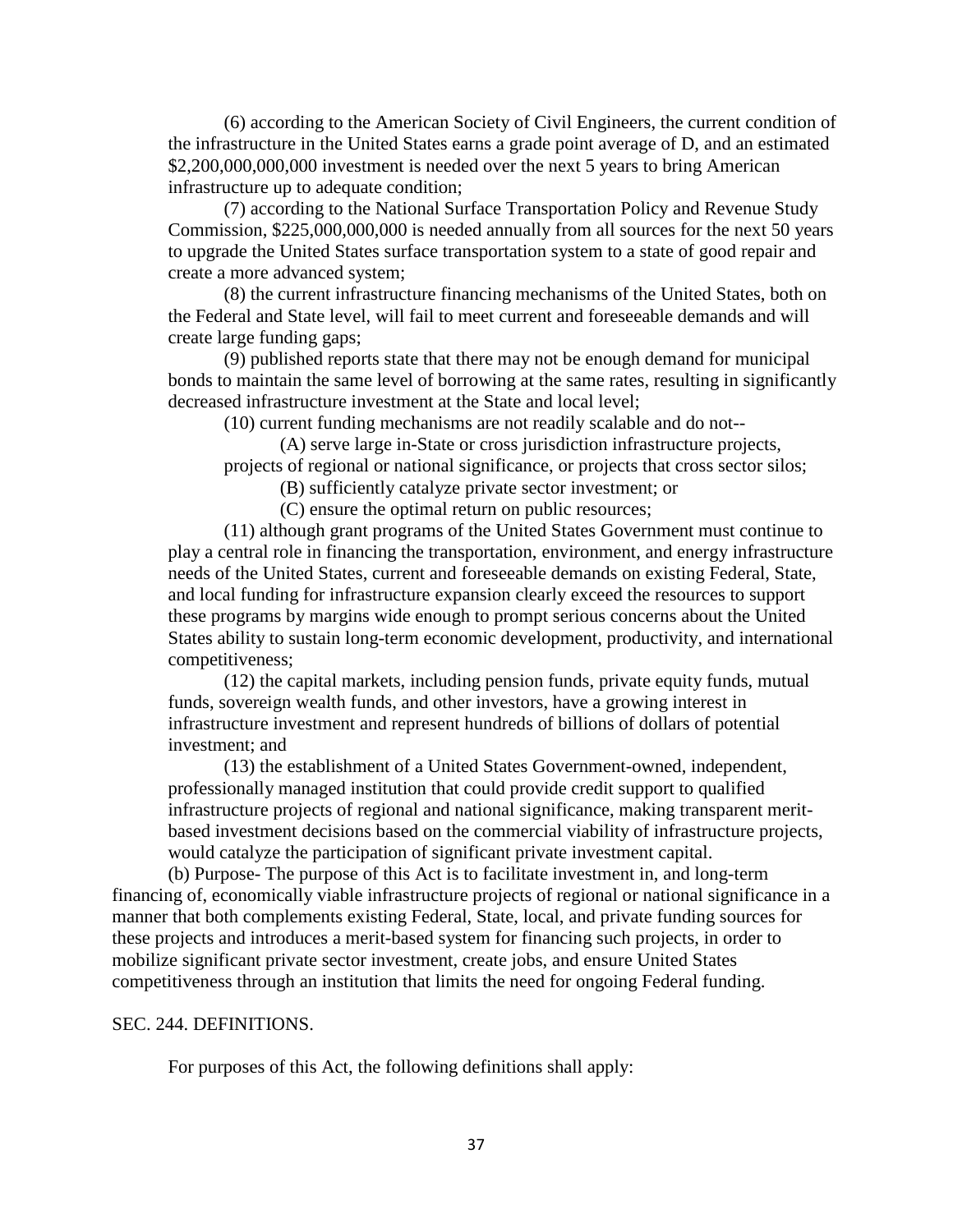(1) AIFA- The term `AIFA' means the American Infrastructure Financing Authority established under this Act.

(2) BLIND TRUST- The term `blind trust' means a trust in which the beneficiary has no knowledge of the specific holdings and no rights over how those holdings are managed by the fiduciary of the trust prior to the dissolution of the trust.

(3) BOARD OF DIRECTORS- The term `Board of Directors' means Board of Directors of AIFA.

(4) CHAIRPERSON- The term `Chairperson' means the Chairperson of the Board of Directors of AIFA.

(5) CHIEF EXECUTIVE OFFICER- The term `chief executive officer' means the chief executive officer of AIFA, appointed under section 247.

(6) COST- The term `cost' has the same meaning as in section 502 of the Federal Credit Reform Act of 1990 (2 U.S.C. 661a).

(7) DIRECT LOAN- The term `direct loan' has the same meaning as in section 502 of the Federal Credit Reform Act of 1990 (2 U.S.C. 661a).

(8) ELIGIBLE ENTITY- The term `eligible entity' means an individual, corporation, partnership (including a public-private partnership), joint venture, trust, State, or other non-Federal governmental entity, including a political subdivision or any other instrumentality of a State, or a revolving fund.

(9) INFRASTRUCTURE PROJECT-

(A) IN GENERAL- The term `eligible infrastructure project' means any non-Federal transportation, water, or energy infrastructure project, or an aggregation of such infrastructure projects, as provided in this Act.

(B) TRANSPORTATION INFRASTRUCTURE PROJECT- The term `transportation infrastructure project' means the construction, alteration, or repair, including the facilitation of intermodal transit, of the following subsectors:

(i) Highway or road.

(ii) Bridge.

(iii) Mass transit.

(iv) Inland waterways.

(v) Commercial ports.

(vi) Airports.

(vii) Air traffic control systems.

(viii) Passenger rail, including high-speed rail.

(ix) Freight rail systems.

(C) WATER INFRASTRUCTURE PROJECT- The term `water

infrastructure project' means the construction, consolidation, alteration, or repair of the following subsectors:

(i) Waterwaste treatment facility.

(ii) Storm water management system.

(iii) Dam.

(iv) Solid waste disposal facility.

(v) Drinking water treatment facility.

(vi) Levee.

(vii) Open space management system.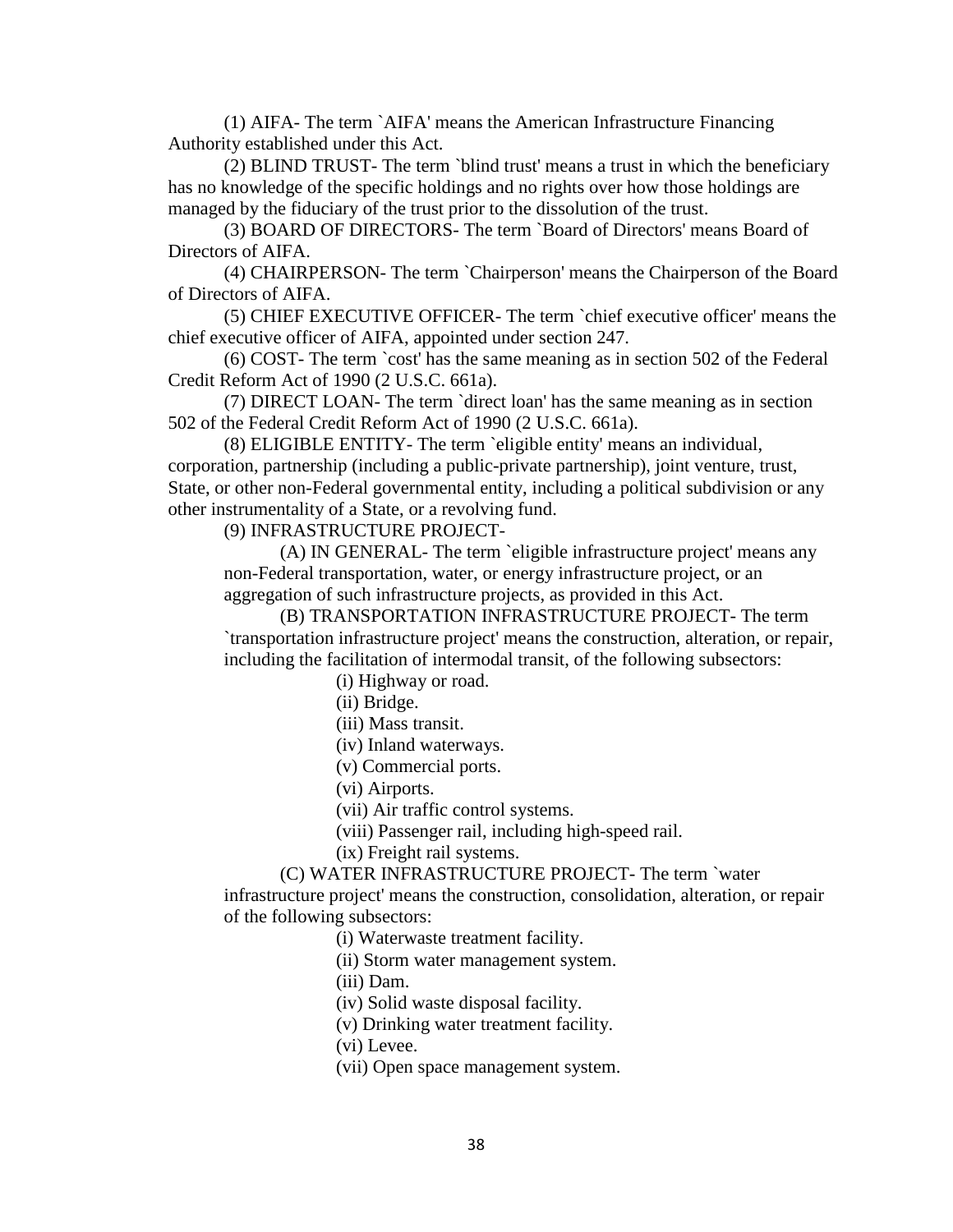(D) ENERGY INFRASTRUCTURE PROJECT- The term `energy infrastructure project' means the construction, alteration, or repair of the following subsectors:

(i) Pollution reduced energy generation.

(ii) Transmission and distribution.

(iii) Storage.

(iv) Energy efficiency enhancements for buildings, including public and commercial buildings.

(E) BOARD AUTHORITY TO MODIFY SUBSECTORS- The Board of Directors may make modifications, at the discretion of the Board, to the subsectors described in this paragraph by a vote of not fewer than 5 of the voting members of the Board of Directors.

(10) INVESTMENT PROSPECTUS-.

(A) The term 'investment prospectus' means the processes and publications described below that will guide the priorities and strategic focus for the Bank's investments. The investment prospectus shall follow rulemaking procedures under section 553 of title 5, United States Code.

(B) The Bank shall publish a detailed description of its strategy in an Investment Prospectus within one year of the enactment of this subchapter. The Investment Prospectus shall--

(i) specify what the Bank shall consider significant to the economic competitiveness of the United States or a region thereof in a manner consistent with the primary objective;

(ii) specify the priorities and strategic focus of the Bank in forwarding its strategic objectives and carrying out the Bank strategy;

(iii) specify the priorities and strategic focus of the Bank in promoting greater efficiency in the movement of freight;

(iv) specify the priorities and strategic focus of the Bank in promoting the use of innovation and best practices in the planning, design, development and delivery of projects;

(v) describe in detail the framework and methodology for calculating application qualification scores and associated ranges as specified in this subchapter, along with the data to be requested from applicants and the mechanics of calculations to be applied to that data to determine qualification scores and ranges;

(vi) describe how selection criteria will be applied by the Chief Executive Officer in determining the competitiveness of an application and its qualification score and range relative to other current applications and previously funded applications; and

(vii) describe how the qualification score and range methodology and project selection framework are consistent with maximizing the Bank goals in both urban and rural areas.

(C) The Investment Prospectus and any subsequent updates thereto shall be approved by a majority vote of the Board of Directors prior to publication.

(D) The Bank shall update the Investment Prospectus on every biennial anniversary of its original publication.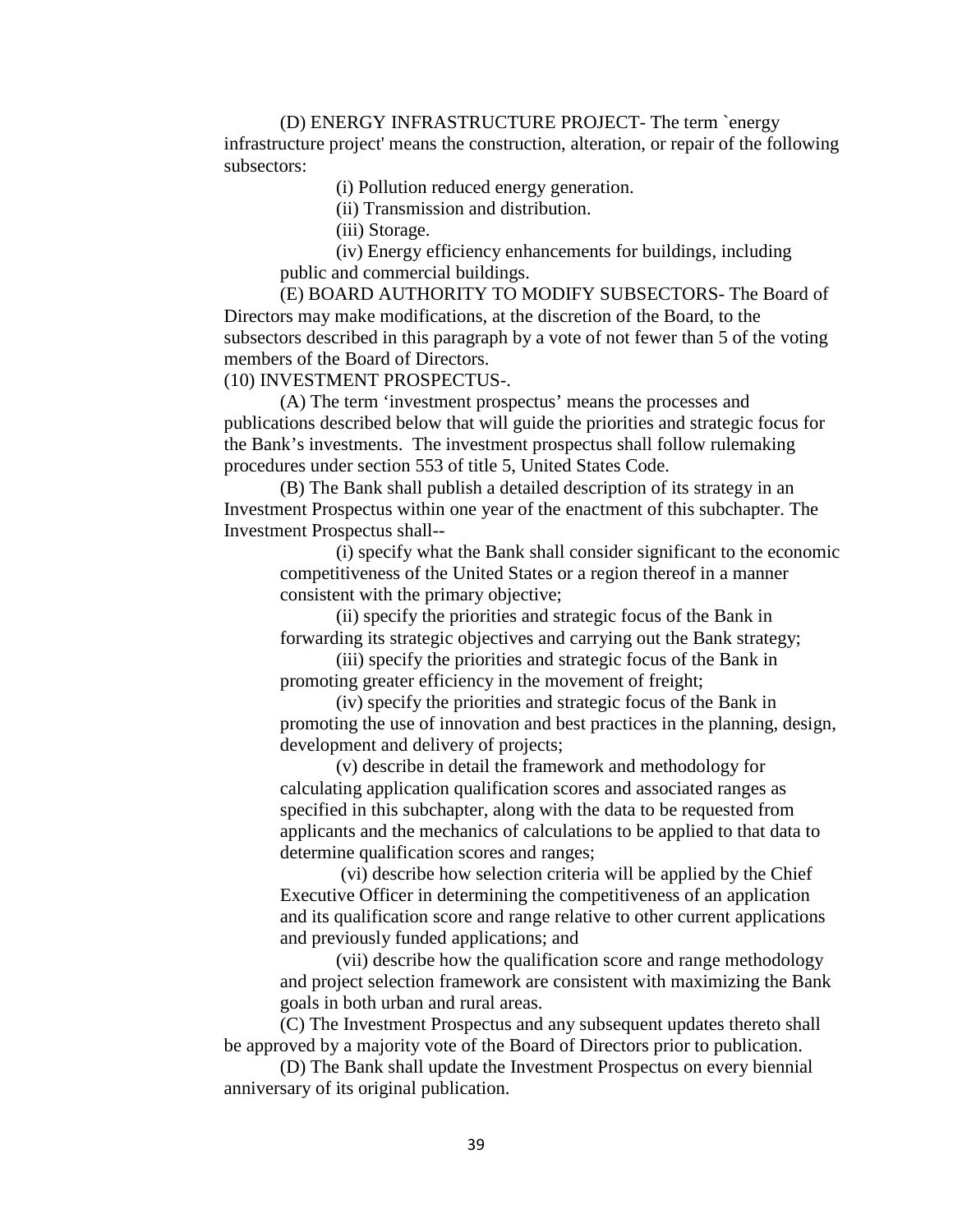(11) INVESTMENT-GRADE RATING- The term `investment-grade rating' means a rating of BBB minus, Baa3, or higher assigned to an infrastructure project by a ratings agency.

(12) LOAN GUARANTEE- The term `loan guarantee' has the same meaning as in section 502 of the Federal Credit Reform Act of 1990 (2 U.S.C. 661a).

(13) PUBLIC-PRIVATE PARTNERSHIP- The term `public-private partnership' means any eligible entity--

> $(A)(i)$  which is undertaking the development of all or part of an infrastructure project that will have a public benefit, pursuant to requirements established in one or more contracts between the entity and a State or an instrumentality of a State; or

(ii) the activities of which, with respect to such an infrastructure project, are subject to regulation by a State or any instrumentality of a State;

(B) which owns, leases, or operates or will own, lease, or operate, the project in whole or in part; and

(C) the participants in which include not fewer than 1 nongovernmental entity with significant investment and some control over the project or project vehicle.

(14) RURAL INFRASTRUCTURE PROJECT- The term `rural infrastructure project' means an infrastructure project in a rural area, as that term is defined in section 343(a)(13)(A) of the Consolidated Farm and Rural Development Act (7 U.S.C.  $1991(a)(13)(A)$ ).

(15) SECRETARY- Unless the context otherwise requires, the term `Secretary' means the Secretary of the Treasury or the designee thereof.

(16) SENIOR MANAGEMENT- The term `senior management' means the chief financial officer, chief risk officer, chief compliance officer, general counsel, chief lending officer, and chief operations officer of AIFA established under section 249, and such other officers as the Board of Directors may, by majority vote, add to senior management.

(17) STATE- The term `State' includes the District of Columbia, Puerto Rico, Guam, American Samoa, the Virgin Islands, the Commonwealth of Northern Mariana Islands, and any other territory of the United States.

## PART I--AMERICAN INFRASTRUCTURE FINANCING AUTHORITY

## SEC. 245. ESTABLISHMENT AND GENERAL AUTHORITY OF AIFA.

(a) Establishment of AIFA- The American Infrastructure Financing Authority is established as a wholly owned Government corporation.

(b) General Authority of AIFA- AIFA shall provide direct loans and loan guarantees to facilitate infrastructure projects that are both economically viable and of regional or national significance, and shall have such other authority, as provided in this Act.

(c) Incorporation-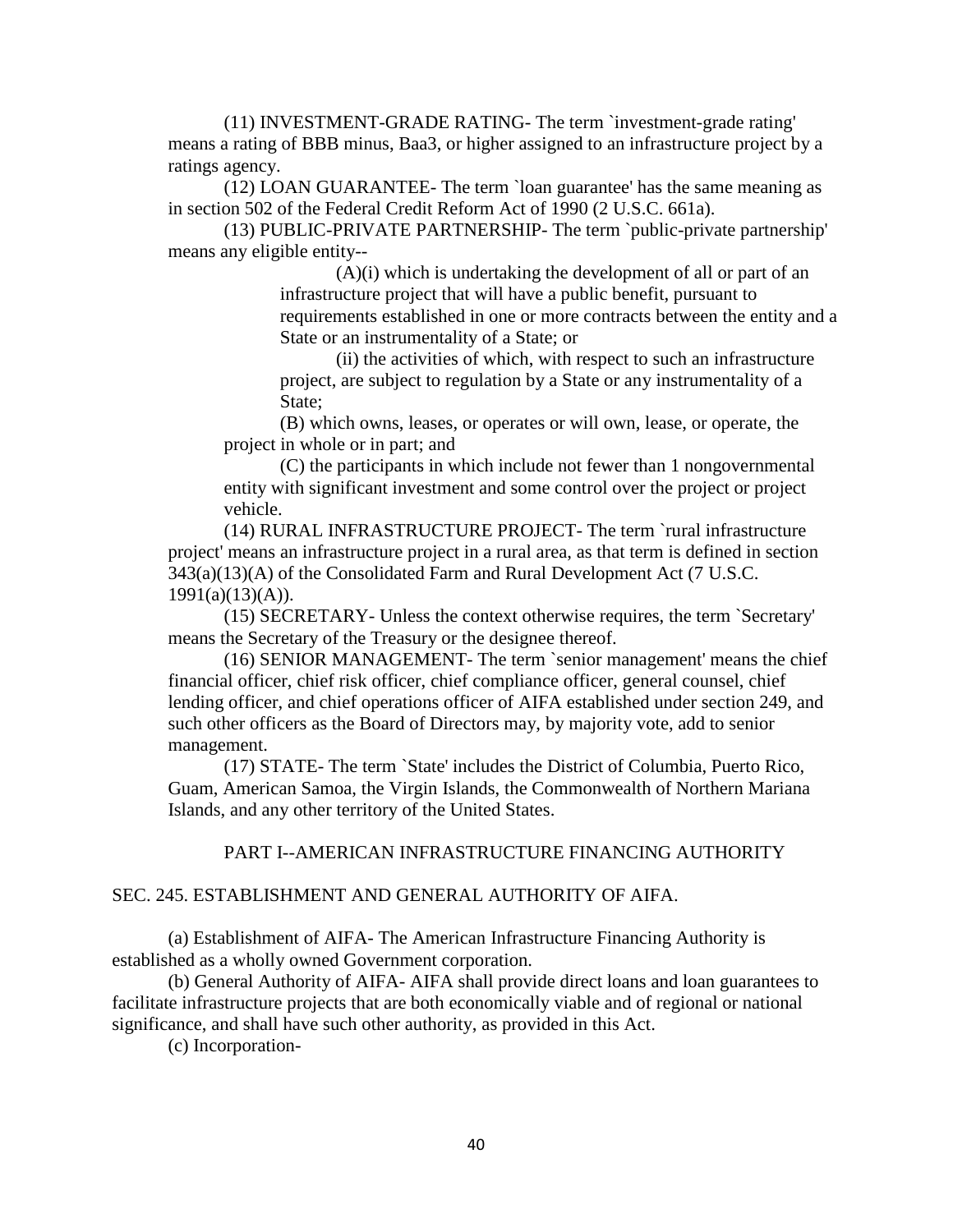(1) IN GENERAL- The Board of Directors first appointed shall be deemed the incorporator of AIFA, and the incorporation shall be held to have been effected from the date of the first meeting of the Board of Directors.

(2) CORPORATE OFFICE- AIFA shall--

(A) maintain an office in Washington, DC; and

(B) for purposes of venue in civil actions, be considered to be a resident of Washington, DC.

(d) Responsibility of the Secretary- The Secretary shall take such action as may be necessary to assist in implementing AIFA, and in carrying out the purpose of this Act.

(e) Rule of Construction- Chapter 91 of title 31, United States Code, does not apply to AIFA, unless otherwise specifically provided in this Act.

## SEC. 246. VOTING MEMBERS OF THE BOARD OF DIRECTORS.

(a) Voting Membership of the Board of Directors-

(1) IN GENERAL- AIFA shall have a Board of Directors consisting of 7 voting members appointed by the President, by and with the advice and consent of the Senate, not more than 4 of whom shall be from the same political party.

(2) CHAIRPERSON- One of the voting members of the Board of Directors shall be designated by the President to serve as Chairperson thereof.

(3) CONGRESSIONAL RECOMMENDATIONS- Not later than 30 days after the date of enactment of this Act, the majority leader of the Senate, the minority leader of the Senate, the Speaker of the House of Representatives, and the minority leader of the House of Representatives shall each submit a recommendation to the President for appointment of a member of the Board of Directors, after consultation with the appropriate committees of Congress.

(b) Voting Rights- Each voting member of the Board of Directors shall have an equal vote in all decisions of the Board of Directors.

(c) Qualifications of Voting Members- Each voting member of the Board of Directors shall--

(1) be a citizen of the United States; and

(2) have significant demonstrated expertise in--

(A) the management and administration of a financial institution relevant to the operation of AIFA; or a public financial agency or authority; or

(B) the financing, development, or operation of infrastructure projects; or

(C) analyzing the economic benefits of infrastructure investment.

(d) Terms-

(1) IN GENERAL- Except as otherwise provided in this Act, each voting member of the Board of Directors shall be appointed for a term of 4 years.

(2) INITIAL STAGGERED TERMS- Of the voting members first appointed to the Board of Directors--

(A) the initial Chairperson and 3 of the other voting members shall each be appointed for a term of 4 years; and

(B) the remaining 3 voting members shall each be appointed for a term of 2 years.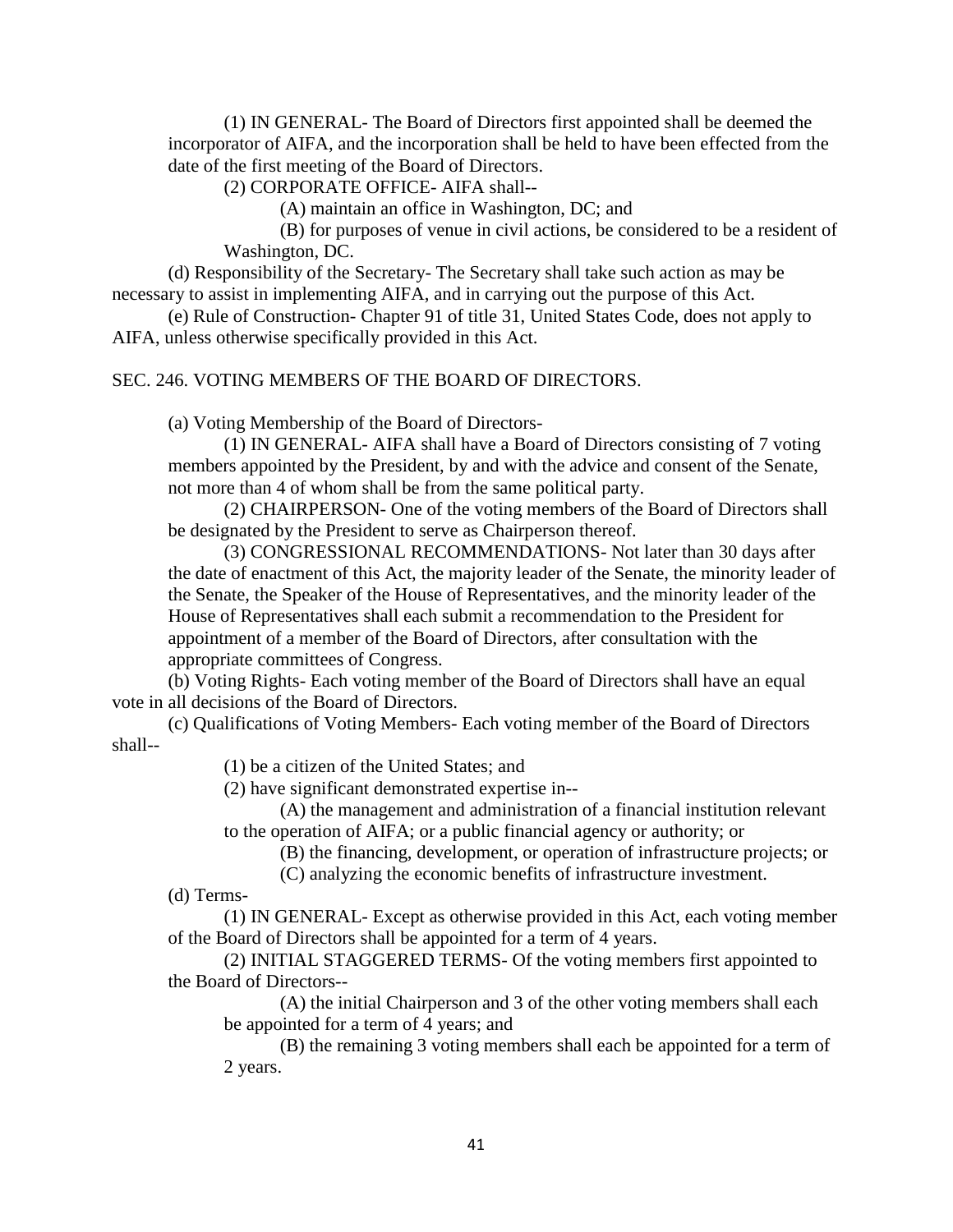(3) DATE OF INITIAL NOMINATIONS- The initial nominations for the appointment of all voting members of the Board of Directors shall be made not later than 60 days after the date of enactment of this Act.

(4) BEGINNING OF TERM- The term of each of the initial voting members appointed under this section shall commence immediately upon the date of appointment, except that, for purposes of calculating the term limits specified in this subsection, the initial terms shall each be construed as beginning on January 22 of the year following the date of the initial appointment.

(5) VACANCIES- A vacancy in the position of a voting member of the Board of Directors shall be filled by the President, and a member appointed to fill a vacancy on the Board of Directors occurring before the expiration of the term for which the predecessor was appointed shall be appointed only for the remainder of that term. (e) Meetings-

(1) OPEN TO THE PUBLIC; NOTICE- Except as provided in paragraph (3), all meetings of the Board of Directors shall be--

(A) open to the public; and

(B) preceded by reasonable public notice.

(2) FREQUENCY- The Board of Directors shall meet not later than 60 days after the date on which all members of the Board of Directors are first appointed, at least quarterly thereafter, and otherwise at the call of either the Chairperson or 5 voting members of the Board of Directors.

(3) EXCEPTION FOR CLOSED MEETINGS- The voting members of the Board of Directors may, by majority vote, close a meeting to the public if, during the meeting to be closed, there is likely to be disclosed proprietary or sensitive information regarding an infrastructure project under consideration for assistance under this Act. The Board of Directors shall prepare minutes of any meeting that is closed to the public, and shall make such minutes available as soon as practicable, not later than 1 year after the date of the closed meeting, with any necessary redactions to protect any proprietary or sensitive information.

(4) QUORUM- For purposes of meetings of the Board of Directors, 5 voting members of the Board of Directors shall constitute a quorum.

(f) Compensation of Members- Each voting member of the Board of Directors shall be compensated at a rate equal to the daily equivalent of the annual rate of basic pay prescribed for level III of the Executive Schedule under section 5314 of title 5, United States Code, for each day (including travel time) during which the member is engaged in the performance of the duties of the Board of Directors.

(g) Conflicts of Interest- A voting member of the Board of Directors may not participate in any review or decision affecting an infrastructure project under consideration for assistance under this Act, if the member has or is affiliated with an entity who has a financial interest in such project.

### SEC. 247. CHIEF EXECUTIVE OFFICER OF AIFA.

(a) In General- The chief executive officer of AIFA shall be a nonvoting member of the Board of Directors, who shall be responsible for all activities of AIFA, and shall support the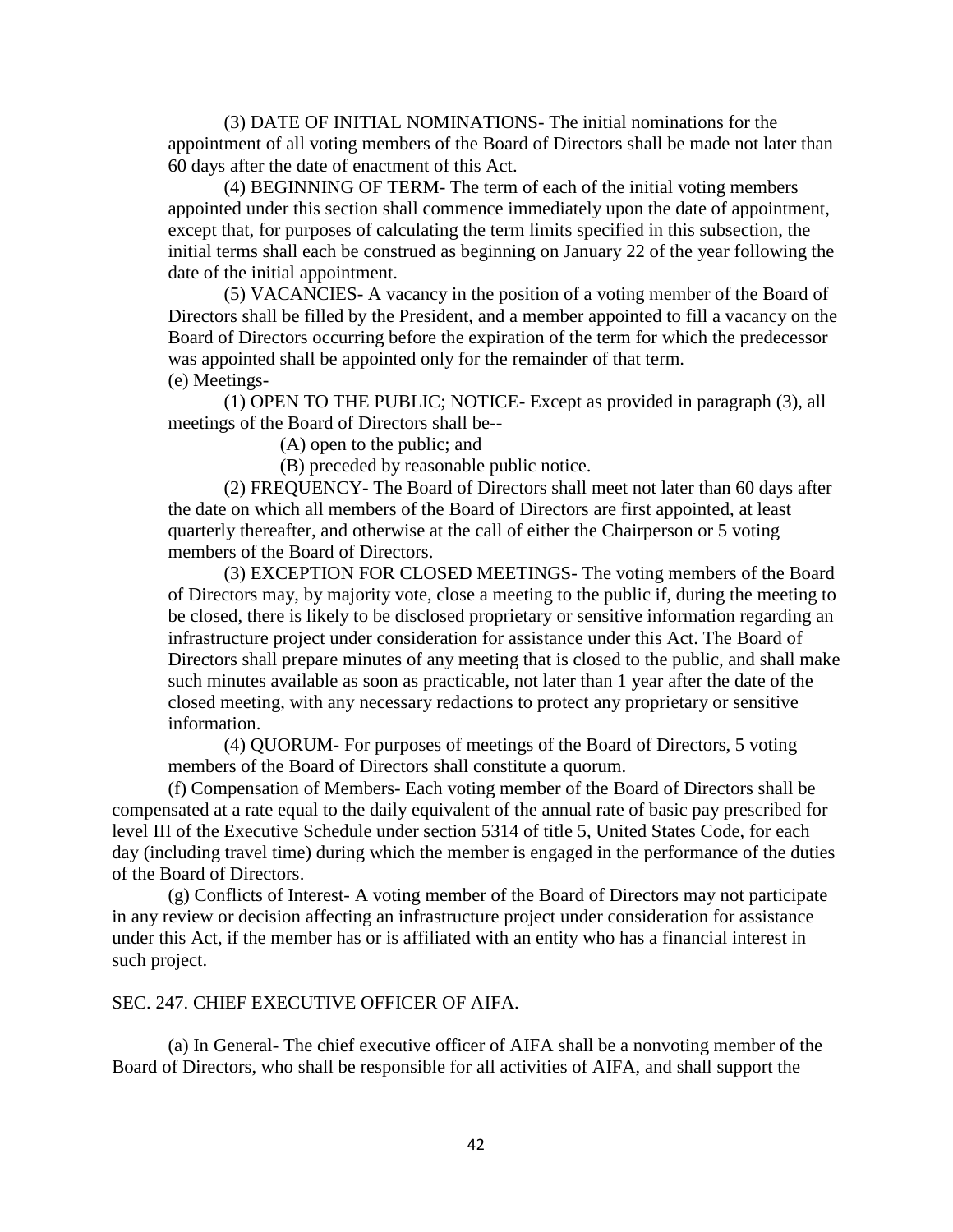Board of Directors as set forth in this Act and as the Board of Directors deems necessary or appropriate.

(b) Appointment and Tenure of the Chief Executive Officer-

(1) IN GENERAL- The President shall appoint the chief executive officer, by and with the advice and consent of the Senate.

(2) TERM- The chief executive officer shall be appointed for a term of 6 years.

(3) VACANCIES- Any vacancy in the office of the chief executive officer shall be filled by the President, and the person appointed to fill a vacancy in that position occurring before the expiration of the term for which the predecessor was appointed shall be appointed only for the remainder of that term.

(c) Qualifications- The chief executive officer--

(1) shall have significant expertise in management and administration of a financial institution, or significant expertise in the financing and development of infrastructure projects, or significant expertise in analyzing the economic benefits of infrastructure investment ; and

(2) may not--

(A) hold any other public office;

(B) have any financial interest in an infrastructure project then being considered by the Board of Directors, unless that interest is placed in a blind trust; or

(C) have any financial interest in an investment institution or its affiliates or any other entity seeking or likely to seek financial assistance for any infrastructure project from AIFA, unless any such interest is placed in a blind trust

for the tenure of the service of the chief executive officer plus 2 additional years. (d) Responsibilities- The chief executive officer shall have such executive functions, powers, and duties as may be prescribed by this Act, the bylaws of AIFA, or the Board of Directors, including--

(1) responsibility for the development and implementation of the strategy of AIFA, including--

(A) the development and submission to the Board of Directors of the investment prospectus, the annual business plans and budget;

(B) the development and submission to the Board of Directors of a longterm strategic plan; and

(C) the development, revision, and submission to the Board of Directors of internal policies; and

(2) responsibility for the management and oversight of the daily activities, decisions, operations, and personnel of AIFA, including--

(A) the appointment of senior management, subject to approval by the voting members of the Board of Directors, and the hiring and termination of all other AIFA personnel;

(B) requesting the detail, on a reimbursable basis, of personnel from any Federal agency having specific expertise not available from within AIFA, following which request the head of the Federal agency may detail, on a reimbursable basis, any personnel of such agency reasonably requested by the chief executive officer;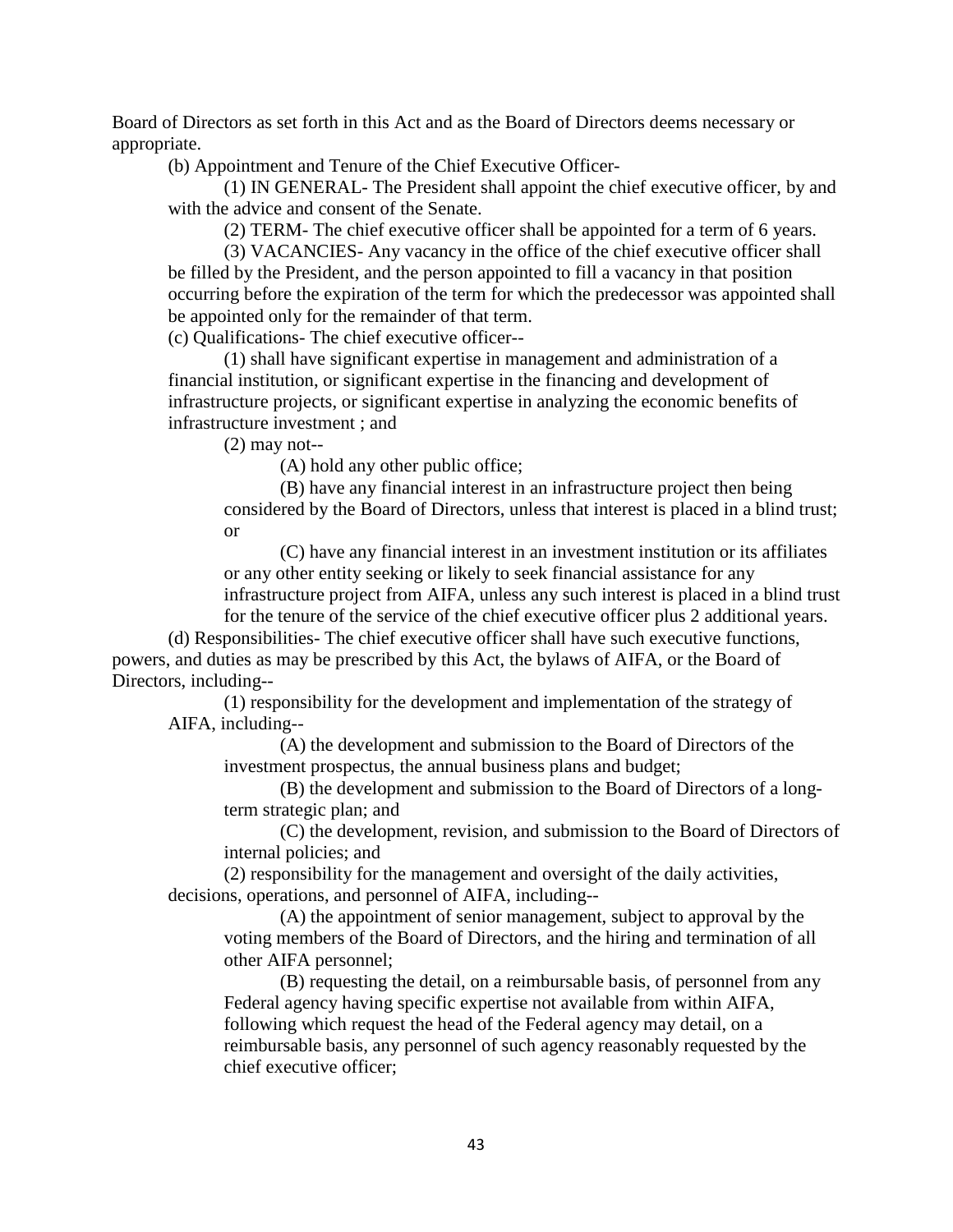(C) assessing and recommending in the first instance, for ultimate approval or disapproval by the Board of Directors, compensation and adjustments to compensation of senior management and other personnel of AIFA as may be necessary for carrying out the functions of AIFA;

(D) ensuring, in conjunction with the general counsel of AIFA, that all activities of AIFA are carried out in compliance with applicable law;

(E) overseeing the involvement of AIFA in all projects, including--

(i) developing eligible projects for AIFA financial assistance;

(ii) determining the terms and conditions of all financial assistance packages;

(iii) monitoring all infrastructure projects assisted by AIFA, including responsibility for ensuring that the proceeds of any loan made, guaranteed, or participated in are used only for the purposes for which the loan or guarantee was made;

(iv) preparing and submitting for approval by the Board of Directors the documents required under paragraph (1); and

(v) ensuring the implementation of decisions of the Board of Directors; and

(F) such other activities as may be necessary or appropriate in carrying out this Act.

(e) Compensation-

(1) IN GENERAL- Any compensation assessment or recommendation by the chief executive officer under this section shall be without regard to the provisions of chapter 51 or subchapter III of chapter 53 of title 5, United States Code.

(2) CONSIDERATIONS- The compensation assessment or recommendation required under this subsection shall take into account merit principles, where applicable, as well as the education, experience, level of responsibility, geographic differences, and retention and recruitment needs in determining compensation of personnel.

## SEC. 248. POWERS AND DUTIES OF THE BOARD OF DIRECTORS.

The Board of Directors shall--

(1) as soon as is practicable after the date on which all members are appointed, approve or disapprove senior management appointed by the chief executive officer;

(2) not later than 180 days after the date on which all members are appointed--

(A) develop and approve the bylaws of AIFA, including bylaws for the regulation of the affairs and conduct of the business of AIFA, consistent with the purpose, goals, objectives, and policies set forth in this Act;

(B) establish subcommittees, including an audit committee that is composed solely of members of the Board of Directors who are independent of the senior management of AIFA;

(C) develop and approve, in consultation with senior management, a conflict-of-interest policy for the Board of Directors and for senior management;

(D) approve or disapprove internal policies that the chief executive officer shall submit to the Board of Directors, including--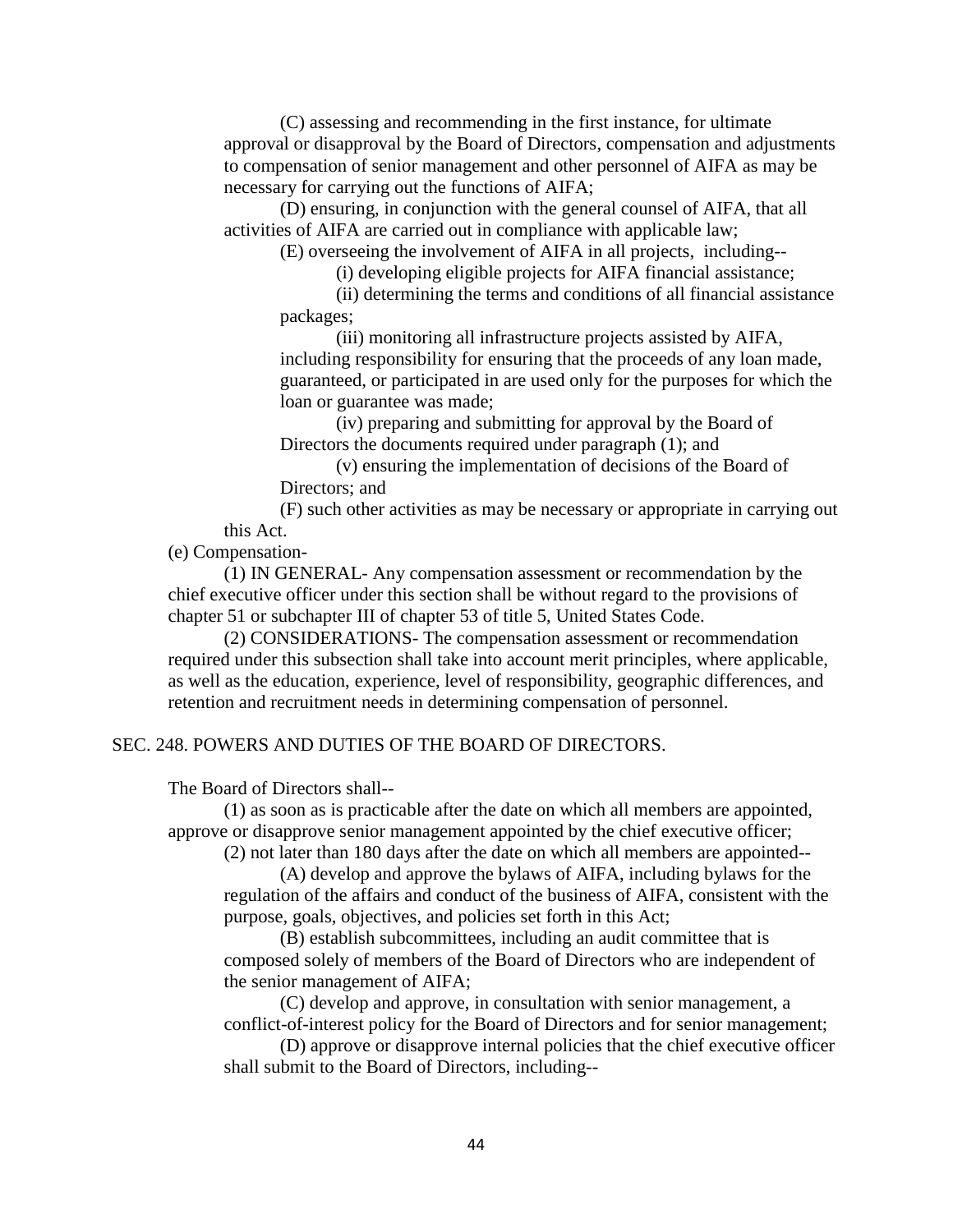(i) policies regarding the loan application and approval process, including--

> (I) disclosure and application procedures to be followed by entities in the course of nominating infrastructure projects for assistance under this Act;

> > (II) guidelines for the selection and approval of projects;

(III) specific criteria for determining eligibility for project selection, consistent with title II; and

(IV) standardized terms and conditions, fee schedules, or legal requirements of a contract or program, so as to carry out this Act; and

(ii) operational guidelines; and

(E) approve or disapprove a multi-year or 1-year business plan and budget for AIFA;

(3) ensure that AIFA is at all times operated in a manner that is consistent with this Act, by--

(A) monitoring and assessing the effectiveness of AIFA in achieving its strategic goals;

(B) periodically reviewing internal policies;

(C) reviewing and approving annual business plans, annual budgets, and long-term strategies submitted by the chief executive officer;

(D) reviewing and approving annual reports submitted by the chief executive officer;

(E) engaging one or more external auditors, as set forth in this Act; and

(F) reviewing and approving all changes to the organization of senior management;

(4) appoint and fix, by a vote of 5 of the 7 voting members of the Board of Directors, and without regard to the provisions of chapter 51 or subchapter III of chapter 53 of title 5, United Sates Code, the compensation and adjustments to compensation of all AIFA personnel, provided that in appointing and fixing any compensation or adjustments to compensation under this paragraph, the Board shall--

(A) consult with, and seek to maintain comparability with, other comparable Federal personnel;

(B) consult with the Office of Personnel Management; and

(C) carry out such duties consistent with merit principles, where applicable, as well as the education, experience, level of responsibility, geographic differences, and retention and recruitment needs in determining compensation of personnel;

(5) establish such other criteria, requirements, or procedures as the Board of Directors may consider to be appropriate in carrying out this Act;

(6) serve as the primary liaison for AIFA in interactions with Congress, the Executive Branch, and State and local governments, and to represent the interests of AIFA in such interactions and others;

(7) approve by a vote of 5 of the 7 voting members of the Board of Directors any changes to the bylaws or internal policies of AIFA;

(8) have the authority and responsibility--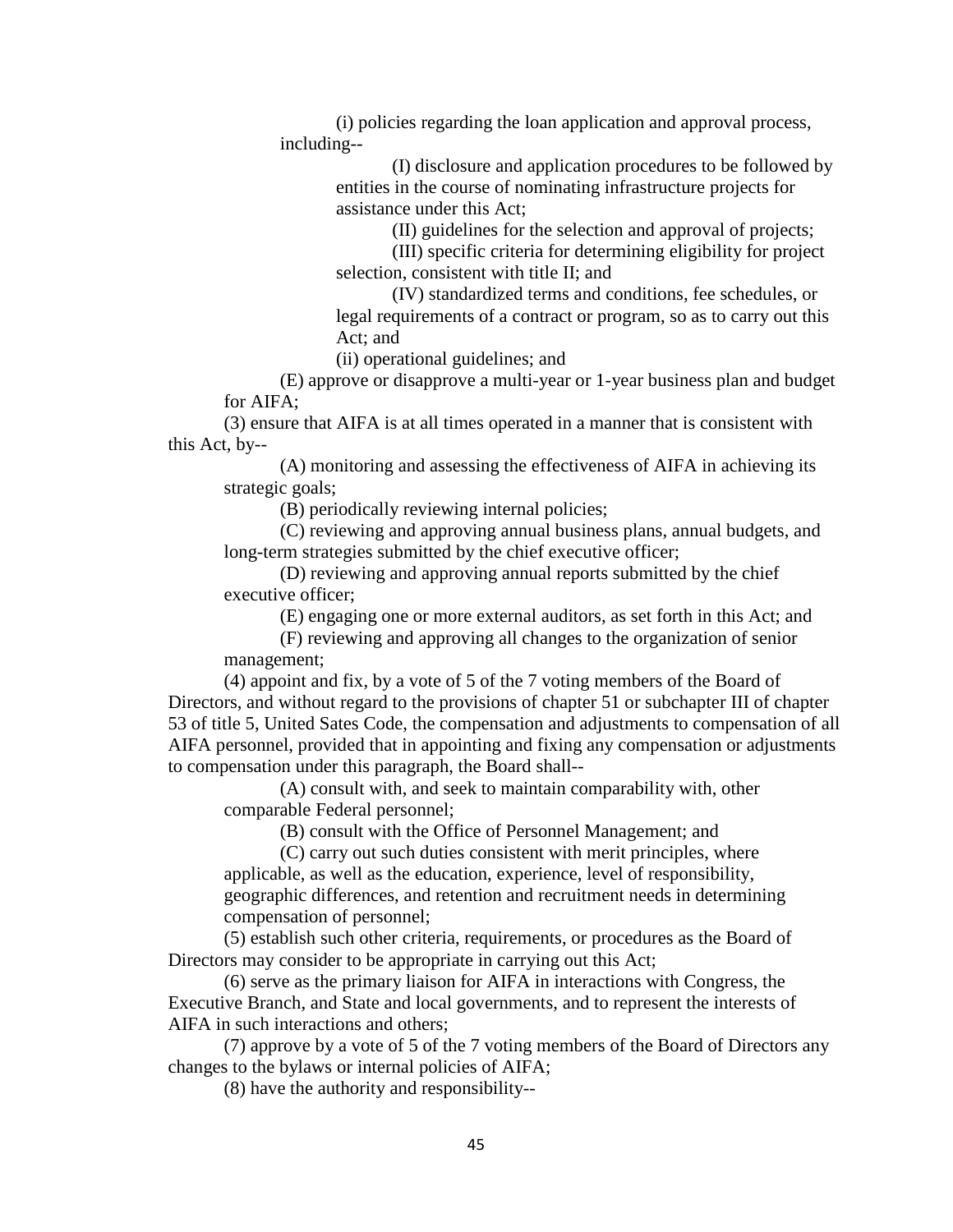(A) to oversee entering into and carry out such contracts, leases, cooperative agreements, or other transactions as are necessary to carry out this Act with--

(i) any Federal department or agency;

(ii) any State, territory, or possession (or any political subdivision thereof, including State infrastructure banks) of the United States; and

(iii) any individual, public-private partnership, firm, association, or corporation;

(B) to approve of the acquisition, lease, pledge, exchange, and disposal of real and personal property by AIFA and otherwise approve the exercise by AIFA of all of the usual incidents of ownership of property, to the extent that the exercise of such powers is appropriate to and consistent with the purposes of AIFA;

(C) to determine the character of, and the necessity for, the obligations and expenditures of AIFA, and the manner in which the obligations and expenditures will be incurred, allowed, and paid, subject to this Act and other Federal law specifically applicable to wholly owned Federal corporations;

(D) to execute, in accordance with applicable bylaws and regulations, appropriate instruments;

(E) to approve other forms of credit enhancement that AIFA may provide to eligible projects, as long as the forms of credit enhancements are consistent with the purposes of this Act and terms set forth in title II;

(F) to exercise all other lawful powers which are necessary or appropriate to carry out, and are consistent with, the purposes of AIFA;

(G) to sue or be sued in the corporate capacity of AIFA in any court of competent jurisdiction;

(H) to indemnify the members of the Board of Directors and officers of AIFA for any liabilities arising out of the actions of the members and officers in such capacity, in accordance with, and subject to the limitations contained in this Act;

(I) to review all financial assistance packages to all eligible infrastructure projects, as submitted by the chief executive officer and to approve, postpone, or deny the same by majority vote;

(J) to review all restructuring proposals submitted by the chief executive officer, including assignation, pledging, or disposal of the interest of AIFA in a project, including payment or income from any interest owned or held by AIFA, and to approve, postpone, or deny the same by majority vote; and

(K) to enter into binding commitments, as specified in approved financial assistance packages;

(9) delegate to the chief executive officer those duties that the Board of Directors deems appropriate, to better carry out the powers and purposes of the Board of Directors under this section; and

(10) to approve a maximum aggregate amount of outstanding obligations of AIFA at any given time, taking into consideration funding, and the size of AIFA's addressable market for infrastructure projects.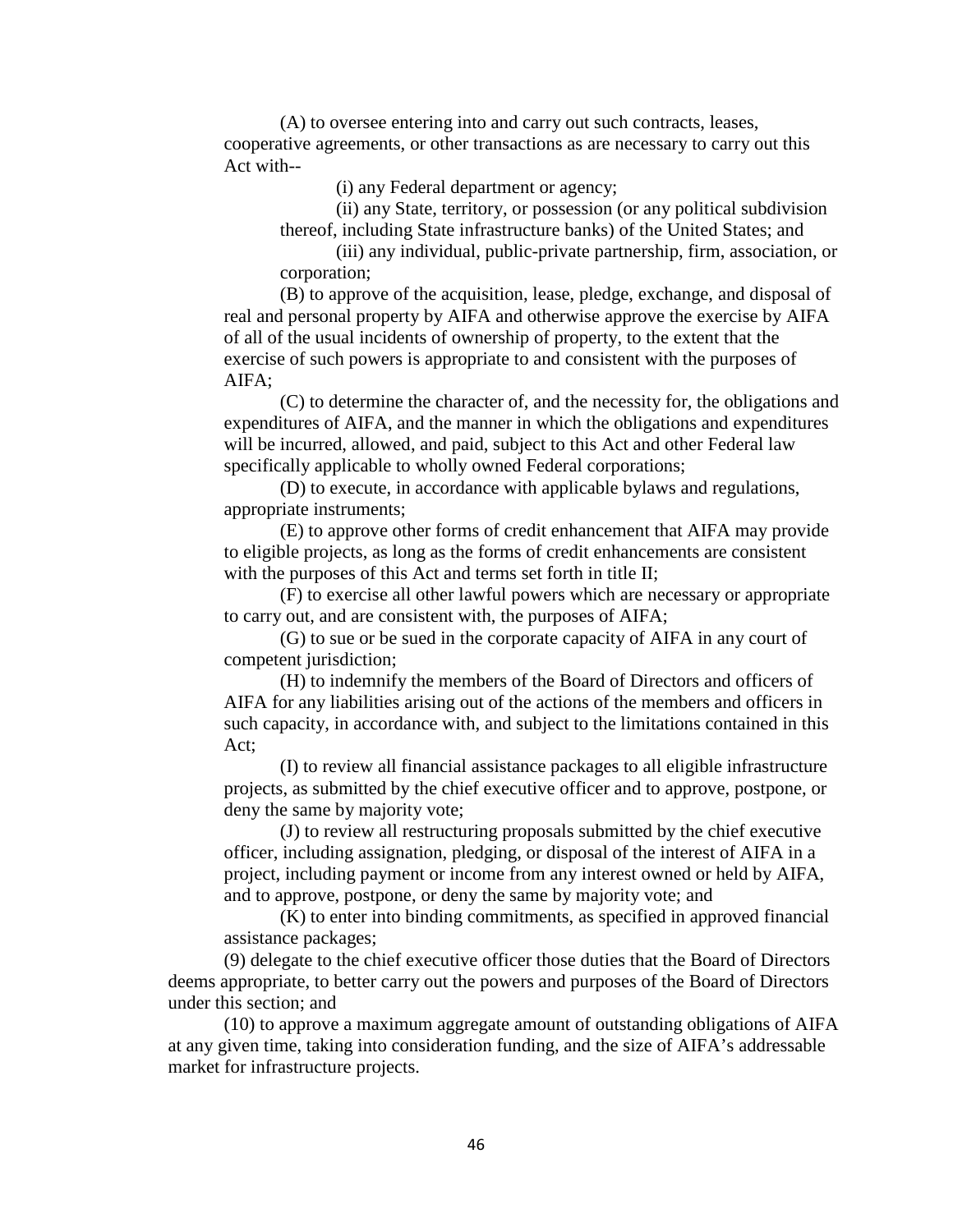### SEC. 249. SENIOR MANAGEMENT.

(a) In General- Senior management shall support the chief executive officer in the discharge of the responsibilities of the chief executive officer.

(b) Appointment of Senior Management- The chief executive officer shall appoint such senior managers as are necessary to carry out the purpose of AIFA, as approved by a majority vote of the voting members of the Board of Directors.

(c) Term- Each member of senior management shall serve at the pleasure of the chief executive officer and the Board of Directors.

(d) Removal of Senior Management- Any member of senior management may be removed, either by a majority of the voting members of the Board of Directors upon request by the chief executive officer, or otherwise by vote of not fewer than 5 voting members of the Board of Directors.

(e) Senior Management-

(1) IN GENERAL- Each member of senior management shall report directly to the chief executive officer, other than the Chief Risk Officer, who shall report directly to the Board of Directors.

(2) DUTIES AND RESPONSIBILITIES-

(A) CHIEF FINANCIAL OFFICER- The Chief Financial Officer shall be responsible for all financial functions of AIFA, provided that, at the discretion of the Board of Directors, specific functions of the Chief Financial Officer may be delegated externally.

(B) CHIEF RISK OFFICER- The Chief Risk Officer shall be responsible for all functions of AIFA relating to--

(i) the creation of financial, credit, and operational risk management guidelines and policies;

(ii) credit analysis for infrastructure projects;

(iii) the creation of conforming standards for infrastructure finance agreements;

(iv) the monitoring of the financial, credit, and operational exposure of AIFA; and

(v) risk management and mitigation actions, including by reporting such actions, or recommendations of such actions to be taken, directly to the Board of Directors.

(C) CHIEF COMPLIANCE OFFICER- The Chief Compliance Officer shall be responsible for all functions of AIFA relating to internal audits, accounting safeguards, and the enforcement of such safeguards and other applicable requirements.

(D) GENERAL COUNSEL- The General Counsel shall be responsible for all functions of AIFA relating to legal matters and, in consultation with the chief executive officer, shall be responsible for ensuring that AIFA complies with all applicable law.

(E) CHIEF OPERATIONS OFFICER- The Chief Operations Officer shall be responsible for all operational functions of AIFA, including those relating to the continuing operations and performance of all infrastructure projects in which AIFA retains an interest and for all AIFA functions related to human resources.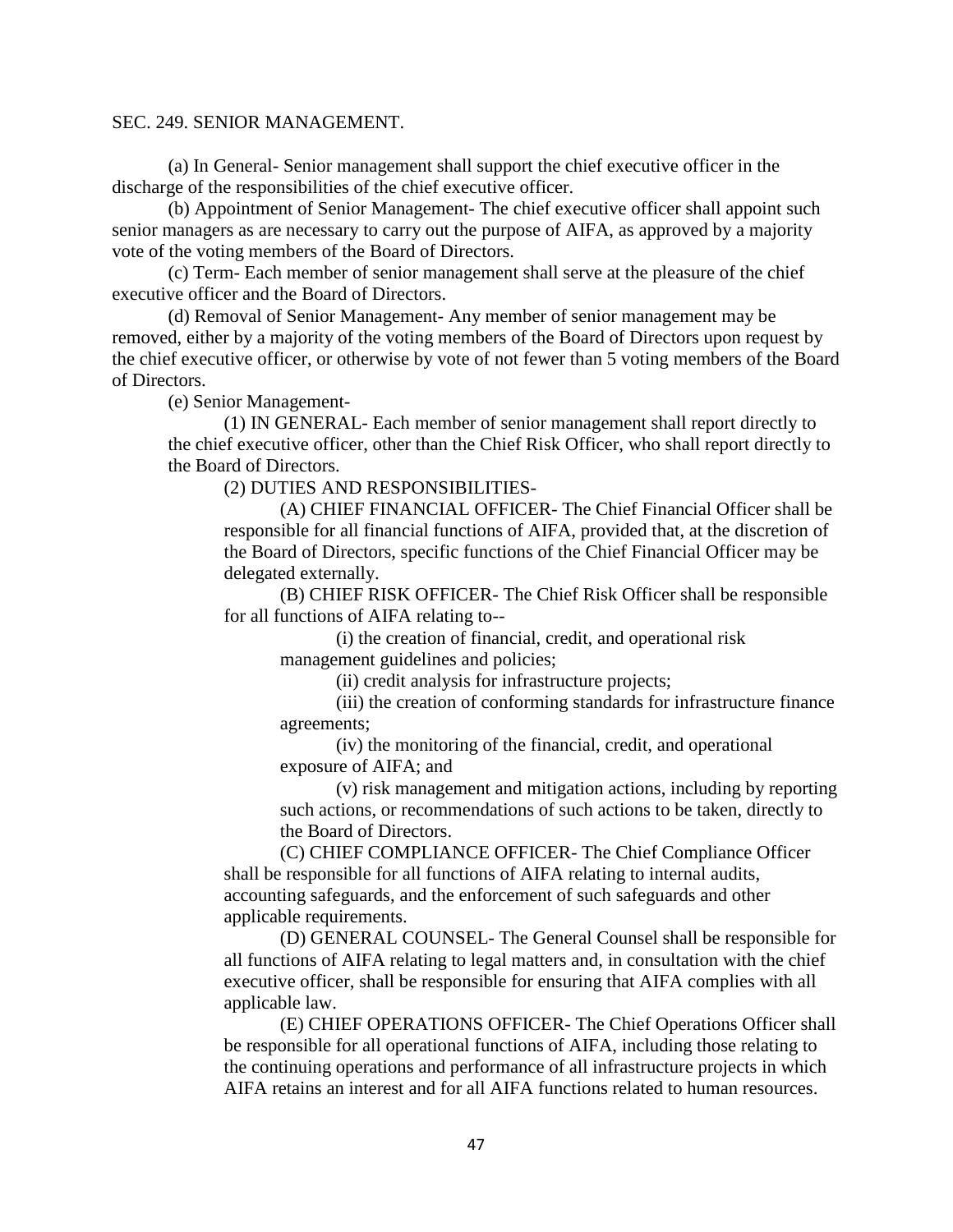(F) CHIEF LENDING OFFICER- The Chief Lending Officer shall be responsible for--

(i) all functions of AIFA relating to the development of project pipeline, financial structuring of projects, selection of infrastructure projects to be reviewed by the Board of Directors, preparation of infrastructure projects to be presented to the Board of Directors, and set aside for rural infrastructure projects; and

(ii) the creation and management of--

(I) a Center for Excellence to provide technical assistance to public sector borrowers in the development and financing of infrastructure projects; and

(II) an Office of Rural Assistance to provide technical assistance in the development and financing of rural infrastructure projects.

(iii) the establishment of guidelines to ensure diversification of lending activities by region, infrastructure project type, and project size.

(f) Changes to Senior Management- The Board of Directors, in consultation with the chief executive officer, may alter the structure of the senior management of AIFA at any time to better accomplish the goals, objectives, and purposes of AIFA, provided that the functions of the Chief Financial Officer set forth in subsection (e) remain separate from the functions of the Chief Risk Officer set forth in subsection (e).

(g) Conflicts of Interest- No individual appointed to senior management may--

(1) hold any other public office;

(2) have any financial interest in an infrastructure project then being considered by the Board of Directors, unless that interest is placed in a blind trust; or

(3) have any financial interest in an investment institution or its affiliates, AIFA or its affiliates, or other entity then seeking or likely to seek financial assistance for any infrastructure project from AIFA, unless any such interest is placed in a blind trust during the term of service of that individual in a senior management position, and for a period of 2 years thereafter.

### SEC. 250. SPECIAL INSPECTOR GENERAL FOR AIFA.

(a) In General- During the first 5 operating years of AIFA, the Office of the Inspector General of the Department of the Treasury shall have responsibility for AIFA.

(b) Office of the Special Inspector General- Effective 5 years after the date of enactment of the commencement of the operations of AIFA, there is established the Office of the Special Inspector General for AIFA.

(c) Appointment of Inspector General; Removal-

(1) HEAD OF OFFICE- The head of the Office of the Special Inspector General for AIFA shall be the Special Inspector General for AIFA (in this Act referred to as the `Special Inspector General'), who shall be appointed by the President, by and with the advice and consent of the Senate.

(2) BASIS OF APPOINTMENT- The appointment of the Special Inspector General shall be made on the basis of integrity and demonstrated ability in accounting,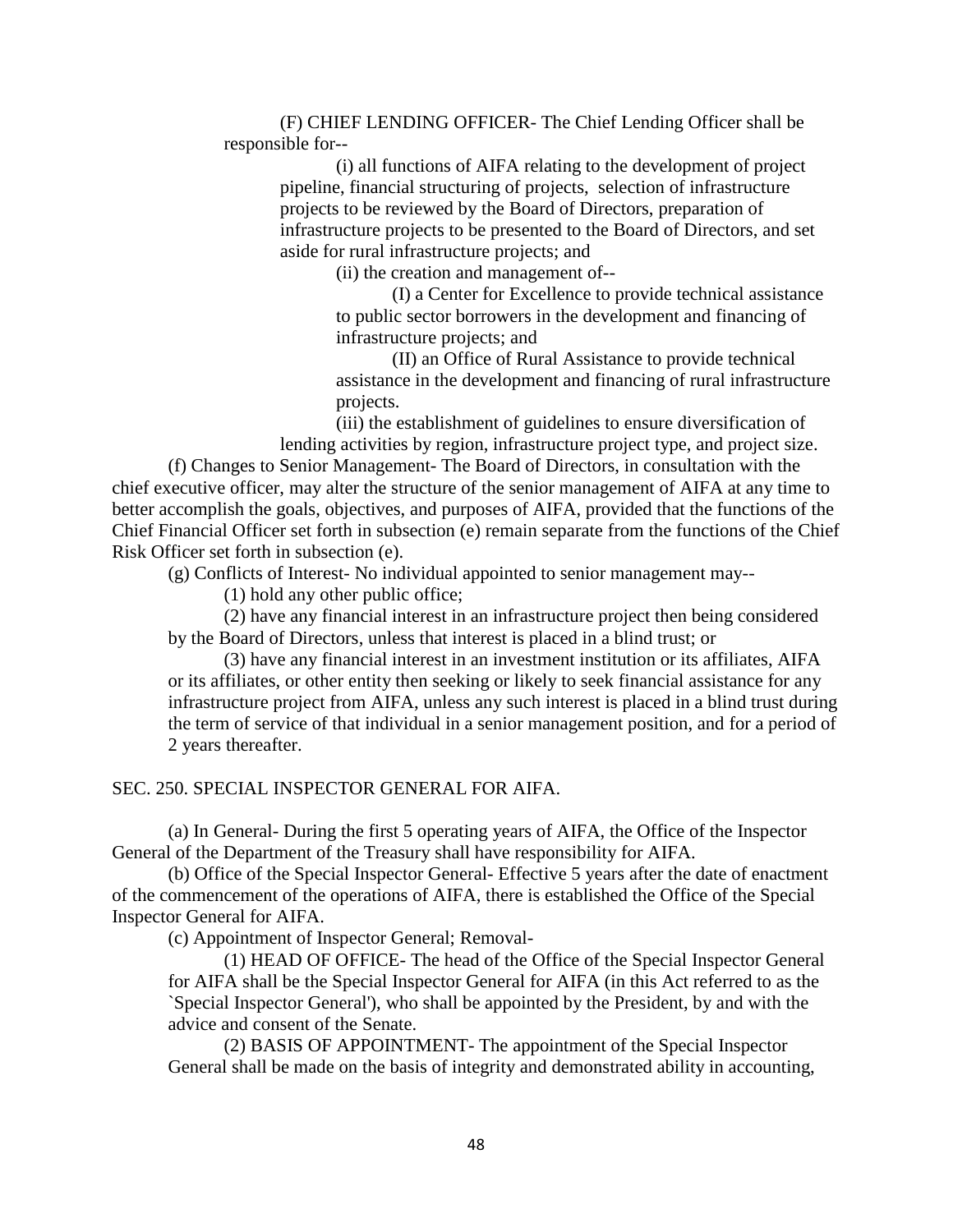auditing, financial analysis, law, management analysis, public administration, or investigations.

(3) TIMING OF NOMINATION- The nomination of an individual as Special Inspector General shall be made as soon as is practicable after the effective date under subsection (b).

(4) REMOVAL- The Special Inspector General shall be removable from office in accordance with the provisions of section 3(b) of the Inspector General Act of 1978 (5 U.S.C. App.).

(5) RULE OF CONSTRUCTION- For purposes of section 7324 of title 5, United States Code, the Special Inspector General shall not be considered an employee who determines policies to be pursued by the United States in the nationwide administration of Federal law.

(6) RATE OF PAY- The annual rate of basic pay of the Special Inspector General shall be the annual rate of basic pay for an Inspector General under section 3(e) of the Inspector General Act of 1978 (5 U.S.C. App.). (d) Duties-

(1) IN GENERAL- It shall be the duty of the Special Inspector General to conduct, supervise, and coordinate audits and investigations of the business activities of AIFA.

(2) OTHER SYSTEMS, PROCEDURES, AND CONTROLS- The Special Inspector General shall establish, maintain, and oversee such systems, procedures, and controls as the Special Inspector General considers appropriate to discharge the duty under paragraph (1).

(3) ADDITIONAL DUTIES- In addition to the duties specified in paragraphs (1) and (2), the Inspector General shall also have the duties and responsibilities of inspectors general under the Inspector General Act of 1978.

(e) Powers and Authorities-

(1) IN GENERAL- In carrying out the duties specified in subsection (c), the Special Inspector General shall have the authorities provided in section 6 of the Inspector General Act of 1978.

(2) ADDITIONAL AUTHORITY- The Special Inspector General shall carry out the duties specified in subsection  $(c)(1)$  in accordance with section  $4(b)(1)$  of the Inspector General Act of 1978.

(f) Personnel, Facilities, and Other Resources-

(1) ADDITIONAL OFFICERS-

(A) The Special Inspector General may select, appoint, and employ such officers and employees as may be necessary for carrying out the duties of the Special Inspector General, subject to the provisions of title 5, United States Code, governing appointments in the competitive service, and the provisions of chapter 51 and subchapter III of chapter 53 of such title, relating to classification and General Schedule pay rates.

(B) The Special Inspector General may exercise the authorities of subsections (b) through (i) of section 3161 of title 5, United States Code (without regard to subsection (a) of that section).

(2) RETENTION OF SERVICES- The Special Inspector General may obtain services as authorized by section 3109 of title 5, United States Code, at daily rates not to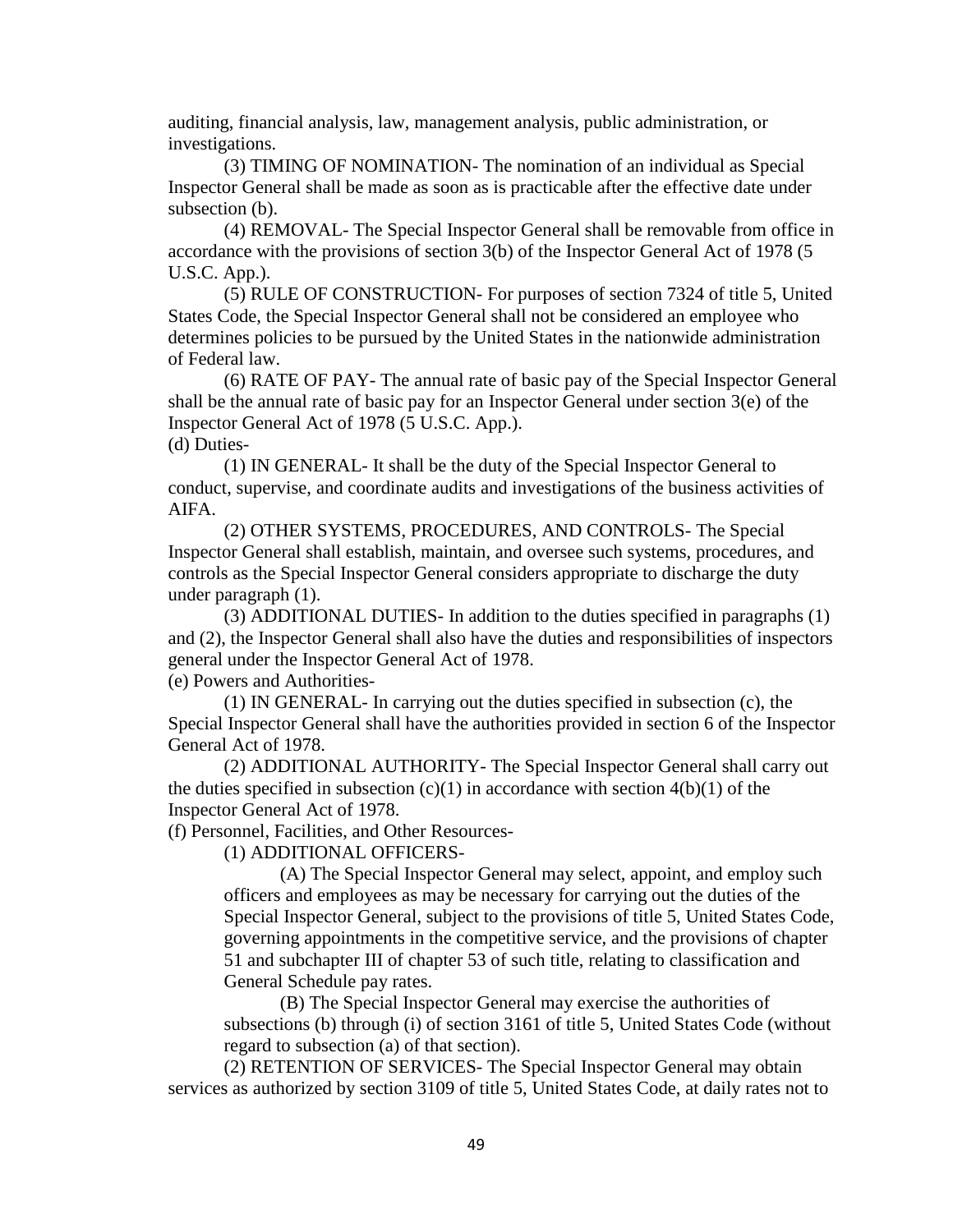exceed the equivalent rate prescribed for grade GS-15 of the General Schedule by section 5332 of such title.

(3) ABILITY TO CONTRACT FOR AUDITS, STUDIES, AND OTHER SERVICES- The Special Inspector General may enter into contracts and other arrangements for audits, studies, analyses, and other services with public agencies and with private persons, and make such payments as may be necessary to carry out the duties of the Special Inspector General.

(4) REQUEST FOR INFORMATION-

(A) IN GENERAL- Upon request of the Special Inspector General for information or assistance from any department, agency, or other entity of the Federal Government, the head of such entity shall, insofar as is practicable and not in contravention of any existing law, furnish such information or assistance to the Special Inspector General, or an authorized designee.

(B) REFUSAL TO COMPLY- Whenever information or assistance requested by the Special Inspector General is, in the judgment of the Special Inspector General, unreasonably refused or not provided, the Special Inspector General shall report the circumstances to the Secretary of the Treasury, without delay.

(g) Reports-

(1) ANNUAL REPORT- Not later than 1 year after the confirmation of the Special Inspector General, and every calendar year thereafter, the Special Inspector General shall submit to the President a report summarizing the activities of the Special Inspector General during the previous 1-year period ending on the date of such report.

(2) PUBLIC DISCLOSURES- Nothing in this subsection shall be construed to authorize the public disclosure of information that is--

(A) specifically prohibited from disclosure by any other provision of law;

(B) specifically required by Executive order to be protected from

disclosure in the interest of national defense or national security or in the conduct of foreign affairs; or

(C) a part of an ongoing criminal investigation.

### SEC. 251. OTHER PERSONNEL.

Except as otherwise provided in the bylaws of AIFA, the chief executive officer, in consultation with the Board of Directors, shall appoint, remove, and define the duties of such qualified personnel as are necessary to carry out the powers, duties, and purpose of AIFA, other than senior management, who shall be appointed in accordance with section 249.

#### SEC. 252. COMPLIANCE.

The provision of assistance by the Board of Directors pursuant to this Act shall not be construed as superseding any provision of State law or regulation otherwise applicable to an infrastructure project.

PART II--TERMS AND LIMITATIONS ON DIRECT LOANS AND LOAN GUARANTEES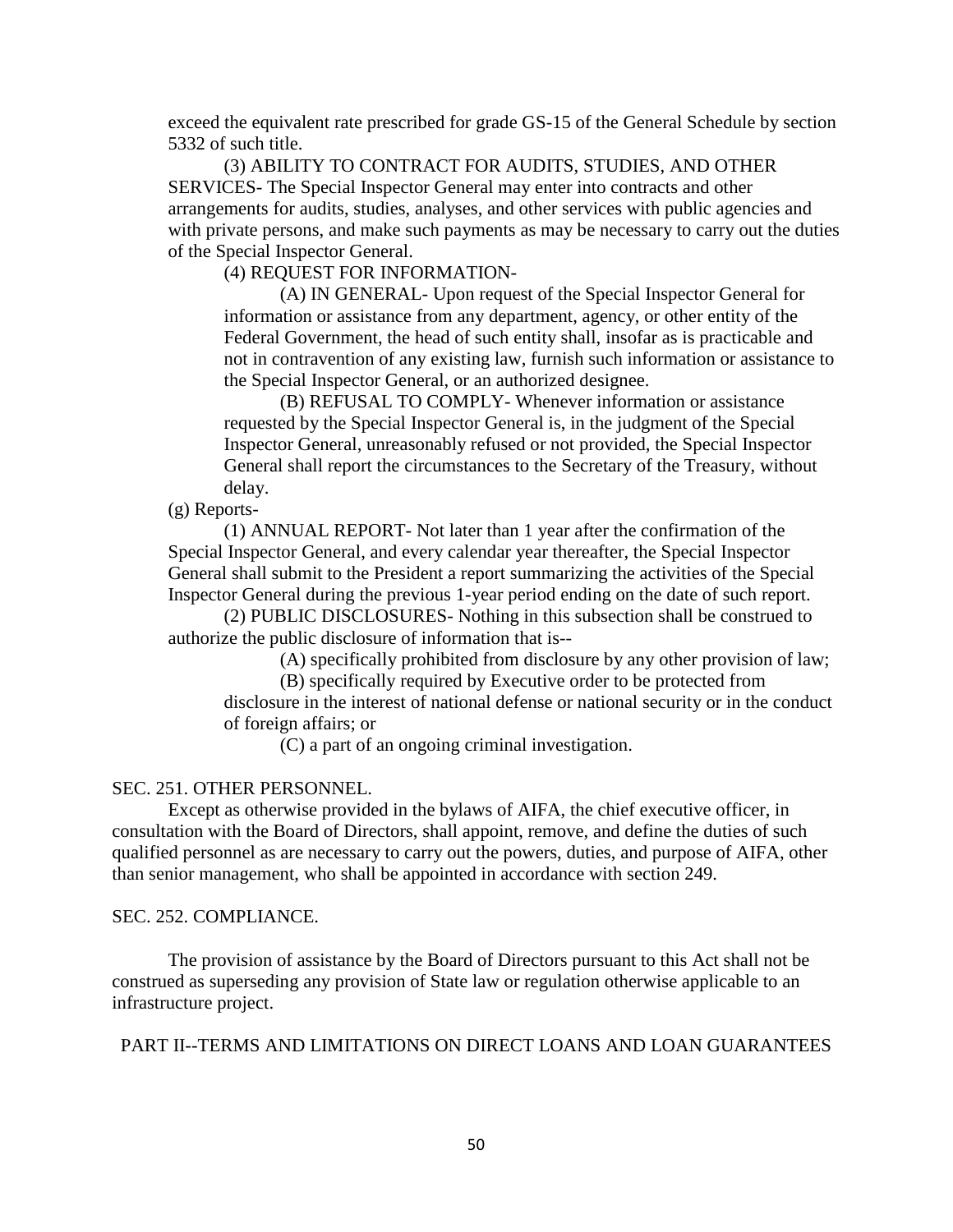# SEC. 253. ELIGIBILITY CRITERIA FOR ASSISTANCE FROM AIFA AND TERMS AND LIMITATIONS OF LOANS.

(a) In General- Any project whose use or purpose is private and for which no public benefit is created shall not be eligible for financial assistance from AIFA under this Act. Financial assistance under this Act shall only be made available if the applicant for such assistance has demonstrated to the satisfaction of the Board of Directors that the infrastructure project for which such assistance is being sought--

> (1) is not for the refinancing of an existing infrastructure project; and (2) meets--

> > (A) any pertinent requirements set forth in this Act;

(B) any criteria established by the Board of Directors or chief executive officer in accordance with this Act; and

(C) the definition of a transportation infrastructure project, water infrastructure project, or energy infrastructure project.

(b) Considerations- The criteria established by the Board of Directors pursuant to this Act shall provide adequate consideration of--

(1) the economic, financial, technical, environmental, and public benefits and costs of each infrastructure project under consideration for financial assistance under this Act, prioritizing infrastructure projects that--

(A) contribute to regional or national economic growth;

(B) offer value for money to taxpayers;

(C) demonstrate a clear and significant public benefit;

(D) lead to job creation; and

(E) mitigate environmental concerns;

(2) the means by which development of the infrastructure project under consideration is being financed, including--

(A) the terms, conditions, and structure of the proposed financing;

(B) the credit worthiness and standing of the project sponsors, providers of equity, and cofinanciers;

(C) the financial assumptions and projections on which the infrastructure project is based; and

(D) whether there is sufficient State or municipal political support for the successful completion of the infrastructure project;

(3) the likelihood that the provision of assistance by AIFA will cause such development to proceed more promptly and with lower costs than would be the case without such assistance;

(4) the extent to which the provision of assistance by AIFA maximizes the level of private investment in the infrastructure project or supports a public-private partnership, while providing a significant public benefit;

(5) the extent to which the provision of assistance by AIFA can mobilize the participation of other financing partners in the infrastructure project;

(6) the technical and operational viability of the infrastructure project;

(7) the proportion of financial assistance from AIFA;

(8) the geographic location of the project in an effort to have geographic diversity of projects funded by AIFA;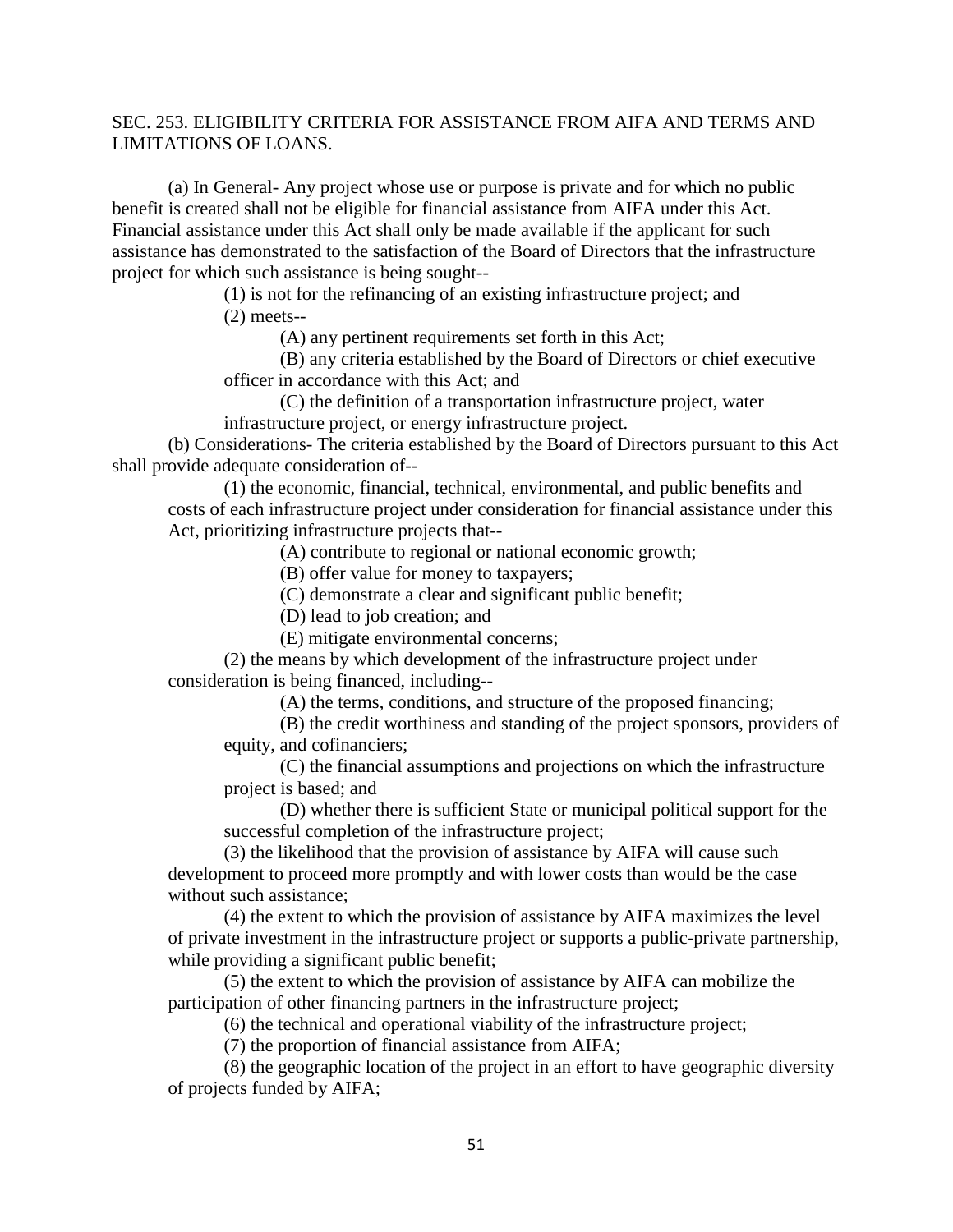(9) the size of the project and its impact on the resources of AIFA;

(10) the infrastructure sector of the project, in an effort to have projects from more than one sector funded by AIFA; and

(11) Encourages use of innovative procurement, asset management, or financing to minimize the all-in-life-cycle cost, and improve the cost-effectiveness of a project. (c) Application-

(1) IN GENERAL- Any eligible entity seeking assistance from AIFA under this Act for an eligible infrastructure project shall submit an application to AIFA at such time, in such manner, and containing such information as the Board of Directors or the chief executive officer may require.

(2) REVIEW OF APPLICATIONS- AIFA shall review applications for assistance under this Act on an ongoing basis. The chief executive officer, working with the senior management, shall prepare eligible infrastructure projects for review and approval by the Board of Directors.

(3) DEDICATED REVENUE SOURCES- The Federal credit instrument shall be repayable, in whole or in part, from tolls, user fees, or other dedicated revenue sources that also secure the infrastructure project obligations.

(d) Eligible Infrastructure Project Costs-

(1) IN GENERAL- Except as provided in paragraph (2), to be eligible for assistance under this Act, an infrastructure project shall have project costs that are reasonably anticipated to equal or exceed \$100,000,000.

(2) RURAL INFRASTRUCTURE PROJECTS- To be eligible for assistance under this Act a rural infrastructure project shall have project costs that are reasonably anticipated to equal or exceed \$25,000,000.

(e) Loan Eligibility and Maximum Amounts-

(1) IN GENERAL- The amount of a direct loan or loan guarantee under this Act shall not exceed the lesser of 50 percent of the reasonably anticipated eligible infrastructure project costs or, if the direct loan or loan guarantee does not receive an investment grade rating, the amount of the senior project obligations.

(2) MAXIMUM ANNUAL LOAN AND LOAN GUARANTEE VOLUME- The aggregate amount of direct loans and loan guarantees made by AIFA in any single fiscal year may not exceed--

(A) during the first 2 fiscal years of the operations of AIFA, \$10,000,000,000;

(B) during fiscal years 3 through 9 of the operations of AIFA, \$20,000,000,000; or

(C) during any fiscal year thereafter, \$50,000,000,000.

(f) State and Local Permits Required- The provision of assistance by the Board of Directors pursuant to this Act shall not be deemed to relieve any recipient of such assistance, or the related infrastructure project, of any obligation to obtain required State and local permits and approvals.

# SEC. 254. LOAN TERMS AND REPAYMENT.

(a) In General- A direct loan or loan guarantee under this Act with respect to an eligible infrastructure project shall be on such terms, subject to such conditions, and contain such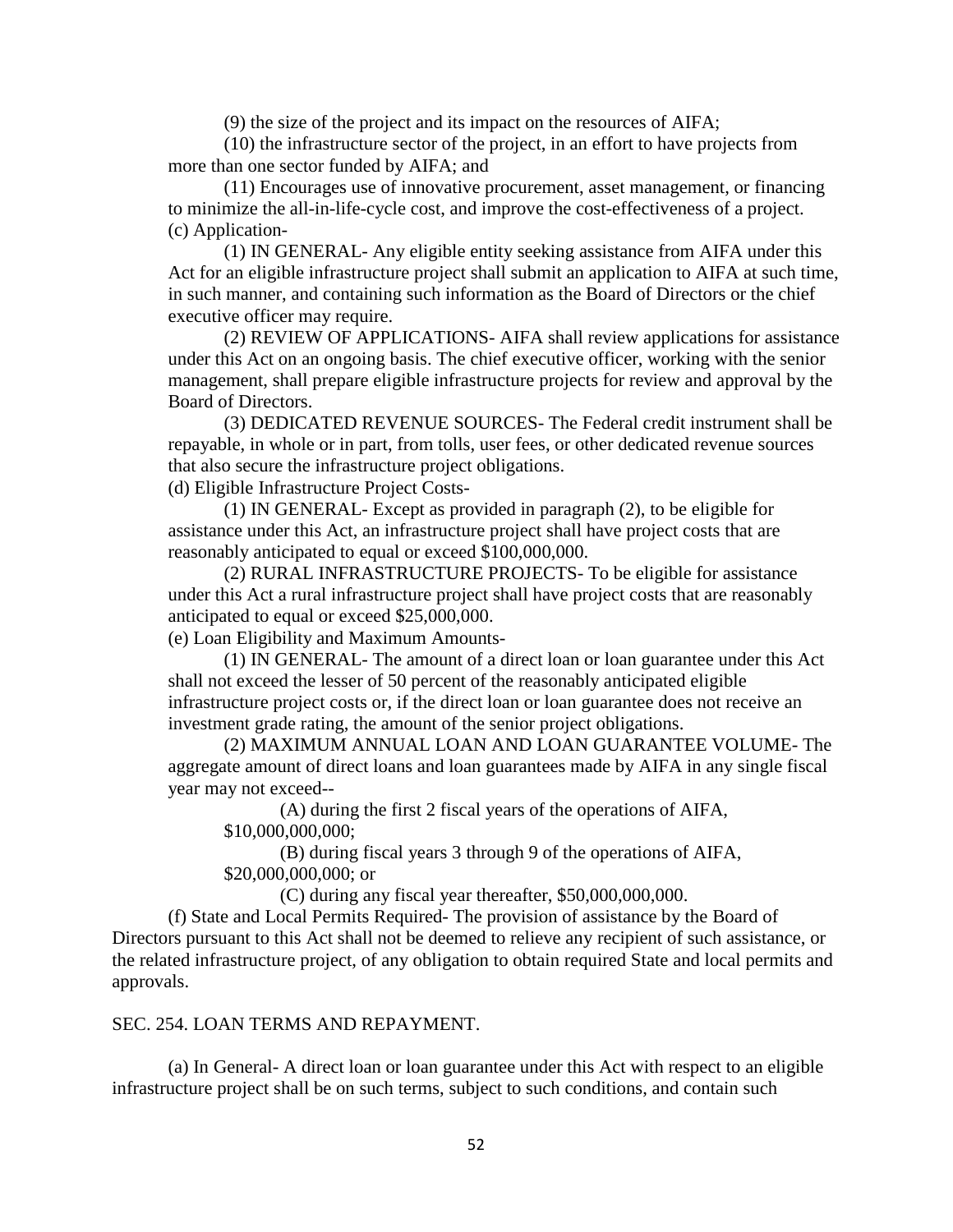covenants, representations, warranties, and requirements (including requirements for audits) as the chief executive officer determines appropriate.

(b) Terms- A direct loan or loan guarantee under this Act--

(1) shall--

(A) be payable, in whole or in part, from tolls, user fees, or other dedicated revenue sources that also secure the senior project obligations (such as availability payments and dedicated State or local revenues); and

(B) include a rate covenant, coverage requirement, or similar security feature supporting the project obligations; and

(2) may have a lien on revenues described in paragraph (1), subject to any lien securing project obligations.

(c) Base Interest Rate- The base interest rate on a direct loan under this Act shall be not less than the yield on United States Treasury obligations of a similar maturity to the maturity of the direct loan.

(d) Risk Assessment- Before entering into an agreement for assistance under this Act, the chief executive officer, in consultation with the Director of the Office of Management and Budget and considering rating agency preliminary or final rating opinion letters of the project under this section, shall estimate an appropriate Federal credit subsidy amount for each direct loan and loan guarantee, taking into account such letter, as well as any comparable market rates available for such a loan or loan guarantee, should any exist. The final credit subsidy cost for each loan and loan guarantee shall be determined consistent with the Federal Credit Reform Act, 2 U.S.C. 661a, et seq.

(e) Credit Fee- With respect to each agreement for assistance under this Act, the chief executive officer may charge a credit fee to the recipient of such assistance to pay for, over time, all or a portion of the Federal credit subsidy determined under subsection (d), with the remainder paid by the account established for AIFA; provided, that the source of fees paid under this section shall not be a loan or debt obligation guaranteed by the Federal Government. In the case of a direct loan, such credit fee shall be in addition to the base interest rate established under subsection (c).

(f) Maturity Date- The final maturity date of a direct loan or loan guaranteed by AIFA under this Act shall be not later than 35 years after the date of substantial completion of the infrastructure project, as determined by the chief executive officer.

(g) Rating Opinion Letter-

(1) IN GENERAL- The chief executive officer shall require each applicant for assistance under this Act to provide a rating opinion letter from at least 1 ratings agency, indicating that the senior obligations of the infrastructure project, which may be the Federal credit instrument, have the potential to achieve an investment-grade rating.

(2) RURAL INFRASTRUCTURE PROJECTS- With respect to a rural infrastructure project, a rating agency opinion letter described in paragraph (1) shall not be required, except that the loan or loan guarantee shall receive an internal rating score, using methods similar to the ratings agencies generated by AIFA, measuring the proposed direct loan or loan guarantee against comparable direct loans or loan guarantees of similar credit quality in a similar sector.

(h) Investment-Grade Rating Requirement-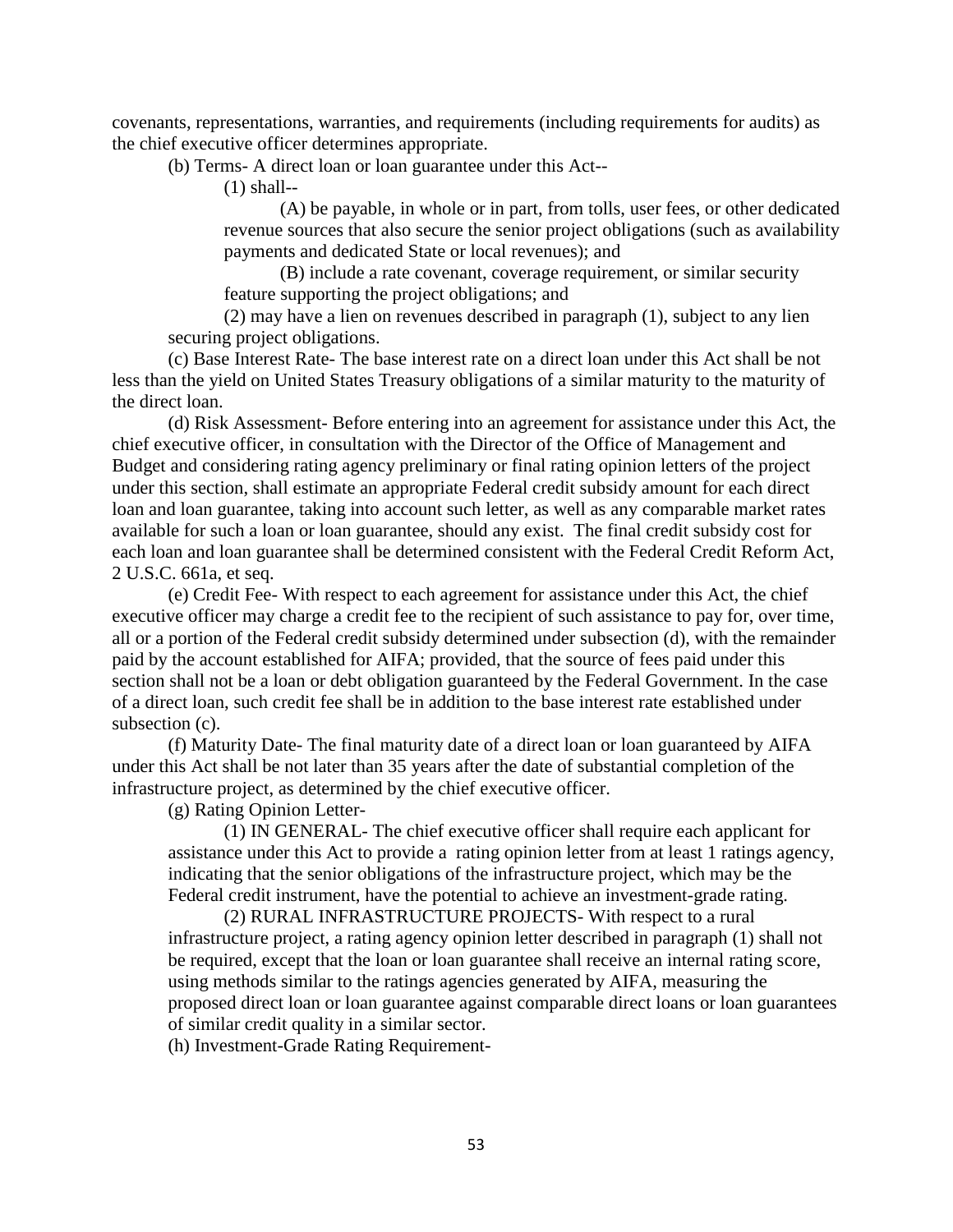(1) LOANS AND LOAN GUARANTEES- The execution of a direct loan or loan guarantee under this Act shall be contingent on the senior obligations of the infrastructure project receiving an investment-grade rating.

(2) RATING OF AIFA OVERALL PORTFOLIO- The average rating of the overall portfolio of AIFA shall be not less than investment grade after 5 years of operation.

(i) Terms and Repayment of Direct Loans-

(1) SCHEDULE- The chief executive officer shall establish a repayment schedule for each direct loan under this Act, based on the projected cash flow from infrastructure project revenues and other repayment sources.

(2) COMMENCEMENT- Scheduled loan repayments of principal or interest on a direct loan under this Act shall commence not later than 5 years after the date of substantial completion of the infrastructure project, as determined by the chief executive officer of AIFA.

(3) DEFERRED PAYMENTS OF DIRECT LOANS-

(A) AUTHORIZATION- If, at any time after the date of substantial completion of an infrastructure project assisted under this Act, the infrastructure project is unable to generate sufficient revenues to pay the scheduled loan repayments of principal and interest on the direct loan under this Act, the chief executive officer may allow the obligor to add unpaid principal and interest to the outstanding balance of the direct loan, if the result would benefit the taxpayer.

(B) INTEREST- Any payment deferred under subparagraph (A) shall--

(i) continue to accrue interest, in accordance with the terms of the obligation, until fully repaid; and

(ii) be scheduled to be amortized over the remaining term of the loan.

(C) CRITERIA-

(i) IN GENERAL- Any payment deferral under subparagraph (A) shall be contingent on the infrastructure project meeting criteria established by the Board of Directors.

(ii) REPAYMENT STANDARDS- The criteria established under clause (i) shall include standards for reasonable assurance of repayment. (4) PREPAYMENT OF DIRECT LOANS-

(A) USE OF EXCESS REVENUES- Any excess revenues that remain after satisfying scheduled debt service requirements on the infrastructure project obligations and direct loan and all deposit requirements under the terms of any trust agreement, bond resolution, or similar agreement securing project obligations under this Act may be applied annually to prepay the direct loan, without penalty.

(B) USE OF PROCEEDS OF REFINANCING- A direct loan under this Act may be prepaid at any time, without penalty, from the proceeds of refinancing from non-Federal funding sources.

(5) SALE OF DIRECT LOANS-

(A) IN GENERAL- As soon as is practicable after substantial completion of an infrastructure project assisted under this Act, and after notifying the obligor, the chief executive officer may sell to another entity, or reoffer into the capital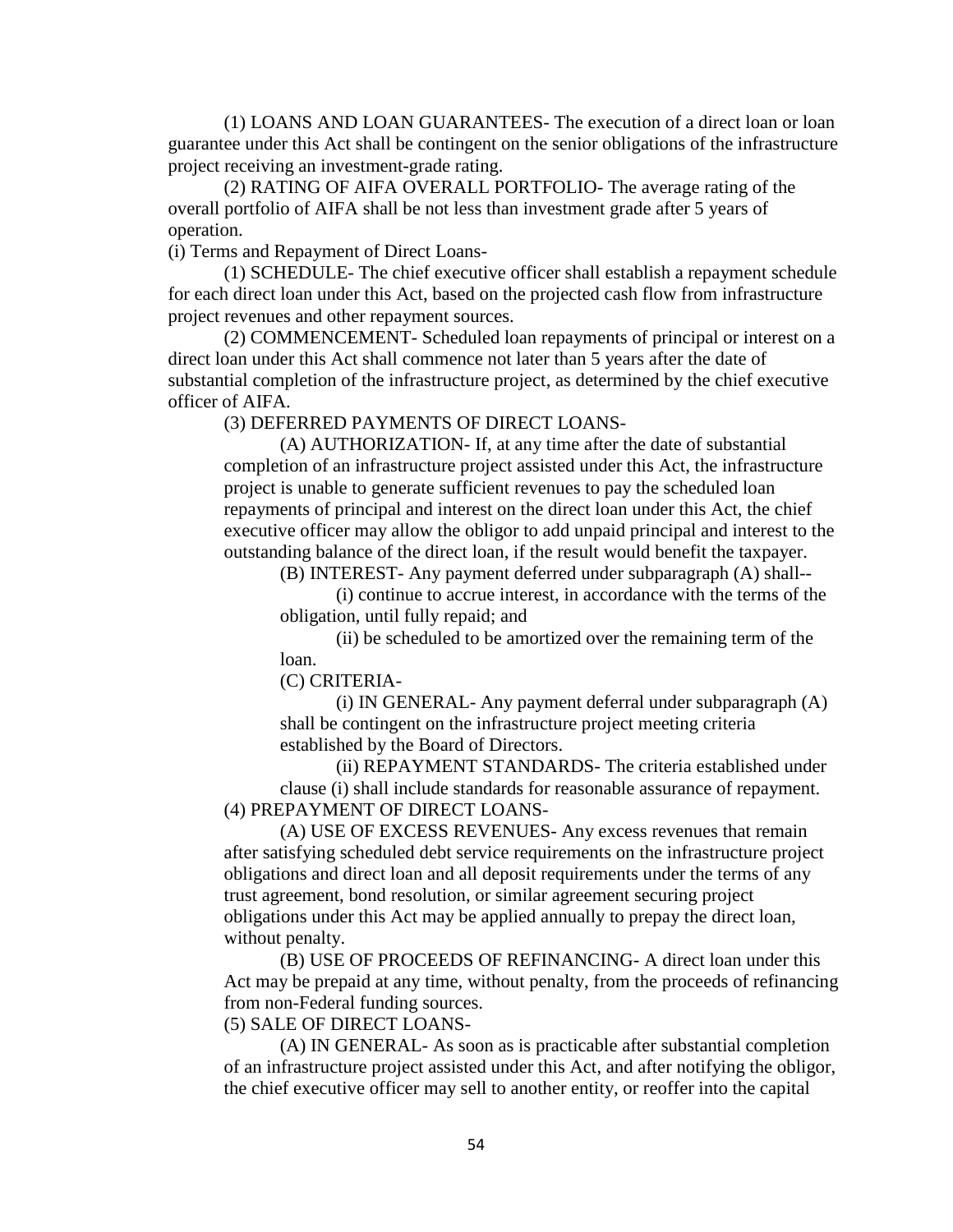markets, a direct loan for the infrastructure project, if the chief executive officer determines that the sale or reoffering can be made on favorable terms for the taxpayer.

(B) CONSENT OF OBLIGOR- In making a sale or reoffering under subparagraph (A), the chief executive officer may not change the original terms and conditions of the direct loan, without the written consent of the obligor.

(j) Loan Guarantees-

(1) TERMS- The terms of a loan guaranteed by AIFA under this Act shall be consistent with the terms set forth in this section for a direct loan, except that the rate on the guaranteed loan and any payment, pre-payment, or refinancing features shall be negotiated between the obligor and the lender, with the consent of the chief executive officer.

(2) GUARANTEED LENDER- A guaranteed lender shall be limited to those lenders meeting the definition of that term in section 601(a) of title 23, United States Code.

(k) Compliance With FCRA- IN GENERAL-Direct loans and loan guarantees authorized by this Act shall be subject to the provisions of the Federal Credit Reform Act of 1990 (2 U.S.C. 661 et seq.), as amended.

## SEC. 255. COMPLIANCE AND ENFORCEMENT.

(a) Credit Agreement- Notwithstanding any other provision of law, each eligible entity that receives assistance under this Act from AIFA shall enter into a credit agreement that requires such entity to comply with all applicable policies and procedures of AIFA, in addition to all other provisions of the loan agreement.

(b) AIFA Authority on Noncompliance- In any case in which a recipient of assistance under this Act is materially out of compliance with the loan agreement, or any applicable policy or procedure of AIFA, the Board of Directors may take action to cancel unutilized loan amounts, or to accelerate the repayment terms of any outstanding obligation.

(c) Nothing in this Act is intended to affect existing provisions of law applicable to the planning, development, construction, or operation of projects funded under the Act.

### SEC. 256. AUDITS; REPORTS TO THE PRESIDENT AND CONGRESS.

(a) Accounting- The books of account of AIFA shall be maintained in accordance with generally accepted accounting principles, and shall be subject to an annual audit by independent public accountants of nationally recognized standing appointed by the Board of Directors.

(b) Reports-

(1) BOARD OF DIRECTORS- Not later than 90 days after the last day of each fiscal year, the Board of Directors shall submit to the President and Congress a complete and detailed report with respect to the preceding fiscal year, setting forth--

(A) a summary of the operations of AIFA, for such fiscal year;

(B) a schedule of the obligations of AIFA and capital securities

outstanding at the end of such fiscal year, with a statement of the amounts issued and redeemed or paid during such fiscal year;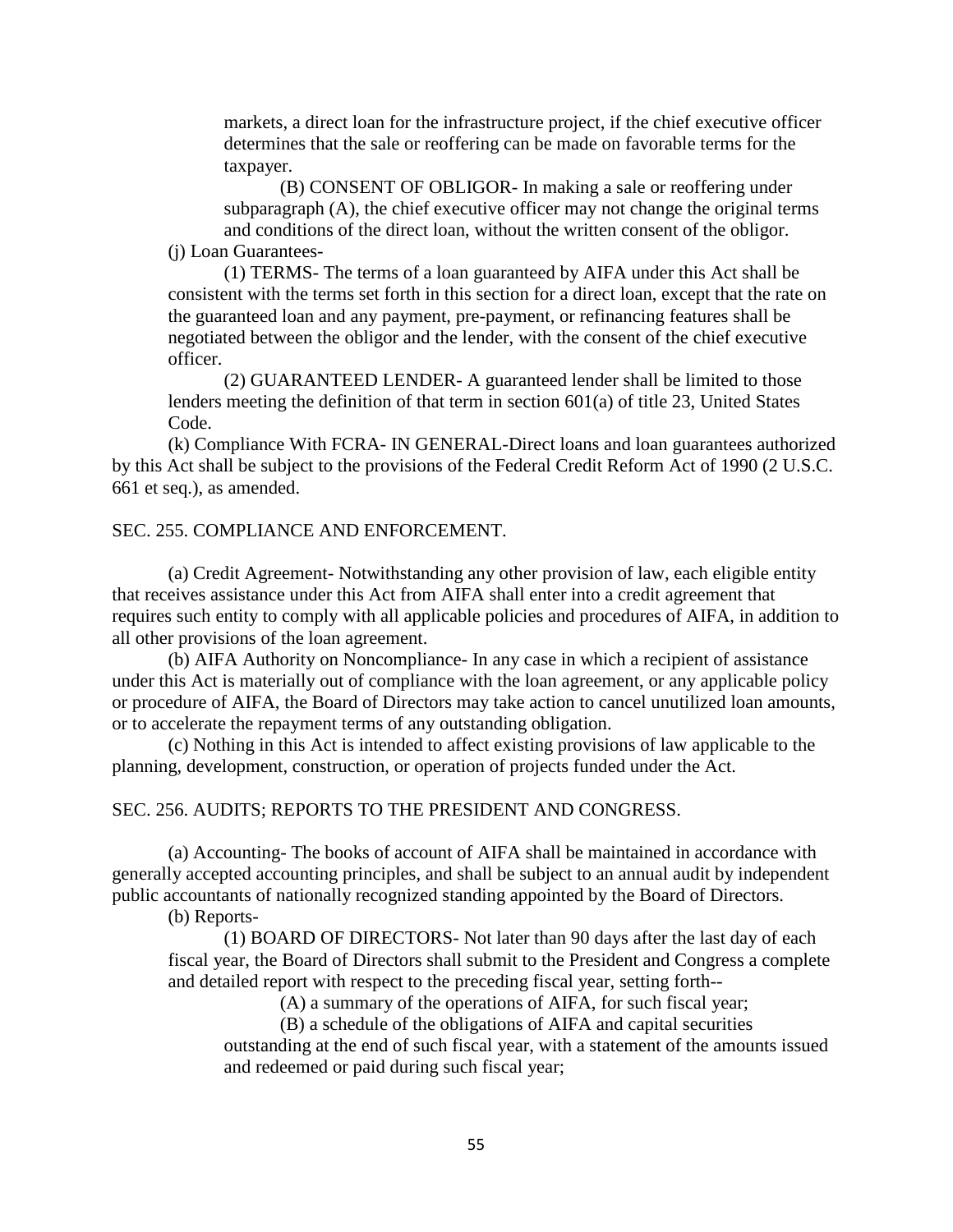(C) the status of infrastructure projects receiving funding or other assistance pursuant to this Act during such fiscal year, including all nonperforming loans, and including disclosure of all entities with a development, ownership, or operational interest in such infrastructure projects;

(D) a description of the successes and challenges encountered in lending to rural communities, including the role of the Center for Excellence and the Office of Rural Assistance established under this Act; and

(E) an assessment of the risks of the portfolio of AIFA, prepared by an independent source.

(2) GAO- Not later than 5 years after the date of enactment of this Act, the Comptroller General of the United States shall conduct an evaluation of, and shall submit to Congress a report on, activities of AIFA for the fiscal years covered by the report that includes an assessment of the impact and benefits of each funded infrastructure project, including a review of how effectively each such infrastructure project accomplished the goals prioritized by the infrastructure project criteria of AIFA.

(c) Books and Records-

(1) IN GENERAL- AIFA shall maintain adequate books and records to support the financial transactions of AIFA, with a description of financial transactions and infrastructure projects receiving funding, and the amount of funding for each such project maintained on a publically accessible database.

(2) AUDITS BY THE SECRETARY AND GAO- The books and records of AIFA shall at all times be open to inspection by the Secretary of the Treasury, the Special Inspector General, and the Comptroller General of the United States.

### PART III--FUNDING OF AIFA

#### SEC. 257. ADMINISTRATIVE FEES.

(a) In General- In addition to fees that may be collected under section 254(e), the chief executive officer shall establish and collect fees from eligible funding recipients with respect to loans and loan guarantees under this Act that--

(1) are sufficient to cover all or a portion of the administrative costs to the Federal Government for the operations of AIFA, including the costs of expert firms, including counsel in the field of municipal and project finance, and financial advisors to assist with underwriting, credit analysis, or other independent reviews, as appropriate;

(2) may be in the form of an application or transaction fee, or other form established by the CEO; and

(3) may be based on the risk premium associated with the loan or loan guarantee, taking into consideration--

(A) the price of United States Treasury obligations of a similar maturity;

(B) prevailing market conditions;

(C) the ability of the infrastructure project to support the loan or loan guarantee; and

(D) the total amount of the loan or loan guarantee;

(b) Availability of Amounts- Amounts collected under subsections (a)(1),

 $(a)(2)(a)(3)$  shall be available without further action; provided further, that the source of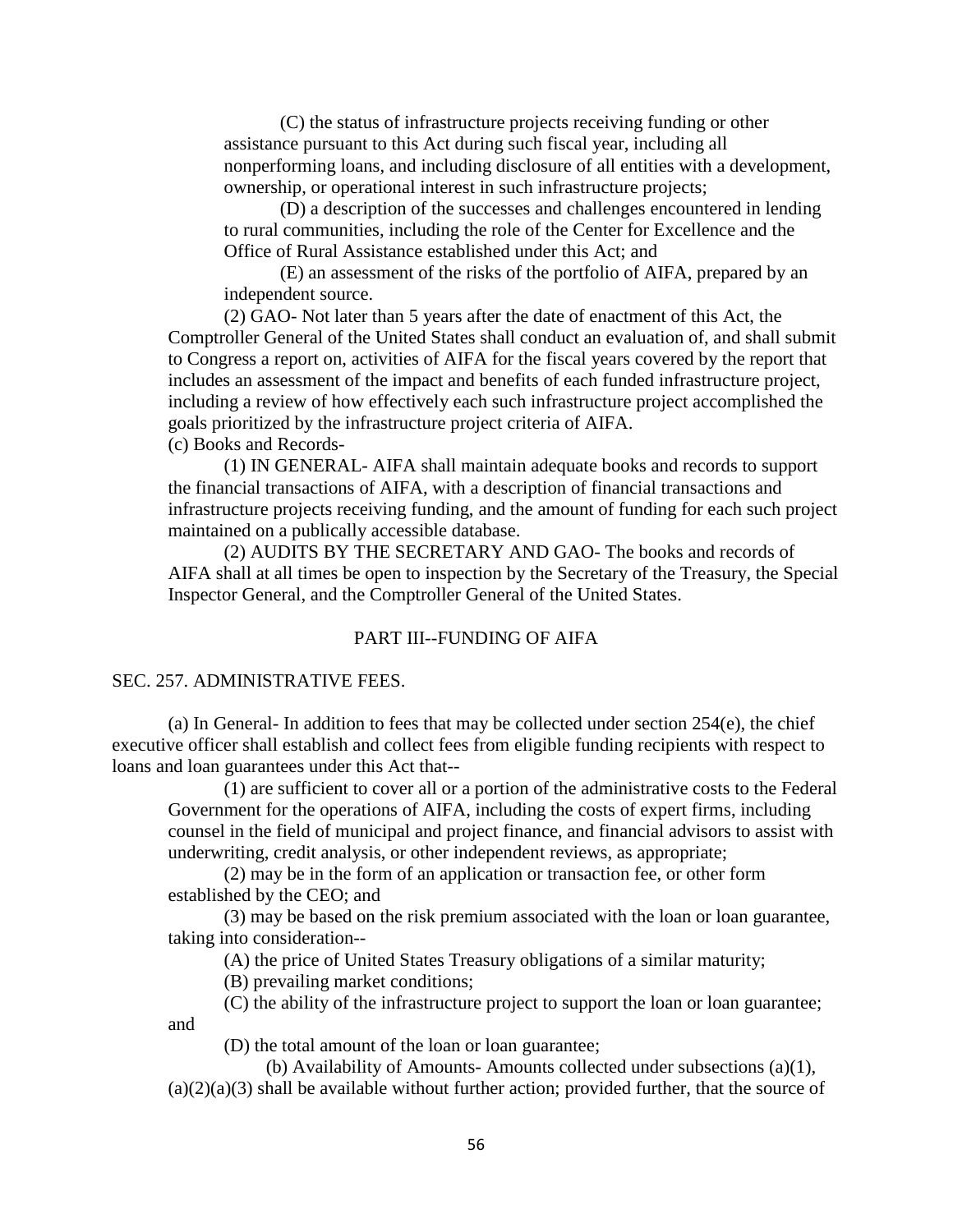fees paid under this section shall not be a loan or debt obligation guaranteed by the Federal Government.

### SEC. 258. EFFICIENCY OF AIFA.

The chief executive officer shall, to the extent possible, take actions consistent with this Act to minimize the risk and cost to the taxpayer of AIFA activities. Fees and premiums for loan guarantee or insurance coverage will be set at levels that minimize administrative and Federal credit subsidy costs to the Government, as defined in Section 502 of the Federal Credit Reform Act of 1990, as amended, of such coverage, while supporting achievement of the program's objectives, consistent with policies as set forth in the Business Plan.

### SEC. 259. FUNDING.

and

There is hereby appropriated to AIFA to carry out this Act, for the cost of direct loans and loan guarantees subject to the limitations under Section 253, and for administrative costs, \$10,000,000,000, to remain available until expended; Provided, That such costs, including the costs of modifying such loans, shall be as defined in section 502 of the Federal Credit Reform Act of 1990, as amended; Provided further, that of this amount, not more than \$25,000,000 for each of fiscal years 2012 through 2013, and not more than \$50,000,000 for fiscal year 2014 may be used for administrative costs of AIFA; provided further, that not more than 5 percent of such amount shall be used to offset subsidy costs associated with rural projects. Amounts authorized shall be available without further action.

# PART IV--EXTENSION OF EXEMPTION FROM ALTERNATIVE MINIMUM TAX TREATMENT FOR CERTAIN TAX-EXEMPT BONDS

# SEC. 260. EXTENSION OF EXEMPTION FROM ALTERNATIVE MINIMUM TAX TREATMENT FOR CERTAIN TAX-EXEMPT BONDS.

(a) In General- Clause (vi) of section  $57(a)(5)(C)$  of the Internal Revenue Code of 1986 is amended--

(1) by striking `January 1, 2011' in subclause (I) and inserting `January 1, 2013';

(2) by striking `AND 2010' in the heading and inserting `, 2010, 2011, AND 2012'.

(b) Adjusted Current Earnings- Clause (iv) of section  $56(g)(4)(B)$  of the Internal Revenue Code of 1986 is amended--

(1) by striking `January 1, 2011' in subclause (I) and inserting `January 1, 2013'; and

(2) by striking `AND 2010' in the heading and inserting `, 2010, 2011, AND 2012'.

(c) Effective Date- The amendments made by this section shall apply to obligations issued after December 31, 2010.

## SUBTITLE G – PROJECT REBUILD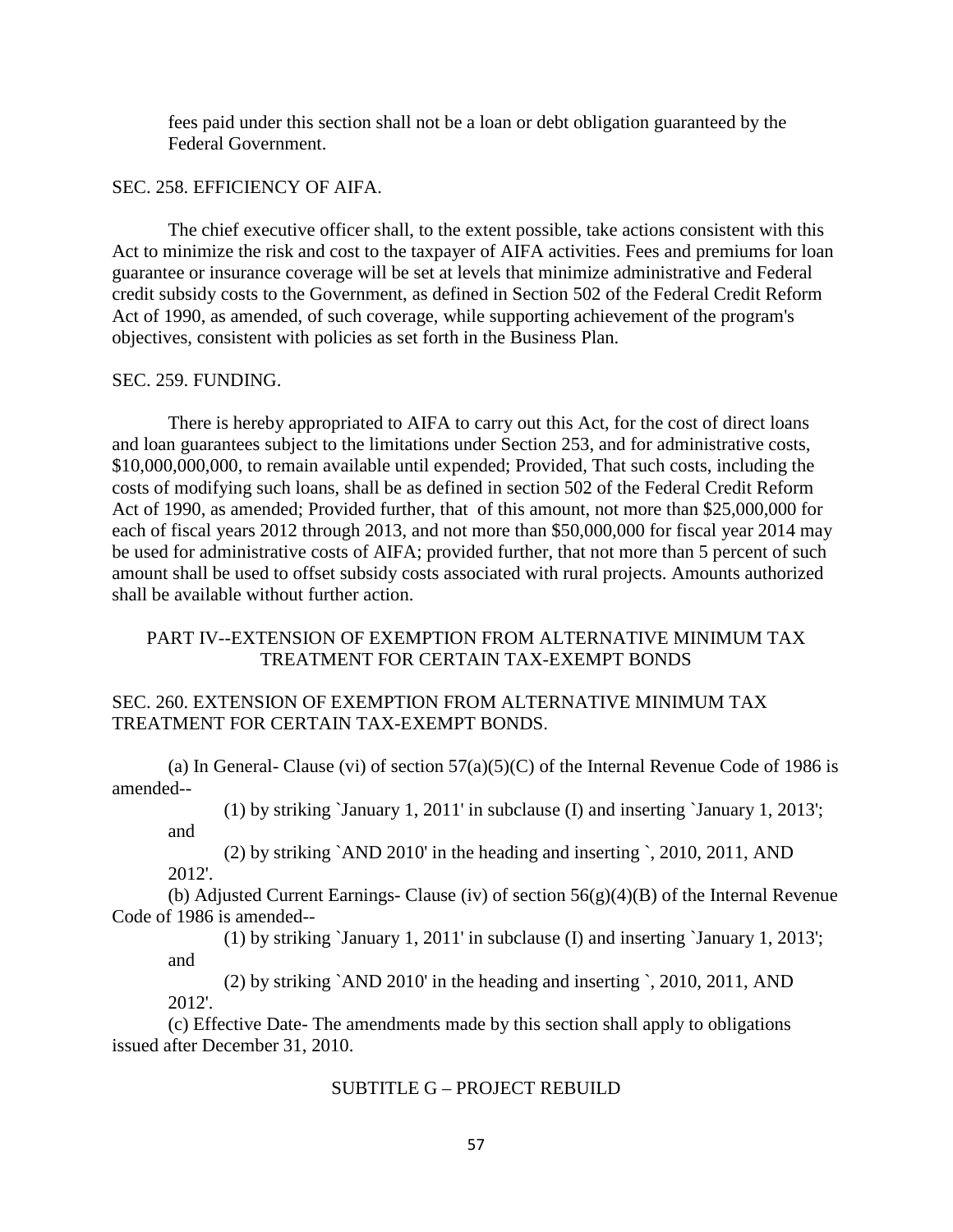### SEC. 261. PROJECT REBUILD

(a) Direct Appropriations.— There is appropriated, out of any money in the Treasury not otherwise appropriated, \$15,000,000,000, to remain available until September 30, 2014, for assistance to eligible entities including States and units of general local government (as such terms are defined in section 102 of the Housing and Community Development Act of 1974 (42 U.S.C. 5302)), and qualified nonprofit organizations, businesses or consortia of eligible entities for the redevelopment of abandoned and foreclosed-upon properties and for the stabilization of affected neighborhoods.

(b) Allocation of Appropriated Amounts.—

(1) IN GENERAL.-Of the amounts appropriated, two thirds shall be allocated to States and units of general local government based on a funding formula established by the Secretary of Housing and Urban Development (in this subtitle referred to as the `Secretary'). Of the amounts appropriated, one third shall be distributed competitively to eligible entities.

(2) FORMULA TO BE DEVISED SWIFTLY.— The funding formula required under paragraph (1) shall be established and the Secretary shall announce formula funding allocations, not later than 30 days after the date of enactment of this section.

(3) FORMULA CRITERIA.— The Secretary may establish a minimum grant size, and the funding formula required under paragraph (1) shall ensure that any amounts appropriated or otherwise made available under this section are allocated to States and units of general local government with the greatest need, as such need is determined in the discretion of the Secretary based on—

(A) the number and percentage of home foreclosures in each State or unit of general local government;

(B) the number and percentage of homes in default or delinquency in each State or unit of general local government; and

(C) other factors such as established program designs, grantee capacity and performance, number and percentage of commercial foreclosures, overall economic conditions, and other market needs data, as determined by the Secretary.

(4) COMPETITION CRITERIA.

(A) For the funds distributed competitively, eligible entities shall be States, units of general local government, nonprofit entities, for-profit entities, and consortia of eligible entities that demonstrate capacity to use funding within the period of this program.

(B) In selecting grantees, the Secretary shall ensure that grantees are in areas with the greatest number and percentage of residential and commercial foreclosures and other market needs data, as determined by the Secretary. Additional award criteria shall include demonstrated grantee capacity to execute projects involving acquisition and rehabilitation or redevelopment of foreclosed residential and commercial property and neighborhood stabilization, leverage, knowledge of market conditions and of effective stabilization activities to address identified conditions, and any additional factors determined by the Secretary.

(C) The Secretary may establish a minimum grant size; and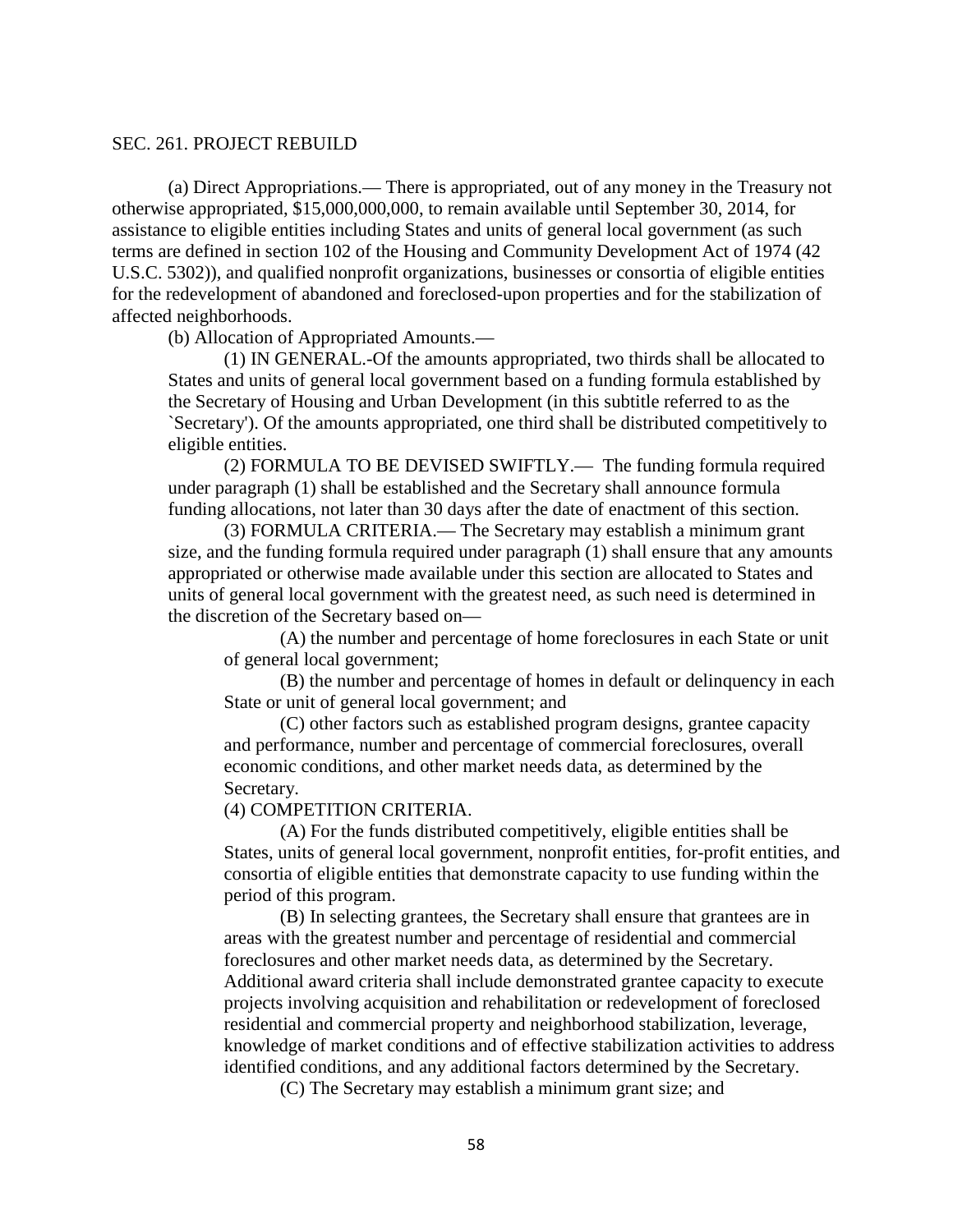(D) The Secretary shall publish competition criteria for any grants awarded under this heading not later than 60 days after appropriation of funds, and applications shall be due to the Secretary within 120 days.

(c) Use of Funds.—

(1) OBLIGATION and EXPENDITURE.— The Secretary shall obligate all funding within 150 days of enactment of this Act. Any eligible entity that receives amounts pursuant to this section shall expend all funds allocated to it within three years of the date the funds become available to the grantee for obligation. Furthermore, the Secretary shall by Notice establish intermediate expenditure benchmarks at the one and two year dates from the date the funds become available to the grantee for obligation.

(2) PRIORITIES

(A) JOB CREATION. Each grantee or eligible entity shall describe how its proposed use of funds will prioritize job creation, and secondly, will address goals to stabilize neighborhoods, reverse vacancy, or increase or stabilize residential and commercial property values.

(B) TARGETING. Any State or unit of general local government that receives formula amounts pursuant to this section shall, in distributing and targeting such amounts give priority emphasis and consideration to those metropolitan areas, metropolitan cities, urban areas, rural areas, low- and moderate-income areas, and other areas with the greatest need, including those—

(i) with the greatest percentage of home foreclosures;

(ii) identified as likely to face a significant rise in the rate of residential or commercial foreclosures; and

(iii) with higher than national average unemployment rate (C) LEVERAGE. Each grantee or eligible entity shall describe how its proposed use of funds will leverage private funds.

(3) ELIGIBLE USES.— Amounts made available under this section may be used

to—

(A) establish financing mechanisms for the purchase and redevelopment of abandoned and foreclosed-upon properties, including such mechanisms as softseconds, loan loss reserves, and shared-equity loans for low- and moderateincome homebuyers;

(B) purchase and rehabilitate properties that have been abandoned or foreclosed upon, in order to sell, rent, or redevelop such properties;

(C) establish and operate land banks for properties that have been abandoned or foreclosed upon;

(D) demolish blighted structures;

(E) redevelop abandoned, foreclosed, demolished, or vacant properties; and

(F) engage in other activities, as determined by the Secretary through notice, that are consistent with the goals of creating jobs, stabilizing neighborhoods, reversing vacancy reduction, and increasing or stabilizing residential and commercial property values.

(d) Limitations.—

(1) ON PURCHASES.— Any purchase of a property under this section shall be at a price not to exceed its current market value, taking into account its current condition.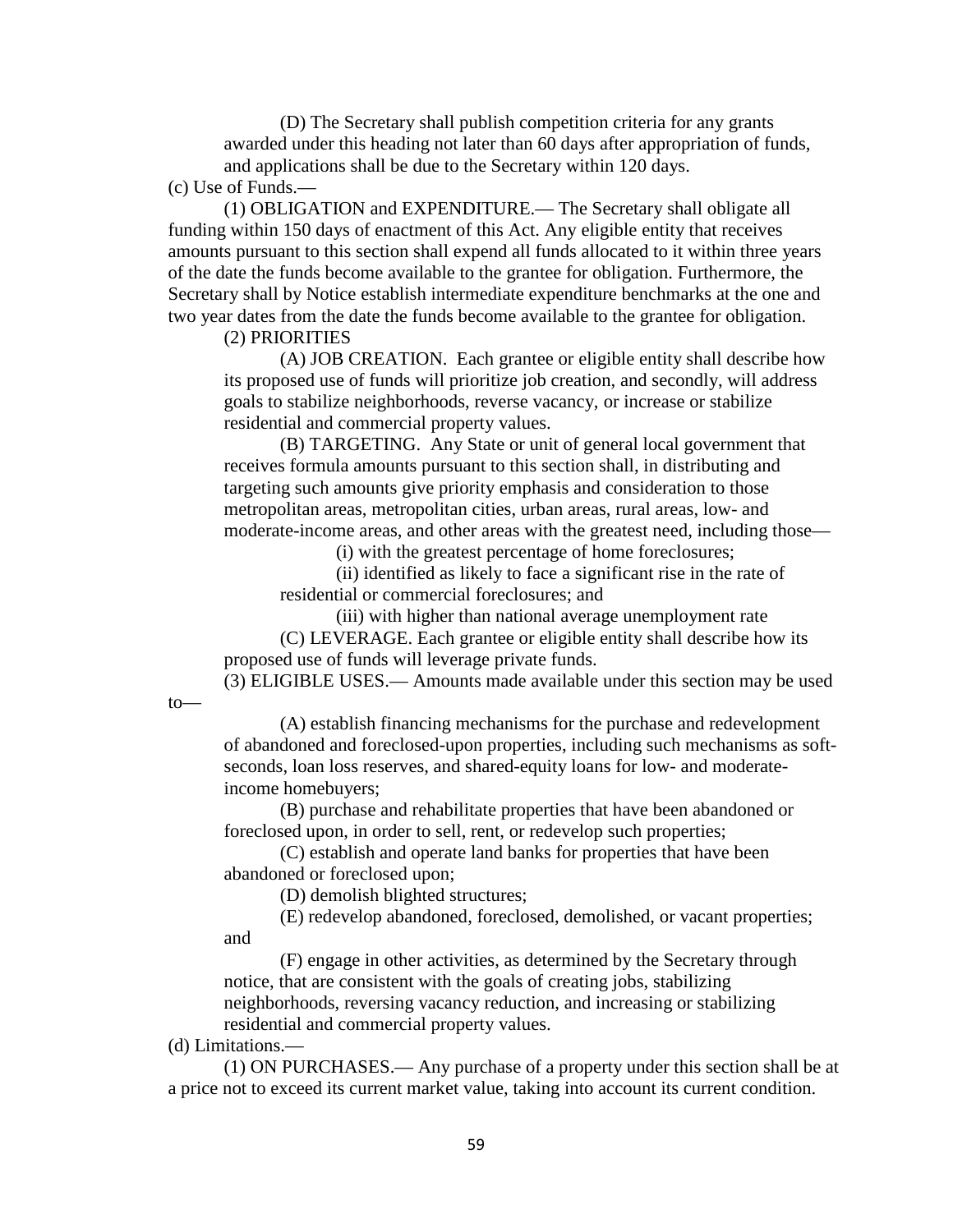(2) REHABILITATION. – Any rehabilitation of an eligible property under this section shall be to the extent necessary to comply with applicable laws, and other requirements relating to safety, quality, marketability, and habitability, in order to sell, rent, or redevelop such properties or provide a renewable energy source or sources for such properties.

(3) SALE OF HOMES.— If an abandoned or foreclosed-upon home is purchased, redeveloped, or otherwise sold to an individual as a primary residence, then such sale shall be in an amount equal to or less than the cost to acquire and redevelop or rehabilitate such home or property up to a decent, safe, marketable, and habitable condition.

(4) ON DEMOLITION OF PUBLIC HOUSING. – Public housing, as defined at section 3(b)(6) of the United States Housing Act of 1937, may not be demolished with funds under this section.

(5) ON DEMOLITION ACTIVITIES.—No more than 10 percent of any grant made under this section may be used for demolition activities unless the Secretary determines that such use represents an appropriate response to local market conditions.

(6) ON USE OF FUNDS FOR NON-RESIDENTIAL PROPERTY.— No more than 30 percent of any grant made under this section may be used for eligible activities under subparagraphs  $(A)$ , $(B)$ , and  $(E)$  of subsection  $(c)(3)$  that will not result in residential use of the property involved unless the Secretary determines that such use represents an appropriate response to local market conditions.

(e) Rules of Construction—

(1) IN GENERAL.— Except as otherwise provided by this section, amounts appropriated, revenues generated, or amounts otherwise made available to eligible entities under this section shall be treated as though such funds were community development block grant funds under title I of the Housing and Community Development Act of 1974 (42 U.S.C. 5301 et seq.).

(2) NO MATCH- No matching funds shall be required in order for an eligible entity to receive any amounts under this section.

(3) TENANT PROTECTIONS.—An eligible entity receiving a grant under this section shall comply with the 14th, 17th, 18th, 19th, 20th, 21st, 22nd and 23rd provisos of the American Recovery and Reinvestment Act of 2009 (Pub. L. 111-5, 123 Stat. 218- 19), as amended by section 1497(b)(2) of the Dodd-Frank Wall Street Reform and Consumer Protection Act ( Pub. L. 111-203, 124 Stat. 2211)

(4) VICINITY HIRING. — An eligible entity receiving a grant under this section shall comply with section 1497(a)(8) of the Dodd-Frank Wall Street Reform and Consumer Protection Act (Pub. L. 111-203, 129 Stat. 2210).

(5) BUY AMERICAN.— Section 1605 of Title XVI—General Provisions of the American Recovery and Reinvestment Act of 2009—shall apply to amounts appropriated, revenues generated, and amounts otherwise made available to eligible entities under this section.

(f) Authority to Specify Alternative Requirements.—

(1) IN GENERAL.— In administering the program under this section, the Secretary may specify alternative requirements to any provision under title I of the Housing and Community Development Act of 1974 or under title I of the Cranston-Gonzalez National Affordable Housing Act of 1990 (except for those provisions in these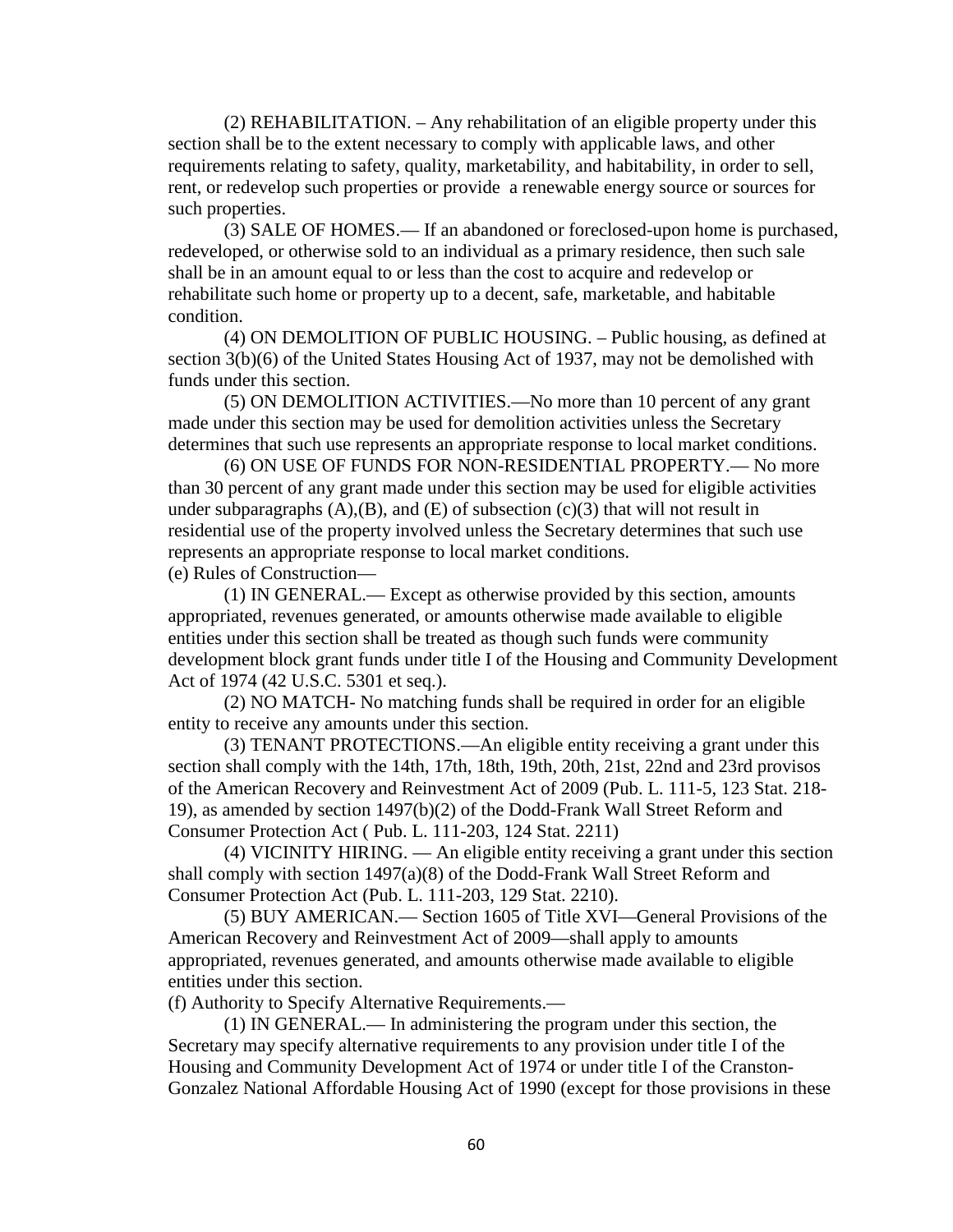laws related to fair housing, nondiscrimination, labor standards, and the environment) for the purpose of expediting and facilitating the use of funds under this section

(2) NOTICE.— The Secretary shall provide written notice of intent to the public via internet to exercise the authority to specify alternative requirements under paragraph.

(3) LOW AND MODERATE INCOME REQUIREMENT.—

(A) IN GENERAL.— Notwithstanding the authority of the Secretary under paragraph (1)—

(i) all of the formula and competitive grantee funds appropriated or otherwise made available under this section shall be used with respect to individuals and families whose income does not exceed 120 percent of area median income; and

(ii) not less than 25 percent of the formula and competitive grantee funds appropriated or otherwise made available under this section shall be used for the purchase and redevelopment of eligible properties that will be used to house individuals or families whose incomes do not exceed 50 percent of area median income.

(B) RECURRENT REQUIREMENT.— The Secretary shall, by rule or order, ensure, to the maximum extent practicable and for the longest feasible term, that the sale, rental, or redevelopment of abandoned and foreclosed-upon homes and residential properties under this section remain affordable to individuals or families described in subparagraph (A).

(g) NATIONWIDE DISTRIBUTION OF RESOURCES. Notwithstanding any other provision of this section or the amendments made by this section, each State shall receive not less than \$20,000,000 of formula funds.

(h) LIMITATION ON USE OF FUNDS WITH RESPECT TO EMINENT DOMAIN. No State or unit of general local government may use any amounts received pursuant to this section to fund any project that seeks to use the power of eminent domain, unless eminent domain is employed only for a public use, which shall not be construed to include economic development that primarily benefits private entities.

(i) LIMITATION ON DISTRIBUTION OF FUNDS.

(1) IN GENERAL. — None of the funds made available under this title or title IV shall be distributed to—

(A) an organization which has been indicted for a violation under Federal law relating to an election for Federal office; or

(B) an organization which employs applicable individuals.

(2) APPLICABLE INDIVIDUALS DEFINED.- In this section, the term `applicable individual' means an individual who--

 $(A)$  is —

(i) employed by the organization in a permanent or temporary capacity;

(ii) contracted or retained by the organization; or

(iii) acting on behalf of, or with the express or apparent authority of, the organization; and

(B) has been indicted for a violation under Federal law relating to an election for Federal office.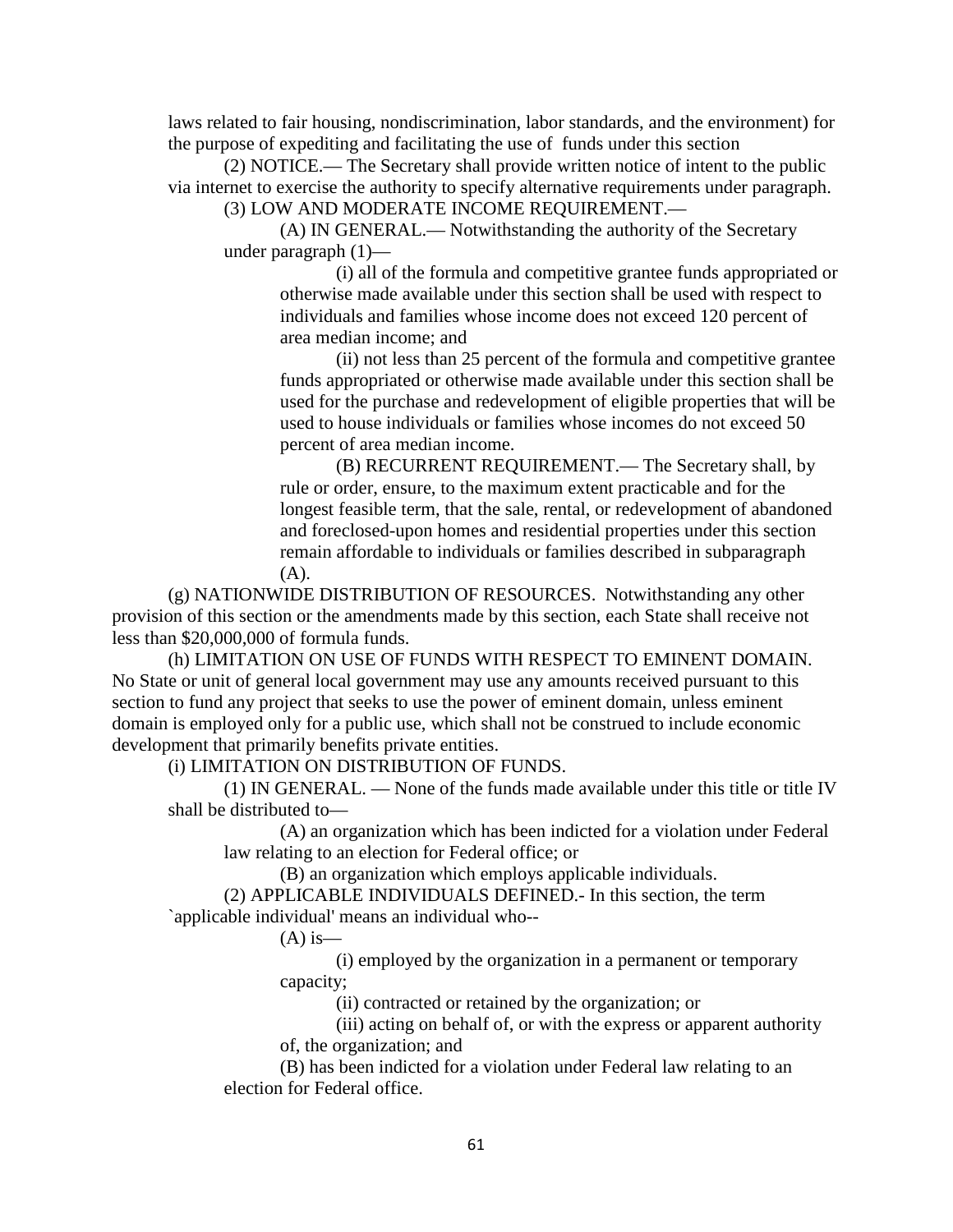(j) RENTAL HOUSING PREFERENCES. Each State and local government receiving formula amounts shall establish procedures to create preferences for the development of affordable rental housing.

(k) JOB CREATION. If a grantee chooses to use funds to create jobs by establishing and operating a program to maintain eligible neighborhood properties, not more than 10 percent of any grant may be used for that purpose.

(l) PROGRAM SUPPORT AND CAPACITY BUILDING. The Secretary may use up to 0.75 percent of the funds appropriated for capacity building of and support for eligible entities and grantees undertaking neighborhood stabilization programs, staffing, training, technical assistance, technology, monitoring, travel, enforcement, research and evaluation activities.

(1) Funds set aside for the purposes of this subparagraph shall remain available until September 30, 2016;

(2) Any funds made available under this subparagraph and used by the Secretary for personnel expenses related to administering funding under this subparagraph shall be transferred to ''Personnel Compensation and Benefits, Community Planning and Development'';

(3) Any funds made available under this subparagraph and used by the Secretary for training or other administrative expenses shall be transferred to ''Administration, Operations, and Management, Community Planning and Development'' for nonpersonnel expenses; and

(4) Any funds made available under this subparagraph and used by the Secretary for technology shall be transferred to ''Working Capital Fund''."

(m) ENFORCEMENT AND PREVENTION OF FRAUD AND ABUSE. The Secretary shall establish and implement procedures to prevent fraud and abuse of funds under this section, and shall impose a requirement that grantees have an internal auditor to continuously monitor grantee performance to prevent fraud, waste, and abuse. Grantees shall provide the Secretary and citizens with quarterly progress reports. The Secretary shall recapture funds from formula and competitive grantees that do not expend 100 percent of allocated funds within 3 years of the date that funds become available, and from underperforming or mismanaged grantees, and shall reallocate those funds by formula to target areas with the greatest need, as determined by the Secretary through notice. The Secretary may take an alternative sanctions action only upon determining that such action is necessary to achieve program goals in a timely manner.

(n) The Secretary of Housing and Urban Development shall to the extent feasible conform policies and procedures for grants made under this section to the policies and practices already in place for the grants made under Section 2301 of the Housing and Economic Recovery Act of 2008; Division A, Title XII of the American Recovery and Reinvestment Act of 2009; or Section 1497 of the Dodd-Frank Wall Street Reform and Consumer Protection Act.

### SUBTITLE H – NATIONAL WIRELESS INITIATIVE

### SEC. 271. DEFINITIONS.

In this subtitle, the following definitions shall apply:

(1) 700 MHZ BAND.—The term "700 MHz band" means the portion of the electromagnetic spectrum between the frequencies from 698 megahertz to 806 megahertz.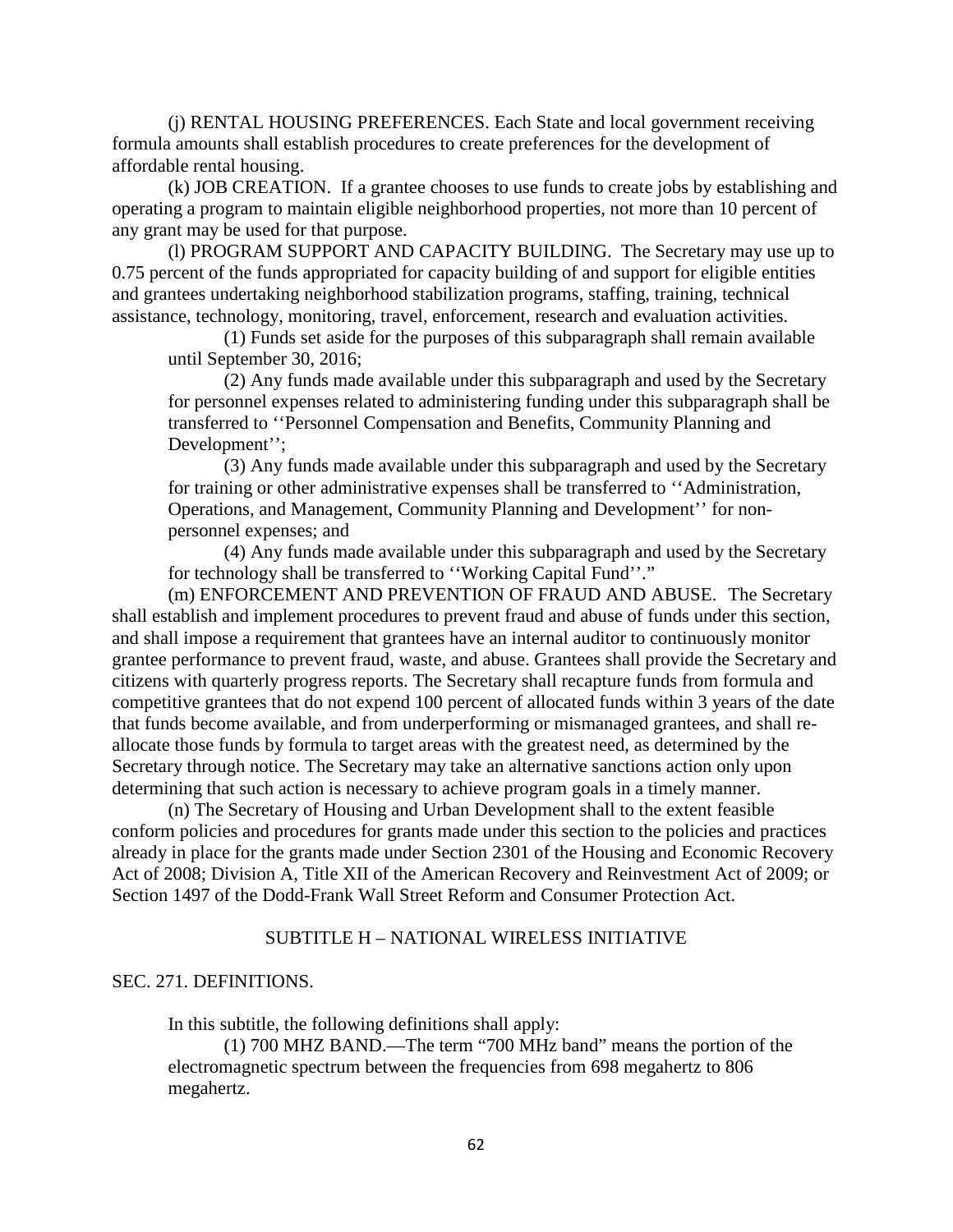(2) 700 MHZ D BLOCK SPECTRUM.—The term "700 MHz D block spectrum" means the portion of the electromagnetic spectrum frequencies from 758 megahertz to 763 megahertz and from 788 megahertz to 793 megahertz.

(3) APPROPRIATE COMMITTEES OF CONGRESS.—Except as otherwise specifically provided, the term "appropriate committees of Congress" means—

(A) the Committee on Commerce, Science, and Transportation of the Senate; and

(B) the Committee on Energy and Commerce of the House of Representatives.

(4) ASSISTANT SECRETARY.—The term "Assistant Secretary" means the Assistant Secretary of Commerce for Communications and Information.

(5) COMMISSION.—The term "Commission" means the Federal Communications Commission.

(6) CORPORATION.—The term "Corporation" means the Public Safety Broadband Corporation established in section 284.

(7) EXISTING PUBLIC SAFETY BROADBAND SPECTRUM.—The term "existing public safety broadband spectrum" means the portion of the electromagnetic spectrum between the frequencies—

(A) from 763 megahertz to 768 megahertz;

(B) from 793 megahertz to 798 megahertz;

(C) from 768 megahertz to 769 megahertz; and

(D) from 798 megahertz to 799 megahertz.

(8) FEDERAL ENTITY.—The term "Federal entity" has the same meaning as in section 113(i) of the National Telecommunications and Information Administration Organization Act (47 U.S.C. 923(i)).

(9) NARROWBAND SPECTRUM.—The term "narrowband spectrum" means the portion of the electromagnetic spectrum between the frequencies from 769 megahertz to 775 megahertz and between the frequencies from 799 megahertz to 805 megahertz.

(10) NIST.—The term "NIST" means the National Institute of Standards and Technology.

(11) NTIA.—The term "NTIA" means the National Telecommunications and Information Administration.

(12) PUBLIC SAFETY ENTITY.—The term "public safety entity" means an entity that provides public safety services.

(13) PUBLIC SAFETY SERVICES.—The term "public safety services"—

(A) has the meaning given the term in section 337(f) of the

Communications Act of 1934 (47 U.S.C. 337(f)); and

(B) includes services provided by emergency response providers, as that term is defined in section 2 of the Homeland Security Act of 2002 (6 U.S.C. 101).

## PART I – AUCTIONS OF SPECTRUM AND SPECTRUM MANAGEMENT

# SEC. 272. CLARIFICATION OF AUTHORITIES TO REPURPOSE FEDERAL SPECTRUM FOR COMMERCIAL PURPOSES.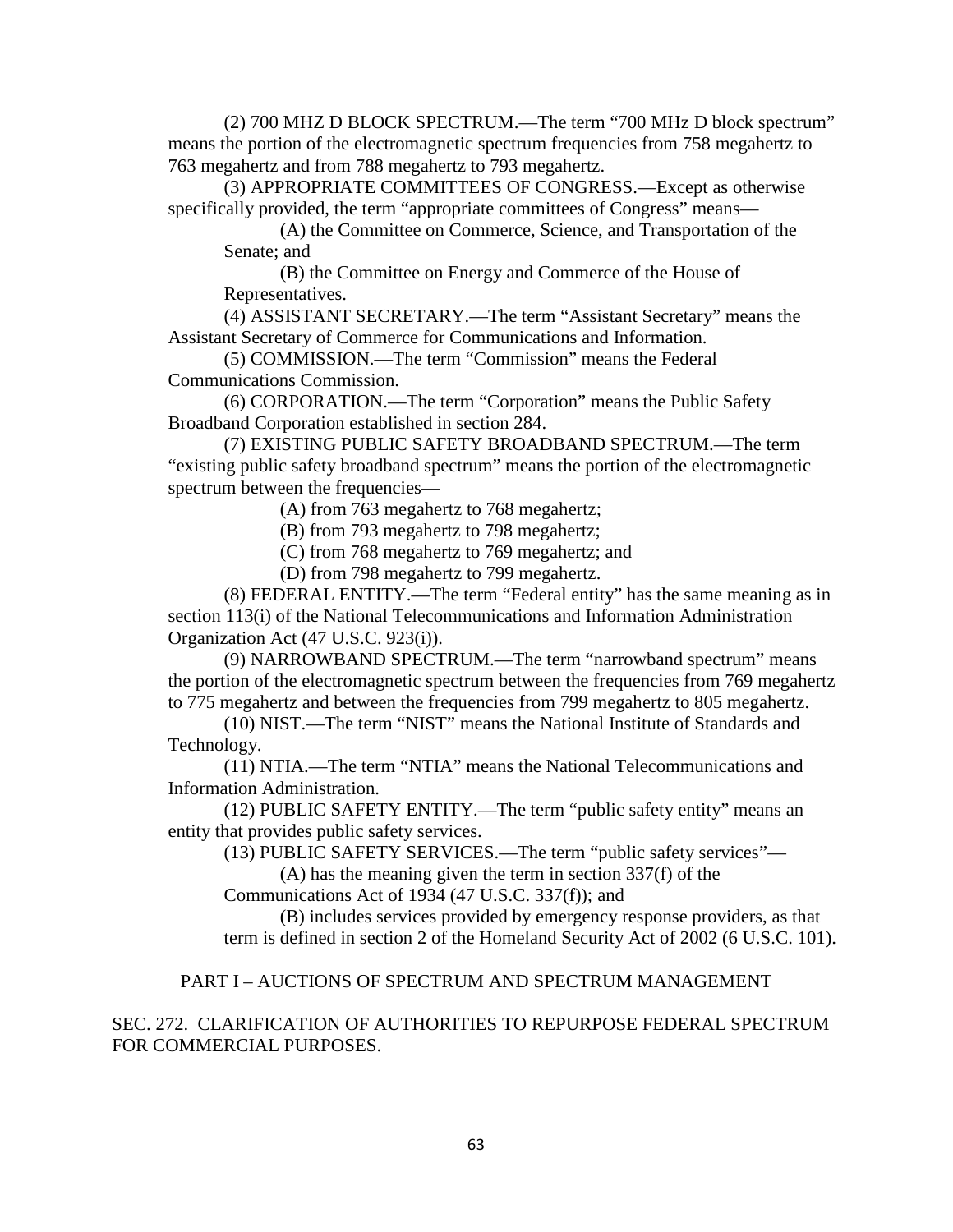(a) Paragraph  $(1)$  of subsection  $113(g)$  of the National Telecommunications and Information Administration Organization Act (47 U.S.C. 923(g)(1) is amended by striking paragraph (1) and inserting the following:

''(1) ELIGIBLE FEDERAL ENTITIES.—Any Federal entity that operates a Federal Government station authorized to use a band of frequencies specified in paragraph (2) and that incurs relocation costs because of planning for a potential auction of spectrum frequencies, a planned auction of spectrum frequencies or the reallocation of spectrum frequencies from Federal use to exclusive non-Federal use, or shared Federal and non-Federal use may receive payment for such costs from the Spectrum Relocation Fund, in accordance with section 118 of this Act. For purposes of this paragraph, Federal power agencies exempted under subsection (c)(4) that choose to relocate from the frequencies identified for reallocation pursuant to subsection (a), are eligible to receive payment under this paragraph.".

(b) Eligible Frequencies. – Section  $113(g)(2)(B)$  of the National Telecommunications and Information Administration Organization Act (47 U.S.C. 923(g)(2)) is amended by deleting and replacing subsection (B) with the following:

"(B) any other band of frequencies reallocated from Federal use to non-Federal or shared use after January 1, 2003, that is assigned by competitive bidding pursuant to section 309(j) of the Communications Act of 1934 (47 U.S.C 309(j)) or is assigned as a result of later legislation or other administrative direction.".

(c) Paragraph (3) of subsection 113(g) of the National Telecommunications and Information Administration Organization Act (47 U.S.C. 923(g)(3)) is amended by striking it in its entirety and replacing it with the following:

"(3) DEFINITION OF RELOCATION AND SHARING COSTS.--For purposes of this subsection, the terms "relocation costs" and "sharing costs" mean the costs incurred by a Federal entity to plan for a potential or planned auction or sharing of spectrum frequencies and to achieve comparable capability of systems, regardless of whether that capability is achieved by relocating to a new frequency assignment, relocating a Federal Government station to a different geographic location, modifying Federal government equipment to mitigate interference or use less spectrum, in terms of bandwidth, geography or time, and thereby permitting spectrum sharing (including sharing among relocated Federal entities and incumbents to make spectrum available for non-Federal use) or relocation, or by utilizing an alternative technology. Comparable capability of systems includes the acquisition of state-of-the art replacement systems intended to meet comparable operational scope, which may include incidental increases in functionality. Such costs include--

"(A) the costs of any modification or replacement of equipment, spares, associated ancillary equipment, software, facilities, operating manuals, training costs, or regulations that are attributable to relocation or sharing;

"(B) the costs of all engineering, equipment, software, site acquisition and construction costs, as well as any legitimate and prudent transaction expense, including term-limited Federal civil servant and contractor staff necessary, which may be renewed, to carry out the relocation activities of an eligible Federal entity, and reasonable additional costs incurred by the Federal entity that are attributable to relocation or sharing, including increased recurring costs above recurring costs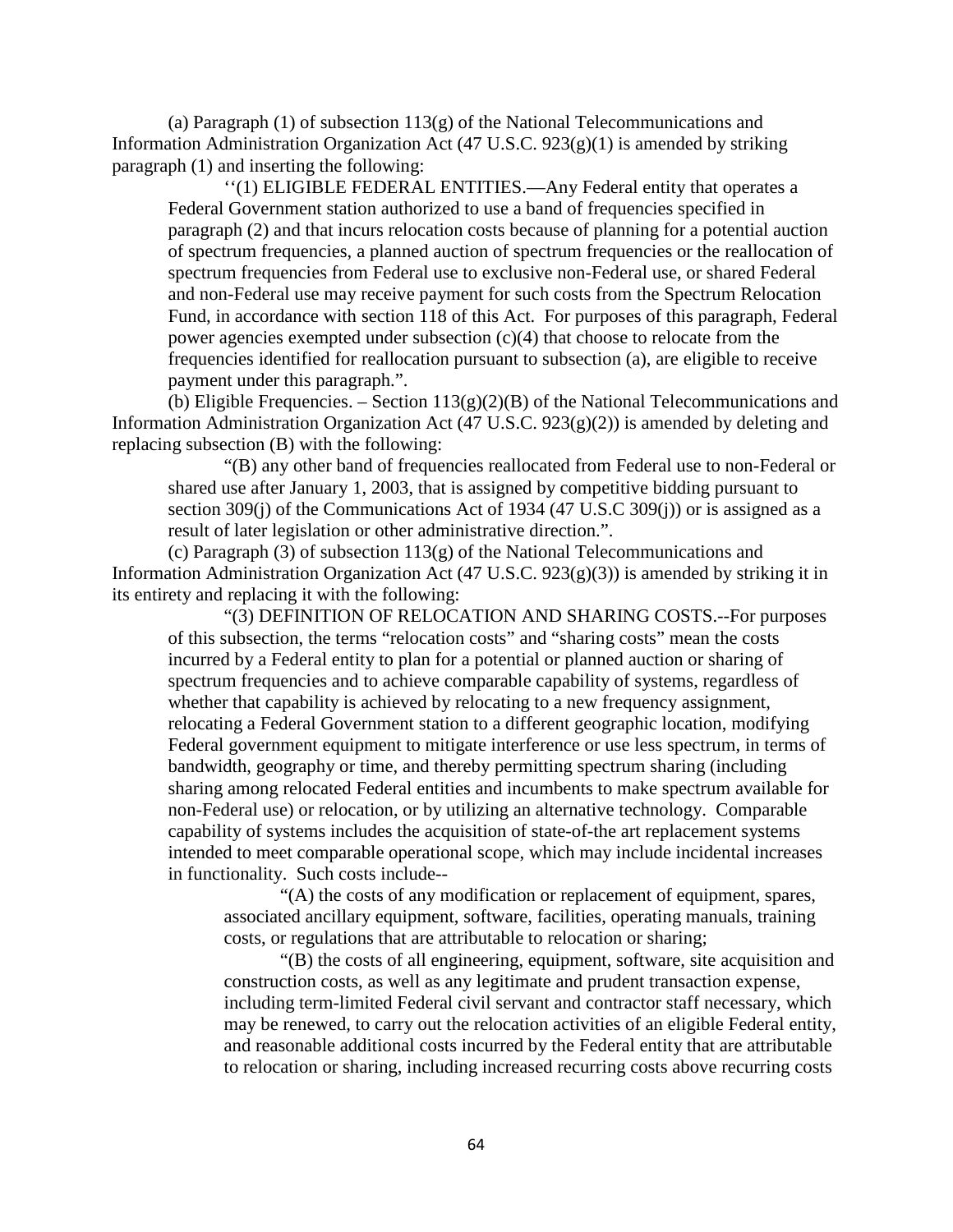of the system before relocation for the remaining estimated life of the system being relocated;

"(C) the costs of research, engineering studies, economic analyses, or other expenses reasonably incurred in connection with (i) calculating the estimated relocation costs that are provided to the Commission pursuant to paragraph (4) of this subsection, or in calculating the estimated sharing costs; (ii) determining the technical or operational feasibility of relocation to one or more potential relocation bands; or (iii) planning for or managing a relocation or sharing project (including spectrum coordination with auction winners) or potential relocation or sharing project;

"(D) the one-time costs of any modification of equipment reasonably necessary to accommodate commercial use of shared frequencies or, in the case of frequencies reallocated to exclusive commercial use, prior to the termination of the Federal entity's primary allocation or protected status, when the eligible frequencies as defined in paragraph (2) of this subsection are made available for private sector uses by competitive bidding and a Federal entity retains primary allocation or protected status in those frequencies for a period of time after the completion of the competitive bidding process;

"(E) the costs associated with the accelerated replacement of systems and equipment if such acceleration is necessary to ensure the timely relocation of systems to a new frequency assignment or the timely accommodation of sharing of Federal frequencies; and

"(F) the costs of the use of commercial systems and services (including systems not utilizing spectrum) to replace Federal systems discontinued or relocated pursuant to this Act, including lease, subscription, and equipment costs over an appropriate period, such as the anticipated life of an equivalent Federal system or other period determined by the Director of the Office of Management and Budget.".

(d) A new subsection (7) is added to Section  $113(g)$  as follows:

"(7) SPECTRUM SHARING.--Federal entities are permitted to allow access to their frequency assignments by non-Federal entities upon approval of the terms of such access by NTIA, in consultation with the Office of Management and Budget. Such non-Federal entities must comply with all applicable rules of the Commission and NTIA, including any regulations promulgated pursuant to this section. Remuneration associated with such access shall be deposited into the Spectrum Relocation Fund. Federal entities that incur costs as a result of such access are eligible for payment from the Fund for the purposes specified in subsection (3) of this section. The revenue associated with such access must be at least 110 percent of the estimated Federal costs.".

(e) Section 118 of such Act (47 U.S.C. 928) is amended by:

(1) In subsection (b), adding at the end, "and any payments made by non-Federal entities for access to Federal spectrum pursuant to 47 U.S.C.  $113(g)(7)$ ";

(2) replacing subsection (c) with the following:

"The amounts in the Fund from auctions of eligible frequencies are authorized to be used to pay relocation costs, as defined in section  $(g)(3)$  of this title, of an eligible Federal entity incurring such costs with respect to relocation from any eligible frequency. In addition, the amounts in the Fund from payments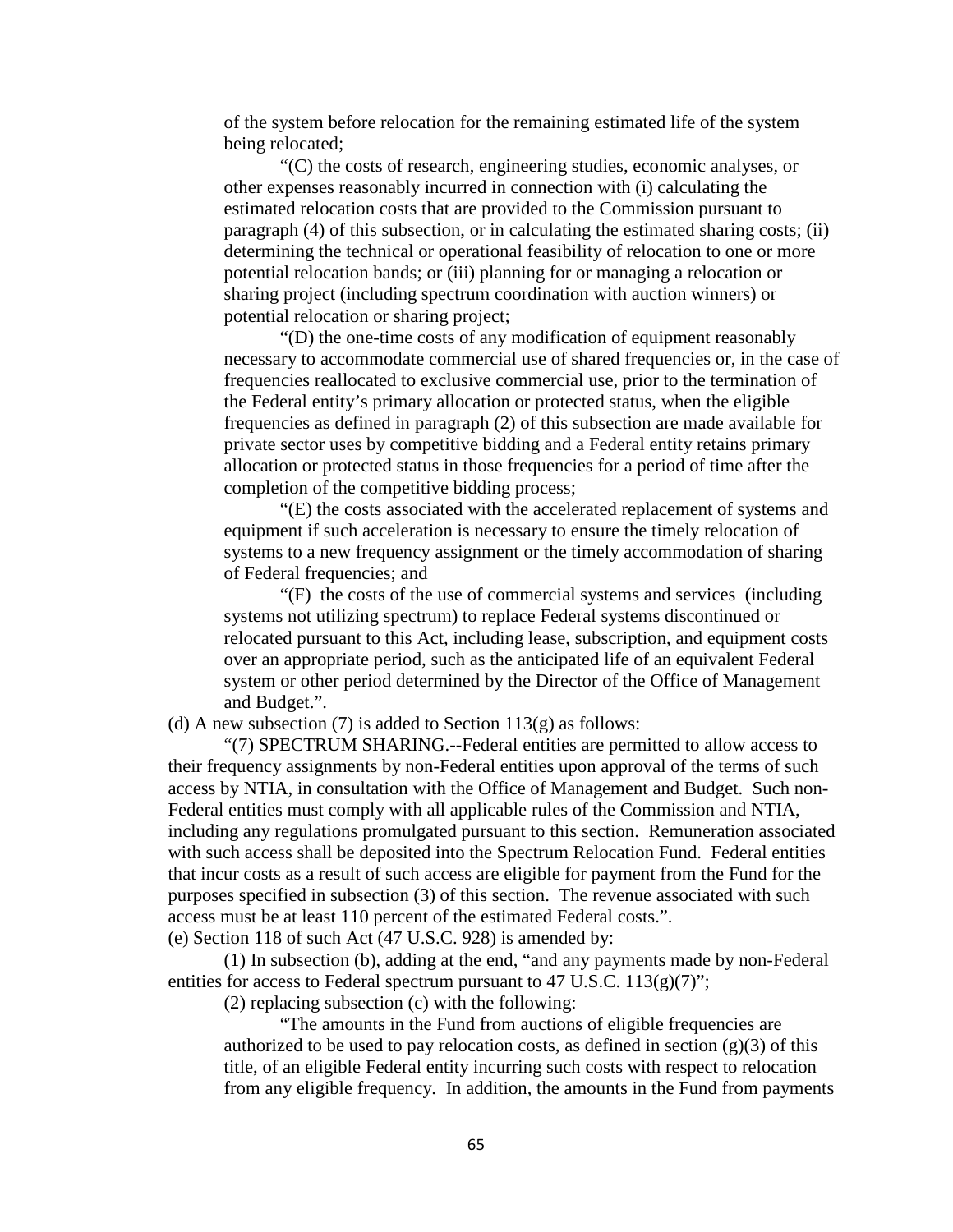by non-Federal entities for access to Federal spectrum are authorized to be used to pay Federal costs associated with such sharing, as defined in section  $(g)(3)$  of this title. The Director of the Office of Management and Budget (OMB) may transfer at any time (including prior to any auction or contemplated auction, or sharing initiative) such sums as may be available in the Fund to an eligible federal entity to pay eligible relocation or sharing costs related to pre-auction estimates or research as defined in subparagraph  $(C)$  of section  $923(g)(3)$  of this title. However, the Director may not transfer more than \$100,000,000 associated with authorized pre-auction activities before an auction is completed and proceeds are deposited in the Spectrum Relocation Fund. Within the \$100,000,000 that may be transferred before an auction, the Director of OMB may transfer up to \$10,000,000 in total to eligible federal entities for eligible relocation or sharing costs related to pre-auction estimates or research as defined in subparagraph (C) of section  $923(g)(3)$  of this title for costs incurred prior to the enactment of this legislation, but after June 28th, 2010. These amounts transferred pursuant to the previous proviso are in addition to amounts that the Director of OMB may transfer after the enactment of this legislation ";

(3) amending subsection  $(d)(1)$  to add, "and sharing" before "costs";

(4) amending subsection  $(d)(2)(B)$  to add, "and sharing" before "costs", and adding at the end, "and sharing";

 $(5)$  replacing subsection  $(d)(3)$  with the following:

"Any amounts in the Fund that are remaining after the payment of the relocation and sharing costs that are payable from the Fund shall revert to and be deposited in the general fund of the Treasury not later than 15 years after the date of the deposit of such proceeds to the Fund, unless the Director of OMB, in consultation with the Assistant Secretary for Communications and Information, notifies the Committees on Appropriations and Energy and Commerce of the House of Representative and the Committees on Appropriations and Commerce, Science, and Transportation of the Senate at least 60 days in advance of the reversion of the funds to the general fund of the Treasury that such funds are needed to complete or to implement current or future relocations or sharing initiatives.";

(6) amending subsection (e)(2) by adding "and sharing" before "costs"; by adding "or sharing" before "is complete"; and by adding "or sharing" before "in accordance"; and

(7) adding a new subsection at the end thereof:

"(f) Notwithstanding subsections (c) through (e) of this section and after the amount specified in subsection (b), up to twenty percent of the amounts deposited in the Spectrum Relocation Fund from the auction of licenses following the date of enactment of this section for frequencies vacated by Federal entities, or up to twenty percent of the amounts paid by non-Federal entities for sharing of Federal spectrum, after the date of enactment are hereby appropriated and available at the discretion of the Director of the Office of Management and Budget, in consultation with the Assistant Secretary for Communications and Information, for payment to the eligible Federal entities, in addition to the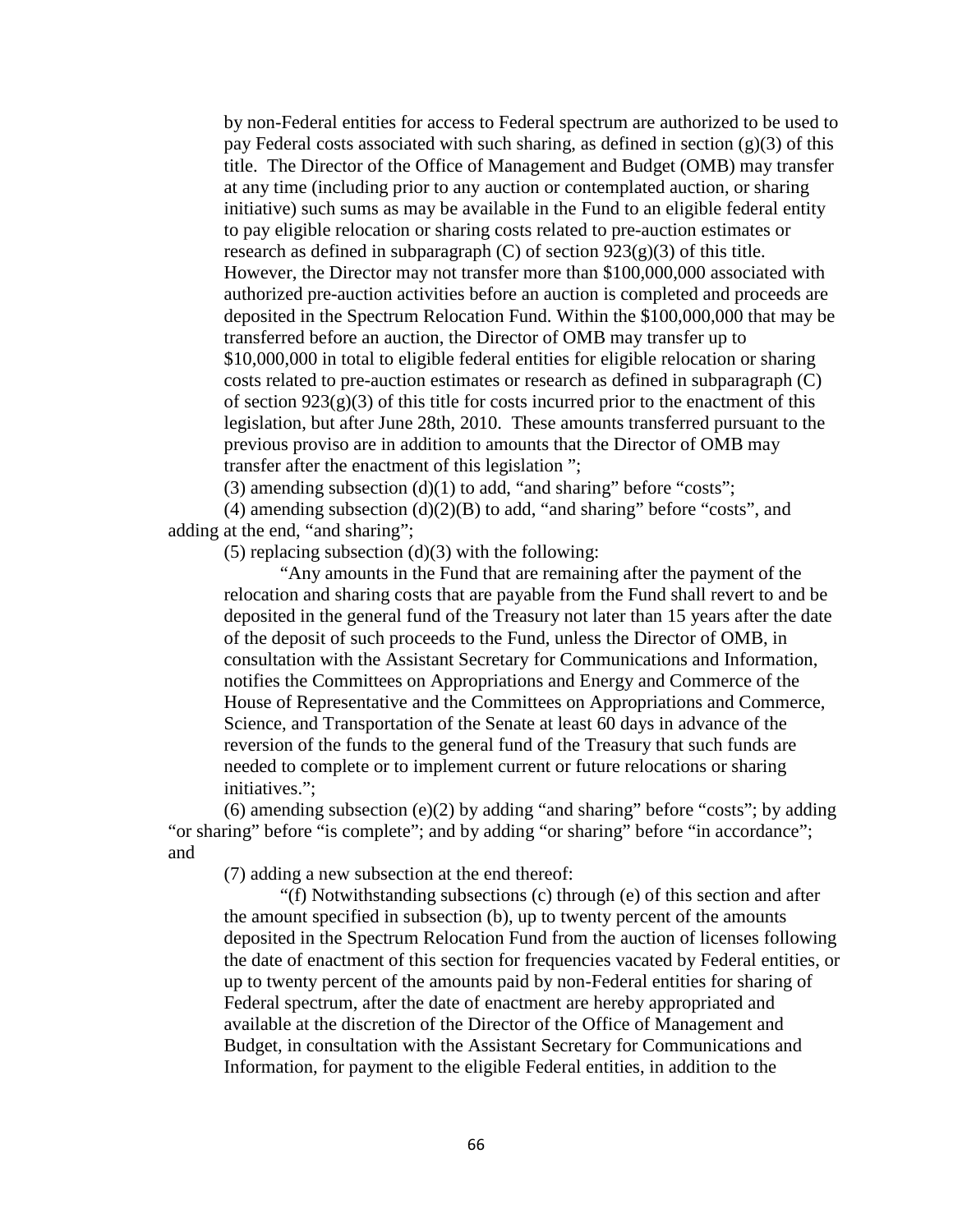relocation and sharing costs defined in paragraph (3) of subsection 923(g), for the purpose of encouraging timely access to those frequencies, provided that:

"(1) Such payments may be based on the market value of the spectrum, timeliness of clearing, and needs for agencies' essential missions;

"(2) Such payments are authorized for:

"(A) the purposes of achieving enhanced capabilities of systems that are affected by the activities specified in subparagraphs (A) through (F) of paragraph (3) of subsection  $923(g)$  of this title; and

"(B) other communications, radar and spectrum-using investments not directly affected by such reallocation or sharing but essential for the missions of the Federal entity that is relocating its systems or sharing frequencies;

"(3) The increase to the Fund due to any one auction after any payment is not less than 10 percent of the winning bids in the relevant auction, or is not less than 10 percent of the payments from non-Federal entities in the relevant sharing agreement;

"(4) Payments to eligible entities must be based on the proceeds generated in the auction that an eligible entity participates in; and

"(5) Such payments will not be made until 30 days after the Director of OMB has notified the Committees on Appropriations and Commerce, Science, and Transportation of the Senate, and the Committees on Appropriations and Energy and Commerce of the House of Representatives.".

(f) Subparagraph D of section 309 (j)(8) of the Communications Act of 1934 (47 U.S.C.  $309(j)(8)(D)$ ) is amended by adding ", after the retention of revenue described in subparagraph (B)," before "attributable" and "and frequencies identified by the Federal Communications Commission to be auctioned in conjunction with eligible frequencies described in 47 U.S.C.  $923(g)(2)$ " before the first "shall" in the subparagraph.

(g) If the head of an executive agency of the Federal Government determines that public disclosure of any information contained in notifications and reports required by sections 923 or 928 of Title 47 of the United States Code would reveal classified national security information or other information for which there is a legal basis for nondisclosure and such public disclosure would be detrimental to national security, homeland security, public safety, or jeopardize law enforcement investigations the head of the executive agency shall notify the NTIA of that determination prior to release of such information. In that event, such information shall be included in a separate annex, as needed and to the extent the agency head determines is consistent with national security or law enforcement purposes. These annexes shall be provided to the appropriate subcommittee in accordance with applicable stipulations, but shall not be disclosed to the public or provided to any unauthorized person through any other means.

### SECTION 273. INCENTIVE AUCTION AUTHORITY.

(a) Paragraph (8) of section 309(j) of the Communications Act of 1934 (47 U.S.C. 309(j)) is amended-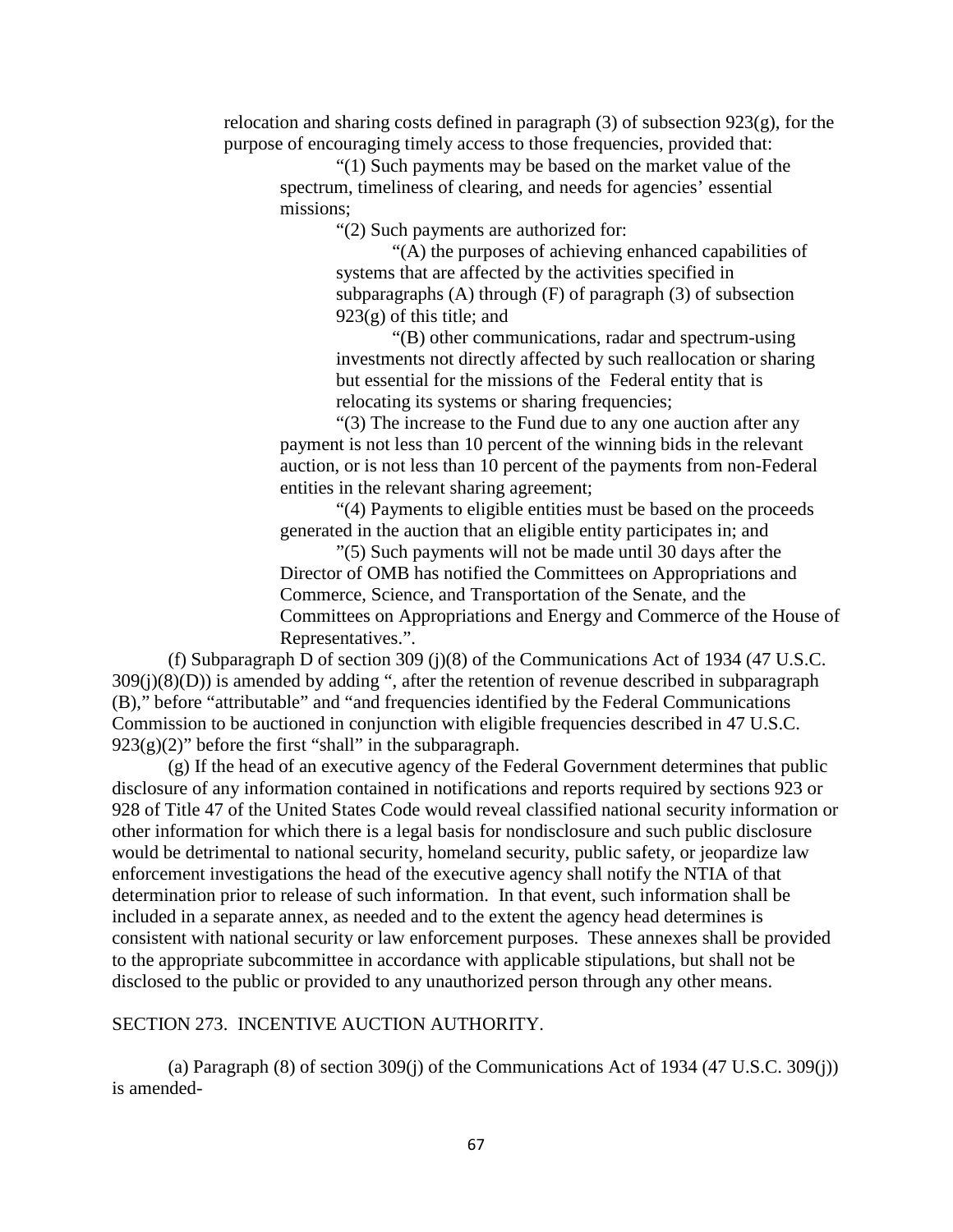(1) in subparagraph  $(A)$ , by deleting "and  $(E)$ " and inserting " $(E)$  and  $(F)$ " after "subparagraphs (B), (D),"; and

(2) by adding at the end the following new subparagraphs:

"(F) Notwithstanding any other provision of law, if the Commission determines that it is consistent with the public interest in utilization of the spectrum for a licensee to voluntarily relinquish some or all of its licensed spectrum usage rights in order to permit the assignment of new initial licenses through a competitive bidding process subject to new service rules, or the designation of spectrum for unlicensed use, the Commission may pay to such licensee a portion of any auction proceeds that the Commission determines, in its discretion, are attributable to the spectrum usage rights voluntarily relinquished by such licensee. If the Commission also determines that it is in the public interest to modify the spectrum usage rights of any incumbent licensee in order to facilitate the assignment of such new initial licenses subject to new service rules, or the designation of spectrum for unlicensed use, the Commission may pay to such licensee a portion of the auction proceeds for the purpose of relocating to any alternative frequency or location that the Commission may designate; Provided, however, that with respect to frequency bands between 54 megahertz and 72 megahertz, 76 megahertz and 88 megahertz, 174 megahertz and 216 megahertz, and 470 megahertz and 698 megahertz ("the specified bands"), any spectrum made available for alternative use utilizing payments authorized under this subsection shall be assigned via the competitive bidding process until the winning bidders for licenses covering at least 84 megahertz from the specified bands deposit the full amount of their bids in accordance with the Commission's instructions. In addition, if more than 84 megahertz of spectrum from the specified bands is made available for alternative use utilizing payments under this subsection, and such spectrum is assigned via competitive bidding, a portion of the proceeds may be disbursed to licensees of other frequency bands for the purpose of making additional spectrum available, provided that a majority of such additional spectrum is assigned via competitive bidding. Also, provided that in exercising the authority provided under this section:

"(i) The Chairman of the Commission, in consultation with the Director of OMB, shall notify the Committees on Appropriations and Commerce, Science, and Transportation of the Senate, and the Committees on Appropriations and Energy and Commerce of the House of Representatives of the methodology for calculating such payments to licensees at least 3 months in advance of the relevant auction, and that such methodology consider the value of spectrum vacated in its current use and the timeliness of clearing; and

"(ii) Notwithstanding subparagraph (A), and except as provided in subparagraphs (B), (C), and (D), all proceeds (including deposits and up front payments from successful bidders) from the auction of spectrum under this section and section 106 of this Act shall be deposited with the Public Safety Trust Fund established under section 217 of this Act. "(G) ESTABLISHMENT OF INCENTIVE AUCTION RELOCATION

FUND.—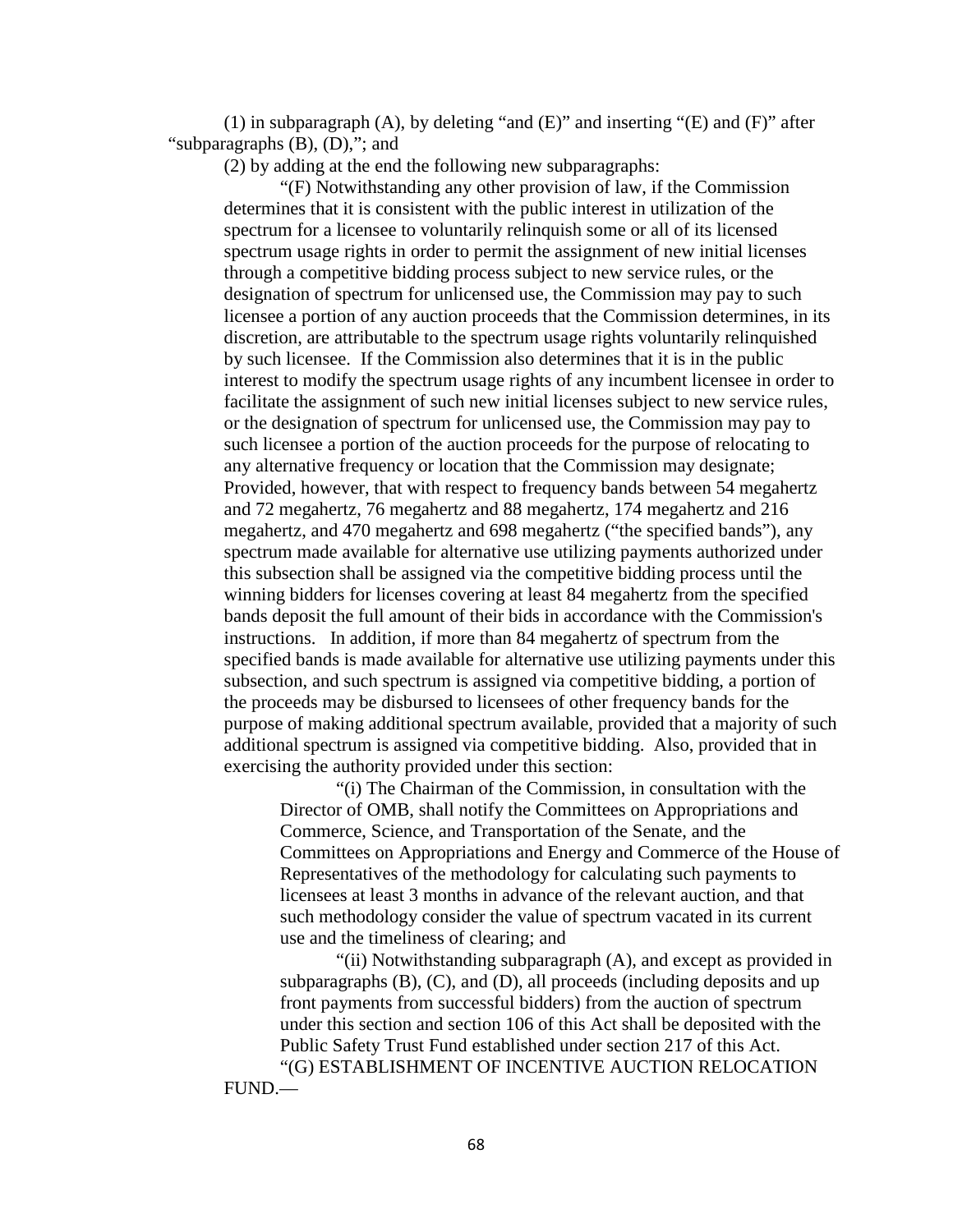"(i) IN GENERAL.—There is established in the Treasury of the United States a fund to be known as the 'Incentive Auction Relocation Fund'.

"(ii) ADMINISTRATION.—The Assistant Secretary shall administer the Incentive Auction Relocation Fund using the amounts deposited pursuant to this section.

"(iii) CREDITING OF RECEIPTS.—There shall be deposited into or credited to the Incentive Auction Relocation Fund any amounts specified in section 217 of this Act.

"(iv) AVAILABILITY.—Amounts in the Incentive Auction Relocation Fund shall be available to the NTIA for use—

"(I) without fiscal year limitation;

"(II) for a period not to exceed 18 months following the later of—

> "(aa) the completion of incentive auction from which such amounts were derived;

"(bb) the date on which the Commission issues all the new channel assignments pursuant to any repacking required under subparagraph (F)(ii); or

"(cc) the issuance of a construction permit by the Commission for a station to change channels, geographic locations, to collocate on the same channel or notification by a station to the Assistant Secretary that it is impacted by such a change and

"(III) without further appropriation.

"(v) USE OF FUNDS.—Amounts in the Incentive Auction Relocation Fund may only be used by the NTIA, in consultation with the Commission, to cover—

> "(I) the reasonable costs of television broadcast stations that are relocated to a different spectrum channel or geographic location following an incentive auction under subparagraph (F), or that are impacted by such relocations, including to cover the cost of new equipment, installation, and construction; and

"(II) the costs incurred by multichannel video programming distributors for new equipment, installation, and construction related to the carriage of such relocated stations or the carriage of stations that voluntarily elect to share a channel, but retain their existing rights to carriage pursuant to sections 338, 614, and 615.".

# SECTION 274. REQUIREMENTS WHEN REPURPOSING CERTAIN MOBILE SATELLITE SERVICES SPECTRUM FOR TERRESTRIAL BROADBAND USE.

To the extent that the Commission makes available terrestrial broadband rights on spectrum primarily licensed for mobile satellite services, the Commission shall recover a significant portion of the value of such right either through the authority provided in section 309(j) of the Communications Act of 1934 (47 U.S.C. 309(j)) or by section 278 of this subtitle.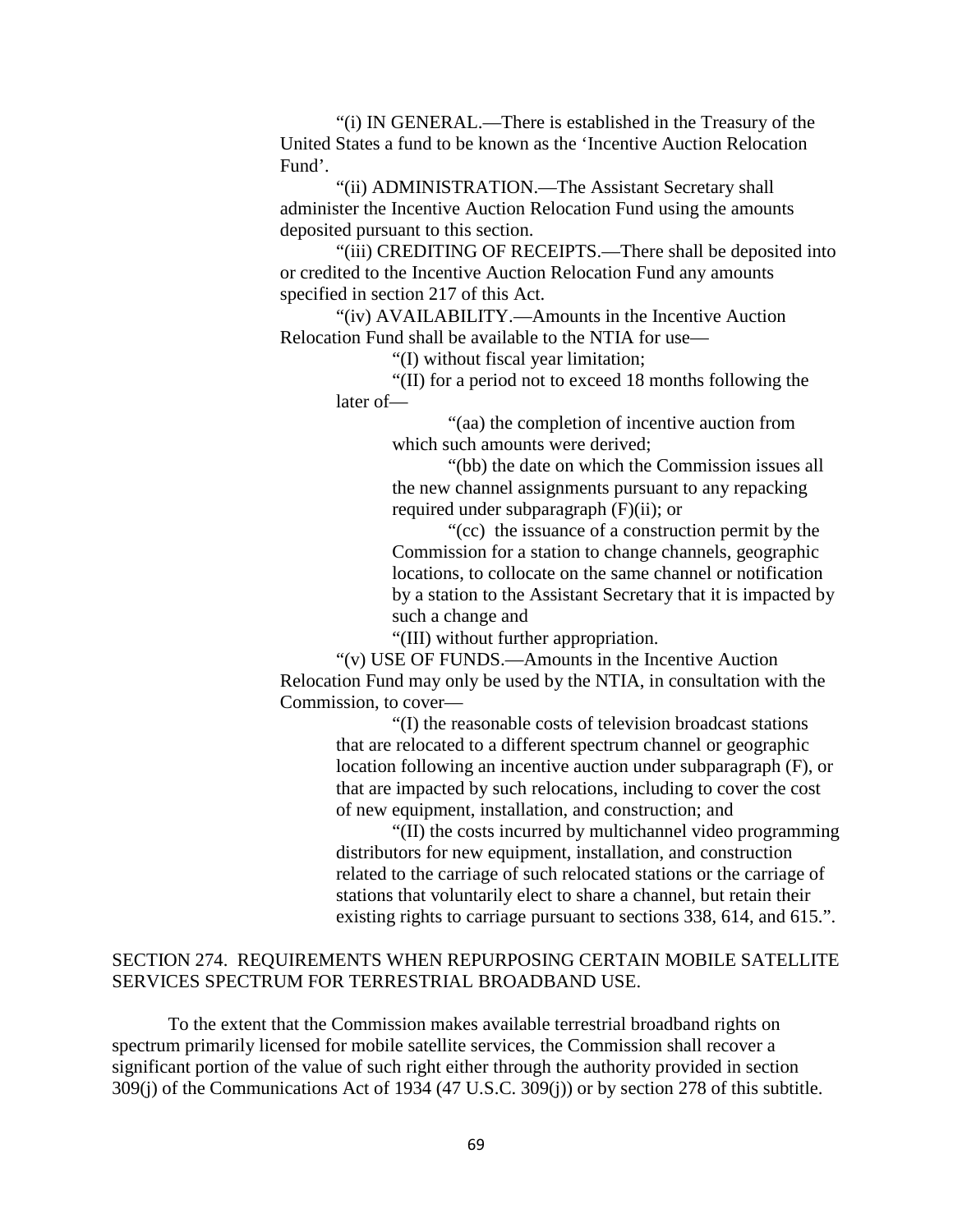### SECTION 275. PERMANENT EXTENSION OF AUCTION AUTHORITY.

Section 309(j)11 of the Communications Act of 1934 (47 U.S.C. 309 (j)(11)) is repealed.

# SECTION 276. AUTHORITY TO AUCTION LICENSES FOR DOMESTIC SATELLITE SERVICES.

Section 309(j) of the Communications Act of 1934 is amended by adding the following new subsection at the end thereof:

"(17) Notwithstanding any other provision of law, the Commission shall use competitive bidding under this subsection to assign any license, construction permit, reservation, or similar authorization or modification thereof, that may be used solely or predominantly for domestic satellite communications services, including satellite-based television or radio services. A service is defined to be predominantly for domestic satellite communications services if the majority of customers that may be served are located within the geographic boundaries of the United States. The Commission may, however, use an alternative approach to assignment of such licenses or similar authorities if it finds that such an alternative to competitive bidding would serve the public interest, convenience, and necessity. This paragraph shall be effective on the date of its enactment and shall apply to all Commission assignments or reservations of spectrum for domestic satellite services, including, but not limited to, all assignments or reservations for satellite-based television or radio services as of the effective date.".

### SECTION 277. DIRECTED AUCTION OF CERTAIN SPECTRUM.

(a) IDENTIFICATION OF SPECTRUM.—Not later than 1 year after the date of enactment of this subtitle, the Assistant Secretary shall identify and make available for immediate reallocation, at a minimum, 15 megahertz of contiguous spectrum at frequencies located between 1675 megahertz and 1710 megahertz, inclusive, minus the geographic exclusion zones, or any amendment thereof, identified in NTIA's October 2010 report entitled ''An Assessment of Near-Term Viability of Accommodating Wireless Broadband Systems in 1675– 1710 MHz, 1755–1780 MHz, 3500–3650 MHz, and 4200–4220 MHz, 4380–4400 MHz Bands,'' to be made available for reallocation or sharing with incumbent Government operations.

(b) AUCTION.—Not later than January 31, 2016, the Commission shall conduct, in such combination as deemed appropriate by the Commission, the auctions of the following licenses covering at least the frequencies described in this section, by commencing the bidding for:

(1) The spectrum between the frequencies of 1915 megahertz and 1920 megahertz, inclusive.

(2) The spectrum between the frequencies of 1995 megahertz and 2000 megahertz, inclusive.

(3) The spectrum between the frequencies of 2020 megahertz and 2025 megahertz, inclusive.

(4) The spectrum between the frequencies of 2155 megahertz and 2175 megahertz, inclusive.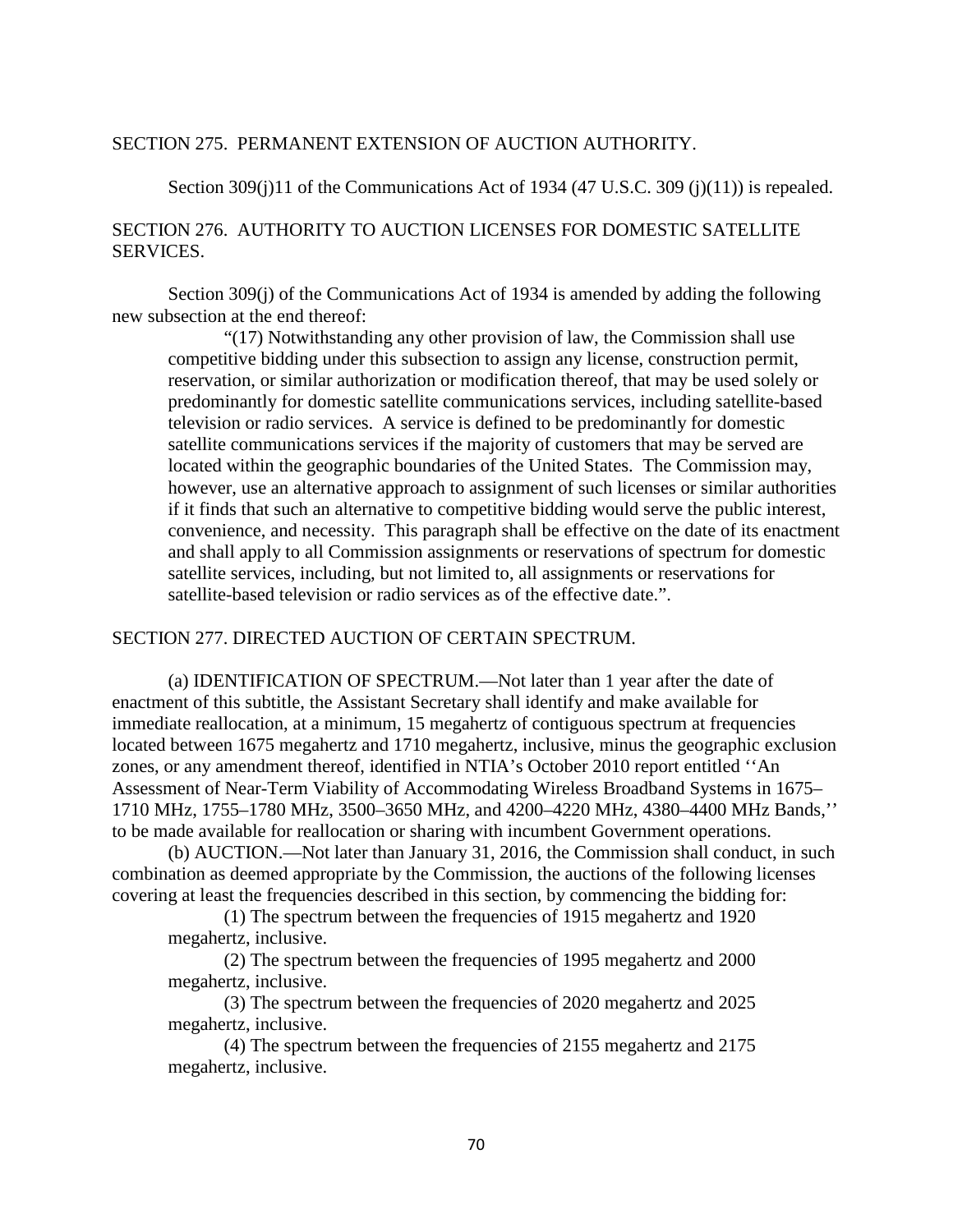(5) The spectrum between the frequencies of 2175 megahertz and 2180 megahertz, inclusive.

(6) At least 25 megahertz of spectrum between the frequencies of 1755 megahertz and 1850 megahertz, minus appropriate geographic exclusion zones if necessary, unless the President of the United States determines that —

(A) such spectrum should not be reallocated due to the need to protect incumbent Federal operations; or reallocation must be delayed or progressed in phases to ensure protection or continuity of Federal operations; and

(B) allocation of other spectrum—

(i) better serves the public interest, convenience, and necessity; and

(ii) can reasonably be expected to produce receipts comparable to auction of spectrum frequencies identified in this paragraph.

(7) The Commission may substitute alternative spectrum frequencies for the spectrum frequencies identified in paragraphs (1) through (5) of this subsection, if the Commission determines that alternative spectrum would better serve the public interest and the Office of Management and Budget certifies that such alternative spectrum frequencies are reasonably expected to produce receipts comparable to auction of the spectrum frequencies identified in paragraphs (1) through (5) of this subsection.

(c) AUCTION ORGANIZATION.—The Commission may, if technically feasible and consistent with the public interest, combine the spectrum identified in paragraphs (4), (5), and the portion of paragraph (6) between the frequencies of 1755 megahertz and 1850 megahertz, inclusive, of subsection (b) in an auction of licenses for paired spectrum blocks.

(d) FURTHER REALLOCATION OF CERTAIN OTHER SPECTRUM.—

(1) COVERED SPECTRUM.—For purposes of this subsection, the term ''covered spectrum'' means the portion of the electromagnetic spectrum between the frequencies of 3550 to 3650 megahertz, inclusive, minus the geographic exclusion zones, or any amendment thereof, identified in NTIA's October 2010 report entitled ''An Assessment of Near-Term Viability of Accommodating Wireless Broadband Systems in 1675–1710 MHz, 1755–1780 MHz, 3500–3650 MHz, and 4200–4220 MHz, 4380–4400 MHz Bands''.

(2) IN GENERAL.—Consistent with requirements of section 309(j) of the Communications Act of 1934, the Commission shall reallocate covered spectrum for assignment by competitive bidding or allocation to unlicensed use, minus appropriate exclusion zones if necessary, unless the President of the United States determines that—

(A) such spectrum cannot be reallocated due to the need to protect incumbent Federal systems from interference; or

(B) allocation of other spectrum—

(i) better serves the public interest, convenience, and necessity; and

(ii) can reasonably be expected to produce receipts comparable to what the covered spectrum might auction for without the geographic exclusion zones.

(3) ACTIONS REQUIRED IF COVERED SPECTRUM CANNOT BE REALLOCATED.—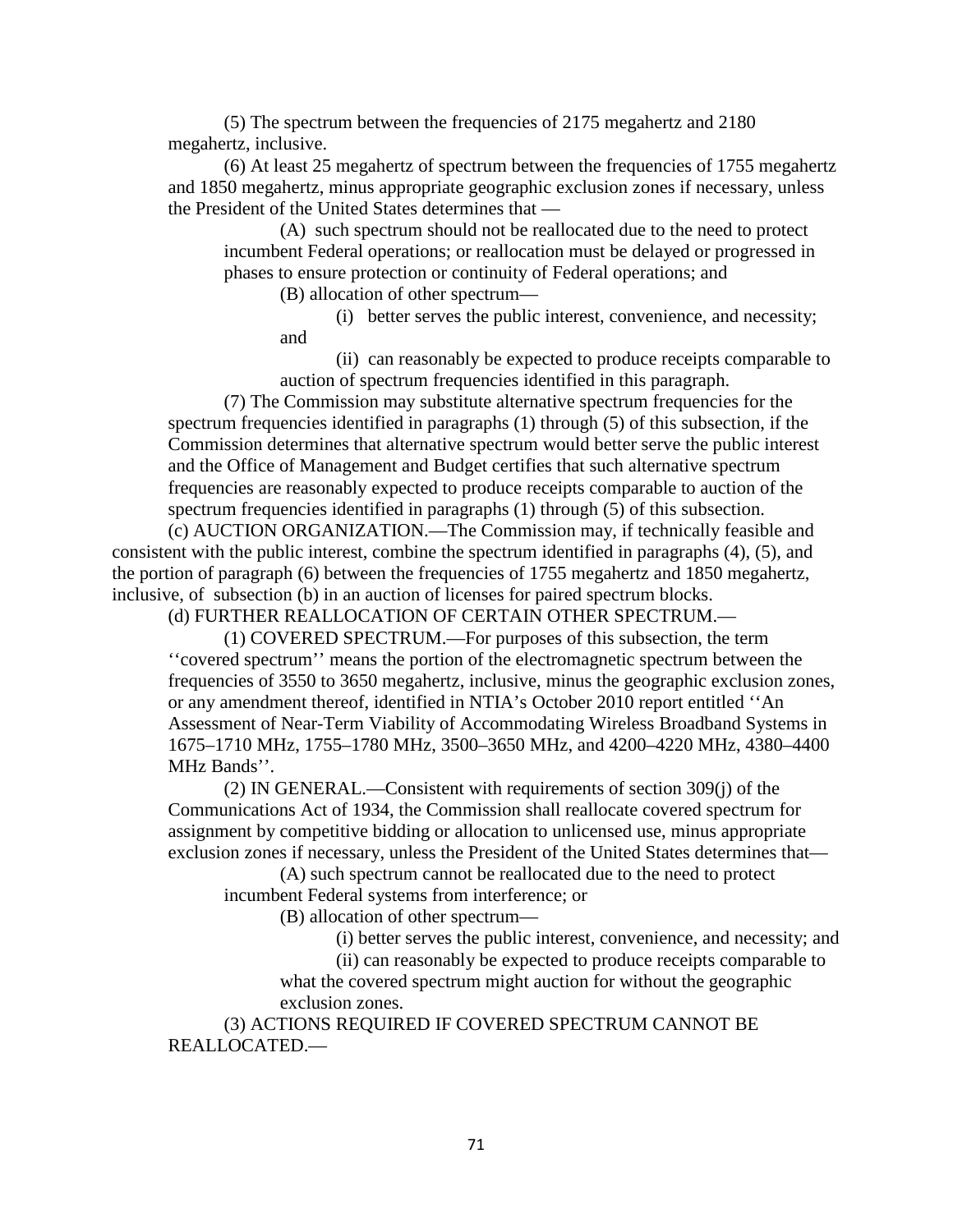(A) IN GENERAL.—If the President makes a determination under paragraph (2) that the covered spectrum cannot be reallocated, then the President shall, within 1 year after the date of such determination—

(i) identify alternative bands of frequencies totaling more than 20 megahertz and no more than 100 megahertz of spectrum used primarily by Federal agencies that satisfy the requirements of clauses (i)and (ii) of paragraph  $(2)(B)$ ;

(ii) report to the appropriate committees of Congress and the Commission an identification of such alternative spectrum for assignment by competitive bidding; and

(iii) make such alternative spectrum for assignment immediately available for reallocation.

(B) AUCTION.—If the President makes a determination under paragraph (2) that the covered spectrum cannot be reallocated, the Commission shall commence the bidding of the alternative spectrum identified pursuant to subparagraph (A) within 3 years of the date of enactment of this subtitle. (4) ACTIONS REQUIRED IF COVERED SPECTRUM CAN BE

REALLOCATED.—If the President does not make a determination under paragraph (1) that the covered spectrum cannot be reallocated, the Commission shall commence the competitive bidding for the covered spectrum within 3 years of the date of enactment of this subtitle.

(e) AMENDMENTS TO DESIGN REQUIREMENTS RELATED TO COMPETITIVE BIDDING.—Section 309(j) of the Communications Act of 1934 (47 U.S.C. 309(j)) is amended—

 $(1)$  in paragraph  $(3)$ —

(A) in subparagraph (E)(ii), by striking ''; and'' and inserting a semicolon; (B) in subparagraph (F), by striking the period at the end and inserting a

semicolon; and

(2) by amending clause (i) of the second sentence of paragraph  $(8)(C)$  to read as follows:

''(i) the deposits—

''(I) of successful bidders of any auction conducted pursuant to subparagraph (F) of section 106 of this act shall be paid to the Public Safety Trust Fund established under section 217 of such Act; and

''(II) of successful bidders of any other auction shall be paid to the Treasury;''.

SECTION 278. AUTHORITY TO ESTABLISH SPECTRUM LICENSE USER FEES.

Section 309 of the Communications Act of 1934 is amended by adding the following new subsection at the end thereof:

"(m) USE OF SPECTRUM LICENSE USER FEES. – For initial licenses or construction permits that are not granted through the use of competitive bidding as set forth in subsection (j), and for renewals or modifications of initial licenses or other authorizations, whether granted through competitive bidding or not, the Commission may, where warranted, establish, assess, and collect annual user fees on holders of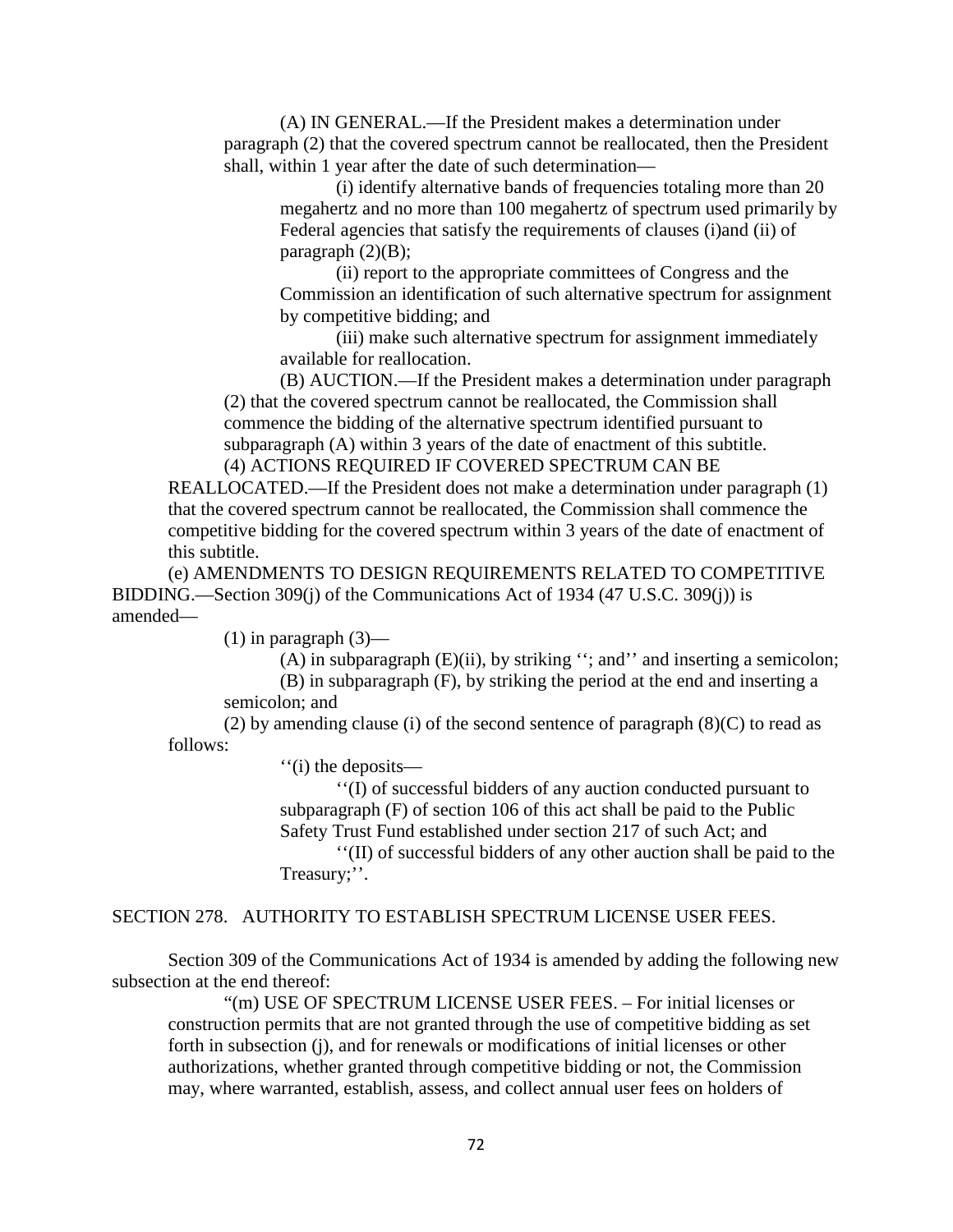spectrum licenses or construction permits, including their successors or assignees, in order to promote efficient and effective use of the electromagnetic spectrum.

"(1) REQUIRED COLLECTIONS. –the Commission shall collect at least the following amounts –

(A)\$200,000,000 in fiscal year 2012;

(B) \$300,000,000 in fiscal year 2013;

(C) \$425,000,000 in fiscal year 2014;

(D) \$550,000,000 in fiscal year 2015;

(E) \$550,000,000 in fiscal year 2016;

(F) \$550,000,000 in fiscal year 2017;

(G) \$550,000,000 in fiscal year 2018;

(H) \$550,000,000 in fiscal year 2019;

(I) \$550,000,000 in fiscal year 2020; and

(J) \$550,000,000 in fiscal year 2021."

"(2) DEVELOPMENT OF SPECTRUM FEE REGULATIONS. –

"(A) The Commission shall, by regulation, establish a methodology for assessing annual spectrum user fees and a schedule for collection of such fees on classes of spectrum licenses or construction permits or other instruments of authorization, consistent with the public interest, convenience and necessity. The Commission may determine over time different classes of spectrum licenses or construction permits upon which such fees may be assessed. In establishing the fee methodology, the Commission may consider the following factors:

"(i) the highest value alternative spectrum use forgone;

"(ii) scope and type of permissible services and uses;

"(iii) amount of spectrum and licensed coverage area;

"(iv) shared versus exclusive use;

"(v) level of demand for spectrum licenses or construction permits within a certain spectrum band or geographic area;

"(vi) the amount of revenue raised on comparable licenses awarded through an auction; and

"(vii) such factors that the Commission determines, in its discretion, are necessary to promote efficient and effective spectrum use.

"(B) In addition, the Commission shall, by regulation, establish a methodology for assessing annual user fees and a schedule for collection of such fees on entities holding Ancillary Terrestrial Component authority in conjunction with Mobile Satellite Service spectrum licenses, where the Ancillary Terrestrial Component authority was not assigned through use of competitive bidding. The Commission shall not collect less from the holders of such authority than a reasonable estimate of the value of such authority over its term, regardless of whether terrestrial services is actually provided during this term. In determining a reasonable estimate of the value of such authority, the Commission may consider factors listed in subsection (A).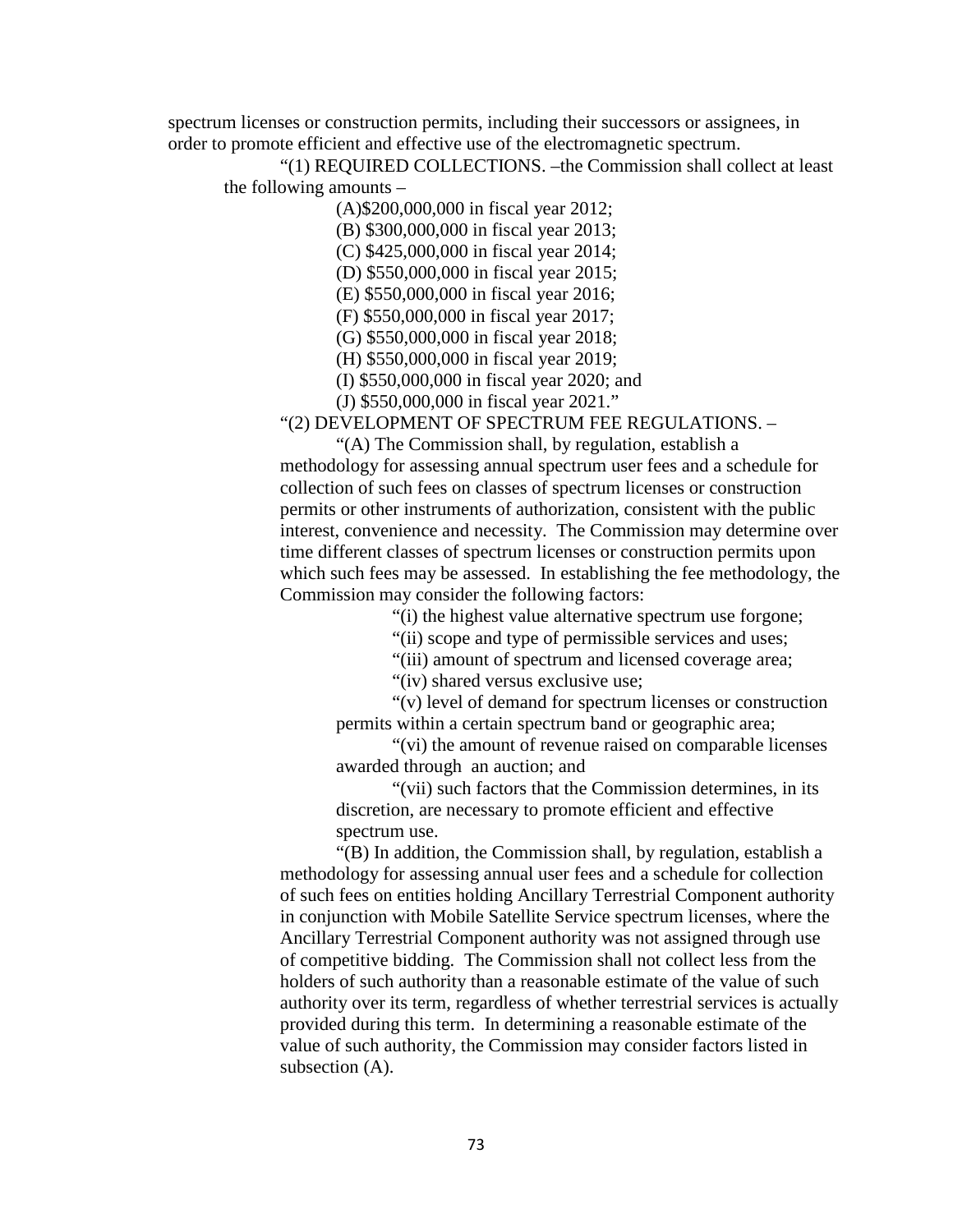"(C) Within 60 days of enactment of this Act, the Commission shall commence a rulemaking to develop the fee methodology and regulations. The Commission shall take all actions necessary so that it can collect fees from the first class or classes of spectrum license or construction permit holders no later than September 30, 2012.

"(D) The Commission, from time to time, may commence further rulemakings (separate from or in connection with other rulemakings or proceedings involving spectrum-based services, licenses, permits and uses) and modify the fee methodology or revise its rules required by paragraph (B) to add or modify classes of spectrum license or construction permit holders that must pay fees, and assign or adjust such fee as a result of the addition, deletion, reclassification or other change in a spectrumbased service or use, including changes in the nature of a spectrum-based service or use as a consequence of Commission rulemaking proceedings or changes in law. Any resulting changes in the classes of spectrum licenses, construction permits or fees shall take effect upon the dates established in the Commission's rulemaking proceeding in accordance with applicable law.

"(E) The Commission shall exempt from such fees holders of licenses for broadcast television and public safety services. The term "emergency response providers" includes State, local, and tribal, emergency public safety, law enforcement, firefighter, emergency response, emergency medical (including hospital emergency facilities), and related personnel, agencies and authorities.

"(3) PENALTIES FOR LATE PAYMENT. – The Commission shall prescribe by regulation an additional charge which shall be assessed as a penalty for late payment of fees required by this subsection.

"(4) REVOCATION OF LICENSE OR PERMIT. – The Commission may revoke any spectrum license or construction permit for a licensee's or permitee's failure to pay in a timely manner any fee or penalty to the Commission under this subsection. Such revocation action may be taken by the Commission after notice of the Commission's intent to take such action is sent to the licensee by registered mail, return receipt requested, at the licensee's last known address. The notice will provide the licensee at least 30 days to either pay the fee or show cause why the fee does not apply to the licensee or should otherwise be waived or payment deferred. A hearing is not required under this subsection unless the licensee's response presents a substantial and material question of fact. In any case where a hearing is conducted pursuant to this section, the hearing shall be based on written evidence only, and the burden of proceeding with the introduction of evidence and the burden of proof shall be on the licensee. Unless the licensee substantially prevails in the hearing, the Commission may assess the licensee for the costs of such hearing. Any Commission order adopted pursuant to this subsection shall determine the amount due, if any, and provide the licensee with at least 30 days to pay that amount or have its authorization revoked. No order of revocation under this subsection shall become final until the licensee has exhausted its right to judicial review of such order under section 402(b)(5) of this title.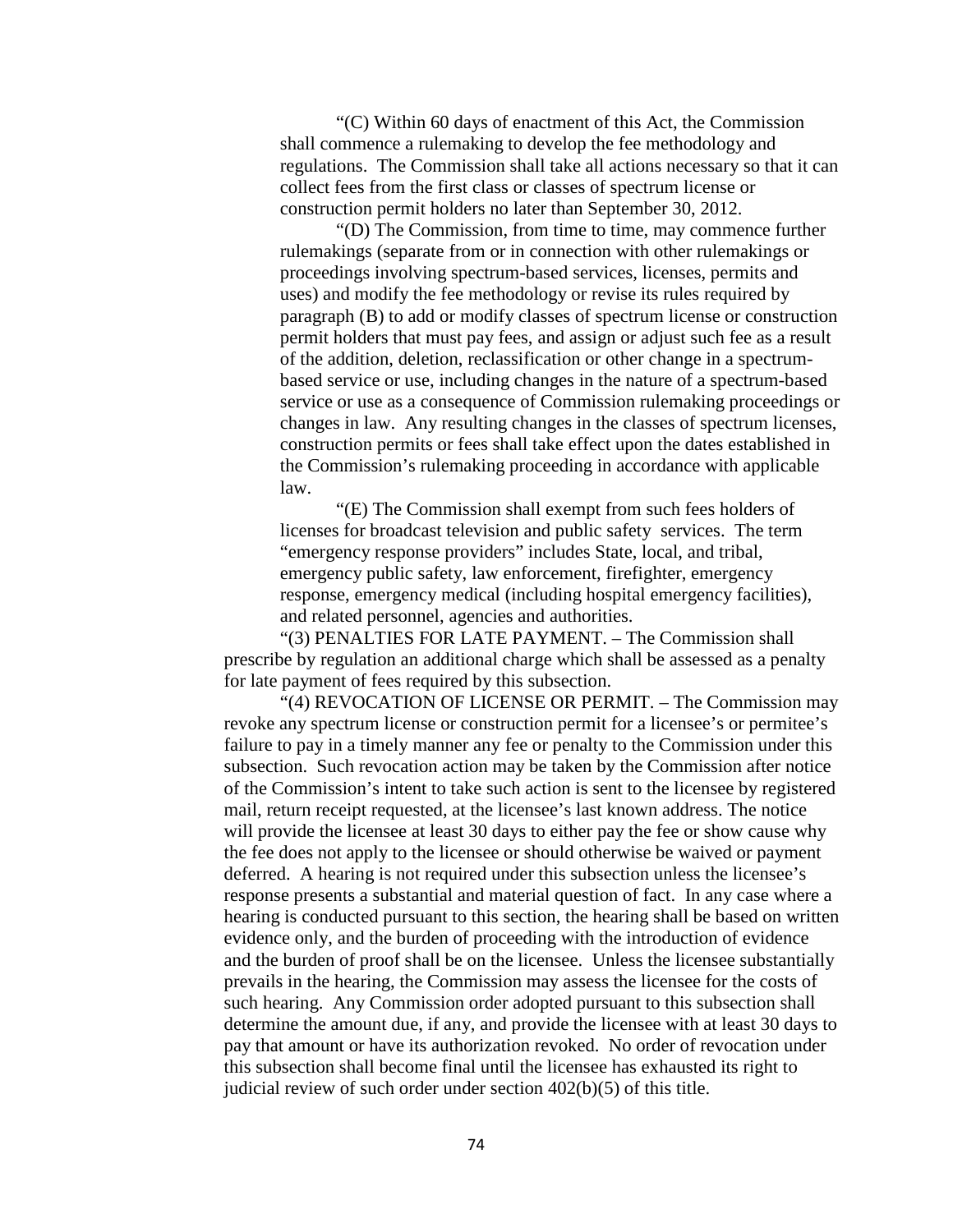"(5) TREATMENT OF REVENUES. –All proceeds obtained pursuant to the regulations required by this subsection shall be deposited in the General Fund of the Treasury."

## PART II – PUBLIC SAFETY BROADBAND NETWORK

## SECTION 281. REALLOCATION OF D BLOCK FOR PUBLIC SAFETY.

(a) In General.—The Commission shall reallocate the 700 MHz D block spectrum for use by public safety entities in accordance with the provisions of this subtitle.

(b) Spectrum Allocation.—Section 337(a) of the Communications Act of 1934 (47 U.S.C.  $337(a)$  is amended—

(1) by striking "24" in paragraph (1) and inserting "34"; and

(2) by striking "36" in paragraph (2) and inserting "26".

## SECTION 282. FLEXIBLE USE OF NARROWBAND SPECTRUM.

The Commission may allow the narrowband spectrum to be used in a flexible manner, including usage for public safety broadband communications, subject to such technical and interference protection measures as the Commission may require and subject to interoperability requirements of the Commission and the Corporation established in section 204 of this subtitle.

## SECTION 283. SINGLE PUBLIC SAFETY WIRELESS NETWORK LICENSEE.

(a) Reallocation and Grant of License.—Notwithstanding any other provision of law, and subject to the provisions of this subtitle, including section 290, the Commission shall grant a license to the Public Safety Broadband Corporation established under section 284 for the use of the 700 MHz D block spectrum and existing public safety broadband spectrum.

(b) Term of License.—

(1) INITIAL LICENSE.—The license granted under subsection (a) shall be for an initial term of 10 years from the date of the initial issuance of the license.

(2) RENEWAL OF LICENSE.—Prior to expiration of the term of the initial license granted under subsection (a) or the expiration of any subsequent renewal of such license, the Corporation shall submit to the Commission an application for the renewal of such license. Such renewal application shall demonstrate that, during the preceding license term, the Corporation has met the duties and obligations set forth under this subtitle. A renewal license granted under this paragraph shall be for a term of not to exceed 15 years.

(c) Facilitation of Transition.—The Commission shall take all actions necessary to facilitate the transition of the existing public safety broadband spectrum to the Public Safety Broadband Corporation established under section 284.

SECTION 284. ESTABLISHMENT OF PUBLIC SAFETY BROADBAND CORPORATION.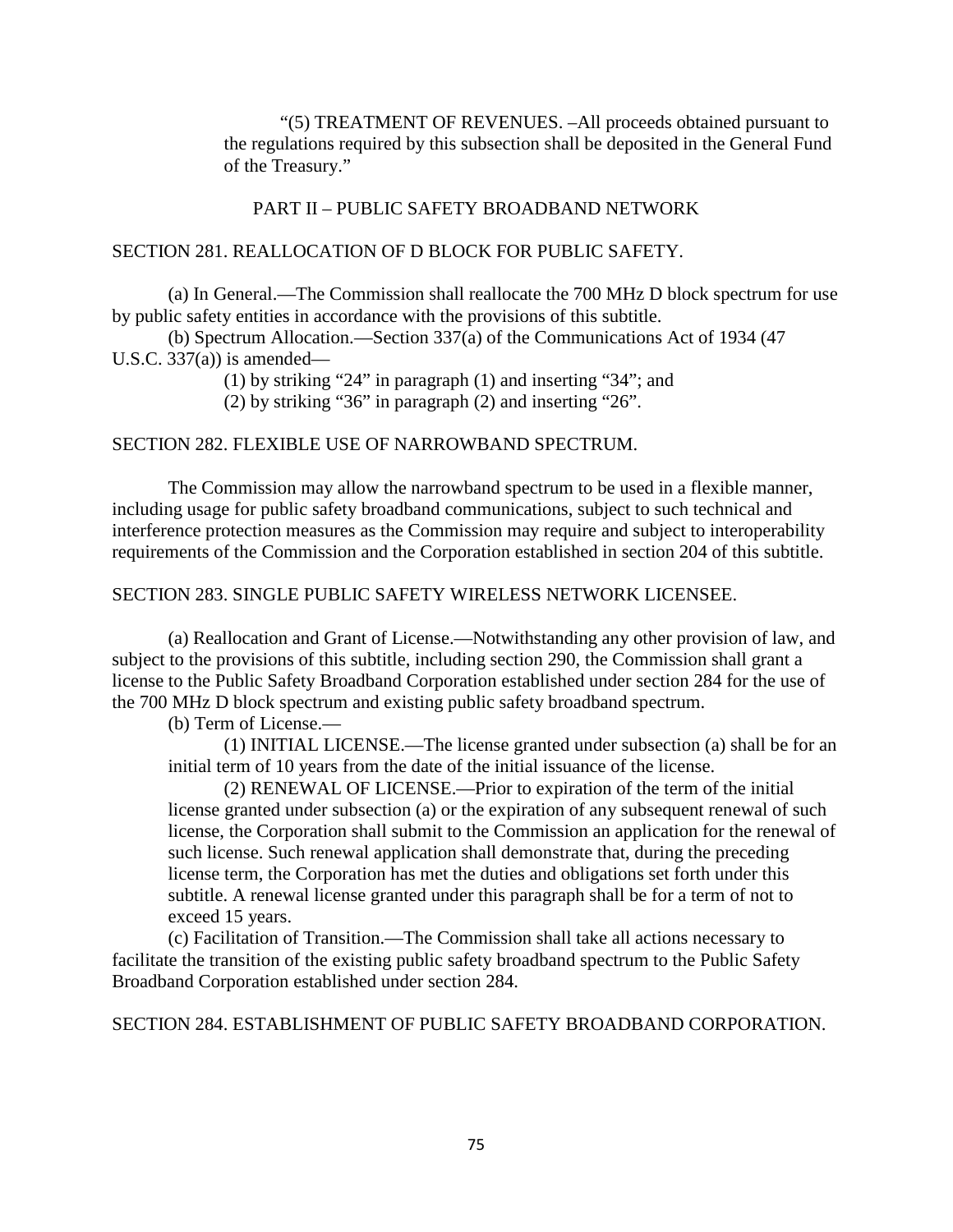(a) Establishment.—There is authorized to be established a private, nonprofit corporation, to be known as the "Public Safety Broadband Corporation", which is neither an agency nor establishment of the United States Government or the District of Columbia Government.

(b) Application of Provisions.—The Corporation shall be subject to the provisions of this subtitle, and, to the extent consistent with this subtitle, to the District of Columbia Nonprofit Corporation Act (sec. 29–301.01 et seq., D.C. Official Code).

(c) Residence.—The Corporation shall have its place of business in the District of Columbia and shall be considered, for purposes of venue in civil actions, to be a resident of the District of Columbia.

(d) Powers Under DC Act.—In order to carry out the duties and activities of the Corporation, the Corporation shall have the usual powers conferred upon a nonprofit corporation by the District of Columbia Nonprofit Corporation Act.

(e) Incorporation.—The members of the initial Board of Directors of the Corporation shall serve as incorporators and shall take whatever steps that are necessary to establish the Corporation under the District of Columbia Nonprofit Corporation Act.

## SECTION 285. BOARD OF DIRECTORS OF THE CORPORATION.

(a) Membership.—The management of the Corporation shall be vested in a Board of Directors (referred to in this Title as the "Board"), which shall consist of the following members:

(1) FEDERAL MEMBERS.—The following individuals, or their respective designees, shall serve as Federal members:

(A) The Secretary of Commerce.

(B) The Secretary of Homeland Security.

(C) The Attorney General of the United States.

(D) The Director of the Office of Management and Budget.

(2) NON-FEDERAL MEMBERS.—

(A) IN GENERAL.—The Secretary of Commerce, in consultation with the Secretary of Homeland Security and the Attorney General of the United States, shall appoint 11 individuals to serve as non-Federal members of the Board.

(B) STATE, TERRITORIAL, TRIBAL AND LOCAL GOVERNMENT INTERESTS.—In making appointments under subparagraph (A), the Secretary of Commerce should—

(i) appoint at least 3 individuals with significant expertise in the collective interests of State, Territorial, Tribal and Local governments; and

(ii) seek to ensure geographic and regional representation of the United States in such appointments;

(iii) seek to ensure rural and urban representation in such appointments.

(C) PUBLIC SAFETY INTERESTS.—In making appointments under subparagraph (A), the Secretary of Commerce should appoint at least 3 individuals who have served or are currently serving as public safety professionals.

(D) REQUIRED QUALIFICATIONS.—

(i) IN GENERAL.— Each non-Federal member appointed under subparagraph (A) should meet at least 1 of the following criteria: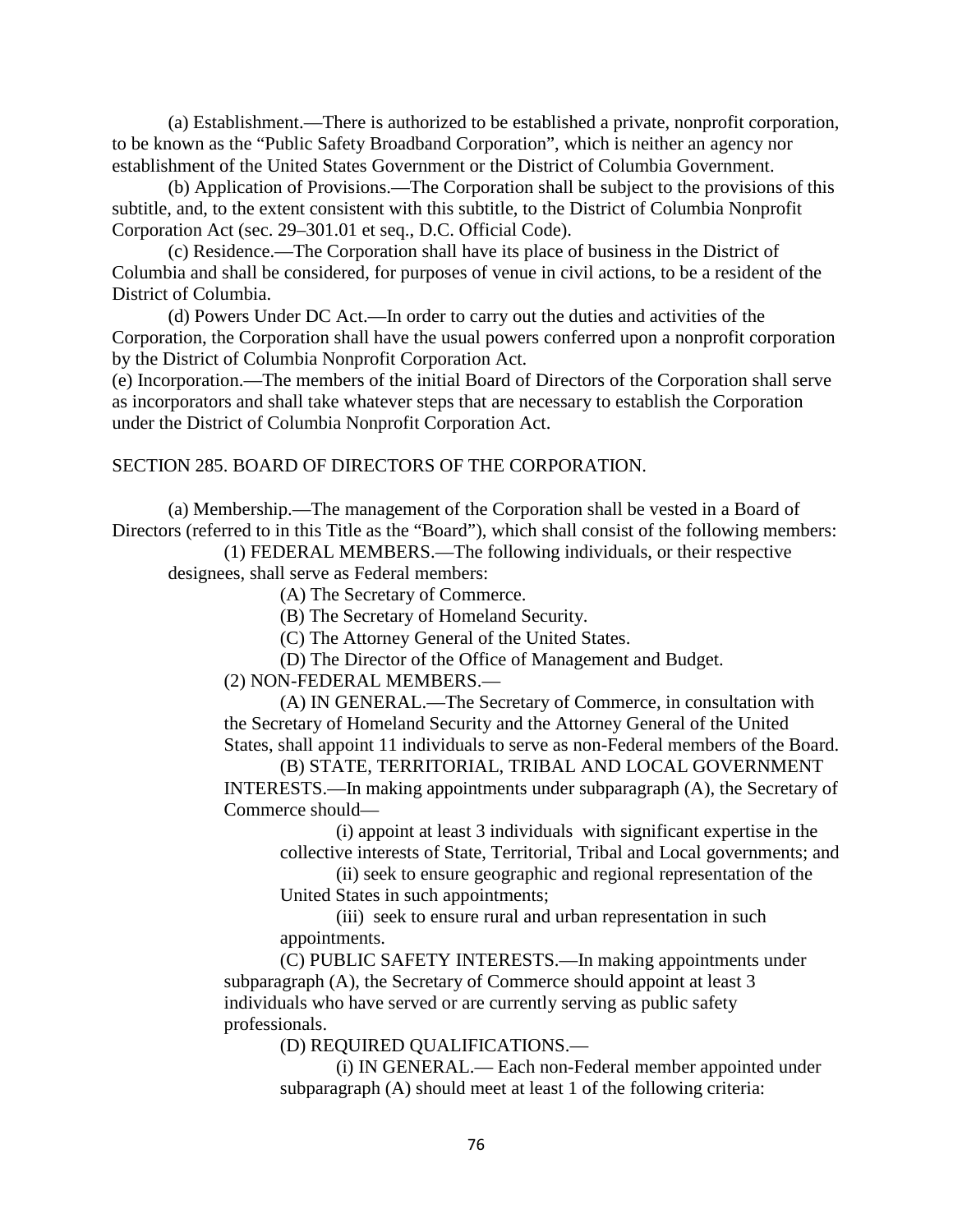(I) PUBLIC SAFETY EXPERIENCE.—Knowledge and experience in the use of Federal, State, local, or tribal public safety or emergency response.

(II) TECHNICAL EXPERTISE.—Technical expertise and fluency regarding broadband communications, including public safety communications and cybersecurity.

(III) NETWORK EXPERTISE.—Expertise in building, deploying, and operating commercial telecommunications networks.

(IV) FINANCIAL EXPERTISE.—Expertise in financing and funding telecommunications networks.

(ii) EXPERTISE TO BE REPRESENTED.—In making appointments under subparagraph (A), the Secretary of Commerce should appoint—

> (I) at least one individual who satisfies the requirement under subclause (II) of clause (i);

> (II) at least one individual who satisfies the requirement under subclause (III) of clause (i); and

(III) at least one individual who satisfies the requirement under subclause (IV) of clause (i).

(E) INDEPENDENCE.—

(i) IN GENERAL.—Each non-Federal member of the Board shall be independent and neutral and maintain a fiduciary relationship with the Corporation in performing his or her duties.

(ii) INDEPENDENCE DETERMINATION.—In order to be considered independent for purposes of this subparagraph, a member of the Board—

(I) may not, other than in his or her capacity as a member of the Board or any committee thereof—

> (aa) accept any consulting, advisory, or other compensatory fee from the Corporation; or

(bb) be a person associated with the Corporation or with any affiliated company thereof; and

(II) shall be disqualified from any deliberation involving any transaction of the Corporation in which the Board member has a financial interest in the outcome of the transaction.

(F) NOT OFFICERS OR EMPLOYEES.—The non-Federal members of the Board shall not, by reason of such membership, be considered to be officers or employees of the United States Government or of the District of Columbia Government.

(G) CITIZENSHIP.—No individual other than a citizen of the United States may serve as a non-Federal member of the Board.

(H) CLEARANCE FOR CLASSIFIED INFORMATION. —In order to have the threat and vulnerability information necessary to make risk management decisions regarding the network, the non-Federal members of the Board shall be required, prior to appointment, to obtain a clearance held by the Director of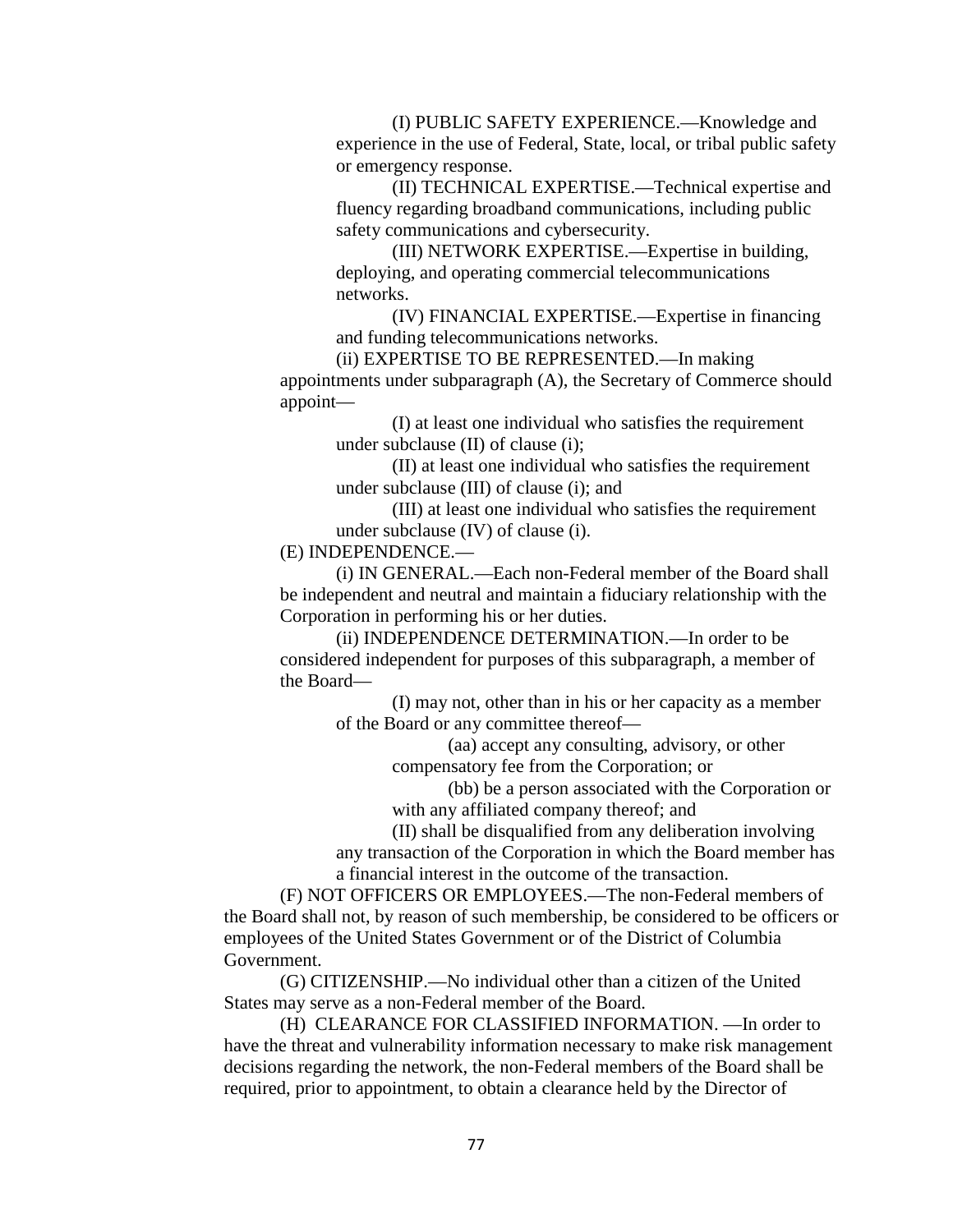National Intelligence that permits them to receive information classified at the level of Top Secret, Special Compartmented Information.

(b) Terms of Appointment.—

(1) INITIAL APPOINTMENT DEADLINE.—Members of the Board shall be appointed not later than 180 days after the date of the enactment of this subtitle.

(2) TERMS.—

(A) LENGTH.—

(i) FEDERAL MEMBERS.—Each Federal member of the Board shall serve as a member of the Board for the life of the Corporation while serving in their appointed capacity.

(ii) NON-FEDERAL MEMBERS.—The term of office of each non-Federal member of the Board shall be 3 years. No non-Federal member of the Board may serve more than 2 consecutive full 3-year terms.

(B) EXPIRATION OF TERM.—Any member whose term has expired may serve until such member's successor has taken office, or until the end of the calendar year in which such member's term has expired, whichever is earlier.

(C) APPOINTMENT TO FILL VACANCY.—Any non-Federal member appointed to fill a vacancy occurring prior to the expiration of the term for which that member's predecessor was appointed shall be appointed for the remainder of the predecessor's term.

(D) STAGGERED TERMS.—With respect to the initial non-Federal members of the Board—

(i) 4 members shall serve for a term of 3 years;

(ii) 4 members shall serve for a term of 2 years; and

(iii) 3 members shall serve for a term of 1 year.

(3) VACANCIES.—A vacancy in the membership of the Board shall not affect the Board's powers, and shall be filled in the same manner as the original member was appointed.

(c) Chair.—

(1) SELECTION.—The Secretary of Commerce, in consultation with the Secretary of Homeland Security and the Attorney General of the United States, shall select, from among the members of the Board, an individual to serve for a 2-year term as Chair of the Board.

(2) CONSECUTIVE TERMS.—An individual may not serve for more than 2 consecutive terms as Chair of the Board.

(3) REMOVAL FOR CAUSE.—The Secretary of Commerce, in consultation with the Secretary of Homeland Security and the Attorney General of the United States, may remove the Chair of the Board and any non-Federal member for good cause. (d) Removal.—All members of the Board may by majority vote—

(1) remove any non-Federal member of the Board from office for conduct determined by the Board to be detrimental to the Board or Corporation; and

(2) request that the Secretary of Commerce exercise his or her authority to remove the Chair of the Board for conduct determined by the Board to be detrimental to the Board or Corporation.

(e) Meetings.—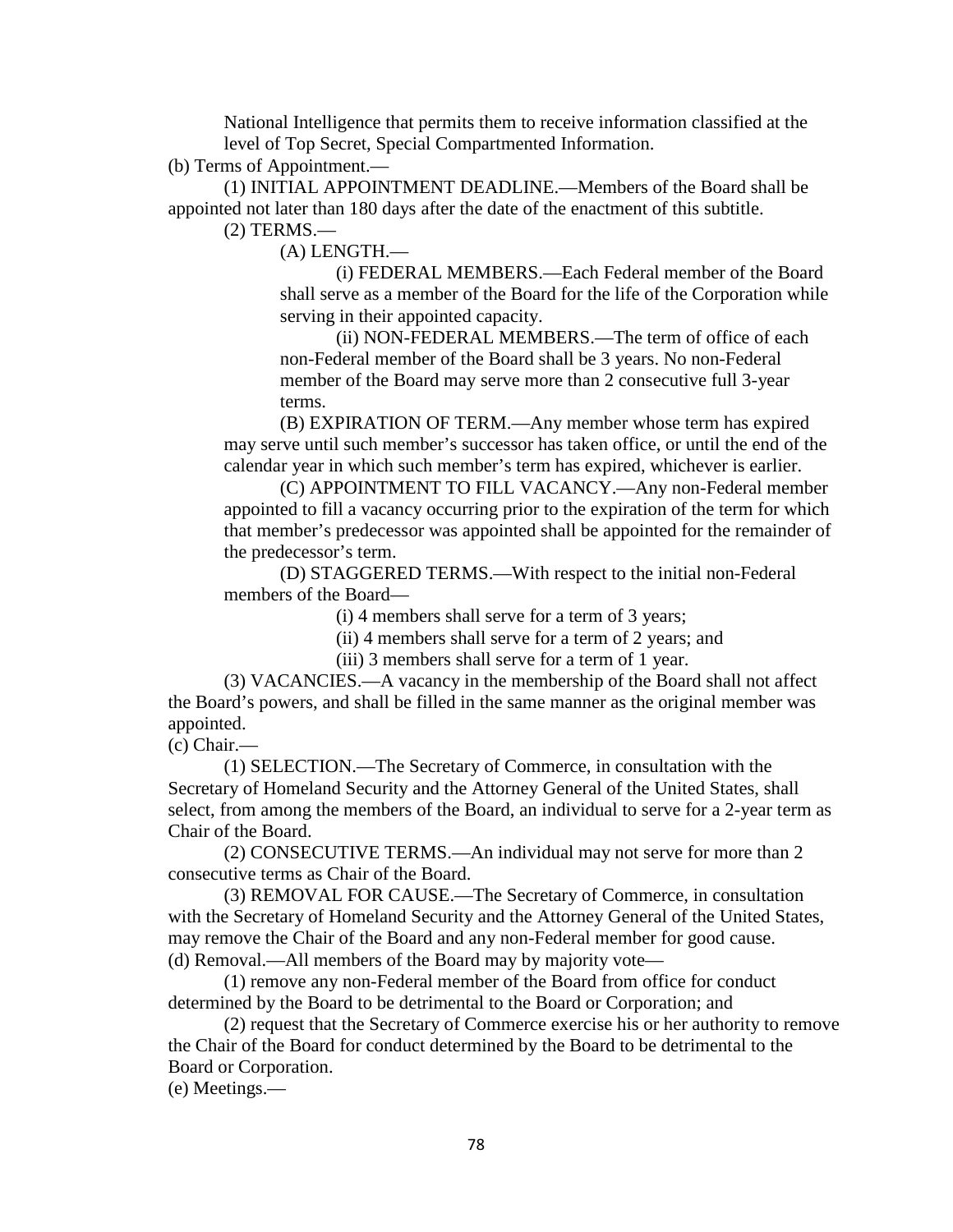(1) FREQUENCY.—The Board shall meet in accordance with the bylaws of the Corporation—

(A) at the call of the Chairperson; and

(B) not less frequently than once each quarter.

(2) TRANSPARENCY.—Meetings of the Board, including any committee of the Board, shall be open to the public. The Board may, by majority vote, close any such meeting only for the time necessary to preserve the confidentiality of commercial or financial information that is privileged or confidential, to discuss personnel matters, to discuss security vulnerabilities when making those vulnerabilities public would increase risk to the network or otherwise materially threaten network operations, or to discuss legal matters affecting the Corporation, including pending or potential litigation.

(f) Quorum.—Eight members of the Board shall constitute a quorum.

(g) Bylaws.—A majority of the members of the Board of Directors may amend the bylaws of the Corporation.

(h) Attendance.—Members of the Board of Directors may attend meetings of the Corporation and vote in person, via telephone conference, or via video conference.

(i) Prohibition on Compensation. Members of the Board of the Corporation shall serve without pay, and shall not otherwise benefit, directly or indirectly, as a result of their service to the Corporation, but shall be allowed a per diem allowance for travel expenses, at rates authorized for an employee of an agency under subchapter I of chapter 57 of title 5, United States Code, while away from the home or regular place of business of the member in the performance of the duties of the Corporation.

SECTION 286. OFFICERS, EMPLOYEES, AND COMMITTEES OF THE CORPORATION.

(a) Officers and Employees.—

(1) IN GENERAL.—The Corporation shall have a Chief Executive Officer, and such other officers and employees as may be named and appointed by the Board for terms and at rates of compensation fixed by the Board pursuant to this subsection. The Chief Executive Officer may name and appoint such employees as are necessary. All officers and employees shall serve at the pleasure of the Board.

(2) LIMITATION.—No individual other than a citizen of the United States may be an officer of the Corporation.

(3) NONPOLITICAL NATURE OF APPOINTMENT.—No political test or qualification shall be used in selecting, appointing, promoting, or taking other personnel actions with respect to officers, agents, or employees of the Corporation.

(4) COMPENSATION.—

(A) IN GENERAL.—The Board may hire and fix the compensation of employees hired under this subsection as may be necessary to carry out the purposes of the Corporation.

(B) APPROVAL BY COMPENSATION BY FEDERAL MEMBERS.— Notwithstanding any other provision of law, or any bylaw adopted by the Corporation, all rates of compensation, including benefit plans and salary ranges, for officers and employees of the Board, shall be jointly approved by the Federal members of the Board.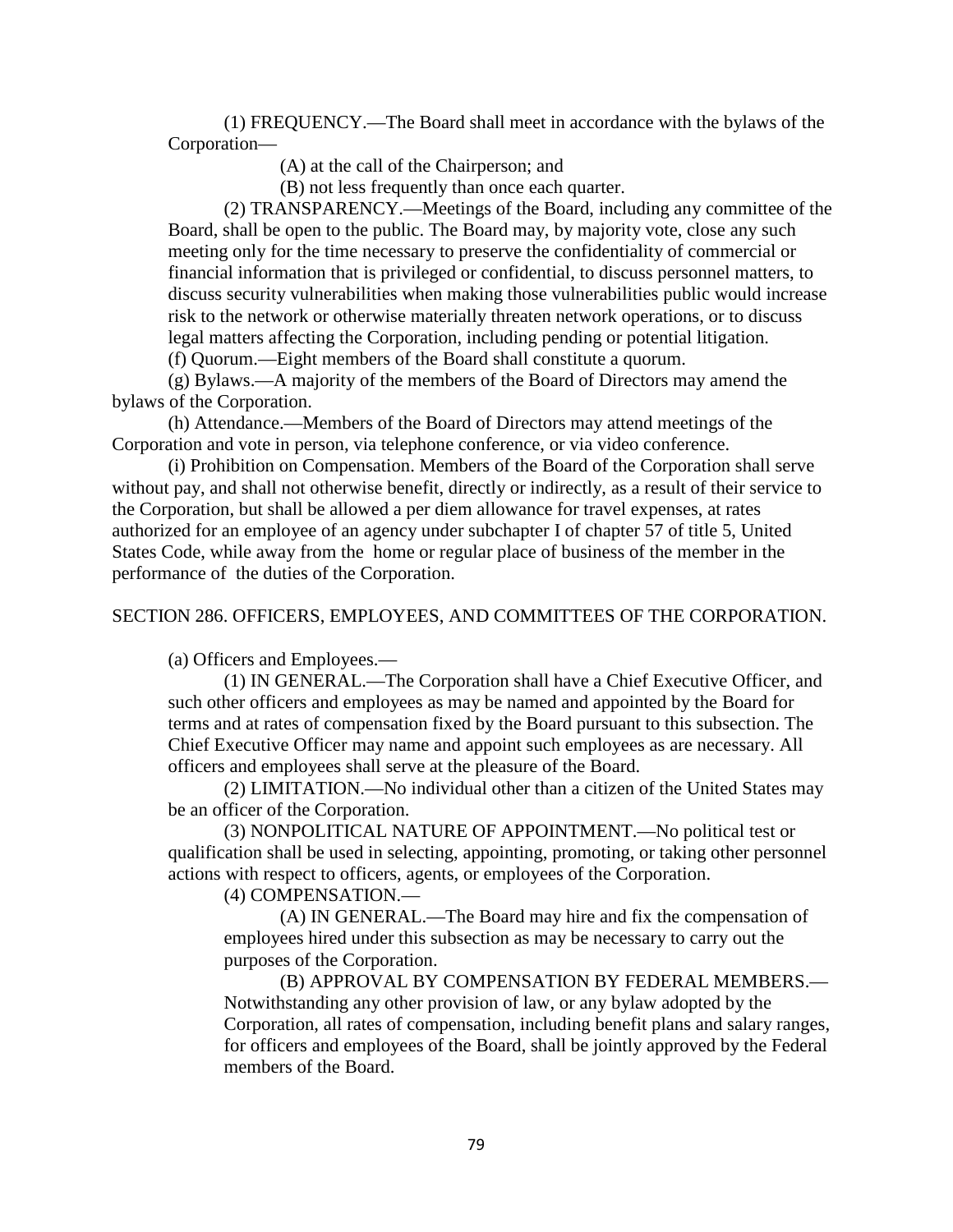(C) LIMITATION ON OTHER COMPENSATION.—No officer or employee of the Corporation may receive any salary or other compensation (except for compensation for services on boards of directors of other organizations that do not receive funds from the Corporation, on committees of such boards, and in similar activities for such organizations) from any sources other than the Corporation for services rendered during the period of the employment of the officer or employee by the Corporation, unless unanimously approved by all voting members of the Corporation.

(5) SERVICE ON OTHER BOARDS.—Service by any officer on boards of directors of other organizations, on committees of such boards, and in similar activities for such organizations shall be subject to annual advance approval by the Board and subject to the provisions of the Corporation's Statement of Ethical Conduct.

(6) RULE OF CONSTRUCTION.—No officer or employee of the Board or of the Corporation shall be considered to be an officer or employee of the United States Government or of the government of the District of Columbia.

(7) CLEARANCE FOR CLASSIFIED INFORMATION. —In order to have the threat and vulnerability information necessary to make risk management decisions regarding the network, at a minimum the Chief Executive Officer and any officers filling the roles normally titled as Chief Information Officers, Chief Information Security Officer, and Chief Operations Officer shall—

(A) be required, within six months of being hired, to obtain a clearance held by the Director of National Intelligence that permits them to receive information classified at the level of Top Secret, Special Compartmented Information.

(b) Advisory Committees.—The Board—

(1) shall establish a standing public safety advisory committee to assist the Board in carrying out its duties and responsibilities under this Title; and

(2) may establish additional standing or ad hoc committees, panels, or councils as the Board determines are necessary.

#### SECTION 287. NONPROFIT AND NONPOLITICAL NATURE OF THE CORPORATION.

(a) Stock.—The Corporation shall have no power to issue any shares of stock, or to declare or pay any dividends.

(b) Profit.—No part of the income or assets of the Corporation shall inure to the benefit of any director, officer, employee, or any other individual associated with the Corporation, except as salary or reasonable compensation for services.

(c) Politics.—The Corporation may not contribute to or otherwise support any political party or candidate for elective public office.

(d) Prohibition on Lobbying Activities.— The Corporation shall not engage in lobbying activities (as defined in section 3(7) of the Lobbying Disclosure Act of 1995 (5 U.S.C. 1602(7))).

#### SECTION 288. POWERS, DUTIES, AND RESPONSIBILITIES OF THE CORPORATION.

(a) General Powers.—The Corporation shall have the authority to do the following: (1) To adopt and use a corporate seal.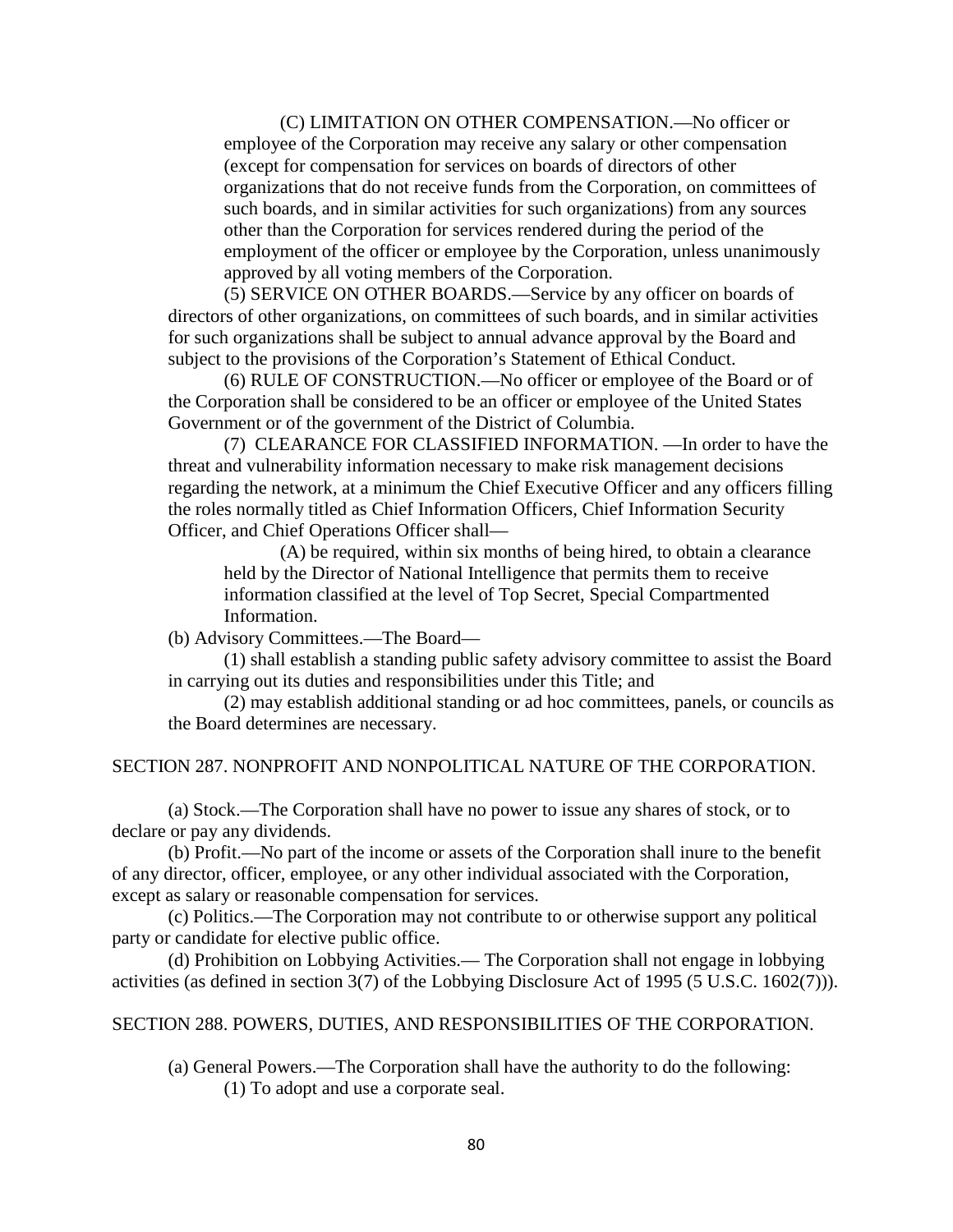(2) To have succession until dissolved by an Act of Congress.

(3) To prescribe, through the actions of its Board, bylaws not inconsistent with Federal law and the laws of the District of Columbia, regulating the manner in which the Corporation's general business may be conducted and the manner in which the privileges granted to the Corporation by law may be exercised.

(4) To exercise, through the actions of its Board, all powers specifically granted by the provisions of this Title, and such incidental powers as shall be necessary.

(5) To hold such hearings, sit and act at such times and places, take such testimony, and receive such evidence as the Corporation considers necessary to carry out its responsibilities and duties.

(6) To obtain grants and funds from and make contracts with individuals, private companies, organizations, institutions, and Federal, State, regional, and local agencies, pursuant to guidelines established by the Director of the Office of Management and Budget.

(7) To accept, hold, administer, and utilize gifts, donations, and bequests of property, both real and personal, for the purposes of aiding or facilitating the work of the Corporation.

(8) To issue notes or bonds, which shall not be guaranteed or backed in any manner by the Government of the United States, to purchasers of such instruments in the private capital markets;.

(9) To incur indebtedness, which shall be the sole liability of the Corporation and shall not be guaranteed or backed by the Government of the United States, to carry out the purposes of this Title.

(10) To spend funds under paragraph (6) in a manner authorized by the Board, but only for purposes that will advance or enhance public safety communications consistent with this subtitle.

(11) To establish reserve accounts with funds that the Corporation may receive from time to time that exceed the amounts required by the Corporation to timely pay its debt service and other obligations.

(12) To expend the funds placed in any reserve accounts established under paragraph (11) (including interest earned on any such amounts) in a manner authorized by the Board, but only for purposes that—

(A) will advance or enhance public safety communications consistent with this subtitle; or

(B) are otherwise approved by an Act of Congress.

(13) To build, operate and maintain the public safety interoperable broadband network.

(14) To take such other actions as the Corporation (through its Board) may from time to time determine necessary, appropriate, or advisable to accomplish the purposes of this subtitle.

(b) Duty and Responsibility to Deploy and Operate a Nationwide Public Safety Interoperable Broadband Network.—

(1) IN GENERAL.—The Corporation shall hold the single public safety wireless license granted under section 281 and take all actions necessary to ensure the building, deployment, and operation of a secure and resilient nationwide public safety interoperable broadband network in consultation with Federal, State, tribal, and local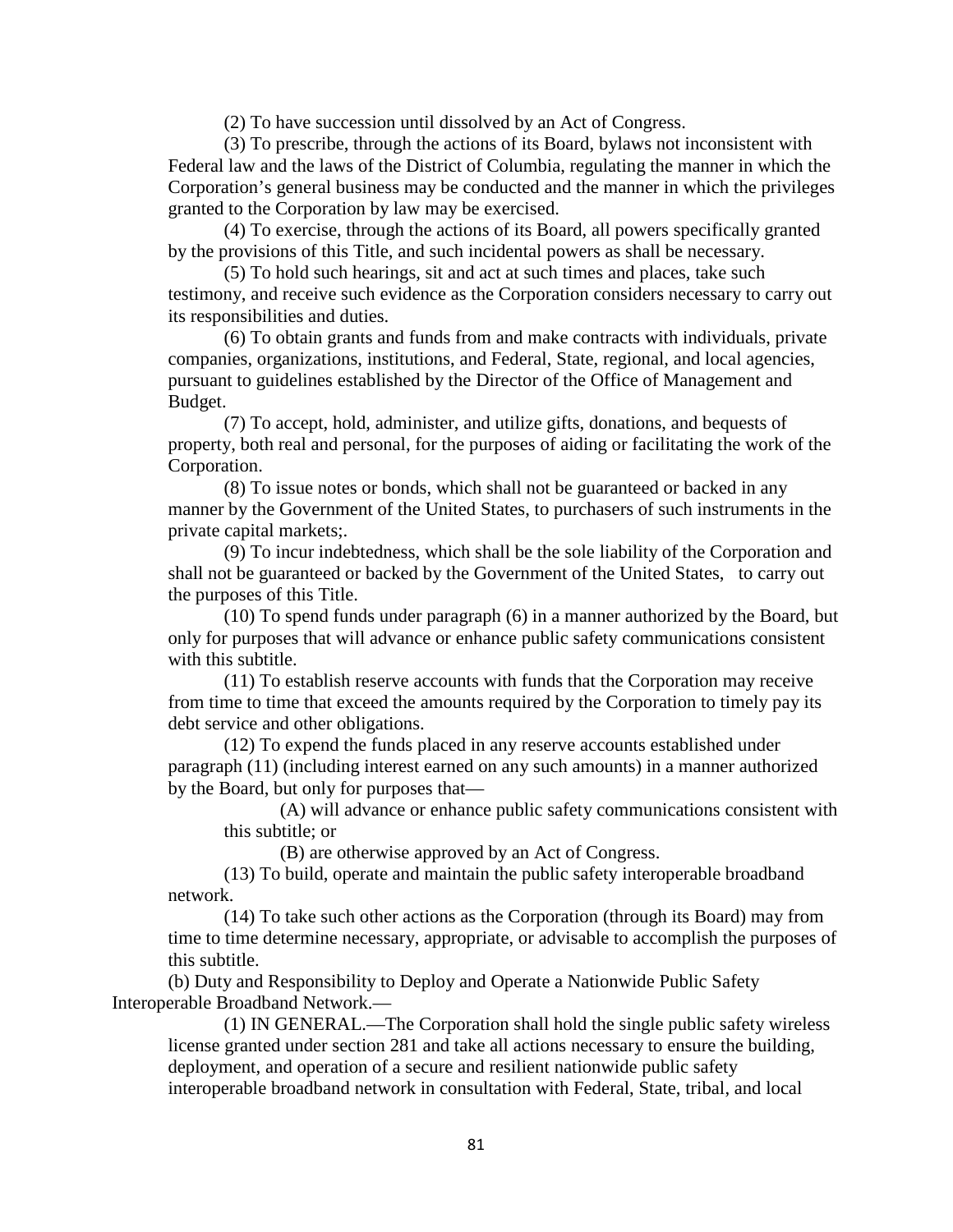public safety entities, the Director of NIST, the Commission, and the public safety advisory committee established in section 284(b)(1), including by,—

(A) ensuring nationwide standards including encryption requirements for use and access of the network;

(B) issuing open, transparent, and competitive requests for proposals to private sector entities for the purposes of building, operating, and maintaining the network;

(C) managing and overseeing the implementation and execution of contracts or agreements with non-Federal entities to build, operate, and maintain the network; and

(D) establishing policies regarding Federal and public safety support use. (2) INTEROPERABILITY, SECURITY AND STANDARDS.—In carrying out the duties and responsibilities of this subsection, including issuing requests for proposals, the Corporation shall—

(A) ensure the safety, security, and resiliency of the network, including requirements for protecting and monitoring the network to protect against cyber intrusions or cyberattack;

(B) be informed of and manage supply chain risks to the network, including requirements to provide insight into the suppliers and supply chains for critical network components and to implement risk management best practice in network design, contracting, operations and maintenance;

(C) promote competition in the equipment market, including devices for public safety communications, by requiring that equipment and devices for use on the network be—

(i) built to open, non-proprietary, commercially available standards;

(ii) capable of being used across the nationwide public safety broadband network operating in the 700 MHz band;

(iii) be able to be interchangeable with other vendors' equipment; and

(iv) backward-compatible with existing second and third generation commercial networks to the extent that such capabilities are necessary and technically and economically reasonable; and

(D) promote integration of the network with public safety answering points or their equivalent.

(3) RURAL COVERAGE.—In carrying out the duties and responsibilities of this subsection, including issuing requests for proposals, the Corporation, consistent with the license granted under section 281, shall require deployment phases with substantial rural coverage milestones as part of each phase of the construction and deployment of the network.

(4) EXECUTION OF AUTHORITY.—In carrying out the duties and responsibilities of this subsection, the Corporation may—

(A) obtain grants from and make contracts with individuals, private companies, and Federal, State, regional, and local agencies;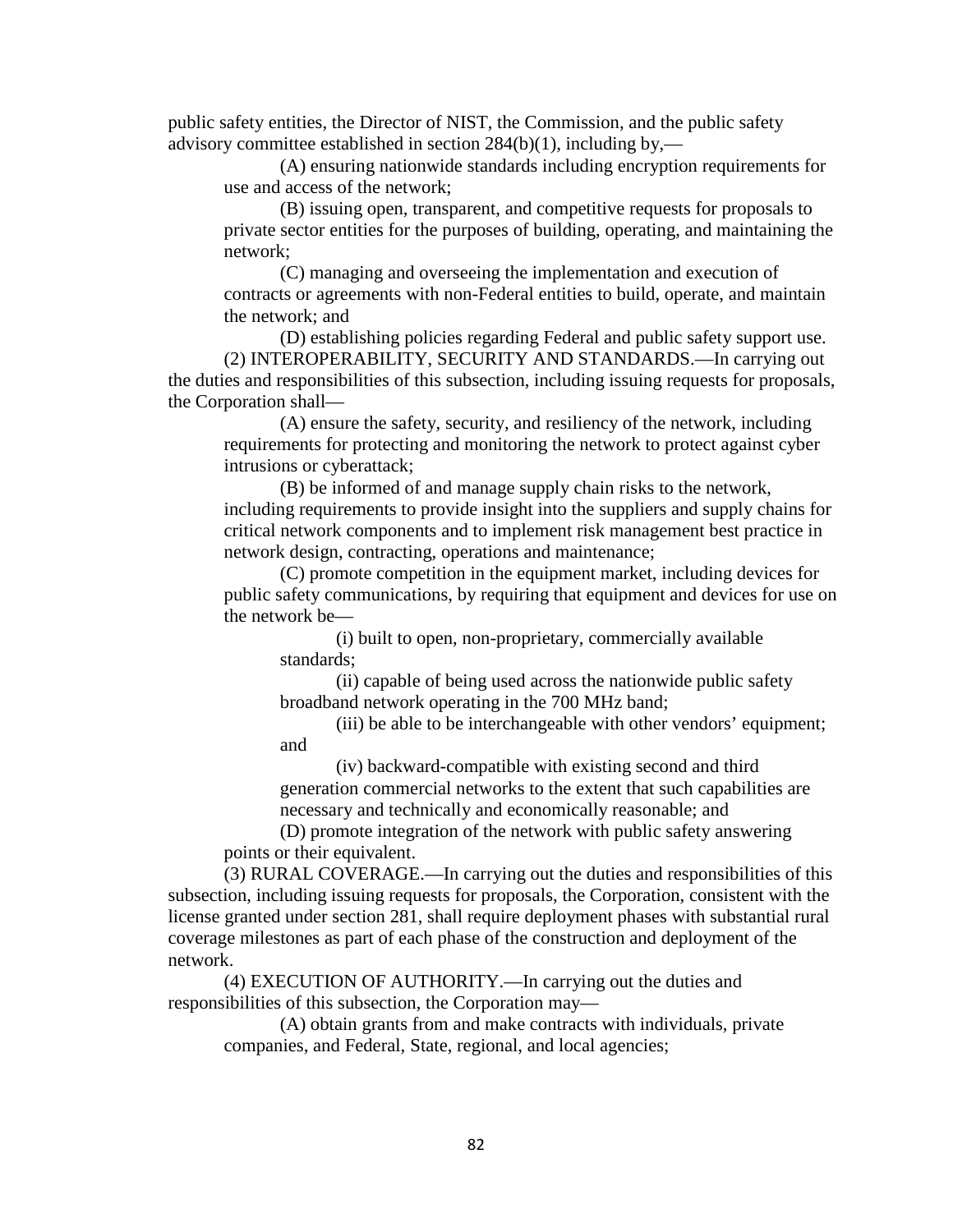(B) hire or accept voluntary services of consultants, experts, advisory boards, and panels to aid the Corporation in carrying out such duties and responsibilities;

(C) receive payment for use of—

(i) network capacity licensed to the Corporation; and

(ii) network infrastructure constructed, owned, or operated by the Corporation;

(D) take such other actions as may be necessary to accomplish the purposes set forth in this subsection.

(c) Other Specific Duties and Responsibilities.—

(1) ESTABLISHMENT OF NETWORK POLICIES.—In carrying out the requirements under subsection (b), the Corporation shall take such actions as may be necessary, including the development of requests for proposals—

(A) Request for proposals should include—

(i) build timetables, including by taking into consideration the time needed to build out to rural areas;

(ii) coverage areas, including coverage in rural and nonurban areas; (iii) service levels;

(iv) performance criteria; and

(v) other similar matters for the construction and deployment of such network;

(B) the technical, operational and security requirements of the network and, as appropriate, network suppliers;

(C) practices, procedures, and standards for the management and operation of such network;

(D) terms of service for the use of such network, including billing practices; and

(E) ongoing compliance review and monitoring of the—

(i) management and operation of such network;

(ii) practices and procedures of the entities operating on and the personnel using such network; and

(iii) training needs of entities operating on and personnel using such network.

(2) STATE AND LOCAL PLANNING.—

(A) REQUIRED CONSULTATION.—In developing requests for proposal and otherwise carrying out its responsibilities under this subtitle, the Corporation shall consult with regional, State, tribal, and local jurisdictions regarding the distribution and expenditure of any amounts required to carry out the policies established under paragraph (1), including with regard to the—

(i) construction of an Evolved Packet Core or Cores and any Radio Access Network build out;

(ii) placement of towers;

(iii) coverage areas of the network, whether at the regional, State, tribal, or local level;

(iv) adequacy of hardening, security, reliability, and resiliency requirements;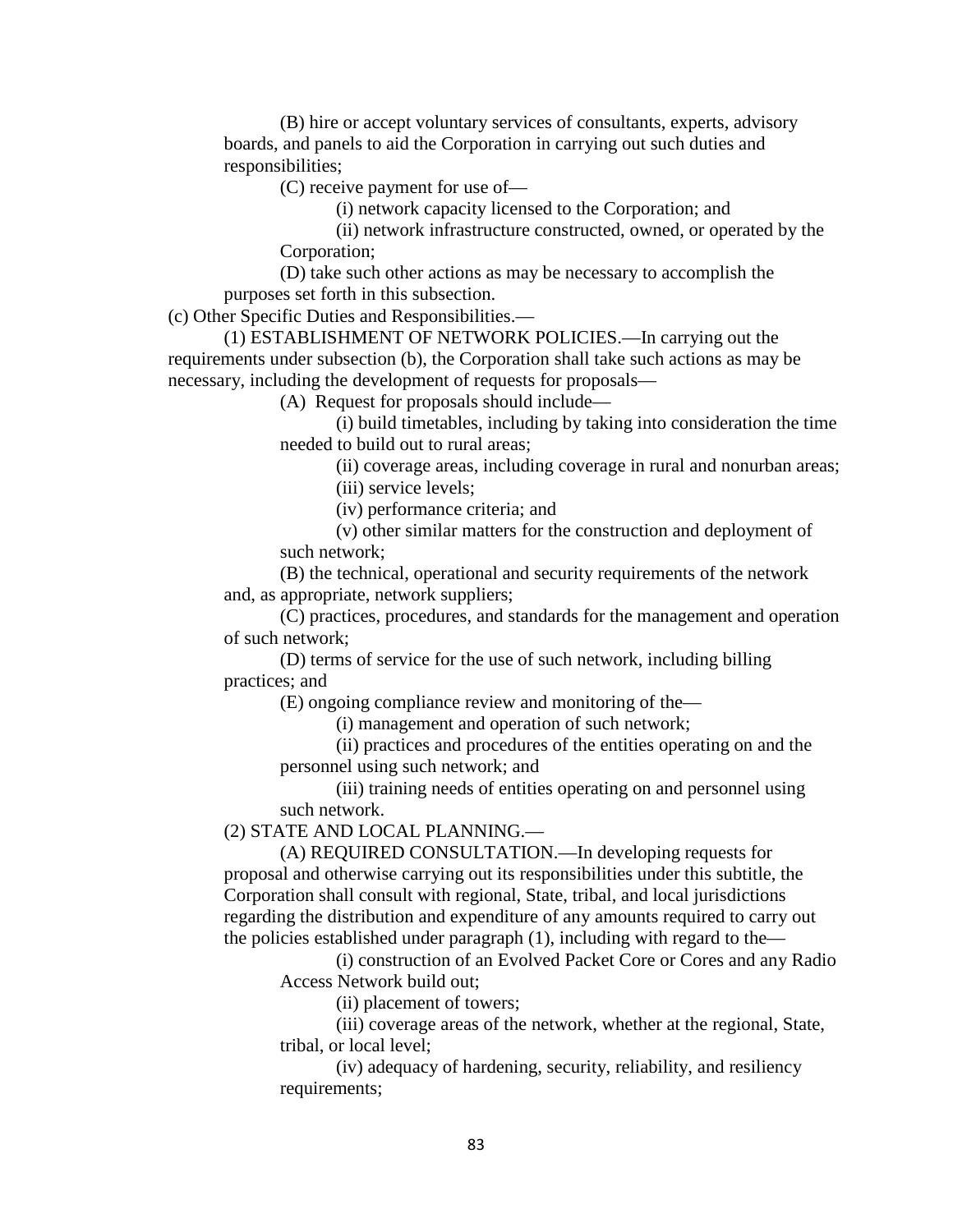(v) assignment of priority to local users;

(vi) assignment of priority and selection of entities seeking access to or use of the nationwide public safety interoperable broadband network established under subsection (b); and

(vii) training needs of local users.

(B) METHOD OF CONSULTATION.—The consultation required under subparagraph (A) shall occur between the Corporation and the single officer or governmental body designated under section 294(d).

(3) LEVERAGING EXISTING INFRASTRUCTURE.—In carrying out the requirement under subsection (b), the Corporation shall enter into agreements to utilize, to the maximum economically desirable, existing—

(A) commercial or other communications infrastructure; and

(B) Federal, State, tribal, or local infrastructure.

(4) MAINTENANCE AND UPGRADES.—The Corporation shall ensure through the maintenance, operation, and improvement of the nationwide public safety interoperable broadband network established under subsection (b), including by ensuring that the Corporation updates and revises any policies established under paragraph (1) to take into account new and evolving technologies and security concerns.

(5) ROAMING AGREEMENTS.—The Corporation shall negotiate and enter into, as it determines appropriate, roaming agreements with commercial network providers to allow the nationwide public safety interoperable broadband users to roam onto commercial networks and gain prioritization of public safety communications over such networks in times of an emergency.

(6) NETWORK INFRASTRUCTURE AND DEVICE CRITERIA.—The Director of NIST, in consultation with the Corporation and the Commission, shall ensure the development of a list of certified devices and components meeting appropriate protocols, encryption requirements, and standards for public safety entities and commercial vendors to adhere to, if such entities or vendors seek to have access to, use of, or compatibility with the nationwide public safety interoperable broadband network established under subsection (b).

(7) REPRESENTATION BEFORE STANDARD SETTING ENTITIES.—The Corporation, in consultation with the Director of NIST, the Commission, and the public safety advisory committee established under section 284(b)(1), shall represent the interests of public safety users of the nationwide public safety interoperable broadband network established under subsection (b) before any proceeding, negotiation, or other matter in which a standards organization, standards body, standards development organization, or any other recognized standards-setting entity regarding the development of standards relating to interoperability.

(8) PROHIBITION ON NEGOTIATION WITH FOREIGN GOVERNMENTS.—Except as authorized by the President, the Corporation shall not have the authority to negotiate or enter into any agreements with a foreign government on behalf of the United States.

(d) Use of Mails.—The Corporation may use the United States mails in the same manner and under the same conditions as the departments and agencies of the United States.

SECTION 289. INITIAL FUNDING FOR CORPORATION.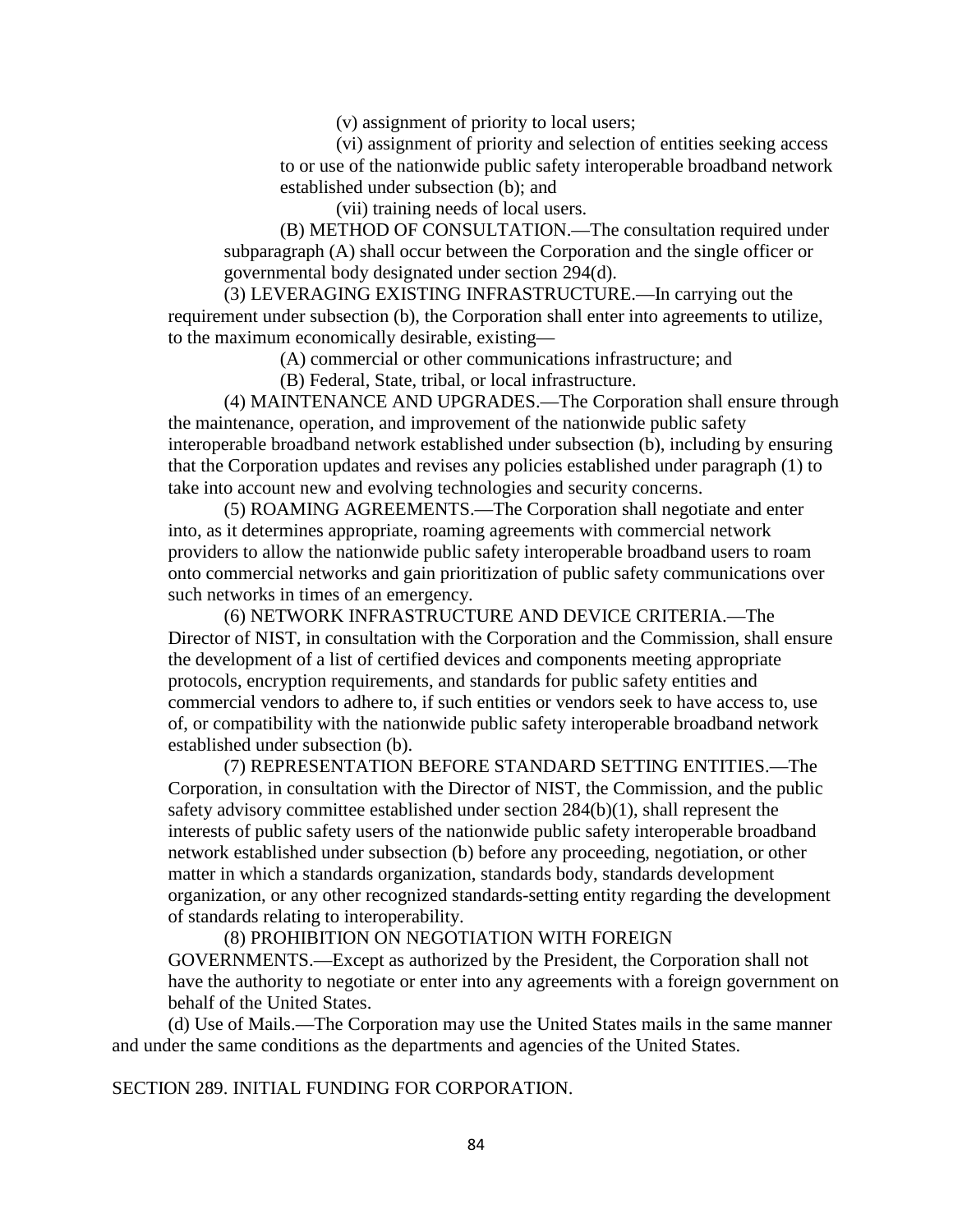(a) NTIA Provision of Initial Funding to the Corporation.—

(1) IN GENERAL.—Prior to the commencement of incentive auctions to be carried out under section  $309(j)(8)(F)$  of the Communications Act of 1934 or the auction of spectrum pursuant to section 273 of this subtitle, the NTIA is hereby appropriated \$50,000,000 for reasonable administrative expenses and other costs associated with the establishment of the Corporation, and that may be transferred as needed to the Corporation for expenses before the commencement of incentive auction: Provided, That funding shall expire on September 30, 2014.

(2) CONDITION OF FUNDING.----At the time of application for, and as a condition to, any such funding, the Corporation shall file with the NTIA a statement with respect to the anticipated use of the proceeds of this funding.

(3) NTIA APPROVAL.—If the NTIA determines that such funding is necessary for the Corporation to carry out its duties and responsibilities under this Title and that Corporation has submitted a plan, then the NTIA shall notify the appropriate committees of Congress 30 days before each transfer of funds takes place.

# SECTION 290. PERMANENT SELF-FUNDING; DUTY TO ASSESS AND COLLECT FEES FOR NETWORK USE.

(a) In General.—The Corporation shall have the authority to assess and collect the following fees:

(1) NETWORK USER FEE.—A user or subscription fee from each entity, including any public safety entity or secondary user, that seeks access to or use of the nationwide public safety interoperable broadband network established under this Title.

(2) LEASE FEES RELATED TO NETWORK CAPACITY.—

(A) IN GENERAL.—A fee from any non-Federal entity that seeks to enter into a covered leasing agreement.

(B) COVERED LEASING AGREEMENT.—For purposes of subparagraph (A), a "covered leasing agreement" means a written agreement between the Corporation and secondary user to permit—

(i) access to network capacity on a secondary basis for non-public safety services; and

(ii) the spectrum allocated to such entity to be used for commercial transmissions along the dark fiber of the long-haul network of such entity. (3) LEASE FEES RELATED TO NETWORK EQUIPMENT AND

INFRASTRUCTURE.—A fee from any non-Federal entity that seeks access to or use of any equipment or infrastructure, including antennas or towers, constructed or otherwise owned by the Corporation.

(b) Establishment of Fee Amounts; Permanent Self-funding.—The total amount of the fees assessed for each fiscal year pursuant to this section shall be sufficient, and shall not exceed the amount necessary, to recoup the total expenses of the Corporation in carrying out its duties and responsibilities described under this Title for the fiscal year involved.

(c) Required Reinvestment of Funds.—The Corporation shall reinvest amounts received from the assessment of fees under this section in the nationwide public safety interoperable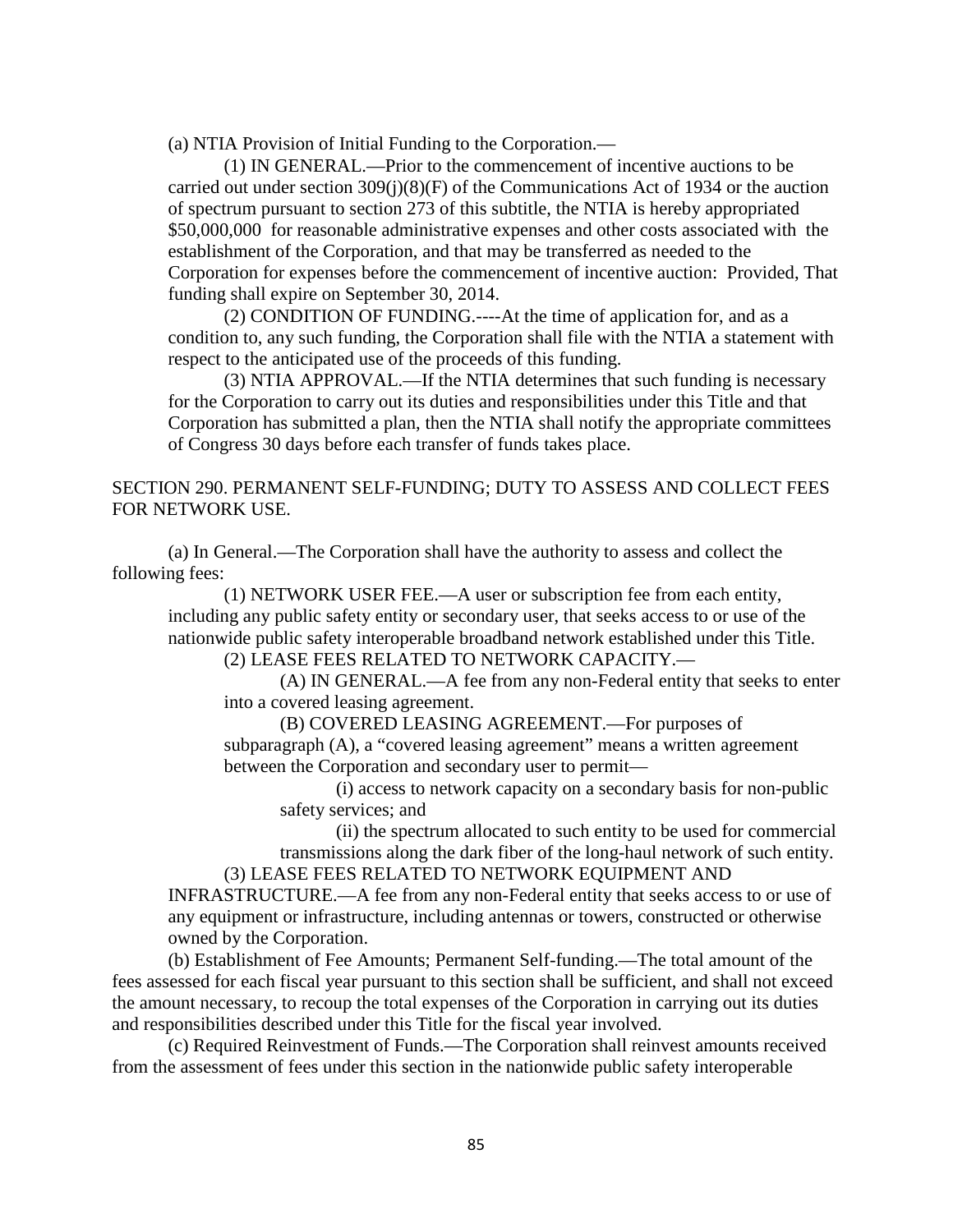broadband network by using such funds only for constructing, maintaining, managing or improving the network.

SECTION 291. AUDIT AND REPORT.

(a) Audit.—

(1) IN GENERAL.—The financial transactions of the Corporation for any fiscal year during which Federal funds are available to finance any portion of its operations shall be audited by the Comptroller General of the United States in accordance with the principles and procedures applicable to commercial corporate transactions and under such rules and regulations as may be prescribed by the Comptroller General.

(2) LOCATION.—Any audit conducted under paragraph (1) shall be conducted at the place or places where accounts of the Corporation are normally kept.

(3) ACCESS TO CORPORATION BOOKS AND DOCUMENTS.—

(A) IN GENERAL.—For purposes of an audit conducted under paragraph (1), the representatives of the Comptroller General shall—

(i) have access to all books, accounts, records, reports, files, and all other papers, things, or property belonging to or in use by the Corporation that pertain to the financial transactions of the Corporation and are necessary to facilitate the audit; and

(ii) be afforded full facilities for verifying transactions with the balances or securities held by depositories, fiscal agents, and custodians.

(B) REQUIREMENT.—All books, accounts, records, reports, files, papers, and property of the Corporation shall remain in the possession and

custody of the Corporation.

(b) Report.—

(1) IN GENERAL.—The Comptroller General of the United States shall submit a report of each audit conducted under subsection (a) to—

(A) the appropriate committees of Congress;

(B) the President; and

(C) the Corporation.

(2) CONTENTS.—Each report submitted under paragraph (1) shall contain—

(A) such comments and information as the Comptroller General determines necessary to inform Congress of the financial operations and condition of the Corporation;

(B) any recommendations of the Comptroller General relating to the financial operations and condition of the Corporation; and

(C) a description of any program, expenditure, or other financial transaction or undertaking of the Corporation that was observed during the course of the audit, which, in the opinion of the Comptroller General, has been carried on or made without the authority of law.

SECTION 292. ANNUAL REPORT TO CONGRESS.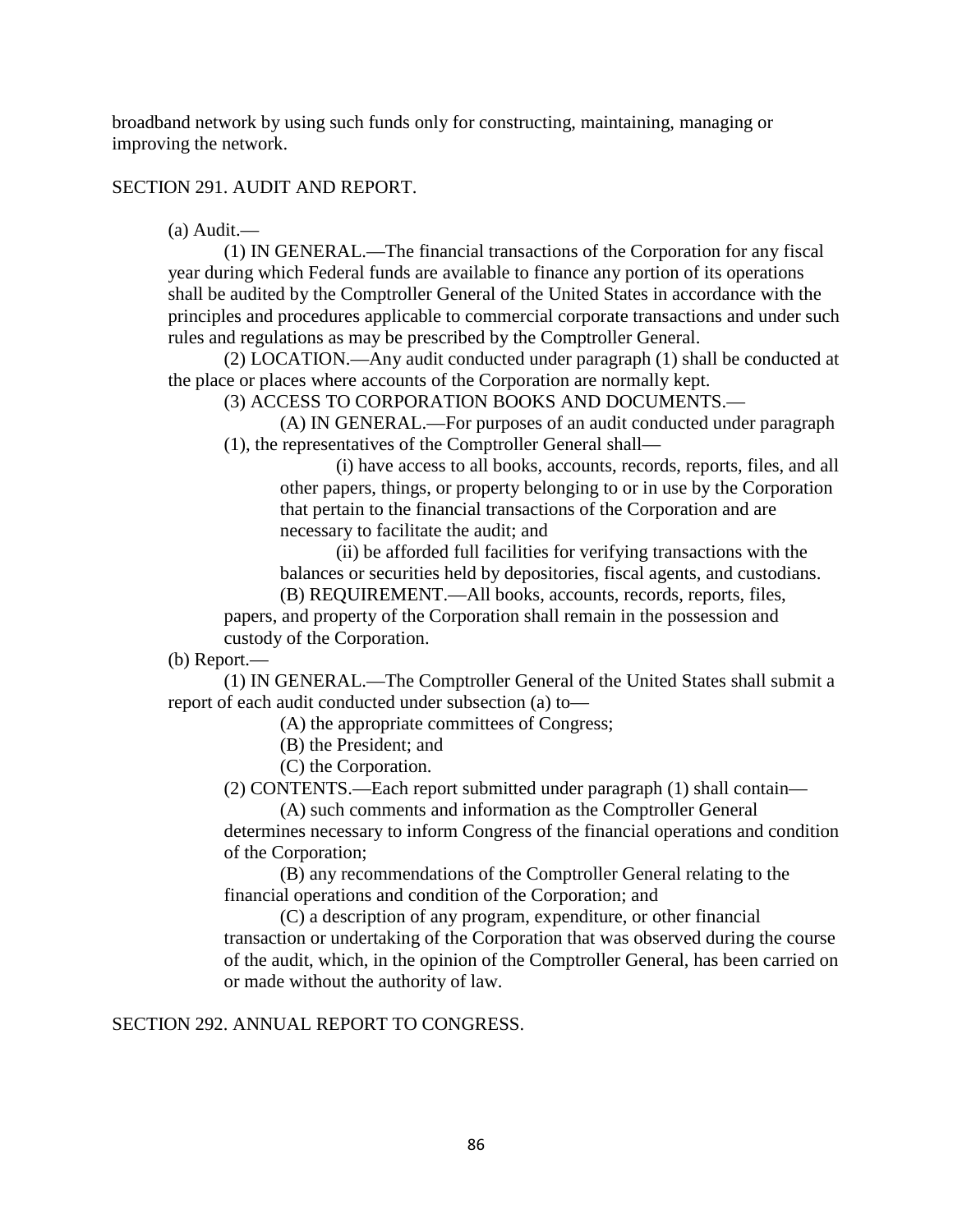(a) In General.—Not later than 1 year after the date of enactment of this subtitle, and each year thereafter, the Corporation shall submit an annual report covering the preceding fiscal year to the President and the appropriate committees of Congress.

(b) Required Content.—The report required under subsection (a) shall include—

(1) a comprehensive and detailed report of the operations, activities, financial condition, and accomplishments of the Corporation under this section; and

(2) such recommendations or proposals for legislative or administrative action as the Corporation deems appropriate.

(c) Availability to Testify.—The directors, officers, employees, and agents of the Corporation shall be available to testify before the appropriate committees of the Congress with respect to—

(1) the report required under subsection (a);

(2) the report of any audit made by the Comptroller General under section 291; or

(3) any other matter which such committees may determine appropriate.

#### SECTION 293. PROVISION OF TECHNICAL ASSISTANCE.

The Commission and the Departments of Homeland Security, Justice and Commerce may provide technical assistance to the Corporation and may take any action at the request of the Corporation in effectuating its duties and responsibilities under this Title.

## SECTION 294. STATE AND LOCAL IMPLEMENTATION.

(a) Establishment of State and Local Implementation Grant Program.—The Assistant Secretary, in consultation with the Corporation, shall take such action as is necessary to establish a grant program to make grants to States to assist State, regional, tribal, and local jurisdictions to identify, plan, and implement the most efficient and effective way for such jurisdictions to utilize and integrate the infrastructure, equipment, and other architecture associated with the nationwide public safety interoperable broadband network established in this subtitle to satisfy the wireless communications and data services needs of that jurisdiction, including with regards to coverage, siting, identity management for public safety users and their devices, and other needs.

(b) Matching Requirements; Federal Share.—

(1) IN GENERAL.—The Federal share of the cost of any activity carried out using a grant under this section may not exceed 80 percent of the eligible costs of carrying out that activity, as determined by the Assistant Secretary, in consultation with the Corporation.

(2) WAIVER.—The Assistant Secretary may waive, in whole or in part, the requirements of paragraph (1) for good cause shown if the Assistant Secretary determines that such a waiver is in the public interest.

(c) Programmatic Requirements.—Not later than 6 months after the establishment of the bylaws of the Corporation pursuant to section 286 of this subtitle, the Assistant Secretary, in consultation with the Corporation, shall establish requirements relating to the grant program to be carried out under this section, including the following:

(1) Defining eligible costs for purposes of subsection (b)(1).

(2) Determining the scope of eligible activities for grant funding under this section.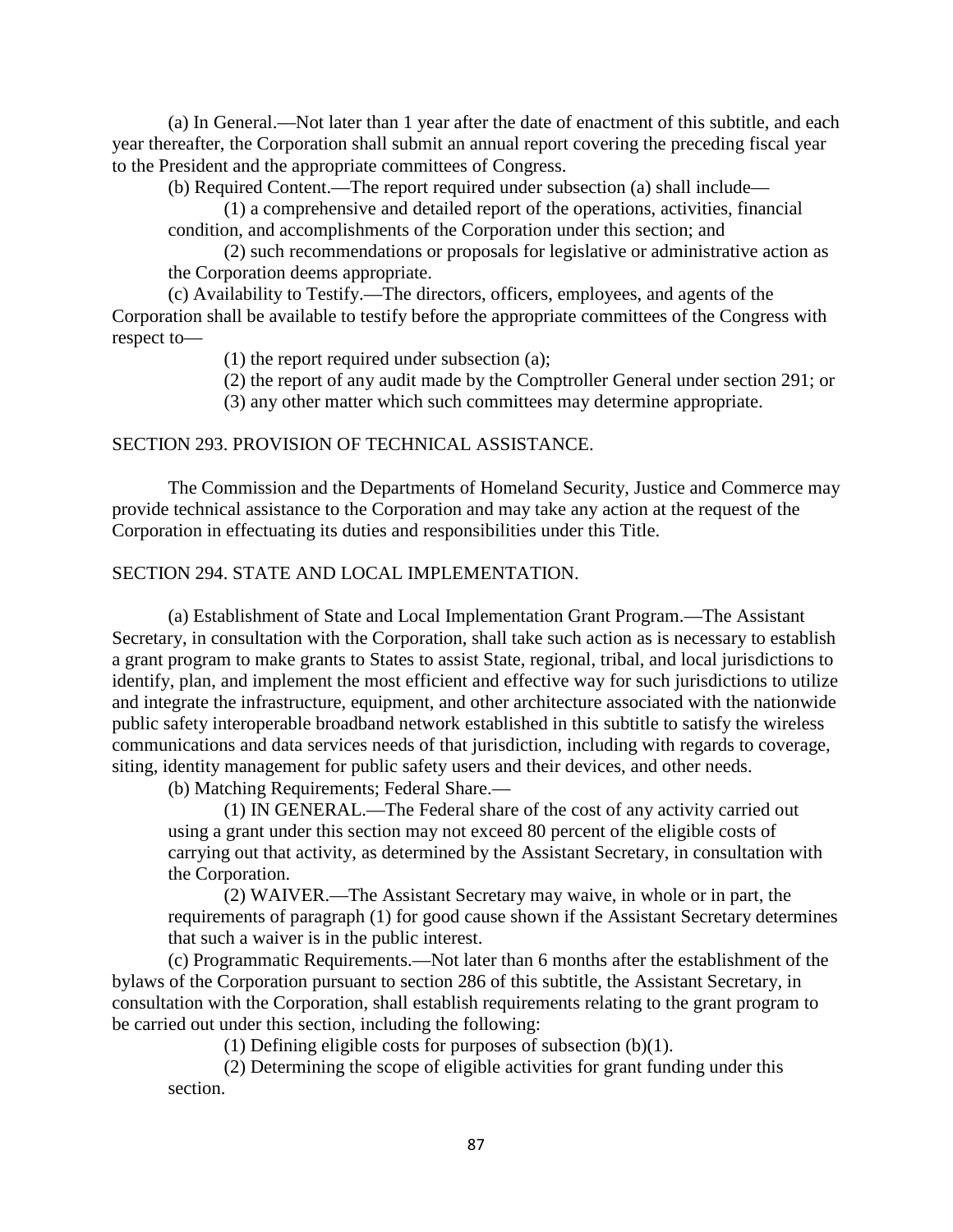(3) Prioritizing grants for activities that ensure coverage in rural as well as urban areas.

(d) Certification and Designation of Officer or Governmental Body.—In carrying out the grant program established under this section, the Assistant Secretary shall require each State to certify in its application for grant funds that the State has designated a single officer or governmental body to serve as the coordinator of implementation of the grant funds.

## SECTION 295. STATE AND LOCAL IMPLEMENTATION FUND.

(a) ESTABLISHMENT.---There is established in the Treasury of the United States a fund to be known as the "State and Local Implementation Fund".

(b) PURPOSE.---The Assistant Secretary shall establish and administer the grant program authorized under section 294 of this subtitle using funds deposited in the State and Local Implementation Fund.

(c) CREDITING OF RECEIPTS.---There shall be deposited into or credited to the State and Local Implementation Fund---

(1) any amounts specified in section 297; and

(2) any amounts borrowed by the Assistant Secretary under subsection (d). (d) BORROWING AUTHORITY.---

(1) IN GENERAL.---The Assistant Secretary may borrow from the General Fund of the Treasury beginning on October 1, 2011, such sums as may be necessary, but not to exceed \$100,000,000 to implement section 294,

(2) REIMBURSEMENT.---The Assistant Secretary shall reimburse the General Fund of the Treasury, with interest, for any amounts borrowed under subparagraph (1) as funds are deposited into the State and Local Implementation Fund.

## SECTION 296. PUBLIC SAFETY WIRELESS COMMUNICATIONS RESEARCH AND DEVELOPMENT.

(a) NIST Directed Research and Development Program.—From amounts made available from the Public Safety Trust Fund established under section 297, the Director of NIST, in consultation with the Commission, the Secretary of Homeland Security, and the National Institute of Justice of the Department of Justice, as appropriate, shall conduct research and assist with the development of standards, technologies, and applications to advance wireless public safety communications.

(b) Required Activities.—In carrying out the requirement under subsection (a), the Director of NIST, in consultation with the Corporation and the public safety advisory committee established under section 286(b)(1), shall—

(1) document public safety wireless communications technical requirements;

(2) accelerate the development of the capability for communications between currently deployed public safety narrowband systems and the nationwide public safety interoperable broadband network to be established under this title;

(3) establish a research plan, and direct research, that addresses the wireless communications needs of public safety entities beyond what can be provided by the current generation of broadband technology;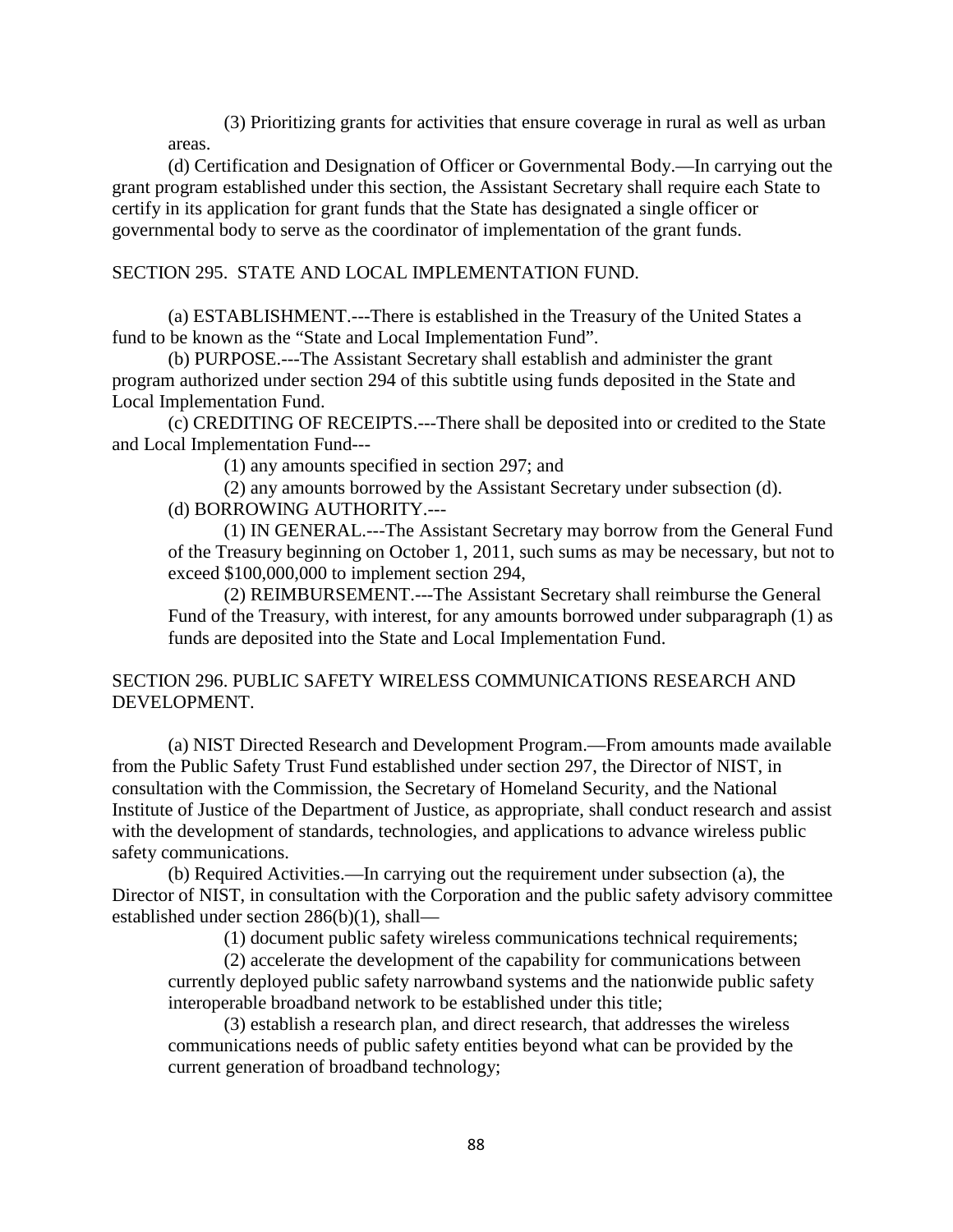(4) accelerate the development of mission critical voice, including device-todevice "talkaround" standards for broadband networks, if necessary and practical, public safety prioritization, authentication capabilities, as well as a standard application programing interfaces for the nationwide public safety interoperable broadband network to be established under this title, if necessary and practical;

(5) seek to develop technologies, standards, processes, and architectures that provide a significant improvement in network security, resiliency and trustworthiness; and

(6) convene working groups of relevant government and commercial parties to achieve the requirements in paragraphs (1) through (5).

(c) Transfer Authority.—If in the determination of the Director of NIST another Federal agency is better suited to carry out and oversee the research and development of any activity to be carried out in accordance with the requirements of this section, the Director may transfer any amounts provided under this section to such agency, including to the National Institute of Justice of the Department of Justice and the Department of Homeland Security.

#### SECTION 297. PUBLIC SAFETY TRUST FUND

(a) Establishment of Public Safety Trust Fund.—

(1) IN GENERAL.—There is established in the Treasury of the United States a trust fund to be known as the "Public Safety Trust Fund".

(2) CREDITING OF RECEIPTS.—

(A) IN GENERAL.—There shall be deposited into or credited to the Public Safety Trust Fund the proceeds from the auction of spectrum carried out pursuant to—

(i) section 273 of this subtitle; and

(ii) section  $309(j)(8)(F)$  of the Communications Act of 1934, as added by section 273 of this subtitle.

(B) AVAILABILITY.—Amounts deposited into or credited to the Public Safety Trust Fund in accordance with subparagraph (A) shall remain available until the end of fiscal year 2018. Upon the expiration of the period described in the prior sentence such amounts shall be deposited in the General Fund of the Treasury, where such amounts shall be dedicated for the sole purpose of deficit reduction.

(b) Use of Fund.—Amounts deposited in the Public Safety Trust Fund shall be used in the following manner:

(1) PAYMENT OF AUCTION INCENTIVE.—

(A) REQUIRED DISBURSALS.—Amounts in the Public Safety Trust Fund shall be used to make any required disbursal of payments to licensees required pursuant to clause (i) and subclause (IV) of clause (ii) of section 309(j)(8)(F) of the Communications Act of 1934.

(B) NOTIFICATION TO CONGRESS.—

(i) IN GENERAL.—At least 3 months in advance of any incentive auction conducted pursuant to subparagraph (F) of section 309(j)(8) of the Communications Act of 1934, the Chairman of the Commission, in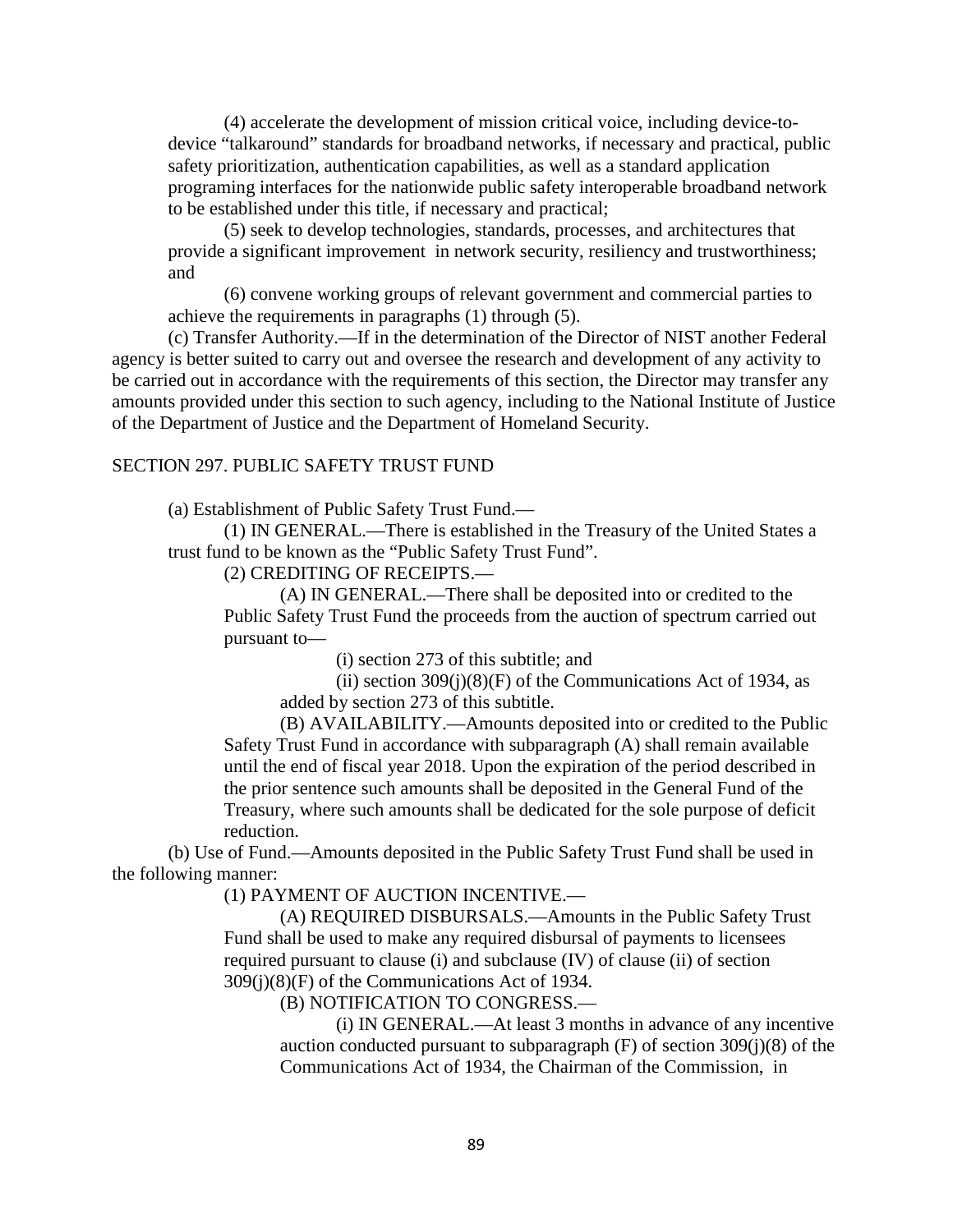consultation with the Director of the Office of Management and Budget, shall notify the appropriate committees of Congress—

> (I) of the methodology for calculating the disbursal of payments to certain licensees required pursuant to clause (i) and subclauses (III) and (IV) of clause of (ii) of such section;

(II) that such methodology considers the value of the spectrum voluntarily relinquished in its current use and the timeliness with which the licensee cleared its use of such spectrum; and

(III) of the estimated payments to be made from the Incentive Auction Relocation fund established under section 309(j)(8)(G) of the Communications Act of 1934.

(ii) DEFINITION.—In this clause, the term "appropriate committees of Congress" means—

> (I) the Committee on Commerce, Science, and Transportation of the Senate;

> > (II) the Committee on Appropriations of the Senate;

(III) the Committee on Energy and Commerce of the House of Representatives; and

(IV) the Committee on Appropriations of the House of Representatives.

(2) INCENTIVE AUCTION RELOCATION FUND.—Not more than \$1,000,000,000 shall be deposited in the Incentive Auction Relocation Fund established under section 309(j)(8)(G) of the Communications Act of 1934.

(3) STATE AND LOCAL IMPLEMENTATION FUND.—\$200,000,000 shall be deposited in the State and Local Implementation Fund established under section 294.

(4) PUBLIC SAFETY BROADBAND CORPORATION.—\$6,450,000,000 shall deposited with the Public Safety Broadband Corporation established under section 284, of which pursuant to its responsibilities and duties set forth under section 288 to deploy and operate a nationwide public safety interoperable broadband network. Funds deposited with the Public Safety Broadband Corporation shall be available after submission of a five -year budget by the Corporation and approval by the Secretary of Commerce, in consultation with the Secretary of Homeland Security, Director of the Office of Management and Budget and Attorney General of the United States.

(5) PUBLIC SAFETY RESEARCH AND DEVELOPMENT.—After approval by the Office of Management and Budget of a spend plan developed by the Director of NIST, a Wireless Innovation (WIN) Fund of up to \$300,000,000 shall be made available for use by the Director of NIST to carry out the research program established under section 296 and be available until expended. If less than \$300,000,000 is approved by the Office of Management and Budget, the remainder shall be transferred to the Public Safety Broadband Corporation established in section 284 and be available for duties set forth under section 288 to deploy and operate a nationwide public safety interoperable broadband network.

(6) DEFICIT REDUCTION.—Any amounts remaining after the deduction of the amounts required under paragraphs (1) through (5) shall be deposited in the General Fund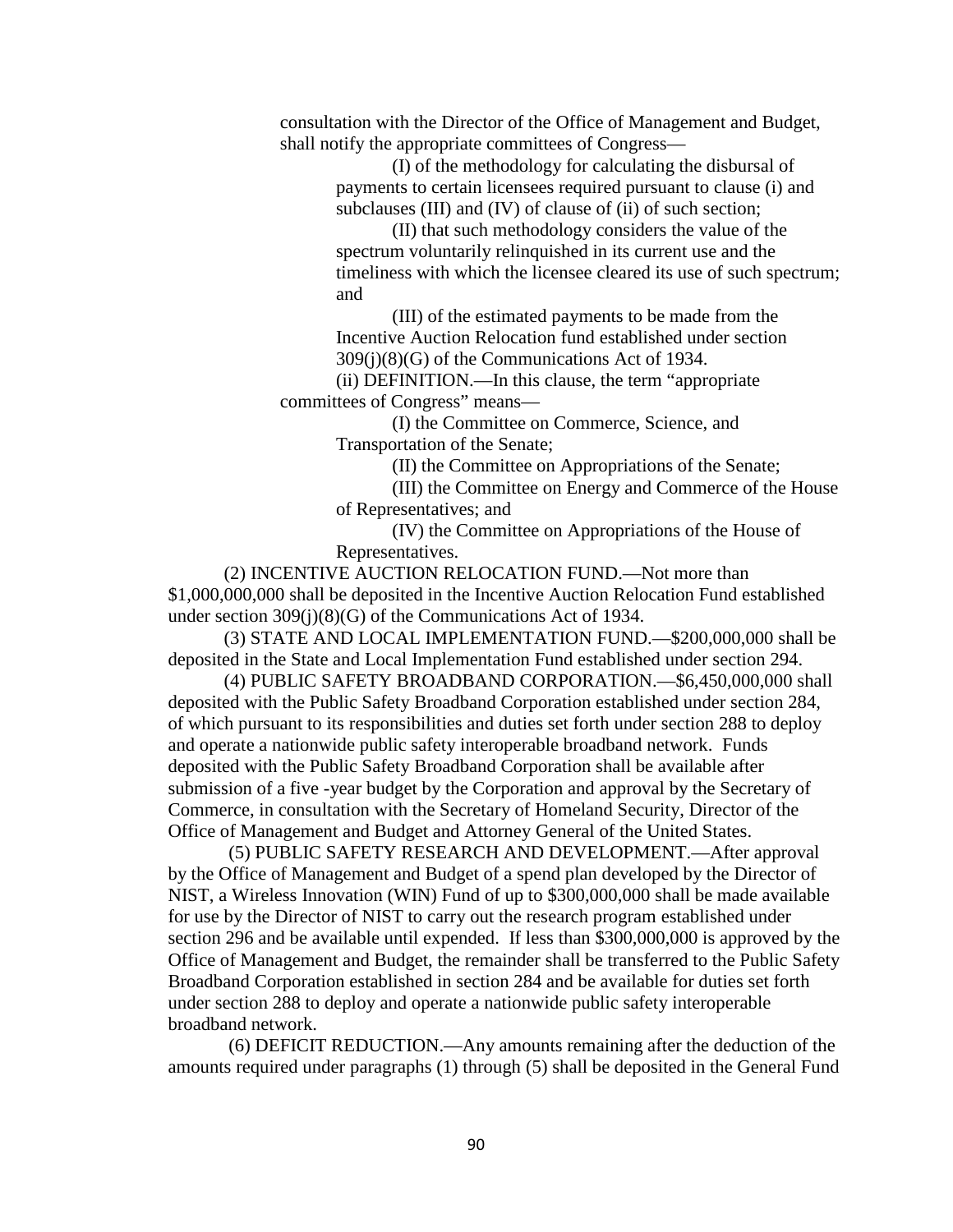of the Treasury, where such amounts shall be dedicated for the sole purpose of deficit reduction.

## SECTION 298. FCC REPORT ON EFFICIENT USE OF PUBLIC SAFETY SPECTRUM.

(a) IN GENERAL.—Not later than 180 days after the date of the enactment of this subtitle and every 2 years thereafter, the Commission shall, in consultation with the Assistant Secretary and the Director of NIST, conduct a study and submit to the appropriate committees of Congress a report on the spectrum allocated for public safety use.

(b) CONTENTS.—The report required by subsection (a) shall include—

(1) an examination of how such spectrum is being used;

(2) recommendations on how such spectrum may be used more efficiently;

(3) an assessment of the feasibility of public safety entities relocating from other bands to the public safety broadband spectrum; and

(4) an assessment of whether any spectrum made available by the relocation described in paragraph (3) could be returned to the Commission for reassignment through auction, including through use of incentive auction authority under subparagraph (G) of section  $309(j)(8)$  of the Communications Act of 1934 (47 U.S.C. 309 $(j)(8)$ ), as added by section 273(a).

## SECTION 299. PUBLIC SAFETY ROAMING AND PRIORITY ACCESS.

The Commission may adopt rules, if necessary in the public interest, to improve the ability of public safety users to roam onto commercial networks and to gain priority access to commercial networks in an emergency if –

(1) The public safety entity equipment is technically compatible with the commercial network;

(2) The commercial network is reasonably compensated;

(3) Such access does not preempt or otherwise terminate or degrade all existing voice conversations or data sessions.

# TITLE III – ASSISTANCE FOR THE UNEMPLOYED AND PATHWAYS BACK TO WORK

# SUBTITLE A – SUPPORTING UNEMPLOYED WORKERS

## SECTION 301. SHORT TITLE.

This subtitle may be cited as the "Supporting Unemployed Workers Act of 2011".

# PART I – EXTENSION OF EMERGENCY UNEMPLOYMENT COMPENSATION AND CERTAIN EXTENDED BENEFITS PROVISIONS, AND ESTABLISHMENT OF SELF-EMPLOYMENT ASSISTANCE PROGRAM

SEC. 311. EXTENSION OF EMERGENCY UNEMPLOYMENT COMPENSATION PROGRAM.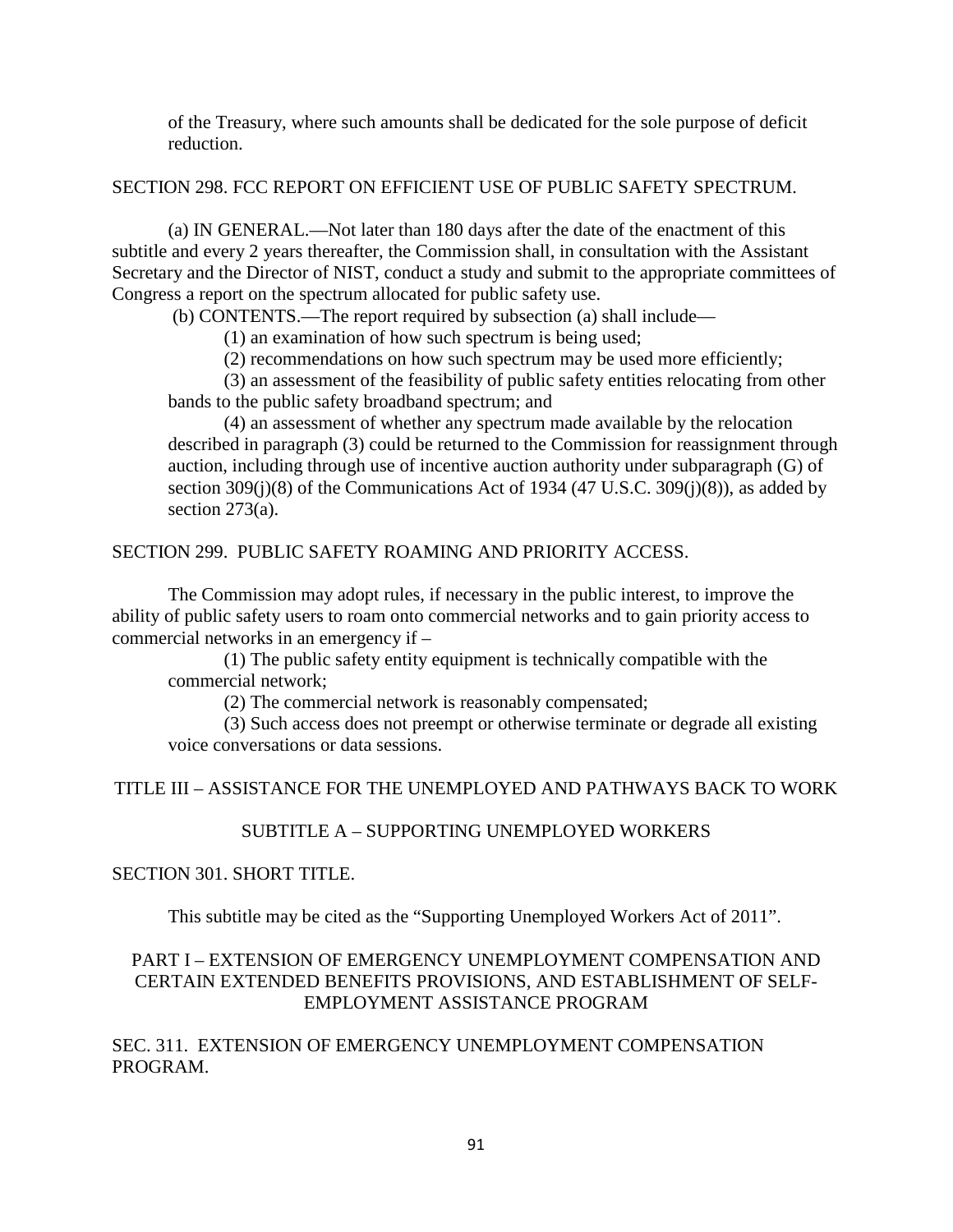(a) IN GENERAL.—Section 4007 of the Supplemental Appropriations Act, 2008 (Public Law 110-252; 26 U.S.C. 3304 note), is amended—

(1) by striking "January 3, 2012" each place it appears and inserting "January 3,  $2013$ ";

(2) in the heading for subsection (b)(2), by striking "January 3, 2012" and inserting "January 3, 2013"; and

(3) in subsection (b)(3), by striking "June 9, 2012" and inserting "June 8, 2013". (b) FUNDING.—Section 4004(e)(1) of the Supplemental Appropriations Act, 2008 (Public Law 110-252; 26 U.S.C. 3304 note), is amended—

(1) in subparagraph (F), by striking "and" at the end; and

(2) by inserting after subparagraph (G) the following:

"(H) the amendments made by section 101 of the Supporting Unemployed Workers Act of 2011; and".

(c) EFFECTIVE DATE.—The amendments made by this section shall take effect as if included in the enactment of the Unemployment Compensation Extension Act of 2010 (Public Law 111-205).

## SEC. 312. TEMPORARY EXTENSION OF EXTENDED BENEFIT PROVISIONS.

(a) IN GENERAL.—Section 2005 of the Assistance for Unemployed Workers and Struggling Families Act, as contained in Public Law 111–5 (26 U.S.C. 3304 note), is amended—

(1) by striking ''January 4, 2012'' each place it appears and inserting ''January 4,  $2013"$ ;

(2) in the heading for subsection (b)(2), by striking "January 4, 2012" and inserting "January 4, 2013"; and

(3) in subsection (c), by striking ''June 11, 2012'' and inserting ''June 11, 2013''. (b) EXTENSION OF MATCHING FOR STATES WITH NO WAITING WEEK.—

Section 5 of the Unemployment Compensation Extension Act of 2008 (Public Law 110–449; 26 U.S.C. 3304 note) is amended by striking ''June 10, 2012'' and inserting ''June 9, 2013''.

(c) EXTENSION OF MODIFICATION OF INDICATORS UNDER THE EXTENDED BENEFIT PROGRAM.—Section 502 of the Tax Relief, Unemployment Insurance Reauthorization, and Job Creation Act of 2010 (Public Law 111-312; 26 U.S.C. 3304 note) is amended—

(1) in subsection (a) by striking "December 31, 2011" and inserting "December 31, 2012"; and

(2) in subsection (b)(2) by striking "December 31, 2011" and inserting "December 31, 2012".

(d) EFFECTIVE DATE.—The amendments made by this section shall take effect as if included in the enactment of the Unemployment Compensation Extension Act of 2010 (Public Law 111-205).

SEC. 313. REEMPLOYMENT SERVICES AND REEMPLOYMENT AND ELIGIBILITY ASSESSMENT ACTIVITIES.

(a) IN GENERAL.—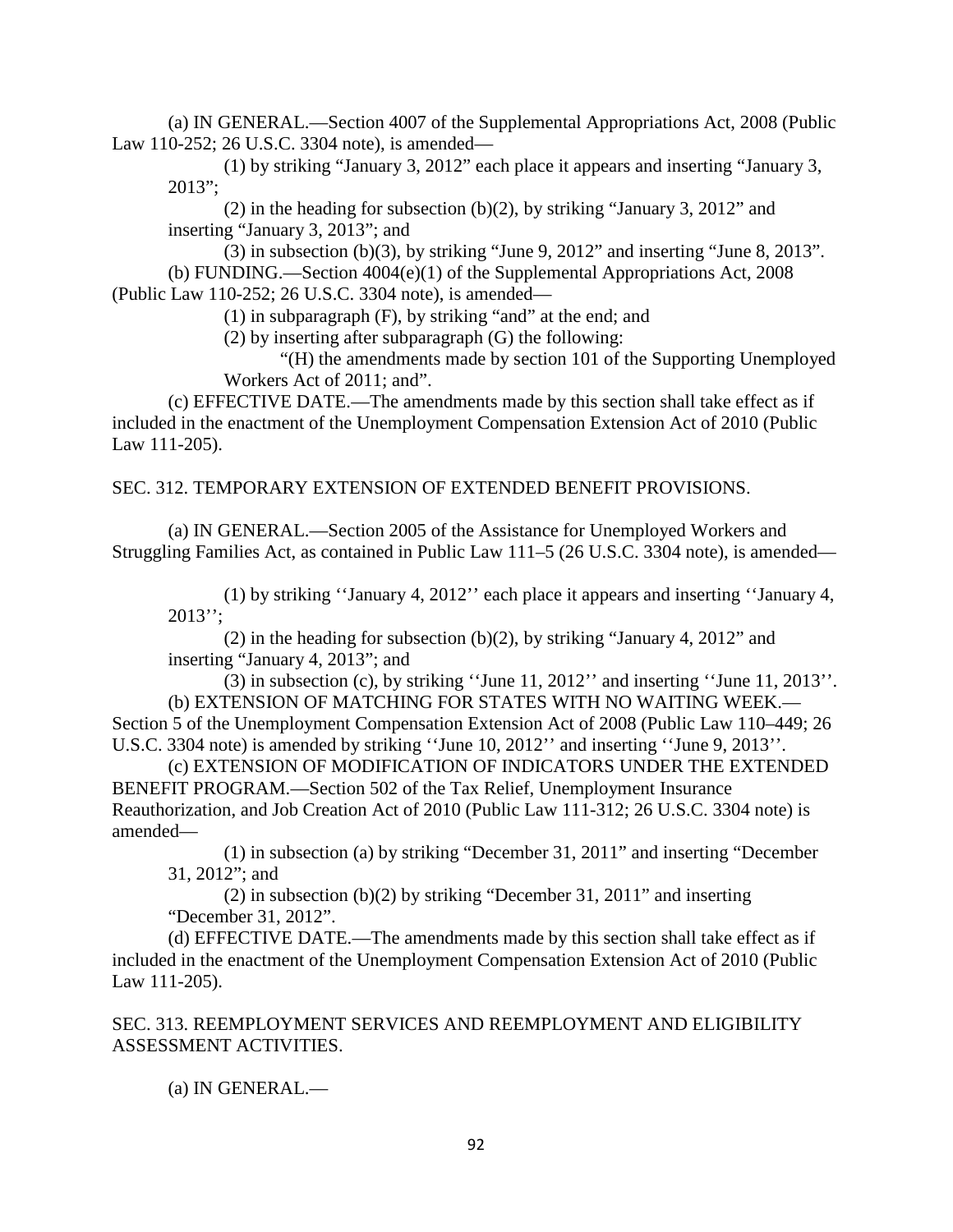(1) PROVISION OF SERVICES AND ACTIVITIES .—Section 4001of the Supplemental Appropriations Act, 2008, (Public Law 110-252; 26 U.S.C. 3304 note), is amended by inserting the following new subsection (h):

"(h) IN GENERAL.—

"(1) REQUIRED PROVISION OF SERVICES AND ACTIVITIES.—An agreement under this section shall require that the State provide reemployment services and reemployment and eligibility assessment activities to each individual receiving emergency unemployment compensation who, on or after the date that is 30 days after the date of enactment of the Supporting Unemployed Workers Act of 2011, establishes an account under section 4002(b), commences receiving the amounts described in section 4002(c), commences receiving the amounts described in section 4002(d), or commences receiving the amounts described in subsection 4002(e), whichever occurs first. Such services and activities shall be provided by the staff of the State agency responsible for administration of the State unemployment compensation law or the Wagner-Peyser Act from funds available pursuant to section 4004(c)(2) and may also be provided from funds available under the Wagner-Peyser Act.

"(2) DESCRIPTION OF SERVICES AND ACTIVITIES.—The reemployment services and in-person reemployment and eligibility assessment activities provided to individuals receiving emergency unemployment compensation described in paragraph (1)—

"(A) shall include—

"(i) the provision of labor market and career information;

"(ii) an assessment of the skills of the individual;

"(iii) orientation to the services available through the One-Stop centers established under title I of the Workforce Investment Act of 1998;

"(iv) job search counseling and the development or review of an individual reemployment plan that includes participation in job search activities and appropriate workshops and may include referrals to appropriate training services; and

"(v) review of the eligibility of the individual for emergency unemployment compensation relating to the job search activities of the individual; and

"(B) may include the provision of—

"(i) comprehensive and specialized assessments;

"(ii) individual and group career counseling; and

"(iii) additional reemployment services.

"(3) PARTICIPATION REQUIREMENT.—As a condition of continuing eligibility for emergency unemployment compensation for any week, an individual who has been referred to reemployment services or reemployment and eligibility assessment activities under this subsection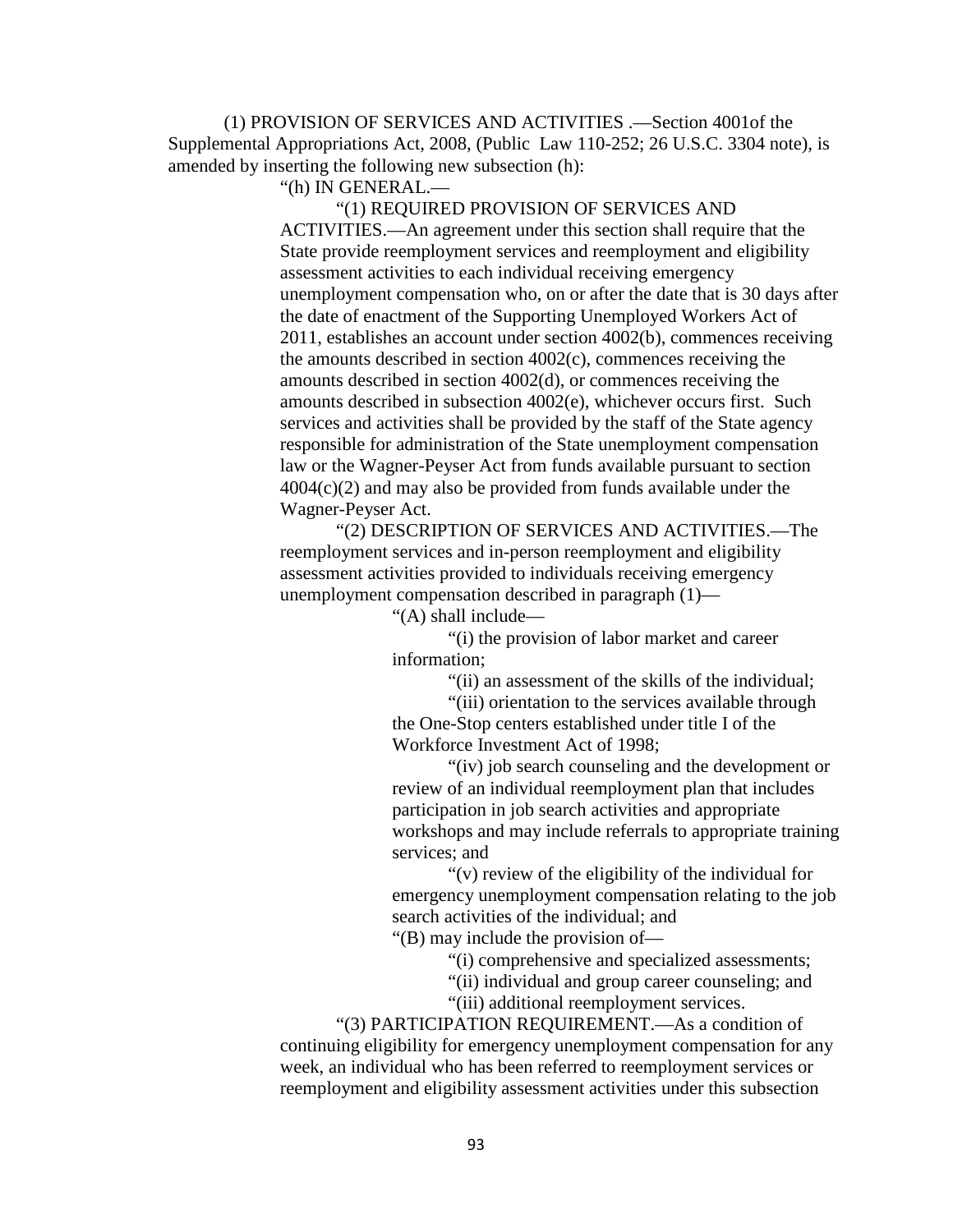shall participate, or shall have completed participation in, such services or activities, unless the State agency responsible for the administration of State unemployment compensation law determines that there is justifiable cause for failure to participate or complete such services or activities, as defined in guidance to be issued by the Secretary of Labor."

(2) ISSUANCE OF GUIDANCE.—Not later than 30 days after the date of enactment of this Act, the Secretary shall issue guidance on the implementation of the reemployment services and reemployment and eligibility assessments activities required to be provided under the amendments made by paragraph (1).

(b) FUNDING.—

(1) IN GENERAL. —Section 4004(c) of the Supplemental Appropriations Act, 2008 (Public Law 110-252; 26 U.S.C. 3304 note), is amended—

(A) by striking "There" and inserting "(1) ADMINISTRATION.—There"; and

(B) by inserting the following new paragraph:

"(2) REEMPLOYMENT SERVICES AND REEMPLOYMENT AND ELIGIBILITY ASSESSMENT ACTIVITIES.—

> "(A) APPROPRIATION.—There are appropriated from the general fund of the Treasury, without fiscal year limitation, out of the employment security administration account as established by section 901(a) of the Social Security Act, such sums as determined by the Secretary of Labor in accordance with subparagraph (B) to assist States in providing reemployment services and reemployment and eligibility assessment activities described in section 4001(h)(2).

> "(B) DETERMINATION OF TOTAL AMOUNT.—The amount referred to in subparagraph (A) is the amount the Secretary estimates is equal to—

"(i) the number of individuals who will receive reemployment services and reemployment eligibility and assessment activities described in section 4001(h)(2) in all States through the date specified in section 4007(b)(3), multiplied by

"(ii) \$200.

"(C) DISTRIBUTION AMONG STATES.—Of the amounts appropriated under subparagraph (A), the Secretary of Labor shall distribute amounts to each State, in accordance with section 4003(c), that the Secretary estimates is equal to—

> "(i) the number of individuals who will receive reemployment services and reemployment and eligibility assessment activities described in section 4001(h)(2) in such State through the date specified in section 4007(b)(3), multiplied by

> > "(ii) \$200."

(2) TRANSFER OF FUNDS.—Section 4004(e) of the Supplemental Appropriations Act, 2008 (Public Law 110-252; 26 U.S.C. 3304 note), is amended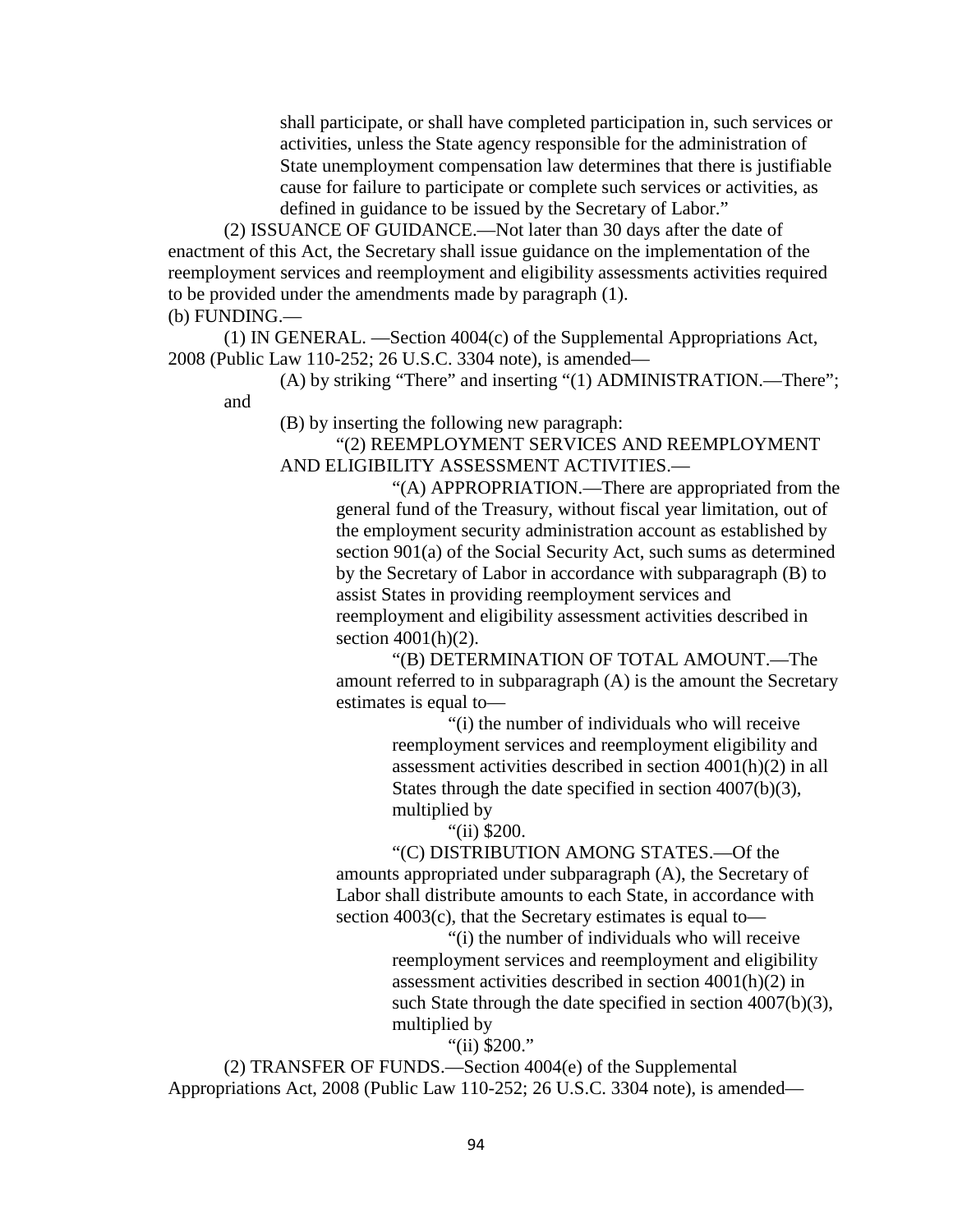(A) in paragraph (2), by striking the period and inserting "; and"; and

(B) by inserting the following paragraph (3):

"(3) to the employment security administration account (as established by section 901(a) of the Social Security Act) such sums as the Secretary of Labor determines to be necessary in accordance with subsection (c)(2) to assist States in providing reemployment services and reemployment eligibility and assessment activities described in section  $4001(h)(2)$ .".

## SEC. 314. FEDERAL-STATE AGREEMENTS TO ADMINISTER A SELF-EMPLOYMENT ASSISTANCE PROGRAM.

Section 4001 of the Supplemental Appropriations Act, 2008 (Public Law 110-252; 26 U.S.C. 3304 note), as amended by section 313, is further amended by inserting a new subsection (i) as follows:

"(i) AUTHORITY TO CONDUCT SELF-EMPLOYMENT ASSISTANCE PROGRAM.—

"(1) IN GENERAL.—

"(A) ESTABLISHMENT.—Any agreement under subsection (a) may provide that the State agency of the State shall establish a selfemployment assistance program described in paragraph (2), to provide for the payment of emergency unemployment compensation as selfemployment assistance allowances to individuals who meet the eligibility criteria specified in subsection (b).

"(B) PAYMENT OF ALLOWANCES.—The self-employment assistance allowance described in subparagraph (A) shall be paid for up to 26 weeks to an eligible individual from such individual's emergency unemployment compensation account described in section 4002, and the amount in such account shall be reduced accordingly.

"(2) DEFINITION OF 'SELF-EMPLOYMENT ASSISTANCE PROGRAM'.— For the purposes of this title, the term 'self-employment assistance program' means a program as defined under section 3306(t) of the Internal Revenue Code of 1986 (26 U.S.C. 3306(t)), except as follows:

"(A) all references to 'regular unemployment compensation under the State law' shall be deemed to refer instead to 'emergency unemployment compensation under title IV of the Supplemental Appropriations Act, 2008 (Public Law 110-252; 26 U.S.C. 3304 note)';

"(B) paragraph (3)(B) shall not apply;

"(C) clause (i) of paragraph  $(3)(C)$  shall be deemed to state as follows:

> "(i) include any entrepreneurial training that the State may provide in coordination with programs of training offered by the Small Business Administration, which may include business counseling, mentorship for participants, access to small business development resources, and technical assistance; and";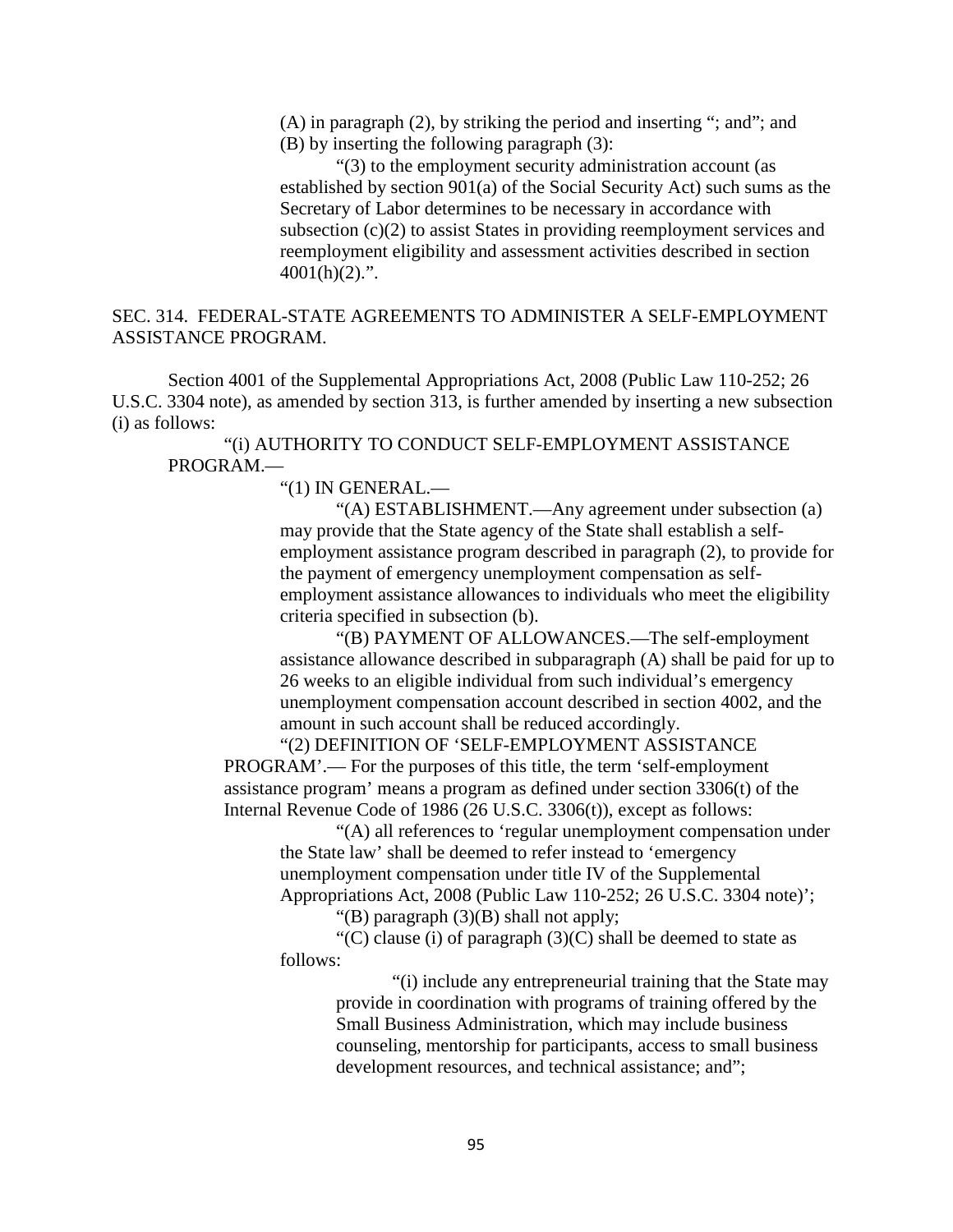"(D) the reference to '5 percent' in paragraph (4) shall be deemed to refer instead to '1 percent'; and

"(E) paragraph (5) shall not apply.

"(3) AVAILABILITY OF SELF-EMPLOYMENT ASSISTANCE ALLOWANCES.—In the case of an individual who has received any emergency unemployment compensation payment under this title, such individual shall not receive self-employment assistance allowances under this subsection unless the State agency has a reasonable expectation that such individual will be entitled to at least 26 times the individual's average weekly benefit amount of emergency unemployment compensation.

"(4) PARTICIPANT OPTION TO TERMINATE PARTICIPATION IN SELF-EMPLOYMENT ASSISTANCE PROGRAM.—

"(A) TERMINATION.—An individual who is participating in a State's self -employment assistance program may opt to discontinue participation in such program.

"(B) CONTINUED ELIGIBILITY FOR EMERGENCY UNEMPLOYMENT COMPENSATION.—An individual whose participation in the self-employment assistance program is terminated as described in paragraph (1) or who has completed participation in such program, and who continues to meet the eligibility requirements for emergency unemployment compensation under this title, shall receive emergency unemployment compensation payments with respect to subsequent weeks of unemployment, to the extent that amounts remain in the account established for such individual under section 4002(b) or to the extent that such individual commences receiving the amounts described in subsections (c), (d), or (e) of such section, respectively.".

## SEC. 315. CONFORMING AMENDMENT ON PAYMENT OF BRIDGE TO WORK WAGES.

Section 4001 of the Supplemental Appropriations Act, 2008 (Public Law 110-252; 26 U.S.C. 3304 note), as amended by section 103, is further amended by inserting a new subsection (j) as follows:

"(j) AUTHORIZATION TO PAY WAGES FOR PURPOSES OF A BRIDGE TO WORK PROGRAM.—Any State that establishes a Bridge to Work program under section 204 of the Supporting Unemployed Workers Act of 2011 is authorized to deduct from an emergency unemployment compensation account established for such individual under section 4002 such sums as may be necessary to pay wages for such individual as authorized under section 204(b)(1) of such Act.".

## SEC. 316. ADDITIONAL EXTENDED UNEMPLOYMENT BENEFITS UNDER THE RAILROAD UNEMPLOYMENT INSURANCE ACT.

(a) EXTENSION.—Section  $2(c)(2)(D)(iii)$  of the Railroad Unemployment Insurance Act, as added by section 2006 of the American Recovery and Reinvestment Act of 2009 (Public Law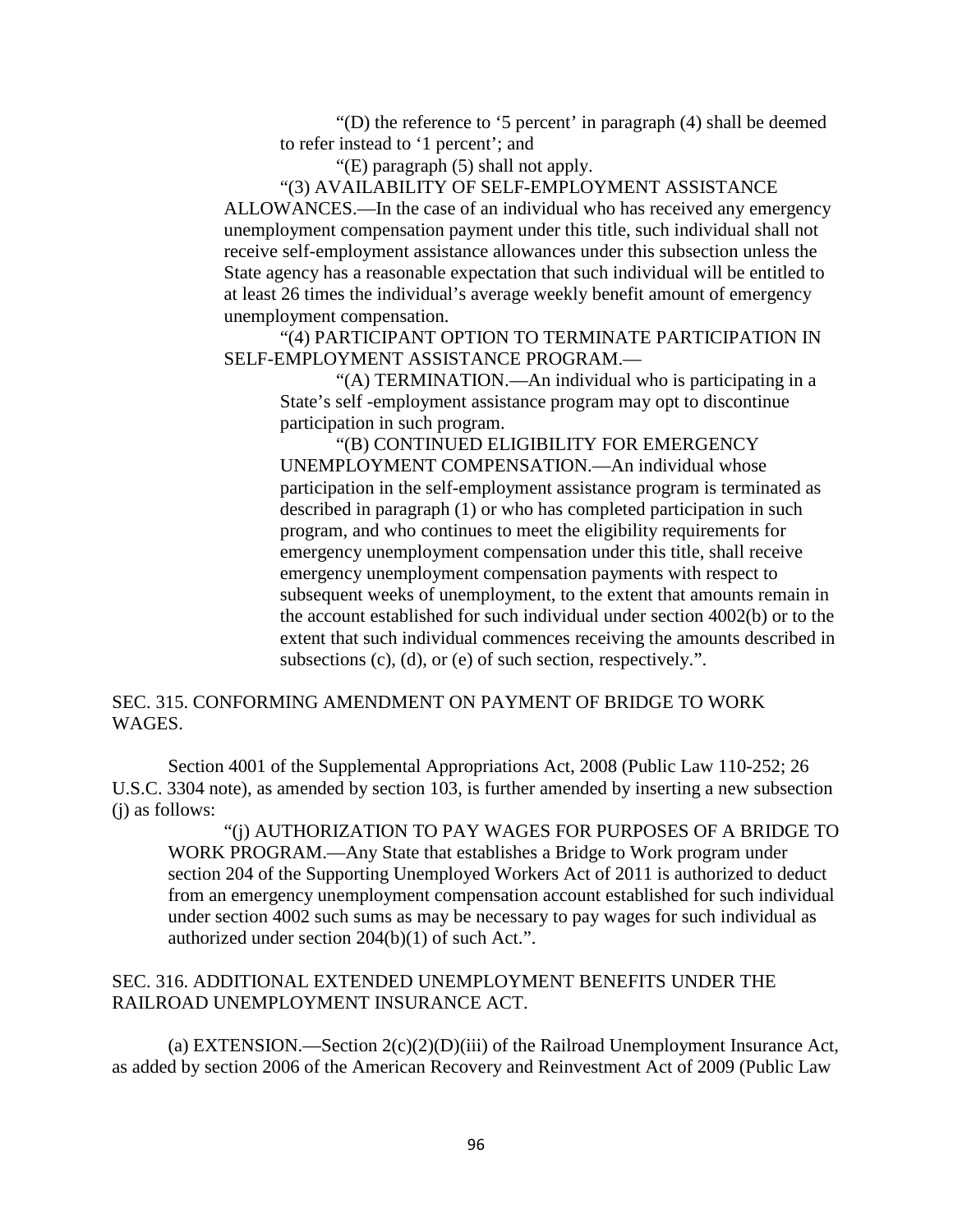111–5) and as amended by section 9 of the Worker, Homeownership, and Business Assistance Act of 2009 (Public Law 111–92), is amended—

(1) by striking ''June 30, 2011'' and inserting ''June 30, 2012''; and

(2) by striking ''December 31, 2011'' and inserting ''December 31, 2012''.

(b) CLARIFICATION ON AUTHORITY TO USE FUNDS.—Funds appropriated under either the first or second sentence of clause (iv) of section 2(c)(2)(D) of the Railroad Unemployment Insurance Act shall be available to cover the cost of additional extended unemployment benefits provided under such section  $2(c)(2)(D)$  by reason of the amendments made by subsection (a) as well as to cover the cost of such benefits provided under such section  $2(c)(2)(D)$ , as in effect on the day before the date of the enactment of this Act.

## PART II—REEMPLOYMENT NOW PROGRAM

## SEC. 321. ESTABLISHMENT OF REEMPLOYMENT NOW PROGRAM.

(a) IN GENERAL.—There is hereby established the Reemployment NOW program to be carried out by the Secretary of Labor in accordance with this part in order to facilitate the reemployment of individuals who are receiving emergency unemployment compensation under title IV of the Supplemental Appropriations Act, 2008 (Public Law 110-252; 26 U.S.C. 3304 note) (hereafter in this part referred to as "EUC claimants").

(b) AUTHORIZATION AND APPROPRIATION.—There are authorized to be appropriated and appropriated from the general fund of the Treasury for fiscal year 2012 \$4,000,000,000 to carry out the Reemployment NOW program under this part.

## SEC. 322. DISTRIBUTION OF FUNDS.

(a) IN GENERAL.—Of the funds appropriated under section 321(b) to carry out this part, the Secretary of Labor shall—

(1) reserve up to 1 percent for the costs of Federal administration and for carrying out rigorous evaluations of the activities conducted under this part; and

(2) allot the remainder of the funds not reserved under paragraph (1) in accordance with the requirements of subsection (b) and (c) to States that have approved plans under section 323.

(b) ALLOTMENT FORMULA.—

(1) FORMULA FACTORS.—The Secretary of Labor shall allot the funds available under subsection (a)(2) as follows:

(A) two-thirds of such funds shall be allotted on the basis of the relative number of unemployed individuals in each State, compared to the total number of unemployed individuals in all States;

(B) one-third of such funds shall be allotted on the basis of the relative number of individuals in each State who have been unemployed for 27 weeks or more, compared to the total number of individuals in all States who have been unemployed for 27 weeks or more.

(2) CALCULATION.—For purposes of paragraph (1), the number of unemployed individuals and the number of individuals unemployed for 27 weeks or more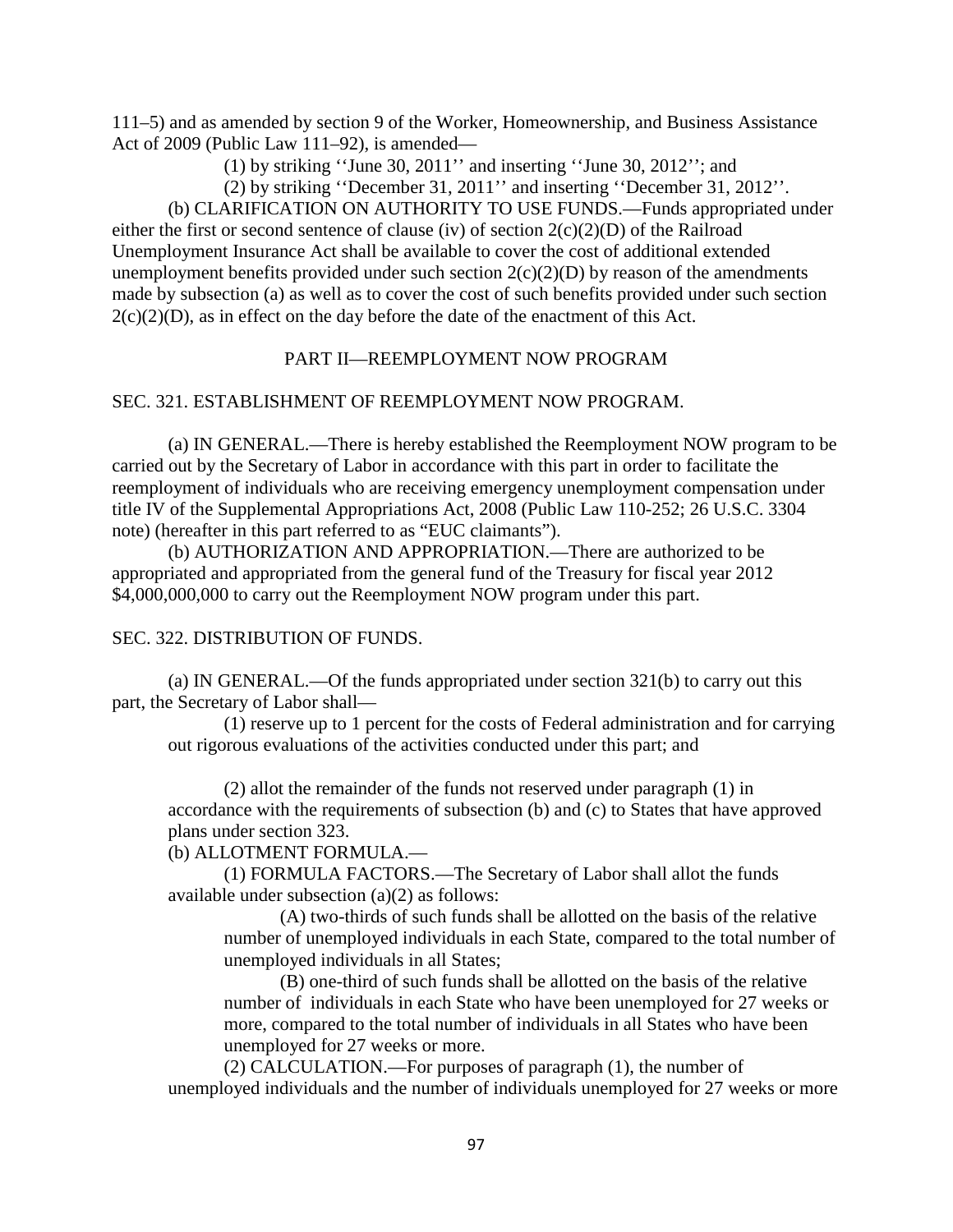shall be based on the data for the most recent 12-month period, as determined by the Secretary.

#### (c) REALLOTMENT.

(1) FAILURE TO SUBMIT STATE PLAN.—If a State does not submit a State plan by the time specified in section 323(b), or a State does not receive approval of a State plan, the amount the State would have been eligible to receive pursuant to the formula under subsection (b) shall be allotted to States that receive approval of the State plan under section 323 in accordance with the relative allotments of such States as determined by the Secretary under subsection (b).

(2) FAILURE TO IMPLEMENT ACTIVITIES ON A TIMELY BASIS. —The Secretary of Labor may, in accordance with procedures and criteria established by the Secretary, recapture the portion of the State allotment under this part that remains unobligated if the Secretary determines such funds are not being obligated at a rate sufficient to meet the purposes of this part. The Secretary shall reallot such recaptured funds to other States that are not subject to recapture in accordance with the relative share of the allotments of such States as determined by the Secretary under subsection (b).

(3) RECAPTURE OF FUNDS.—Funds recaptured under paragraph (2) shall be available for reobligation not later than December 31, 2012.

#### SEC. 323. STATE PLAN.

(a) IN GENERAL.— For a State to be eligible to receive an allotment under section 322, a State shall submit to the Secretary of Labor a State plan in such form and containing such information as the Secretary may require, which at a minimum shall include:

(1) a description of the activities to be carried out by the State to assist in the reemployment of eligible individuals to be served in accordance with this part, including which of the activities authorized in sections 324-328 the State intends to carry out and an estimate of the amounts the State intends to allocate to the activities, respectively;

(2) a description of the performance outcomes to be achieved by the State through the activities carried out under this part, including the employment outcomes to be achieved by participants and the processes the State will use to track performance, consistent with guidance provided by the Secretary of Labor regarding such outcomes and processes;

(3) a description of coordination of activities to be carried out under this part with activities under title I of the Workforce Investment Act of 1998, the Wagner-Peyser Act, and other appropriate Federal programs;

(4) the timelines for implementation of the activities described in the plan and the number of EUC claimants expected to be enrolled in such activities by quarter;

(5) assurances that the State will participate in the evaluation activities carried out by the Secretary of Labor under this section;

(6) assurances that the State will provide appropriate reemployment services, including counseling, to any EUC claimant who participates in any of the programs authorized under this part; and

(7) assurances that the State will report such information as the Secretary may require relating to fiscal, performance and other matters, including employment outcomes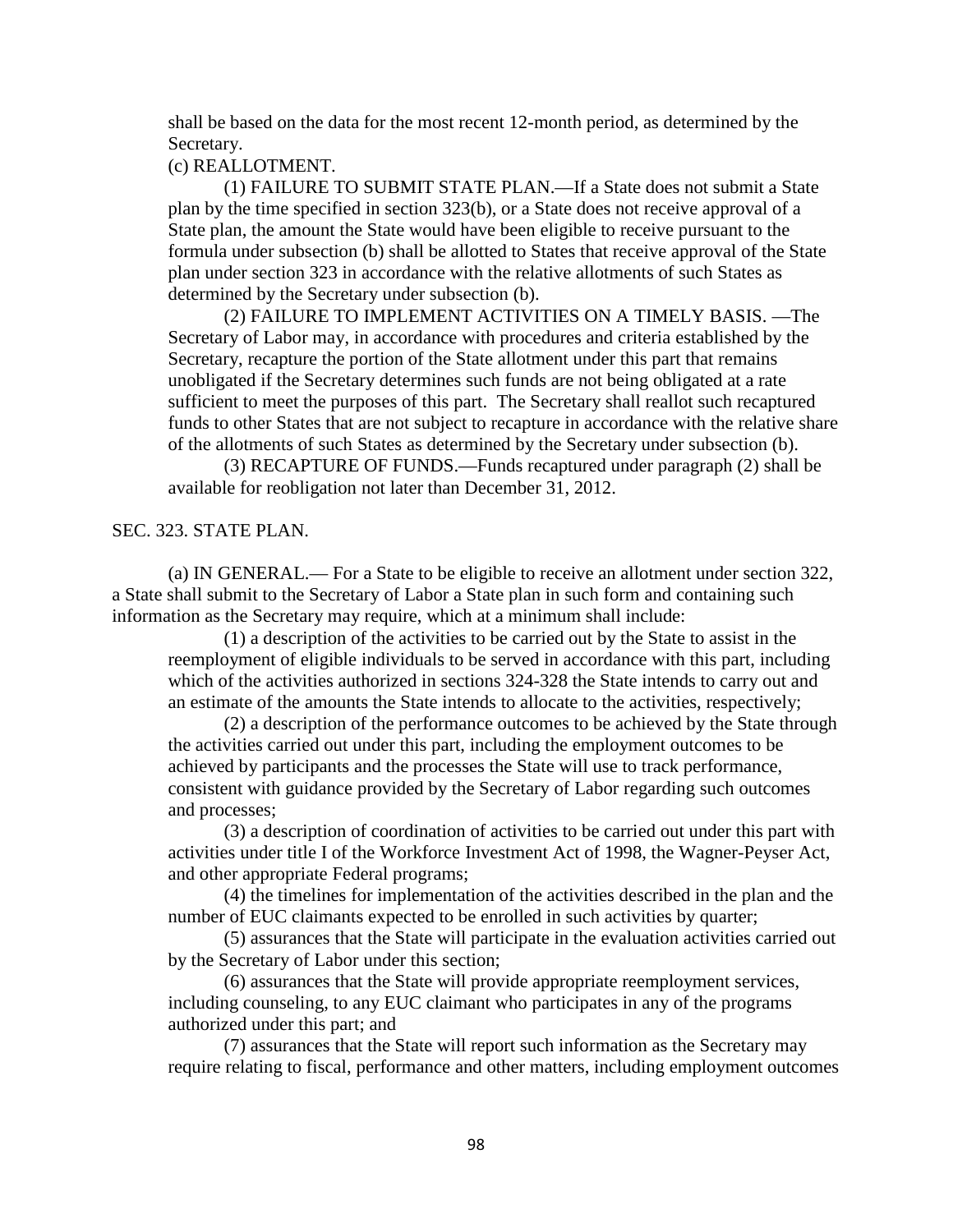and effects, which the Secretary determines are necessary to effectively monitor the activities carried out under this part.

(b) PLAN SUBMISSION AND APPROVAL.—A State plan under this section shall be submitted to the Secretary of Labor for approval not later than 30 days after the Secretary issues guidance relating to submission of such plan. The Secretary shall approve such plans if the Secretary determines that the plans meet the requirements of this part and are appropriate and adequate to carry out the purposes of this part.

(c) PLAN MODIFICATIONS.—A State may submit modifications to a State plan that has been approved under this part, and the Secretary of Labor may approve such modifications, if the plan as modified would meet the requirements of this part and are appropriate and adequate to carry out the purposes of this part.

#### SEC. 324. BRIDGE TO WORK PROGRAM.

(a) IN GENERAL.—A State may use funds allotted to the State under this part to establish and administer a Bridge to Work program described in this section.

(b) DESCRIPTION OF PROGRAM.— In order to increase individuals' opportunities to move to permanent employment, a State may establish a Bridge to Work program to provide an EUC claimant with short-term work experience placements with an eligible employer, during which time such individual—

(1) shall be paid emergency unemployment compensation payable under title IV of the Supplemental Appropriations Act, 2008 (Public Law 110-252; 26 U.S.C. 3304 note), as wages for work performed, and as specified in subsection (c);

(2) shall be paid the additional amount described in subsection (e) as augmented wages for work performed; and

(3) may be paid compensation in addition to the amounts described in paragraphs (1) and (2) by a State or by a participating employer as wages for work performed.

(c) PROGRAM ELIGIBILITY AND OTHER REQUIREMENTS.—For purposes of this program—

(1) individuals who, except for the requirements described in paragraph (3), are eligible to receive emergency unemployment compensation payments under title IV of the Supplemental Appropriations Act, 2008 (Public Law 110-252; 26 U.S.C. 3304 note), and who choose to participate in the program described in subsection (b), shall receive such payments as wages for work performed during their voluntary participation in the program described under subsection (b);

(2) the wages payable to individuals described in paragraph (1) shall be paid from the emergency unemployment compensation account for such individual as described in section 4002 of the Supplemental Appropriations Act, 2008 (Public Law 110-252; 26 U.S.C. 3304 note), and the amount in such individual's account shall be reduced accordingly;

(3) the wages payable to an individual described in paragraph (1) shall be payable in the same amount, at the same interval, on the same terms, and subject to the same conditions under title IV of the Supplemental Appropriations Act, 2008 (Public Law 110-252; 26 U.S.C. 3304 note), except that—

(A) State requirements applied under such Act relating to availability for work and active search for work are not applicable to such individuals who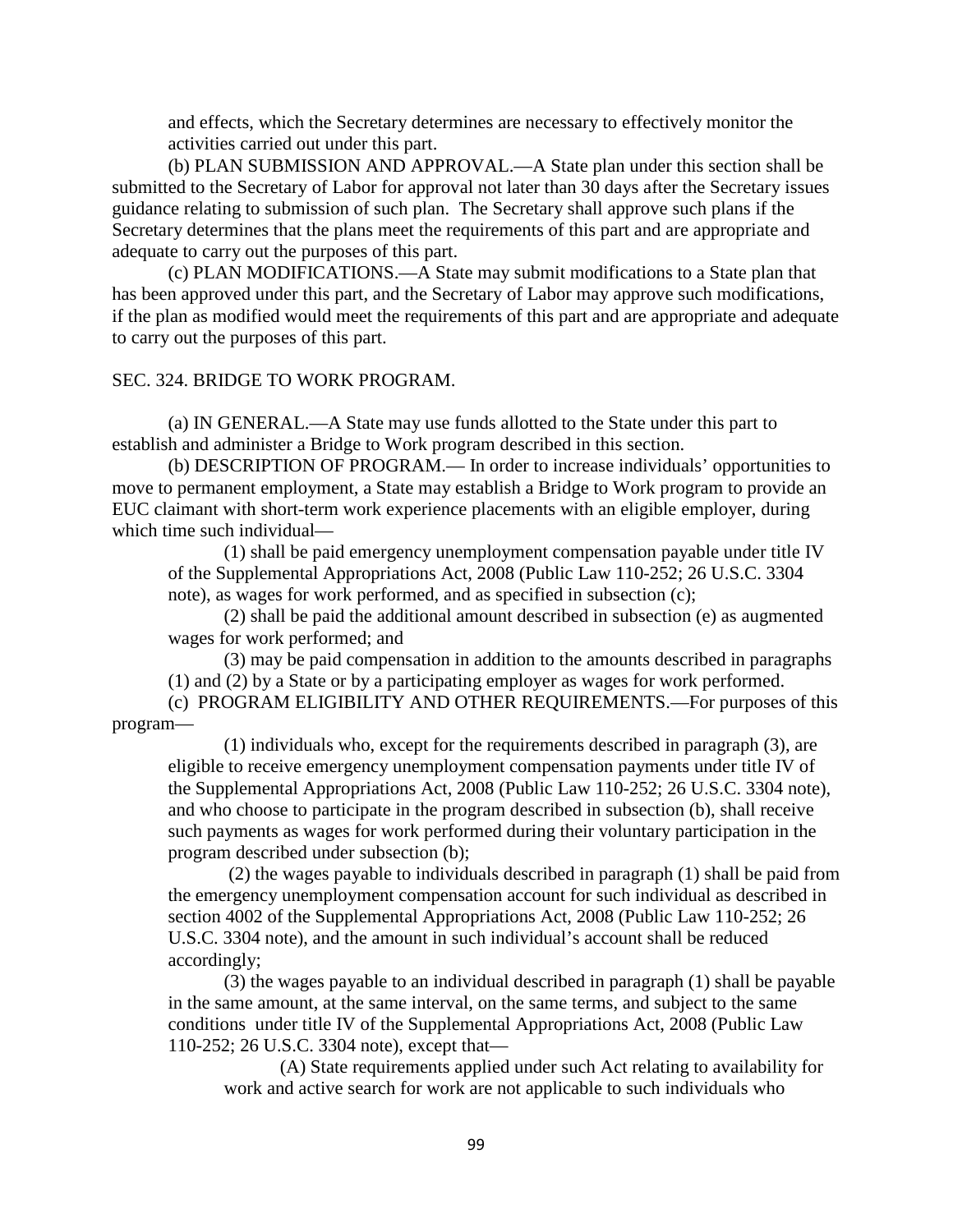participate for at least 25 hours per week in the program described in subsection (b) for the duration of such individual's participation in the program;

(B) State requirements applied under such Act relating to disqualifying income regarding wages earned shall not apply to such individuals who participate for at least 25 hours per week in the program described in subsection (b), and shall not apply with respect to—

(i) the wages described under subsection (b); and

(ii) any wages, in addition to those described under subsection (b), whether paid by a State or a participating employer for the same work activities;

(C) State prohibitions or limitations applied under such Act relating to employment status shall not apply to such individuals who participate in the program described in subsection (b); and

(D) State requirements applied under such Act relating to an individual's acceptance of an offer of employment shall not apply with regard to an offer of long-term employment from a participating employer made to such individual who is participating in the program described in subsection (b) in a work experience provided by such employer, where such long-term employment is expected to commence or commences at the conclusion of the duration specified in paragraph  $(4)(A)$ ;

(4) the program shall be structured so that individuals described in paragraph (1) may participate in the program for up to—

(A) 8 weeks, and

(B) 38 hours for each such week;

(5) a State shall ensure that all individuals participating in the program are covered by a workers' compensation insurance program; and

(6) the program meets such other requirements as the Secretary of Labor determines to be appropriate in guidance issued by the Secretary.

#### (d) STATE REQUIREMENTS.—

(1) CERTIFICATION OF ELIGIBLE EMPLOYER.—A State may certify as eligible for participation in the program under this section any employer that meets the eligibility criteria as established in guidance by the Secretary of Labor, except that an employer shall not be certified as eligible for participation in the program described under subsection (b)—

(A) if such employer—

(i) is a Federal, State, or local government entity;

(ii) would engage an eligible individual in work activities under any employer's grant, contract, or subcontract with a Federal, State, or local government entity, except with regard to work activities under any employer's supply contract or subcontract;

(iii) is delinquent with respect to any taxes or employer contributions described under sections 3301 and 3303(a)(1) of the Internal Revenue Code of 1986 or with respect to any related reporting requirements;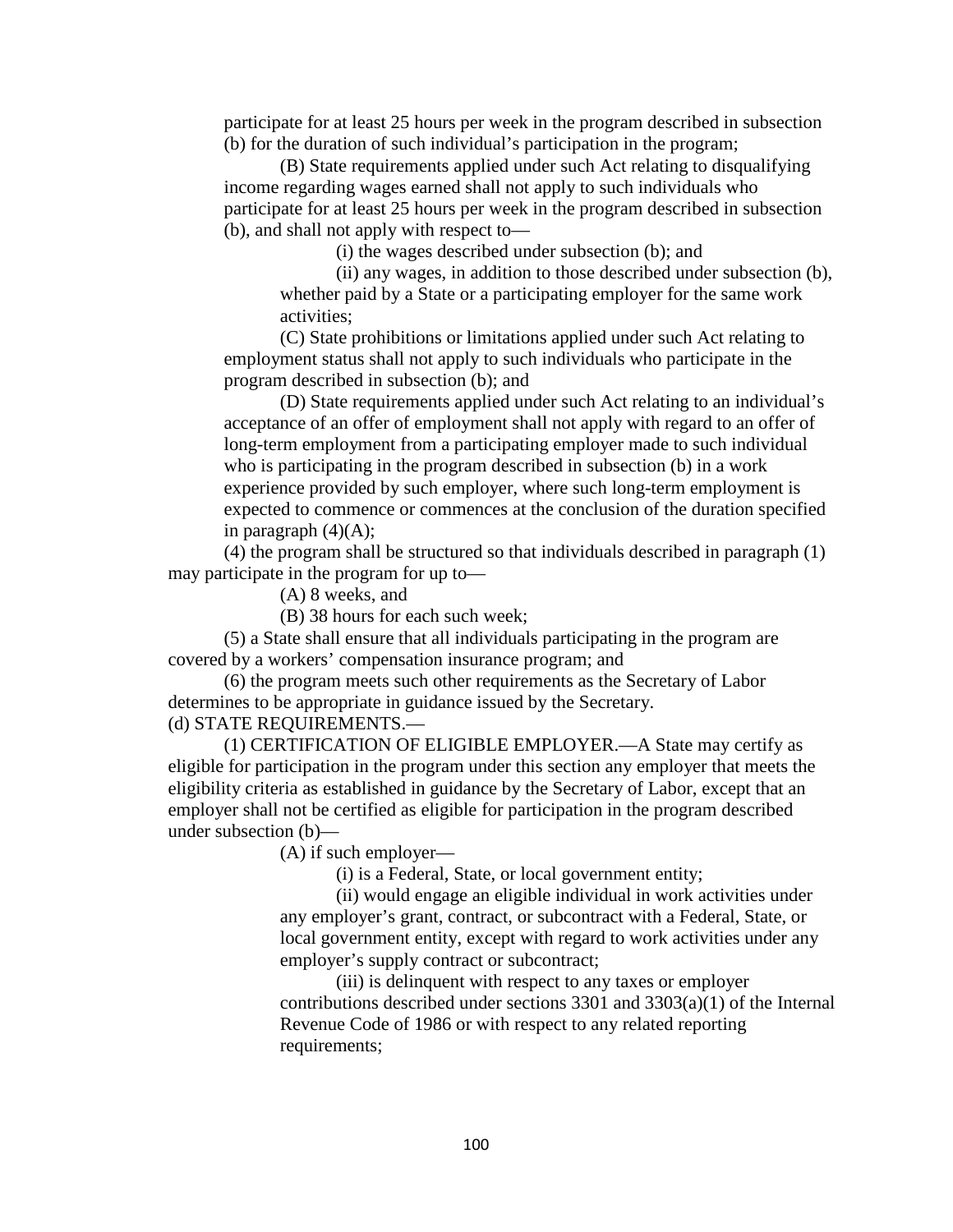(iv) is engaged in the business of supplying workers to other employers and would participate in the program for the purpose of supplying individuals participating in the program to other employers; or

(v) has previously participated in the program and the State has determined that such employer has failed to abide by any of the requirements specified in subsections (h), (i), or (j), or by any other requirements that the Secretary may establish for employers under subsection  $(c)(6)$ ; and

(B) unless such employer provides assurances that it has not displaced existing workers pursuant to the requirements of subsection (h).

(2) AUTHORIZED ACTIVITIES.—Funds allotted to a State under this part for the program—

(A) shall be used to—

(i) recruit employers for participation in the program;

(ii) review and certify employers identified by eligible individuals seeking to participate in the program;

(iii) ensure that reemployment and counseling services are available for program participants, including services describing the program under subsection (b), prior to an individual's participation in such program;

(iv) establish and implement processes to monitor the progress and performance of individual participants for the duration of the program;

(v) prevent misuse of the program; and

(vi) pay augmented wages to eligible individuals, if necessary, as described in subsection (e); and

(B) may be used—

(i) to pay workers' compensation insurance premiums to cover all individuals participating in the program, except that, if a State opts not to make such payments directly to a State administered workers' compensation program, the State involved shall describe in the approved State plan the means by which such State shall ensure workers' compensation or equivalent coverage for all individuals who participate in the program;

(ii) to pay compensation to a participating individual that is in addition to the amounts described in subsections  $(c)(1)$  and  $(e)$  as wages for work performed;

(iii) to provide supportive services, such as transportation, child care, and dependent care, that would enable individuals to participate in the program;

(iv) for the administration and oversight of the program; and

(v) to fulfill additional program requirements included in the approved State plan.

(e) PAYMENT OF AUGMENTED WAGES IF NECESSARY.—In the event that the wages described in subsection  $(c)(1)$  are not sufficient to equal or exceed the minimum wages that are required to be paid by an employer under section 6(a)(1) of the Fair Labor Standards Act of 1938 (29 U.S.C. 206(a)(1)) or the applicable State or local minimum wage law, whichever is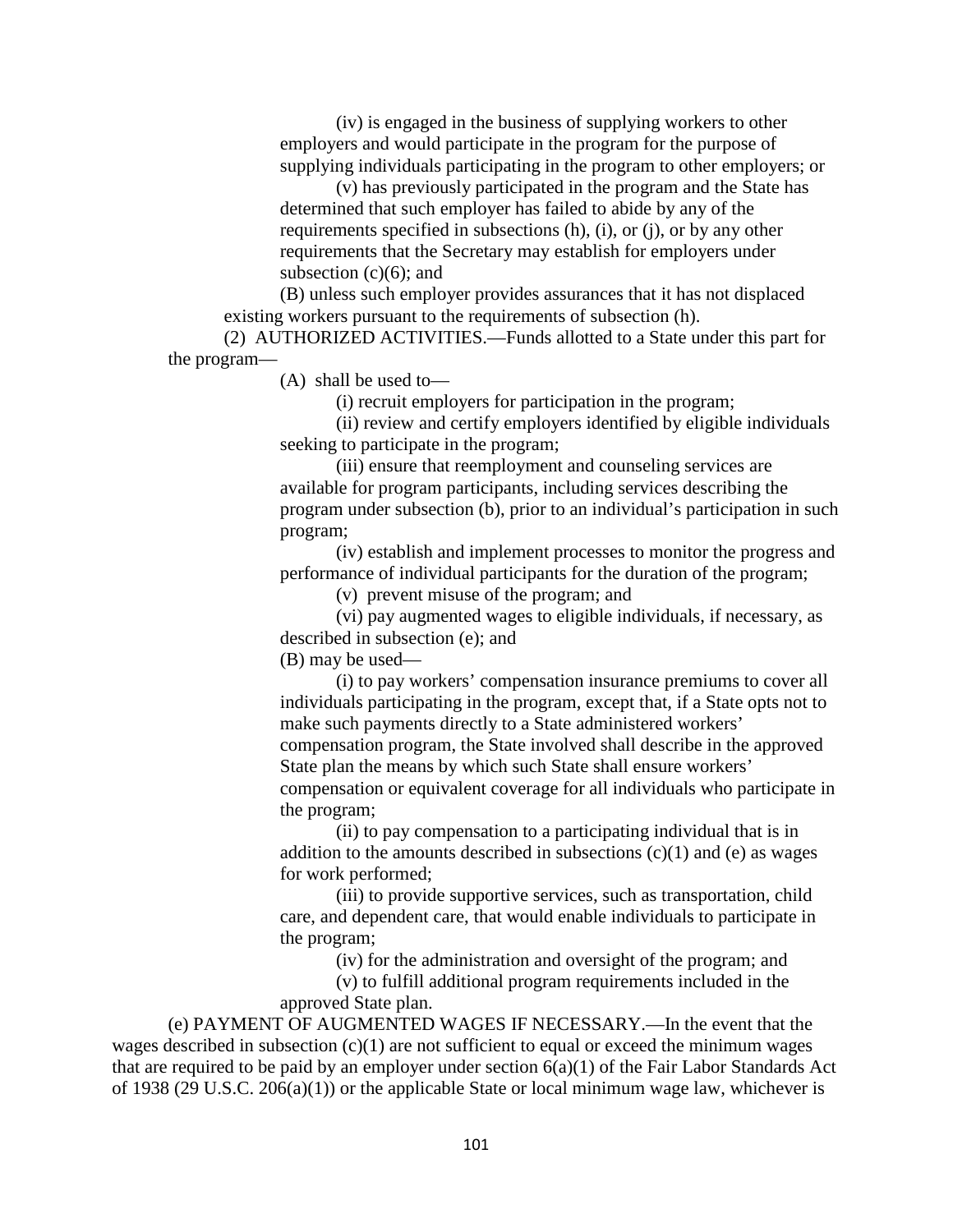higher, a State shall pay augmented wages to a program participant in any amount necessary to cover the difference between—

(1) such minimum wages amount; and

(2) the wages payable under subsection (c)(1).

(f) EFFECT OF WAGES ON ELIGIBILITY FOR OTHER PROGRAMS.—None of the wages paid under this section shall be considered as income for the purposes of determining eligibility for and the amount of income transfer and in-kind aid furnished under any Federal or Federally assisted program based on need.

(g) EFFECT OF WAGES, WORK ACTIVITIES, AND PROGRAM PARTICIPATION ON CONTINUING ELIGIBILITY FOR EMERGENCY UNEMPLOYMENT COMPENSATION.—Any wages paid under this section and any additional wages paid by an employer to an individual described in subsection  $(c)(1)$ , and any work activities performed by such individual as a participant in the program, shall not be construed so as to render such individual ineligible to receive emergency unemployment compensation under title IV of the Supplemental Appropriations Act, 2008 (Public Law 110-252; 26 U.S.C. 3304 note).

(h) NONDISPLACEMENT OF EMPLOYEES.—

(1) PROHIBITION.—An employer shall not use a program participant to displace (including a partial displacement, such as a reduction in the hours of non-overtime work, wages, or employment benefits) any current employee (as of the date of the participation).

(2) OTHER PROHIBITIONS.—An employer shall not permit a program participant to perform work activities related to any job for which—

(A) any other individual is on layoff from the same or any substantially equivalent position;

(B) the employer has terminated the employment of any employee or otherwise reduced the workforce of the employer with the intention of filling or partially filling the vacancy so created with the work activities to be performed by a program participant;

(C) there is a strike or lock out at the worksite that is the participant's place of employment; or

(D) the job is created in a manner that will infringe in any way upon the promotional opportunities of currently employed individuals (as of the date of the participation).

(i) PROHIBITION ON IMPAIRMENT OF CONTRACTS.—An employer shall not, by means of assigning work activities under this section, impair an existing contract for services or a collective bargaining agreement, and no such activity that would be inconsistent with the terms of a collective bargaining agreement shall be undertaken without the written concurrence of the labor organization that is signatory to the collective bargaining agreement.

(j) LIMITATION ON EMPLOYER PARTICIPATION.—If, after 24 weeks of participation in the program, an employer has not made an offer of suitable long-term employment to any individual described under subsection  $(c)(1)$  who was placed with such employer and has completed the program, a State shall bar such employer from further participation in the program. States may impose additional conditions on participating employers to ensure that an appropriate number of participants receive offers of suitable long term employment.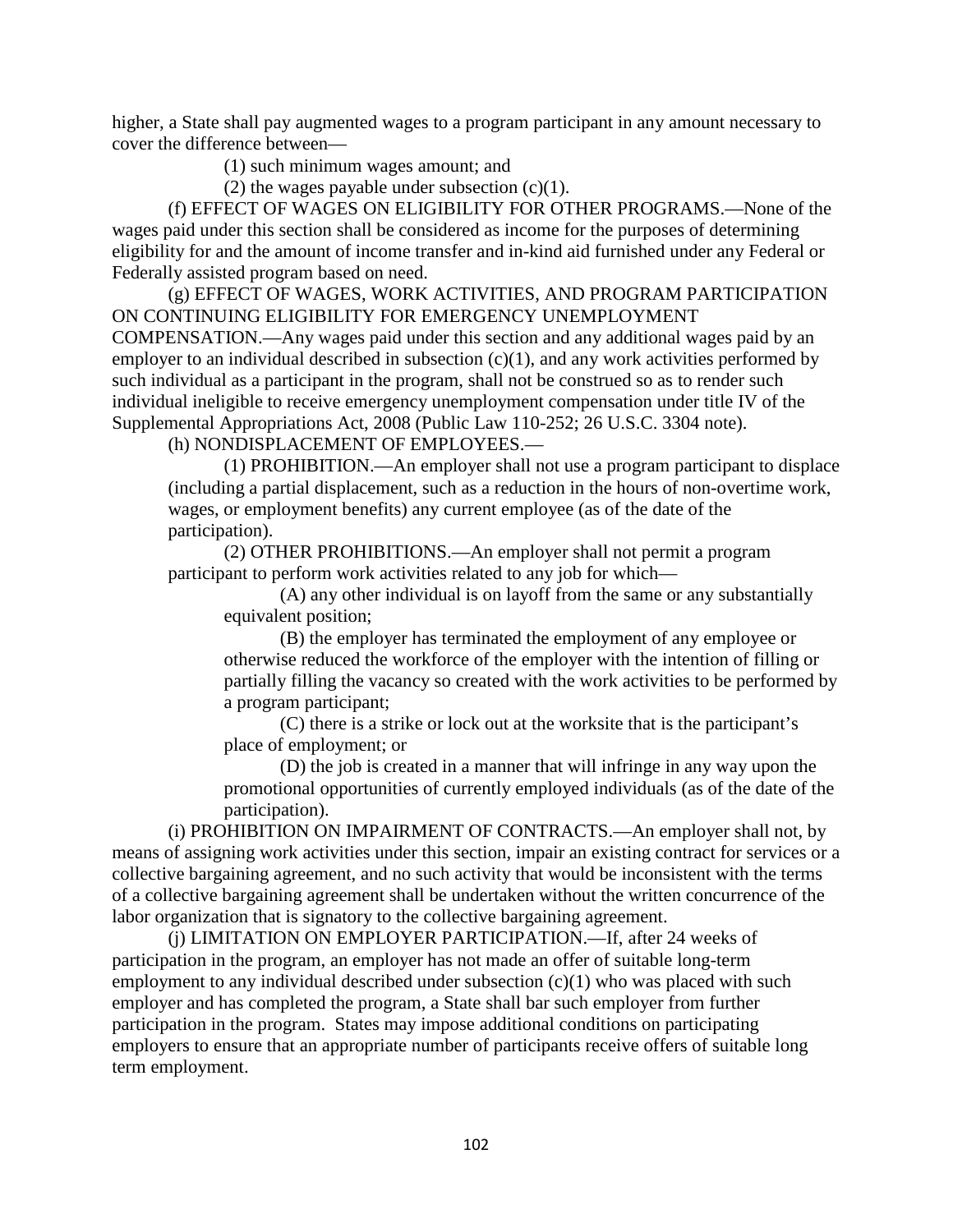(k) FAILURE TO MEET PROGRAM REQUIREMENTS.—If a State makes a determination based on information provided to the State, or acquired by the State by means of its administration and oversight functions, that a participating employer under this section has violated a requirement of this section, the State shall bar such employer from further participation in the program. The State shall establish a process whereby an individual described in subsection  $(c)(1)$ , or any other affected individual or entity, may file a complaint with the State relating to a violation of any requirement or prohibition under this section.

(l) PARTICIPANT OPTION TO TERMINATE PARTICIPATION IN BRIDGE TO WORK PROGRAM.—

(1) TERMINATION.—An individual who is participating in a program described in subsection (b) may opt to discontinue participation in such program.

(2) CONTINUED ELIGIBILITY FOR EMERGENCY UNEMPLOYMENT COMPENSATION.—An individual who opts to discontinue participation in such program, is terminated from such program by a participating employer, or who has completed participation in such program, and who continues to meet the eligibility requirements for emergency unemployment compensation under title IV of the Supplemental Appropriations Act, 2008 (Public Law 110-252; 26 U.S.C. 3304 note), shall receive emergency unemployment compensation payments with respect to subsequent weeks of unemployment, to the extent that amounts remain in the account established for such individual under section 4002(b) of such Act or to the extent that such individual commences receiving the amounts described in subsections (c), (d), or (e) of such section, respectively.

(m) EFFECT OF OTHER LAWS.—Unless otherwise provided in this section, nothing in this section shall be construed to alter or affect the rights or obligations under any Federal, State, or local laws with respect to any individual described in subsection  $(c)(1)$  and with respect to any participating employer under this section.

(n) TREATMENT OF PAYMENTS.—All wages or other payments to an individual under this section shall be treated as payments of unemployment insurance for purposes of section 209 of the Social Security Act (42 U.S.C. 409) and for purposes of subtitle A and sections 3101 and 3111 of the Internal Revenue Code of 1986.

SEC. 325. WAGE INSURANCE.

(a) IN GENERAL.—A State may use the funds allotted to the State under this part to provide a wage insurance program for EUC claimants.

(b) BENEFITS.—The wage insurance program provided under this section may use funds allotted to the State under this part to pay, for a period not to exceed 2 years, to a worker described in subsection (c), up to 50 percent of the difference between—

(1) the wages received by the worker at the time of separation; and

(2) the wages received by the worker for reemployment.

(c) INDIVIDUAL ELIGIBILITY.—The benefits described in subsection (b) may be paid to an individual who is an EUC claimant at the time such individual obtains reemployment and who—

(1) is at least 50 years of age;

(2) earns not more than \$50,000 per year in wages from reemployment;

(3) is employed on a full-time basis as defined by the law of the State; and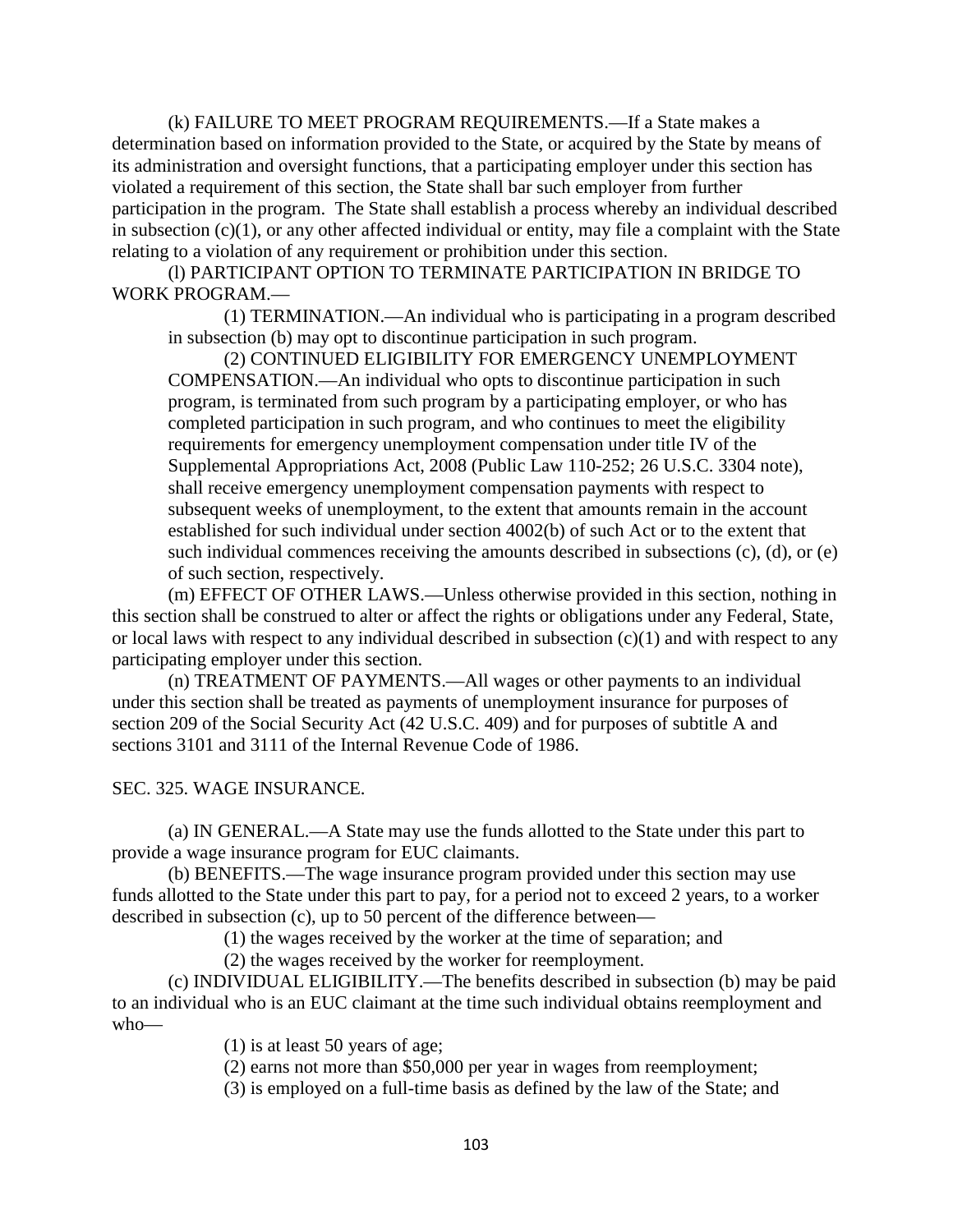(4) is not employed by the employer from which the individual was last separated. (d) TOTAL AMOUNT OF PAYMENTS.—A State shall establish a maximum amount of payments per individual for purposes of payments described in subsection (b) during the eligibility period described in such subsection.

(e) NON-DISCRIMINATION REGARDING WAGES.—An employer shall not pay a worker described in subsection (c) less than such employer pays to a regular worker in the same or substantially equivalent position.

## SEC. 326. ENHANCED REEMPLOYMENT STRATEGIES.

(a) IN GENERAL.—A State may use funds allotted under this part to provide a program of enhanced reemployment services to EUC claimants. In addition to the provision of services to such claimants, the program may include the provision of reemployment services to individuals who are unemployed and have exhausted their rights to emergency unemployment compensation under title IV of the Supplemental Appropriations Act, 2008, (Public Law 110-252; 26 U.S.C. 3304 note). The program shall provide reemployment services that are more intensive than the reemployment services provided by the State prior to the receipt of the allotment under this part.

(b) TYPES OF SERVICES.—The enhanced reemployment services described in subsection (a) may include services such as—

(1) assessments, counseling, and other intensive services that are provided by staff on a one-to-one basis and may be customized to meet the reemployment needs of EUC claimants and individuals described in subsection (a);

(2) comprehensive assessments designed to identify alternative career paths;

(3) case management;

(4) reemployment services that are provided more frequently and more intensively than such reemployment services have previously been provided by the State; and

(5) services that are designed to enhance communication skills, interviewing skills, and other skills that would assist in obtaining reemployment.

## SEC. 327. SELF-EMPLOYMENT PROGRAMS.

A State may use funds allotted to the State under this part, in an amount specified under an approved State plan, for the administrative costs associated with starting up the selfemployment assistance program described in section 4001(i) of the Supplemental Appropriations Act, 2008, (Public Law 110-252; 26 U.S.C. 3304 note).

## SEC. 328. ADDITIONAL INNOVATIVE PROGRAMS.

(a) IN GENERAL.— A State may use funds allotted under this part to provide a program for innovative activities, which use a strategy that is different from the reemployment strategies described in sections 324-327 and which are designed to facilitate the reemployment of EUC claimants. In addition to the provision of activities to such claimants, the program may include the provision of activities to individuals who are unemployed and have exhausted their rights to emergency unemployment compensation under title IV of the Supplemental Appropriations Act, 2008, (Public Law 110-252; 26 U.S.C. 3304 note).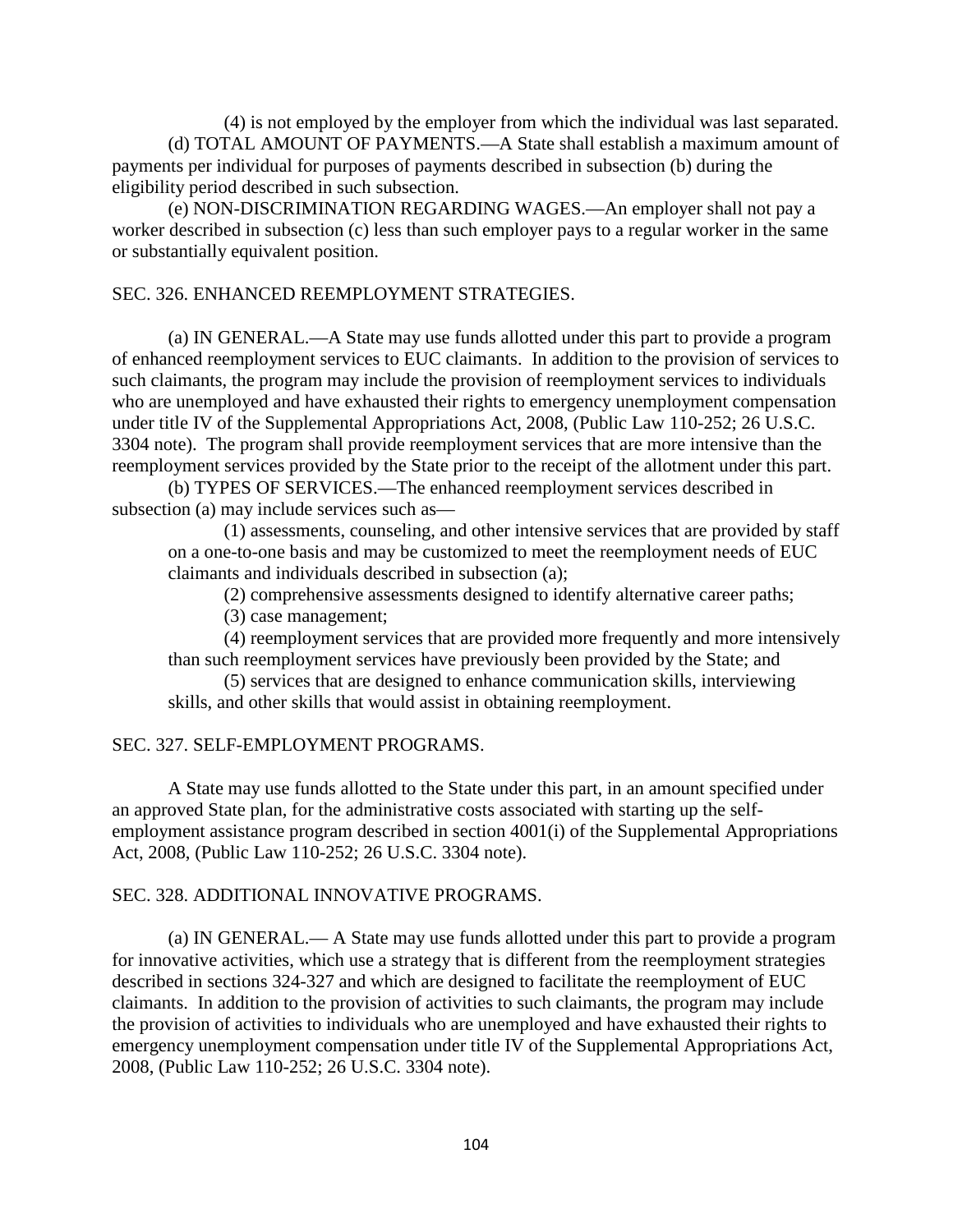(b) CONDITIONS.—The innovative activities approved in accordance with subsection

 $(a)$ —

(1) shall directly benefit EUC claimants and, if applicable, individuals described in subsection (a), either as a benefit paid to such claimant or individual or as a service provided to such claimant or individual;

(2) shall not result in a reduction in the duration or amount of, emergency unemployment compensation for which EUC claimants would otherwise be eligible;

(3) shall not include a reduction in the duration, amount of or eligibility for regular compensation or extended benefits;

(4) shall not be used to displace (including a partial displacement, such as a reduction in the hours of non-overtime work, wages, or employment benefits) any currently employed employee (as of the date of the participation) or allow a program participant to perform work activities related to any job for which—

(A) any other individual is on layoff from the same or any substantially equivalent job;

(B) the employer has terminated the employment of any regular employee or otherwise reduced the workforce of the employer with the intention of filling or partially filling the vacancy so created with the work activities to be performed by a program participant;

(C) there is a strike or lock out at the worksite that is the participant's place of employment; or

(D) the job is created in a manner that will infringe in any way upon the promotional opportunities of currently employed individuals (as of the date of the participation);

(5) shall not be in violation of any Federal, State, or local law.

## SEC. 329. GUIDANCE AND ADDITIONAL REQUIREMENTS.

The Secretary of Labor may establish through guidance, without regard to the requirements of section 553 of title 5, United States Code, such additional requirements, including requirements regarding the allotment, recapture, and reallotment of funds, and reporting requirements, as the Secretary determines to be necessary to ensure fiscal integrity, effective monitoring, and appropriate and prompt implementation of the activities under this Act.

## SEC. 330. REPORT OF INFORMATION AND EVALUATIONS TO CONGRESS AND THE PUBLIC.

The Secretary of Labor shall provide to the appropriate Committees of the Congress and make available to the public the information reported pursuant to section 329 and the evaluations of activities carried out pursuant to the funds reserved under section  $322(a)(1)$ .

## SEC. 331. STATE.

For purposes of this part, the term "State" has the meaning given that term in section 205 of the Federal-State Extended Unemployment Compensation Act of 1970 (26 U.S.C. 3304 note).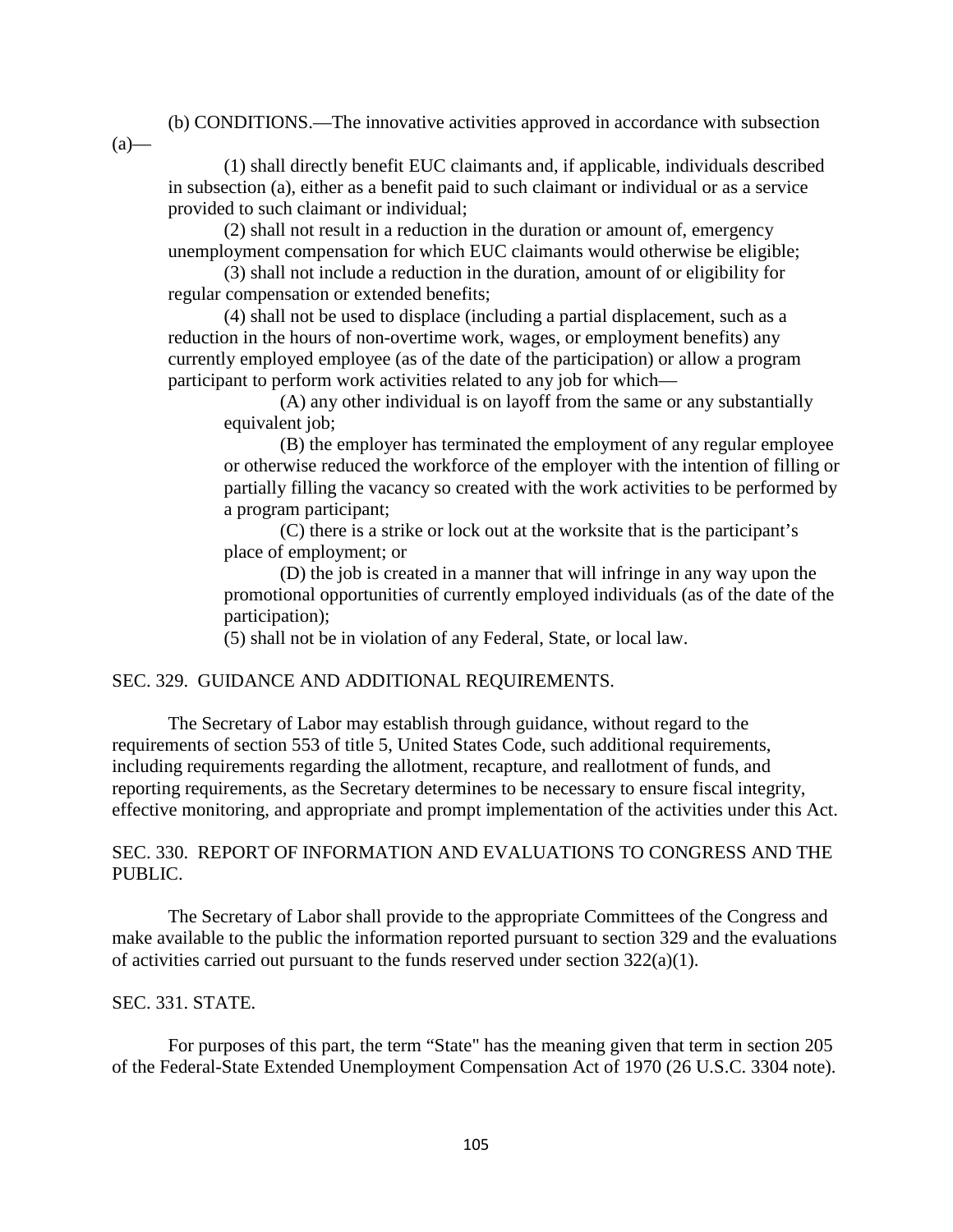## PART III – SHORT-TIME COMPENSATION PROGRAM

#### SEC. 341. TREATMENT OF SHORT-TIME COMPENSATION PROGRAMS.

#### (a) DEFINITION.—

(1) IN GENERAL.—Section 3306 of the Internal Revenue Code of 1986 (26 U.S.C. 3306) is amended by adding at the end the following new subsection:

"(v) SHORT-TIME COMPENSATION PROGRAM.—For purposes of this chapter, the term 'short-time compensation program' means a program under which—

"(1) the participation of an employer is voluntary;

"(2) an employer reduces the number of hours worked by employees in lieu of layoffs;

"(3) such employees whose workweeks have been reduced by at least 10 percent, and by not more than the percentage, if any, that is determined by the State to be appropriate (but in no case more than 60 percent), are eligible for unemployment compensation;

"(4) the amount of unemployment compensation payable to any such employee is a pro rata portion of the unemployment compensation which would otherwise be payable to the employee if such employee were totally unemployed from the participating employer;

"(5) such employees meet the availability for work and work search test requirements while collecting short-time compensation benefits, by being available for their workweek as required by their participation in the short-time compensation program;

"(6) eligible employees may participate, as appropriate, in training (including employer-sponsored training or worker training funded under the Workforce Investment Act of 1998) to enhance job skills if such program has been approved by the State agency;

"(7) the State agency shall require employers to certify that if the employer provides health benefits and retirement benefits under a defined benefit plan (as defined in section 414(j)) or contributions under a defined contribution plan (as defined in section 414(i)) to any employee whose workweek is reduced under the program that such benefits will continue to be provided to employees participating in the short-time compensation program under the same terms and conditions as though the workweek of such employee had not been reduced or to the same extent as other employees not participating in the short-time compensation program, subject to other requirements in this section;

"(8) the State agency shall require an employer to submit a written plan describing the manner in which the requirements of this subsection will be implemented (including a plan for giving advance notice, where feasible, to an employee whose workweek is to be reduced) together with an estimate of the number of layoffs that would have occurred absent the ability to participate in short-time compensation and such other information as the Secretary of Labor determines is appropriate;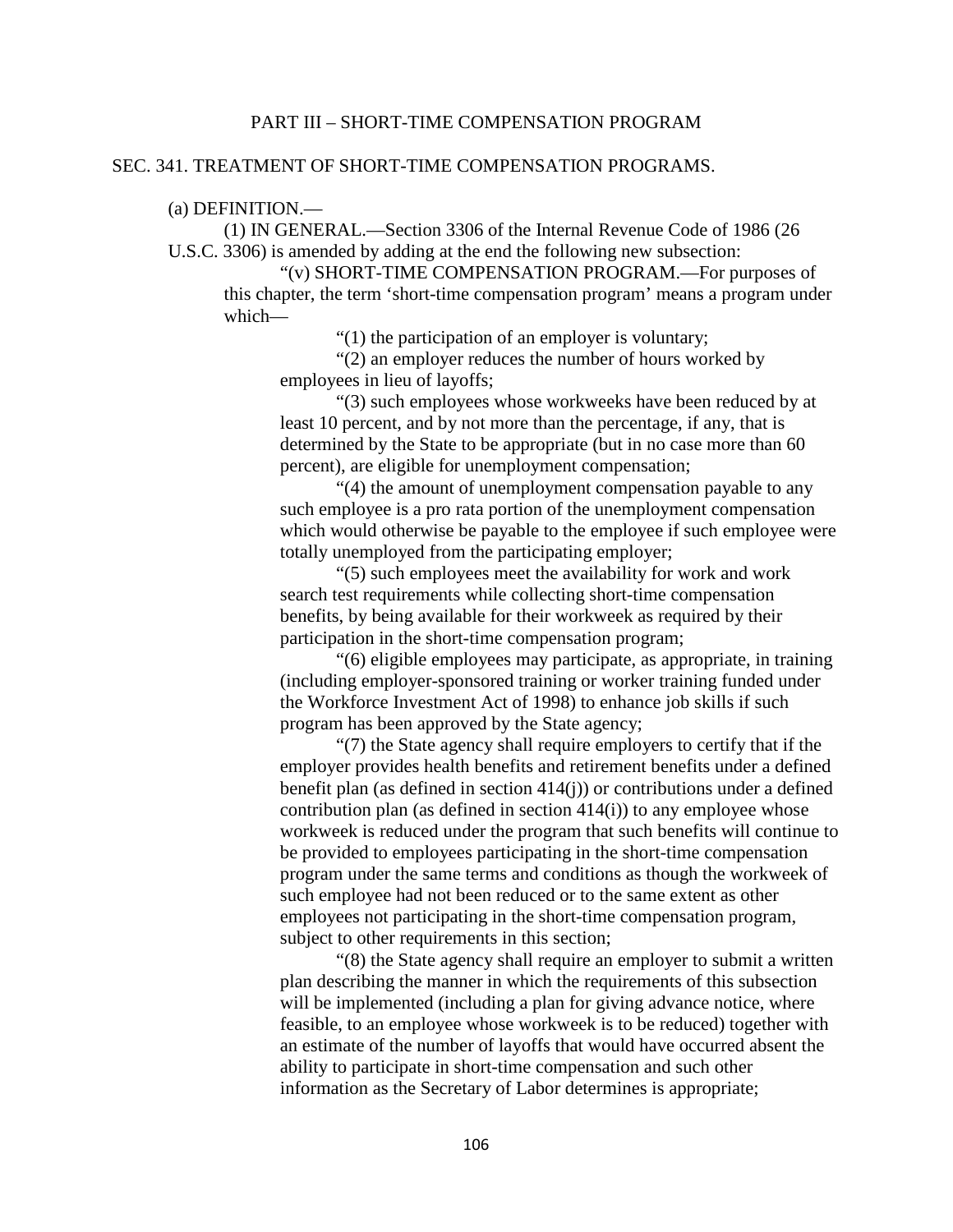"(9) in the case of employees represented by a union as the sole and exclusive representative, the appropriate official of the union has agreed to the terms of the employer's written plan and implementation is consistent with employer obligations under the applicable Federal laws; and

"(10) upon request by the State and approval by the Secretary of Labor, only such other provisions are included in the State law that are determined to be appropriate for purposes of a short-time compensation program.".

(2) EFFECTIVE DATE.—Subject to paragraph (3), the amendment made by paragraph (1) shall take effect on the date of the enactment of this Act.

(3) TRANSITION PERIOD FOR EXISTING PROGRAMS.—In the case of a State that is administering a short-time compensation program as of the date of the enactment of this Act and the State law cannot be administered consistent with the amendment made by paragraph (1), such amendment shall take effect on the earlier of—

(A) the date the State changes its State law in order to be consistent with such amendment; or

(B) the date that is 2 years and 6 months after the date of the enactment of this Act.

(b) CONFORMING AMENDMENTS.—

(1) INTERNAL REVENUE CODE OF 1986.—

(A) Subparagraph (E) of section 3304(a)(4) of the Internal Revenue Code of 1986 is amended to read as follows:

"(E) amounts may be withdrawn for the payment of short-time compensation under a short-time compensation program (as defined under section  $3306(v)$ ;".

(B) Subsection (f) of section 3306 of the Internal Revenue Code of 1986 is amended—

(i) by striking paragraph (5) (relating to short-time compensation) and inserting the following new paragraph:

"(5) amounts may be withdrawn for the payment of shorttime compensation under a short-time compensation program (as defined in subsection (v)); and"; and

(ii) by redesignating paragraph (5) (relating to self-employment assistance program) as paragraph (6).

(2) SOCIAL SECURITY ACT.—Section  $303(a)(5)$  of the Social Security Act is amended by striking "the payment of short-time compensation under a plan approved by the Secretary of Labor" and inserting "the payment of short-time compensation under a short-time compensation program (as defined in section  $3306(v)$  of the Internal Revenue Code of 1986)".

(3) UNEMPLOYMENT COMPENSATION AMENDMENTS OF 1992.— Subsections (b) through (d) of section 401 of the Unemployment Compensation Amendments of 1992 (26 U.S.C. 3304 note) are repealed.

SEC. 342. TEMPORARY FINANCING OF SHORT-TIME COMPENSATION PAYMENTS IN STATES WITH PROGRAMS IN LAW.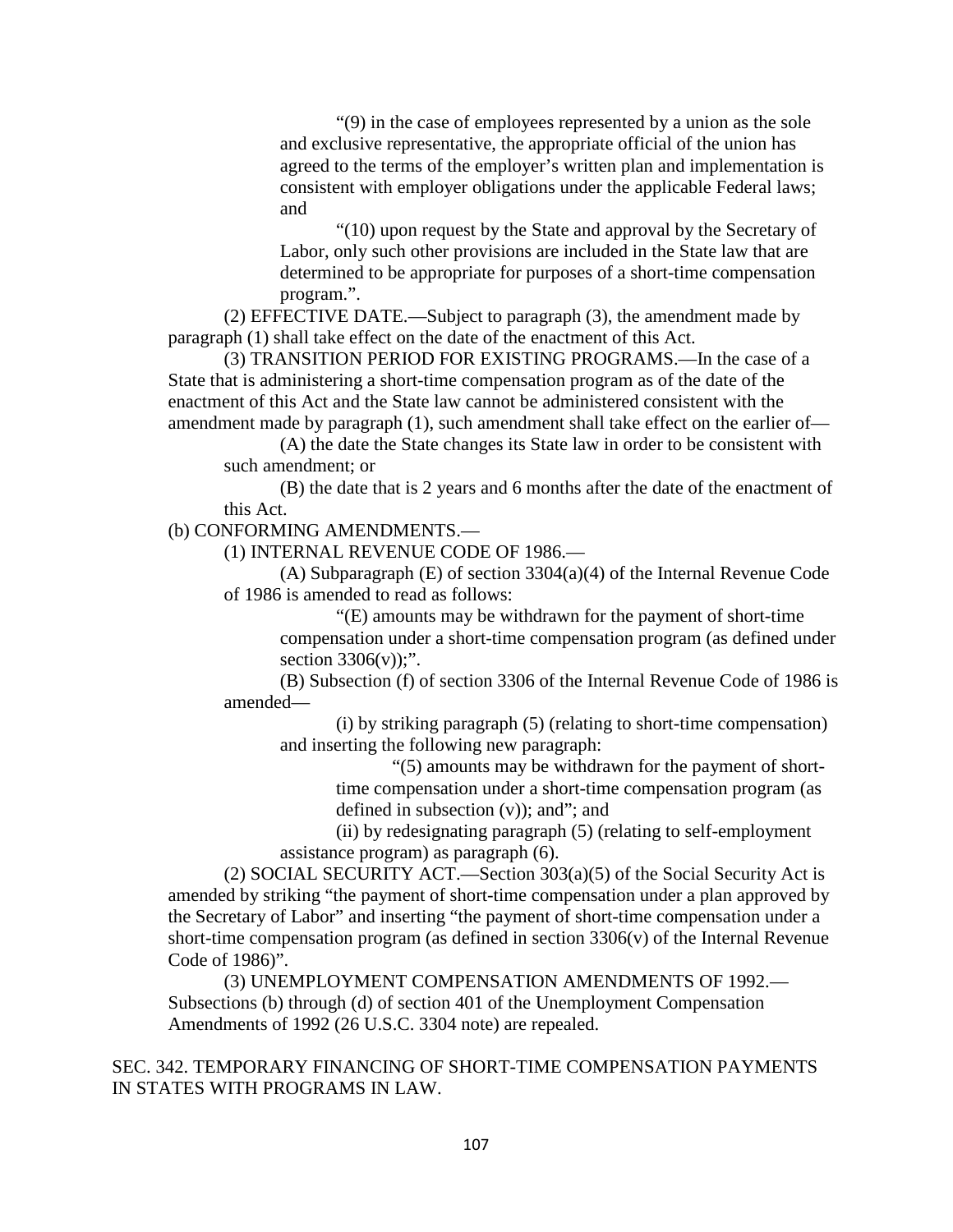(a) PAYMENTS TO STATES.—

(1) IN GENERAL.—Subject to paragraph (3), there shall be paid to a State an amount equal to 100 percent of the amount of short-time compensation paid under a short-time compensation program (as defined in section  $3306(v)$ ) of the Internal Revenue Code of 1986, as added by section  $341(a)$ ) under the provisions of the State law.

(2) TERMS OF PAYMENTS.—Payments made to a State under paragraph (1) shall be payable by way of reimbursement in such amounts as the Secretary estimates the State will be entitled to receive under this section for each calendar month, reduced or increased, as the case may be, by any amount by which the Secretary finds that the Secretary's estimates for any prior calendar month were greater or less than the amounts which should have been paid to the State. Such estimates may be made on the basis of such statistical, sampling, or other method as may be agreed upon by the Secretary and the State agency of the State involved.

(3) LIMITATIONS ON PAYMENTS.—

(A) GENERAL PAYMENT LIMITATIONS.—No payments shall be made to a State under this section for short-time compensation paid to an individual by the State during a benefit year in excess of 26 times the amount of regular compensation (including dependents' allowances) under the State law payable to such individual for a week of total unemployment.

(B) EMPLOYER LIMITATIONS.—No payments shall be made to a State under this section for benefits paid to an individual by the State under a short-time compensation program if such individual is employed by the participating employer on a seasonal, temporary, or intermittent basis.

(b) APPLICABILITY.—

(1) IN GENERAL.—Payments to a State under subsection (a) shall be available for weeks of unemployment—

(A) beginning on or after the date of the enactment of this Act; and

(B) ending on or before the date that is 3 years and 6 months after the date of the enactment of this Act.

(2) THREE-YEAR FUNDING LIMITATION FOR COMBINED PAYMENTS UNDER THIS SECTION AND SECTION 343.—States may receive payments under this section and section 343 with respect to a total of not more than 156 weeks.

(c) TWO-YEAR TRANSITION PERIOD FOR EXISTING PROGRAMS.—During any period that the transition provision under section  $341(a)(3)$  is applicable to a State with respect to a short-time compensation program, such State shall be eligible for payments under this section. Subject to paragraphs  $(1)(B)$  and  $(2)$  of subsection  $(b)$ , if at any point after the date of the enactment of this Act the State enacts a State law providing for the payment of short-time compensation under a short-time compensation program that meets the definition of such a program under section 3306(v) of the Internal Revenue Code of 1986, as added by section 341(a), the State shall be eligible for payments under this section after the effective date of such enactment.

(d) FUNDING AND CERTIFICATIONS.—

(1) FUNDING.—There are appropriated, out of moneys in the Treasury not otherwise appropriated, such sums as may be necessary for purposes of carrying out this section.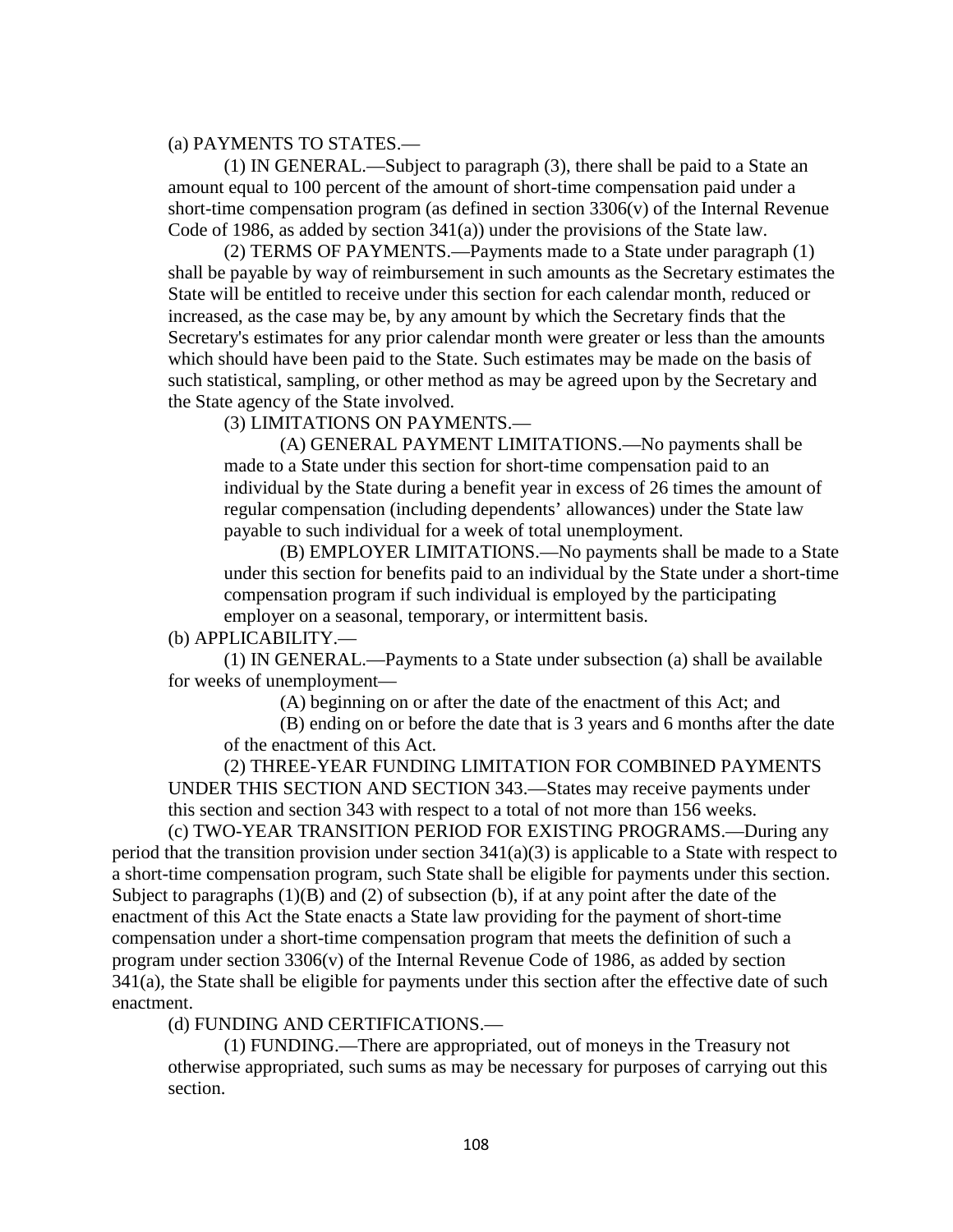(2) CERTIFICATIONS.—The Secretary shall from time to time certify to the Secretary of the Treasury for payment to each State the sums payable to such State under this section.

(e) DEFINITIONS.—In this section:

(1) SECRETARY.—The term "Secretary" means the Secretary of Labor.

(2) STATE; STATE AGENCY; STATE LAW.—The terms "State", "State agency", and "State law" have the meanings given those terms in section 205 of the Federal-State Extended Unemployment Compensation Act of 1970 (26 U.S.C. 3304 note).

SEC. 343. TEMPORARY FINANCING OF SHORT-TIME COMPENSATION AGREEMENTS.

(a) FEDERAL-STATE AGREEMENTS.—

(1) IN GENERAL.—Any State which desires to do so may enter into, and participate in, an agreement under this section with the Secretary provided that such State's law does not provide for the payment of short-time compensation under a shorttime compensation program (as defined in section 3306(v) of the Internal Revenue Code of 1986, as added by section 341(a)).

(2) ABILITY TO TERMINATE.—Any State which is a party to an agreement under this section may, upon providing 30 days' written notice to the Secretary, terminate such agreement.

(b) PROVISIONS OF FEDERAL-STATE AGREEMENT.—

(1) IN GENERAL.—Any agreement under this section shall provide that the State agency of the State will make payments of short-time compensation under a plan approved by the State. Such plan shall provide that payments are made in accordance with the requirements under section  $3306(v)$  of the Internal Revenue Code of 1986, as added by section 341(a).

(2) LIMITATIONS ON PLANS.—

(A) GENERAL PAYMENT LIMITATIONS.—A short-time compensation plan approved by a State shall not permit the payment of short-time compensation to an individual by the State during a benefit year in excess of 26 times the amount of regular compensation (including dependents' allowances) under the State law payable to such individual for a week of total unemployment.

(B) EMPLOYER LIMITATIONS.—A short-time compensation plan approved by a State shall not provide payments to an individual if such individual is employed by the participating employer on a seasonal, temporary, or intermittent basis.

(3) EMPLOYER PAYMENT OF COSTS.—Any short-time compensation plan entered into by an employer must provide that the employer will pay the State an amount equal to one-half of the amount of short-time compensation paid under such plan. Such amount shall be deposited in the State's unemployment fund and shall not be used for purposes of calculating an employer's contribution rate under section 3303(a)(1) of the Internal Revenue Code of 1986.

(c) PAYMENTS TO STATES.—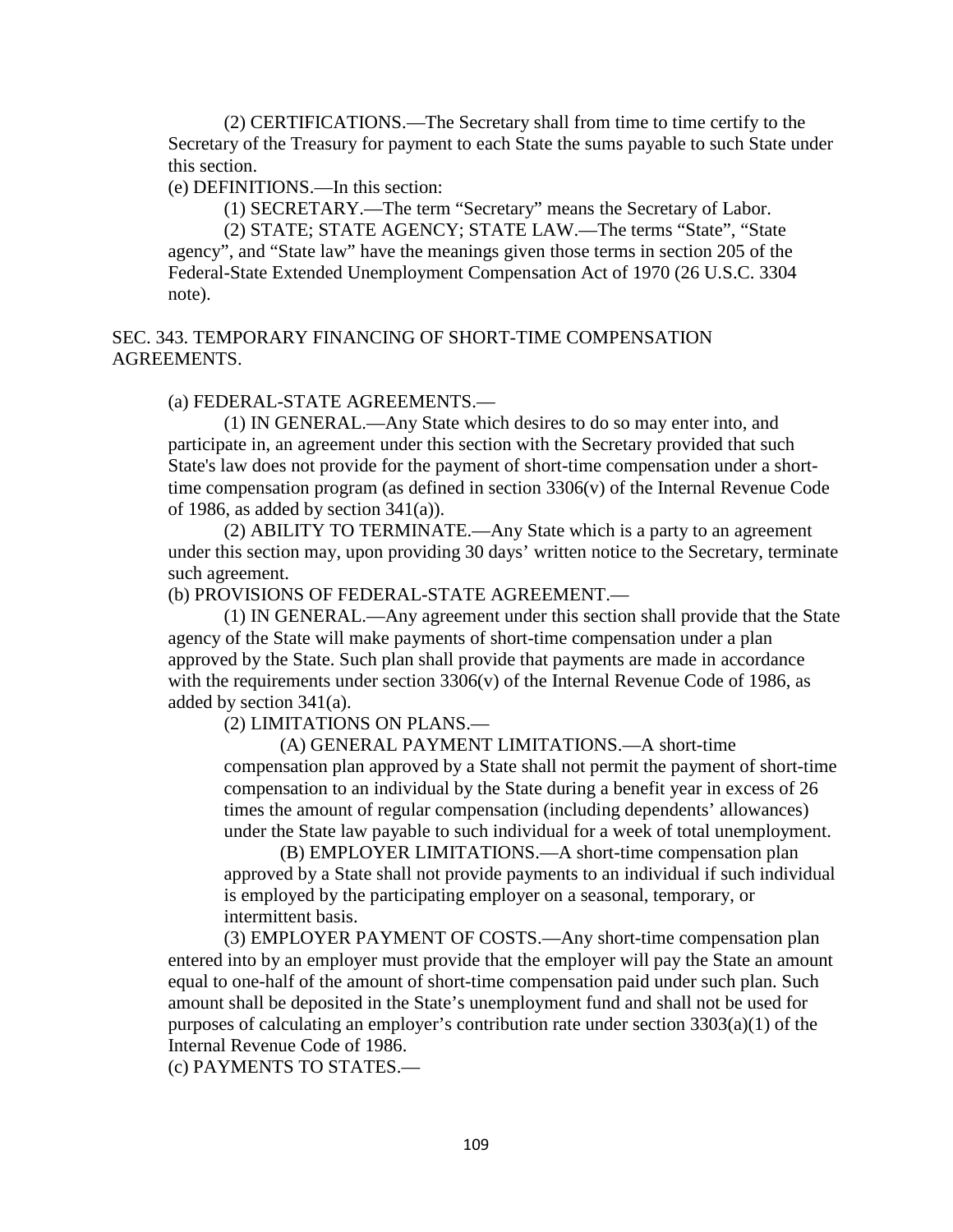(1) IN GENERAL.—There shall be paid to each State with an agreement under this section an amount equal to—

(A) one-half of the amount of short-time compensation paid to individuals by the State pursuant to such agreement; and

(B) any additional administrative expenses incurred by the State by reason of such agreement (as determined by the Secretary).

(2) TERMS OF PAYMENTS.—Payments made to a State under paragraph (1) shall be payable by way of reimbursement in such amounts as the Secretary estimates the State will be entitled to receive under this section for each calendar month, reduced or increased, as the case may be, by any amount by which the Secretary finds that the Secretary's estimates for any prior calendar month were greater or less than the amounts which should have been paid to the State. Such estimates may be made on the basis of such statistical, sampling, or other method as may be agreed upon by the Secretary and the State agency of the State involved.

(3) FUNDING.—There are appropriated, out of moneys in the Treasury not otherwise appropriated, such sums as may be necessary for purposes of carrying out this section.

(4) CERTIFICATIONS.—The Secretary shall from time to time certify to the Secretary of the Treasury for payment to each State the sums payable to such State under this section.

(d) APPLICABILITY.—

(1) IN GENERAL.—An agreement entered into under this section shall apply to weeks of unemployment—

(A) beginning on or after the date on which such agreement is entered into; and

(B) ending on or before the date that is 2 years and 13 weeks after the date of the enactment of this Act.

(2) TWO-YEAR FUNDING LIMITATION.—States may receive payments under this section with respect to a total of not more than 104 weeks.

(e) SPECIAL RULE.—If a State has entered into an agreement under this section and subsequently enacts a State law providing for the payment of short-time compensation under a short-time compensation program that meets the definition of such a program under section 3306(v) of the Internal Revenue Code of 1986, as added by section 341(a), the State—

(1) shall not be eligible for payments under this section for weeks of unemployment beginning after the effective date of such State law; and

(2) subject to paragraphs (1)(B) and (2) of section 342(b), shall be eligible to receive payments under section 342 after the effective date of such State law. (f) DEFINITIONS.—In this section:

(1) SECRETARY.—The term "Secretary" means the Secretary of Labor.

(2) STATE; STATE AGENCY; STATE LAW.—The terms "State", "State agency", and "State law" have the meanings given those terms in section 205 of the Federal-State Extended Unemployment Compensation Act of 1970 (26 U.S.C. 3304 note).

## SEC. 344. GRANTS FOR SHORT-TIME COMPENSATION PROGRAMS.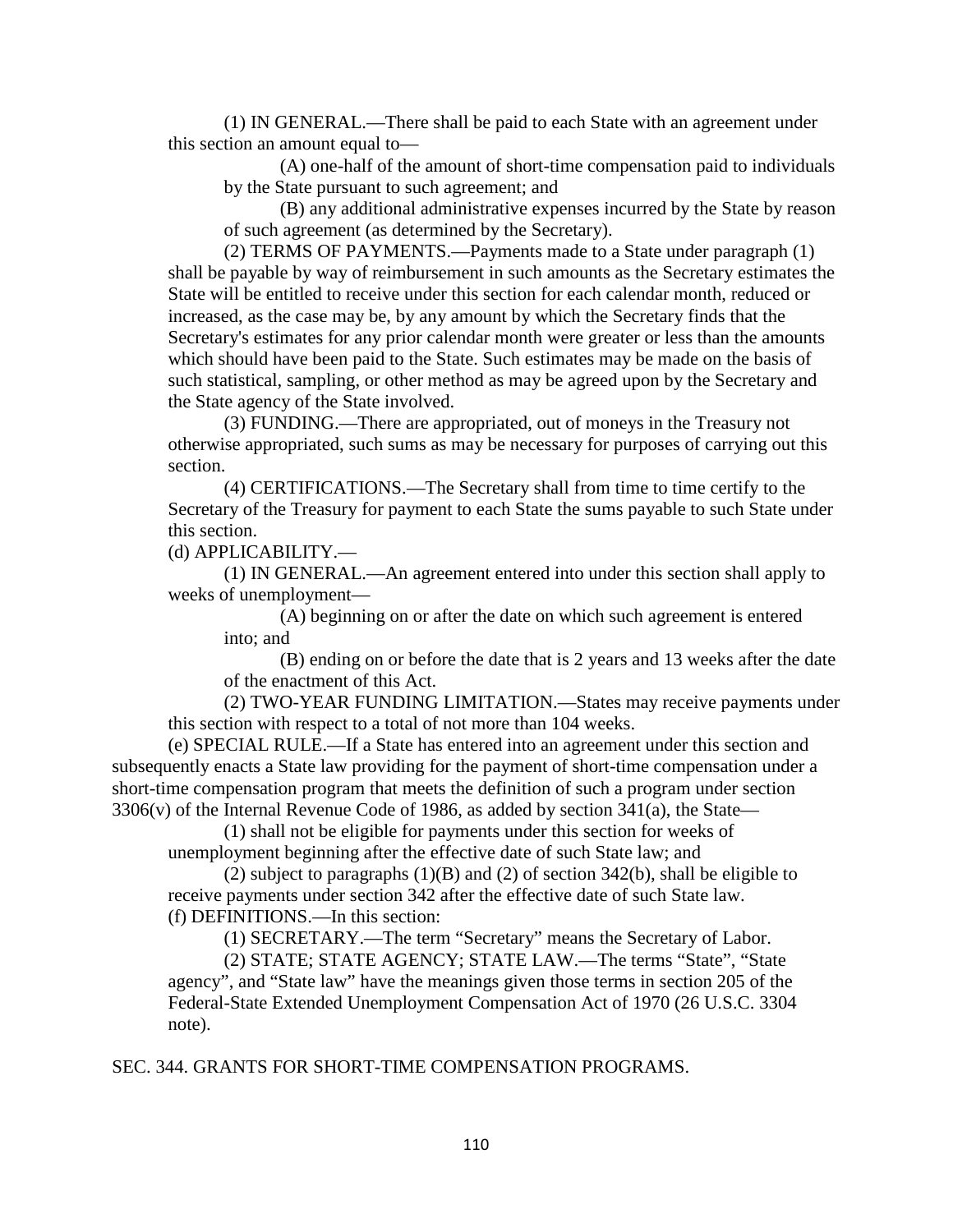(a) GRANTS.—

(1) FOR IMPLEMENTATION OR IMPROVED ADMINISTRATION.—The Secretary shall award grants to States that enact short-time compensation programs (as defined in subsection (i)(2)) for the purpose of implementation or improved administration of such programs.

(2) FOR PROMOTION AND ENROLLMENT.—The Secretary shall award grants to States that are eligible and submit plans for a grant under paragraph (1) for such States to promote and enroll employers in short-time compensation programs (as so defined).

(3) ELIGIBILITY.—

(A) IN GENERAL.—The Secretary shall determine eligibility criteria for the grants under paragraph (1) and (2).

(B) CLARIFICATION.—A State administering a short-time compensation program, including a program being administered by a State that is participating in the transition under the provisions of sections  $341(a)(3)$  and 342(c), that does not meet the definition of a short-time compensation program under section  $3306(v)$  of the Internal Revenue Code of 1986 (as added by  $341(a)$ ), and a State with an agreement under section 343, shall not be eligible to receive a grant under this section until such time as the State law of the State provides for payments under a short-time compensation program that meets such definition and such law.

(b) AMOUNT OF GRANTS.—

(1) IN GENERAL.—The maximum amount available for making grants to a State under paragraphs (1) and (2) shall be equal to the amount obtained by multiplying \$700,000,000 (less the amount used by the Secretary under subsection (e)) by the same ratio as would apply under subsection (a)(2)(B) of section 903 of the Social Security Act (42 U.S.C. 1103) for purposes of determining such State's share of any excess amount (as described in subsection (a)(1) of such section) that would have been subject to transfer to State accounts, as of October 1, 2010, under the provisions of subsection (a) of such section.

(2) AMOUNT AVAILABLE FOR DIFFERENT GRANTS.—Of the maximum incentive payment determined under paragraph (1) with respect to a State—

(A) one-third shall be available for a grant under subsection (a)(1); and

(B) two-thirds shall be available for a grant under subsection (a)(2). (c) GRANT APPLICATION AND DISBURSAL.—

(1) APPLICATION.—Any State seeking a grant under paragraph (1) or (2) of subsection (a) shall submit an application to the Secretary at such time, in such manner, and complete with such information as the Secretary may require. In no case may the Secretary award a grant under this section with respect to an application that is submitted after December 31, 2014.

(2) NOTICE.—The Secretary shall, within 30 days after receiving a complete application, notify the State agency of the State of the Secretary's findings with respect to the requirements for a grant under paragraph (1) or (2) (or both) of subsection (a).

(3) CERTIFICATION.—If the Secretary finds that the State law provisions meet the requirements for a grant under subsection (a), the Secretary shall thereupon make a certification to that effect to the Secretary of the Treasury, together with a certification as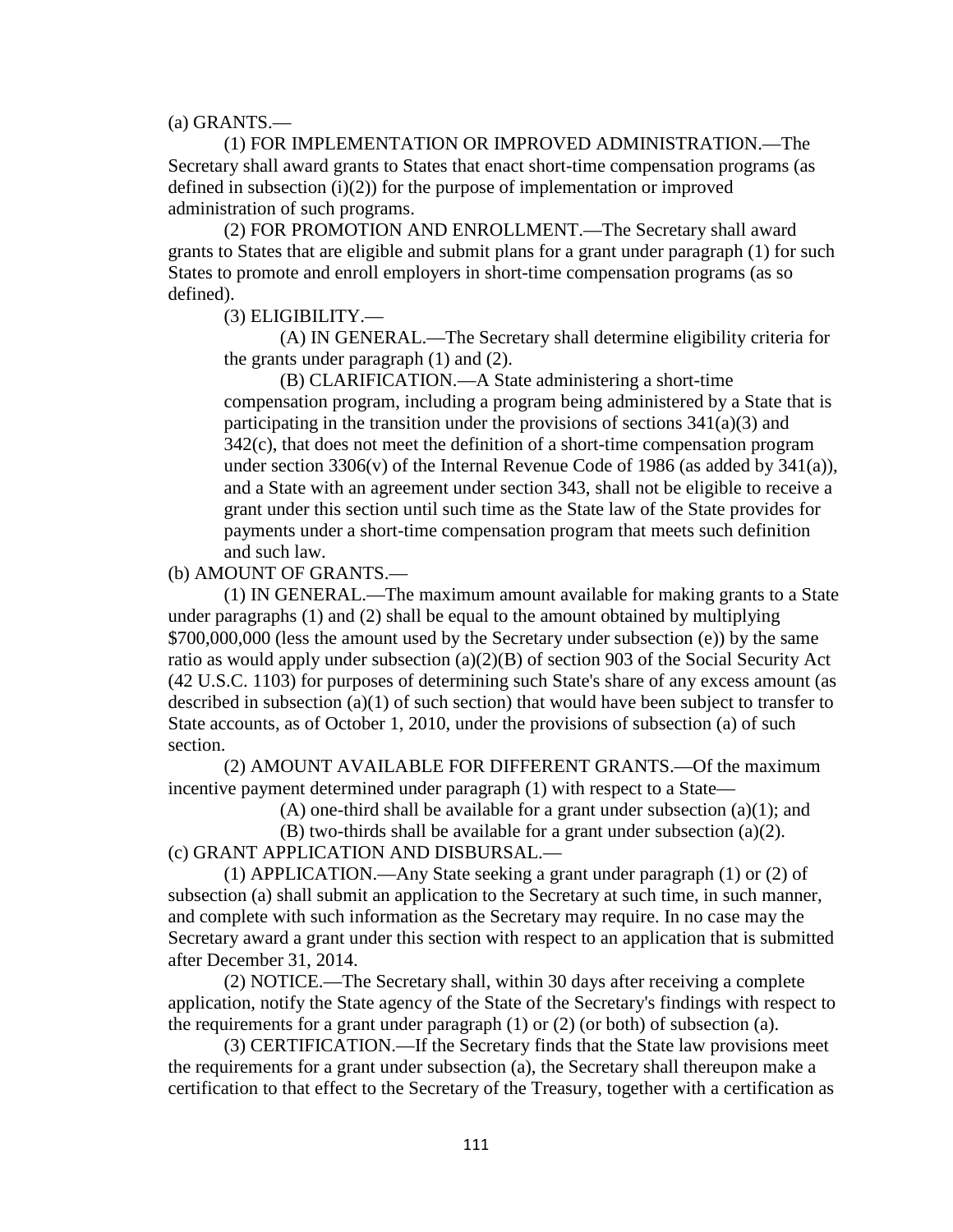to the amount of the grant payment to be transferred to the State account in the Unemployment Trust Fund (as established in section 904(a) of the Social Security Act (42 U.S.C. 1104(a))) pursuant to that finding. The Secretary of the Treasury shall make the appropriate transfer to the State account within 7 days after receiving such certification.

(4) REQUIREMENT.—No certification of compliance with the requirements for a grant under paragraph (1) or (2) of subsection (a) may be made with respect to any State whose—

(A) State law is not otherwise eligible for certification under section 303 of the Social Security Act (42 U.S.C. 503) or approvable under section 3304 of the Internal Revenue Code of 1986; or

(B) short-time compensation program is subject to discontinuation or is not scheduled to take effect within 12 months of the certification.

(d) USE OF FUNDS.—The amount of any grant awarded under this section shall be used for the implementation of short-time compensation programs and the overall administration of such programs and the promotion and enrollment efforts associated with such programs, such as through—

(1) the creation or support of rapid response teams to advise employers about alternatives to layoffs;

(2) the provision of education or assistance to employers to enable them to assess the feasibility of participating in short-time compensation programs; and

(3) the development or enhancement of systems to automate—

(A) the submission and approval of plans; and

(B) the filing and approval of new and ongoing short-time compensation claims.

(e) ADMINISTRATION.—The Secretary is authorized to use 0.25 percent of the funds available under subsection (g) to provide for outreach and to share best practices with respect to this section and short-time compensation programs.

(f) RECOUPMENT.—The Secretary shall establish a process under which the Secretary shall recoup the amount of any grant awarded under paragraph (1) or (2) of subsection (a) if the Secretary determines that, during the 5-year period beginning on the first date that any such grant is awarded to the State, the State—

(1) terminated the State's short-time compensation program; or

(2) failed to meet appropriate requirements with respect to such program (as established by the Secretary).

(g) FUNDING.—There are appropriated, out of moneys in the Treasury not otherwise appropriated, to the Secretary, \$700,000,000 to carry out this section, to remain available without fiscal year limitation.

(h) REPORTING.—The Secretary may establish reporting requirements for States receiving a grant under this section in order to provide oversight of grant funds.

(i) DEFINITIONS.—In this section:

(1) SECRETARY.—The term "Secretary" means the Secretary of Labor.

(2) SHORT-TIME COMPENSATION PROGRAM.—The term "short-time

compensation program" has the meaning given such term in section  $3306(v)$  of the Internal Revenue Code of 1986, as added by section 341(a).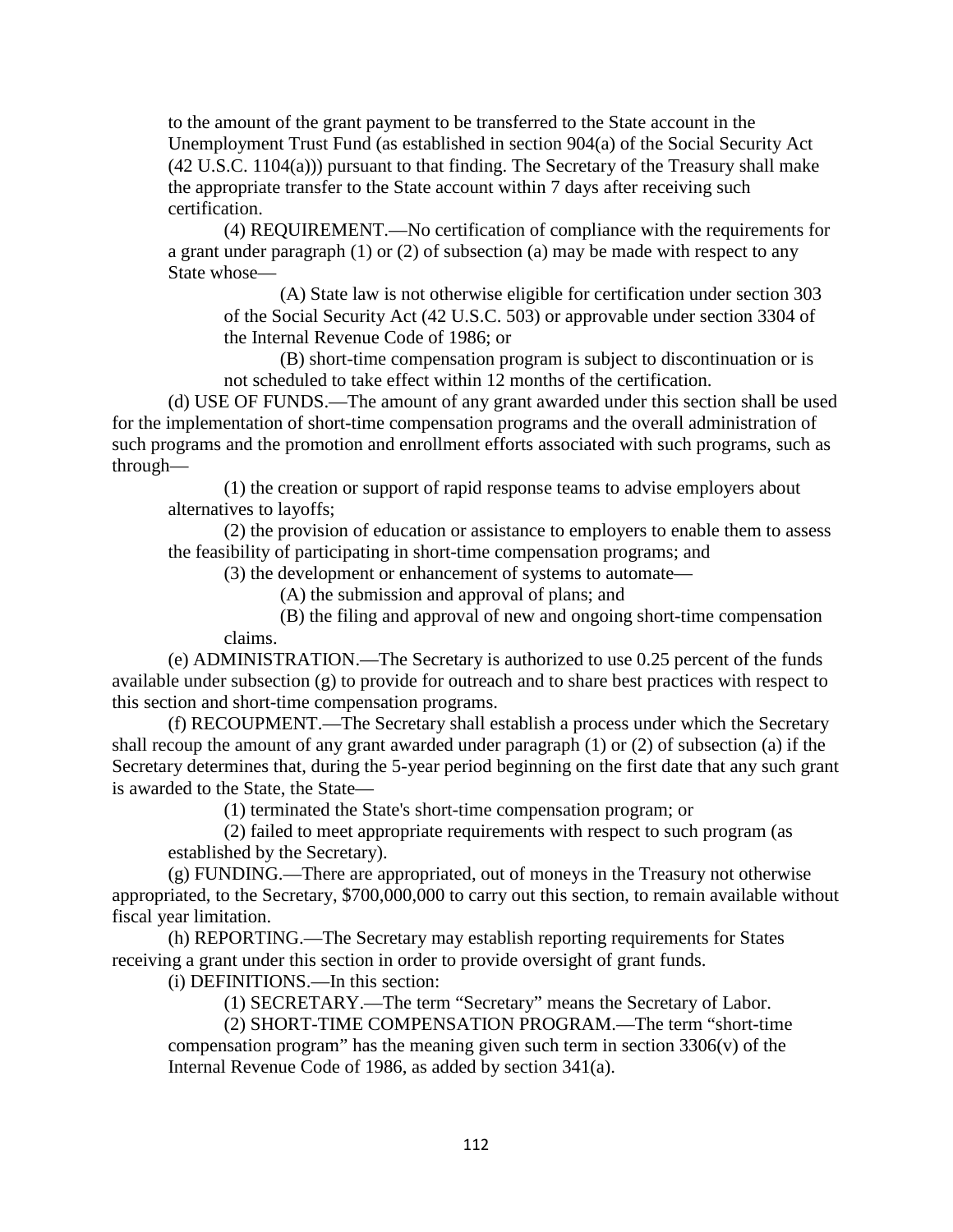(3) STATE; STATE AGENCY; STATE LAW.—The terms "State", "State agency", and "State law" have the meanings given those terms in section 205 of the Federal-State Extended Unemployment Compensation Act of 1970 (26 U.S.C. 3304 note).

### SEC. 345. ASSISTANCE AND GUIDANCE IN IMPLEMENTING PROGRAMS.

(a) IN GENERAL.—In order to assist States in establishing, qualifying, and implementing short-time compensation programs (as defined in section 3306(v) of the Internal Revenue Code of 1986, as added by section 341(a)), the Secretary of Labor (in this section referred to as the "Secretary") shall—

(1) develop model legislative language which may be used by States in developing and enacting such programs and periodically review and revise such model legislative language;

(2) provide technical assistance and guidance in developing, enacting, and implementing such programs;

(3) establish reporting requirements for States, including reporting on—

(A) the number of estimated averted layoffs;

(B) the number of participating employers and workers; and

(C) such other items as the Secretary of Labor determines are appropriate.

(b) MODEL LANGUAGE AND GUIDANCE.—The model language and guidance developed under subsection (a) shall allow sufficient flexibility by States and participating employers while ensuring accountability and program integrity.

(c) CONSULTATION.—In developing the model legislative language and guidance under subsection (a), and in order to meet the requirements of subsection (b), the Secretary shall consult with employers, labor organizations, State workforce agencies, and other program experts.

SEC. 346. REPORTS.

(a) REPORT.—

(1) IN GENERAL.—Not later than 4 years after the date of the enactment of this Act, the Secretary of Labor shall submit to Congress and to the President a report or reports on the implementation of the provisions of this Act.

(2) REQUIREMENTS.—Any report under paragraph (1) shall at a minimum include the following:

(A) A description of best practices by States and employers in the administration, promotion, and use of short-time compensation programs (as defined in section  $3306(v)$  of the Internal Revenue Code of 1986, as added by section  $341(a)$ ).

(B) An analysis of the significant challenges to State enactment and implementation of short-time compensation programs.

(C) A survey of employers in States that have not enacted a short-time compensation program or entered into an agreement with the Secretary on a shorttime compensation plan to determine the level of interest among such employers in participating in short-time compensation programs.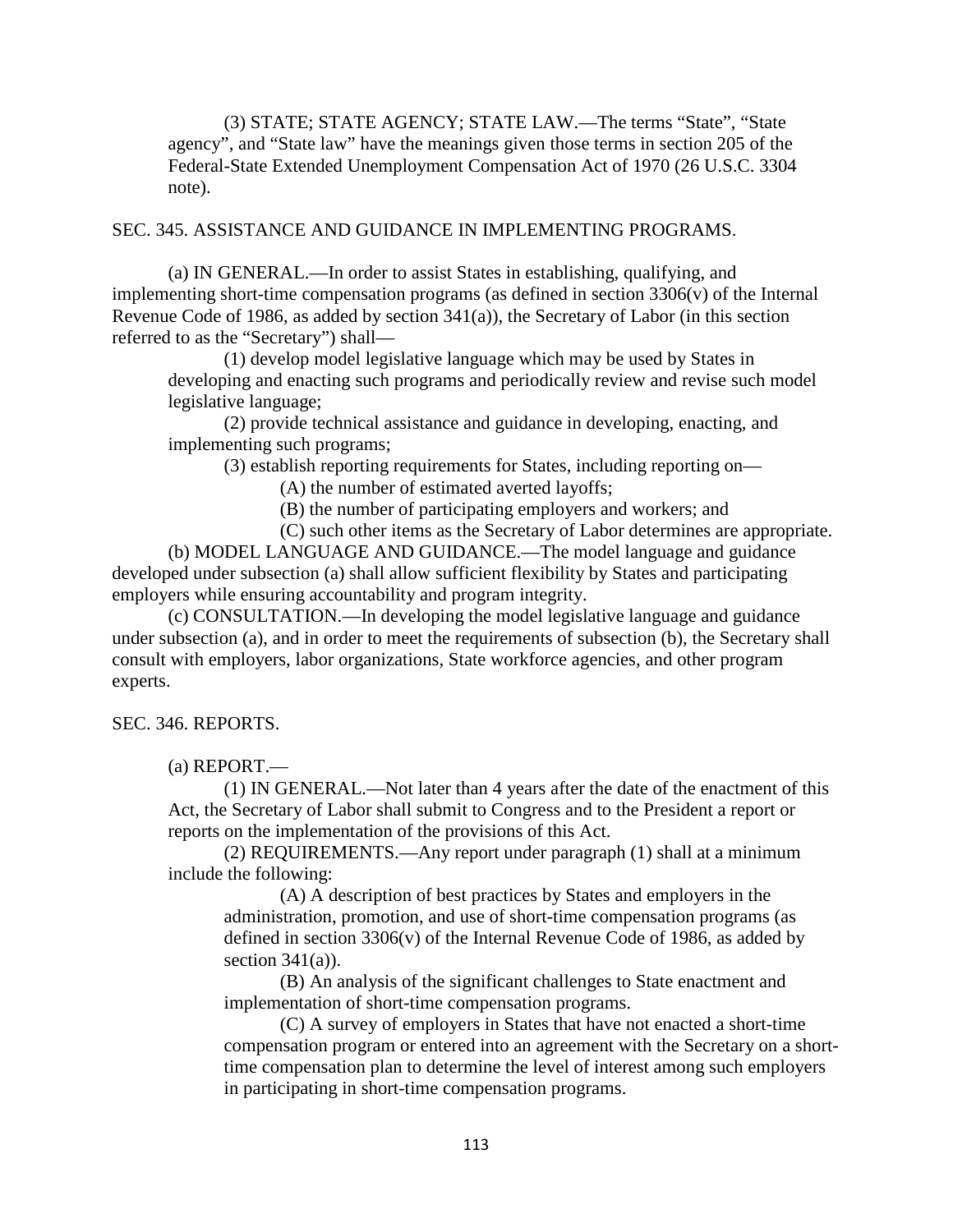(b) FUNDING.—There are appropriated, out of any moneys in the Treasury not otherwise appropriated, to the Secretary of Labor, \$1,500,000 to carry out this section, to remain available without fiscal year limitation.

# SUBTITLE B – LONG TERM UNEMPLOYED HIRING PREFERENCES

## SEC. 351. LONG TERM UNEMPLOYEED WORKERS WORK OPPORTUNITY TAX CREDITS.

(a) IN GENERAL.—Paragraph (3) of section 51(b) of the Internal Revenue Code is amended by inserting "\$10,000 per year in the case of any individual who is a qualified long term unemployed individual by reason of subsection (d)(11), and" before "\$12,000 per year".

(b) LONG TERM UNEMPLOYEED INDIVIDUALS TAX CREDITS. —paragraph (d) of section 51 of the Internal Revenue Code is amended by—

(1) inserting "(J) qualified long term unemployed individual" at the end of paragraph  $(d)(1)$ ,

(2) inserting a new paragraph after paragraph (10) as follows

"(11) Qualified long term unemployed individual.

(A) In general. The term "qualified long term unemployed individual" means any individual who was not a student for at least 6 months during the 1-year period ending on the hiring date and is certified by the designated local agency as having aggregate periods of unemployment during the 1-year period ending on the hiring date which equal or exceed 6 months.

(B) Student. For purposes of this subsection, a student is an individual enrolled at least half-time in a program that leads to a degree, certificate, or other recognized educational credential for at least 6 months whether or not consecutive during the 1-year period ending on the hiring date."; and

(3) renumbering current paragraphs (11) through (14) as paragraphs (12) through (15).

(c) SIMPLIFIED CERTIFICATION. —Section 51(d) of the Internal Revenue Code is amended by adding a new paragraph 16 as follows—

"(16) Credit allowed for qualified long term unemployed individuals.

(A) In general. Any qualified long term unemployed individual under paragraph (11) will be treated as certified by the designated local agency as having aggregate periods of unemployment if—

(i) the individual is certified by the designated local agency as being in receipt of unemployment compensation under State or Federal law for not less than 6 months during the 1-year period ending on the hiring date.

(B) Regulatory Authority. The Secretary in his discretion may provide alternative methods for certification.".

(d) CREDIT MADE AVAILABLE TO TAX-EXEMPT EMPLOYERS IN CERTAIN CIRCUMSTANCES.—Section 52(c) of the Internal Revenue Code is amended—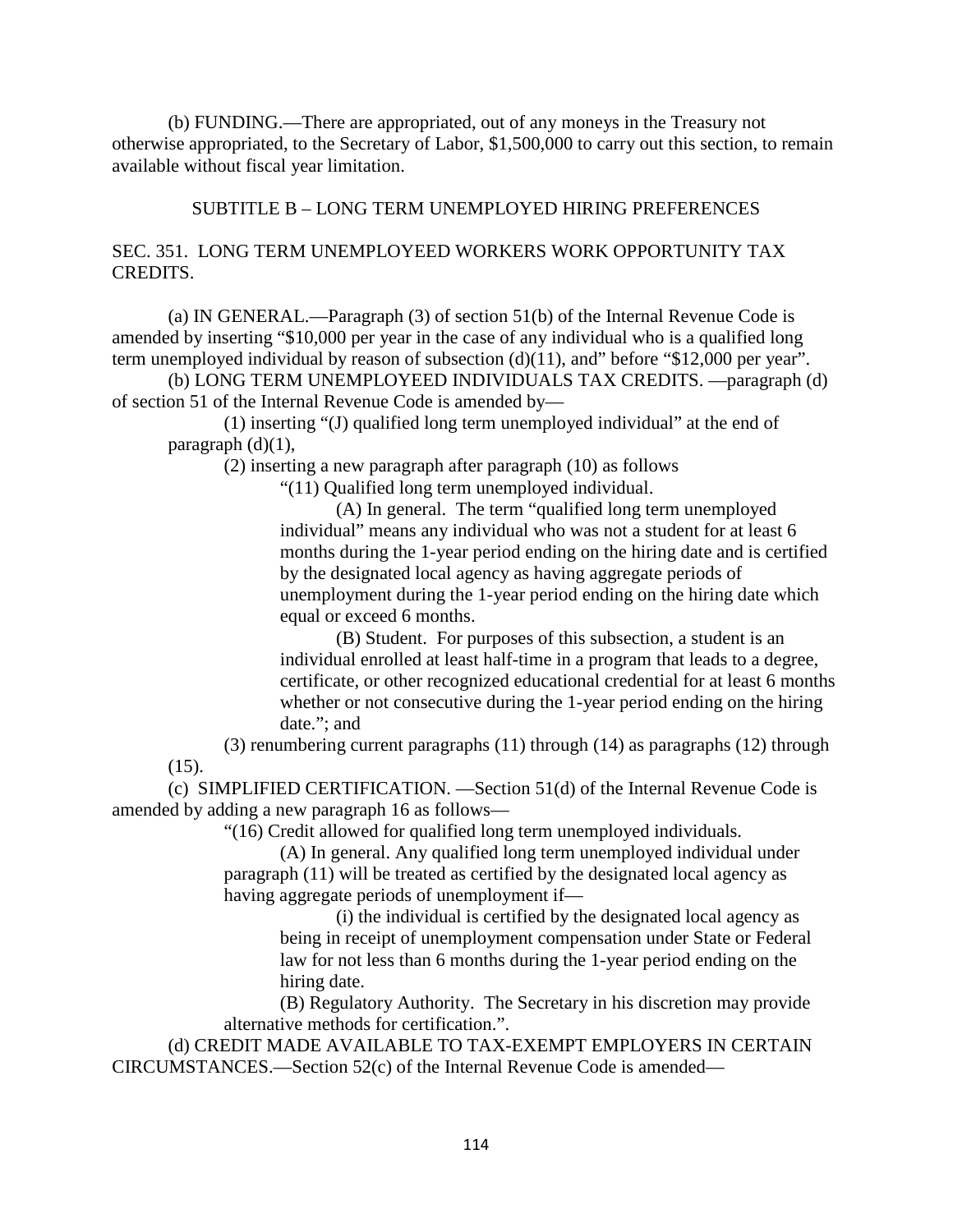(1) by striking the word "No" at the beginning of the section and replacing it with "Except as provided in this subsection, no".

(2) the following new paragraphs are inserted at the end of section  $52(c)$ —

"(1) IN GENERAL.— In the case of a tax-exempt employer, there shall be treated as a credit allowable under subpart C (and not allowable under subpart D) the lesser of—

(A) The amount of the work opportunity credit determined under this subpart with respect to such employer that is related to the hiring of qualified long term unemployed individuals described in subsection  $(d)(11);$  or

(B) The amount of the payroll taxes of the employer during the calendar year in which the taxable year begins.

(2) CREDIT AMOUNT.—In calculating tax-exempt employers, the work opportunity credit shall be determined by substituting "26 percent" for "40 percent" in section 51(a) and by substituting "16.25 percent" for "25 percent" in section  $51(i)(3)(A)$ .

(3) TAX-EXEMPT EMPLOYER.—For purposes of this subtitle, the term "tax-exempt employer" means an employer that is —

(A) an organization described in section 501(c) and exempt from taxation under section 501(a), or

(B) a public higher education institution (as defined in section 101 of the Higher Education Act of 1965).

(4) PAYROLL TAXES.—For purposes of this subsection—

(A) IN GENERAL.—The term "payroll taxes" means —

(i) amounts required to be withheld from the employees of the tax-exempt employer under section 3401(a),

(ii) amounts required to be withheld from such employees under section 3101, and

(iii) amounts of the taxes imposed on the tax-exempt employer under section 3111."

(e) Treatment of Possessions.—

(1) Payments to possessions.—

(A) Mirror code possessions.—The Secretary of the Treasury shall pay to each possession of the United States with a mirror code tax system amounts equal to the loss to that possession by reason of the application of this section (other than this subsection). Such amounts shall be determined by the Secretary of the Treasury based on information provided by the government of the respective possession of the United States.

(B) Other possessions.— The Secretary of the Treasury shall pay to each possession of the United States, which does not have a mirror code tax system, amounts estimated by the Secretary of the Treasury as being equal to the aggregate credits that would have been provided by the possession by reason of the application of this section (other than this subsection) if a mirror code tax system had been in effect in such possession. The preceding sentence shall not apply with respect to any possession of the United States unless such possession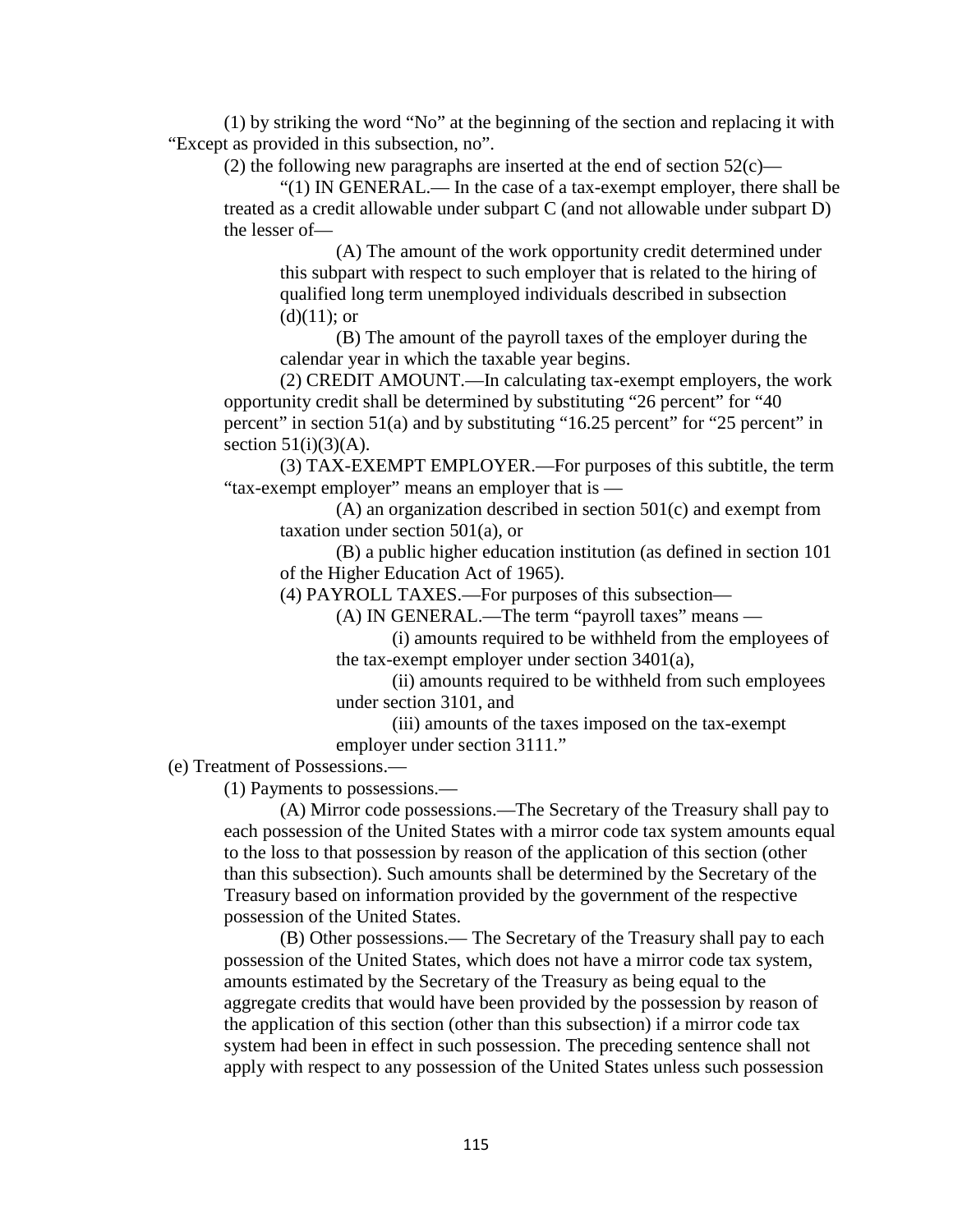has a plan, which has been approved by the Secretary of the Treasury, under which such possession will promptly distribute such payments.

(2) Coordination with credit allowed against United States income taxes.--No increase in the credit determined under section 38(b) of the Internal Revenue Code of 1986 that is attributable to the credit provided by this section (other than this subsection (e)) shall be taken into account with respect to any person -

(A) to whom a credit is allowed against taxes imposed by the possession of the United States by reason of this section for such taxable year, or

(B) who is eligible for a payment under a plan described in paragraph (1)(B) with respect to such taxable year.

(3) Definitions and special rules.—

(A) Possession of the United States.--For purposes of this subsection (e), the term ``possession of the United States'' includes American Samoa, the Commonwealth of the Northern Mariana Islands, the Commonwealth of Puerto Rico, Guam, and the United States Virgin Islands.

(B) Mirror code tax system.--For purposes of this subsection, the term ``mirror code tax system'' means, with respect to any possession of the United States, the income tax system of such possession if the income tax liability of the residents of such possession under such system is determined by reference to the income tax laws of the United States as if such possession were the United States.

(C) Treatment of payments.-- For purposes of section 1324(b)(2) of title 31, United States Code, rules similar to the rules of section 1001(b)(3)(C) of the

American Recovery and Reinvestment Tax Act of 2009 shall apply.

(f) EFFECTIVE DATE.—The amendments made by this section shall apply to individuals who begin work for the employer after the date of the enactment of this Act.

### SUBTITLE C – PATHWAYS BACK TO WORK

#### SEC. 361. SHORT TITLE.

This subtitle may be cited as the "Pathways Back to Work Act of 2011".

### SEC. 362. ESTABLISHMENT OF PATHWAYS BACK TO WORK FUND.

(a) ESTABLISHMENT.—There is established in the Treasury of the United States a fund which shall be known as the Pathways Back to Work Fund (hereafter in this Act referred to as "the Fund".)

(b) DEPOSITS INTO THE FUND. —Out of any amounts in the Treasury of the United States not otherwise appropriated, there are appropriated \$5,000,000,000 for payment to the Fund to be used by the Secretary of Labor to carry out this Act.

#### SEC. 363. AVAILABILITY OF FUNDS.—

(a) IN GENERAL.—Of the amounts available to the Fund under section 362(b), the Secretary of Labor shall—

(1) allot \$2,000,000,000 in accordance with section 364 to provide subsidized employment to unemployed, low-income adults;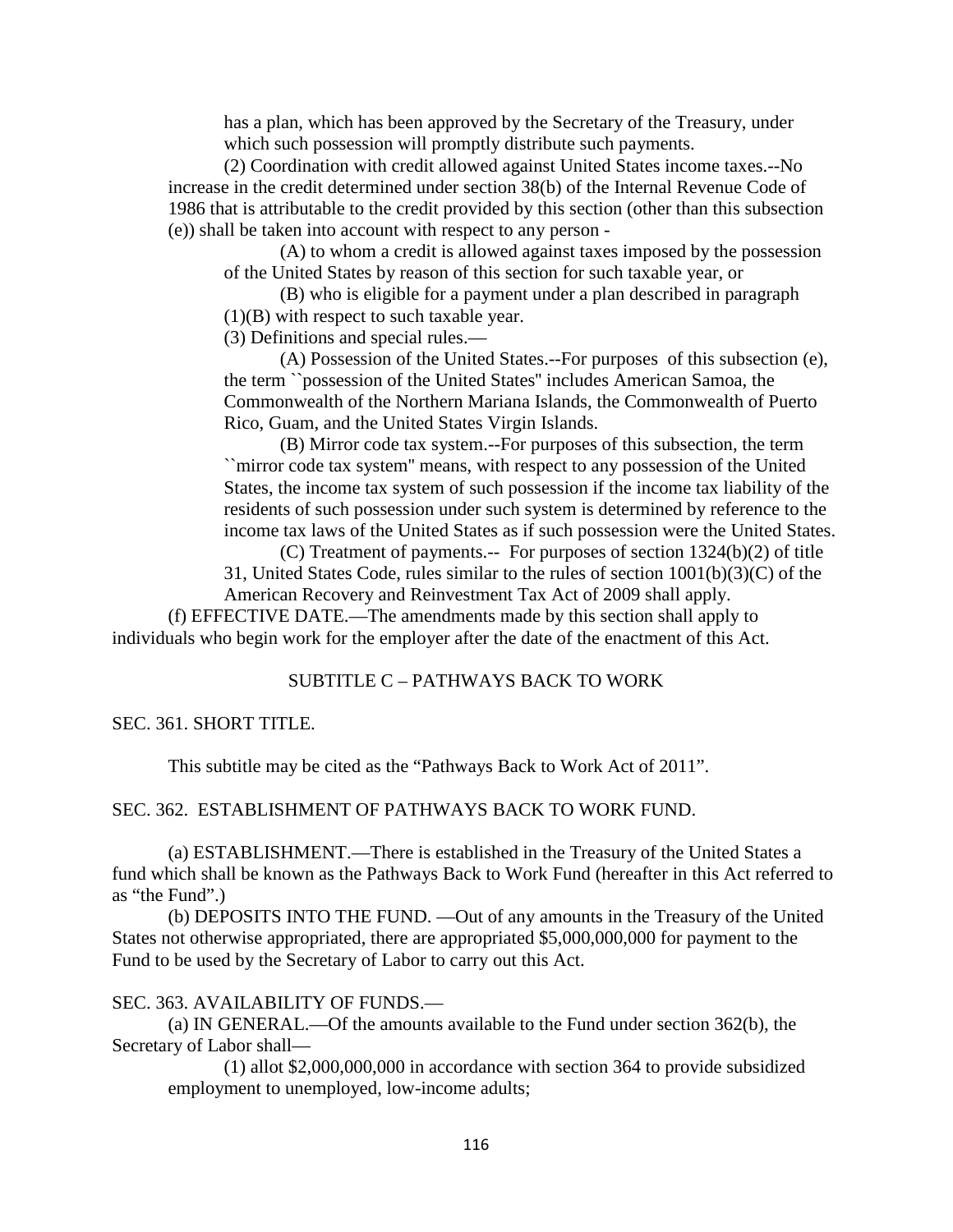(2) allot \$1,500,000,000 in accordance with section 365 to provide summer and year-round employment opportunities to low-income youth;

(3) award \$1,500,000,000 in competitive grants in accordance with section 366 to local entities to carry out work-based training and other work-related and educational strategies and activities of demonstrated effectiveness to unemployed, low-income adults and low-income youth to provide the skills and assistance needed to obtain employment.

(b) RESERVATION.—The Secretary of Labor may reserve not more than 1 percent of amounts available to the Fund under each of paragraphs (1)-(3) of subsection (a) for the costs of technical assistance, evaluations and Federal administration of this Act.

(c) PERIOD OF AVAILABILITY.—The amounts appropriated under this Act shall be available for obligation by the Secretary of Labor until December 31, 2012, and shall be available for expenditure by grantees and subgrantees until September 30, 2013.

### SEC. 364. SUBSIDIZED EMPLOYMENT FOR UNEMPLOYED, LOW-INCOME ADULTS.

### (a) IN GENERAL.—

(1) ALLOTMENTS.—From the funds available under section 363(a)(1), the Secretary of Labor shall make an allotment under subsection (b) to each State that has a State plan approved under subsection (c) and to each outlying area and Native American grantee under section 166 of the Workforce Investment Act of 1998 that meets the requirements of this section, for the purpose of providing subsidized employment opportunities to unemployed, low-income adults.

(2) GUIDANCE.—Not later than 30 days after the date of enactment of this Act, the Secretary of Labor, in coordination with the Secretary of Health and Human Services, shall issue guidance regarding the implementation of this section. Such guidance shall, consistent with this section, include procedures for the submission and approval of State and local plans and the allotment and allocation of funds, including reallotment and reallocation of such funds, that promote the expeditious and effective implementation of the activities authorized under this section.

### (b) STATE ALLOTMENTS.—

(1) RESERVATIONS FOR OUTLYING AREAS AND TRIBES. —Of the funds described subsection (a)(1), the Secretary shall reserve—

(A) not more than one-quarter of one percent to provide assistance to outlying areas to provide subsidized employment to low-income adults who are unemployed; and

(B) 1.5 percent to provide assistance to grantees of the Native American programs under section 166 of the Workforce Investment Act of 1998 to provide subsidized employment to low-income adults who are unemployed.

(2) STATES.—After determining the amounts to be reserved under paragraph (1), the Secretary of Labor shall allot the remainder of the amounts described in subsection (a)(1) among the States as follows:

(A) one-third shall be allotted on the basis of the relative number of unemployed individuals in areas of substantial unemployment in each State, compared to the total number of unemployed individuals in areas of substantial unemployment in all States;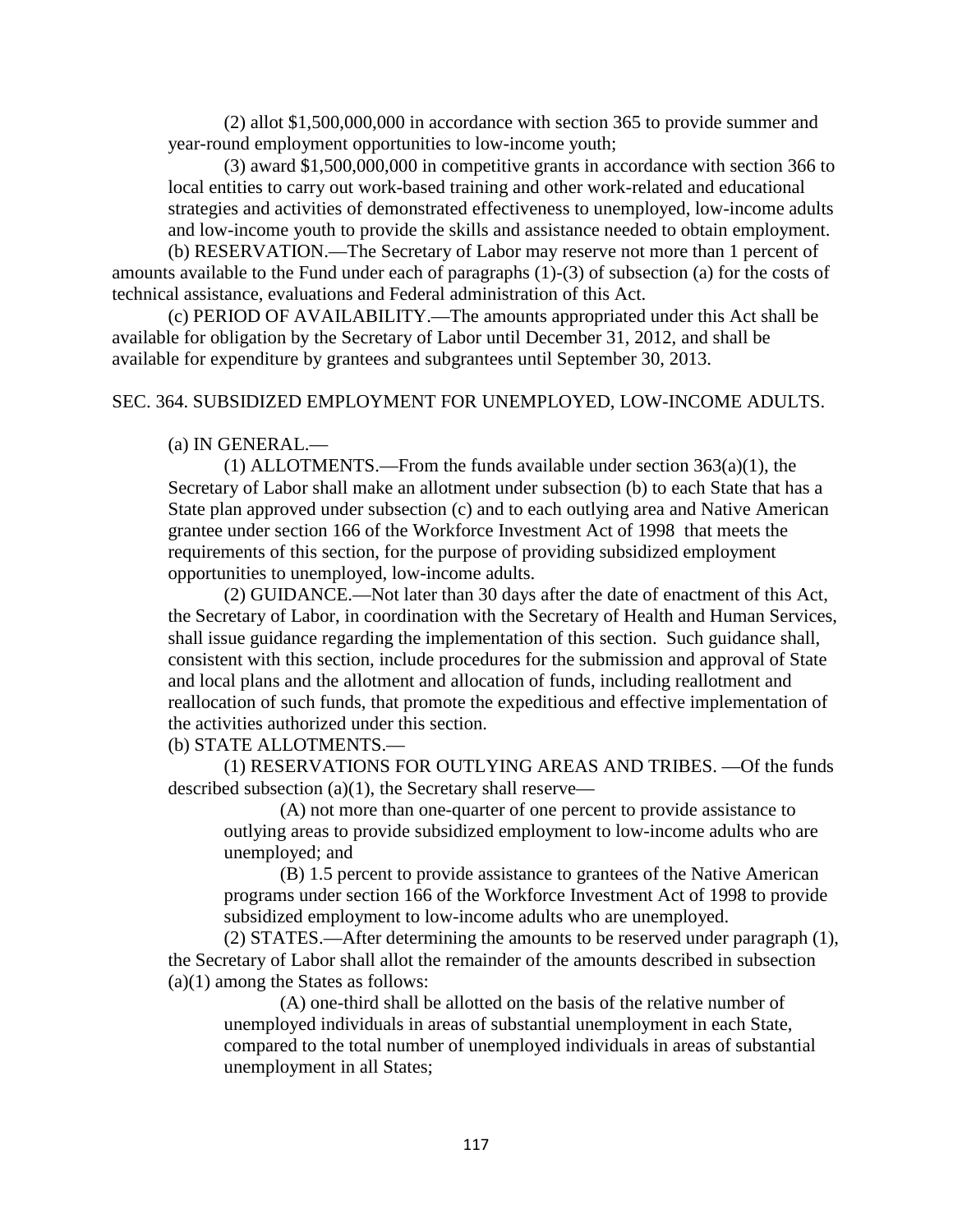(B) one-third shall be allotted on the basis of the relative excess number of unemployed individuals in each State, compared to the total excess number of unemployed individuals in all States; and

(C) one-third shall be allotted on the basis of the relative number of disadvantaged adults and youth]in each State, compared to the total number of disadvantaged adults and youth in all States.

(3) DEFINITIONS.—For purposes of the formula described in paragraph (2)—

(A) AREA OF SUBSTANTIAL UNEMPLOYMENT.—The term "area of substantial unemployment" means any contiguous area with a population of at least 10,000 and that has an average rate of unemployment of at least 6.5 percent for the most recent 12 months, as determined by the Secretary.

(B) DISADVANTAGED ADULTS AND YOUTH.—The term "disadvantaged adults and youth" means an individual who is age 16 and older (subject to section  $132(b)(1)$  (B)(v)(I) of the Workforce Investment Act of 1998) who received an income, or is a member of a family that received a total family income, that, in relation to family size, does not exceed the higher of—

(i) the poverty line; or

(ii) 70 percent of the lower living standard income level.

(C) EXCESS NUMBER.—The term "excess number" means, used with respect to the excess number of unemployed individuals within a State, the higher  $of$ 

(i) the number that represents the number of unemployed individuals in excess of 4.5 percent of the civilian labor force in the State; or

(ii) the number that represents the number of unemployed individuals in excess of 4.5 percent of the civilian labor force in areas of substantial unemployment in such State.

(4) REALLOTMENT.—If the Governor of a State does not submit a State plan by the time specified in subsection (c), or a State does not receive approval of a State plan, the amount the State would have been eligible to receive pursuant to the formula under paragraph (2) shall be transferred within the Fund and added to the amounts available for the competitive grants under section  $363(a)(3)$ .

(c) STATE PLAN.—

(1) IN GENERAL.—For a State to be eligible to receive an allotment of the funds under subsection (b), the Governor of the State shall submit to the Secretary of Labor a State plan in such form and containing such information as the Secretary may require. At a minimum, such plan shall include—

(A) a description of the strategies and activities to be carried out by the State, in coordination with employers in the State, to provide subsidized employment opportunities to unemployed, low-income adults, including strategies relating to the level and duration of subsidies consistent with subsection  $(e)(2)$ ;

(B) a description of the requirements the State will apply relating to the eligibility of unemployed, low-income adults, consistent with section 368(6), for subsidized employment opportunities, which may include criteria to target assistance to particular categories of such adults, such as individuals with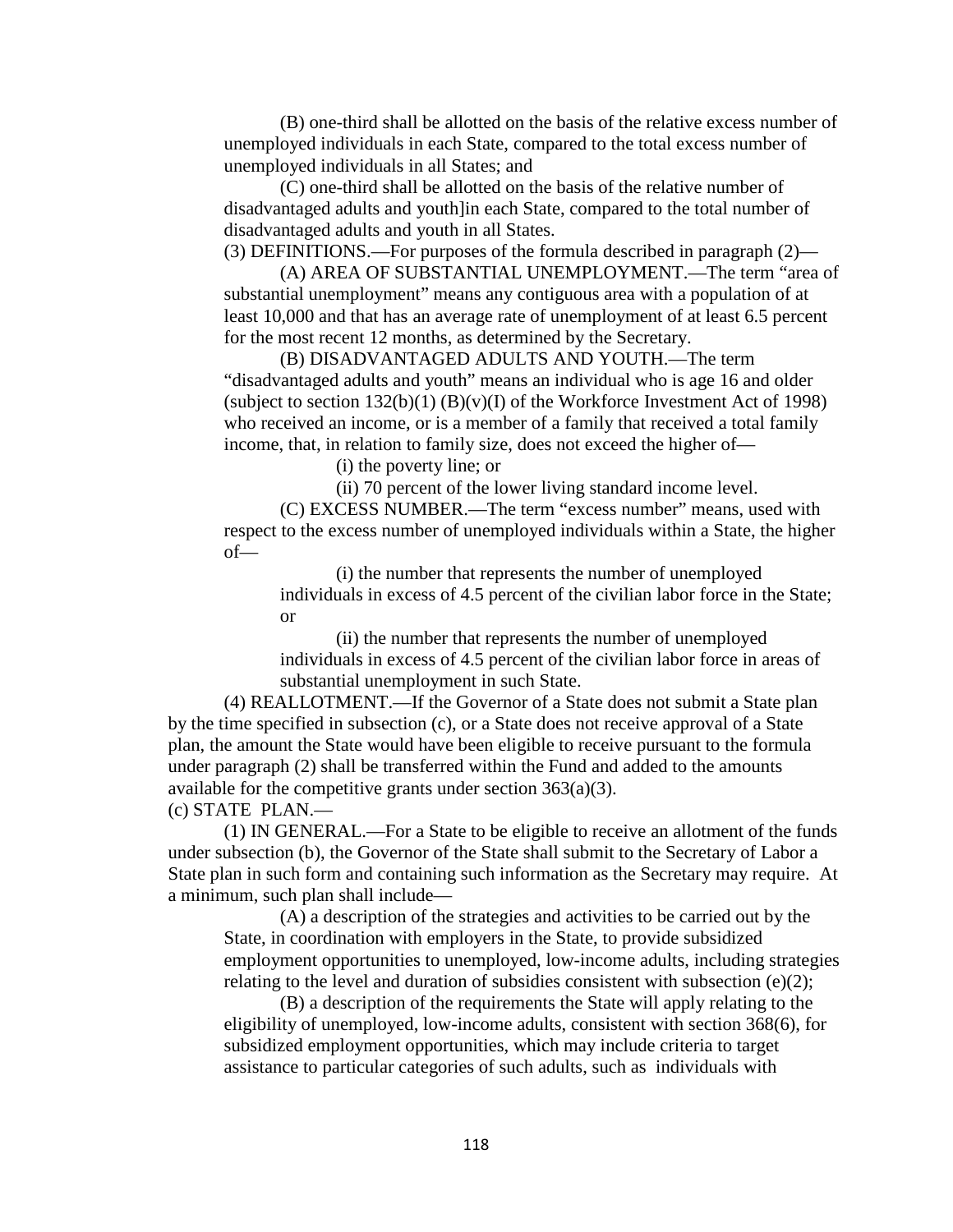disabilities or individuals who have exhausted all rights to unemployment compensation;

(C) a description of how the funds allotted to provide subsidized employment opportunities will be administered in the State and local areas, in accordance with subsection (d);

(D) a description of the performance outcomes to be achieved by the State through the activities carried out under this section and the processes the State will use to track performance, consistent with guidance provided by the Secretary of Labor regarding such outcomes and processes and with section 367(b);

(E) a description of the coordination of activities to be carried out with the funds provided under this section with activities under title I of the Workforce Investment Act of 1998, the TANF program under part A of title IV of the Social Security Act, and other appropriate Federal and State programs that may assist unemployed, low-income adults in obtaining and retaining employment;

(F) a description of the timelines for implementation of the activities described in subparagraph (A), and the number of unemployed, low-income adults expected to be placed in subsidized employment by quarter;

(G) assurances that the State will report such information as the Secretary of Labor may require relating to fiscal, performance and other matters that the Secretary determines is necessary to effectively monitor the activities carried out under this section; and

(H) assurances that the State will ensure compliance with the labor standards and protections described in section 367(a) of this Act. (2) SUBMISSION AND APPROVAL OF STATE PLAN.—

(A) SUBMISSION WITH OTHER PLANS.—The State plan described in this subsection may be submitted in conjunction with the State plan modification or request for funds required under section 365, and may be submitted as a modification to a State plan that has been approved under section 112 of the Workforce Investment Act of 1998.

(B) SUBMISSION AND APPROVAL.—

(i) SUBMISSION.— The Governor shall submit a plan to the Secretary of Labor not later than 75 days after the enactment of this Act and the Secretary of Labor shall make a determination regarding the approval or disapproval of such plans not later than 45 days after the submission of such plan. If the plan is disapproved, the Secretary of Labor may provide a reasonable period of time in which a disapproved plan may be amended and resubmitted for approval.

(ii) APPROVAL.—The Secretary of Labor shall approve a State plan that the Secretary determines is consistent with requirements of this section and reasonably appropriate and adequate to carry out the purposes of this section. If the plan is approved, the Secretary shall allot funds to States within 30 days after such approval.

(3) MODIFICATIONS TO STATE PLAN.—The Governor may submit a modification to a State plan under this subsection consistent with the requirements of this section.

(d) ADMINISTRATION WITHIN THE STATE.—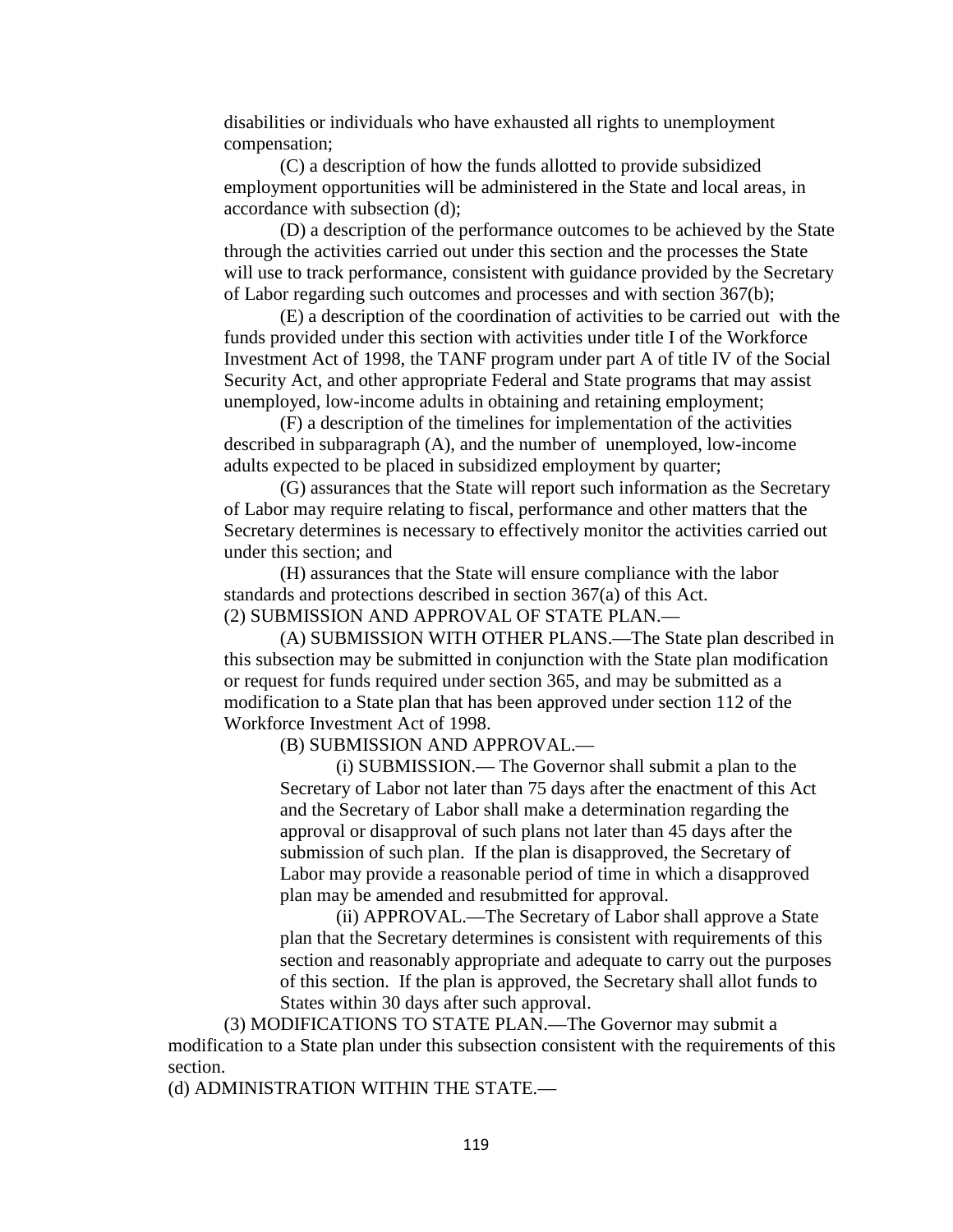(1) OPTION. —The State may administer the funds for activities under this section through—

(A) the State and local entities responsible for the administration of the adult formula program under title I-B of the Workforce Investment Act of 1998;

(B) the entities responsible for the administration of the TANF program under part A of title IV of the Social Security Act; or

(C) a combination of the entities described in subparagraphs (A) and (B). (2) WITHIN-STATE ALLOCATIONS.—

(A) ALLOCATION OF FUNDS.—The Governor may reserve up to 5 percent of the allotment under subsection (b)(2) for administration and technical assistance, and shall allocate the remainder, in accordance with the option elected under paragraph (1)—

(i) among local workforce investment areas within the State in accordance with the factors identified in subsection (b)(2), except that for purposes of such allocation references to a State in such paragraph shall be deemed to be references to a local workforce investment area and references to all States shall be deemed to be references to all local areas in the State involved, of which not more than 10 percent of the funds allocated to a local workforce investment area may be used for the costs of administration of this section; or

(ii) through entities responsible for the administration of the TANF program under part A of title IV of the Social Security Act in local areas in such manner as the State may determine appropriate. (B) LOCAL PLANS.—

(i) IN GENERAL.—In the case where the responsibility for the administration of activities is to be carried out by the entities described under paragraph  $(1)(A)$ , in order to receive an allocation under subparagraph (A)(i), a local workforce investment board, in partnership with the chief elected official of the local workforce investment area involved, shall submit to the Governor a local plan for the use of such funds under this section not later than 30 days after the submission of the State plan. Such local plan may be submitted as a modification to a local plan approved under section 118 of the Workforce Investment Act of 1998.

(ii) CONTENTS.—The local plan described in clause (i) shall contain the elements described in subparagraphs (A)-(H) of subsection  $(c)(1)$ , as applied to the local workforce investment area.

(iii) APPROVAL.—The Governor shall approve or disapprove the local plan submitted under clause (i) within 30 days after submission, or if later, 30 days after the approval of the State plan. The Governor shall approve the plan unless the Governor determines that the plan is inconsistent with requirements of this section or is not reasonably appropriate and adequate to carry out the purposes of this section. If the Governor has not made a determination within the period specified under the first sentence of this clause, the plan shall be considered approved. If the plan is disapproved, the Governor may provide a reasonable period of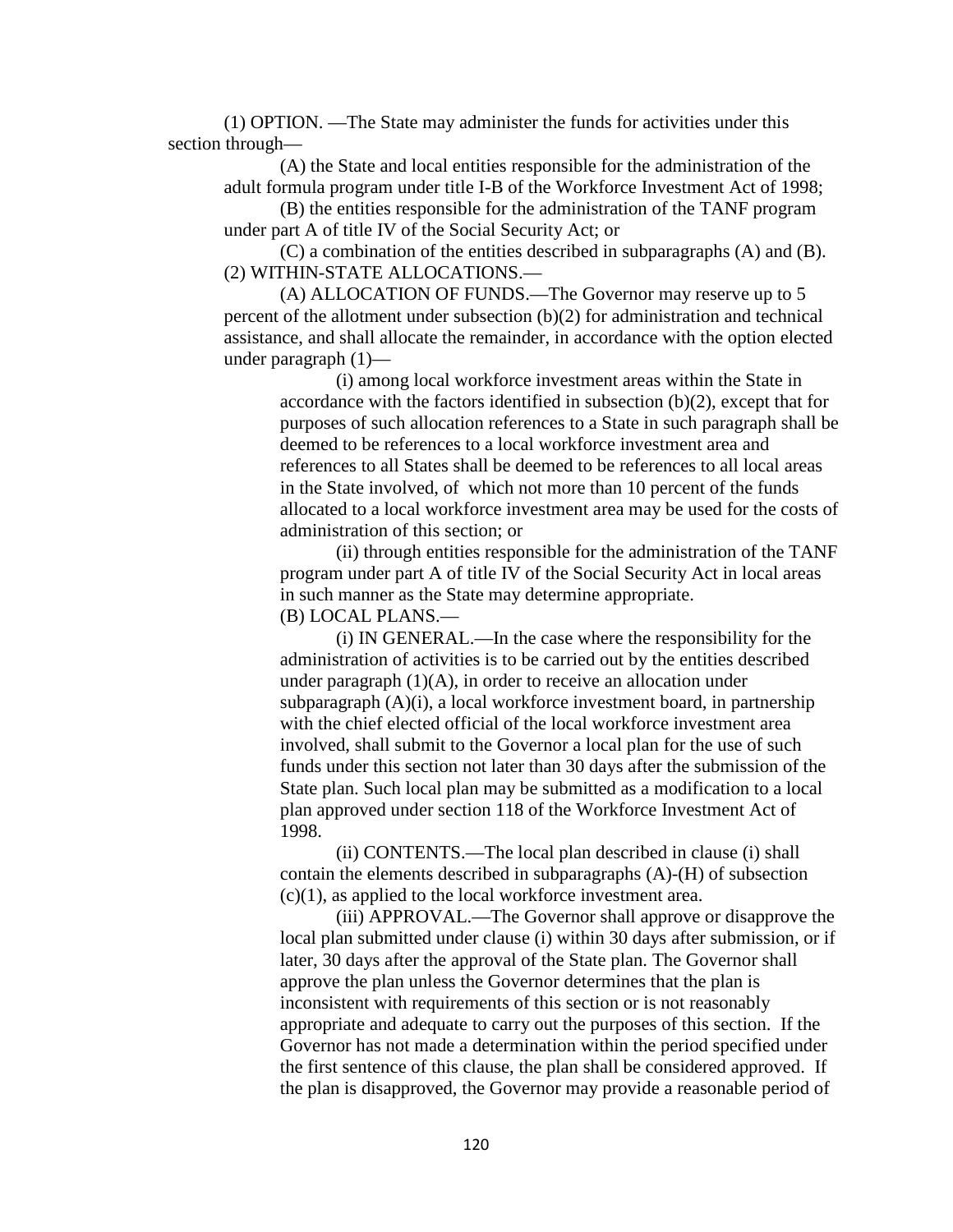time in which a disapproved plan may be amended and resubmitted for approval. The Governor shall allocate funds to local workforce investment areas with approved plans within 30 days after such approval.

(C) REALLOCATION OF FUNDS TO LOCAL AREAS.—If a local workforce investment board does not submit a local plan by the time specified in subparagraph (B) or the Governor does not approve a local plan, the amount the local workforce investment area would have been eligible to receive pursuant to the formula under subparagraph  $(A)(i)$  shall be allocated to local workforce investment areas that receive approval of the local plan under subparagraph (B). Such reallocations shall be made in accordance with the relative share of the allocations to such local workforce investment areas applying the formula factors described under subparagraph (A)(i).

## (e) USE OF FUNDS.—

(1) IN GENERAL.—The funds under this section shall be used to provide subsidized employment for unemployed, low-income adults. The State and local entities described in subsection (d)(1) may use a variety of strategies in recruiting employers and identifying appropriate employment opportunities, with a priority to be provided to employment opportunities likely to lead to unsubsidized employment in emerging or indemand occupations in the local area. Funds under this section may be used to provide support services, such as transportation and child care, that are necessary to enable the participation of individuals in subsidized employment opportunities.

(2) LEVEL OF SUBSIDY AND DURATION.—The States or local entities described in subsection (d)(1) may determine the percentage of the wages and costs of employing a participant for which an employer may receive a subsidy with the funds provided under this section, and the duration of such subsidy, in accordance with guidance issued by the Secretary. The State or local entities may establish criteria for determining such percentage or duration using appropriate factors such as the size of the employer and types of employment.

(f) COORDINATION OF FEDERAL ADMINISTRATION.—The Secretary of Labor shall administer this section in coordination with the Secretary of Health and Human Services to ensure the effective implementation of this section.

### SEC. 365. SUMMER EMPLOYMENT AND YEAR-ROUND EMPLOYMENT OPPORTUNITIES FOR LOW-INCOME YOUTH.

(a) IN GENERAL.—From the funds available under section  $363(a)(2)$ , the Secretary of Labor shall make an allotment under subsection (c) to each State that has a State plan modification (or other form of request for funds specified in guidance under subsection (b)) approved under subsection (d) and to each outlying area and Native American grantee under section 166 of the Workforce Investment Act of 1998 that meets the requirements of this section, for the purpose of providing summer employment and year-round employment opportunities to low-income youth.

(b) GUIDANCE AND APPLICATION OF REQUIREMENTS.—

(1) GUIDANCE.—Not later than 20 days after the date of enactment of this Act, the Secretary of Labor shall issue guidance regarding the implementation of this section. Such guidance shall, consistent with this section, include procedures for the submission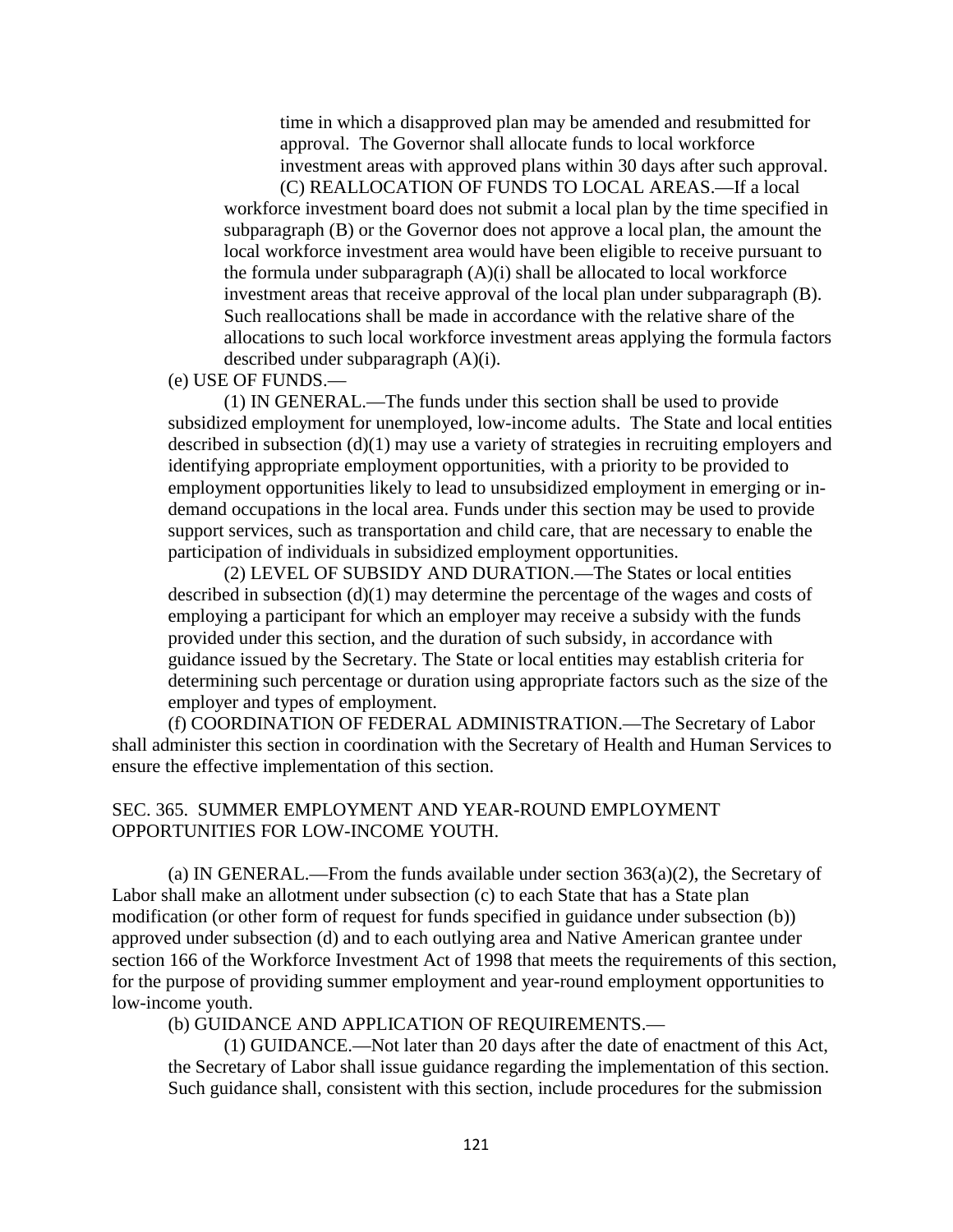and approval of State plan modifications, or for forms of requests for funds by the State as may be identified in such guidance, local plan modifications, or other forms of requests for funds from local workforce investment areas as may be identified in such guidance, and the allotment and allocation of funds, including reallotment and reallocation of such funds, that promote the expeditious and effective implementation of the activities authorized under this section.

(2) REQUIREMENTS.—Except as otherwise provided in the guidance described in paragraph (1) and in this section and other provisions of this Act, the funds provided for activities under this section shall be administered in accordance with subtitles B and E of title I of the Workforce Investment Act of 1998 relating to youth activities. (c) STATE ALLOTMENTS.—

(1) RESERVATIONS FOR OUTLYING AREAS AND TRIBES. —Of the funds described subsection (a), the Secretary shall reserve—

(A) not more than one-quarter of one percent to provide assistance to outlying areas to provide summer and year-round employment opportunities to low-income youth; and

(B) 1.5 percent to provide assistance to grantees of the Native American programs under section 166 of the Workforce Investment Act of 1998 to provide summer and year-round employment opportunities to low-income youth.

(2) STATES.—After determining the amounts to be reserved under paragraph (1), the Secretary of Labor shall allot the remainder of the amounts described in subsection (a) among the States in accordance with the factors described in section 364(b)(2) of this Act.

(3) REALLOTMENT.— If the Governor of a State does not submit a State plan modification or other request for funds specified in guidance under subsection (b) by the time specified in subsection  $(d)(2)(B)$ , or a State does not receive approval of such State plan modification or request, the amount the State would have been eligible to receive pursuant to the formula under paragraph (2) shall be transferred within the Fund and added to the amounts available for the competitive grants under section  $363(a)(3)$ . (d) STATE PLAN MODIFICATION.—

(1) IN GENERAL.—For a State to be eligible to receive an allotment of the funds under subsection (c), the Governor of the State shall submit to the Secretary of Labor a modification to a State plan approved under section 112 of the Workforce Investment Act of 1998, or other request for funds described in guidance in subsection (b), in such form and containing such information as the Secretary may require. At a minimum, such plan modification or request shall include:

(A) a description of the strategies and activities to be carried out to provide summer employment opportunities and year-round employment opportunities, including the linkages to educational activities, consistent with subsection (f);

(B) a description of the requirements the States will apply relating to the eligibility of low-income youth, consistent with section 368(4), for summer employment opportunities and year-round employment opportunities, which may include criteria to target assistance to particular categories of such low-income youth, such as youth with disabilities, consistent with subsection (f);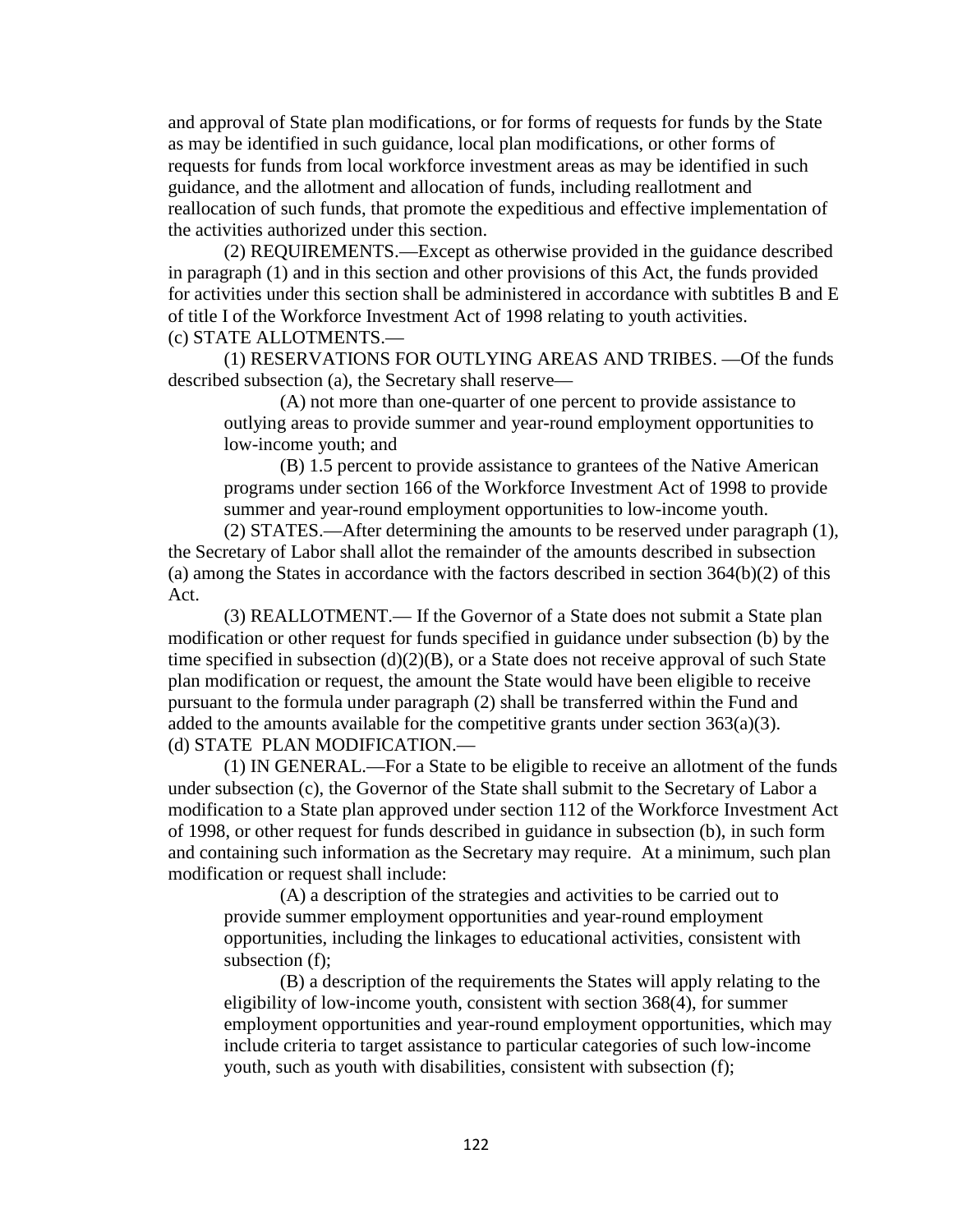(C) a description of the performance outcomes to be achieved by the State through the activities carried out under this section and the processes the State will use to track performance, consistent with guidance provided by the Secretary of Labor regarding such outcomes and processes and with section 367(b);

(D) a description of the timelines for implementation of the activities described in subparagraph (A), and the number of low-income youth expected to be placed in summer employment opportunities, and year-round employment opportunities, respectively, by quarter;

(E) assurances that the State will report such information as the Secretary may require relating to fiscal, performance and other matters that the Secretary determines is necessary to effectively monitor the activities carried out under this section; and

(F) assurances that the State will ensure compliance with the labor standards protections described in section 367(a).

(2) SUBMISSION AND APPROVAL OF STATE PLAN MODIFICATION OR REQUEST.—

(A) SUBMISSION .— The Governor shall submit a modification of the State plan or other request for funds described in guidance in subsection (b) to the Secretary of Labor not later than 30 days after the issuance of such guidance. The State plan modification or request for funds required under this subsection may be submitted in conjunction with the State plan required under section 364.

(B) APPROVAL.—The Secretary of Labor shall approve the plan or request submitted under subparagraph (A) within 30 days after submission, unless the Secretary determines that the plan or request is inconsistent with the requirements of this section. If the Secretary has not made a determination within 30 days, the plan or request shall be considered approved. If the plan or request is disapproved, the Secretary may provide a reasonable period of time in which a disapproved plan or request may be amended and resubmitted for approval. If the plan or request is approved, the Secretary shall allot funds to States within 30 days after such approval.

(3) MODIFICATIONS TO STATE PLAN OR REQUEST.—The Governor may submit further modifications to a State plan or request for funds identified under subsection (b) to carry out this section in accordance with the requirements of this section.

(e) WITHIN-STATE ALLOCATION AND ADMINISTRATION.—

(1) IN GENERAL.—Of the funds allotted to the State under subsection (c), the Governor—

(A) may reserve up to 5 percent of the allotment for administration and technical assistance; and

(B) shall allocate the remainder of the allotment among local workforce investment areas within the State in accordance with the factors identified in section 364(b)(2), except that for purposes of such allocation references to a State in such paragraph shall be deemed to be references to a local workforce investment area and references to all States shall be deemed to be references to all local areas in the State involved. Not more than 10 percent of the funds allocated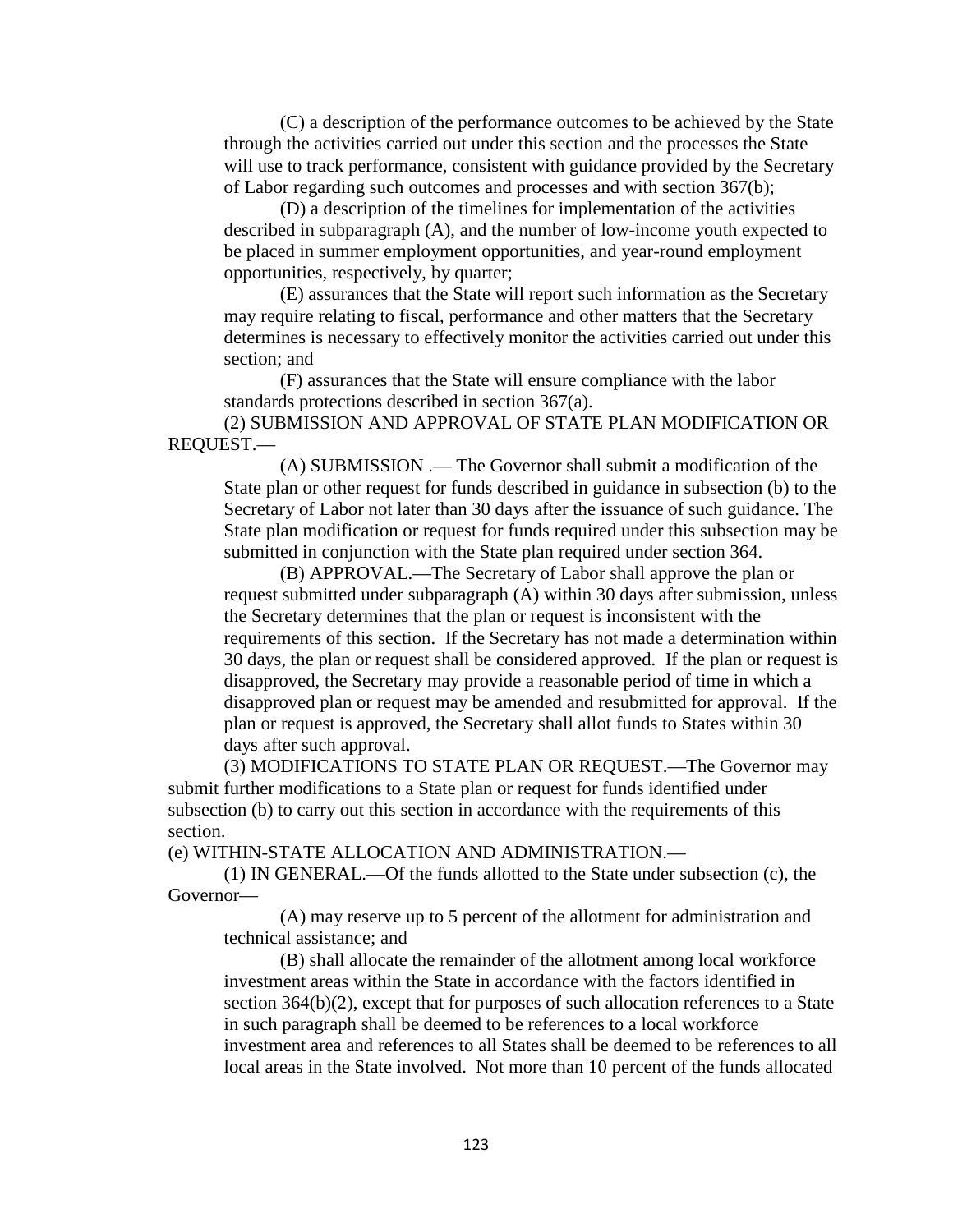to a local workforce investment area may be used for the costs of administration of this section.

#### (2) LOCAL PLAN.—

(A) SUBMISSION.—In order to receive an allocation under paragraph (1)(B), the local workforce investment board, in partnership with the chief elected official for the local workforce investment area involved, shall submit to the Governor a modification to a local plan approved under section 118 of the Workforce Investment Act of 1998, or other form of request for funds as may be identified in the guidance issued under subsection (b), not later than 30 days after the submission by the State of the modification to the State plan or other request for funds identified in subsection (b), describing the strategies and activities to be carried out under this section.

(B) APPROVAL.—The Governor shall approve the local plan submitted under subparagraph (A) within 30 days after submission, unless the Governor determines that the plan is inconsistent with requirements of this section. If the Governor has not made a determination within 30 days, the plan shall be considered approved. If the plan is disapproved, the Governor may provide a reasonable period of time in which a disapproved plan may be amended and resubmitted for approval. The Governor shall allocate funds to local workforce investment areas with approved plans within 30 days after approval.

(3) REALLOCATION.—If a local workforce investment board does not submit a local plan modification (or other request for funds identified in guidance under subsection (b)) by the time specified in paragraph (2), or does not receive approval of a local plan, the amount the local workforce investment area would have been eligible to receive pursuant to the formula under paragraph  $(1)(B)$  shall be allocated to local workforce investment areas that receive approval of the local plan modification or request for funds under paragraph (2). Such reallocations shall be made in accordance with the relative share of the allocations to such local workforce investment areas applying the formula factors described under paragraph  $(1)(B)$ .

(f) USE OF FUNDS.—

(1) IN GENERAL.—The funds provided under this section shall be used—

(A) to provide summer employment opportunities for low-income youth, ages 16 through 24, with direct linkages to academic and occupational learning, and may include the provision of supportive services, such as transportation or child care, necessary to enable such youth to participate; and

(B) to provide year round employment opportunities, which may be combined with other activities authorized under section 129 of the Workforce Investment Act of 1998,to low-income youth, ages 16 through 24, with a priority to out-of school youth who are—

(i) high school dropouts; or

(ii) recipients of a secondary school diploma or its equivalent but who are basic skills deficient unemployed or underemployed.

(2) PROGRAM PRIORITIES.—In administering the funds under this section, the local board and local chief elected officials shall give a priority to—

(A) identifying employment opportunities that are—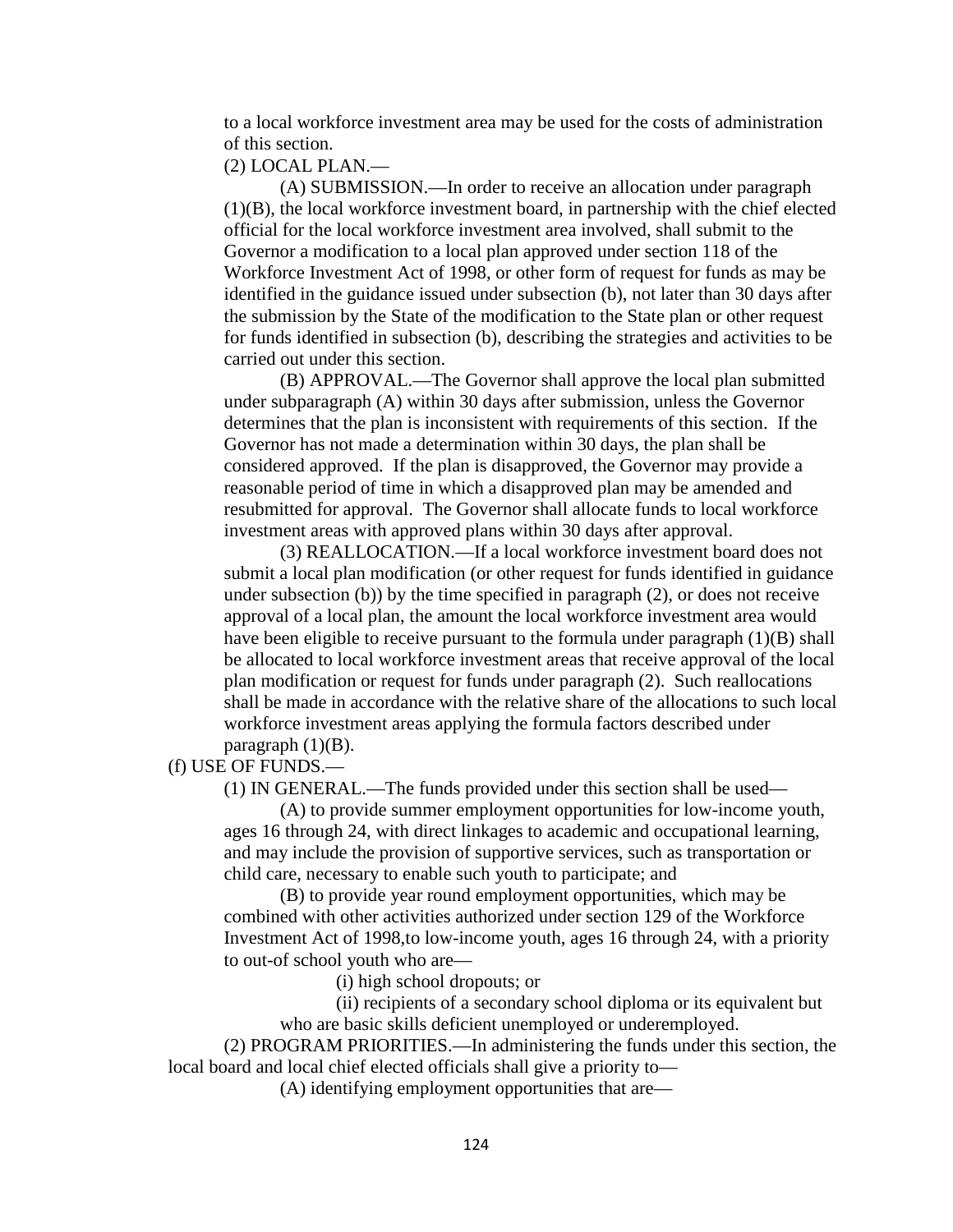(i) in emerging or in-demand occupations in the local workforce investment area; or

(ii) in the public or nonprofit sector that meet community needs; and

(B) linking year-round program participants to training and educational activities that will provide such participants an industry-recognized certificate or credential.

(3) PERFORMANCE ACCOUNTABILITY.—For activities funded under this section, in lieu of the requirements described in section 136 of the Workforce Investment Act of 1998, State and local workforce investment areas shall provide such reports as the Secretary of Labor may require regarding the performance outcomes described in section  $367(a)(5)$ .

## SEC. 366. WORK-BASED EMPLOYMENT STRATEGIES OF DEMONSTRATED EFFECTIVENESS.

(a) IN GENERAL.—From the funds available under section 363(a)(3), the Secretary of Labor shall award grants on a competitive basis to eligible entities to carry out work-based strategies of demonstrated effectiveness.

(b) USE OF FUNDS.—The grants awarded under this section shall be used to support strategies and activities of demonstrated effectiveness that are designed to provide unemployed, low-income adults or low-income youth with the skills that will lead to employment as part of or upon completion of participation in such activities. Such strategies and activities may include—

(1) on-the-job training, registered apprenticeship programs, or other programs that combine work with skills development;

(2) sector-based training programs that have been designed to meet the specific requirements of an employer or group of employers in that sector and where employers are committed to hiring individuals upon successful completion of the training;

(3) training that supports an industry sector or an employer-based or labormanagement committee industry partnership which includes a significant workexperience component;

(4) acquisition of industry-recognized credentials in a field identified by the State or local workforce investment area as a growth sector or demand industry in which there are likely to be significant job opportunities in the short-term;

(5) connections to immediate work opportunities, including subsidized employment opportunities, or summer employment opportunities for youth, that includes concurrent skills training and other supports.

(6) career academies that provide students with the academic preparation and training, including paid internships and concurrent enrollment in community colleges or other postsecondary institutions, needed to pursue a career pathway that leads to postsecondary credentials and high-demand jobs; and

(7) adult basic education and integrated basic education and training models for low-skilled adults, hosted at community colleges or at other sites, to prepare individuals for jobs that are in demand in a local area.

(c) ELIGIBLE ENTITY.—An eligible entity shall include a local chief elected official, in collaboration with the local workforce investment board for the local workforce investment area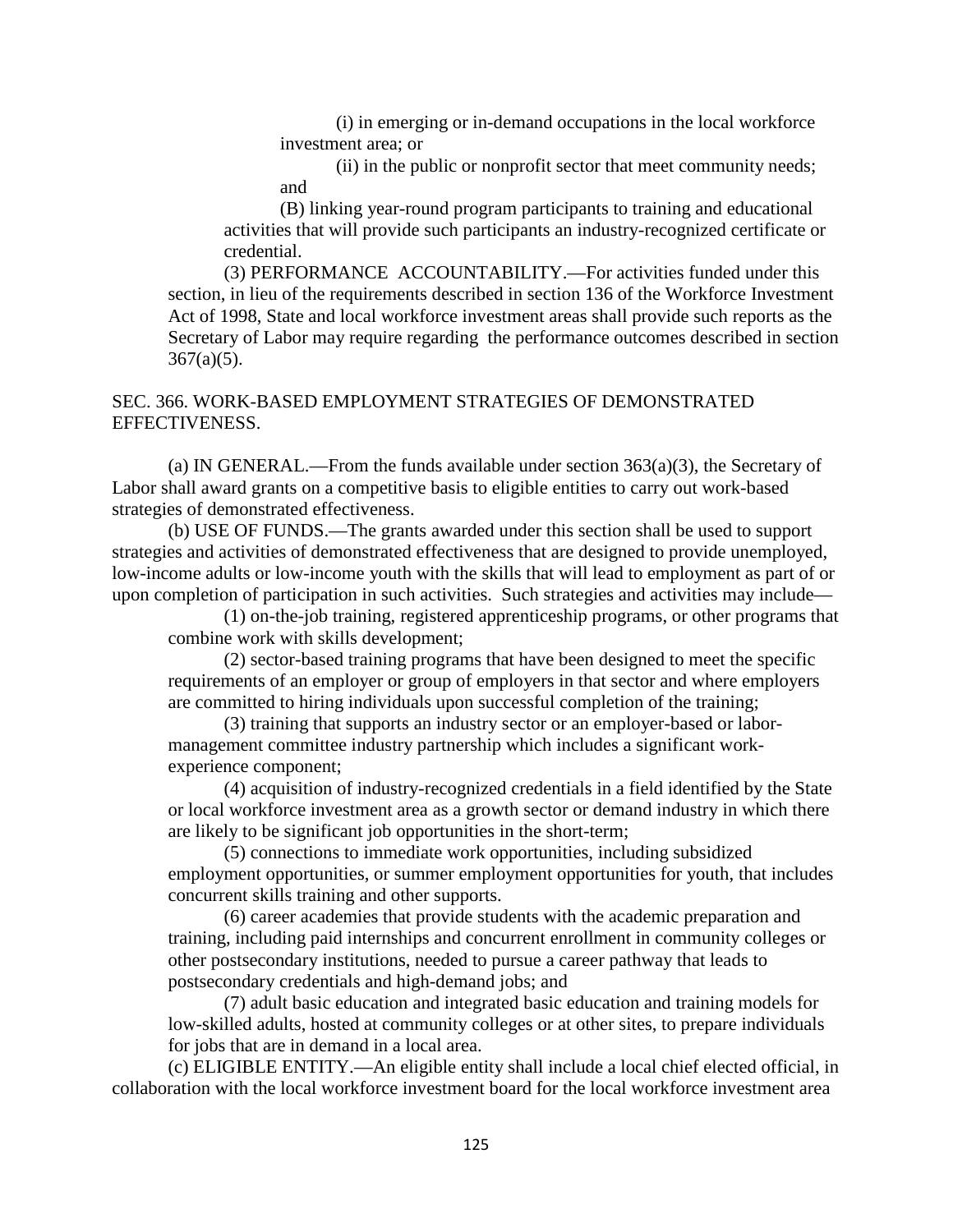involved (which may include a partnership with of such officials and boards in the region and in the State), or an entity eligible to apply for an Indian and Native American grant under section 166 of the Workforce Investment Act of 1998, and may include, in partnership with such officials, boards, and entities, the following:

(1) employers or employer associations;

(2) adult education providers and postsecondary educational institutions, including community colleges;

(3) community-based organizations;

(4) joint labor-management committees;

(5) work-related intermediaries; or

(6) other appropriate organizations.

(d) APPLICATION.—An eligible entity seeking to receive a grant under this section shall submit to the Secretary of Labor an application at such time, in such manner, and containing such information as the Secretary may require. At a minimum, the application shall—

(1) describe the strategies and activities of demonstrated effectiveness that the eligible entities will carry out to provide unemployed, low-income adults and lowincome youth with the skills that will lead to employment upon completion of participation in such activities;

(2) describe the requirements that will apply relating to the eligibility of unemployed, low-income adults or low-income youth, consistent with paragraphs (4) and (6) of section 368, for activities carried out under this section, which may include criteria to target assistance to particular categories of such adults and youth, such as individuals with disabilities or individuals who have exhausted all rights to unemployment compensation;

(3) describe how the strategies and activities address the needs of the target populations identified in paragraph (2) and the needs of employers in the local area;

(4) describe the expected outcomes to be achieved by implementing the strategies and activities;

(5) provide evidence that the funds provided may be expended expeditiously and efficiently to implement the strategies and activities;

(6) describe how the strategies and activities will be coordinated with other Federal, State and local programs providing employment, education and supportive activities;

(7) provide evidence of employer commitment to participate in the activities funded under this section, including identification of anticipated occupational and skill needs;

(8) provide assurances that the grant recipient will report such information as the Secretary may require relating to fiscal, performance and other matters that the Secretary determines is necessary to effectively monitor the activities carried out under this section; and

(9) provide assurances that the use of the funds provided under this section will comply with the labor standards and protections described section 367(a).

(e) PRIORITY IN AWARDS.—In awarding grants under this section, the Secretary of Labor shall give a priority to applications submitted by eligible entities from areas of high poverty and high unemployment, as defined by the Secretary, such as Public Use Microdata Areas (PUMAs) as designated by the Census Bureau.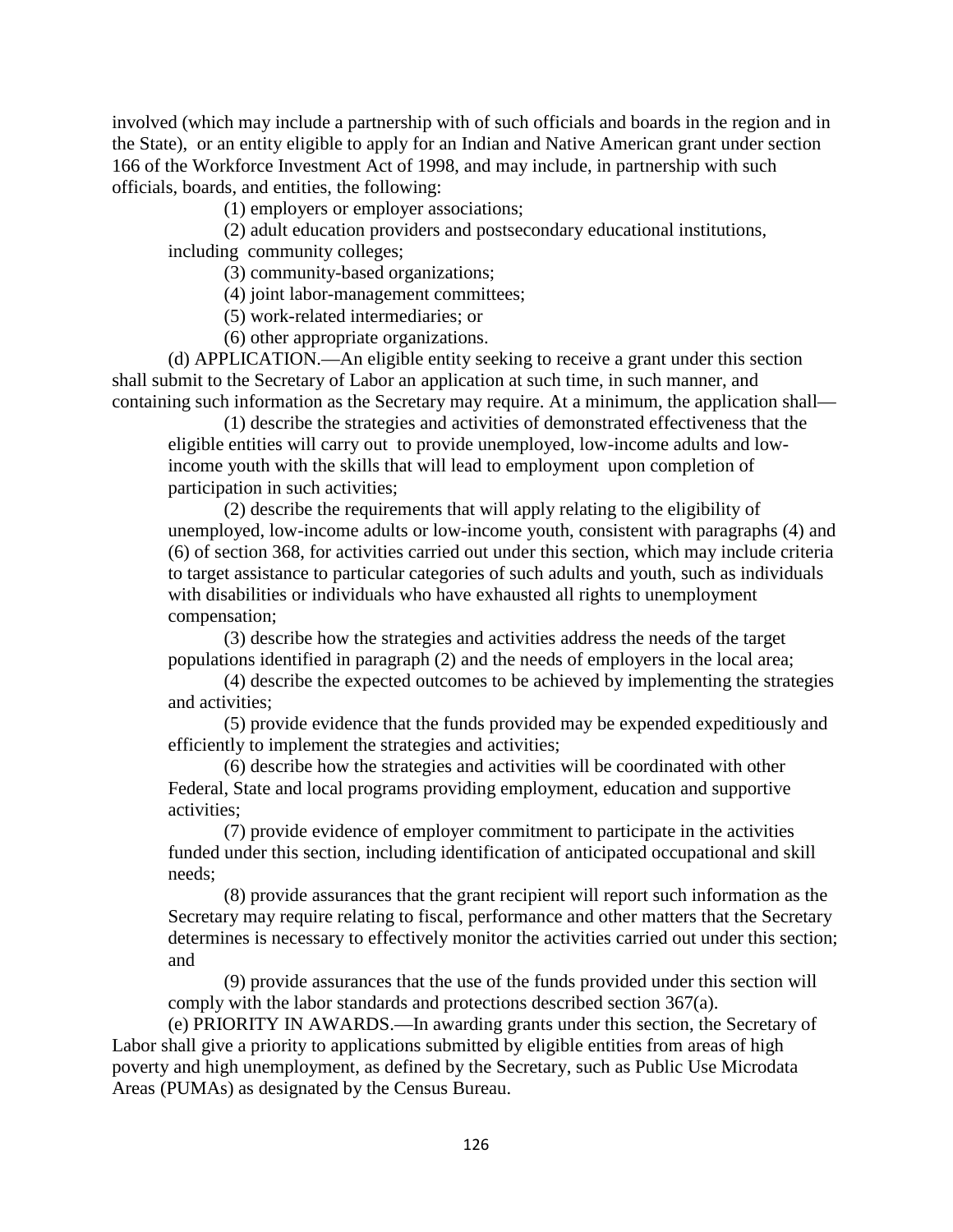(f) COORDINATION OF FEDERAL ADMINISTRATION.—The Secretary of Labor shall administer this section in coordination with the Secretary of Education, Secretary of Health and Human Services, and other appropriate agency heads, to ensure the effective implementation of this section.

## SEC. 367. GENERAL REQUIREMENTS.—

(a) LABOR STANDARDS AND PROTECTIONS.—Activities provided with funds under this Act shall be subject to the requirements and restrictions, including the labor standards, described in section 181 of the Workforce Investment Act of 1998 and the nondiscrimination provisions of section 188 of such Act, in addition to other applicable federal laws.

(b) REPORTING. —The Secretary may require the reporting of information relating to fiscal, performance and other matters that the Secretary determines is necessary to effectively monitor the activities carried out with funds provided under this Act. At a minimum, grantees and subgrantees shall provide information relating to—

(1) the number individuals participating in activities with funds provided under this Act and the number of such individuals who have completed such participation;

(2) the expenditures of funds provided under the Act;

(3) the number of jobs created pursuant to the activities carried out under this Act;

(4) the demographic characteristics of individuals participating in activities under this Act;

(5) the performance outcomes of individuals participating in activities under this Act, including—

(A) for adults participating in activities funded under section 364 of this Act—

(i) entry in unsubsidized employment,

(ii) retention in unsubsidized employment, and

(iii) earnings in unsubsidized employment;

(B) for low-income youth participating in summer employment activities under sections 365 and 366—

(i) work readiness skill attainment using an employer validated checklist;

(ii) placement in or return to secondary or postsecondary education or training, or entry into unsubsidized employment;

(C) for low-income youth participating in year-round employment activities under section 365 or in activities under section 366—

(i) placement in or return to post-secondary education;

(ii) attainment of high school diploma or its equivalent;

(iii) attainment of an industry-recognized credential; and

(iv) entry into unsubsidized employment, retention, and earnings as described in subparagraph (A);

(D) for unemployed, low-income adults participating in activities under section 366—

(i) entry into unsubsidized employment, retention, and earnings as described in subparagraph (A); and

(ii) the attainment of industry-recognized credentials.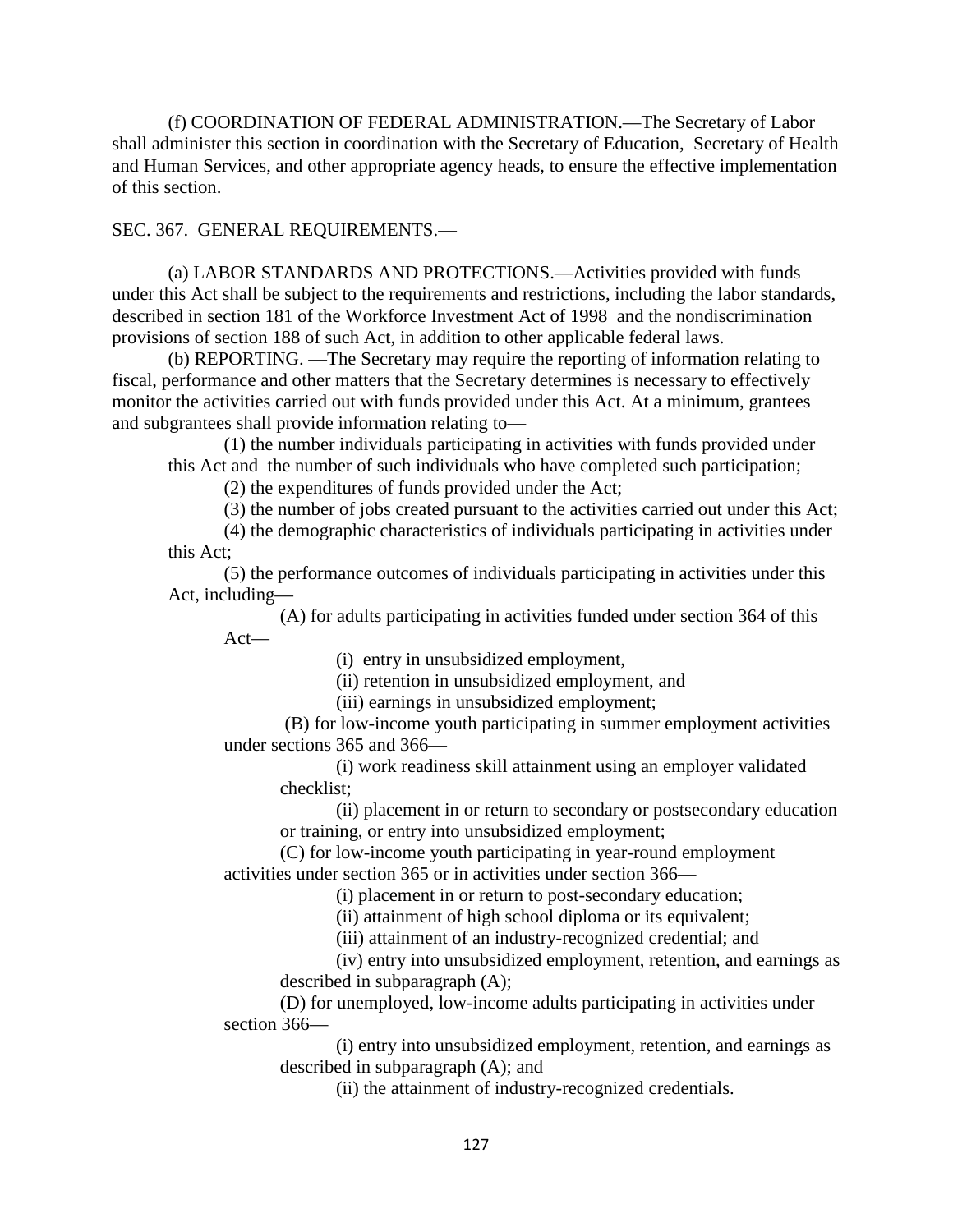(c) ACTIVITIES REQUIRED TO BE ADDITIONAL.—Funds provided under this Act shall only be used for activities that are in addition to activities that would otherwise be available in the State or local area in the absence of such funds.

(d) ADDITIONAL REQUIREMENTS.—The Secretary of Labor may establish such additional requirements as the Secretary determines may be necessary to ensure fiscal integrity, effective monitoring, and the appropriate and prompt implementation of the activities under this Act.

(e) REPORT OF INFORMATION AND EVALUATIONS TO CONGRESS AND THE PUBLIC.—The Secretary of Labor shall provide to the appropriate Committees of the Congress and make available to the public the information reported pursuant to subsection (b) and the evaluations of activities carried out pursuant to the funds reserved under section 363(b).

## SEC. 368. DEFINITIONS.

In this Act:

(1) LOCAL CHIEF ELECTED OFFICIAL.—The term "local chief elected official" means the chief elected executive officer of a unit of local government in a local workforce investment area or in the case where more than one unit of general government, the individuals designated under an agreement described in section 117(c)(1)(B) of the Workforce Investment Act of 1998.

(2) LOCAL WORKFORCE INVESTMENT AREA.—The term "local workforce investment area" means such area designated under section 116 of the Workforce Investment Act of 1998.

(3) LOCAL WORKFORCE INVESTMENT BOARD.—The term 'local workforce investment board" means such board established under section 117 of the Workforce Investment Act of 1998.

(4) LOW-INCOME YOUTH.—The term "low-income youth" means an individual who—

(A) is aged 16 through 24;

(B) meets the definition of a low-income individual provided in section 101(25) of the Workforce Investment Act of 1998 , except that States, local workforce investment areas under section 365 and eligible entities under section 366(c), subject to approval in the applicable State plans, local plans, and applications for funds, may increase the income level specified in subparagraph (B)(i) of such section to an amount not in excess of 200 percent of the poverty line for purposes of determining eligibility for participation in activities under sections 365 and 366 of this Act; and

 $(C)$  is in one or more of the categories specified in section  $101(13)(C)$  of the Workforce Investment Act of 1998.

(5) OUTLYING AREA.—The term "outlying area" means the United States Virgin Islands, Guam, American Samoa, the Commonwealth of the Northern Mariana Islands, and the Republic of Palau.

(6) UNEMPLOYED, LOW-INCOME ADULT.—The term "unemployed, lowincome adult" means an individual who—

(A) is age 18 or older;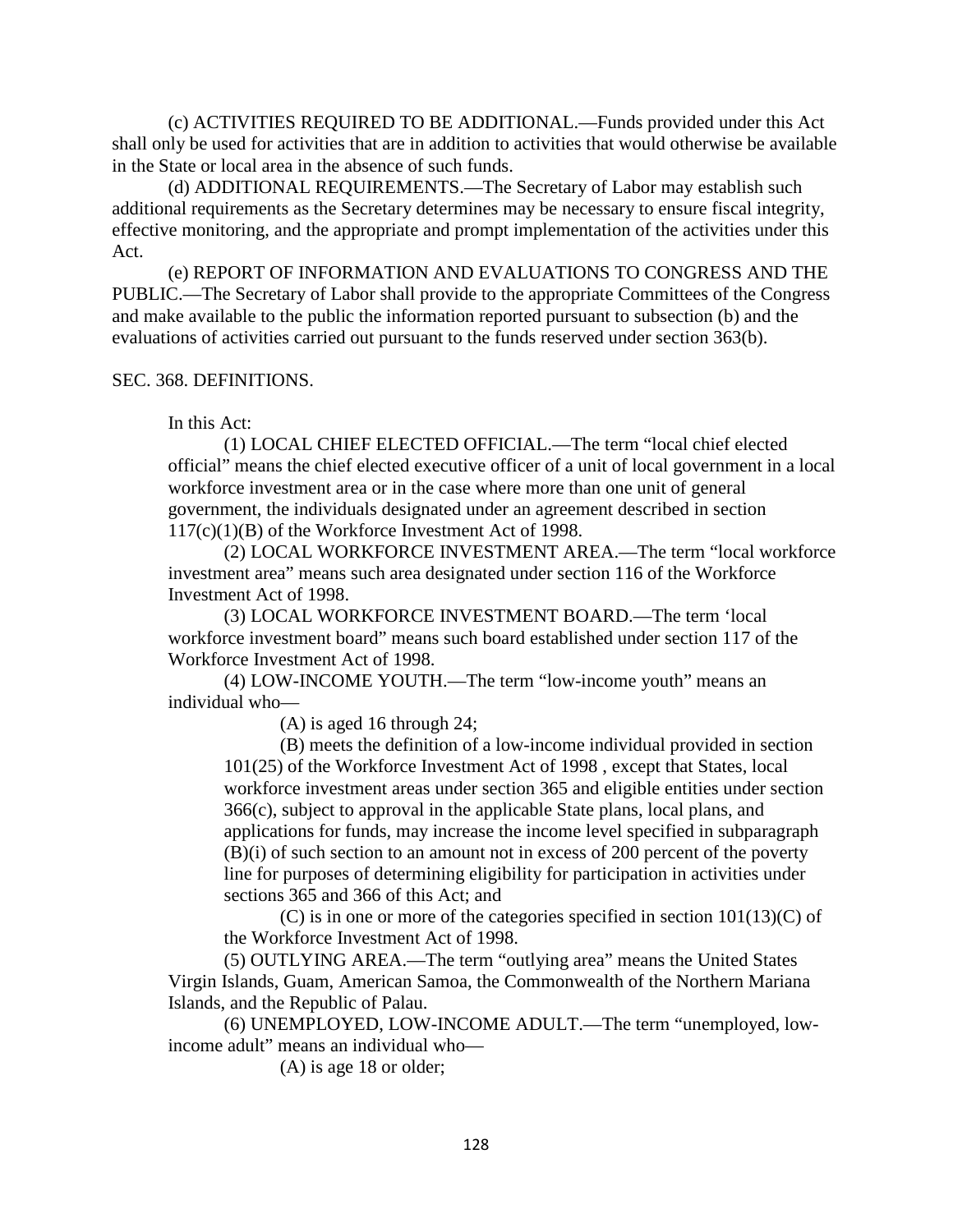(B) is without employment and is seeking assistance under this Act to obtain employment; and

(C) meets the definition of a "low-income individual" under section 101(25) of the Workforce Investment Act of 1998, except that for that States, local entities described in section 364(d)(1) and eligible entities under section 366(c), subject to approval in the applicable State plans, local plans, and applications for funds, may increase the income level specified in subparagraph (B)(i) of such section to an amount not in excess of 200 percent of the poverty line for purposes of determining eligibility for participation in activities under sections 364 and 366 of this Act;

(7) STATE.—The term "State" means each of the several States of the United States, the District of Columbia, and Puerto Rico.

## SUBTITLE D – PROHIBITION OF DISCRIMINATION IN EMPLOYMENT ON THE BASIS OF AN INDIVIDUAL'S STATUS AS UNEMPLOYED

## SEC. 371. SHORT TITLE.

This subtitle may be cited as the "Fair Employment Opportunity Act of 2011".

### SEC. 372. FINDINGS AND PURPOSE.

(a) Findings- Congress finds that denial of employment opportunities to individuals because of their status as unemployed is discriminatory and burdens commerce by--

(1) reducing personal consumption and undermining economic stability and growth;

(2) squandering human capital essential to the Nation's economic vibrancy and growth;

(3) increasing demands for Federal and State unemployment insurance benefits, reducing trust fund assets, and leading to higher payroll taxes for employers, cuts in benefits for jobless workers, or both;

(4) imposing additional burdens on publicly funded health and welfare programs; and

(5) depressing income, property, and other tax revenues that the Federal Government, States, and localities rely on to support operations and institutions essential to commerce.

(b) Purposes- The purposes of this Act are--

(1) to prohibit employers and employment agencies from disqualifying an individual from employment opportunities because of that individual's status as unemployed;

(2) to prohibit employers and employment agencies from publishing or posting any advertisement or announcement for an employment opportunity that indicates that an individual's status as unemployed disqualifies that individual for the opportunity; and

(3) to eliminate the burdens imposed on commerce due to the exclusion of such individuals from employment.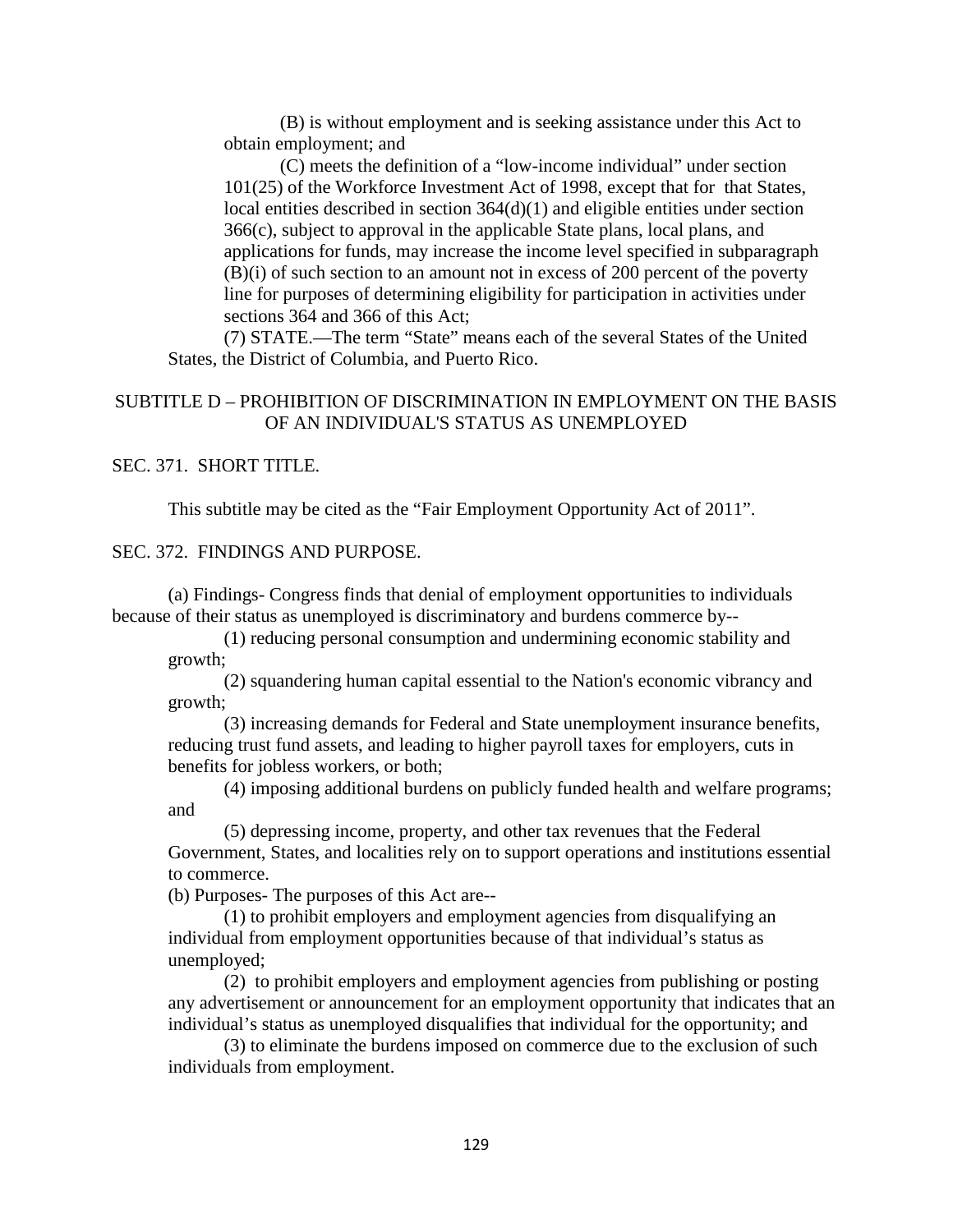As used in this Act--

(1) the term `affected individual' means any person who was subject to an unlawful employment practice solely because of that individual's status as unemployed;

(2) the term 'Commission' means the Equal Employment Opportunity Commission;

(3) the term `employee' means:

(A) an employee as defined in section 701(f) of the Civil Rights Act of 1964 (42 U.S.C. 2000e(f));

(B) a State employee to which section 302(a)(1) of the Government Employee Rights Act of 1991 (42 U.S.C. 2000e-16b(a)(1)) applies;

(C) a covered employee, as defined in section 101 of the Congressional Accountability Act of 1995 (2 U.S.C. 1301) or section 411(c) of title 3, United States Code; or

(D) an employee or applicant to which section 717(a) of the Civil Rights Act of 1964 (42 U.S.C. 2000e-16(a)) applies;

(4) the term `employer' means:

(A) a person engaged in an industry affecting commerce (as defined in section 701(h) of the Civil Rights Act of 1964 (42 U.S.C. 2000e(h)) who has 15 or more employees for each working day in each of 20 or more calendar weeks in the current or preceding calendar year, and any agent of such a person, but does not include a bona fide private membership club that is exempt from taxation under section 501(c) of the Internal Revenue Code of 1986;

(B) an employing authority to which section  $302(a)(1)$  of the Government Employee Rights Act of 1991 applies;

(C) an employing office, as defined in section 101 of the Congressional Accountability Act of 1995 or section 411(c) of title 3, United States Code; or

(D) an entity to which section 717(a) of the Civil Rights Act of 1964 (42 U.S.C. 2000e-16(a)) applies;

(5) the term `employment agency' means any person regularly undertaking with or without compensation to procure employees for an employer or to procure for individuals opportunities to work as employees for an employer and includes an agent of such a person, and any person who maintains an Internet website or print medium that publishes advertisements or announcements of openings in jobs for employees;

(6) the term `person' has the meaning given the term in section  $701(a)$  of the Civil Rights Act of 1964 (42 U.S.C. 2000e(a));

(7) the term `status as unemployed', used with respect to an individual, means that the individual, at the time of application for employment or at the time of action alleged to violate this Act, does not have a job, is available for work and is searching for work.

### SEC. 374. PROHIBITED ACTS.

(a) Employers- It shall be an unlawful employment practice for an employer to--

(1) publish in print, on the Internet, or in any other medium, an advertisement or announcement for an employee for any job that includes-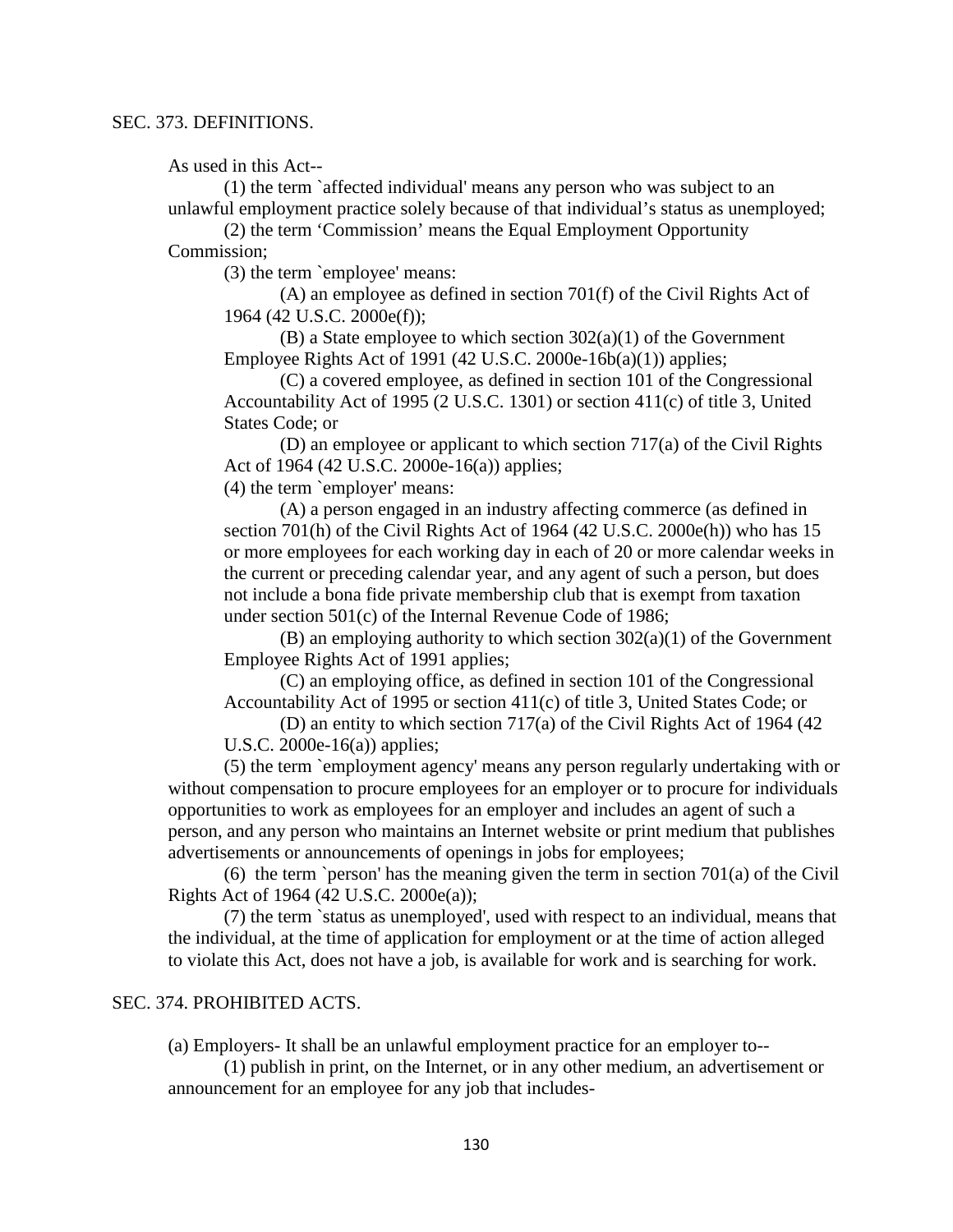(A) any provision stating or indicating that an individual's status as unemployed disqualifies the individual for any employment opportunity; or

(B) any provision stating or indicating that an employer will not consider or hire an individual for any employment opportunity based on that individual's status as unemployed; or

(2) fail or refuse to consider for employment, or fail or refuse to hire, an individual as an employee because of the individual's status as unemployed;

(3) direct or request that an employment agency take an individual's status as unemployed into account to disqualify an applicant for consideration, screening, or referral for employment as an employee.

(b) Employment Agencies- It shall be an unlawful employment practice for an employment agency to—

(1) publish, in print or on the Internet or in any other medium, an advertisement or announcement for any vacancy in a job, as an employee, that includes--

(A) any provision stating or indicating that an individual's status as unemployed disqualifies the individual for any employment opportunity; or

(B) any provision stating or indicating that the employment agency or an employer will not consider or hire an individual for any employment opportunity based on that individual's status as unemployed.

(2) screen, fail or refuse to consider, or fail or refuse to refer an individual for employment as an employee because of the individual's status as unemployed;

(3) limit, segregate, or classify any individual in any manner that would limit or tend to limit the individual's access to information about jobs, or consideration, screening, or referral for jobs, as employees, solely because of an individual's status as unemployed.

(c) Interference With Rights, Proceedings or Inquiries- It shall be unlawful for any employer or employment agency to--

(1) interfere with, restrain, or deny the exercise of or the attempt to exercise, any right provided under this Act; or

(2) fail or refuse to hire, to discharge, or in any other manner to discriminate against any individual, as an employee, because such individual--

(A) opposed any practice made unlawful by this Act;

(B) has asserted any right, filed any charge, or has instituted or caused to be instituted any proceeding, under or related to this Act;

(C) has given, or is about to give, any information in connection with any inquiry or proceeding relating to any right provided under this Act; or

(D) has testified, or is about to testify, in any inquiry or proceeding relating to any right provided under this Act.

(d) Construction – Nothing in this Act is intended to preclude an employer or employment agency from considering an individual's employment history, or from examining the reasons underlying an individual's status as unemployed, in assessing an individual's ability to perform a job or in otherwise making employment decisions about that individual. Such consideration or examination may include an assessment of whether an individual's employment in a similar or related job for a period of time reasonably proximate to the consideration of such individual for employment is job-related or consistent with business necessity.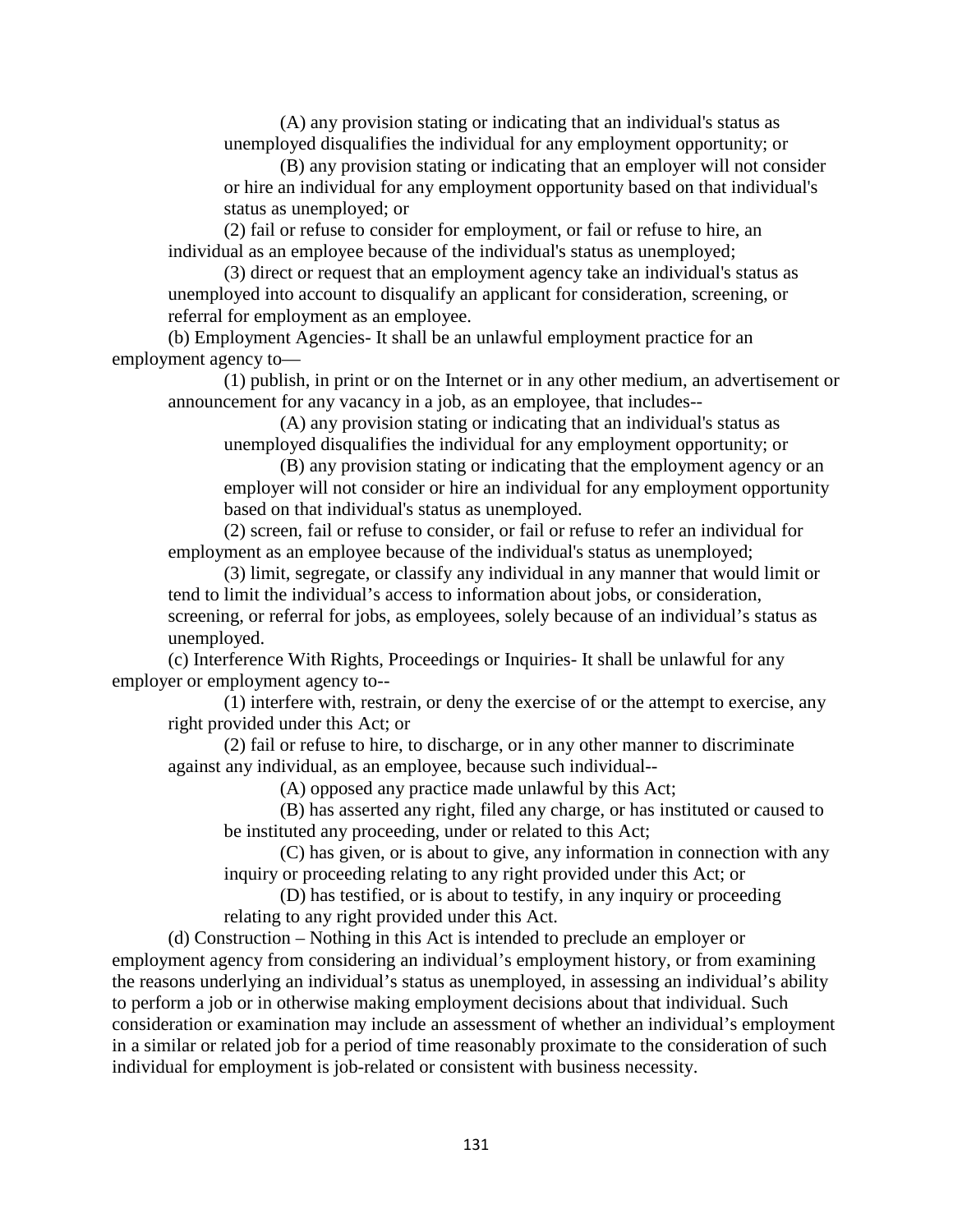#### SEC. 375. ENFORCEMENT.

(a) Enforcement Powers- With respect to the administration and enforcement of this Act -

(1) the Commission shall have the same powers as the Commission has to administer and enforce--

(A) title VII of the Civil Rights Act of 1964 (42 U.S.C. 2000e et seq.); or

(B) sections 302 and 304 of the Government Employee Rights Act of 1991 (42 U.S.C. 2000e-16b and 2000e-16c),

in the case of an affected individual who would be covered by such title, or by section 302(a)(1) of the Government Employee Rights Act of 1991 (42 U.S.C. 2000e-16b(a)(1)), respectively;

(2) the Librarian of Congress shall have the same powers as the Librarian of Congress has to administer and enforce title VII of the Civil Rights Act of 1964 (42 U.S.C. 2000e et seq.) in the case of an affected individual who would be covered by such title;

(3) the Board (as defined in section 101 of the Congressional Accountability Act of 1995 (2 U.S.C. 1301)) shall have the same powers as the Board has to administer and enforce the Congressional Accountability Act of 1995 (2 U.S.C. 1301 et seq.) in the case of an affected individual who would be covered by section 201(a)(1) of such Act (2 U.S.C.  $1311(a)(1)$ ;

(4) the Attorney General shall have the same powers as the Attorney General has to administer and enforce--

(A) title VII of the Civil Rights Act of 1964 (42 U.S.C. 2000e et seq.); or

(B) sections 302 and 304 of the Government Employee Rights Act of 1991 (42 U.S.C. 2000e-16b and 2000e-16c);

in the case of an affected individual who would be covered by such title, or of section  $302(a)(1)$  of the Government Employee Rights Act of 1991 (42 U.S.C. 2000e-16b(a)(1)), respectively;

(5) the President, the Commission, and the Merit Systems Protection Board shall have the same powers as the President, the Commission, and the Board, respectively, have to administer and enforce chapter 5 of title 3, United States Code, in the case of an affected individual who would be covered by section 411 of such title; and

(6) a court of the United States shall have the same jurisdiction and powers as the court has to enforce--

(A) title VII of the Civil Rights Act of 1964 (42 U.S.C. 2000e et seq.) in the case of a claim alleged by such individual for a violation of such title;

(B) sections 302 and 304 of the Government Employee Rights Act of 1991 (42 U.S.C. 2000e-16b and 2000e-16c) in the case of a claim alleged by such individual for a violation of section 302(a)(1) of such Act (42 U.S.C. 2000e- $16b(a)(1)$ :

(C) the Congressional Accountability Act of 1995 (2 U.S.C. 1301 et seq.) in the case of a claim alleged by such individual for a violation of section  $201(a)(1)$  of such Act (2 U.S.C. 1311(a)(1)); and

(D) chapter 5 of title 3, United States Code, in the case of a claim alleged by such individual for a violation of section 411 of such title.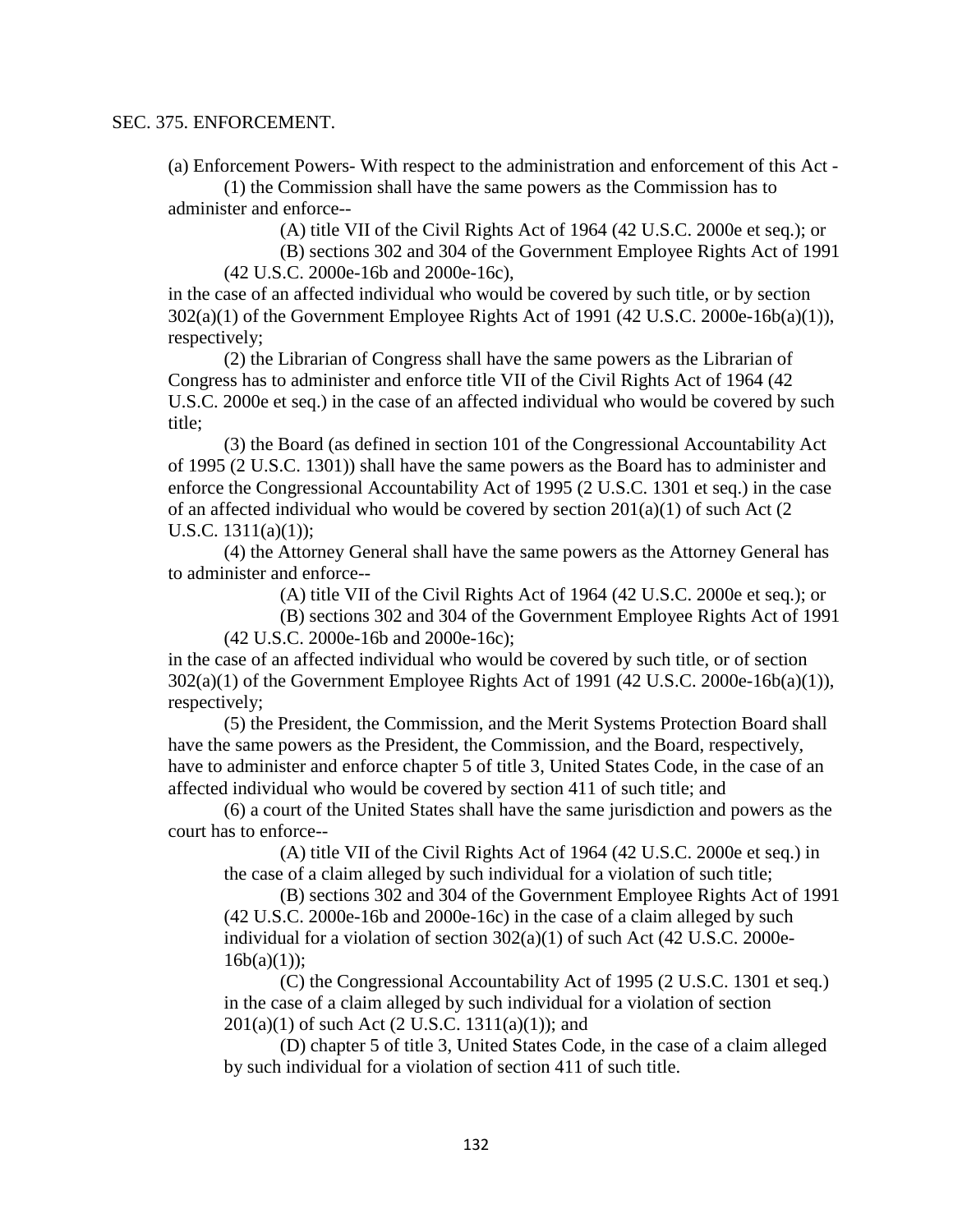(b) Procedures- The procedures applicable to a claim alleged by an individual for a violation of this Act are--

(1) the procedures applicable for a violation of title VII of the Civil Rights Act of 1964 (42 U.S.C. 2000e et seq.) in the case of a claim alleged by such individual for a violation of such title;

(2) the procedures applicable for a violation of section  $302(a)(1)$  of the Government Employee Rights Act of 1991 (42 U.S.C. 2000e-16b(a)(1)) in the case of a claim alleged by such individual for a violation of such section;

(3) the procedures applicable for a violation of section  $201(a)(1)$  of the Congressional Accountability Act of 1995 (2 U.S.C. 1311(a)(1)) in the case of a claim alleged by such individual for a violation of such section; and

(4) the procedures applicable for a violation of section 411 of title 3, United States Code, in the case of a claim alleged by such individual for a violation of such section. (c) Remedies-

(1) In any claim alleging a violation of Section  $374(a)(1)$  or  $374(b)(1)$  of this Act, an individual, or any person acting on behalf of the individual as set forth in Section 375(a) of this Act, may be awarded, as appropriate:

(A) an order enjoining the respondent from engaging in the unlawful employment practice;

(B) reimbursement of costs expended as a result of the unlawful employment practice;

(C) an amount in liquidated damages not to exceed \$1,000 for each day of the violation; and

(D) reasonable attorney's fees (including expert fees) and costs attributable to the pursuit of a claim under this Act, except that no person identified in Section 103(a) of this Act shall be eligible to receive attorney's fees.

(2) In any claim alleging a violation of any other subsection of this Act, an individual, or any person acting on behalf of the individual as set forth in Section 375(a) of this Act, may be awarded, as appropriate, the remedies available for a violation of title VII of the Civil Rights Act of 1964 (42 U.S.C. 2000e et seq.), section 302(a)(1) of the Government Employee Rights Act of 1991 (42 U.S.C. 2000e-16b(a)(1)), section  $201(a)(1)$  of the Congressional Accountability Act of 1995 (2 U.S.C. 1311(a)(1)), and section 411 of title 3, United States Code, except that in a case in which wages, salary, employment benefits, or other compensation have not been denied or lost to the individual, damages may be awarded in an amount not to exceed \$5,000.

#### SEC. 376. FEDERAL AND STATE IMMUNITY.

(a) Abrogation of State Immunity- A State shall not be immune under the 11th Amendment to the Constitution from a suit brought in a Federal court of competent jurisdiction for a violation of this Act.

(b) Waiver of State Immunity-

(1) IN GENERAL-

(A) WAIVER- A State's receipt or use of Federal financial assistance for any program or activity of a State shall constitute a waiver of sovereign immunity, under the 11th Amendment to the Constitution or otherwise, to a suit brought by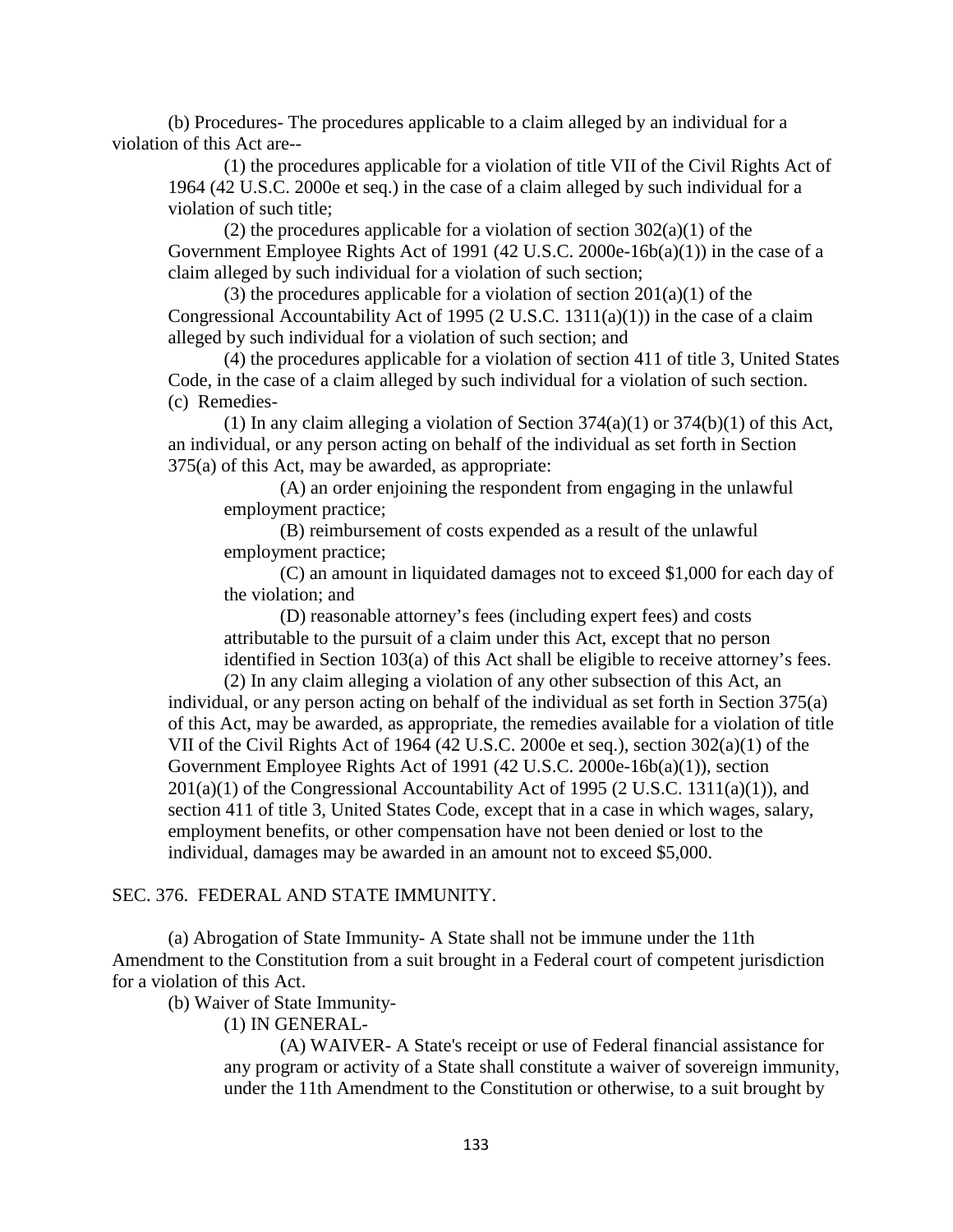an employee or applicant for employment of that program or activity under this Act for a remedy authorized under Section 375(c) of this Act.

(B) DEFINITION- In this paragraph, the term `program or activity' has the meaning given the term in section 606 of the Civil Rights Act of 1964 (42 U.S.C. 2000d-4a).

(2) EFFECTIVE DATE- With respect to a particular program or activity, paragraph (1) applies to conduct occurring on or after the day, after the date of enactment of this Act, on which a State first receives or uses Federal financial assistance for that program or activity.

(c) Remedies Against State Officials- An official of a State may be sued in the official capacity of the official by any employee or applicant for employment who has complied with the applicable procedures of this Act, for relief that is authorized under this Act.

(d) Remedies Against the United States and the States- Notwithstanding any other provision of this Act, in an action or administrative proceeding against the United States or a State for a violation of this Act, remedies (including remedies at law and in equity) are available for the violation to the same extent as such remedies would be available against a nongovernmental entity.

#### SEC. 377. RELATIONSHIP TO OTHER LAWS.

This Act shall not invalidate or limit the rights, remedies, or procedures available to an individual claiming discrimination prohibited under any other Federal law or regulation or any law or regulation of a State or political subdivision of a State.

#### SEC. 378. SEVERABILITY.

If any provision of this Act, or the application of the provision to any person or circumstance, is held to be invalid, the remainder of this Act and the application of the provision to any other person or circumstances shall not be affected by the invalidity.

### SEC. 379. EFFECTIVE DATE.

This Act shall take effect on the date of enactment of this Act and shall not apply to conduct occurring before the effective date.

### TITLE IV – OFFSETS

## SUBTITLE A -- 28 PERCENT LIMITATION ON CERTAIN DEDUCTIONS AND EXCLUSIONS

### SEC. 401. 28 PERCENT LIMITATION ON CERTAIN DEDUCTIONS AND EXCLUSIONS.

(a) IN GENERAL.—Part I of subchapter B of chapter 1 of the Internal Revenue Code of 1986 is amended by adding at the end the following new section:

''SEC. 69. LIMITATION ON CERTAIN DEDUCTIONS AND EXCLUSIONS.

"(a) IN GENERAL.—In the case of an individual for any taxable year, if—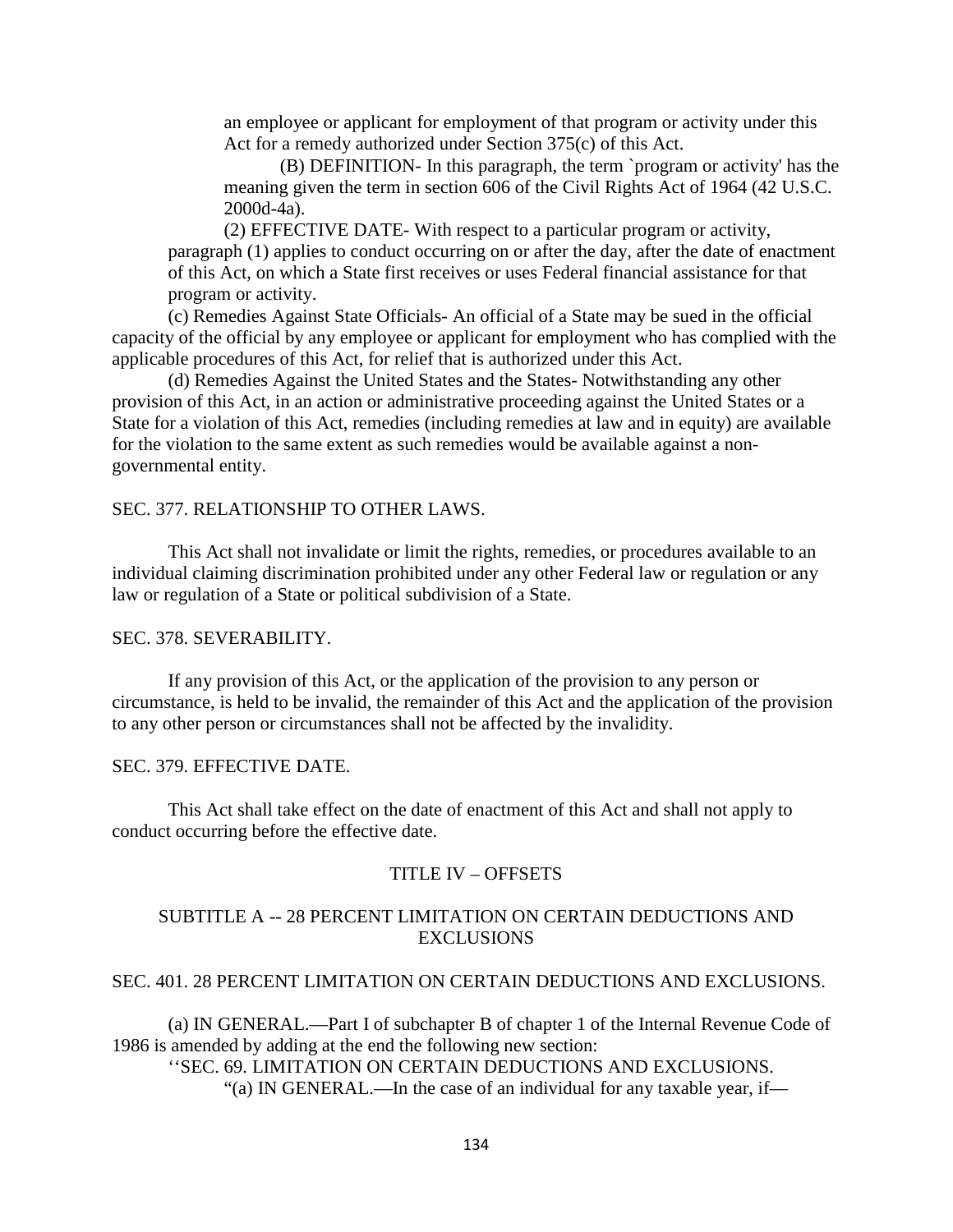(1) the taxpayer's adjusted gross income is above—

(A) \$250,000 in the case of a joint return within the meaning of section 6013,

(B) \$225,000 in the case of a head of household return,

(C) \$125,000 in the case of a married filing separately return. or

(D) \$200,000 in all other cases; and

(2) the taxpayer's adjusted taxable income for such taxable year exceeds the minimum marginal rate amount,

then the tax imposed under section 1 with respect to such taxpayer for such taxable year shall be increased by the amount determined under subsection (b). If the taxpayer is subject to tax under section 55, then in lieu of an increase in tax under section 1, the tax imposed under section 55 with respect to such taxpayer for such taxable year shall be increased by the amount determined under subsection (c).

"(b) ADDITIONAL AMOUNT.—The amount determined under this subsection with respect to any taxpayer for any taxable year is the excess (if any) of—

(1) the tax which would be imposed under section 1 with respect to such taxpayer for such taxable year if 'adjusted taxable income' were substituted for 'taxable income' each place it appears therein, over

(2) the sum of—

(A) the tax which would be imposed under such section with respect to such taxpayer for such taxable year on the greater of—

(i) taxable income, or

(ii) the minimum marginal rate amount, plus

(B) 28 percent of the excess (if any) of the taxpayer's adjusted taxable income over the greater of—

(i) the taxpayer's taxable income, or

(ii) the minimum marginal rate amount.

"(c) ADDITIONAL AMT AMOUNT.

(1) The amount determined under this subsection with respect to any taxpayer for any taxable year is the additional amount computed under subsection (b) multiplied by the ratio that—

(A) the result of—

(i) all itemized deductions (before the application of section 68), plus

(ii) the specified above-the-line deductions and specified exclusions, minus

(iii) the amount of deductions disallowed under section  $56(b)(1)(A)$  and  $(B)$ , minus

(iv) the non-preference disallowed deductions, bears to-- (B) the sum of—

(i) the total of itemized deductions (after the application of section 68), plus

(ii) the specified above-the-line deductions and specified exclusions.

(2) If the top of the AMT exemption phase-out range for the taxpayer exceeds the minimum marginal rate amount for the taxpayer and if the taxpayer's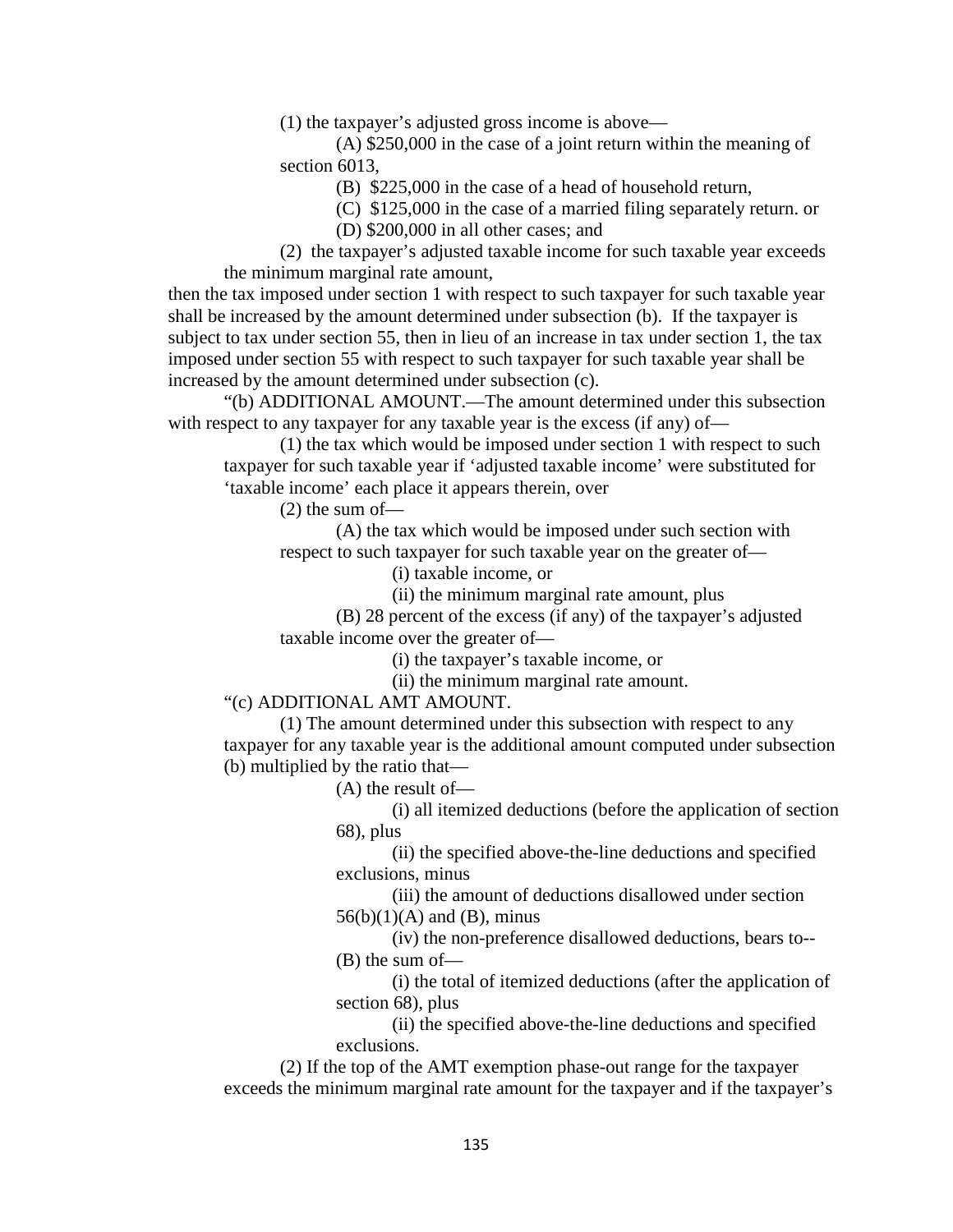alternative minimum taxable income does not exceed the top of the AMT exemption phase-out range, the taxpayer must increase its additional AMT amount by 7 percent of the excess of—

(A) the lesser of—

(i) the top of the AMT exemption phase-out range, or

(ii) the taxpayer's alternative minimum taxable income, computed—

> (I) without regard to any itemized deduction or any specified above-the-line deduction, and

(II) by including the amount of any specified exclusion; over

(B) the greater of—

(i) the taxpayer's alternative minimum taxable income, or

(ii) the minimum marginal rate amount.

"(d) MINIMUM MARGINAL RATE AMOUNT.—For purposes of this section, the term 'minimum marginal rate amount' means, with respect to any taxpayer for any taxable year, the highest amount of the taxpayer's taxable income which would be subject to a marginal rate of tax under section 1 that is less than 36 percent with respect to such taxable year.

"(e) ADJUSTED TAXABLE INCOME.—For purposes of this section—

(1) IN GENERAL.—The term 'adjusted taxable income' means taxable income computed—

(A) without regard to any itemized deduction or any specified above-the-line deduction, and

(B) by including in gross income any specified exclusion. (2) SPECIFIED ABOVE-THE-LINE DEDUCTION.—The term 'specified above-the-line deduction means—

(A) the deduction provided under section 162(l) (relating to special rules for health insurance costs of self-employed individuals),

(B) the deduction provided under section 199 (relating to income attributable to domestic production activities), and

(C) the deductions provided under the following paragraphs of section 62(a):

> (i) Paragraph (2) (relating to certain trade and business deductions of employees), other than subparagraph (A) thereof.

> > (ii) Paragraph (15) (relating to moving expenses).

(iii) Paragraph (16) (relating to Archer MSAs).

(iv) Paragraph (17) (relating to interest on education loans).

(v) Paragraph (18) (relating to higher education expenses).

(vi) Paragraph (19) (relating to health savings accounts).

(3) SPECIFIED EXCLUSION.—The term 'specified exclusion' means—

(A) any interest excluded under section 103,

(B) any exclusion with respect to the cost described in section

 $6051(a)(14)$  (without regard to subparagraph (B) thereof), and

(C) any foreign earned income excluded under section 911.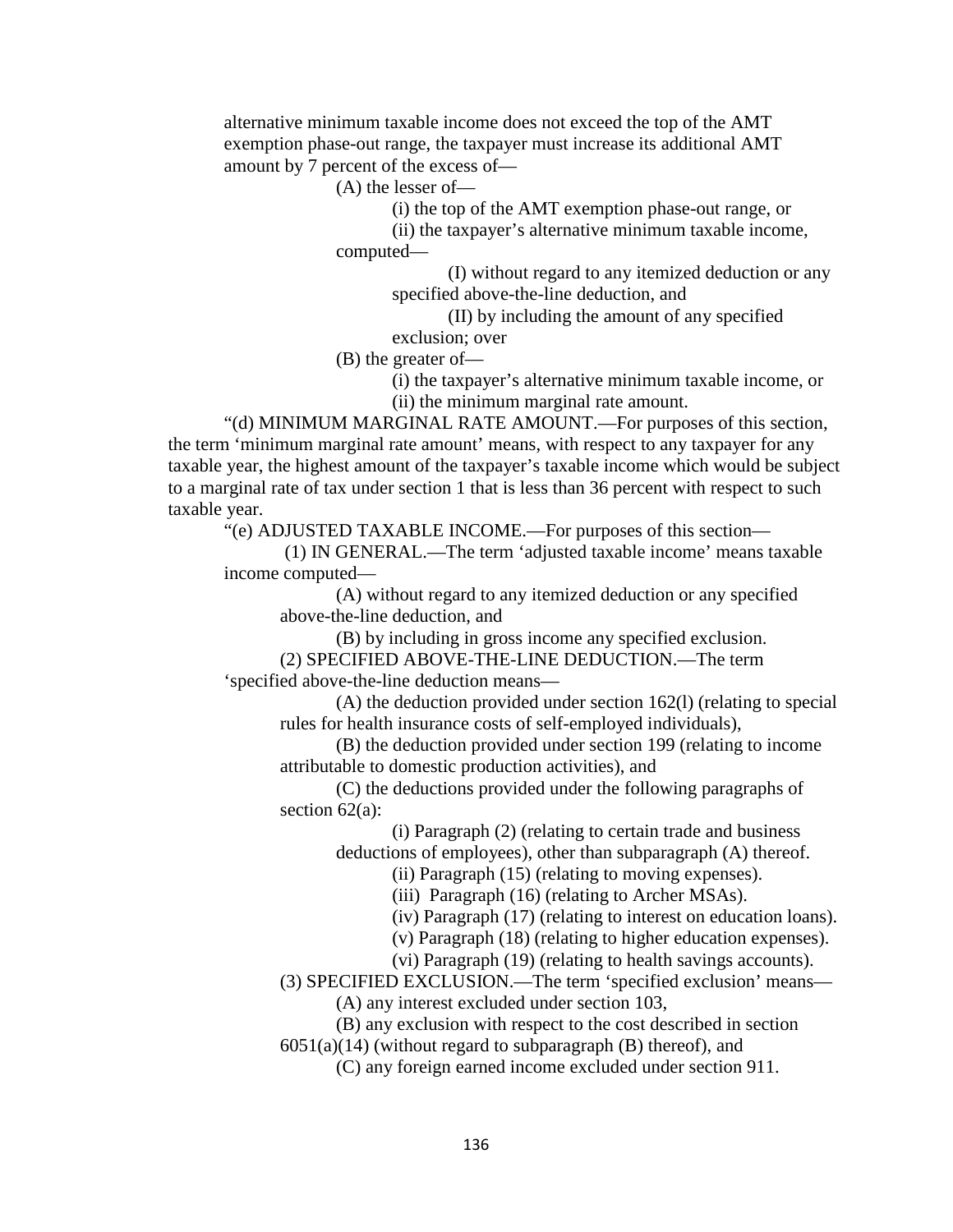"(f) NON-PREFERENCE DISALLOWED DEDUCTIONS.—For purposes of this section, the term 'AMT-allowed deductions' means all itemized deductions disallowed by section 68 multiplied by the ratio that—

(1) a taxpayer's itemized deductions for the taxable year that are subject to section 68 (that is, not including those excluded under section 68(c)) and that are not limited under section  $56(b)(1)(A)$  or (B), bears to

(2) the taxpayer's itemized deductions for the taxable year that are subject to section 68 (that is, not including those excluded under section  $68(c)$ )

"(g) REGULATIONS.—The Secretary shall prescribe such regulations as may be appropriate to carry out this section, including regulations which provide appropriate adjustments to the additional AMT amount.".

(b) EFFECTIVE DATE.—The amendments made by this section shall apply to taxable years beginning on or after January 1, 2013.

## SUBTITLE B -- TAX CARRIED INTEREST IN INVESTMENT PARTNERSHIPS AS ORDINARY INCOME

# SEC. 411. PARTNERSHIP INTERESTS TRANSFERRED IN CONNECTION WITH PERFORMANCE OF SERVICES.

(a) MODIFICATION TO ELECTION TO INCLUDE PARTNERSHIP INTEREST IN GROSS INCOME IN YEAR OF TRANSFER.—Subsection (c) of section 83 of the Internal Revenue Code of 1986 is amended by redesignating paragraph (4) as paragraph (5) and by inserting after paragraph (3) the following new paragraph:

"(4) PARTNERSHIP INTERESTS.—Except as provided by the Secretary—

"(A) IN GENERAL.—In the case of any transfer of an interest in a partnership in connection with the provision of services to (or for the benefit of) such partnership—

"(i) the fair market value of such interest shall be treated for purposes of this section as being equal to the amount of the distribution which the partner would receive if the partnership sold (at the time of the transfer) all of its assets at fair market value and distributed the proceeds of such sale (reduced by the liabilities of the partnership) to its partners in liquidation of the partnership, and

"(ii) the person receiving such interest shall be treated as having made the election under subsection (b)(1) unless such person makes an election under this paragraph to have such subsection not apply.

"(B) ELECTION.—The election under subparagraph (A)(ii) shall be made under rules similar to the rules of subsection  $(b)(2)$ .".

(b) EFFECTIVE DATE.—The amendments made by this section shall apply to interests in partnerships transferred after December 31, 2012.

## SEC. 412. SPECIAL RULES FOR PARTNERS PROVIDING INVESTMENT MANAGEMENT SERVICES TO PARTNERSHIPS.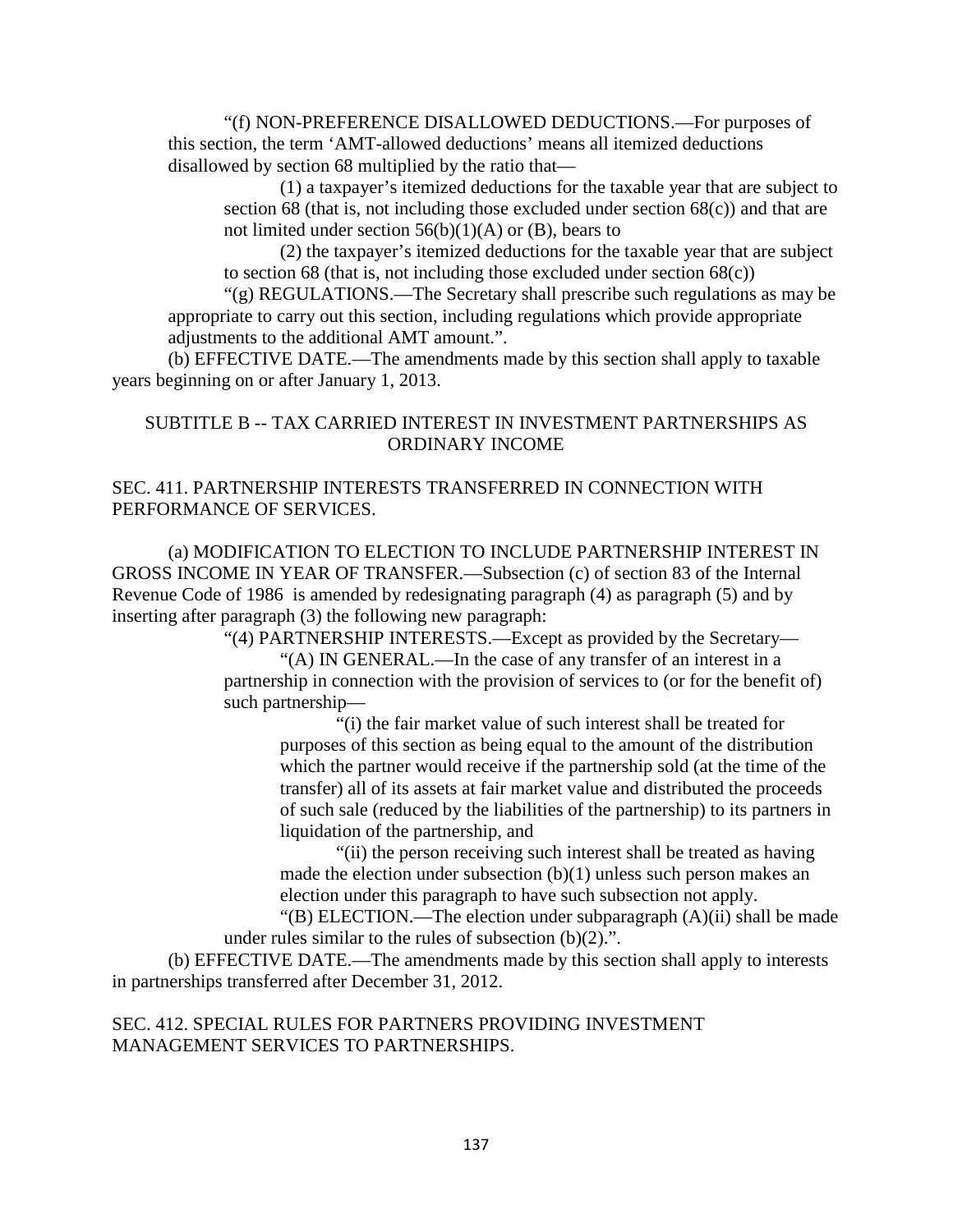(a) IN GENERAL.—Part I of subchapter K of chapter 1 of the Internal Revenue Code of 1986 is amended by adding at the end the following new section:

"SEC. 710. SPECIAL RULES FOR PARTNERS PROVIDING INVESTMENT MANAGEMENT SERVICES TO PARTNERSHIPS.

"(a) TREATMENT OF DISTRIBUTIVE SHARE OF PARTNERSHIP ITEMS.—For purposes of this title, in the case of an investment services partnership interest—

"(1) IN GENERAL.—Notwithstanding section 702(b)—

"(A) an amount equal to the net capital gain with respect to such interest for any partnership taxable year shall be treated as ordinary income, and

"(B) subject to the limitation of paragraph (2), an amount equal to the net capital loss with respect to such interest for any partnership taxable year shall be treated as an ordinary loss.

"(2) RECHARACTERIZATION OF LOSSES LIMITED TO RECHARACTERIZED GAINS.—The amount treated as ordinary loss under paragraph  $(1)(B)$  for any taxable year shall not exceed the excess (if any) of—

"(A) the aggregate amount treated as ordinary income under paragraph  $(1)(A)$  with respect to the investment services partnership interest for all preceding partnership taxable years to which this section applies, over

"(B) the aggregate amount treated as ordinary loss under paragraph (1)(B) with respect to such interest for all preceding partnership taxable years to which this section applies.

"(3) ALLOCATION TO ITEMS OF GAIN AND LOSS.—

"(A) NET CAPITAL GAIN.—The amount treated as ordinary income under paragraph  $(1)(A)$  shall be allocated ratably among the items of long-term capital gain taken into account in determining such net capital gain.

"(B) NET CAPITAL LOSS.—The amount treated as ordinary loss under paragraph  $(1)(B)$  shall be allocated ratably among the items of longterm capital loss and short-term capital loss taken into account in determining such net capital loss.

"(4) TERMS RELATING TO CAPITAL GAINS AND LOSSES.—For purposes of this section—

"(A) IN GENERAL.—Net capital gain, long-term capital gain, and long-term capital loss, with respect to any investment services partnership interest for any taxable year, shall be determined under section 1222, except that such section shall be applied—

"(i) without regard to the recharacterization of any item as ordinary income or ordinary loss under this section,

"(ii) by only taking into account items of gain and loss taken into account by the holder of such interest under section 702 with respect to such interest for such taxable year,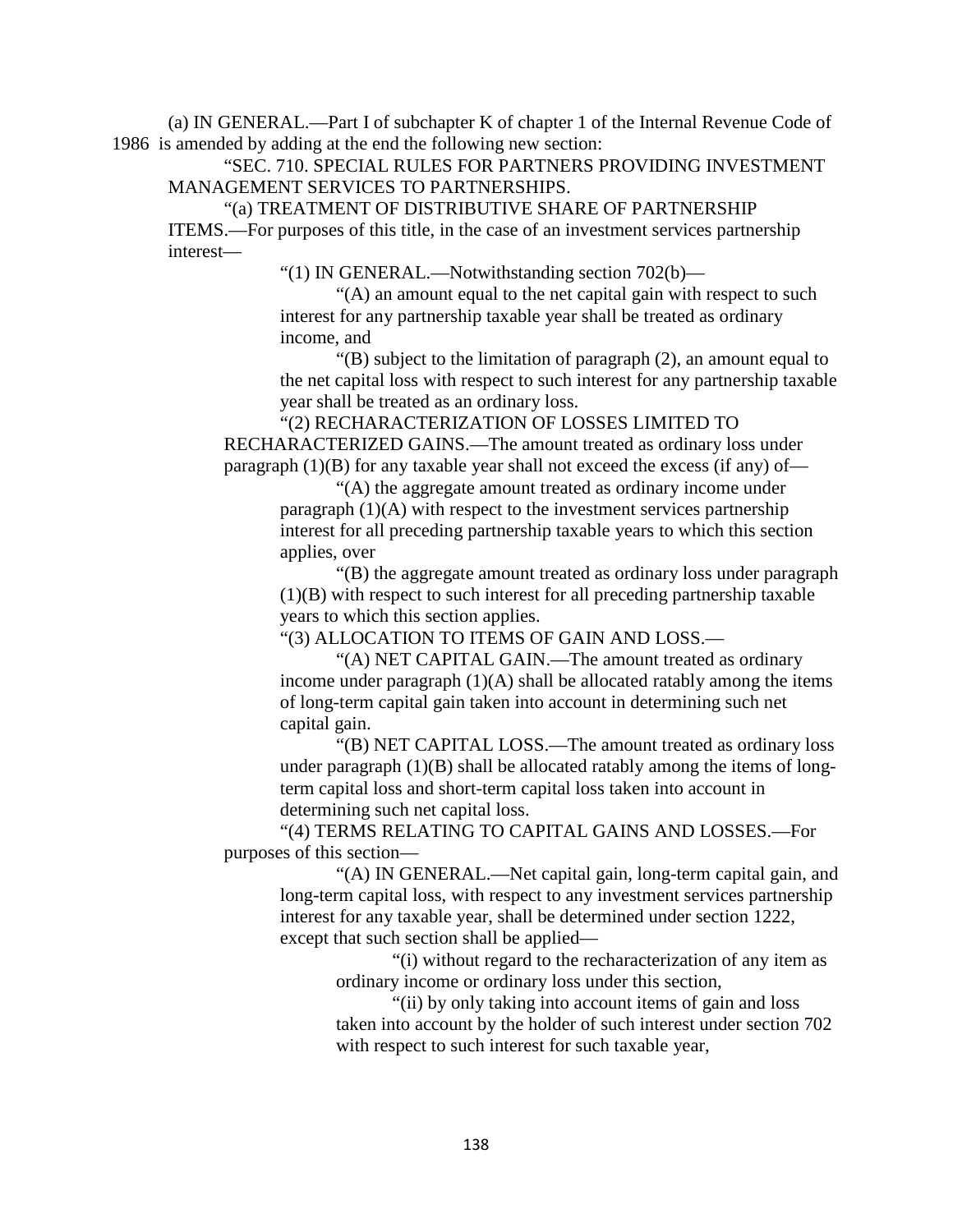"(iii) by treating property which is taken into account in determining gains and losses to which section 1231 applies as capital assets held for more than 1 year, and

"(iv) without regard to section 1202.

"(B) NET CAPITAL LOSS.—The term 'net capital loss' means the excess of the losses from sales or exchanges of capital assets over the gains from such sales or exchanges. Rules similar to the rules of clauses (i) through (iv) of subparagraph (A) shall apply for purposes of the preceding sentence.

"(5) SPECIAL RULES FOR DIVIDENDS.—

"(A) INDIVIDUALS.—Any dividend allocated to any investment services partnership interest shall not be treated as qualified dividend income for purposes of section 1(h).

"(B) CORPORATIONS.—No deduction shall be allowed under section 243 or 245 with respect to any dividend allocated to any investment services partnership interest.

"(b) DISPOSITIONS OF PARTNERSHIP INTERESTS.—

"(1) GAIN.—

"(A) IN GENERAL.—Any gain on the disposition of an investment services partnership interest shall be—

"(i) treated as ordinary income, and

"(ii) recognized notwithstanding any other provision of this subtitle.

"(B) EXCEPTIONS.—CERTAIN TRANSFERS TO CHARITIES AND RELATED PERSONS.—Subparagraph (A) shall not apply to—

"(i) a disposition by gift,

"(ii) a transfer at death, or

"(iii) other disposition identified by the Secretary as a disposition with respect to which it would be inconsistent with the

purposes of this section to apply subparagraph (A),

if such gift, transfer, or other disposition is to an organization described in section 170(b)(1)(A) (other than any organization described in section  $509(a)(3)$  or any fund or account described in section  $4966(d)(2)$  or a person with respect to whom the transferred interest is an investment services partnership interest.

"(2) LOSS.—Any loss on the disposition of an investment services partnership interest shall be treated as an ordinary loss to the extent of the excess (if any) of—

"(A) the aggregate amount treated as ordinary income under subsection (a) with respect to such interest for all partnership taxable years to which this section applies, over

"(B) the aggregate amount treated as ordinary loss under subsection (a) with respect to such interest for all partnership taxable years to which this section applies.

"(3) ELECTION WITH RESPECT TO CERTAIN EXCHANGES.— Paragraph (1)(A)(ii) shall not apply to the contribution of an investment services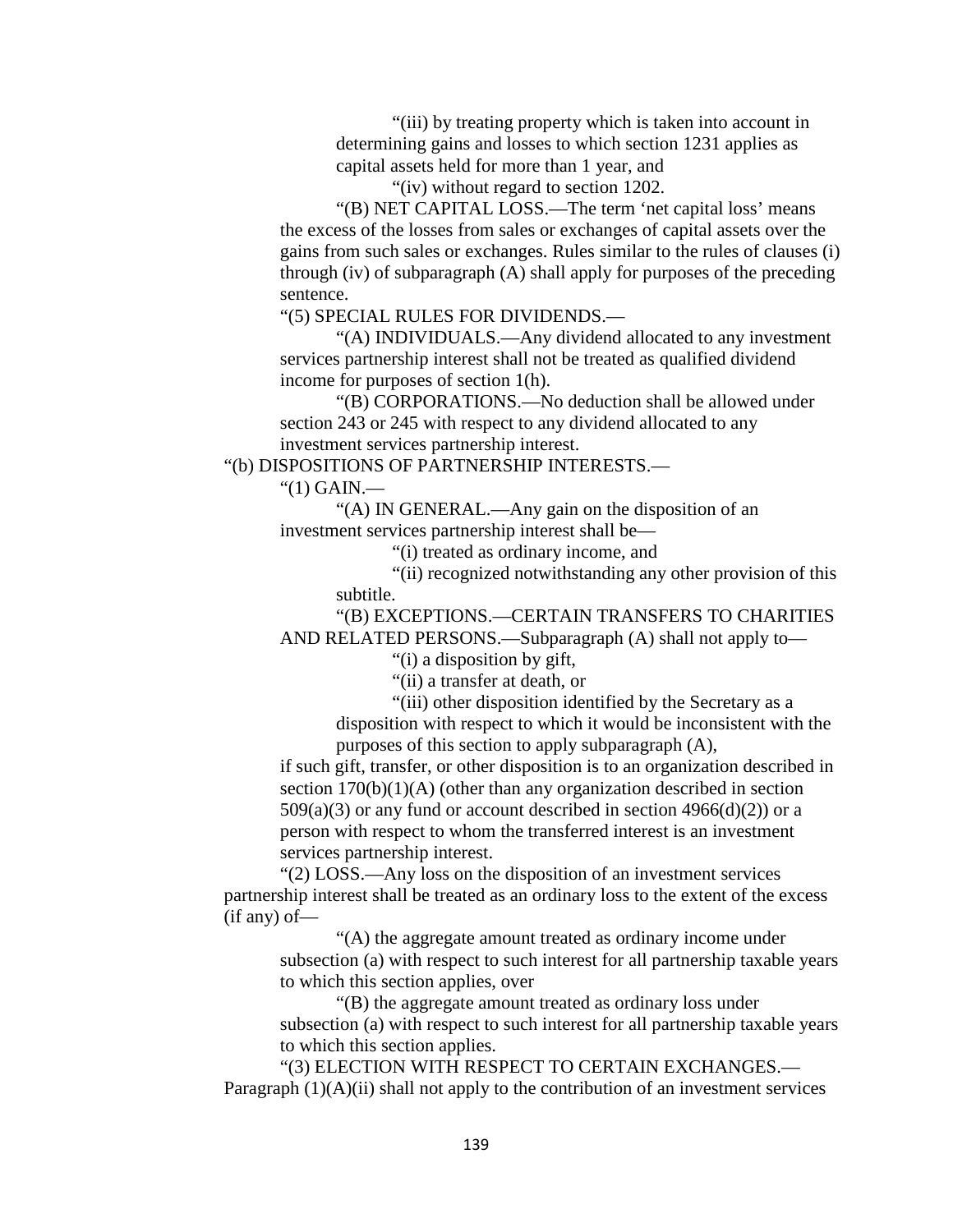partnership interest to a partnership in exchange for an interest in such partnership if—

"(A) the taxpayer makes an irrevocable election to treat the partnership interest received in the exchange as an investment services partnership interest, and

"(B) the taxpayer agrees to comply with such reporting and recordkeeping requirements as the Secretary may prescribe. "(4) DISTRIBUTIONS OF PARTNERSHIP PROPERTY.—

"(A) IN GENERAL.—In the case of any distribution of property by a partnership with respect to any investment services partnership interest held by a partner, the partner receiving such property shall recognize gain equal to the excess (if any) of—

"(i) the fair market value of such property at the time of such distribution, over

"(ii) the adjusted basis of such property in the hands of such partner (determined without regard to subparagraph  $(C)$ ).

"(B) TREATMENT OF GAIN AS ORDINARY INCOME.—Any gain recognized by such partner under subparagraph (A) shall be treated as ordinary income to the same extent and in the same manner as the increase in such partner's distributive share of the taxable income of the partnership would be treated under subsection (a) if, immediately prior to the distribution, the partnership had sold the distributed property at fair market value and all of the gain from such disposition were allocated to such partner. For purposes of applying paragraphs (2) and (3) of subsection (a), any gain treated as ordinary income under this subparagraph shall be treated as an amount treated as ordinary income under subsection  $(a)(1)(A)$ .

"(C) ADJUSTMENT OF BASIS.—In the case a distribution to which subparagraph (A) applies, the basis of the distributed property in the hands of the distributee partner shall be the fair market value of such property.

"(D) SPECIAL RULES WITH RESPECT TO MERGERS, DIVISIONS, AND TECHNICAL TERMINATIONS.— In the case of a taxpayer which satisfies requirements similar to the requirements of subparagraphs (A) and (B) of paragraph (3), this paragraph and paragraph  $(1)(A)(ii)$  shall not apply to the distribution of a partnership interest if such distribution is in connection with a contribution (or deemed contribution) of any property of the partnership to which section 721 applies pursuant to a transaction described in paragraph  $(1)(B)$  or  $(2)$  of section 708(b).

"(c) INVESTMENT SERVICES PARTNERSHIP INTEREST.—For purposes of this section—

"(1) IN GENERAL.—The term 'investment services partnership interest' means any interest in an investment partnership acquired or held by any person in connection with the conduct of a trade or business described in paragraph (2) by such person (or any person related to such person). An interest in an investment partnership held by any person—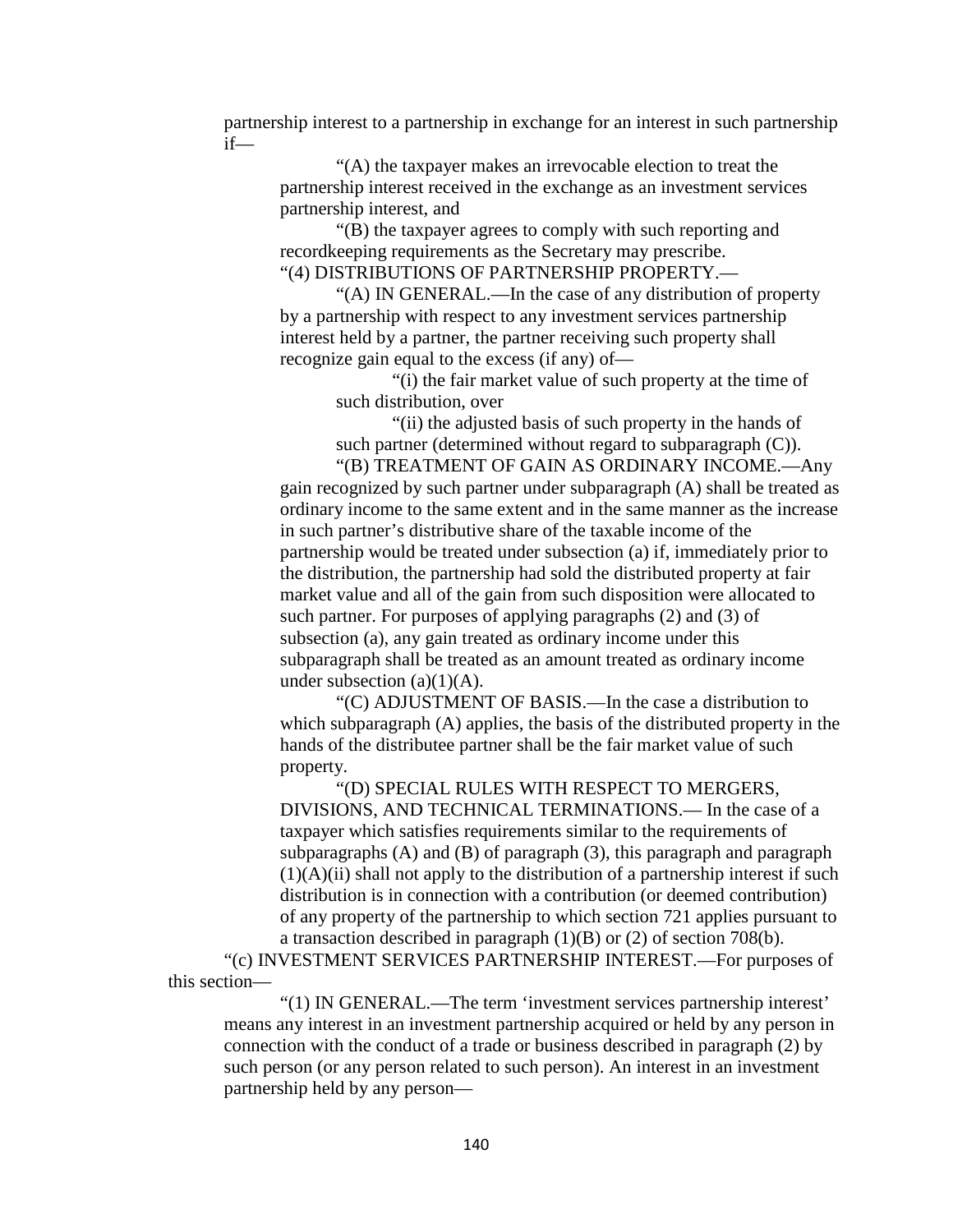"(A) shall not be treated as an investment services partnership interest for any period before the first date on which it is so held in connection with such a trade or business,

"(B) shall not cease to be an investment services partnership interest merely because such person holds such interest other than in connection with such a trade or business, and

"(C) shall be treated as an investment services partnership interest if acquired from a related person in whose hands such interest was an investment services partnership interest.

"(2) BUSINESSES TO WHICH THIS SECTION APPLIES.—A trade or business is described in this paragraph if such trade or business primarily involves the performance of any of the following services with respect to assets held (directly or indirectly) by the investment partnership referred to in paragraph (1):

"(A) Advising as to the advisability of investing in, purchasing, or selling any specified asset.

"(B) Managing, acquiring, or disposing of any specified asset.

"(C) Arranging financing with respect to acquiring specified assets.

"(D) Any activity in support of any service described in subparagraphs (A) through (C).

"(3) INVESTMENT PARTNERSHIP.—

"(A) IN GENERAL.—The term 'investment partnership' means any partnership if, at the end of any calendar quarter ending after December 31, 2012—

> "(i) substantially all of the assets of the partnership are specified assets (determined without regard to any section 197 intangible within the meaning of section 197(d)), and

"(ii) more than half of the contributed capital of the partnership is attributable to contributions of property by one or more persons in exchange for interests in the partnership which (in the hands of such persons) constitute property held for the production of income.

"(B) SPECIAL RULES FOR DETERMINING IF PROPERTY HELD FOR THE PRODUCTION OF INCOME.—Except as otherwise provided by the Secretary, for purposes of determining whether any interest in a partnership constitutes property held for the production of income under subparagraph (A)(ii)—

> "(i) any election under subsection (e) or (f) of section 475 shall be disregarded, and

> > "(ii) paragraph  $(5)(B)$  shall not apply.

"(C) ANTIABUSE RULES.—The Secretary may issue regulations or other guidance which prevent the avoidance of the purposes of subparagraph (A), including regulations or other guidance which treat convertible and contingent debt (and other debt having the attributes of equity) as a capital interest in the partnership.

"(D) CONTROLLED GROUPS OF ENTITIES.—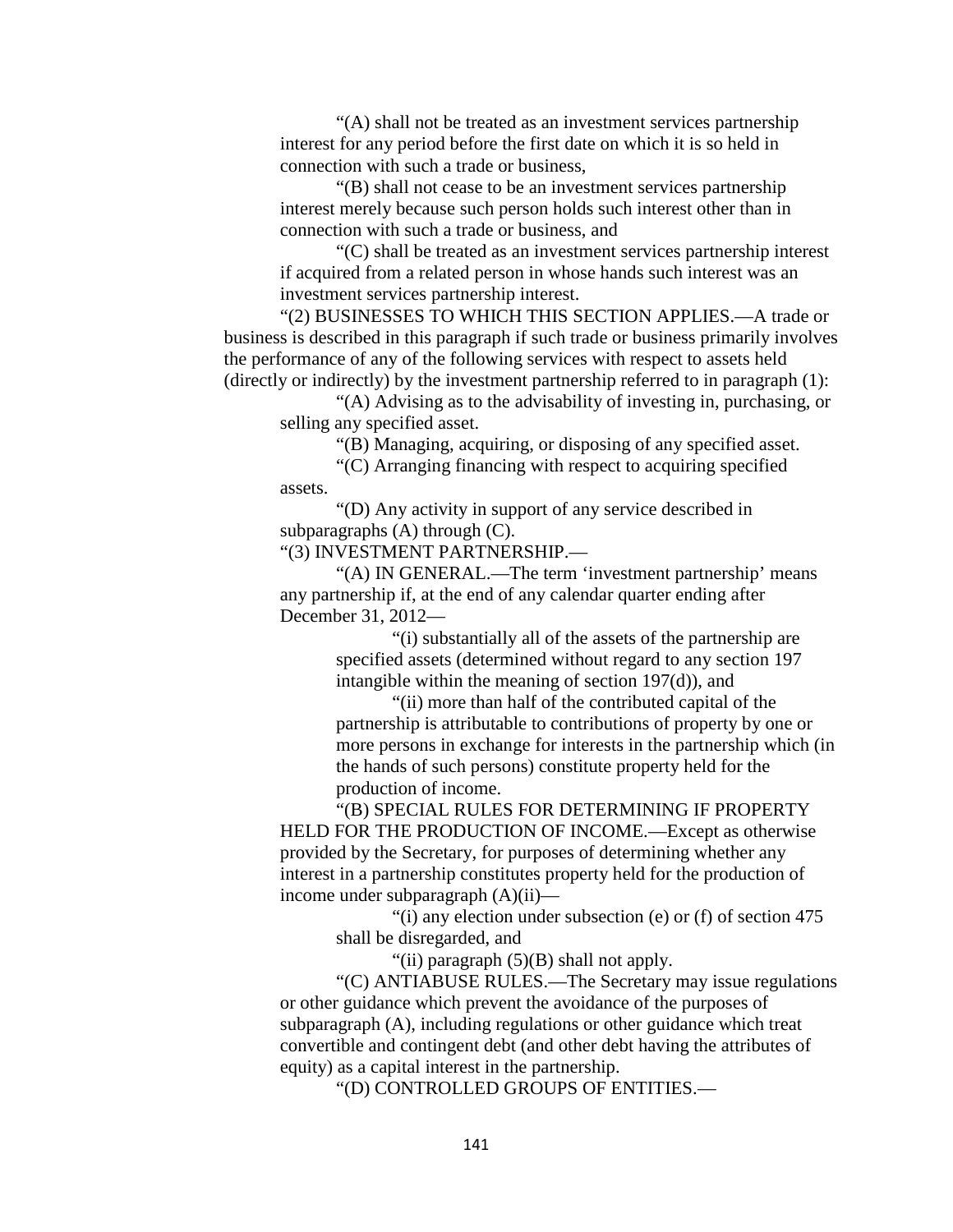"(i) IN GENERAL.—In the case of a controlled group of entities, if an interest in the partnership received in exchange for a contribution to the capital of the partnership by any member of such controlled group would (in the hands of such member) constitute property not held for the production of income, then any interest in such partnership held by any member of such group shall be treated for purposes of subparagraph (A) as constituting (in the hands of such member) property not held for the production of income.

"(ii) CONTROLLED GROUP OF ENTITIES.—For purposes of clause (i), the term 'controlled group of entities' means a controlled group of corporations as defined in section 1563(a)(1), applied without regard to subsections  $(a)(4)$  and  $(b)(2)$  of section 1563. A partnership or any other entity (other than a corporation) shall be treated as a member of a controlled group of entities if such entity is controlled (within the meaning of section  $954(d)(3)$ ) by members of such group (including any entity treated as a member of such group by reason of this sentence).

"(4) SPECIFIED ASSET.—The term 'specified asset' means securities (as defined in section  $475(c)(2)$  without regard to the last sentence thereof), real estate held for rental or investment, interests in partnerships, commodities (as defined in section  $475(e)(2)$ , cash or cash equivalents, or options or derivative contracts with respect to any of the foregoing.

"(5) RELATED PERSONS.—

"(A) IN GENERAL.—A person shall be treated as related to another person if the relationship between such persons is described in section 267(b) or 707(b).

"(B) ATTRIBUTION OF PARTNER SERVICES.—Any service described in paragraph (2) which is provided by a partner of a partnership shall be treated as also provided by such partnership.

"(d) EXCEPTION FOR CERTAIN CAPITAL INTERESTS.—

"(1) IN GENERAL.—In the case of any portion of an investment services partnership interest which is a qualified capital interest, all items of gain and loss (and any dividends) which are allocated to such qualified capital interest shall not be taken into account under subsection (a) if—

"(A) allocations of items are made by the partnership to such qualified capital interest in the same manner as such allocations are made to other qualified capital interests held by partners who do not provide any services described in subsection (c)(2) and who are not related to the partner holding the qualified capital interest, and

"(B) the allocations made to such other interests are significant compared to the allocations made to such qualified capital interest.

"(2) AUTHORITY TO PROVIDE EXCEPTIONS TO ALLOCATION REQUIREMENTS.—To the extent provided by the Secretary in regulations or other guidance—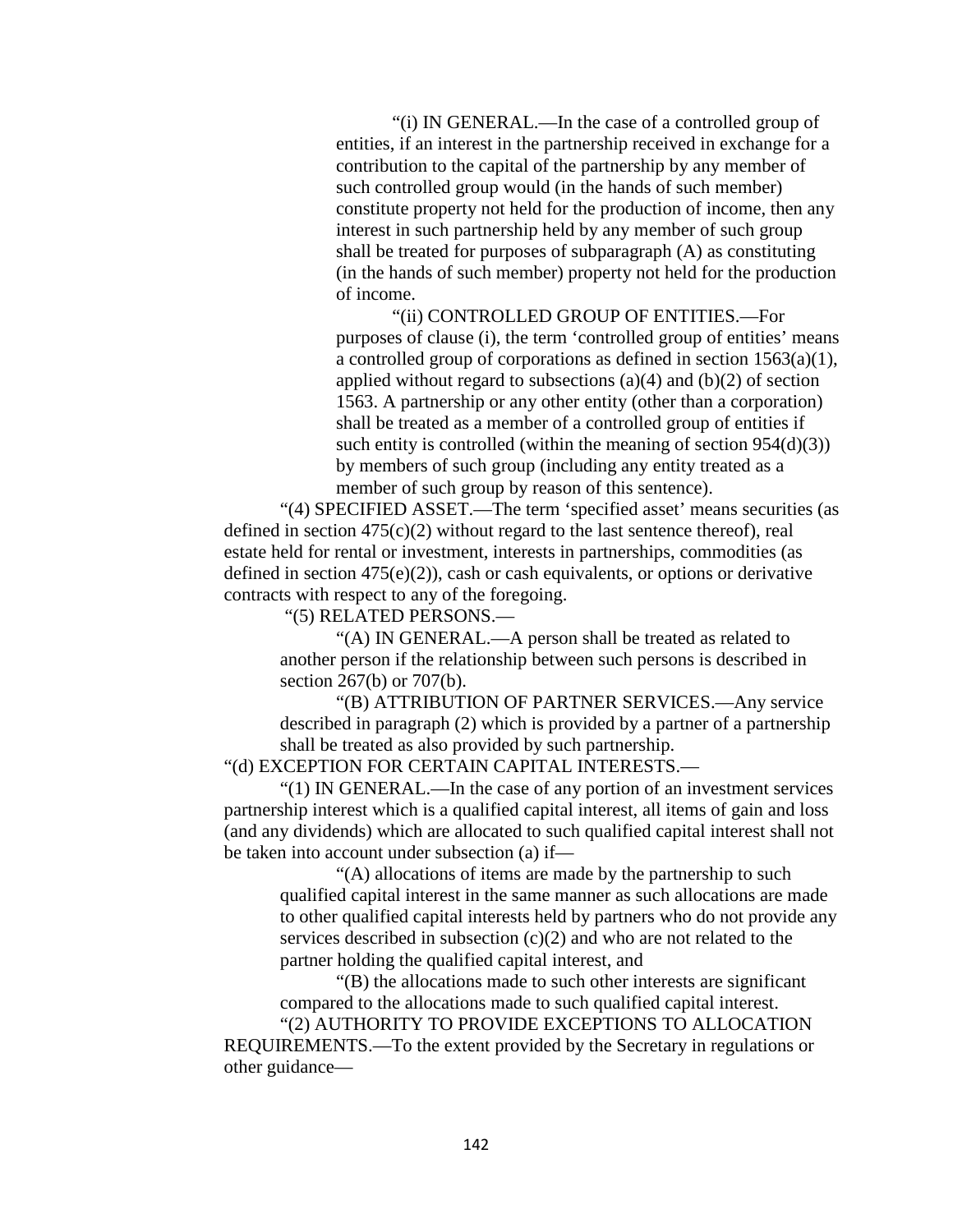"(A) ALLOCATIONS TO PORTION OF QUALIFIED CAPITAL INTEREST.—Paragraph (1) may be applied separately with respect to a portion of a qualified capital interest.

"(B) NO OR INSIGNIFICANT ALLOCATIONS TO NONSERVICE PROVIDERS.—In any case in which the requirements of paragraph (1)(B) are not satisfied, items of gain and loss (and any dividends) shall not be taken into account under subsection (a) to the extent that such items are properly allocable under such regulations or other guidance to qualified capital interests.

"(C) ALLOCATIONS TO SERVICE PROVIDERS' QUALIFIED CAPITAL INTERESTS WHICH ARE LESS THAN OTHER ALLOCATIONS.—Allocations shall not be treated as failing to meet the requirement of paragraph (1)(A) merely because the allocations to the qualified capital interest represent a lower return than the allocations made to the other qualified capital interests referred to in such paragraph.

"(3) SPECIAL RULE FOR CHANGES IN SERVICES AND CAPITAL CONTRIBUTIONS.—In the case of an interest in a partnership which was not an investment services partnership interest and which, by reason of a change in the services with respect to assets held (directly or indirectly) by the partnership or by reason of a change in the capital contributions to such partnership, becomes an investment services partnership interest, the qualified capital interest of the holder of such partnership interest immediately after such change shall not, for purposes of this subsection, be less than the fair market value of such interest (determined immediately before such change).

"(4) SPECIAL RULE FOR TIERED PARTNERSHIPS.—Except as otherwise provided by the Secretary, in the case of tiered partnerships, all items which are allocated in a manner which meets the requirements of paragraph (1) to qualified capital interests in a lower-tier partnership shall retain such character to the extent allocated on the basis of qualified capital interests in any upper-tier partnership.

"(5) EXCEPTION FOR NO-SELF-CHARGED CARRY AND MANAGEMENT FEE PROVISIONS.—Except as otherwise provided by the Secretary, an interest shall not fail to be treated as satisfying the requirement of paragraph (1)(A) merely because the allocations made by the partnership to such interest do not reflect the cost of services described in subsection (c)(2) which are provided (directly or indirectly) to the partnership by the holder of such interest (or a related person).

"(6) SPECIAL RULE FOR DISPOSITIONS.—In the case of any investment services partnership interest any portion of which is a qualified capital interest, subsection (b) shall not apply to so much of any gain or loss as bears the same proportion to the entire amount of such gain or loss as—

"(A) the distributive share of gain or loss that would have been allocated to the qualified capital interest (consistent with the requirements of paragraph (1)) if the partnership had sold all of its assets at fair market value immediately before the disposition, bears to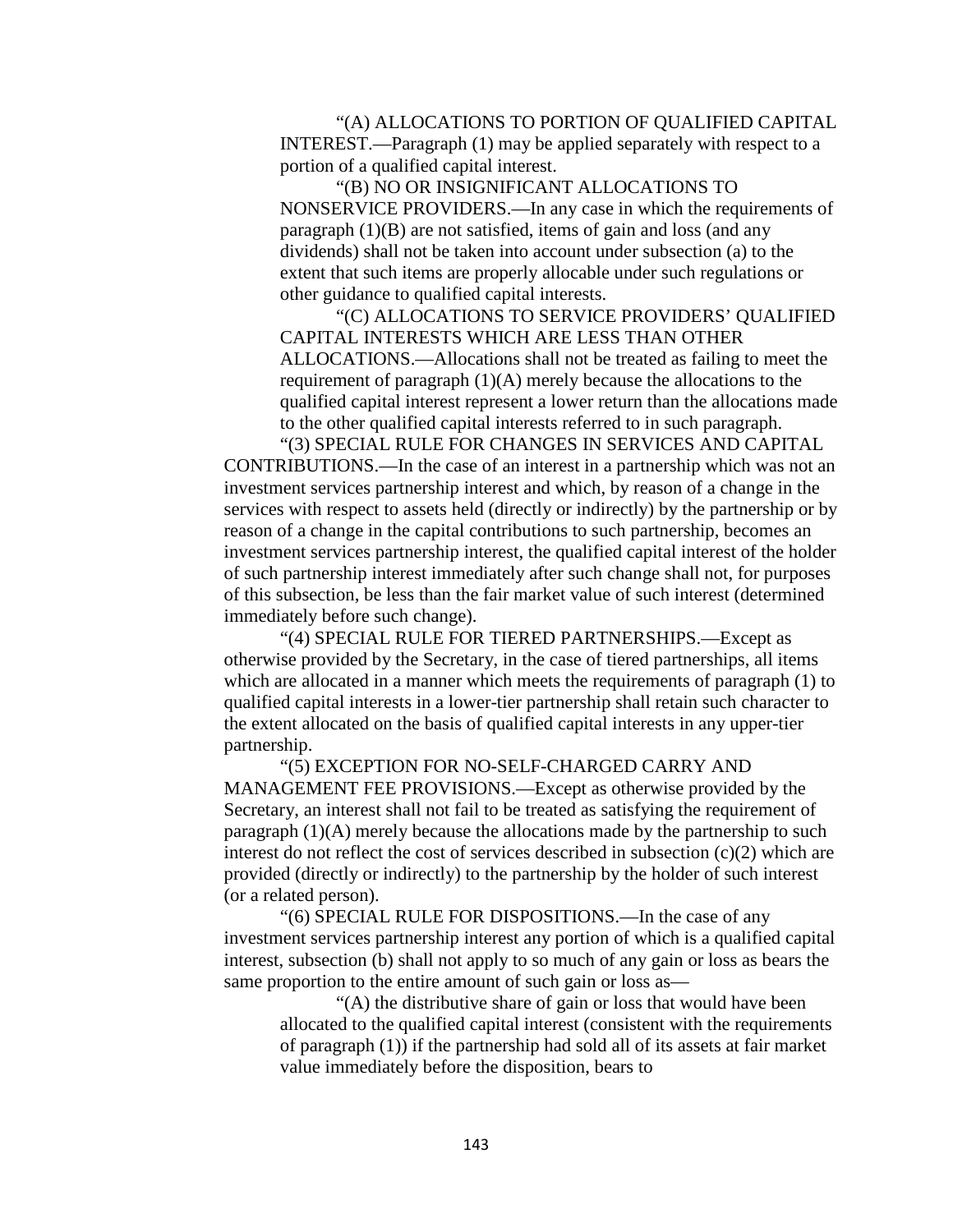"(B) the distributive share of gain or loss that would have been so allocated to the investment services partnership interest of which such qualified capital interest is a part.

"(7) QUALIFIED CAPITAL INTEREST.—For purposes of this subsection—

> "(A) IN GENERAL.—The term 'qualified capital interest' means so much of a partner's interest in the capital of the partnership as is attributable to—

"(i) the fair market value of any money or other property contributed to the partnership in exchange for such interest (determined without regard to section 752(a)),

"(ii) any amounts which have been included in gross income under section 83 with respect to the transfer of such interest, and

"(iii) the excess (if any) of—

"(I) any items of income and gain taken into account under section 702 with respect to such interest, over

"(II) any items of deduction and loss so taken into account.

"(B) ADJUSTMENT TO QUALIFIED CAPITAL INTEREST.—

"(i) DISTRIBUTIONS AND LOSSES.—The qualified capital interest shall be reduced by distributions from the partnership with respect to such interest and by the excess (if any) of the amount described in subparagraph  $(A)(iii)(II)$  over the amount described in subparagraph (A)(iii)(I).

"(ii) SPECIAL RULE FOR CONTRIBUTIONS OF PROPERTY.—In the case of any contribution of property described in subparagraph (A)(i) with respect to which the fair market value of such property is not equal to the adjusted basis of such property immediately before such contribution, proper adjustments shall be made to the qualified capital interest to take into account such difference consistent with such regulations or other guidance as the Secretary may provide.

"(C) TECHNICAL TERMINATIONS, ETC., DISREGARDED.— No increase or decrease in the qualified capital interest of any partner shall result from a termination, merger, consolidation, or division described in section 708, or any similar transaction.

"(8) TREATMENT OF CERTAIN LOANS.—

"(A) PROCEEDS OF PARTNERSHIP LOANS NOT TREATED AS QUALIFIED CAPITAL INTEREST OF SERVICE PROVIDING PARTNERS.—For purposes of this subsection, an investment services partnership interest shall not be treated as a qualified capital interest to the extent that such interest is acquired in connection with the proceeds of any loan or other advance made or guaranteed, directly or indirectly, by any other partner or the partnership (or any person related to any such other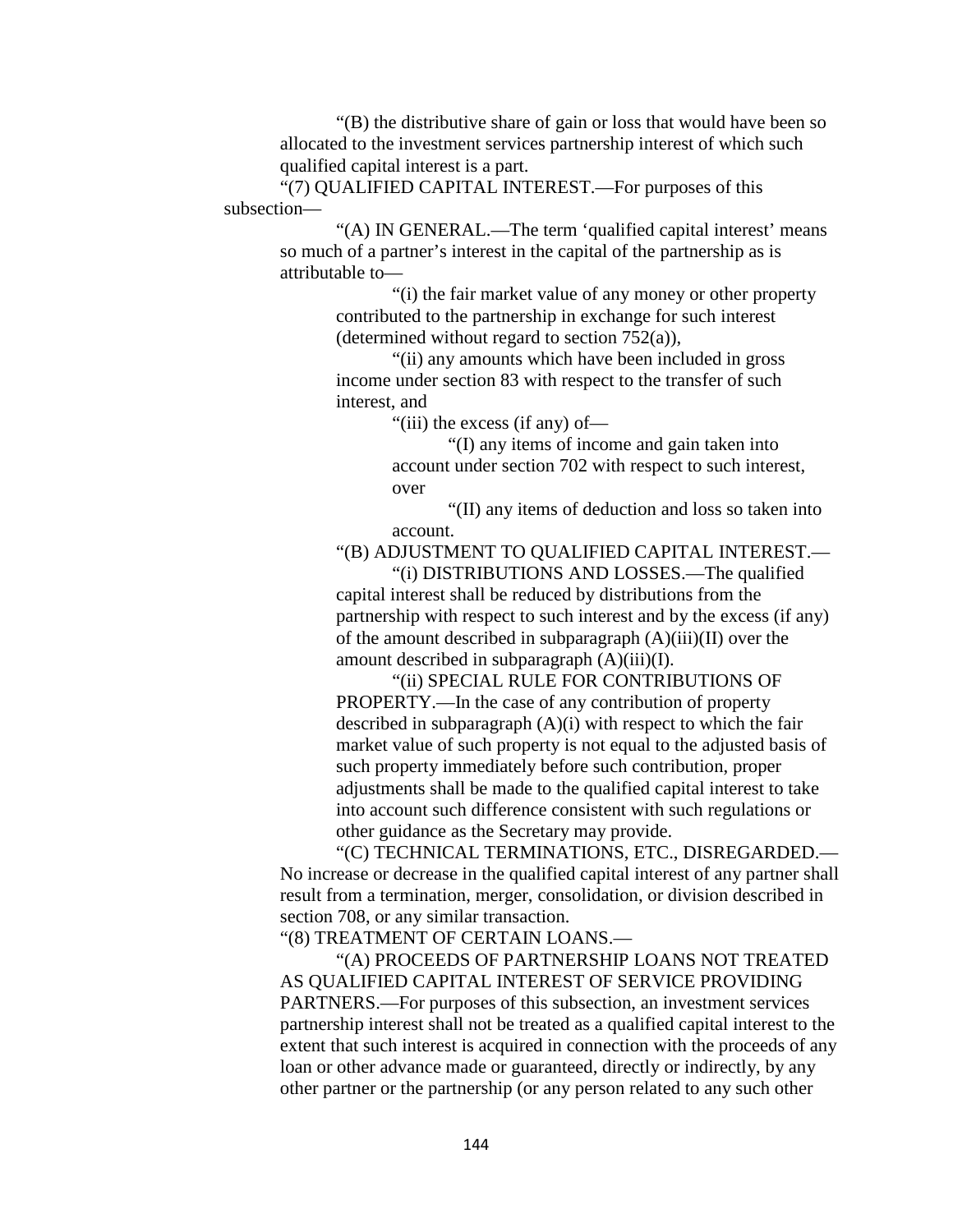partner or the partnership). The preceding sentence shall not apply to the extent the loan or other advance is repaid before January 1, 2013 unless such repayment is made with the proceeds of a loan or other advance described in the preceding sentence.

"(B) REDUCTION IN ALLOCATIONS TO QUALIFIED CAPITAL INTERESTS FOR LOANS FROM NONSERVICE-PROVIDING PARTNERS TO THE PARTNERSHIP.—For purposes of this subsection, any loan or other advance to the partnership made or guaranteed, directly or indirectly, by a partner not providing services described in subsection  $(c)(2)$  to the partnership (or any person related to such partner) shall be taken into account in determining the qualified capital interests of the partners in the partnership.

"(e) OTHER INCOME AND GAIN IN CONNECTION WITH INVESTMENT MANAGEMENT SERVICES.—

"(1) IN GENERAL.—If—

"(A) a person performs (directly or indirectly) investment management services for any investment entity,

"(B) such person holds (directly or indirectly) a disqualified interest with respect to such entity, and

"(C) the value of such interest (or payments thereunder) is substantially related to the amount of income or gain (whether or not realized) from the assets with respect to which the investment management services are performed,

any income or gain with respect to such interest shall be treated as ordinary income. Rules similar to the rules of subsections (a)(5) and (d) shall apply for purposes of this subsection.

"(2) DEFINITIONS.—For purposes of this subsection—

"(A) DISQUALIFIED INTEREST.—

"(i) IN GENERAL.—The term 'disqualified interest' means, with respect to any investment entity—

> "(I) any interest in such entity other than indebtedness,

> > "(II) convertible or contingent debt of such entity,

"(III) any option or other right to acquire property described in subclause (I) or (II), and

"(IV) any derivative instrument entered into (directly or indirectly) with such entity or any investor in such entity.

"(ii) EXCEPTIONS.—Such term shall not include—

"(I) a partnership interest,

"(II) except as provided by the Secretary, any

interest in a taxable corporation, and

"(III) except as provided by the Secretary, stock in an S corporation.

"(B) TAXABLE CORPORATION.—The term 'taxable corporation' means—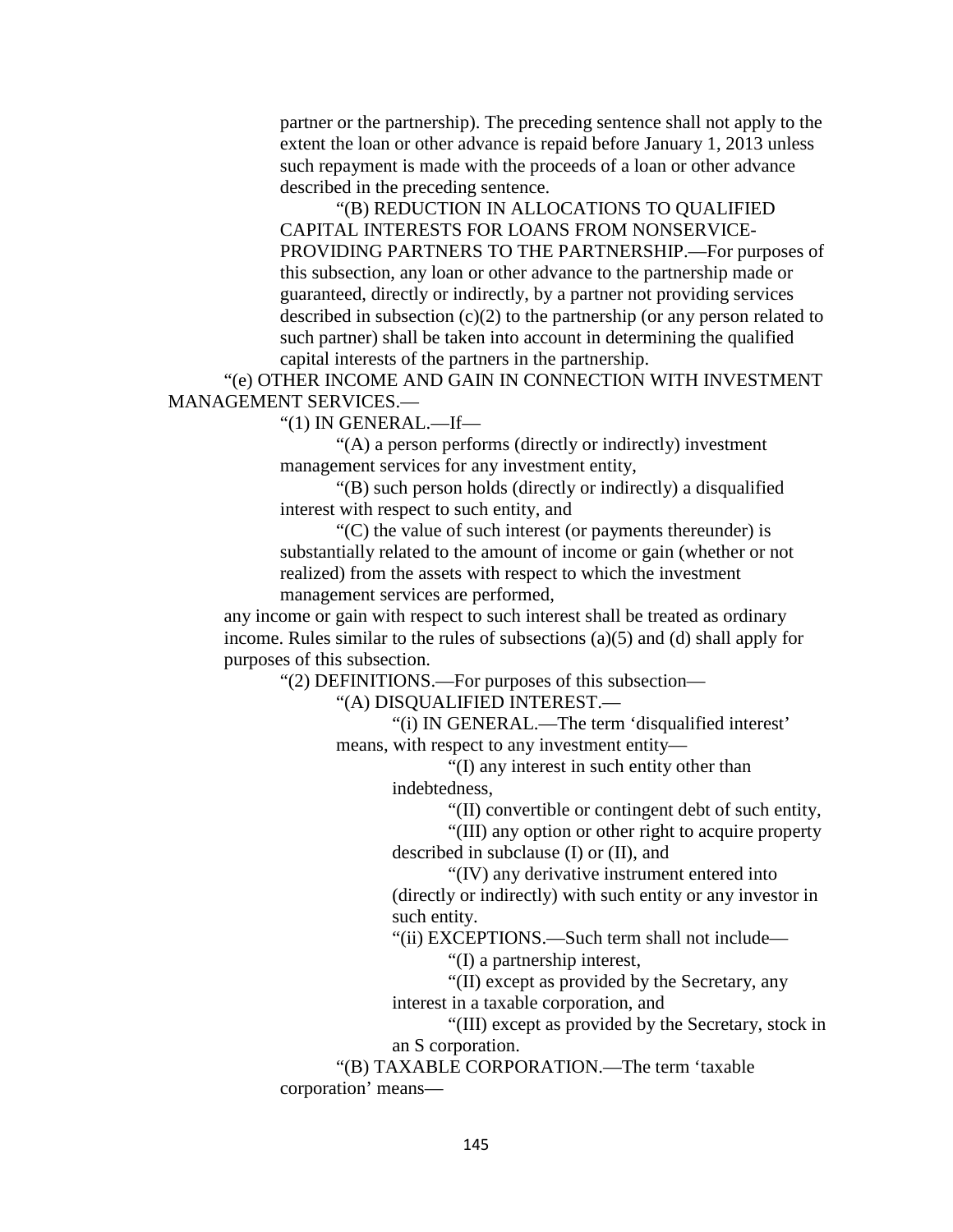"(i) a domestic C corporation, or

"(ii) a foreign corporation substantially all of the income of which is—

> "(I) effectively connected with the conduct of a trade or business in the United States, or

"(II) subject to a comprehensive foreign income tax (as defined in section  $457A(d)(2)$ ).

"(C) INVESTMENT MANAGEMENT SERVICES.—The term 'investment management services' means a substantial quantity of any of the services described in subsection  $(c)(2)$ .

"(D) INVESTMENT ENTITY.—The term 'investment entity' means any entity which, if it were a partnership, would be an investment partnership.

"(f) REGULATIONS.—The Secretary shall prescribe such regulations or other guidance as is necessary or appropriate to carry out the purposes of this section, including regulations or other guidance to—

"(1) provide modifications to the application of this section (including treating related persons as not related to one another) to the extent such modification is consistent with the purposes of this section, and

"(2) coordinate this section with the other provisions of this title.

"(g) CROSS REFERENCE.—For 40 percent penalty on certain underpayments due to the avoidance of this section, see section 6662.".

(b) APPLICATION OF SECTION 751 TO INDIRECT DISPOSITIONS OF INVESTMENT SERVICES PARTNERSHIP INTERESTS.—

(1) IN GENERAL.—Subsection (a) of section 751 of the Internal Revenue Code of 1986 is amended by striking "or" at the end of paragraph (1), by inserting "or" at the end of paragraph (2), and by inserting after paragraph (2) the following new paragraph:

"(3) investment services partnership interests held by the partnership,". (2) CERTAIN DISTRIBUTIONS TREATED AS SALES OR EXCHANGES.— Subparagraph (A) of section 751(b)(1) of the Internal Revenue Code of 1986 is amended by striking "or" at the end of clause (i), by inserting "or" at the end of clause (ii), and by inserting after clause (ii) the following new clause:

"(iii) investment services partnership interests held by the partnership,".

(3) APPLICATION OF SPECIAL RULES IN THE CASE OF TIERED PARTNERSHIPS.—Subsection (f) of section 751 of the Internal Revenue Code of 1986 is amended by striking "or" at the end of paragraph (1), by inserting "or" at the end of paragraph (2), and by inserting after paragraph (2) the following new paragraph:

"(3) investment services partnership interests held by the partnership,". (4) INVESTMENT SERVICES PARTNERSHIP INTERESTS; QUALIFIED CAPITAL INTERESTS.—Section 751 of the Internal Revenue Code of 1986 is amended by adding at the end the following new subsection:

"(g) INVESTMENT SERVICES PARTNERSHIP INTERESTS.—For purposes of this section—

> "(1) IN GENERAL.—The term 'investment services partnership interest' has the meaning given such term by section 710(c).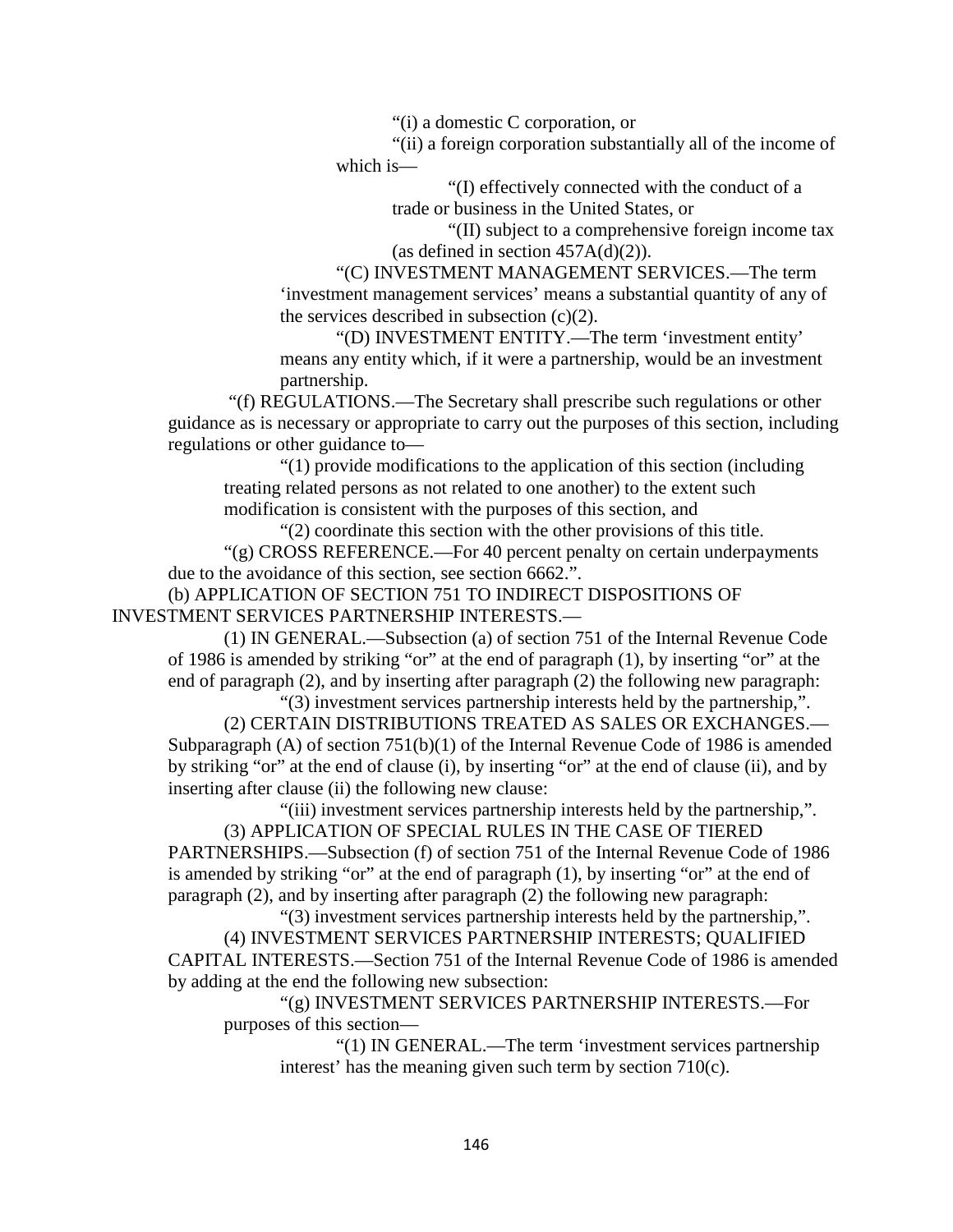#### "(2) ADJUSTMENTS FOR QUALIFIED CAPITAL

INTERESTS.—The amount to which subsection (a) applies by reason of paragraph (3) thereof shall not include so much of such amount as is attributable to any portion of the investment services partnership interest which is a qualified capital interest (determined under rules similar to the rules of section 710(d)).

"(3) RECOGNITION OF GAINS.—Any gain with respect to which subsection (a) applies by reason of paragraph (3) thereof shall be recognized notwithstanding any other provision of this title.

"(4) COORDINATION WITH INVENTORY ITEMS.—An investment services partnership interest held by the partnership shall not be treated as an inventory item of the partnership.

"(5) PREVENTION OF DOUBLE COUNTING.—Under regulations or other guidance prescribed by the Secretary, subsection (a)(3) shall not apply with respect to any amount to which section 710 applies.".

(c) TREATMENT FOR PURPOSES OF SECTION 7704.—Subsection (d) of section 7704 of the Internal Revenue Code of 1986 is amended by adding at the end the following new paragraph:

"(6) INCOME FROM CERTAIN CARRIED INTERESTS NOT QUALIFIED.—

"(A) IN GENERAL.—Specified carried interest income shall not be treated as qualifying income.

"(B) SPECIFIED CARRIED INTEREST INCOME.—For purposes of this paragraph—

"(i) IN GENERAL.—The term 'specified carried interest income' means—

> "(I) any item of income or gain allocated to an investment services partnership interest (as defined in section  $710(c)$ ) held by the partnership,

> "(II) any gain on the disposition of an investment services partnership interest (as so defined) or a partnership interest to which (in the hands of the partnership) section 751 applies, and

"(III) any income or gain taken into account by the partnership under subsection (b)(4) or (e) of section 710.

"(ii) EXCEPTION FOR QUALIFIED CAPITAL INTERESTS.— A rule similar to the rule of section 710(d) shall apply for purposes of clause (i).

"(C) COORDINATION WITH OTHER PROVISIONS.—Subparagraph (A) shall not apply to any item described in paragraph  $(1)(E)$  (or so much of paragraph  $(1)(F)$  as relates to paragraph  $(1)(E)$ .

"(D) SPECIAL RULES FOR CERTAIN PARTNERSHIPS.—

"(i) CERTAIN PARTNERSHIPS OWNED BY REAL ESTATE INVESTMENT TRUSTS.—Subparagraph (A) shall not apply in the case of a partnership which meets each of the following requirements:

"(I) Such partnership is treated as publicly traded under this section solely by reason of interests in such partnership being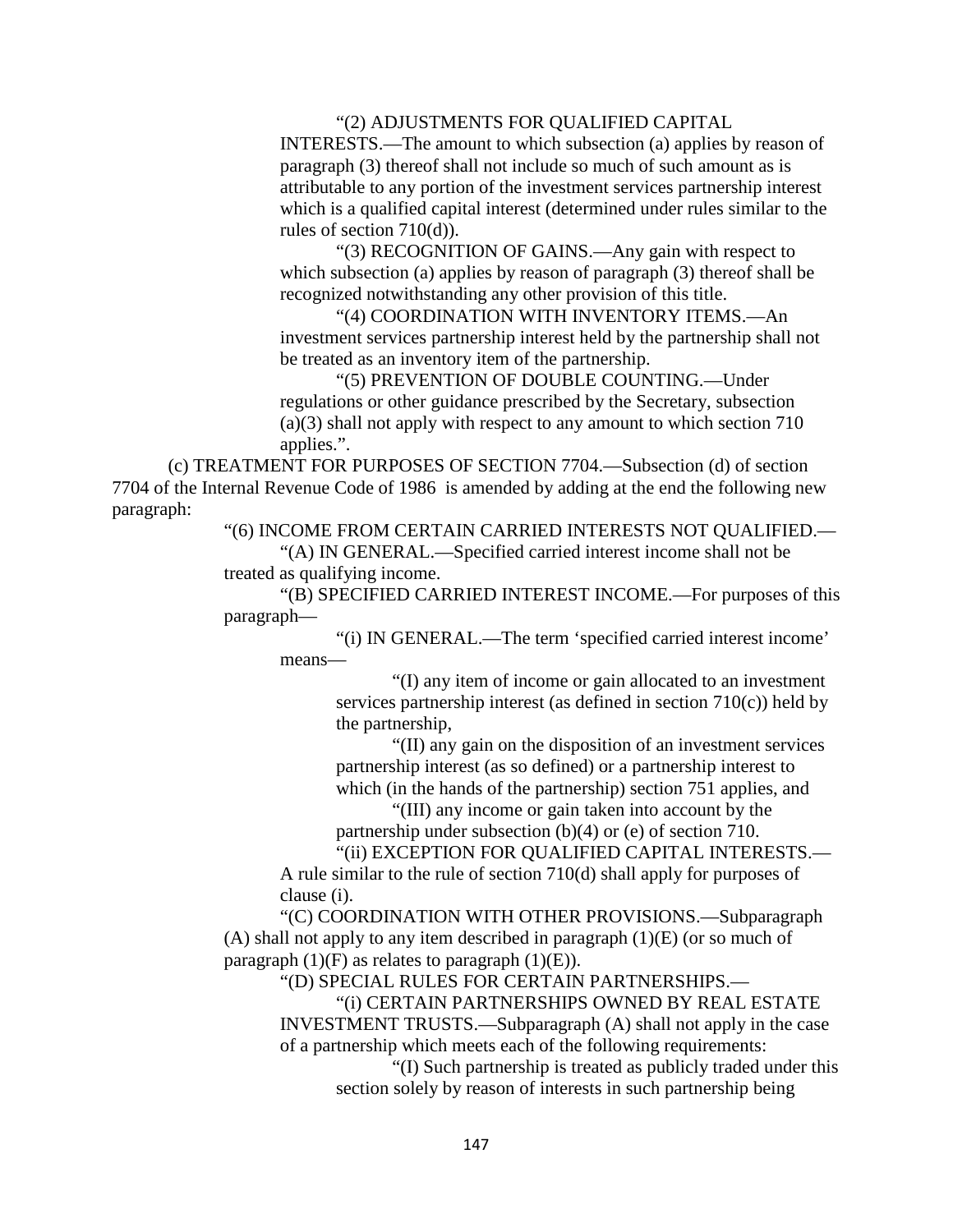convertible into interests in a real estate investment trust which is publicly traded.

"(II) 50 percent or more of the capital and profits interests of such partnership are owned, directly or indirectly, at all times during the taxable year by such real estate investment trust (determined with the application of section  $267(c)$ ).

"(III) Such partnership meets the requirements of paragraphs  $(2)$ ,  $(3)$ , and  $(4)$  of section 856 $(c)$ .

"(ii) CERTAIN PARTNERSHIPS OWNING OTHER PUBLICLY TRADED PARTNERSHIPS.—Subparagraph (A) shall not apply in the case of a partnership which meets each of the following requirements:

> "(I) Substantially all of the assets of such partnership consist of interests in one or more publicly traded partnerships (determined without regard to subsection  $(b)(2)$ ).

"(II) Substantially all of the income of such partnership is ordinary income or section 1231 gain (as defined in section  $1231(a)(3)$ ).

"(E) TRANSITIONAL RULE.—Subparagraph (A) shall not apply to any taxable year of the partnership beginning before the date which is 10 years after January 1, 2013".

(d) IMPOSITION OF PENALTY ON UNDERPAYMENTS.—

(1) IN GENERAL.—Subsection (b) of section 6662 of the Internal Revenue Code of 1986 is amended by inserting after paragraph (7) the following new paragraph:

 $\degree$ (8) The application of section 710(e) or the regulations or other guidance prescribed under section 710(h) to prevent the avoidance of the purposes of section 710.".

(2) AMOUNT OF PENALTY.—

(A) IN GENERAL.—Section 6662 of the Internal Revenue Code of 1986 is amended by adding at the end the following new subsection:

"(k) INCREASE IN PENALTY IN CASE OF PROPERTY TRANSFERRED FOR INVESTMENT MANAGEMENT SERVICES.—In the case of any portion of an underpayment to which this section applies by reason of subsection (b)(8), subsection (a) shall be applied with respect to such portion by substituting '40 percent' for '20 percent'.".

(B) CONFORMING AMENDMENT.—Subparagraph (B) of section  $6662A(e)(2)$  is amended by striking "or (i)" and inserting ", (i), or (k)". (3) SPECIAL RULES FOR APPLICATION OF REASONABLE CAUSE

EXCEPTION.—Subsection (c) of section 6664 is amended—

(A) by redesignating paragraphs (3) and (4) as paragraphs (4) and (5), respectively;

(B) by striking "paragraph  $(3)$ " in paragraph  $(5)(A)$ , as so redesignated, and inserting "paragraph (4)"; and

(C) by inserting after paragraph (2) the following new paragraph: "(3) SPECIAL RULE FOR UNDERPAYMENTS

ATTRIBUTABLE TO INVESTMENT MANAGEMENT SERVICES.—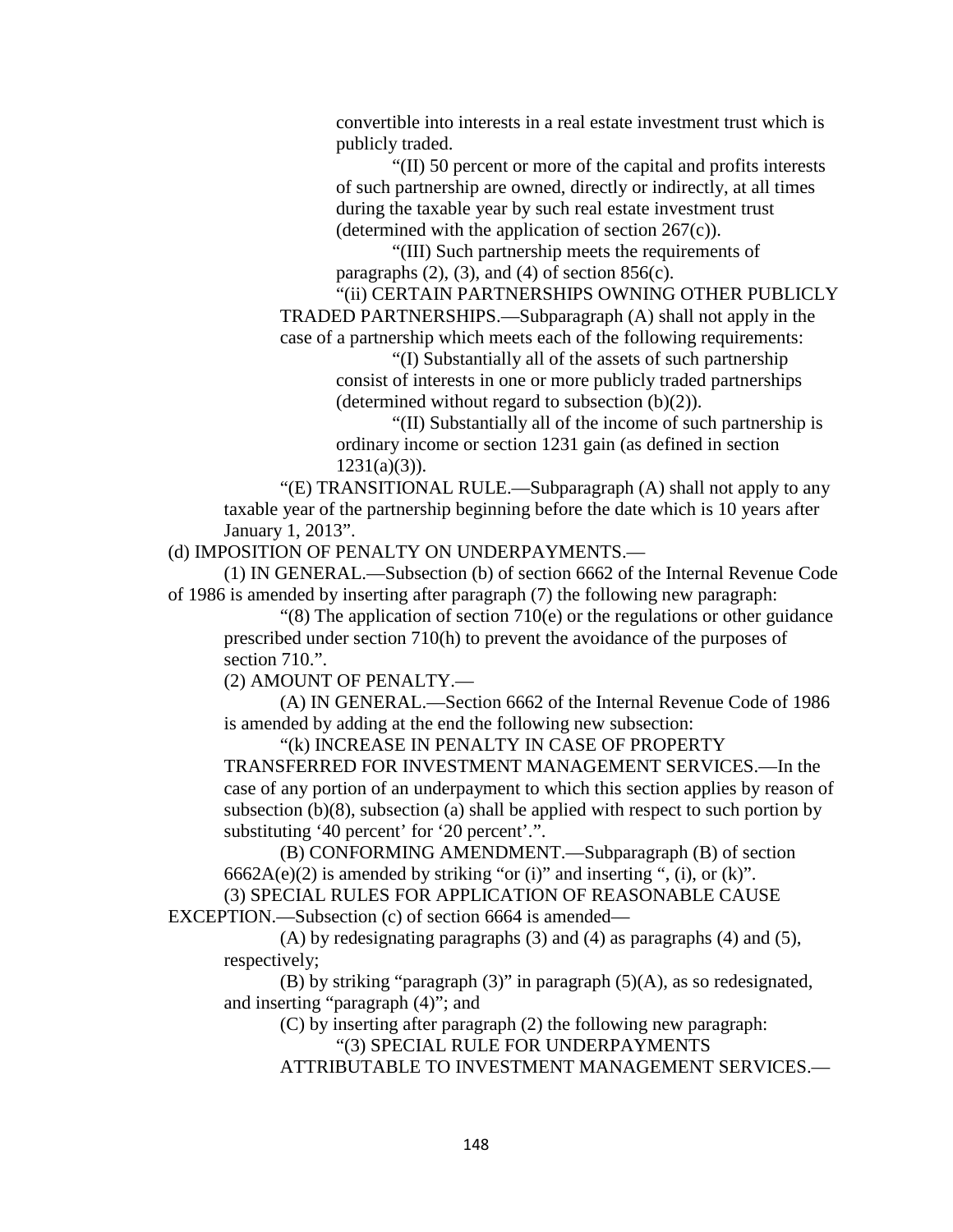"(A) IN GENERAL.—Paragraph (1) shall not apply to any portion of an underpayment to which section 6662 applies by reason of subsection (b)(8) unless—

> "(i) the relevant facts affecting the tax treatment of the item are adequately disclosed,

"(ii) there is or was substantial authority for such treatment, and

"(iii) the taxpayer reasonably believed that such treatment was more likely than not the proper treatment.

"(B) RULES RELATING TO REASONABLE BELIEF.—

Rules similar to the rules of subsection  $(d)(3)$  shall apply for purposes of subparagraph (A)(iii).".

(e) INCOME AND LOSS FROM INVESTMENT SERVICES PARTNERSHIP INTERESTS TAKEN INTO ACCOUNT IN DETERMINING NET EARNINGS FROM SELF-EMPLOYMENT.—

(1) INTERNAL REVENUE CODE.—

(A) IN GENERAL.—Section 1402(a) of the Internal Revenue Code of 1986 is amended by striking "and" at the end of paragraph (16), by striking the period at the end of paragraph (17) and inserting "; and", and by inserting after paragraph (17) the following new paragraph:

"(18) notwithstanding the preceding provisions of this subsection, in the case of any individual engaged in the trade or business of providing services described in section 710(c)(2) with respect to any entity, investment services partnership income or loss (as defined in subsection (m)) of such individual with respect to such entity shall be taken into account in determining the net earnings from self-employment of such individual.".

(B) INVESTMENT SERVICES PARTNERSHIP INCOME OR LOSS.— Section 1402 of the Internal Revenue Code is amended by adding at the end the following new subsection:

"(m) INVESTMENT SERVICES PARTNERSHIP INCOME OR LOSS.—For purposes of subsection (a)—

> "(1) IN GENERAL.—The term 'investment services partnership income or loss' means, with respect to any investment services partnership interest (as defined in section  $710(c)$ ), the net of—

> > "(A) the amounts treated as ordinary income or ordinary loss under subsections (b) and (e) of section 710 with respect to such interest,

> > (B) all items of income, gain, loss, and deduction allocated to such interest, and

"(C) the amounts treated as realized from the sale or exchange of property other than a capital asset under section 751 with respect to such interest.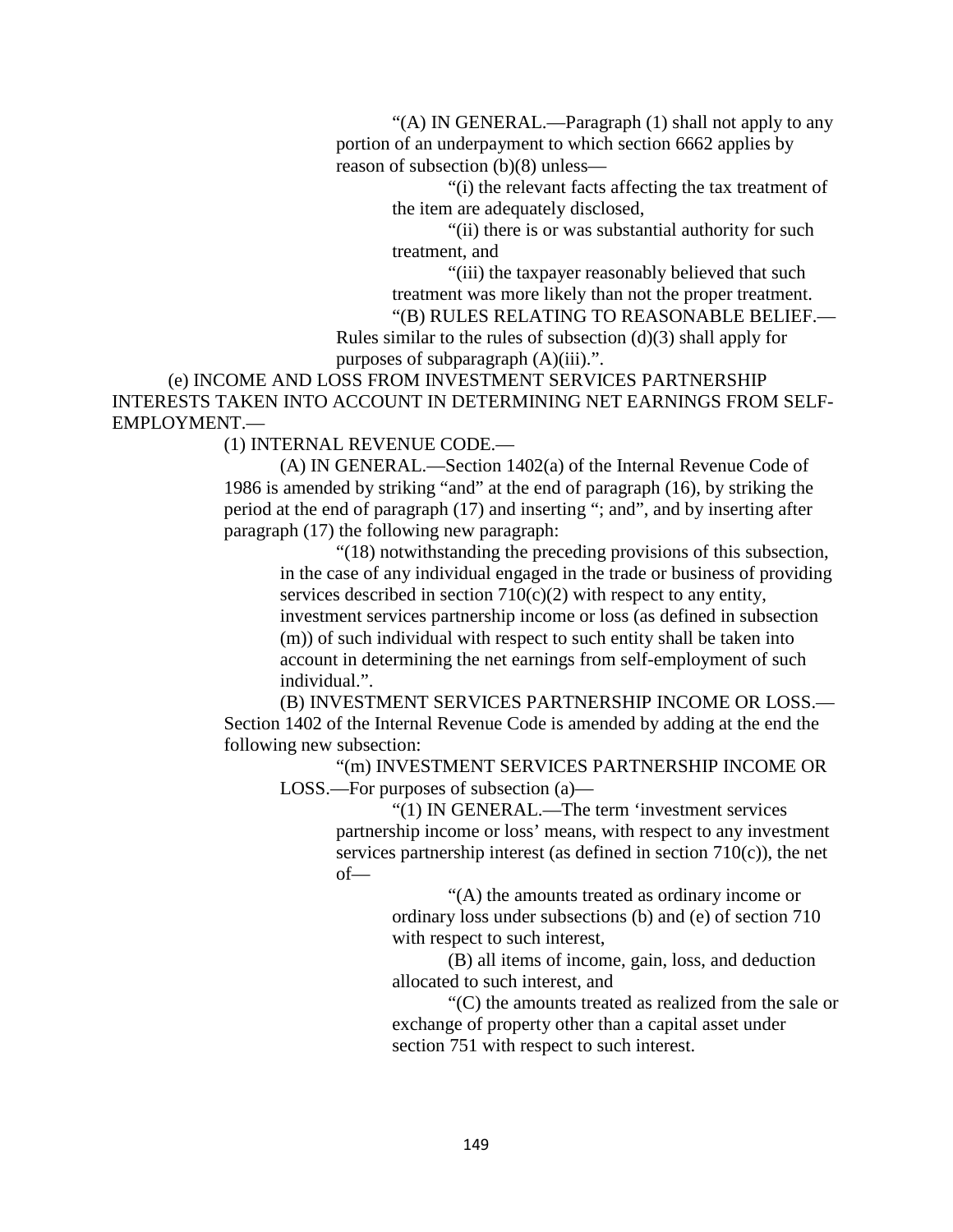### "(2) EXCEPTION FOR QUALIFIED CAPITAL

INTERESTS.—A rule similar to the rule of section 710(d) shall apply for purposes of applying paragraph  $(1)(B)(ii)$ .".

(2) SOCIAL SECURITY ACT.—Section 211(a) of the Social Security Act is amended by striking "and" at the end of paragraph (15), by striking the period at the end of paragraph (16) and inserting "; and", and by inserting after paragraph (16) the following new paragraph:

"(17) Notwithstanding the preceding provisions of this subsection, in the case of any individual engaged in the trade or business of providing services described in section  $710(c)(2)$  of the Internal Revenue Code of 1986 with respect to any entity, investment services partnership income or loss (as defined in section 1402(m) of such Code) shall be taken into account in determining the net earnings from self-employment of such individual.".

(f) CONFORMING AMENDMENTS.—

(1) Subsection (d) of section 731 of the Internal Revenue Code of 1986 is amended by inserting "section 710(b)(4) (relating to distributions of partnership property)," after "to the extent otherwise provided by".

(2) Section 741 of the Internal Revenue Code of 1986 is amended by inserting "or section 710 (relating to special rules for partners providing investment management services to partnerships)" before the period at the end.

(3) The table of sections for part I of subchapter K of chapter 1 of the Internal Revenue Code of 1986 is amended by adding at the end the following new item:

"Sec. 710. Special rules for partners providing investment management services to partnerships.".

(g) EFFECTIVE DATE.—

(1) IN GENERAL.—Except as otherwise provided in this subsection, the amendments made by this section shall apply to taxable years ending after December 31, 2012.

(2) PARTNERSHIP TAXABLE YEARS WHICH INCLUDE EFFECTIVE DATE.—In applying section 710(a) of the Internal Revenue Code of 1986 (as added by this section) in the case of any partnership taxable year which includes January 1, 2013, the amount of the net income referred to in such section shall be treated as being the lesser of the net income for the entire partnership taxable year or the net income determined by only taking into account items attributable to the portion of the partnership taxable year which is after such date.

(3) DISPOSITIONS OF PARTNERSHIP INTERESTS.—

(A) IN GENERAL.—Section 710(b) of such Code (as added by this section) shall apply to dispositions and distributions after December 31, 2012.

(B) INDIRECT DISPOSITIONS.—The amendments made by subsection (b) shall apply to transactions after December 31, 2012.

(4) OTHER INCOME AND GAIN IN CONNECTION WITH INVESTMENT MANAGEMENT SERVICES.—Section 710(e) of such Code (as added by this section) shall take effect on January 1, 2013.

SUBTITLE C – CLOSE LOOPHOLE FOR CORPORATE JET DEPRECIATION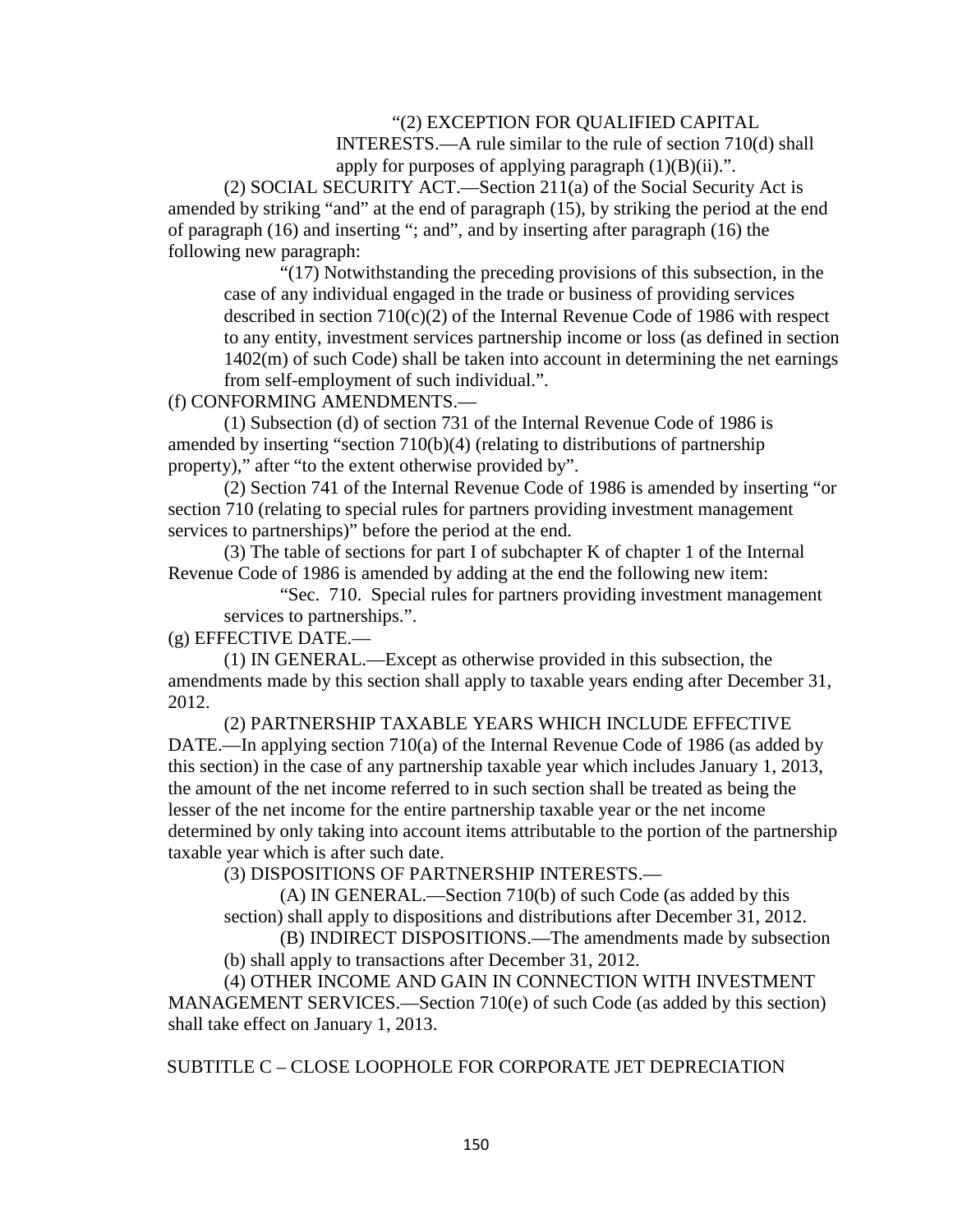### SEC. 421. GENERAL AVIATION AIRCRAFT TREATED AS 7-YEAR PROPERTY.

(a) IN GENERAL. —Subparagraph (C) of section 168(e)(3) of the Internal Revenue Code of 1986 (relating to classification of certain property) is amended by striking "and" at the end of clause (iv), by redesignating clause (v) as clause (vi), and by inserting after clause (iv) the following new clause:

"(v) any general aviation aircraft, and".

(b) Class life. Paragraph (3) of section 168(g) Internal Revenue Code of 1986 is amended by inserting after subparagraph (E) the following new subparagraph:

"(F) General aviation aircraft. In the case of any general aviation aircraft, the recovery period used for purposes of paragraph (2) shall be 12 years.".

(c) General aviation aircraft.--Subsection (i) of section 168 Internal Revenue Code of 1986 is amended by inserting after paragraph (19) the following new paragraph:

"(20) General aviation aircraft.--The term `general aviation aircraft' means any airplane or helicopter (including airframes and engines) not used in commercial or contract carrying of passengers or freight, but which primarily engages in the carrying of passengers.".

(d) Effective date. This section shall be effective for property placed in service after December 31, 2012.

#### SUBTITLE D – REPEAL OIL SUBSIDIES

# SEC. 431. REPEAL OF DEDUCTION FOR INTANGIBLE DRILLING AND DEVELOPMENT COSTS IN THE CASE OF OIL AND GAS WELLS.

(a) In General.—Section 263(c) of the Internal Revenue Code of 1986 (relating to intangible drilling and development costs) is amended by adding at the end the following new sentence: "This subsection shall not apply in the case of oil and gas wells with respect to amounts paid or incurred after December 31, 2012.".

(b) Effective Date.—The amendment made by this section shall apply to amounts paid or incurred after December 31, 2012.

#### SEC. 432. REPEAL OF DEDUCTION FOR TERTIARY INJECTANTS.

(a) In General.—Part VI of subchapter B of chapter 1 of the Internal Revenue Code of 1986 (relating to itemized deductions for individuals and corporations) is amended by striking section 193 (relating to tertiary injectants).

(b) Clerical Amendment.-- The table of sections for part VI of subchapter B of chapter 1 of the Internal Revenue Code of 1986 is amended by striking the item relating to section 193.

(c) Effective Date.—The amendments made by this section shall apply to amounts paid or incurred after December 31, 2012.

#### SEC. 433. REPEAL OF PERCENTAGE DEPLETION FOR OIL AND GAS WELLS.

(a) In General.—Section 613A of the Internal Revenue Code of 1986 (relating to limitation on percentage depletion in the case of oil and gas wells) is amended to read as follows: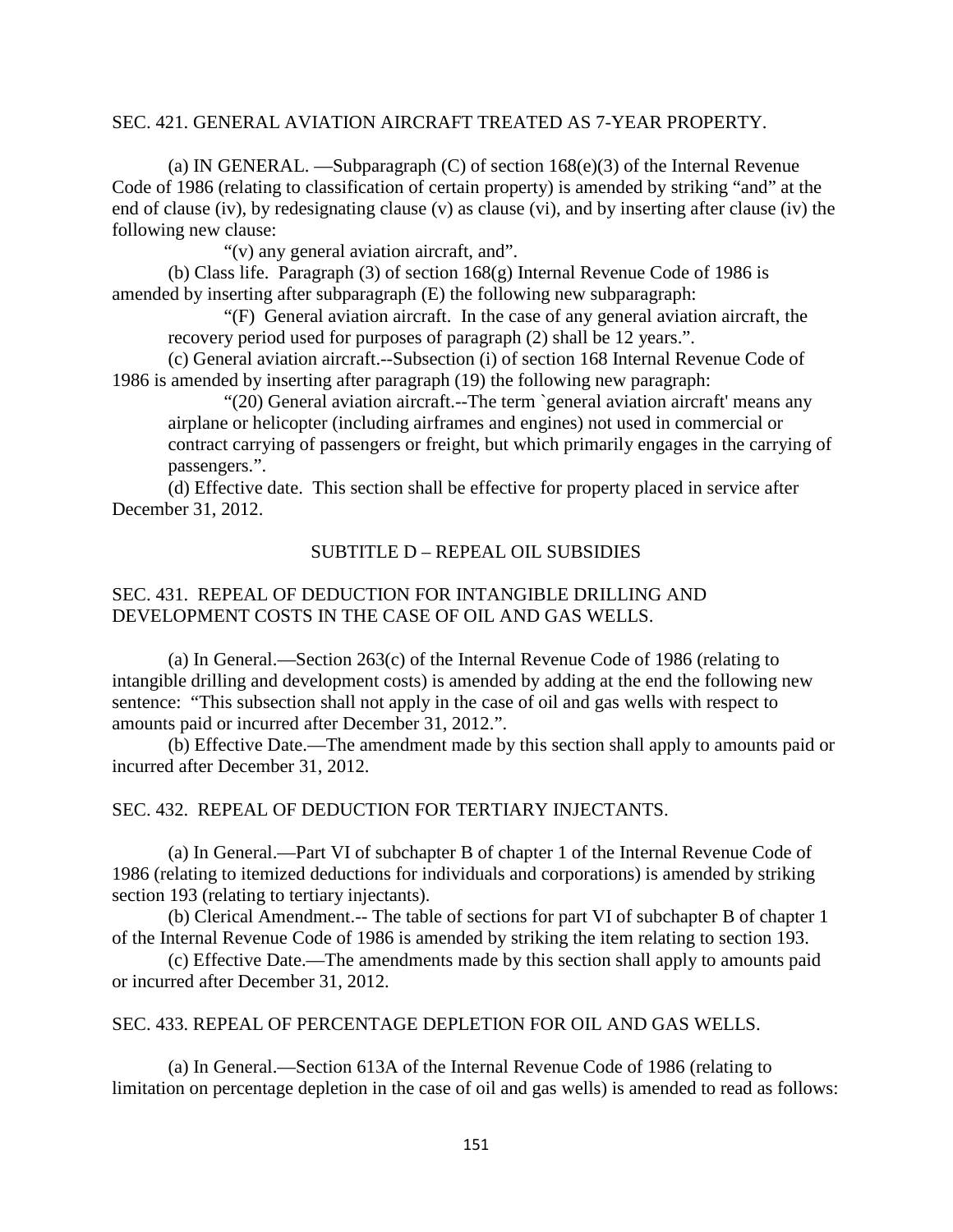"SECTION 613A. PERCENTAGE DEPLETION NOT ALLOWED IN CASE OF OIL AND GAS WELLS. The allowance for depletion under section 611 with respect to any oil and gas well shall be computed without regard to section 613.".

(b) Effective Date.—The amendment made by this section shall apply to taxable years beginning after December 31, 2012.

### SEC. 434. SECTION 199 DEDUCTION NOT ALLOWED WITH RESPECT TO OIL, NATURAL GAS, OR PRIMARY PRODUCTS THEREOF.

(a) In General.—Subparagraph  $(B)$  of section 199 $(c)(4)$  of the Internal Revenue Code of 1986 (relating to income attributable to domestic production activities) is amended--

(1) by striking "or" at the end of clause (ii),

(2) by striking the period at the end of clause (iii) and inserting in lieu thereof ", or", and

(3) by adding at the end thereof the following new clause:

"(iv) the production, refining, processing, transportation, or distribution of oil, natural gas, or any primary product (within the meaning of subsection  $(d)(9)$ ) thereof.".

(b) Conforming Amendment.—Paragraph (9) of section 199(d) is amended to read as follows:

"(9) Primary product. —For purposes of subsection  $(c)(4)(B)(iv)$ , the term "primary product" has the same meaning as when used in section  $927(a)(2)(C)$  as in effect before its repeal.".

(c) Effective Date.—The amendments made by this section shall apply to taxable years beginning after December 31, 2012.

## SEC. 435. REPEAL OIL AND GAS WORKING INTEREST EXCEPTION TO PASSIVE ACTIVITY RULES.

(a) In General.—Paragraph (3) of section 469(c) of the Internal Revenue Code of 1986 (relating to passive activity defined) is amended by adding at the end thereof the following new subparagraph—

"(C) Termination. —Subparagraph (A) shall not apply for any taxable year beginning after December 31 2012.".

(b) Effective Date.—The amendment made by this section shall apply to taxable years beginning after December 31, 2012.

## SEC. 436. UNIFORM SEVEN-YEAR AMORTIZATION FOR GEOLOGICAL AND GEOPHYSICAL EXPENDITURES.

(a) In General.—Paragraph (1) of section 167(h) of the Internal Revenue Code of 1986 (relating to amortization of geological and geophysical expenditures) is amended by striking "24 month" and inserting in lieu thereof "7-year".

(b) Conforming Amendments. —Section 167(h) is amended —

(1) by striking "24-month" in paragraph (4) and inserting in lieu thereof "7-year", and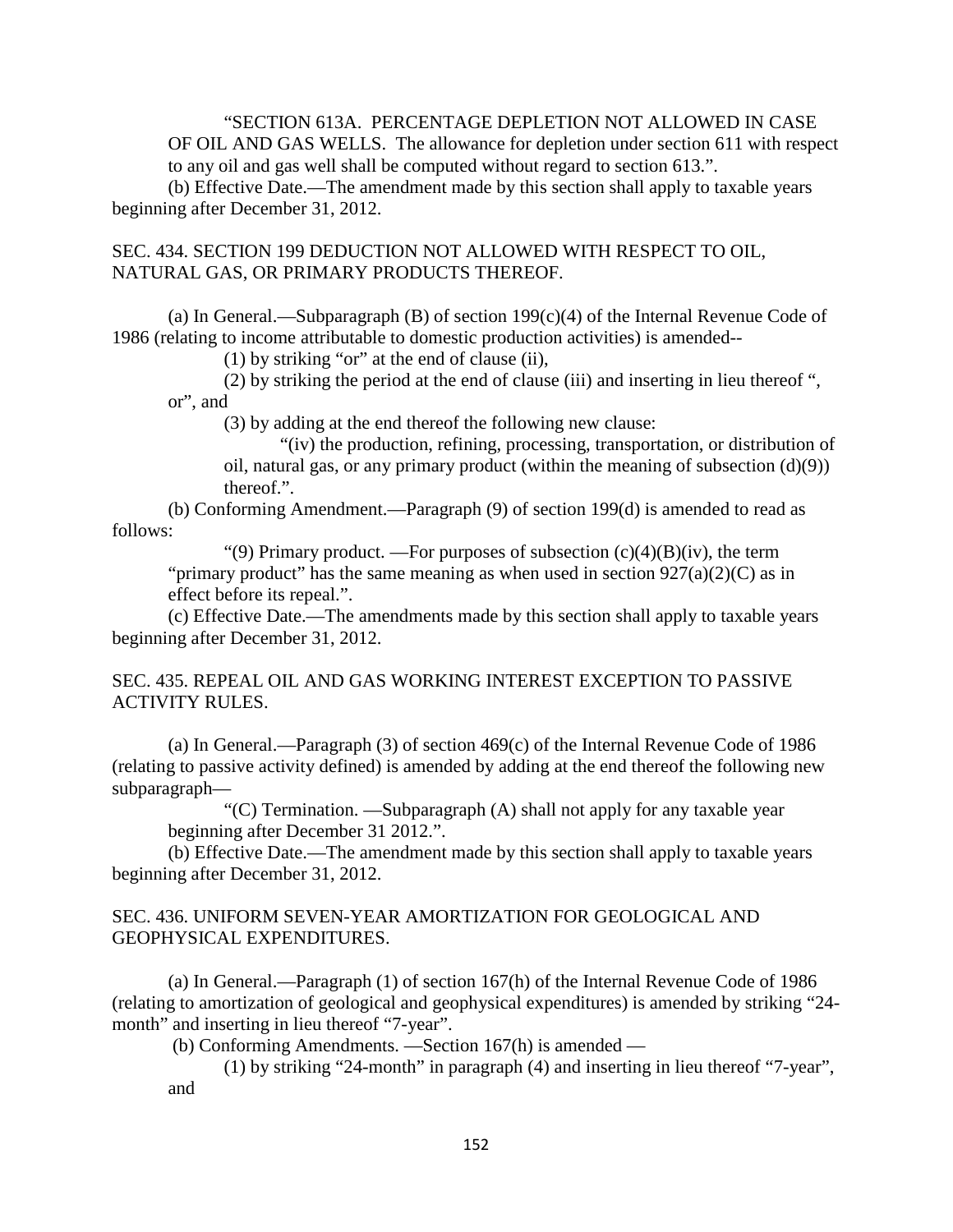(2) by striking paragraph (5).

(c) Effective Date.—The amendments made by this section shall apply to amounts paid or incurred after December 31, 2012.

### SEC. 437. REPEAL ENHANCED OIL RECOVERY CREDIT.

(a) In General.—Subpart D of part IV of subchapter A of chapter 1of the Internal Revenue Code of 1986 (relating to business related credits) is amended by striking section 43 (relating to enhanced oil recovery credit).

(b) Clerical Amendment. —The table of sections for subpart D of part IV of subchapter A of chapter 1 of the Internal Revenue Code of 1986 is amended by striking the item relating to section 43.

(c) Effective Date.—The amendments made by this section shall apply to taxable years beginning after December 31, 2012.

### SEC. 438. REPEAL MARGINAL WELL PRODUCTION CREDIT.

(a) In General.—Subpart D of part IV of subchapter A of chapter 1of the Internal Revenue Code of 1986 (relating to business related credits) is amended by striking section 45I (relating to credit for producing oil and gas from marginal wells).

(b) Clerical Amendment. —The table of sections for subpart D of part IV of subchapter A of chapter 1 of the Internal Revenue Code of 1986 is amended by striking the item relating to section 45I.

(c) Effective Date.—The amendments made by this section shall apply to taxable years beginning after December 31, 2012.

## SUBTITLE E – DUAL CAPACITY TAXPAYERS

## SEC. 441. MODIFICATIONS OF FOREIGN TAX CREDIT RULES APPLICABLE TO DUAL CAPACITY TAXPAYERS.

(a) IN GENERAL.—Section 901 of the Internal Revenue Code of 1986 (relating to credit for taxes of foreign countries and of possessions of the United States) is amended by redesignating subsection (n) as subsection (o) and by inserting after subsection (m) the following new subsection:

''(n) SPECIAL RULES RELATING TO DUAL CAPACITY TAXPAYERS.—

''(1) GENERAL RULE.—Notwithstanding any other provision of this chapter, any amount paid or accrued by a dual capacity taxpayer or any member of the worldwide affiliated group of which such dual capacity taxpayer is also a member to any foreign country or to any possession of the United States for any period shall not be considered a tax to the extent such amount exceeds the amount (determined in accordance with regulations) which would have been required to be paid if the taxpayer were not a dual capacity taxpayer.

''(2) DUAL CAPACITY TAXPAYER.—For purposes of this subsection, the term 'dual capacity taxpayer' means, with respect to any foreign country or possession of the United States, a person who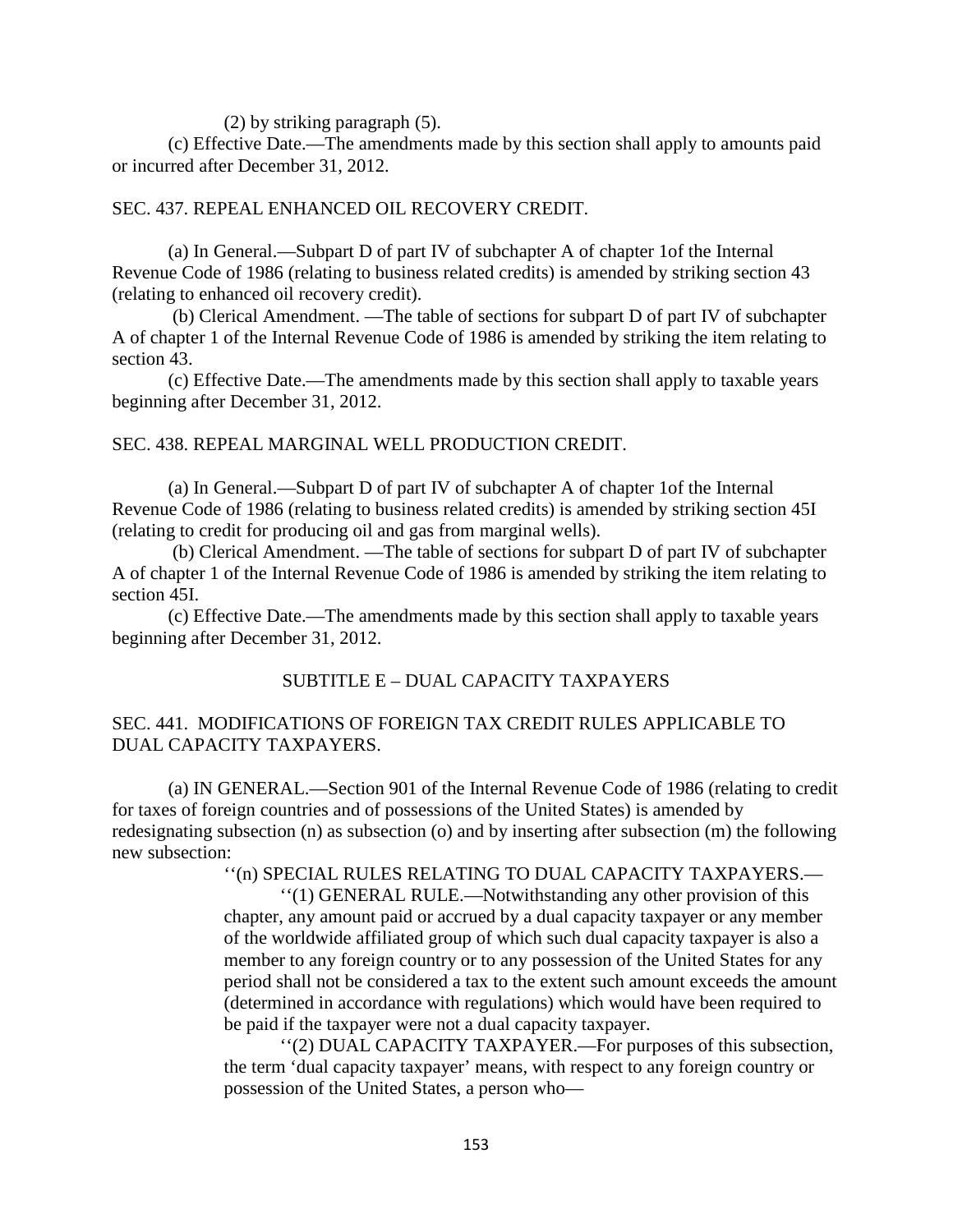''(A) is subject to a levy of such country or possession, and

''(B) receives (or will receive) directly or indirectly a specific economic benefit (as determined in accordance with regulations) from such country or possession.

"(3) REGULATIONS. – The Secretary may issue such regulations or other guidance as is necessary or appropriate to carry out the purposes of this subsection.''.

(b) CONTRARY TREATY OBLIGATIONS UPHELD.—The amendments made by this section shall not apply to the extent contrary to any treaty obligation of the United States.

(c) EFFECTIVE DATE.— The amendments made by this section shall apply to amounts that, if such amounts were an amount of tax paid or accrued, would be considered paid or accrued in taxable years beginning after December 31, 2012.

SEC. 442. SEPARATE BASKET TREATMENT TAXES PAID ON FOREIGN OIL AND GAS INCOME.

(a) SEPARATE BASKET FOR FOREIGN TAX CREDIT.—Paragraph (1) of section 904(d) of the Internal Revenue Code of 1986 is amended by striking ''and'' at the end of subparagraph (A), by striking the period at the end of subparagraph (B) and inserting '', and'', and by adding at the end the following:

 $\lq\lq$ <sup>(C)</sup> combined foreign oil and gas income (as defined in section 907(b)(1)).<sup>''</sup> (b) COORDINATION.—Section 904(d)(2)of such Code is amended by redesignating subparagraphs (J) and (K) as subparagraphs (K) and (L) and by inserting after subparagraph (I) the following:

''(J) COORDINATION WITH COMBINED FOREIGN OIL AND GAS INCOME.—For purposes of this section, passive category income and general category income shall not include combined foreign oil and gas income (as defined in section  $907(b)(1)$ ."

(c) CONFORMING AMENDMENTS.—

(1) Section 907(a) is hereby repealed.

(2) Section  $907(c)(4)$  is hereby repealed.

(3) Section 907(f) is hereby repealed.

(d) EFFECTIVE DATES.—

(1) IN GENERAL.—The amendments made by this section shall apply to taxable years beginning after December 31, 2012.

(2) TRANSITIONAL RULES.—

(A) CARRYOVERS.—Any unused foreign oil and gas taxes which under section 907(f) of such Code (as in effect before the amendment made by subsection  $(c)(3)$ ) would have been allowable as a carryover to the taxpayer's first taxable year beginning after December 31, 2012 (without regard to the limitation of paragraph (2) of such section 907(f) for first taxable year) shall be allowed as carryovers under section 904(c) of such Code in the same manner as if such taxes were unused taxes under such section 904(c) with respect to foreign oil and gas extraction income.